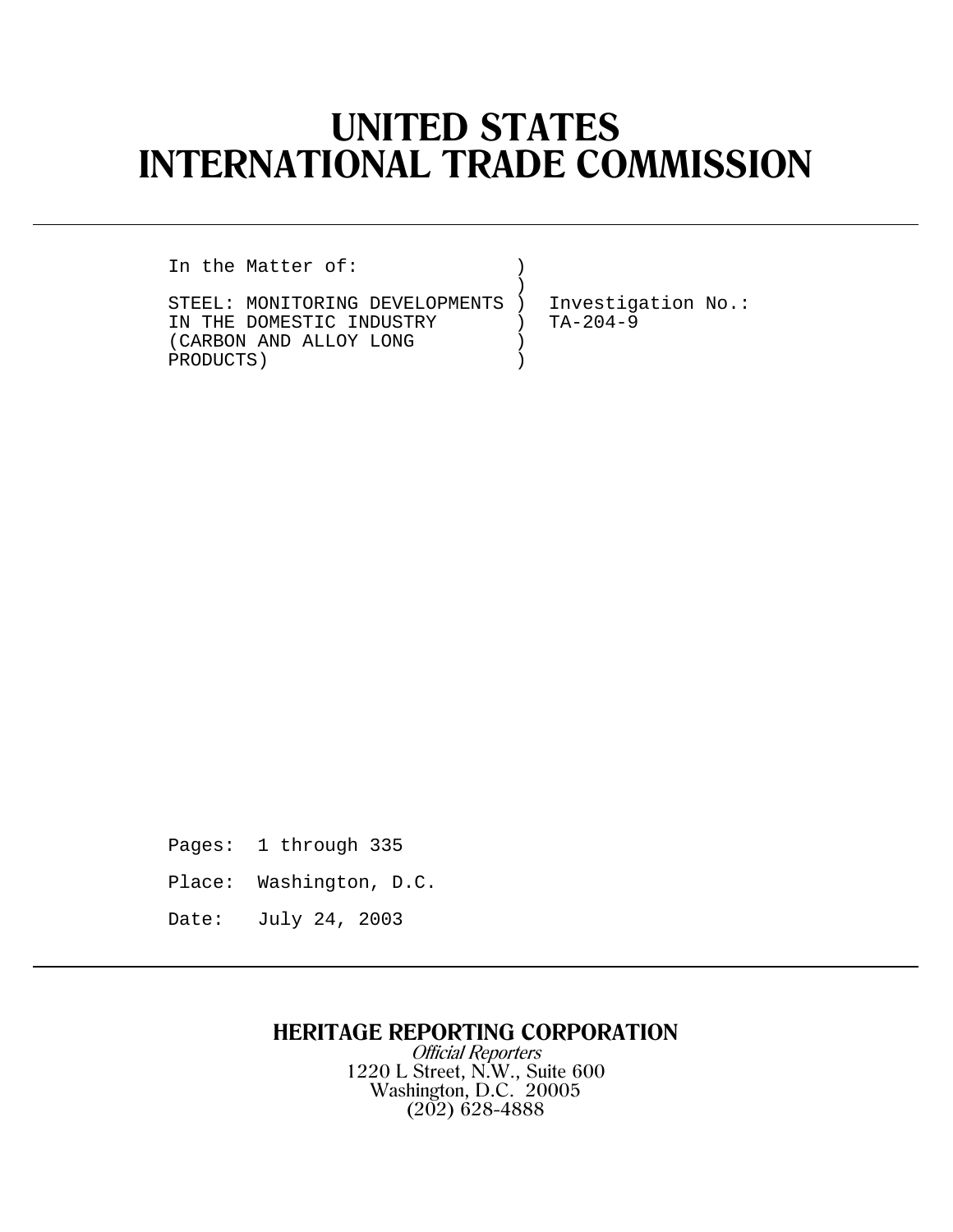#### THE UNITED STATES INTERNATIONAL TRADE COMMISSION

In the Matter of:  $\qquad \qquad$  )  $)$ STEEL: MONITORING DEVELOPMENTS ) Investigation No.: IN THE DOMESTIC INDUSTRY ) TA-204-9 (CARBON AND ALLOY LONG ) PRODUCTS )

> Thursday, July 24, 2003

Room No. 101 U.S. International Trade Commission 500 E Street, S.W. Washington, D.C.

The hearing commenced, pursuant to notice, at 9:31 a.m., before the Commissioners of the United States International Trade Commission, the Honorable DEANNA TANNER OKUN, Chairman, presiding.

APPEARANCES:

On behalf of the International Trade Commission:

Commissioners:

DEANNA TANNER OKUN, CHAIRMAN JENNIFER A. HILLMAN, VICE CHAIRMAN MARCIA E. MILLER, COMMISSIONER STEPHEN KOPLAN, COMMISSIONER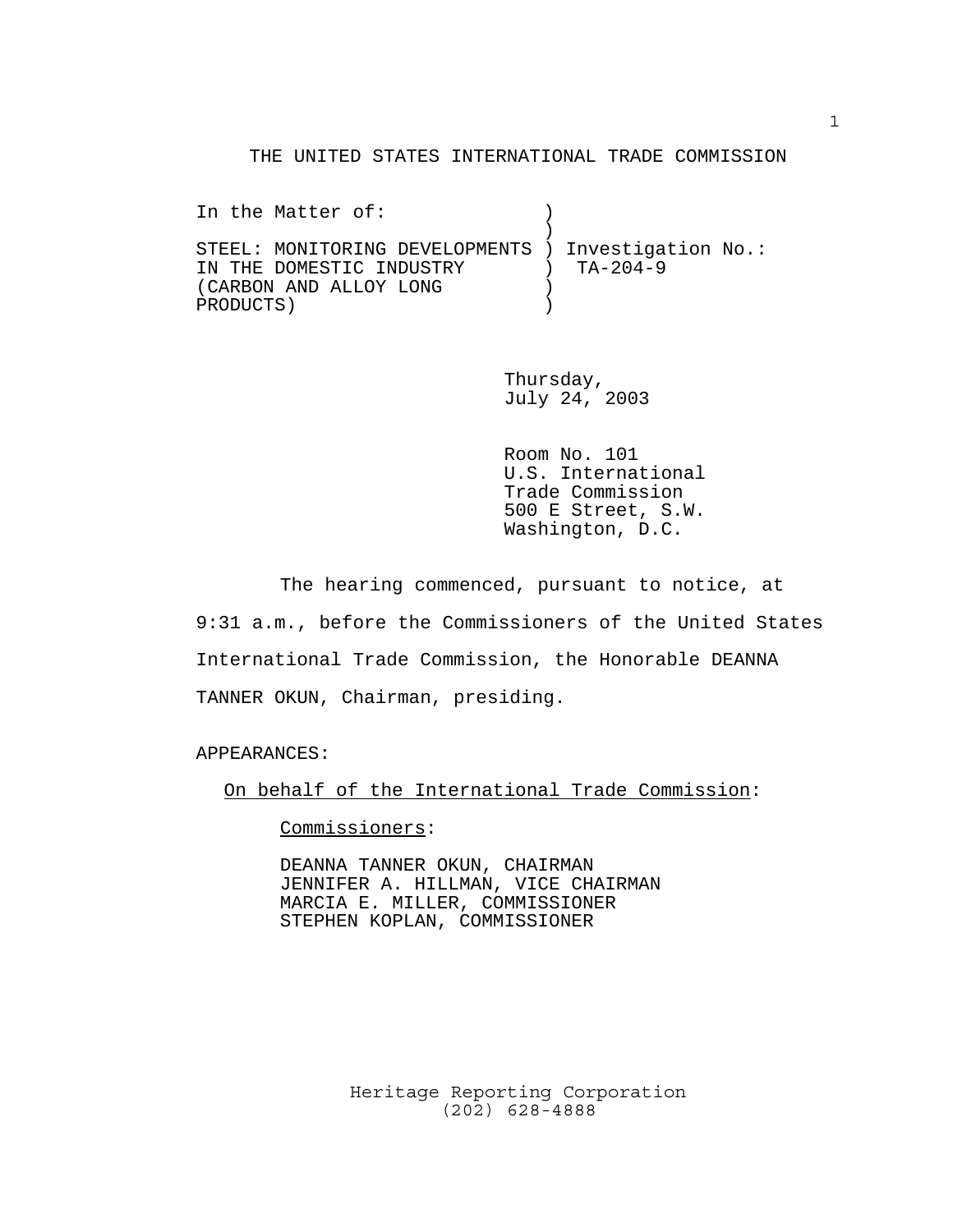Staff:

MARILYN R. ABBOTT, THE SECRETARY WILLIAM R. BISHOP, STAFF ASSISTANT LETITIA D. THORNE, LEGAL DOCUMENTS ASSISTANT DEBORAH A. DANIELS, LEGAL DOCUMENTS ASSISTANT BONNIE NOREEN, SUPERVISORY INVESTIGATOR FRED FISCHER, INVESTIGATOR ELIZABETH HAINES, INVESTIGATOR HARRY LENCHITZ, INDUSTRY ANALYST NORM VAN TOAI, INDUSTRY ANALYST MARY PEDERSEN, ACCOUNTANT WILLIAM GEARHART, ATTORNEY

Congressional Appearances:

THE HONORABLE ARLEN SPECTER, United States Senator, State of Pennsylvania THE HONORABLE MIKE DEWINE, United States Senator, State of Ohio THE HONORABLE BLANCHE L. LINCOLN, United States Senator, State of Arkansas THE HONORABLE LINDSEY O. GRAHAM, United States Senator, State of South Carolina THE HONORABLE JOHN M. SPRATT, JR., U.S. Congressman, 5th District, State of South Carolina THE HONORABLE PETER J. VISCLOSKY, U.S. Congressman, 1st District, State of Indiana THE HONORABLE DANNY K. DAVIS, U.S. Congressman, 7th District, State of Illinois THE HONORABLE JOE WILSON, U.S. Congressman, 2nd District, State of South Carolina

State Appearance:

THE HONORABLE ANDRE BAUER, Lieutenant Governor, State of South Carolina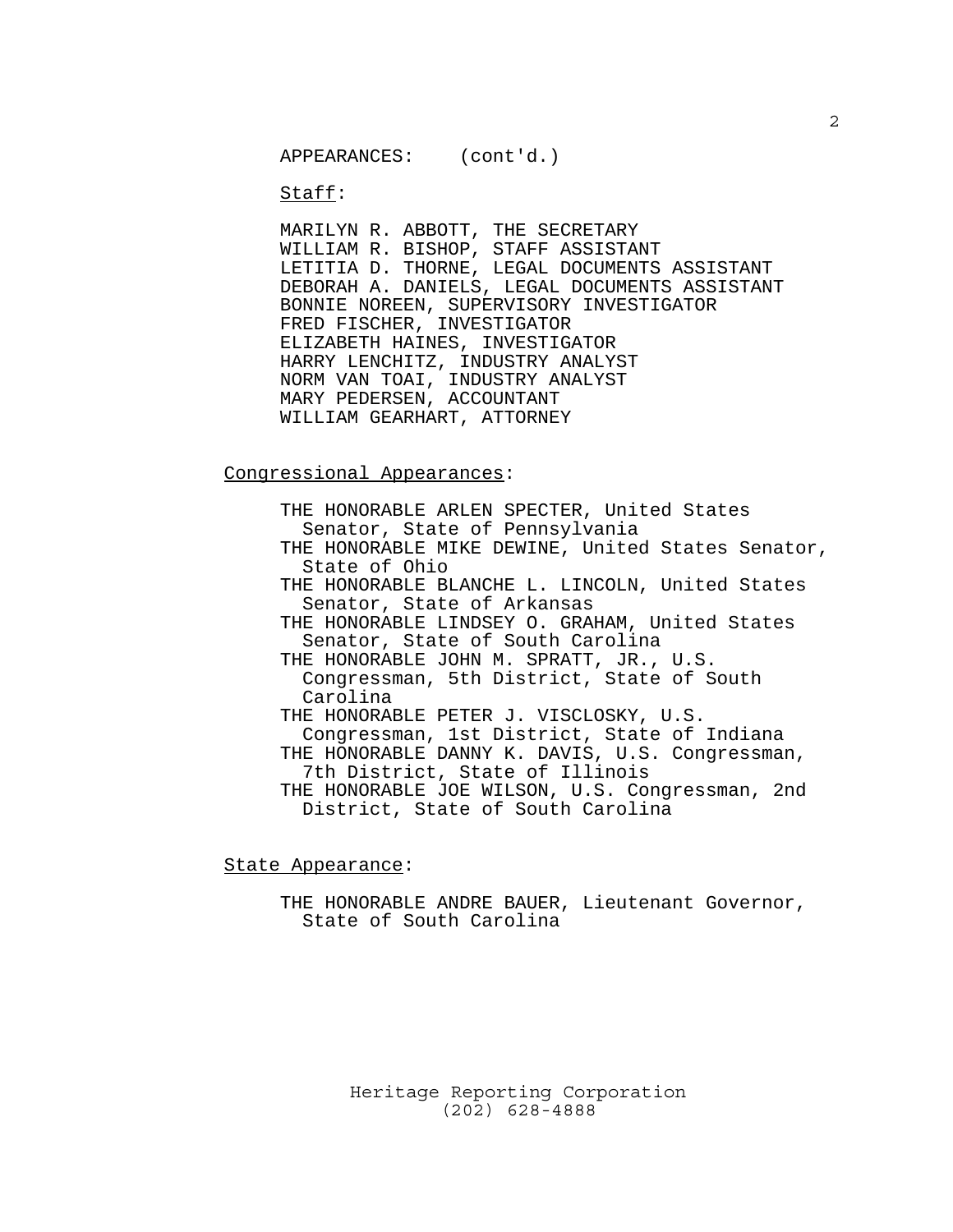APPEARANCES: (cont'd.)

PANEL ONE - DOMESTIC INDUSTRY:

On behalf of United States Steel Corporation:

THOMAS J. USHER, Chairman and Chief Executive Officer, United States Steel Corporation

ALAN WOLFF, Esquire ROBERT LIGHTHIZER, Esquire Dewey Ballantine, LLP Washington, D.C.

On behalf of Long Producers Coalition:

BOB JOHNS, Director, Marketing, Nucor Corporation DANIEL R. DIMICCO, Vice Chairman, President and Chief Executive Officer, Nucor Corporation CLYDE SELIG, Steel Group President and Chief Operating Officer, CMC Steel Group JON RUTH, President North Star Steel JAMES T. THIELENS, JR., Vice President, Republic Engineered Products JIM FRITSCH, Vice President, Strategic Planning, CMC Steel Group ROBERT MUHLHAN, Vice President, Material Procurement, Gerdau Ameristeel Corporation MICHAEL K. HAIDET, Senior Government Affairs Specialist, Trade, The Timken Company SETH KAPLAN, Vice President, Charles River Associates CHARLES O. VERRILL, JR., Esquire ALAN H. PRICE, Esquire TIMOTHY C. BRIGHTBILL, Esquire Wiley, Rein & Fielding, LLP Washington, D.C. On behalf of Cold Finished Steel Bar Institute: PAUL J. DARLING, II, President and CEO, The Corey Steel Company DUANE W. LAYTON, Esquire King & Spalding

> Heritage Reporting Corporation (202) 628-4888

Washington, D.C.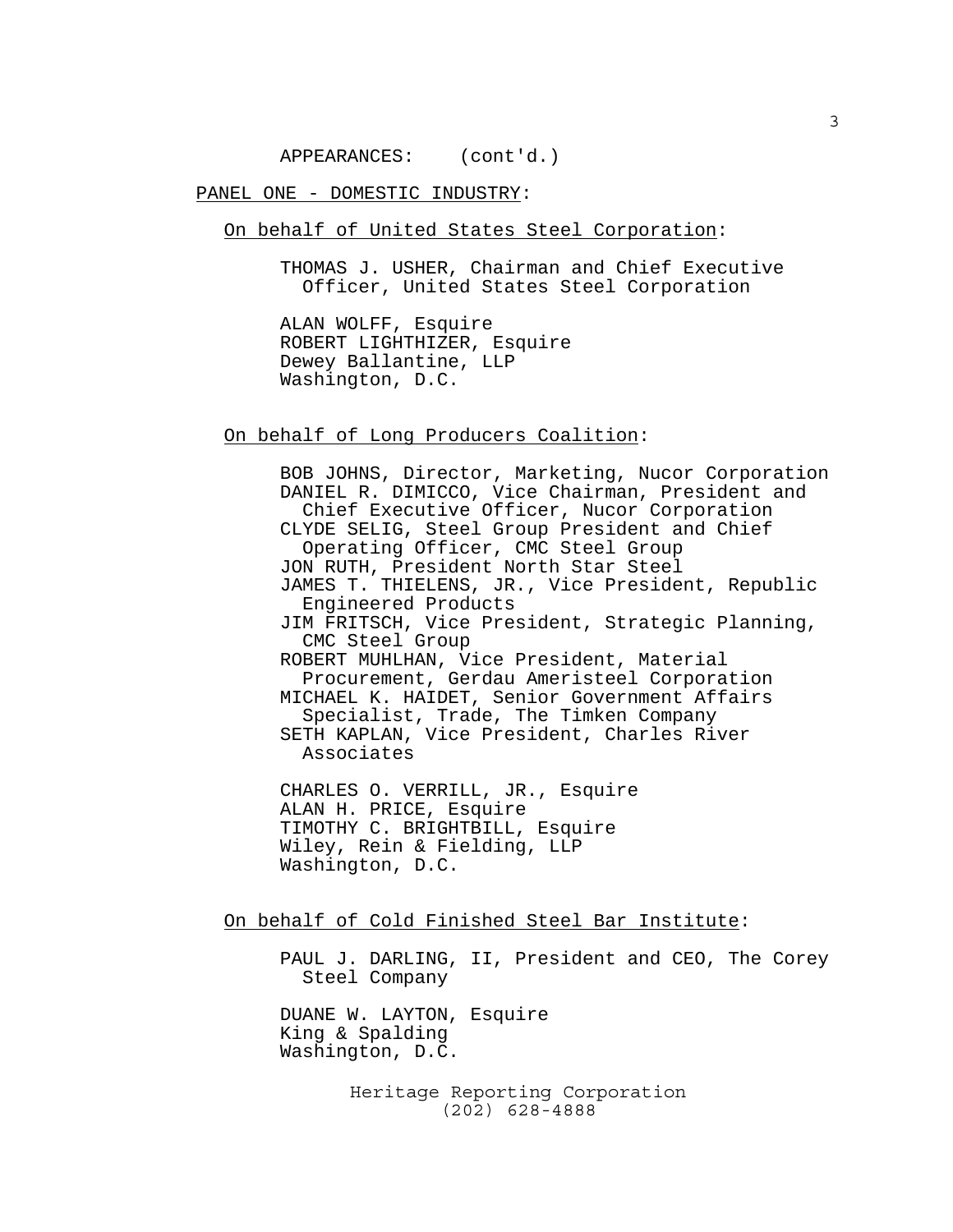APPEARANCES: (cont'd.)

On behalf of Ispat Inland, Inc.:

JOSEPH ALVARADO, Vice President Commercial, Ispat North America NICHOLAS BOYAN, Manager, Marketing and Customer Service, Ispat Inland, Inc.

DAVID M. SCHWARTZ, Esquire MARK L. PARSON, Esquire MURRAY J. BELMAN, Esquire Thompson Coburn Washington, D.C.

PANEL TWO - FOREIGN RESPONDENTS:

On behalf of Corus Group, PLC:

JEFF HOYE, President, Corus America, Inc.

RICHARD O. CUNNINGHAM, Esquire TINA POTUTO KIMBLE, Esquire Steptoe & Johnson Washington, D.C.

On behalf of European Confederation of Iron and Steel Industries:

CHARLES H. BLUM, U.S. Representative, European Confederation of Iron and Steel Industries CHRISTIAN MARI, Director of External Relations, European Confederation of Iron and Steel Industries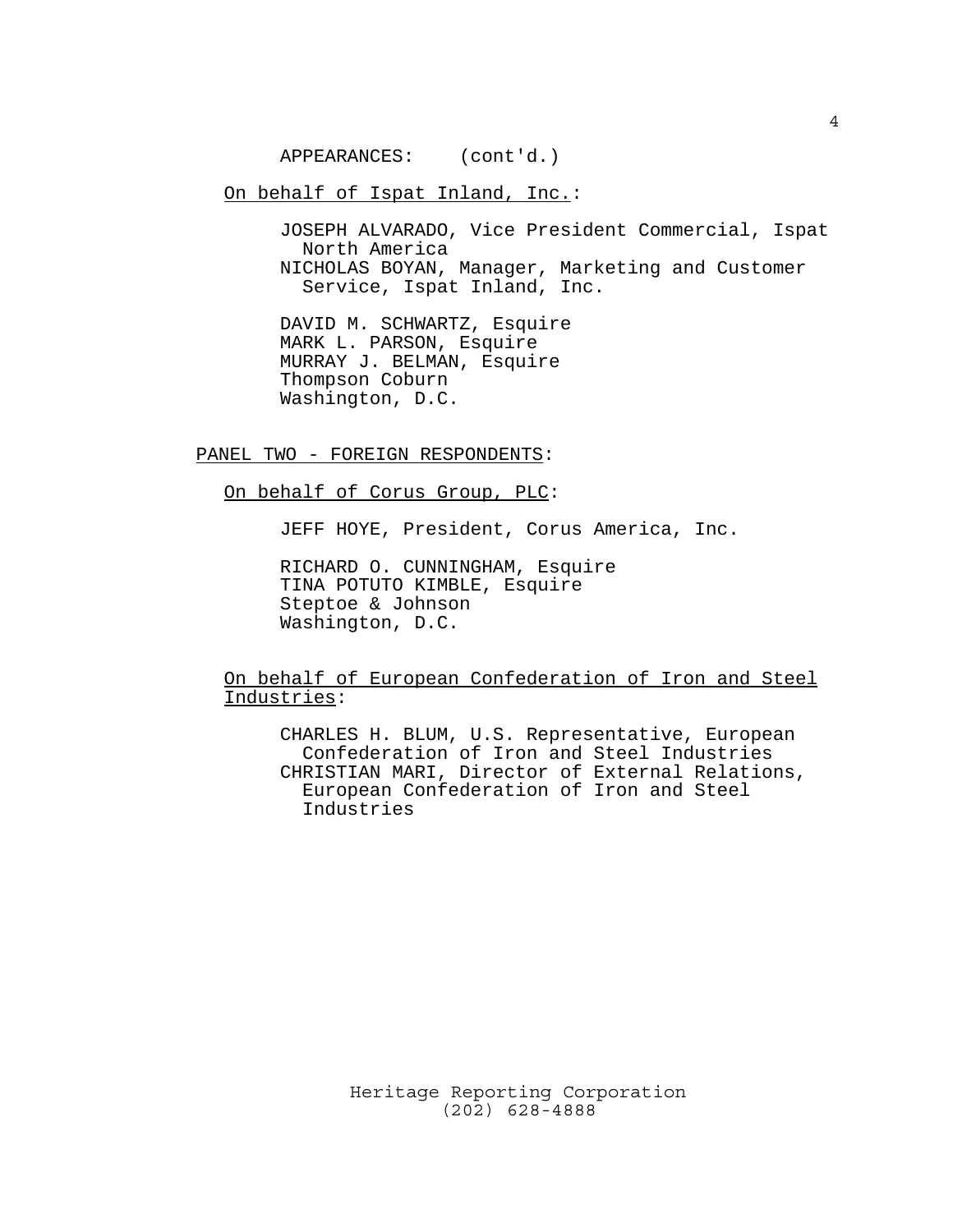APPEARANCES: (cont'd.)

PANEL THREE - CONSUMER INTEREST:

On behalf of Metaldyne Corporation:

DOUGLAS GRIMM, Vice President, Precision Forming Division, Metaldyne Corporation BOB CARR, Director of Steel & Energy Purchasing, Metaldyne Corporation KURT RUECKE, Director, Corporate Communications, Metaldyne Corporation

SANFORD B. RING, Esquire Dykema Gossett Washington, D.C.

Heritage Reporting Corporation

(202) 628-4888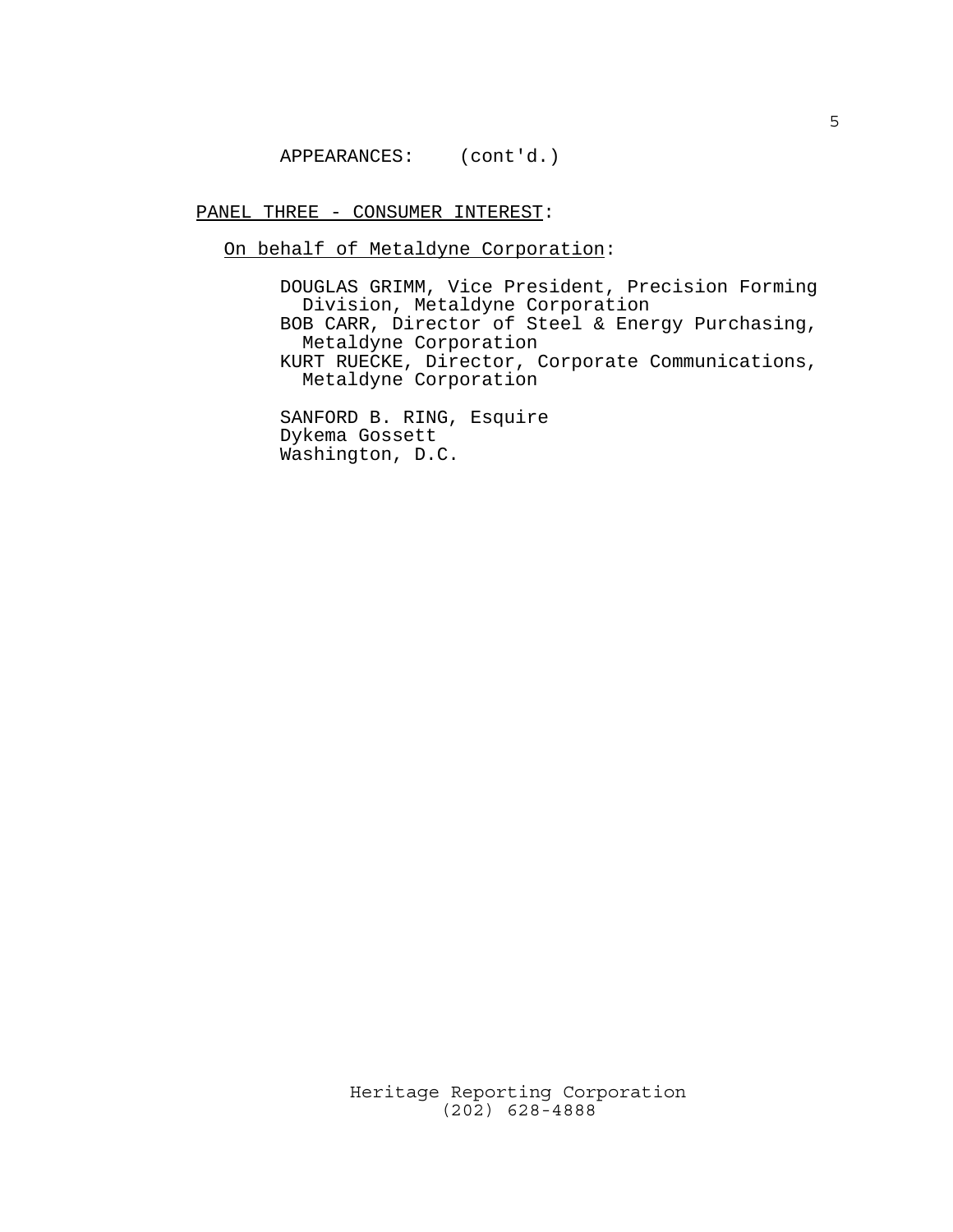### $\underline{\texttt{I}} \ \underline{\texttt{N}} \ \underline{\texttt{D}} \ \underline{\texttt{E}} \ \underline{\texttt{X}}$

6

| TESTIMONY OF THE HONORABLE MIKE DEWINE,<br>UNITED STATES SENATOR, STATE OF OHIO                               | 12 |
|---------------------------------------------------------------------------------------------------------------|----|
| TESTIMONY OF THE HONORABLE LINDSEY O. GRAHAM,<br>UNITED STATES SENATOR, STATE OF SOUTH CAROLINA               | 17 |
| TESTIMONY OF THE HONORABLE PETER J. VISCLOSKY,<br>U.S. CONGRESSMAN, 1ST DISTRICT, STATE OF INDIANA            | 22 |
| TESTIMONY OF THE HONORABLE DANNY K. DAVIS,<br>U.S. CONGRESSMAN, 7TH DISTRICT, STATE OF ILLINOIS               | 25 |
| TESTIMONY OF THE HONORABLE BLANCHE L. LINCOLN,<br>UNITED STATES SENATOR, STATE OF ARKANSAS                    | 28 |
| OPENING STATEMENT OF ALAN H. PRICE, ESQUIRE,<br>WILEY, REIN & FIELDING                                        | 33 |
| OPENING STATEMENT OF RICHARD O. CUNNINGHAM,<br>ESQUIRE, STEPTOE & JOHNSON, LLP                                | 36 |
| TESTIMONY OF ALAN H. PRICE, ESQUIRE,<br>WILEY, REIN & FIELDING, LLP                                           | 40 |
| TESTIMONY OF DANIEL R. DIMICCO, VICE CHAIRMAN,<br>PRESIDENT AND CHIEF EXECUTIVE OFFICER, NUCOR<br>CORPORATION | 42 |
| TESTIMONY OF ROBERT MUHLHAN, VICE PRESIDENT,<br>MATERIAL PROCUREMENT, GERDAU AMERISTEEL CORPORATION           | 47 |
| TESTIMONY OF JAMES T. THIELENS, JR., VICE PRESIDENT,<br>REPUBLIC ENGINEERED PRODUCTS                          | 51 |
| TESTIMONY OF CLYDE SELIG, STEEL GROUP PRESIDENT<br>AND CHIEF OPERATING OFFICER, CMC STEEL GROUP               | 54 |
| TESTIMONY OF JON RUTH, PRESIDENT NORTH STAR STEEL                                                             | 58 |
| TESTIMONY OF THE HONORABLE JOE WILSON, U.S.<br>CONGRESSMAN, 2ND DISTRICT, STATE OF SOUTH CAROLINA             | 65 |
| TESTIMONY OF SETH KAPLAN, VICE PRESIDENT,<br>CHARLES RIVER ASSOCIATES                                         | 69 |
|                                                                                                               |    |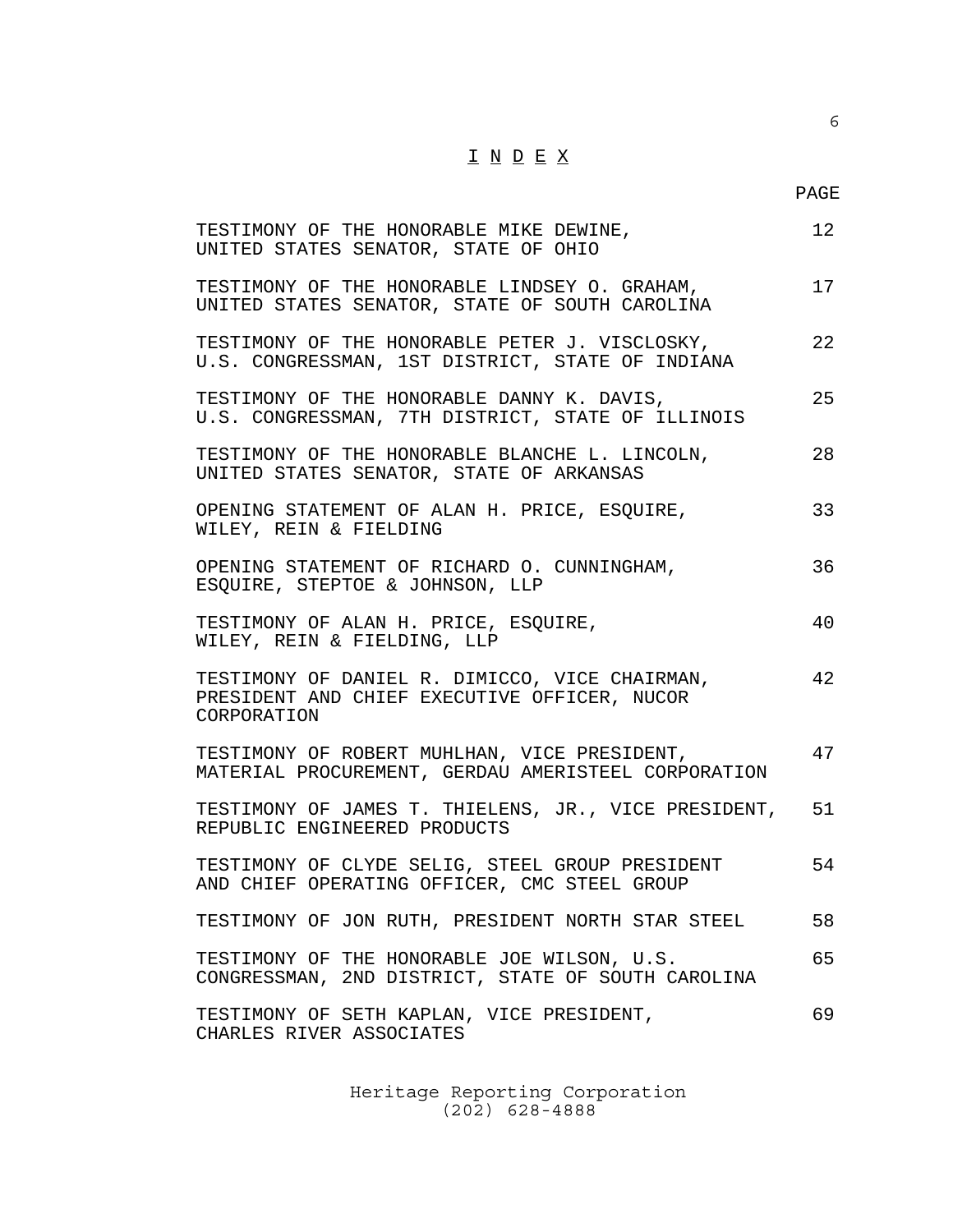### $\underline{\texttt{I}} \ \underline{\texttt{N}} \ \underline{\texttt{D}} \ \underline{\texttt{E}} \ \underline{\texttt{X}}$

7

| TESTIMONY OF PAUL J. DARLING, II, PRESIDENT<br>AND CEO, THE COREY STEEL COMPANY                               | 74  |
|---------------------------------------------------------------------------------------------------------------|-----|
| TESTIMONY OF JOSEPH ALVARADO, VICE PRESIDENT<br>COMMERCIAL, ISPAT NORTH AMERICA                               | 79  |
| TESTIMONY OF THOMAS J. USHER, CHAIRMAN AND CHIEF<br>EXECUTIVE OFFICER, UNITED STATES STEEL CORPORATION        | 85  |
| TESTIMONY OF THE HONORABLE ANDRE BAUER, LIEUTENANT<br>GOVERNOR, STATE OF SOUTH CAROLINA                       | 92  |
| TESTIMONY OF MICHAEL K. HAIDET, SENIOR GOVERNMENT<br>AFFAIRS SPECIALIST, TRADE, THE TIMKEN COMPANY            | 105 |
| TESTIMONY OF BOB JOHNS, DIRECTOR, MARKETING,<br>NUCOR CORPORATION                                             | 106 |
| TESTIMONY OF THE HONORABLE JOHN M. SPRATT, JR.,<br>U.S. CONGRESSMAN, 5TH DISTRICT, STATE OF<br>SOUTH CAROLINA | 125 |
| TESTIMONY OF JIM FRITSCH, VICE PRESIDENT,<br>STRATEGIC PLANNING, CMC STEEL GROUP                              | 153 |
| TESTIMONY OF DUANE W. LAYTON, ESQUIRE,<br>KING & SPALDING                                                     | 163 |
| TESTIMONY OF MURRAY J. BELMAN, ESOUIRE,<br>THOMPSON COBURN                                                    | 174 |
| TESTIMONY OF ALAN WOLFF, ESQUIRE,<br>DEWEY BALLANTINE, LLP                                                    | 176 |
| TESTIMONY OF RICHARD O. CUNNINGHAM, ESQUIRE,<br>STEPTOE & JOHNSON                                             | 193 |
| TESTIMONY OF CHARLES H. BLUM, U.S.REPRESENTATIVE,<br>EUROPEAN CONFEDERATION OF IRON AND STEEL INDUSTRIES      | 194 |
| TESTIMONY OF JEFF HOYE, PRESIDENT,<br>CORUS AMERICA, INC.                                                     | 213 |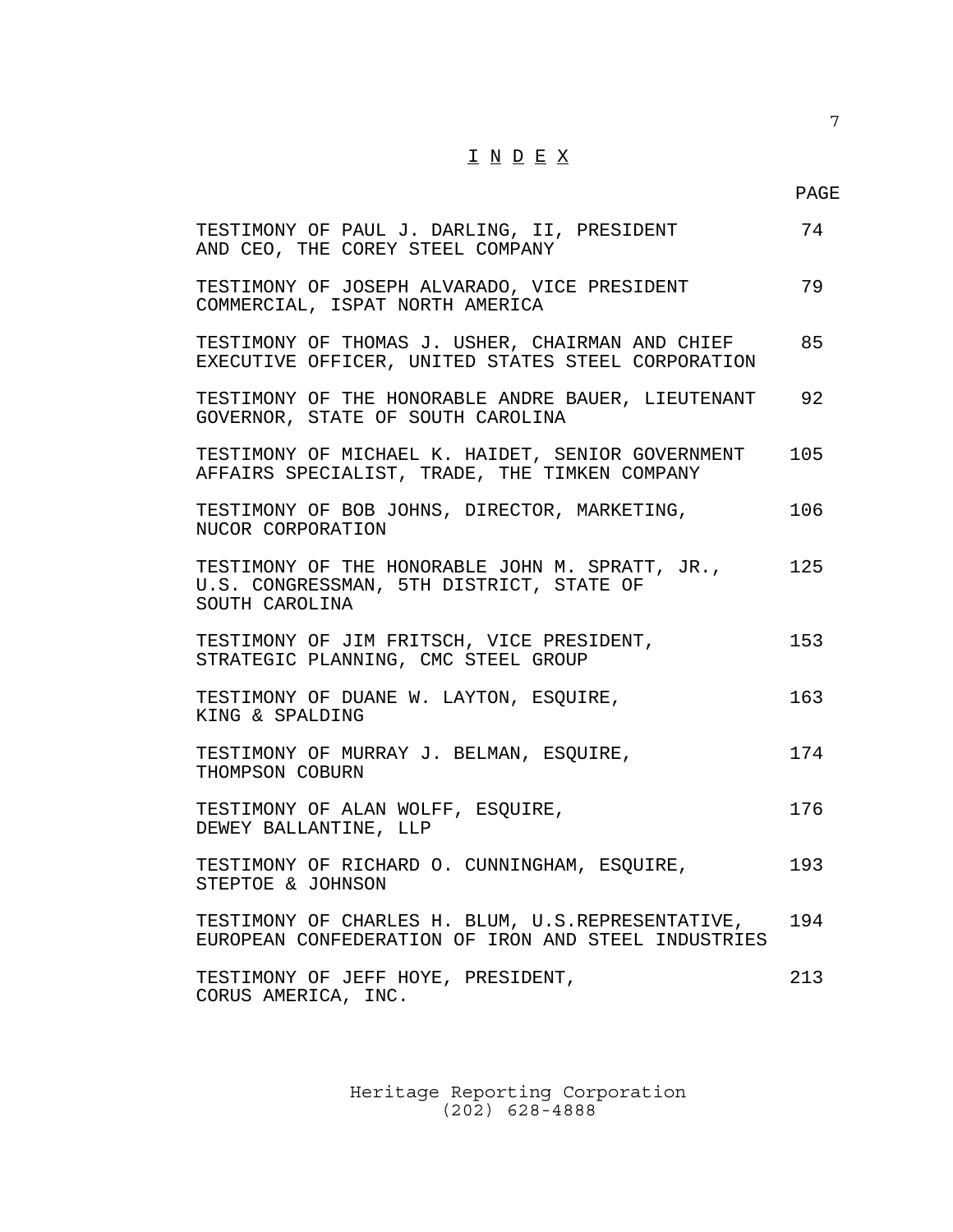### $\underline{\texttt{I}} \ \underline{\texttt{N}} \ \underline{\texttt{D}} \ \underline{\texttt{E}} \ \underline{\texttt{X}}$

8

| TESTIMONY OF CHRISTIAN MARI, DIRECTOR OF EXTERNAL 232<br>RELATIONS, EUROPEAN CONFEDERATION OF IRON AND<br>STEEL INDUSTRIES |     |
|----------------------------------------------------------------------------------------------------------------------------|-----|
| TESTIMONY OF BOB CARR, DIRECTOR OF STEEL & ENERGY 275<br>PURCHASING, METALDYNE CORPORATION                                 |     |
| TESTIMONY OF DOUGLAS GRIMM, VICE PRESIDENT,<br>PRECISION FORMING DIVISION, METALDYNE CORPORATION                           | 276 |
| TESTIMONY OF SANFORD B. RING, ESQUIRE,<br>DYKEMA GOSSETT                                                                   | 285 |
| TESTIMONY OF KURT RUECKE, DIRECTOR, CORPORATE<br>COMMUNICATIONS, METALDYNE CORPORATION                                     | 310 |
| TESTIMONY OF THE HONORABLE ARLEN SPECTER,<br>UNITED STATES SENATOR, STATE OF PENNSYLVANIA                                  | 318 |
| TESTIMONY OF CHARLES O. VERRILL, JR., ESQUIRE,<br>WILEY, REIN & FIELDING, LLP                                              | 323 |
| CLOSING STATEMENT OF CHARLES O. VERRILL, JR.,<br>ESQUIRE, WILEY, REIN & FIELDING                                           | 323 |
| CLOSING STATEMENT OF RICHARD O. CUNNINGHAM, ESQUIRE, 328                                                                   |     |

STEPTOE & JOHNSON, LLP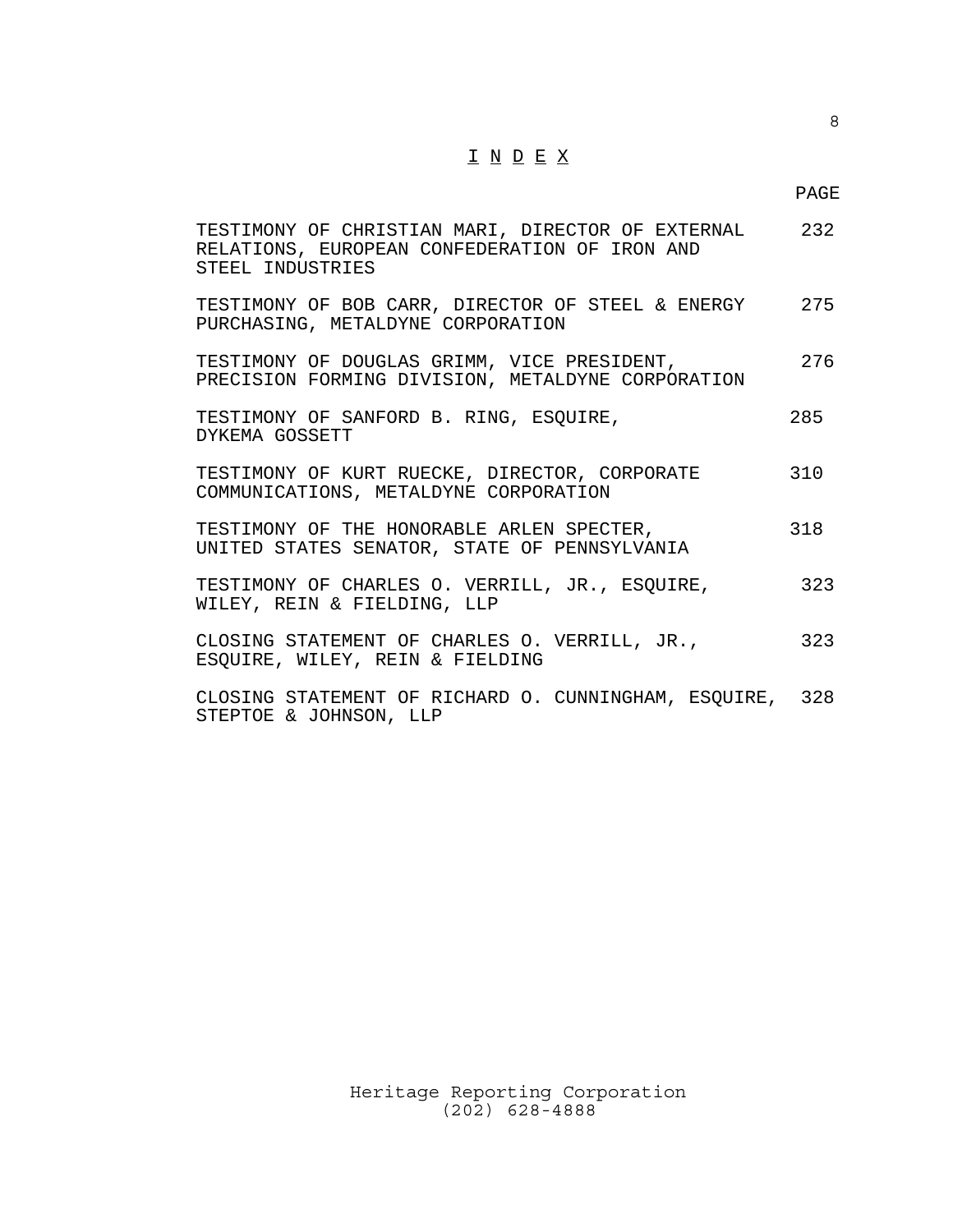| 1  | $\underline{P} \underline{R} \underline{O} \underline{C} \underline{E} \underline{E} \underline{D} \underline{I} \underline{N} \underline{G} \underline{S}$ |
|----|-------------------------------------------------------------------------------------------------------------------------------------------------------------|
| 2  | (9:31 a.m.)                                                                                                                                                 |
| 3  | CHAIRMAN OKUN: Good morning. On behalf of                                                                                                                   |
| 4  | the United States International Trade Commission, I                                                                                                         |
| 5  | welcome you to the fourth and last in a series of                                                                                                           |
| 6  | Commission hearings on Investigation No. TA-204-9                                                                                                           |
| 7  | involving Steel: Monitoring Developments in the                                                                                                             |
| 8  | Domestic Industry. The subject of today's hearing is                                                                                                        |
| 9  | Certain Carbon and Alloy Long Products.                                                                                                                     |
| 10 | The Commission instituted this investigation                                                                                                                |
| 11 | for the purpose of preparing the report to the                                                                                                              |
| 12 | President and the Congress required by Section                                                                                                              |
| 13 | $204(a)(2)$ of the Trade Act of 1974 on the results of                                                                                                      |
| 14 | its monitoring of developments with respect to the                                                                                                          |
| 15 | domestic steel industry, including the progress and                                                                                                         |
| 16 | specific efforts made by workers and firms in the                                                                                                           |
| 17 | domestic industry to make a positive adjustment to                                                                                                          |
| 18 | import competition since the President imposed tariffs                                                                                                      |
| 19 | and tariff rate quotas on imports of certain steel                                                                                                          |
| 20 | products effective March 20, 2002.                                                                                                                          |
| 21 | An extended version of my opening statement                                                                                                                 |
| 22 | is available at the Secretary's desk, which reflects                                                                                                        |
| 23 | additional information that I provided at Tuesday's                                                                                                         |
| 24 | In light of the substantial overlap in<br>hearing.                                                                                                          |
| 25 | witnesses and counsel today, I've shortened my                                                                                                              |
|    | Heritage Reporting Corporation                                                                                                                              |

(202) 628-4888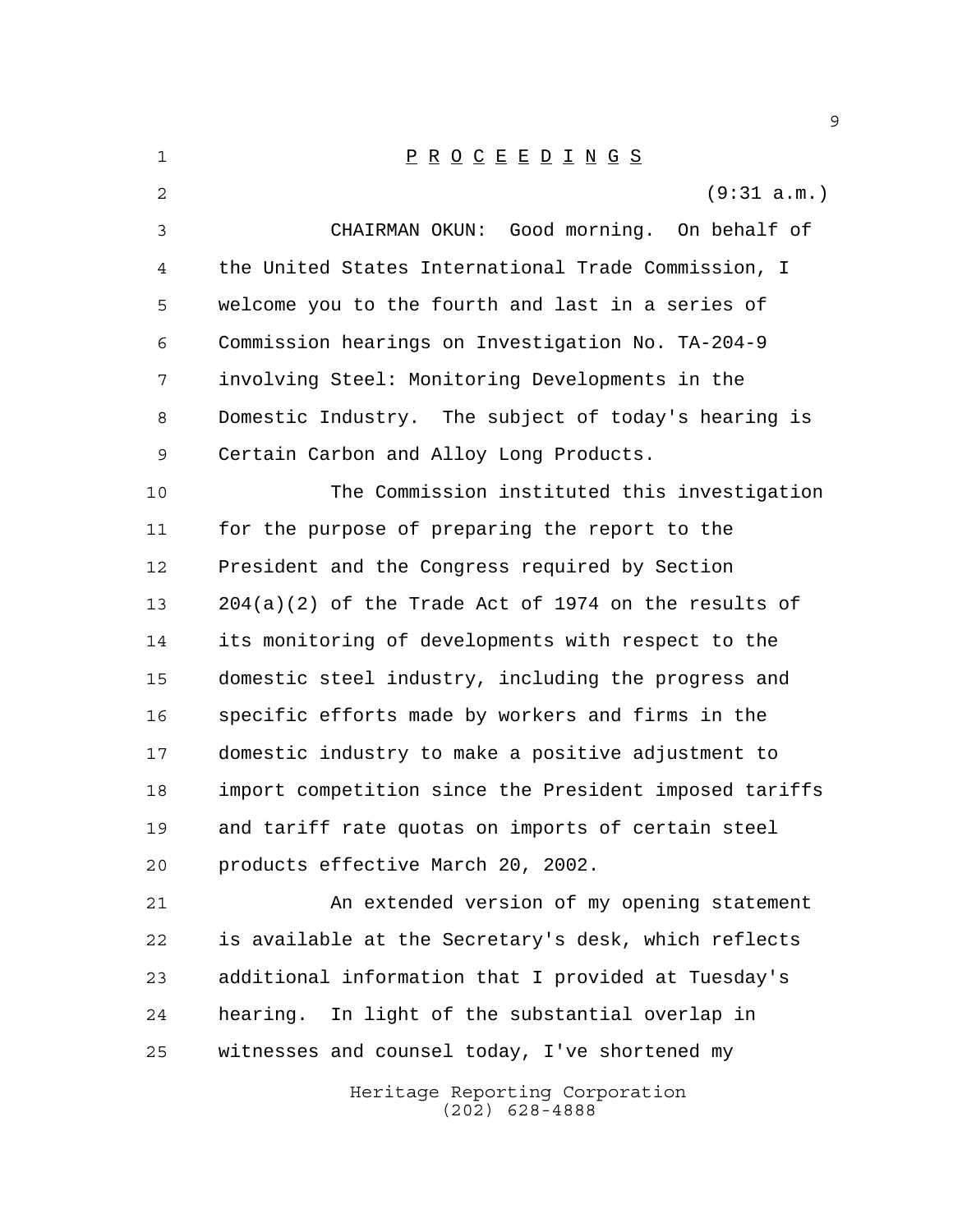remarks.

| 2  | I do want to note, as I did at Tuesday's               |
|----|--------------------------------------------------------|
| 3  | hearing, that in my capacity of Chairman I approved    |
| 4  | the request permitting Mr. Thomas Usher, Chairman and  |
| 5  | CEO of U.S. Steel Corporation, to testify today rather |
| 6  | than on July 22 because he was to attend a previously  |
| 7  | scheduled U.S. Steel Corporation board meeting.        |
| 8  | While I realize that this creates a                    |
| 9  | distraction from the subject of today's hearing, I     |
| 10 | believe it was appropriate to accommodate this request |
| 11 | because Mr. Usher, as head of the largest integrated   |
| 12 | steel producer in the United States, is, in my view,   |
| 13 | the witness best positioned to answer questions about  |
| 14 | the adjustment efforts of his company. I trust that    |
| 15 | the other accommodations I made for witnesses and      |
| 16 | counsel minimized the inconvenience.                   |
| 17 | The calendar for this hearing is available             |
| 18 | at the Secretary's desk. Parties who participated in   |
| 19 | the prehearing conference are aware of time            |
| 20 | allocations. Others should see the Secretary.          |
| 21 | As all written material will be entered in             |
| 22 | full into the record, it need not be read to us at     |
| 23 | this time. All witnesses must be sworn in by the       |
| 24 | Secretary before presenting testimony. Please give     |
| 25 | copies of the prepared statements or other documents   |
|    | Heritage Reporting Corporation<br>$(202)$ 628-4888     |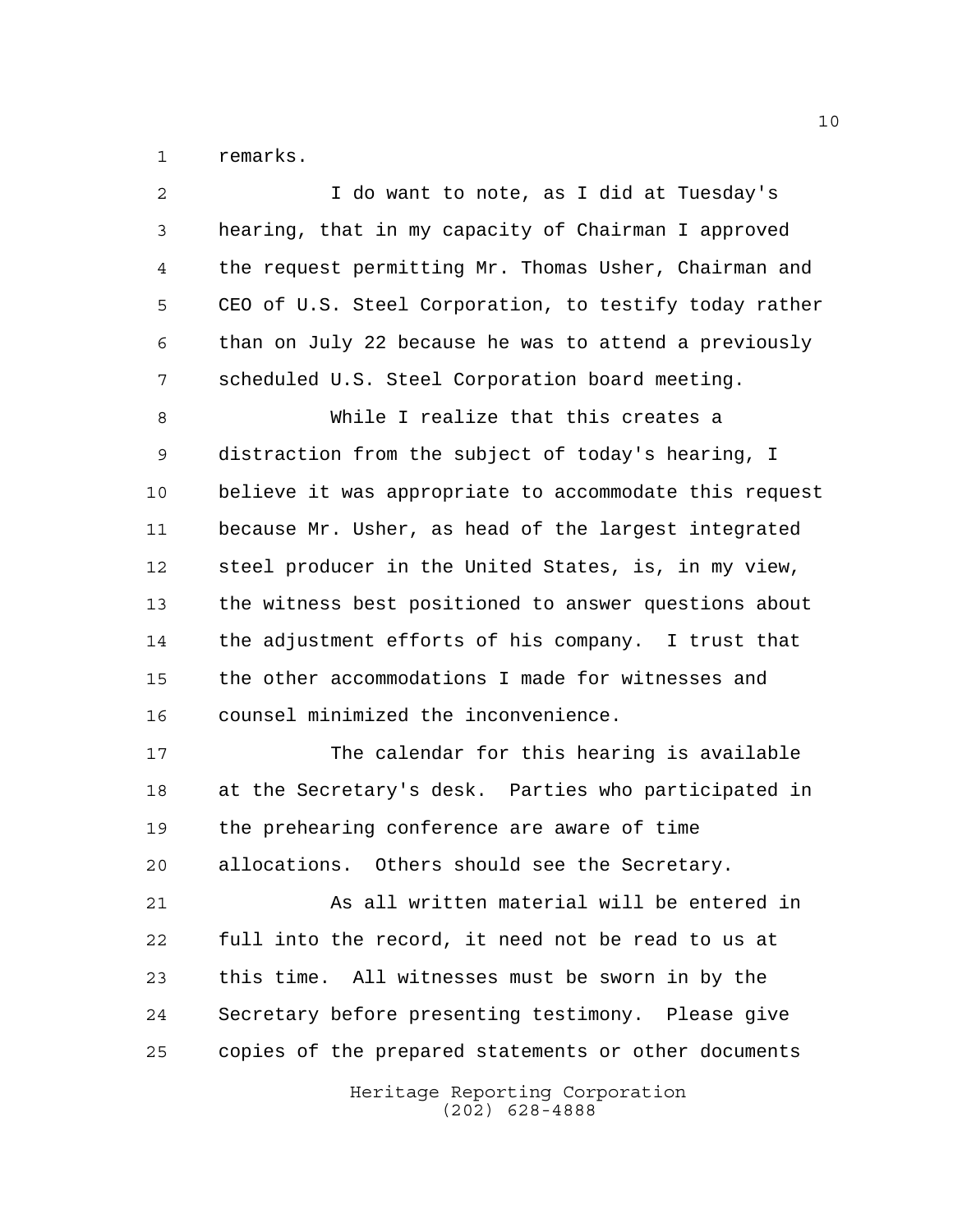to the Secretary as soon as they are available.

 Transcript order forms are available at the Secretary's desk and also in the wall rack outside the Secretary's office. If you will be submitting documents that contain information that you wish to be treated as confidential business information, your requests should comply with Commission Rule 201.6. Finally, before we begin, I would like to cover some logistical matters. First, several Members of Congress are expected to testify throughout the day. Because of their schedules, we will likely have to interrupt the proceedings to accommodate testimony. We will try to minimize any disruption. Second, depending on whether we can keep to this morning's schedule, the Commission intends to recess for lunch sometime after 1:00 p.m., the time that I anticipate completing Panel One testimony and questions. The Secretary has informed me that Mr.

 DiMicco of Nucor Corporation has an emergency and must leave by 11:30 a.m., although that means we may not have the opportunity to question him. I understand Mr. Jones will be here from his company to answer questions, and we hope that we have the opportunity to hear his direct testimony, and we have also had a

> Heritage Reporting Corporation (202) 628-4888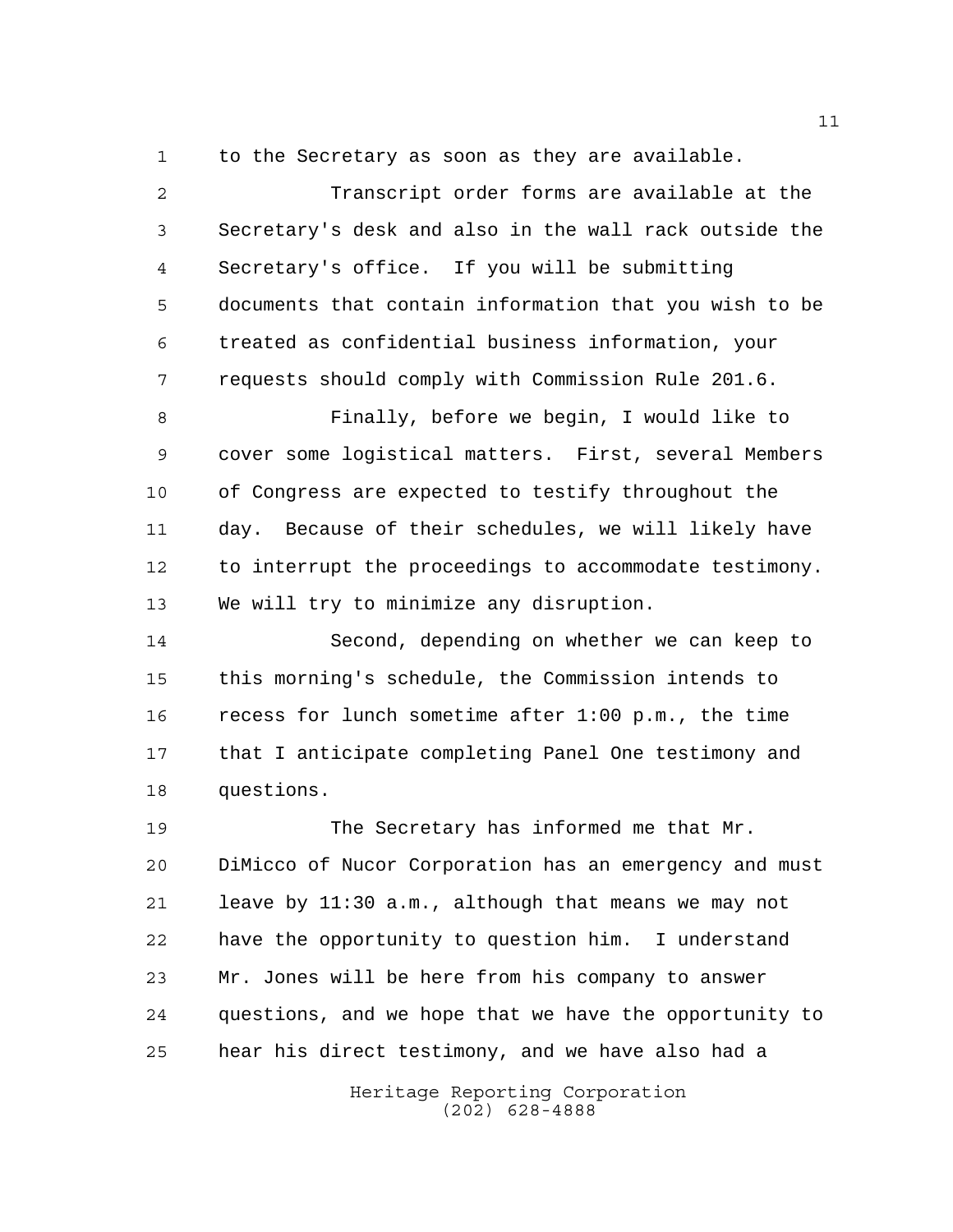chance to question Mr. DiMicco directly already. Third, while I do not anticipate going into the late evening as we did on Tuesday night, the hearing likely will run into the late afternoon, so I urge witnesses to plan accordingly. Madam Secretary, are there any other preliminary matters? MS. ABBOTT: Yes, Madam Chairman. Bob Johns, Director of Marketing, Nucor Corporation, is added to the calendar with your permission to Panel One. CHAIRMAN OKUN: Without objection. Will you please announce our first congressional witness? MS. ABBOTT: The Honorable Mike DeWine, United States Senator, State of Ohio. CHAIRMAN OKUN: Good morning, Senator DeWine. SEN. DEWINE: Good morning. Madam Chairman, members of the Commission, distinguished guests, thank you for allowing me to testify today on the Commission's Monitoring Developments in the Domestic Steel Industry hearing. I appreciate the opportunity to testify on behalf of our nation's steel industry. As the Commission prepares its formal report

Heritage Reporting Corporation (202) 628-4888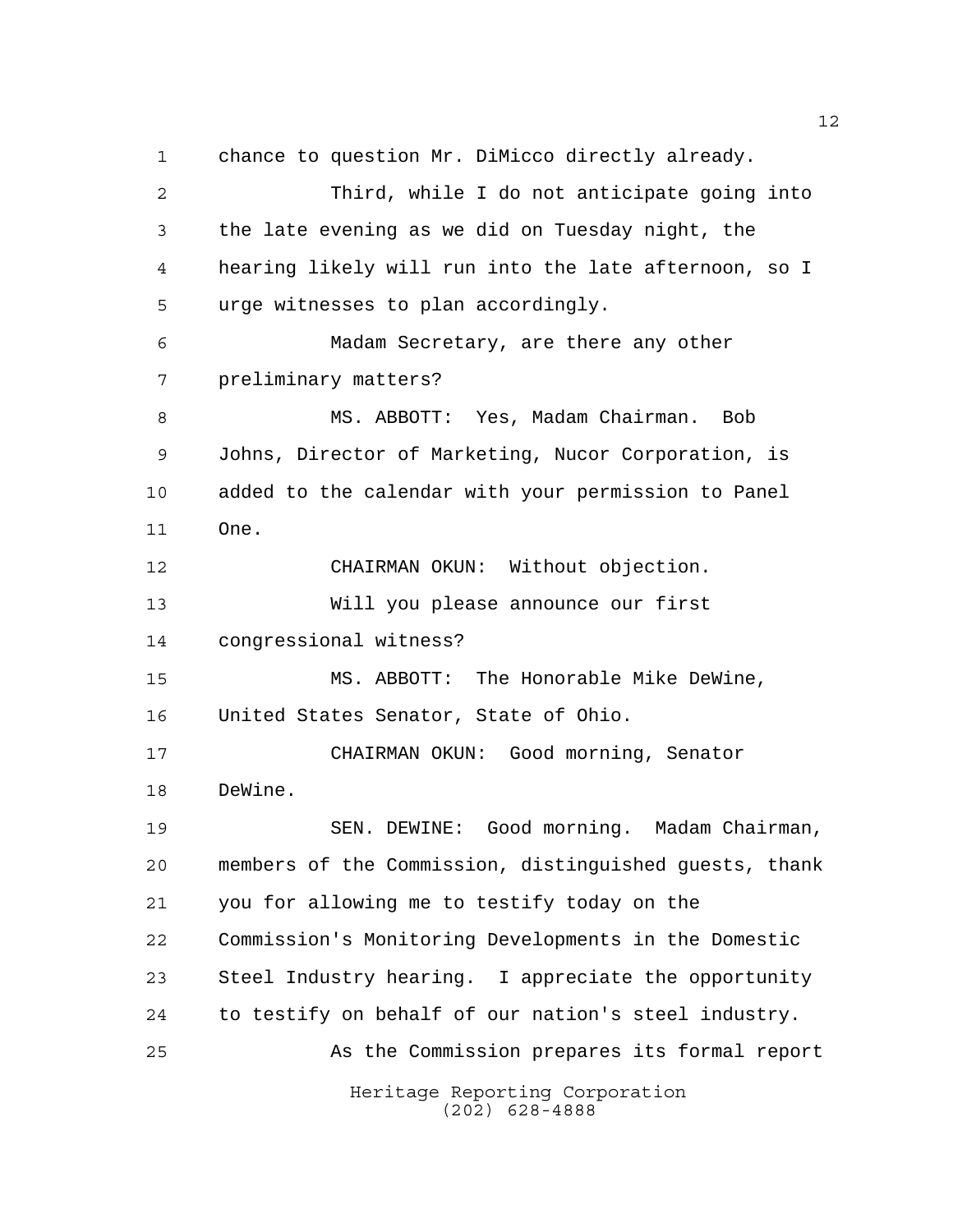to the President and Congress on the impact of the President's steel 201 action, I believe the testimony and facts presented to the Commission clearly will show that the industry and its workers have taken action to adjust to import competition. But, their work is not yet complete, and world excess steel capacity still remains a threat.

 I also believe there exists no legal or factual basis to end the 201 tariffs at this time. Therefore, I urge the Commission to insist that the 201 tariffs be maintained for the full three years as originally intended.

 The 201 tariffs have been particularly effective because they have provided the steel industry with something very important, and that is time. Time to recover, time to rebuild, and time to invest in their facilities. The industry and their workers are using their time very wisely. They are restructuring. They are consolidating. They are making investments to improve productivity.

 The domestic steel producers and workers have invested more than \$3.6 billion to date. Here are some important facts for all of us to consider. In Cleveland, a new steel company has gone into business, the International Steel Group, ISG.

> Heritage Reporting Corporation (202) 628-4888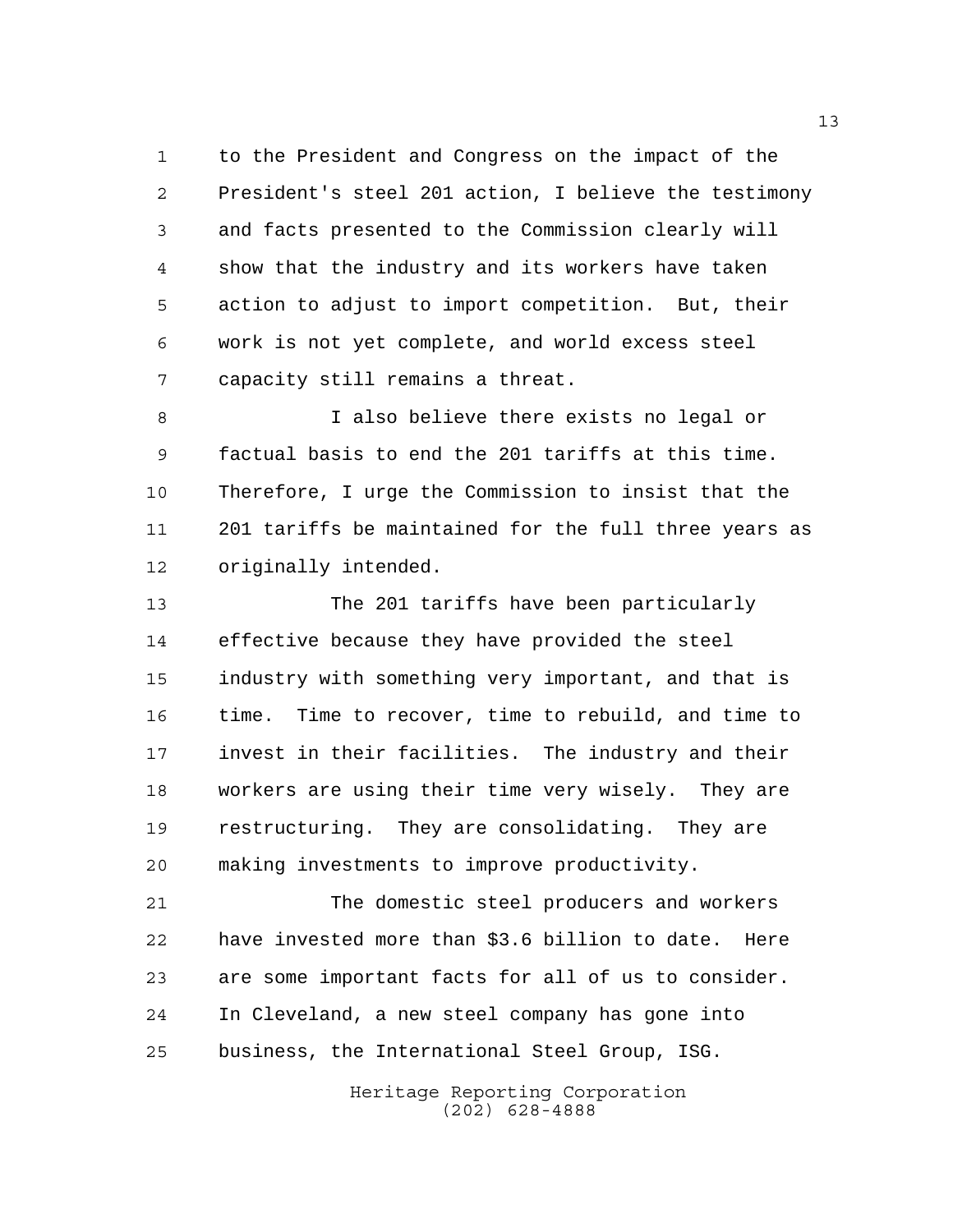This company has restarted LTV Steel Corporation's facilities in Cleveland and Warren, Ohio, and has hired more than 1,500 employees. The company has spent nearly \$2 billion to acquire not only LTV's facilities, but also the ACME Steel Company, which ceased operations in 2001, leaving more than 1,700 workers without a job, and also the Bethlehem Steel Corporation, which filed for bankruptcy in 2001.

 Second, Nucor Corporation has invested more than \$760 million to acquire several troubled steel operations. This will result in significant cost savings in various product lines, including flat, bar and wire products.

Heritage Reporting Corporation Third, U.S. Steel Group has invested more than \$1 billion to acquire the assets of the National Steel Corporation, making the company the fifth largest steel producing company in the entire world. Finally, the steelworkers have also used the relief period to make major changes in their operations through new company labor agreements, which include efforts to address in part problems of the retirees who have lost their health care. These agreements will dramatically reduce fixed costs, implement more profit sharing plans and create more

(202) 628-4888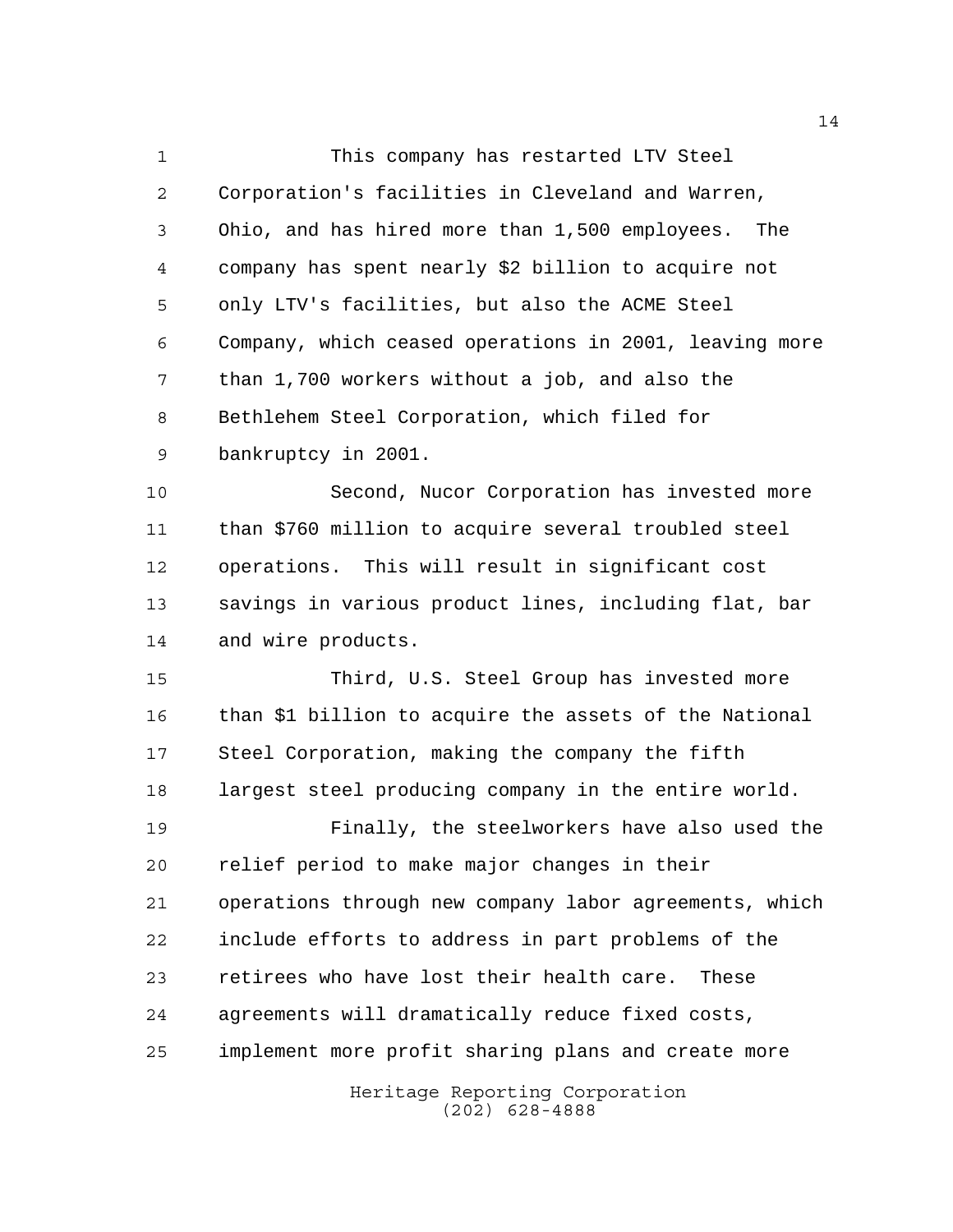incentives for workers to improve productivity.

 While all these positive developments, the industry needs more time to fully recover and prepare for import competition. The steel industry cannot be expected to do this in just 18 short months. In fact, the duration of the tariff program was intended to last for three years.

 Prior to 2002, America's steel industry was on the verge of complete bankruptcy. From 1998 to 2000, steel imports surged to their highest levels in U.S. history. In 1998, more than 41 million tons of steel found their way to the U.S. market. This was an 83 percent increase over the 23 million net ton average for the previous eight years.

 While in 1999 some claim that the steel import crisis was over, they were soon reminded how volatile the situation really was. In the year 2000, 37.8 million tons of steel flooded the U.S. market. This was almost as high as the record 1998 import levels.

 There is no question that foreign steel remains a threat. The Administration estimates that there is approximately 200 million metric tons or more of worldwide excess steelmaking capacity. According to the Commission's own findings, China's share of

> Heritage Reporting Corporation (202) 628-4888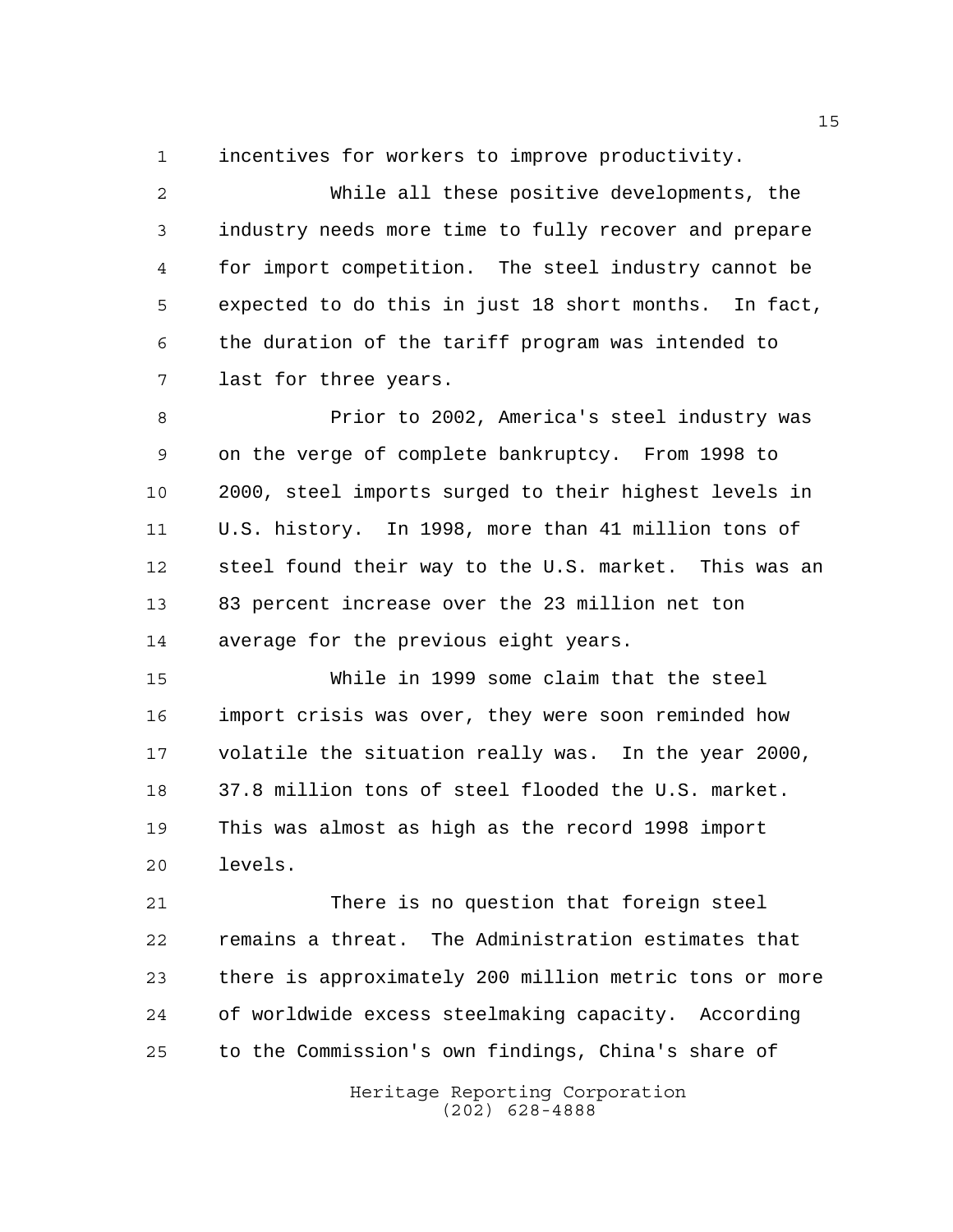world steel production grew from 10 percent in 1991 to 20 percent in 2002. China's capacity is exploding with crude steel production increasing by more than 30 million metric tons.

 Ultimately I believe that there is little legal basis to end the 201 tariffs. U.S. trade law gives the President the authority to modify or terminate Section 201 relief when the domestic industry has not made adequate efforts to adjust to import competition or when changed circumstances warrant such action. Neither one of these facts exist.

 As I discussed already, the industry has taken enormous steps, and also market conditions do remain depressed. For example, hot-rolled steel prices have fallen more than \$100 per ton since last summer. This is only \$50 a ton above the low prices of 2001.

 Let me conclude by thanking the many steelworkers throughout our nation, especially in Ohio, which is one of the largest steel producing and processing states in America. In Ohio, we have more than 289 companies operating in 62 of our 88 counties, employing approximately 25,000 workers.

Heritage Reporting Corporation (202) 628-4888 Our nation has been blessed to have the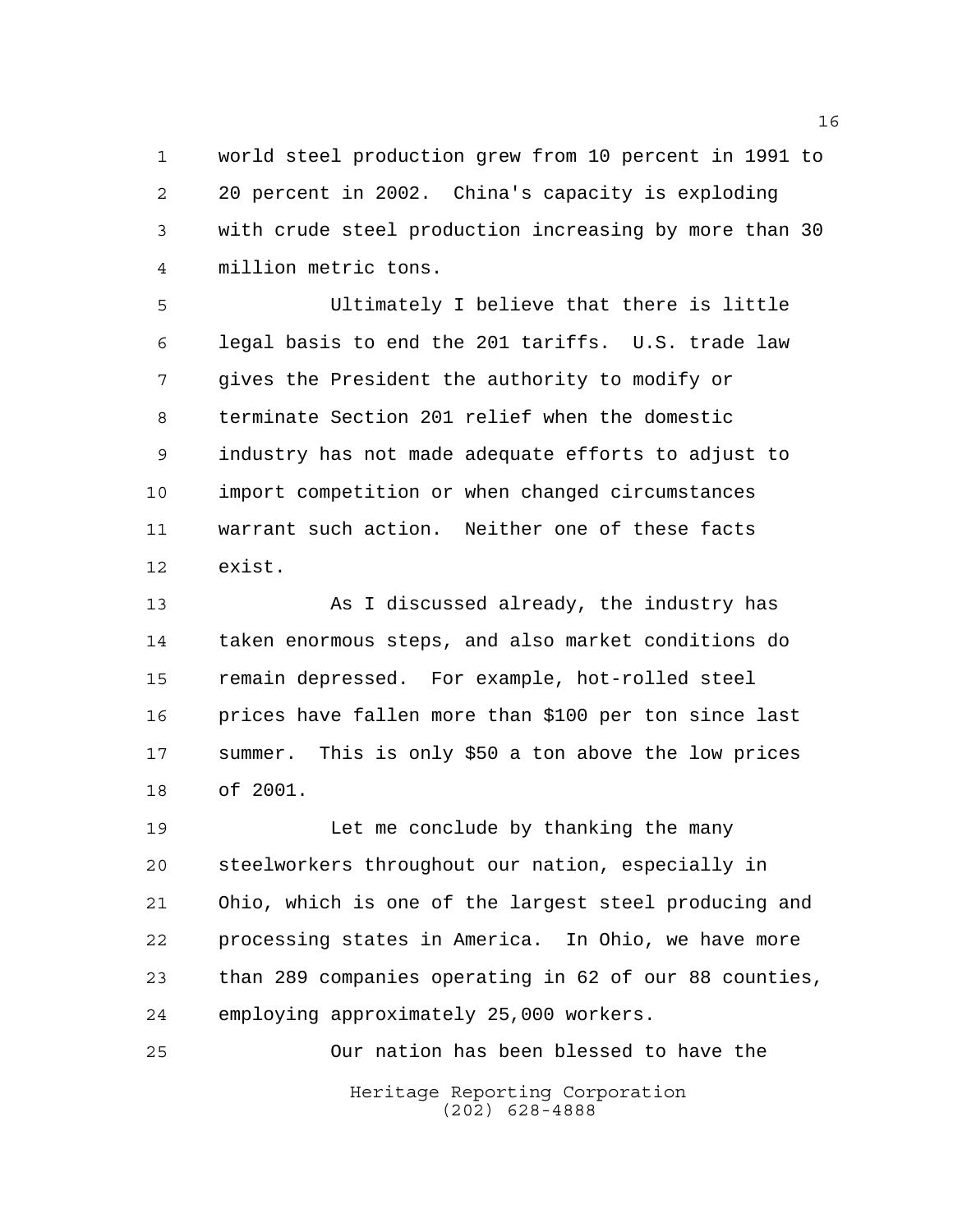finest, most dedicated and highly productive

 steelworkers in the world. They have sacrificed so much for their companies, their communities and the United States. I want to thank them. I want to thank their families.

 I believe that the President's decision to implement a three year program of steel tariffs under Section 201 of the Trade Act of 1974 was the right decision. I believed this when I personally discussed the matter with the President, and I still believe it today. I urge that the 201 tariffs be maintained for the full three years as originally intended.

 I thank the Commission for its attention and serious consideration of my testimony. Thank you very much.

 CHAIRMAN OKUN: Thank you very much, Senator. I appreciate your appearance here today. MS. ABBOTT: The Honorable Lindsey O. Graham, United States Senator, State of South Carolina.

 CHAIRMAN OKUN: Welcome, Senator Graham SEN. GRAHAM: Thank you, Madam Chairman and Members of the Commission. I'll talk a bit about South Carolina's steel industry and the desire to continue the tariff, but there's another capacity I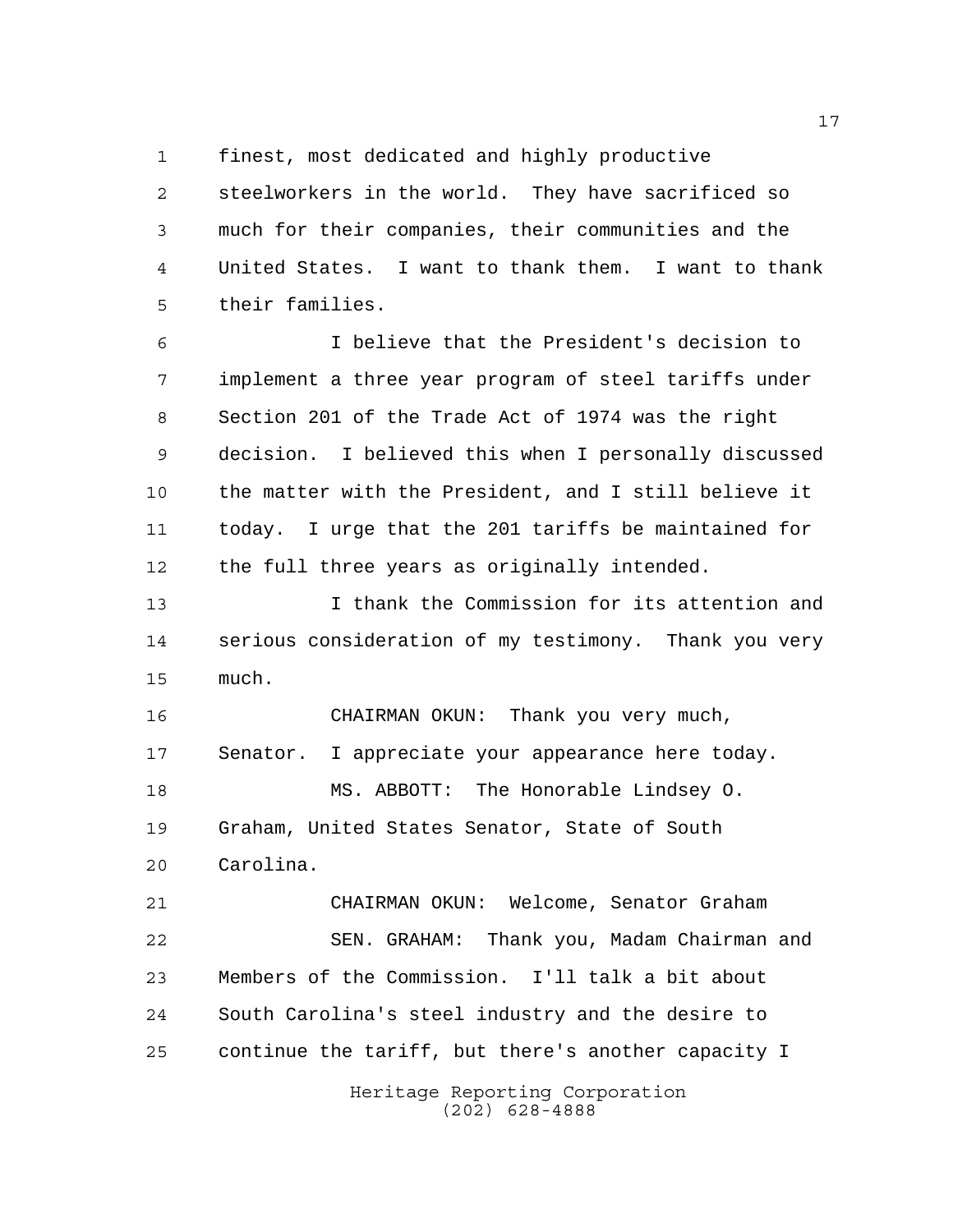would like to speak about, and that's my membership as a Member of the Armed Services Committee.

 As you prepare your report to the Administration, I think it's important that we look at the overall impact of what would happen to this country if we keep undermining the ability to have a steel industry. From a national security perspective, I think that would be devastating.

 The companies in South Carolina and throughout the country are plowing billions of dollars into new technology to remain competitive, but China's market share has gone from 10 percent to 20 percent in 10 years. It disturbs me greatly that China, a Communist dictatorship, is engaging in business practices to double their market share that we wouldn't allow here.

 Somebody needs to look at the overall impact of that, and I think it falls on the shoulders of this Commission to issue a report that talks about the national security implications of overseas foreign competition undermining the American steel industry and what would happen to the American security interests if that's allowed to continue.

 There are four plants in South Carolina, several thousand workers, so I'm hearing that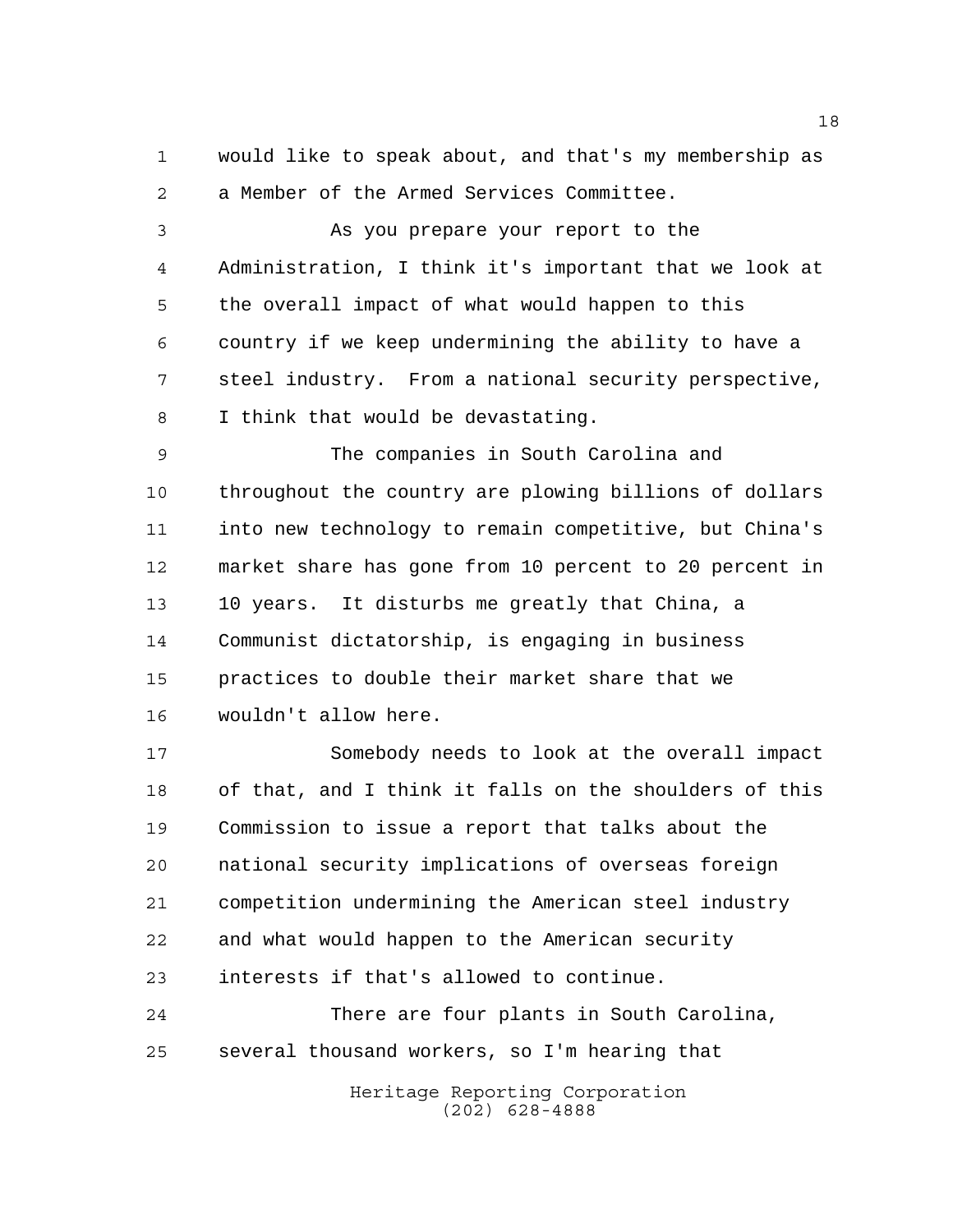capacity, as every other political person would be, trying to stand up for their industry, but there's a national consideration that has to be made here from the national security side of the aisle, and I hope the Commission will look into that.

 The thousands of workers in South Carolina have good jobs, good benefits. The steel industry in South Carolina is a coveted job to have if you can get one. When President Bush decided to impose temporary trade protections under Section 201 of the trade law, I supported him wholeheartedly. It was a brave and courageous thing to do, but it was necessary.

 Without that action, we were slowly, but surely -- not really slowly; quickly losing the ability to produce steel in this country. He has given our company three years' reprieve from really unfair trade practices by foreign competitors, and within that three-year period we hope to get back on 19 the ground; that the investments made in technology, the investments made in people will pay off and allow us to be competitive.

 Nucor Steel in Berkley, South Carolina, possesses some of the most technologically advanced equipment in the world and can produce one ton of steel with only a half hour of labor. For anybody to

> Heritage Reporting Corporation (202) 628-4888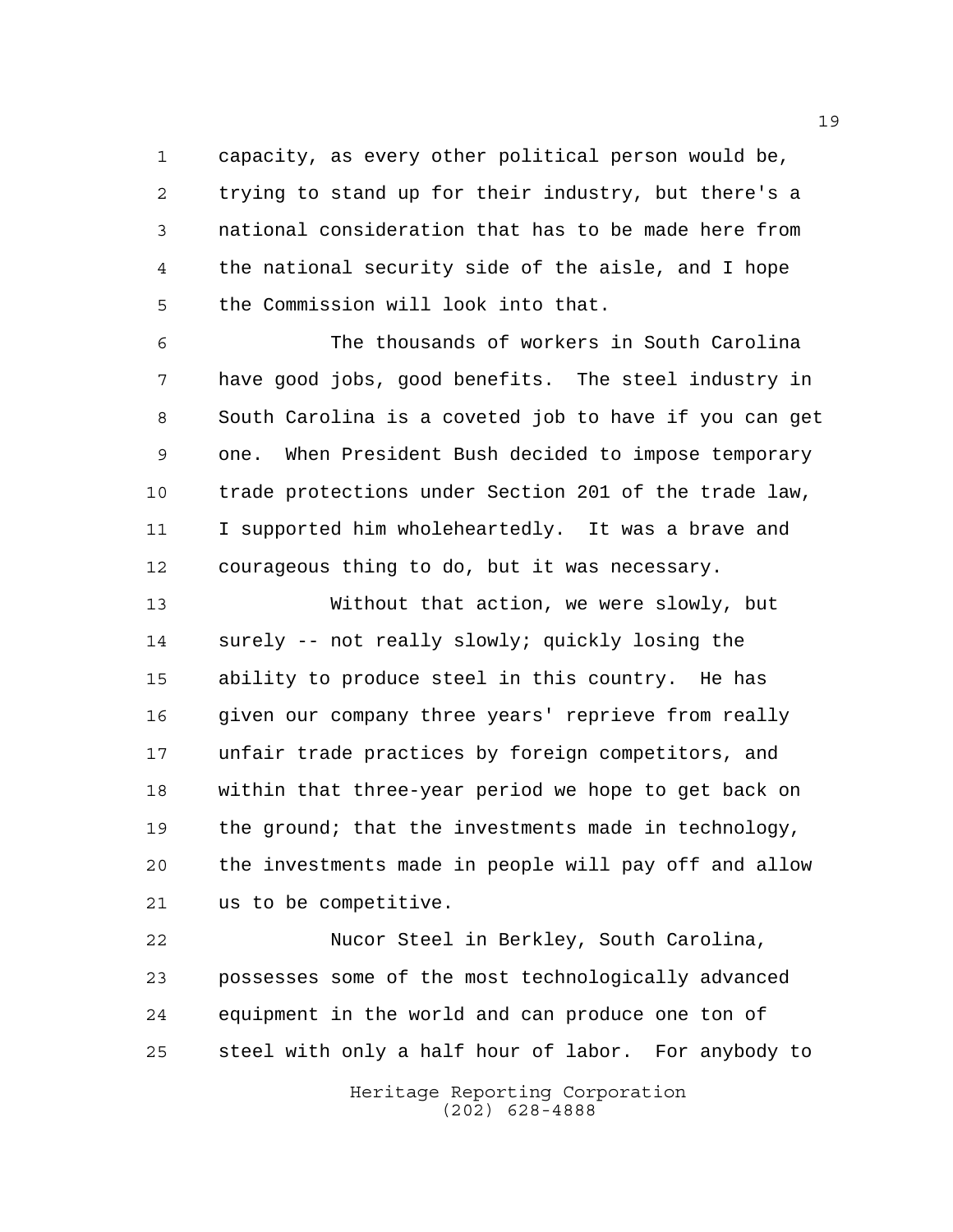say that this is a dinosaur industry, that the steel industry is not trying to retool and modernize and just taking profits and not putting money back into the plant, they need to come to Nucor Steel.

 That is not true. They're investing billions of dollars. But, having done that, they cannot survive unless we give them a chance to get some market share back and stop unfair overseas competition at least for the full three-year period.

 While only four years old and an annual production rate of two and a half tons of sheet steel, the mill is having to already install additional technology to retain its competitive edge and serve the southeast expanding automobile industry. We have a huge automobile industry emerging in the southeast.

 Without the implementation of trade duties, Nucor-Berkley would have been unable to undertake these investments to refurbish their mills. Without these protections, you would be crazy to invest billions of dollars in the American steel industry because what's coming your way from overseas you just can't compete with no matter how smart you are, no matter how dedicated your workers are. You just can't survive.

Heritage Reporting Corporation (202) 628-4888 This three-year reprieve that President Bush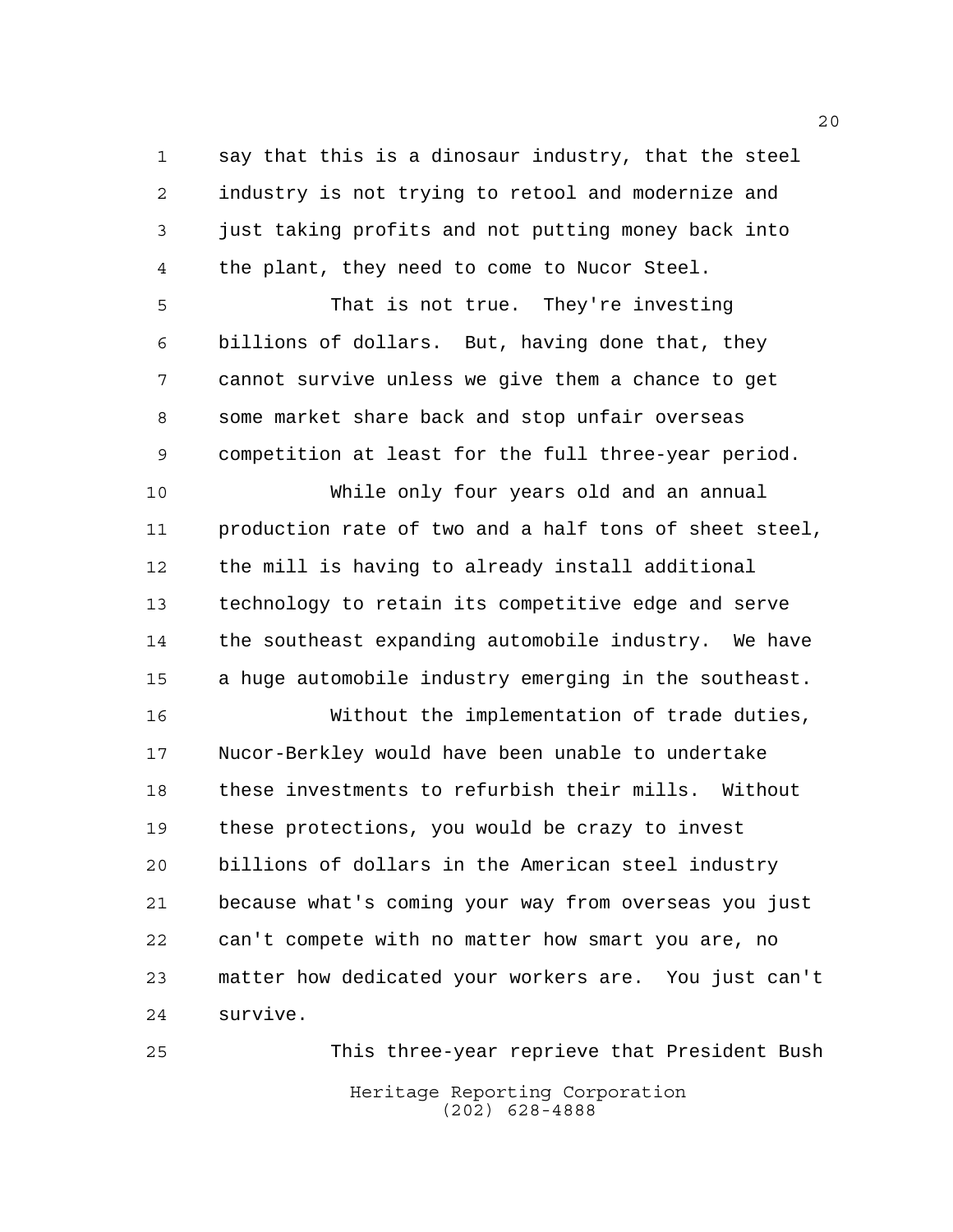has pushed is essential to maintain it, so as you prepare your report I know you've heard both sides of the story, but in South Carolina Georgetown Steel has laid off thousands of workers. They're investing millions of dollars in their plant, but at the end of the day the overseas competition has just almost sunk the company. They've had to go into bankruptcy. They're trying to get out of bankruptcy. These are great jobs for South Carolinians, great jobs for Americans, and they've being lost in an unfair way.

 If our steel companies can't compete on a level playing field, that's capitalism. This is not capitalism. They're not competing against capitalism. They're competing against Communist dictatorship subsidizing a steel industry in other countries producing capacity beyond what the market will bear.

 We're not talking about capitalism being the result of the demise of the American steel industry. We're talking about unfair trade practices. I do hope this Commission will recommend to the President and stand up strongly and let him know that the 201 sanctions, the three year period, is necessary, that we're a year in, and we're seeing positive results, but let's don't abandon now.

Heritage Reporting Corporation (202) 628-4888 Let's give these companies the full period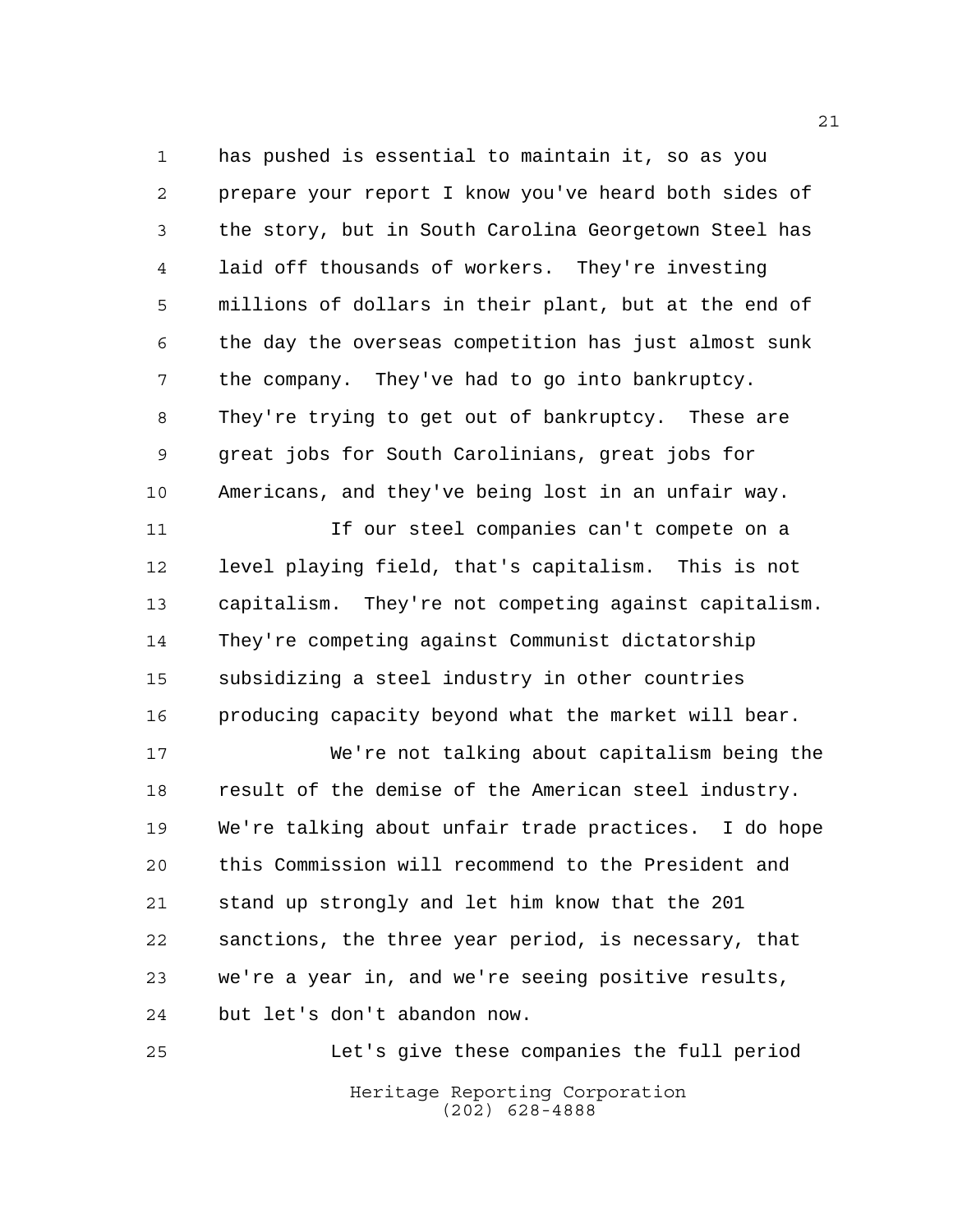Heritage Reporting Corporation (202) 628-4888 to get back on their feet. Beyond that, we're going to have to look at what will happen down the road. I really appreciate the opportunity to appear before the Commission. I've got a written statement, but basically I'm going to leave this hearing to go to another trade hearing about manipulation of Chinese currency that's putting the textile industry out of business. I don't expect any American company to not have to compete fairly. I expect the American Government to stand up for American companies that are being unfairly traded. Thank you very much for having me, and I appreciate your work on behalf of our country. CHAIRMAN OKUN: Thank you, Senator Graham. Your written statement will also be included in the record. MS. ABBOTT: The Honorable Peter J. Visclosky, United States Congressman, 1st District, State of Indiana. CHAIRMAN OKUN: Welcome back. MR. VISCLOSKY: Madam Chair, Thank you very much. I thank the Commission on the final day of hearings. You have my prepared statement that is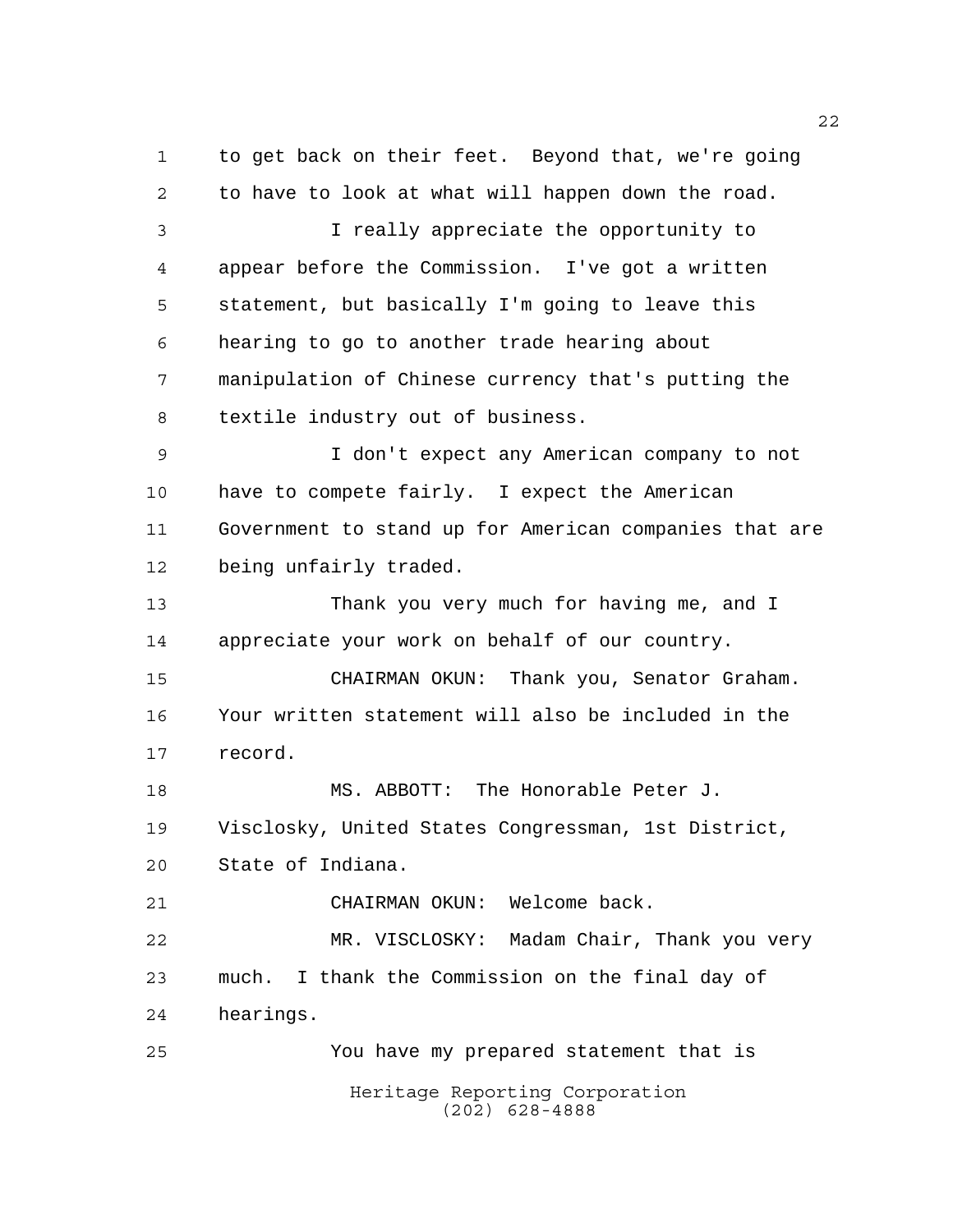submitted for the record. Today, since this is now the fourth time I've testified before you, I would conclude, given all of the factual and legal basis that will be put before you today to humanize this picture again from my perspective.

 My father is 87 years old, will be 88 in December, and 40 years ago this year he served as mayor of Gary. Eighty-eight years ago, in 1915, the year my father was born, Carl Sandburg wrote a poem about the mayor of Gary. I'd like to read just a portion of Sandburg's poetry.

**I** saw workmen wearing leather shoes scuffed with fire and cinders and pitted with little holes from running molten steel, and some had bunches of specialized muscles around their shoulderblades, hard as pig iron, muscles on their forearms were sheet steel, and they looked to me like men who had been somewhere.

 Some steelworkers in those mills over the last 100 years have bled. Some of those steelworkers have lost their lives making steel in northwest Indiana and across the United States. They've made steel to build the great buildings, bridges and cities that are monuments to American progress and ingenuity. They made the steel for the armaments, the

> Heritage Reporting Corporation (202) 628-4888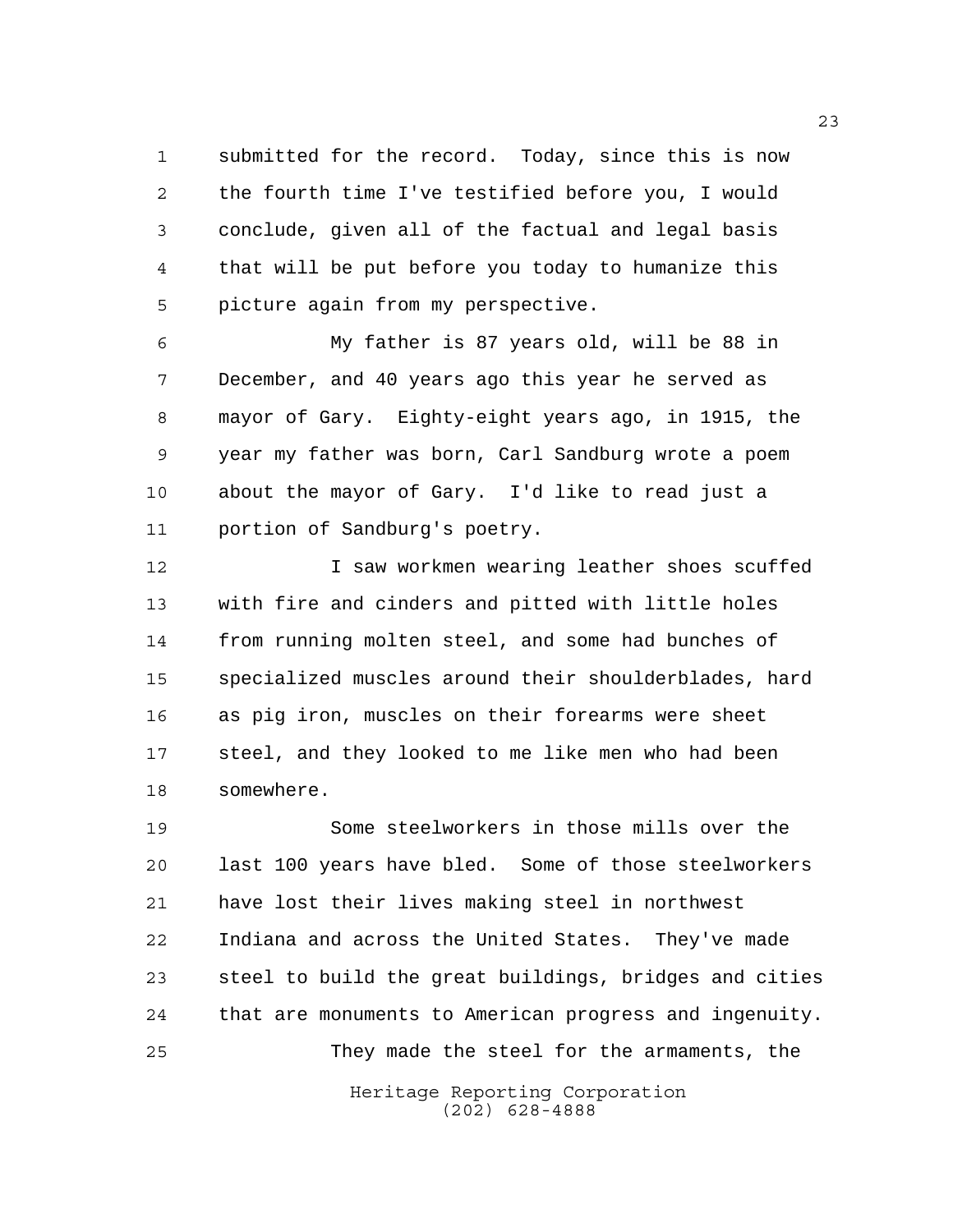ships and the tanks to prevail in World War I and to save the great democracies of the world in World War II. They survived the Great Depression. They created the most vital, the most free country in the world. I do not want to see the freedom and prosperity they struggled, sweat and fought for stripped from them a century later.

 The steelworkers Sandburg referred to in 1915 were men of strength and character. We, all of us in government, should exhibit the same strength and character today to insure that future generations have the same opportunities forged in the mills of America across the last century.

14 14 I ask on behalf of the people who spent their lives making steel that you consider favorably the maintenance of Section 201 safeguards for their full term. I also want to deeply thank the Commission today for its time and for your past courtesy in always allowing me to testify.

Heritage Reporting Corporation (202) 628-4888 Most of all, I want to thank you for your dedication to serving our country and for your commitment to insuring that America's involvement in international trade is always fair, always balanced and always beneficial. I do thank you very much. CHAIRMAN OKUN: Thank you. It's been a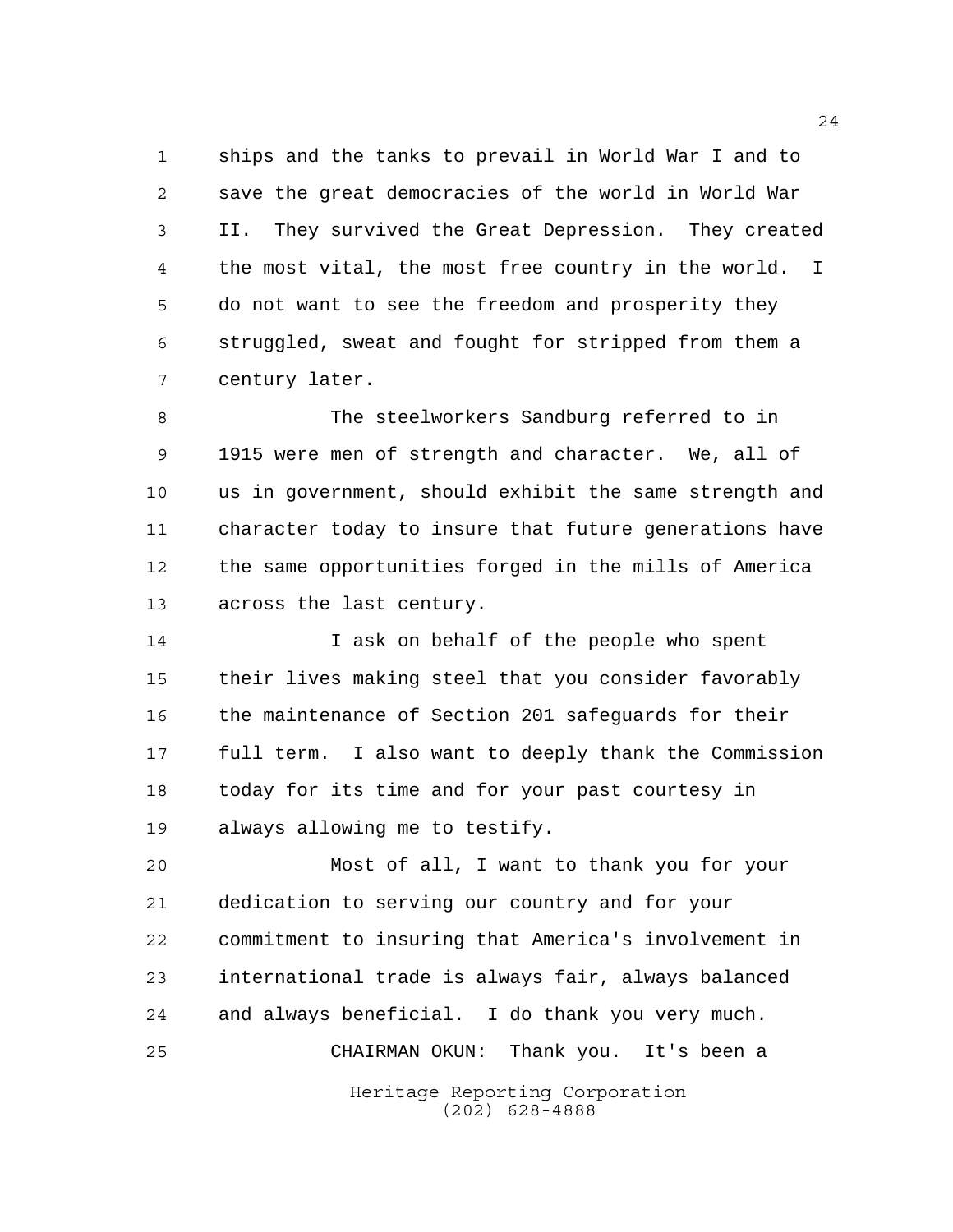pleasure having you here.

 MS. ABBOTT: The Honorable Danny K. Davis, United States Congressman, 7th District, State of Illinois. CHAIRMAN OKUN: Welcome, Congressman Davis. MR. DAVIS: Thank you very much, Madam Chairman. Let me thank you for the opportunity to appear here before the International Trade Commission. I know you've already heard some well- informed testimony. However, the issue of Section 201 relief for the steel industry is so important not only to my district, but to the nation, that it deserves the five days of hearings scheduled, and more if necessary. In March of last year, with solid bipartisan support, President Bush put in place a three-year program under the provisions of Section 201 of the Trade Act of 1974. Last November, Commerce Secretary Evans reiterated that tariff would remain in place for

 the planned three years as part of a comprehensive initiative to address the underlying market distortions and problems in the steel industry.

 I am one who strongly believes that our steel industry can and should be saved, that the living standards of both workers and retirees in the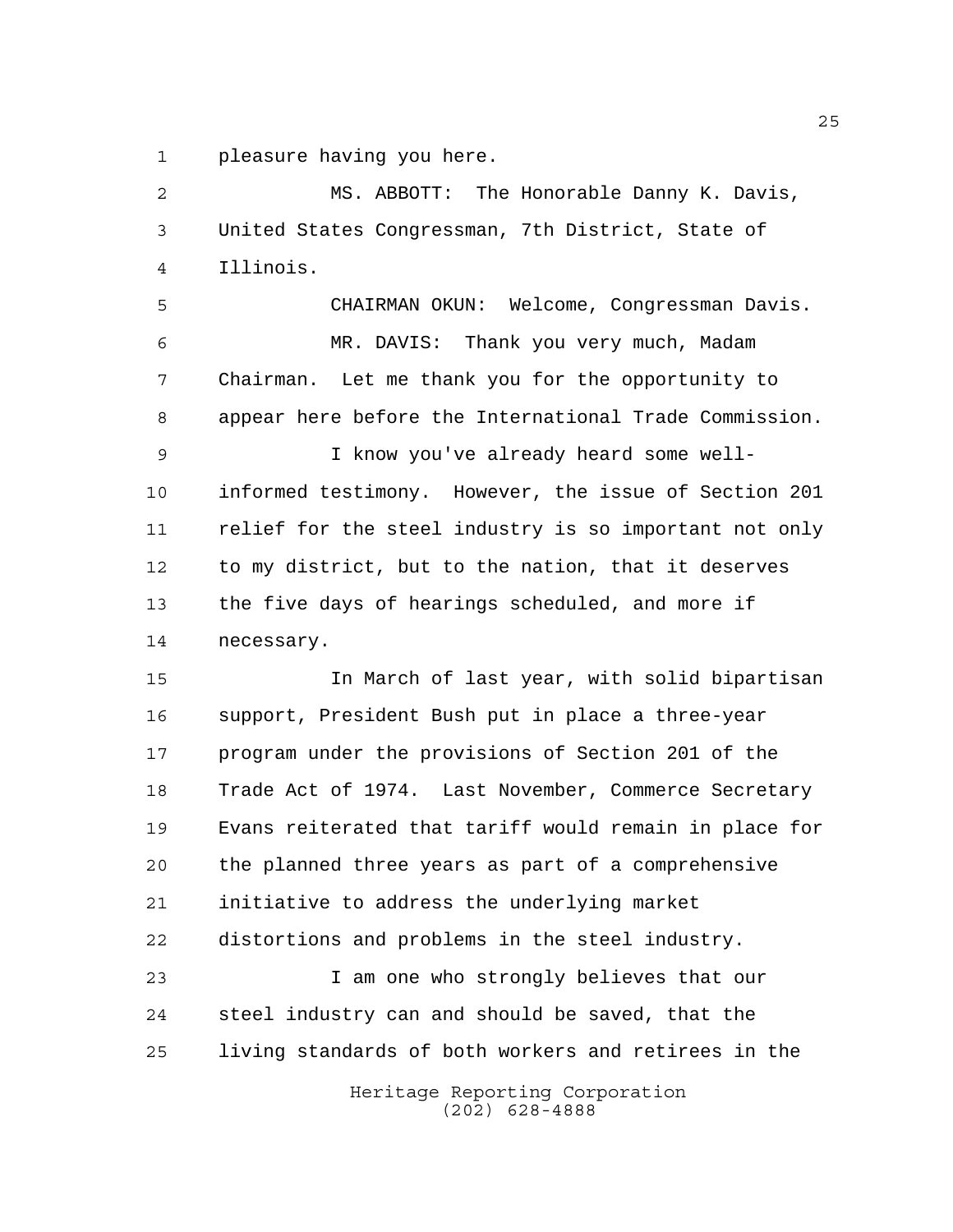industry can be protected, that the many industries which depend on steel should not be left without a strong domestic production capability, and that our national defense should not be totally dependent on foreign steel.

 I've been hardened by the billions of dollars of investment owners have been making in newly consolidated operations, the trimming of excess management and the involvement of workers and unions from a redesigned shop floor and up. Productivity is up, steel prices have fallen steadily since last summer and are well below the 20 year average. Flat- rolled steel prices abroad have risen much faster than prices of U.S. producers. Steel supply remains strong with inventories 18 percent higher than one year ago.

 I think it is fair to say that we as a nation are making good progress in rebuilding our steel industry. The question before us now is are we to continue down the road to recovery and security, or are we to abandon those successes and leave the newly reborn and still fragile industry to fall prey to depressed market conditions, international dumping and world excess capacity.

 There's overwhelming evidence that both the short- and long-term cost of cutting short the three-

Heritage Reporting Corporation (202) 628-4888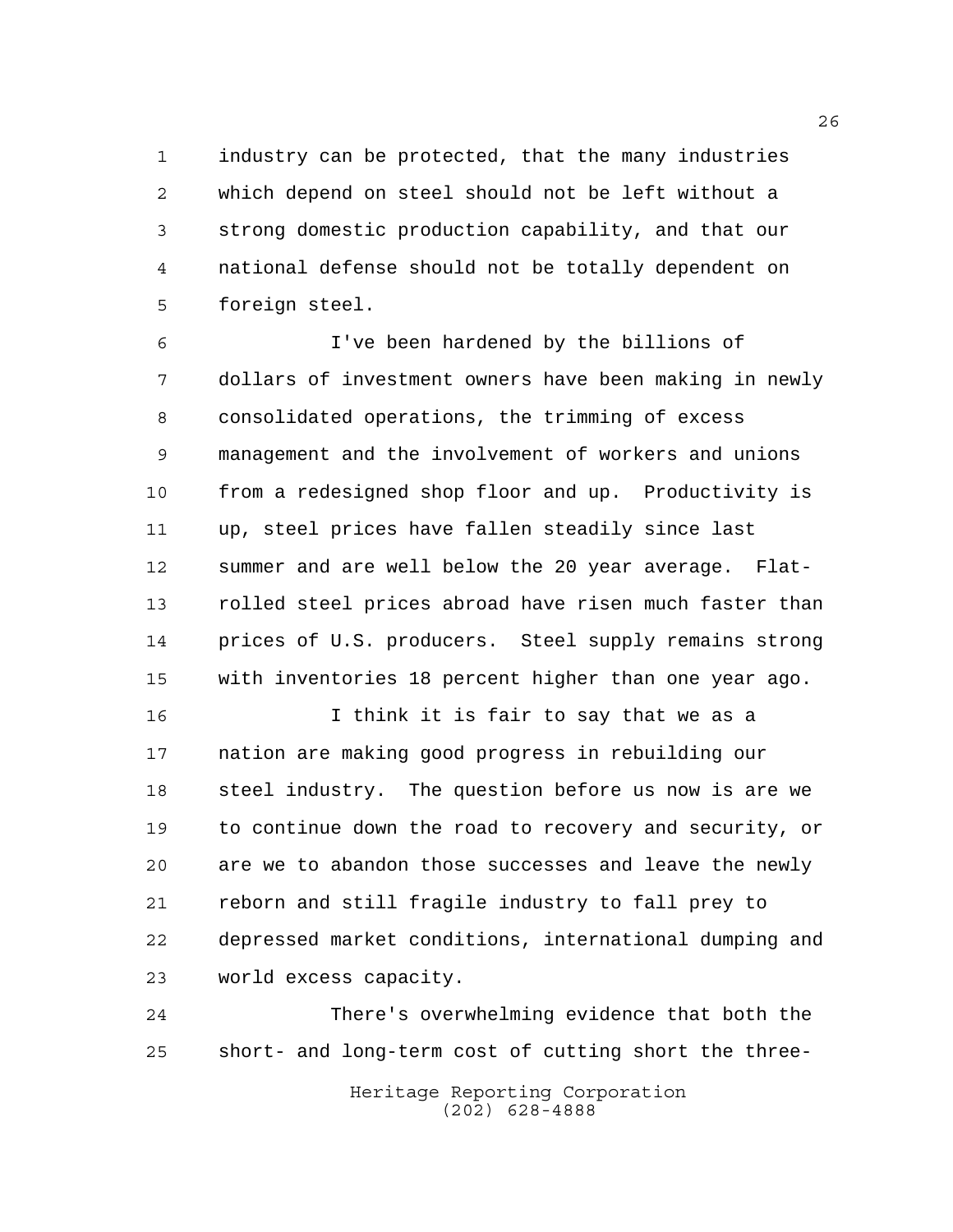year commitment to recovery would be much greater than any short-term gain from importing foreign steel at below production cost, which brings us to the question of the Section 332 investigation, which calculates no such real life cost/benefit analysis. Unlike the Section 204 midterm review, which includes the total impact on the economy, the Section 332 investigation takes only the narrowest, most isolated view of alleged consumer effects.

 Madam Secretary, our economy is struggling. We're in a manufacturing crisis, one which has continued to deepen since March of 1998. Before 2000, the U.S. manufacturing sector was the smallest among the major industrialized economies in relative terms. I don't know if an economy can continue to sustain itself without a viable manufacturing core. I do know that even if it can't survive, it would not be as healthy, as dynamic, as stable, productive, as secure and as vigorous as an economy with a thriving manufacturing core.

 I do know that a healthy, competitive and productive steel industry is key to a healthy, competitive and productive manufacturing sector. I know that jobs and such factors are critical to the economic well-being of an economy such as ours, which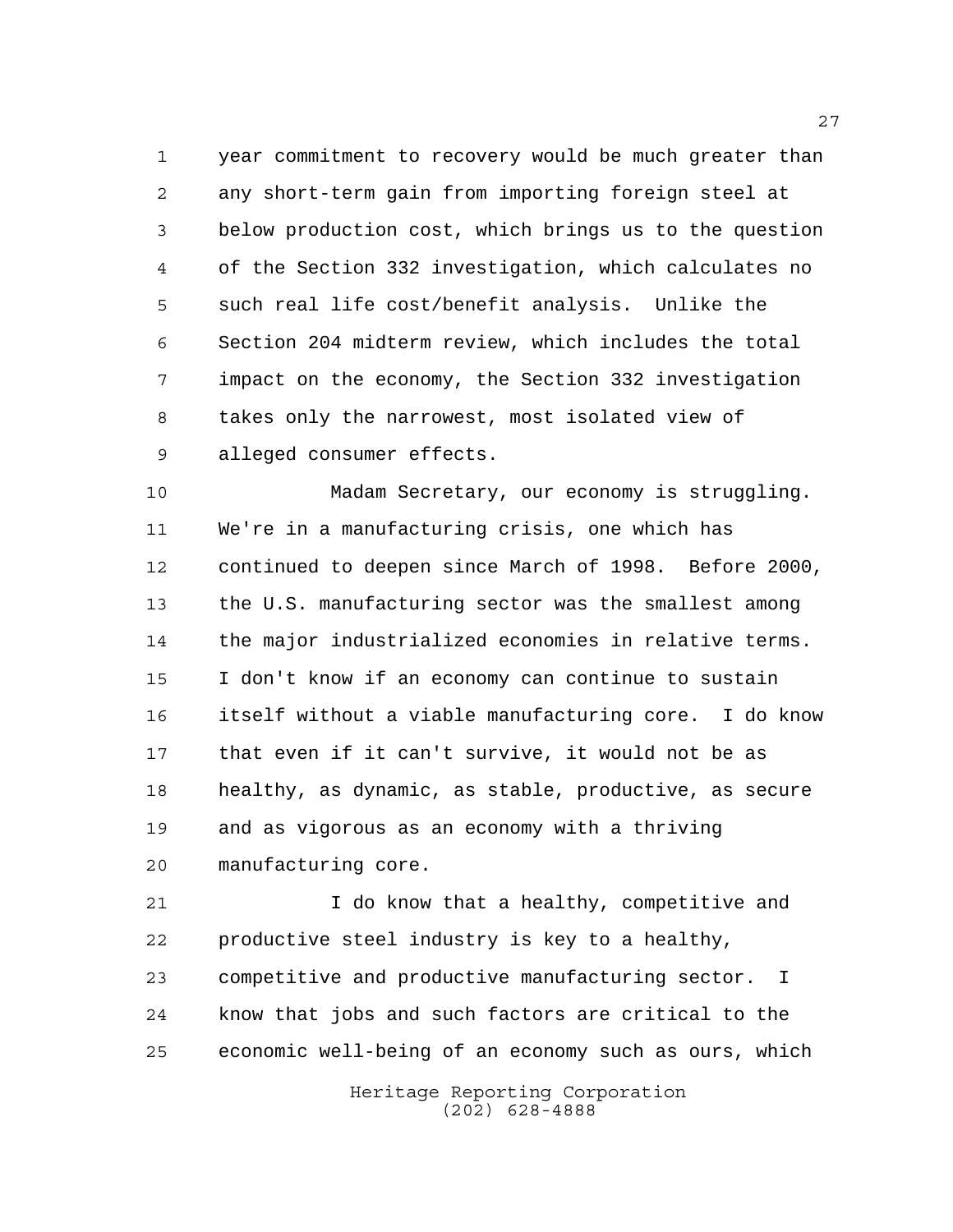is largely powered by consumers.

| 2  | Madam Secretary, I thank you and the members          |
|----|-------------------------------------------------------|
| 3  | of the Commission for all the work that you're doing  |
| 4  | to try and make sure that we do in fact have a viable |
| 5  | steel economy that will greatly impact the economy of |
| 6  | our nation and stability of the world. I thank you    |
| 7  | for the opportunity to testify.                       |
| 8  | CHAIRMAN OKUN: Thank you very much for your           |
| 9  | testimony.                                            |
| 10 | MR. DAVIS: Thank you.                                 |
| 11 | MS. ABBOTT: The Honorable Blanche L.                  |
| 12 | Lincoln, United States Senator, State of Arkansas.    |
| 13 | CHAIRMAN OKUN: Welcome back, Senator                  |
| 14 | Lincoln.                                              |
| 15 | SEN. LINCOLN: Good morning. I'm afraid the            |
| 16 | Commission is going to get tired of me. I'm down here |
| 17 | so regularly. It's a pleasure to be with you this     |
| 18 | morning, and I thank you all.                         |
| 19 | Madam Chairman, this investigation is                 |
| 20 | potentially I think one of the most important the     |
| 21 | Commission has ever conducted. The President will     |
| 22 | rely heavily on your report in deciding whether to    |
| 23 | continue temporary relief for the domestic steel      |
| 24 | industry. Your conclusions could have an enormous     |
| 25 | effect upon the future of the American steel industry |
|    | Heritage Reporting Corporation<br>$(202)$ 628-4888    |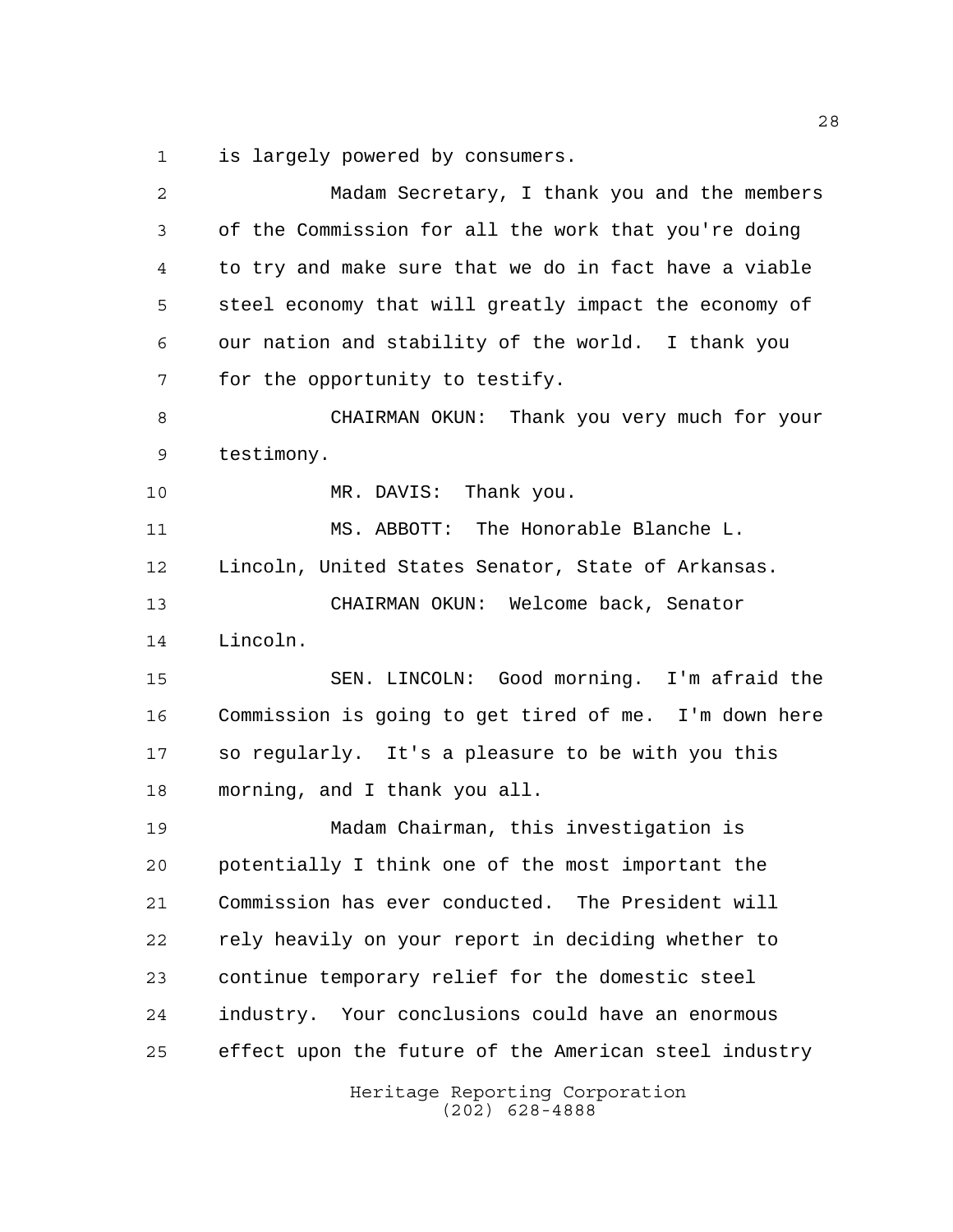and certainly the economic future of my home state in Arkansas.

 My family has been in northeastern Arkansas for seven generations now. Eastern Arkansas is in many ways the picture book image of the south. People work hard, but economic opportunities have become limited. The Arkansas delta has been losing population as our children have not found opportunities to stay, and those who have remained are reaching their golden years.

11 1987, a new industry and a new opportunity presented itself in the northeastern corner of Arkansas. In that year, Nucor Corporation began construction of a steel mill in Mississippi County. In the 16 years since, Mississippi County now is not only the largest row crop county in the country, but it is also the single largest steel producing county in the United States.

 I'd like to note that with producers of flat-rolled products, long products, pipe and tube, Mississippi County represents the entire U.S. steel industry in one consecutive place.

Heritage Reporting Corporation (202) 628-4888 As the daughter of the east Arkansas delta and then as a U.S. representative for the 1st Congressional District of Arkansas and finally now as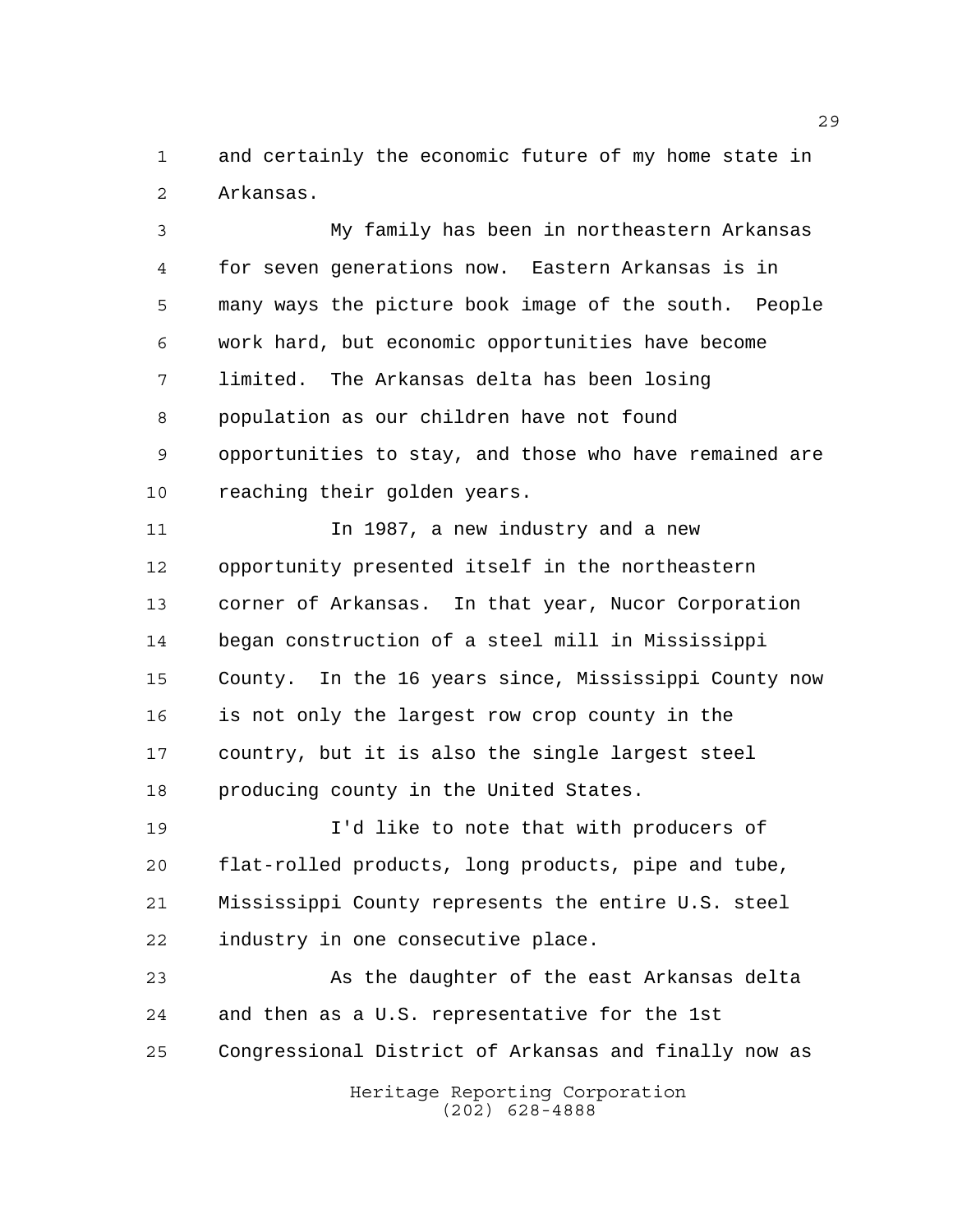a Senator of that great state, I've had the

 opportunity to observe firsthand the stunning impact the steel industry has had on our great State of Arkansas.

 The industry has generated thousands of high paying, good jobs with good benefits not just at the mills themselves, but in dozens of companies supplying the mills and dozens more that are buying steel from them. Our brightest young people no longer have to move away to find exciting and rewarding careers. They can stay at home in Arkansas and have the prosperous and productive lives that they deserve.

 The changes have rippled throughout our communities. Better jobs mean more tax revenues for local governments, a chance to devote these new resources to improving our schools and giving our counties and towns a chance to provide services they could not afford before.

 I continued to follow developments in the steel industry closely after I was elected to the United States Senate in 1998. I saw with alarm that imports of steel were growing rapidly at an unusually low price. My constituents inside the steel industry told me that even though they had some of the most modern of equipment and the most productive workers in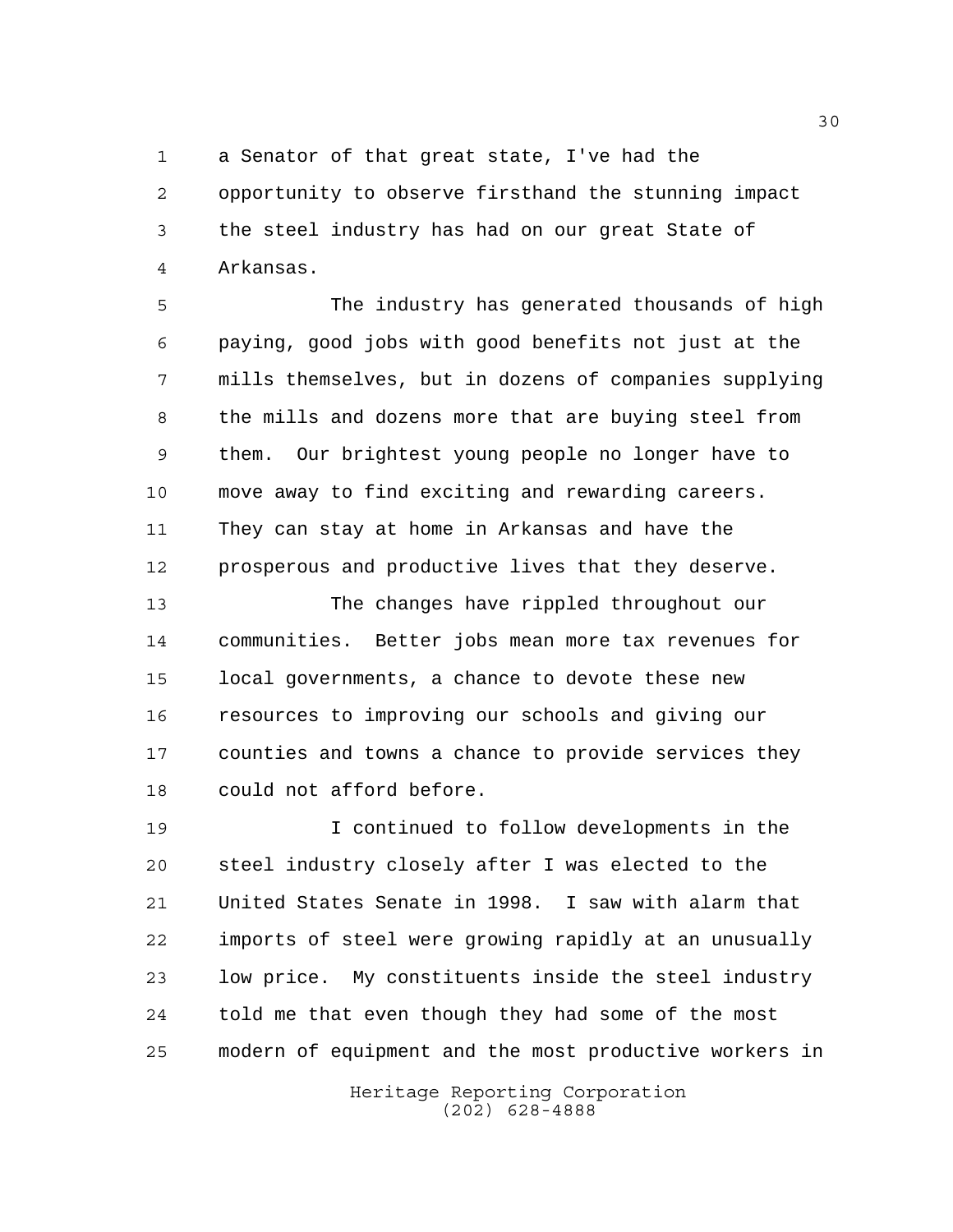the world, they could not compete with dumped and subsidized imports that were being sold at unfairly low prices.

 Because we realize the importance of a domestic steel industry to the economic health of our entire nation as a whole, I and many of my colleagues on the Senate Finance Committee urged the President to request an investigation of steel imports under Section 201.

 It was clear to us that to be internationally competitive the U.S. steel industry was going to have to undergo dramatic consolidation and restructuring. Our belief was that import relief for a limited period would give our domestic steel industry the chance to start this process with some hope of success.

 The question you are investigating today is whether the industry has used this opportunity wisely. In my opinion, the evidence is unmistakable and unequivocable that it has. The industry has consolidated. It has restructured. It has lowered its cost. It has taken enormous strides towards further establishing itself as the most productive steel industry in the world.

Heritage Reporting Corporation (202) 628-4888 Since March of 2002, the American steel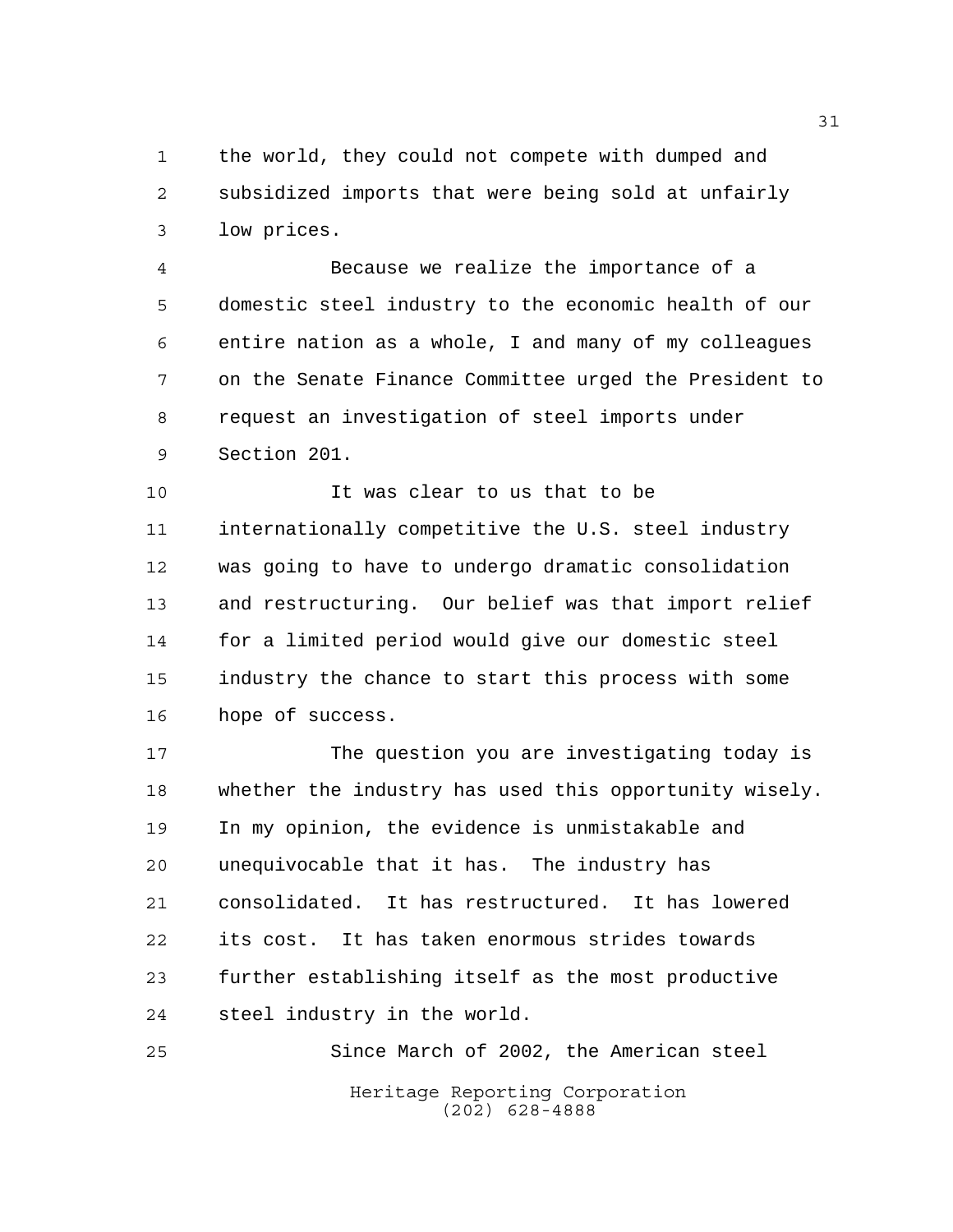industry has worked hard to do all that has been asked of it. It would have been impossible, however, for the industry to do everything it needed to do within such a short period of time. Sixteen months is long enough to start the process, but not enough to complete that entire process.

 I believe that after examining all the evidence you will report, I hope, to the President that the Section 201 relief is working as intended, that the domestic steel industry is using this period of temporary reevaluation to undertake the fundamental changes that it needs to and that allowing the relief to continue for its full three-year term will give the industry the time it needs to complete that entire process.

 Thank you, Madam Chairman. I appreciate you and the Commission, your deliberation and certainly your attention to this issue and, more importantly, your hospitality to me each time I visit.

 CHAIRMAN OKUN: Thank you, Senator Lincoln. I appreciate you being here today.

22 SEN. LINCOLN: Thank you. CHAIRMAN OKUN: Madam Secretary, I understand that we can now turn to the parties' opening statements.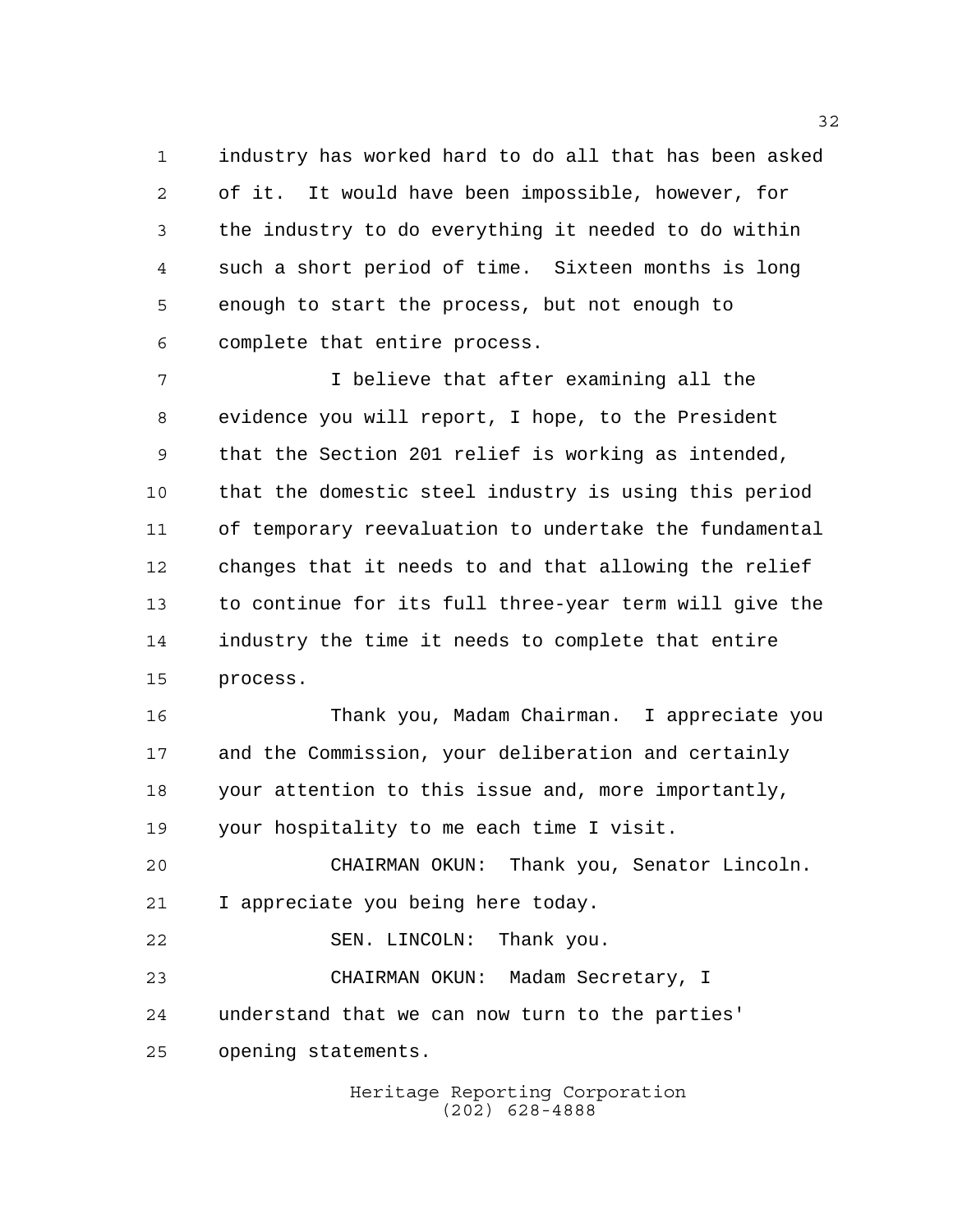MS. ABBOTT: That is correct, Madam Chairman. Opening statements on behalf of the domestic industry will be made by Alan H. Price, Wiley, Rein & Fielding. MR. PRICE: Good morning. CHAIRMAN OKUN: Good morning. MR. PRICE: How are you this morning? I am Alan Price, counsel for the Long Products Producers Coalition, whose members produce more than 12.5 million tons of hot-rolled bar, cold-finished bar and rebar, the long products subject to 201 relief. On Tuesday, you heard testimony on how the domestic flat-rolled steel industry has used 201 relief to remake itself. You heard about the unprecedented restructuring and consolidation. You heard about moderate price and import relief, and you heard about a job that is not yet half finished. Today, from the long products sector you will hear a very similar story. The industry has embarked on restructuring and consolidation that is nearly as dramatic as the flat-rolled industry, and, just as with flat-rolled, the process is not yet complete. However, on Tuesday, the Respondents wrongly

Heritage Reporting Corporation (202) 628-4888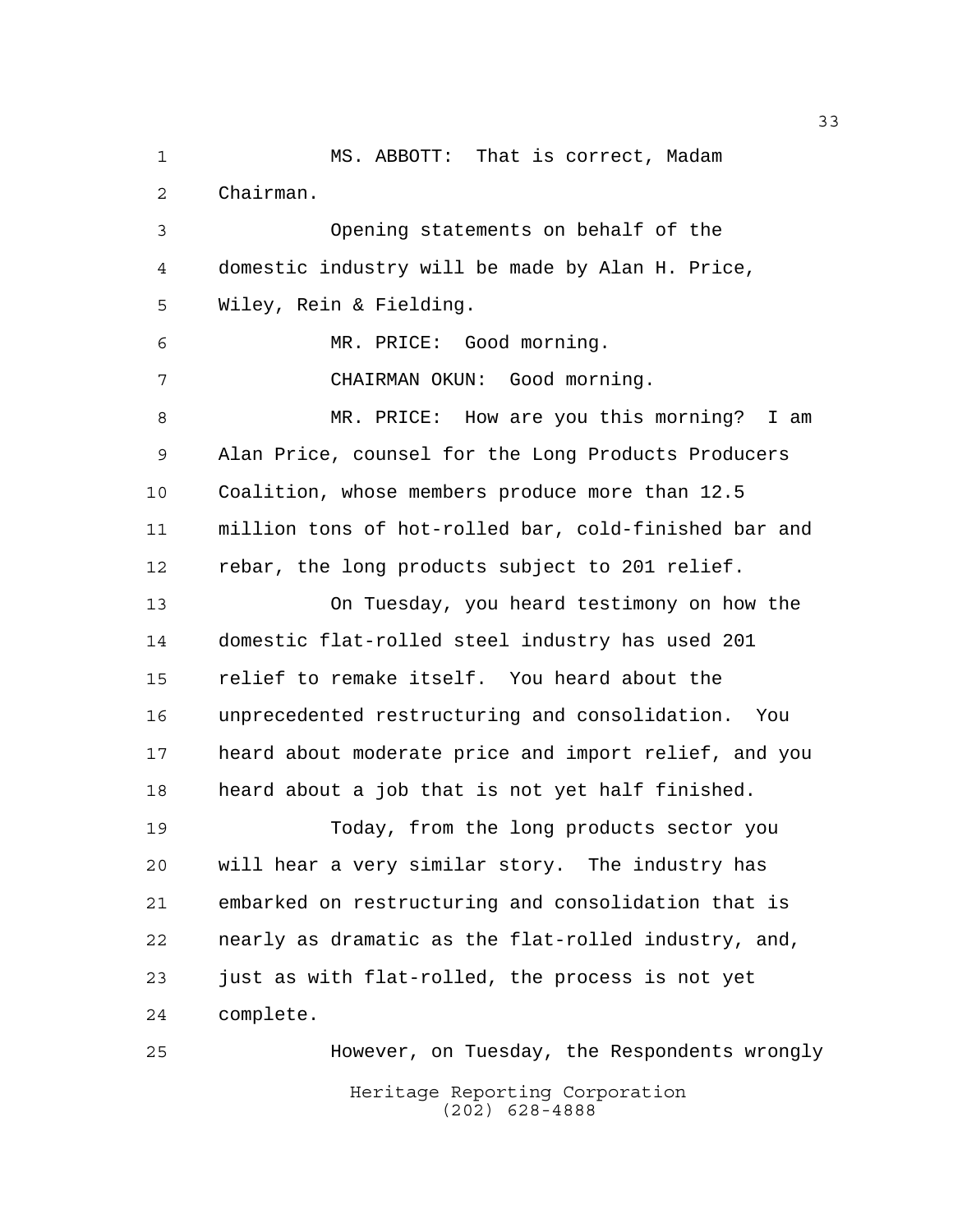claimed that mini mills had no problem and that they did not need relief. Today, mini mills will continue to set the record straight. Mini mill producers need relief, and they are using the relief in a valuable and proactive manner.

 First, there has been substantial consolidation and restructuring among long products producers. Republic Engineered Producers restructured and emerged from bankruptcy, saving 2,400 jobs and preserving the largest source of special bar quality supply to consumers such as the auto parts manufacturers.

 Nucor has completed the purchase of Birmingham Steel and North Star Steel's Kingman, Arizona, rebar facility. The consolidation of Coe Steel with Ameristeel has been consummated. But, as we discussed Tuesday, completing the acquisition is only the first step, and it will take 18 to 24 months to achieve the cost savings from these acquisitions.

 Long product producers have relied on a three-year program in making commitments to their bankers and owners, and maintaining the remedy is critical to further industry consolidation and reorganization.

Heritage Reporting Corporation (202) 628-4888 Other forms of adjustment are also underway.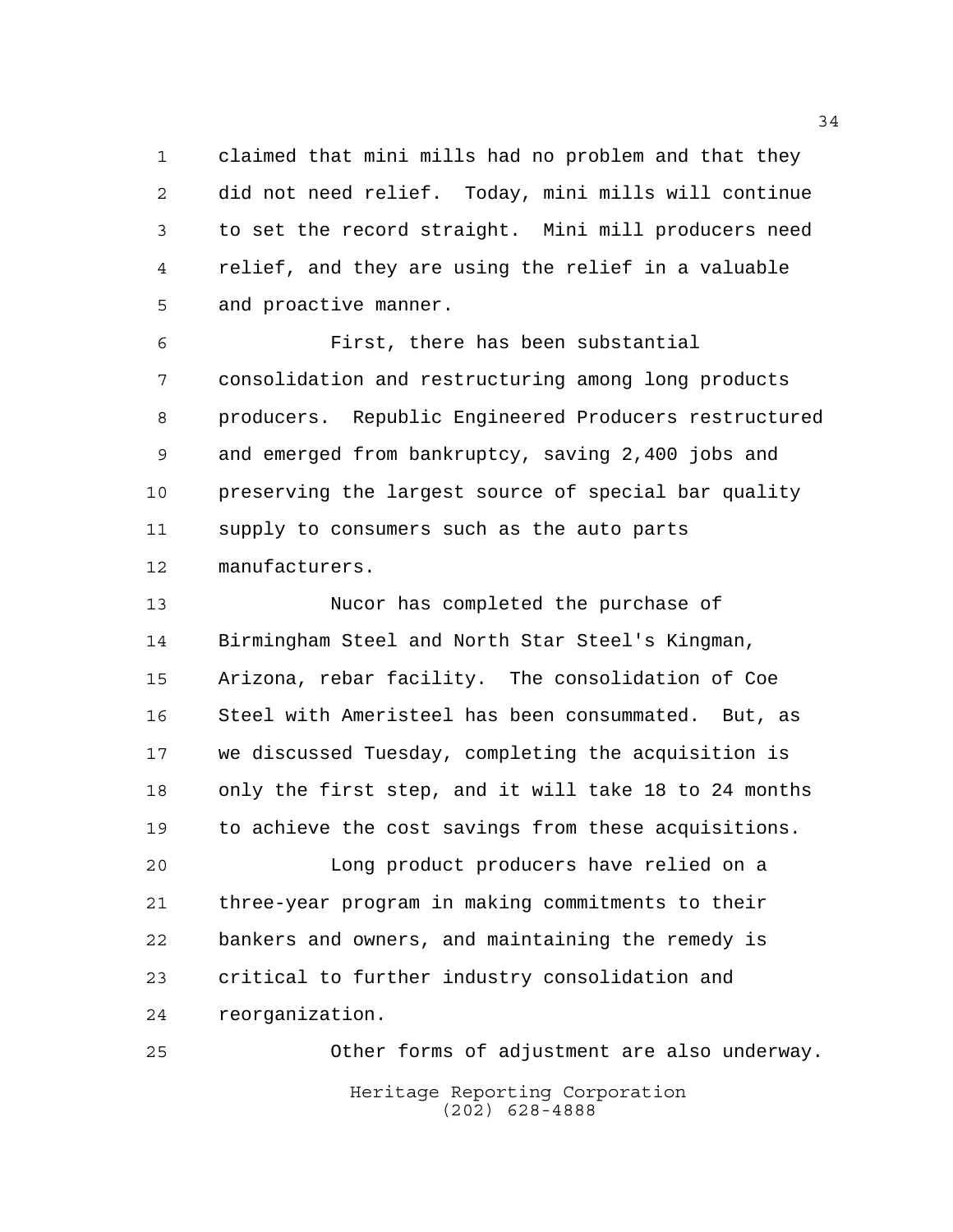Many producers have made substantial new investments to further improve efficiency and competitiveness. The productivity improvements, which are apparent from the prehearing report, will benefit consumers and the U.S. economy as a whole. Productivity improvements will continue with three years of relief.

 The 201 program is providing some price and volume benefits. Prices have increased, but only moderately. While consumption of these long products has declined or remained flat, the domestic producers recaptured critical market share from imports covered by the remedy.

 For producers of hot-rolled bar, cold- finished bar, the increased prices and volumes have produced improved financial results that are essential 16 to fund industry consolidation and adjustment. The rebar producers, in contrast, have suffered operating losses despite increased volume due to weak demand for non-residential construction and higher raw material costs. Only in recent months have these producers been able to begin passing increased cost to their customers in the form of modest price increases.

 Clearly, 201 relief has not been a windfall. It has not saved everyone. Bayou Steel and Slater Steel have filed for bankruptcy, and Kentucky Electric

> Heritage Reporting Corporation (202) 628-4888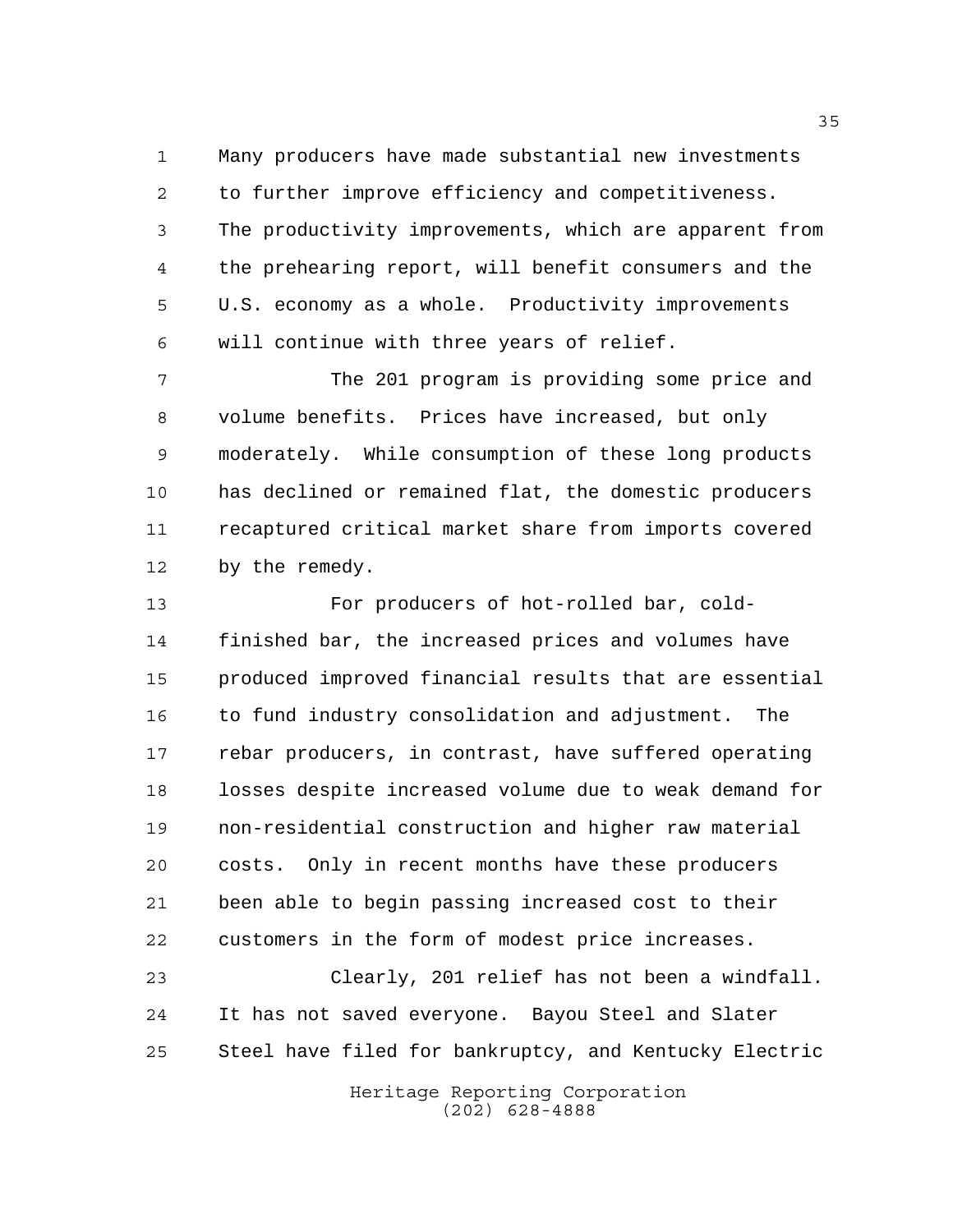Heritage Reporting Corporation Steel shut down in February, but relief is providing the needed impetus for restructuring to make the long products industry more competitive at its conclusion. The people who said 201 relief would achieve nothing are wrong. Now the people who say that nothing is left to be done are wrong. The record will show the beginning of recovery for the industry. Long products producers are taking advantage of this relief and are following through on their three-year commitment to the Administration. The relief must continue. Thank you. CHAIRMAN OKUN: Thank you. MS. ABBOTT: Opening remarks on behalf of the Respondents will be made by Richard O. Cunningham, Steptoe & Johnson. CHAIRMAN OKUN: Welcome back, Mr. Cunningham. MR. CUNNINGHAM: Good morning, members of the Commission. As you listen to Respondents' presentation today, I urge you to keep your scriptures open to the gospel according to Daniel R. DiMicco. You heard Mr. DiMicco testify on Tuesday that in the process of restructuring these steel industries some mills are

(202) 628-4888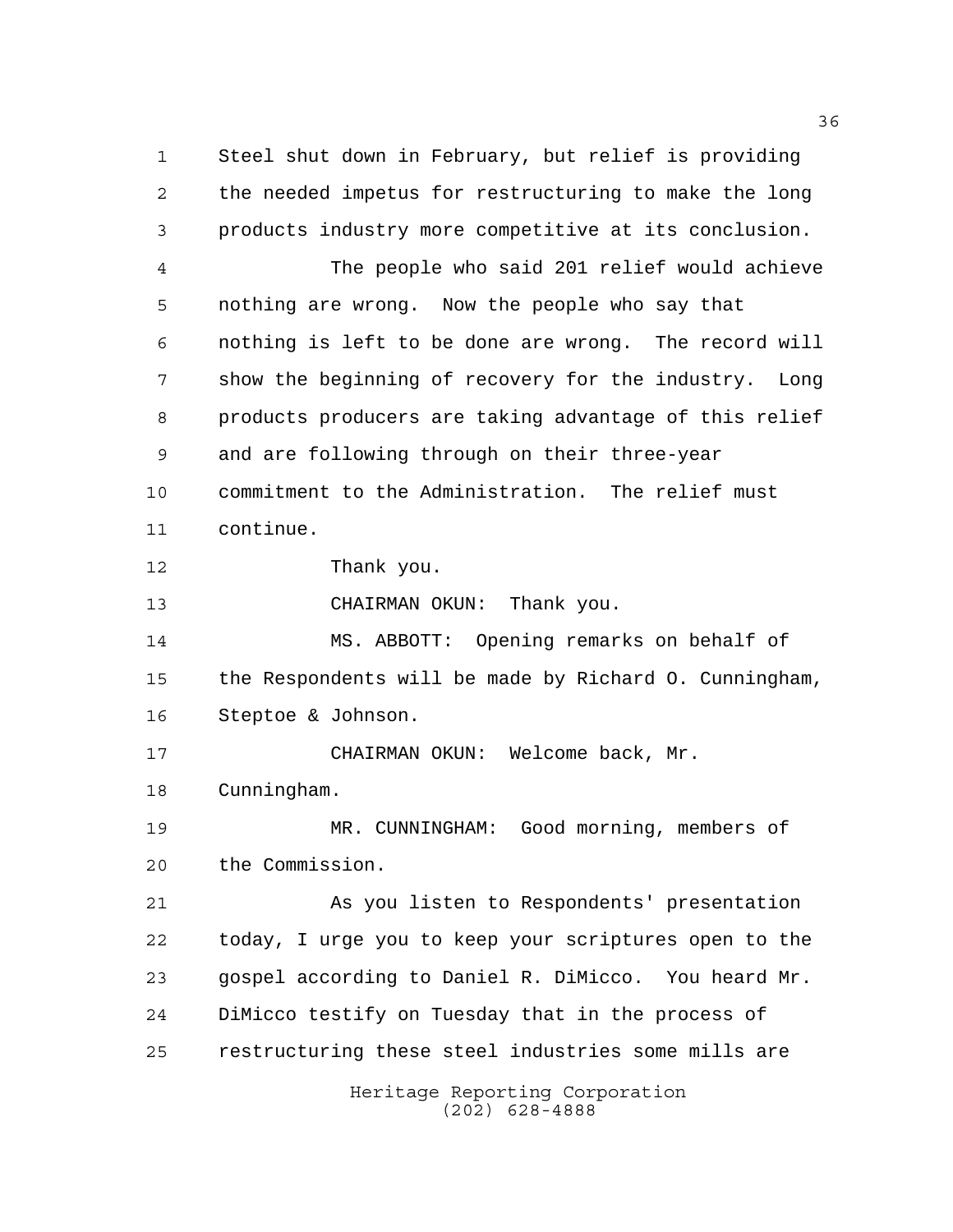going to have to close, and some companies will not survive the restructuring process, and he emphasized that's okay.

 In Mr. DiMicco's typical soft-spoken way, I submit that he understated the point. Especially in the bar sector it's not just okay for uneconomic mills to fail to survive. It is essential that they be permanently closed, and whether they are permanently closed, I submit to you, in this product category is the sine qua non, the touchstone of effective adjustment.

 In this sector, there is and has long been a structural problem. There are a substantial number of companies that are and traditionally have been efficient, profitable competitors, and then there are a number of less efficient, consistent money losing mills and companies.

 The continued existence of these weak operations, operations that desperately seek sales volume and cash flow to avoid closure of mills and corporate bankruptcies, acts as a severe depressant on market prices and weakens the profitability and competitiveness of the industry as a whole.

 That structural problem has two major significances for your inquiry as to the progress of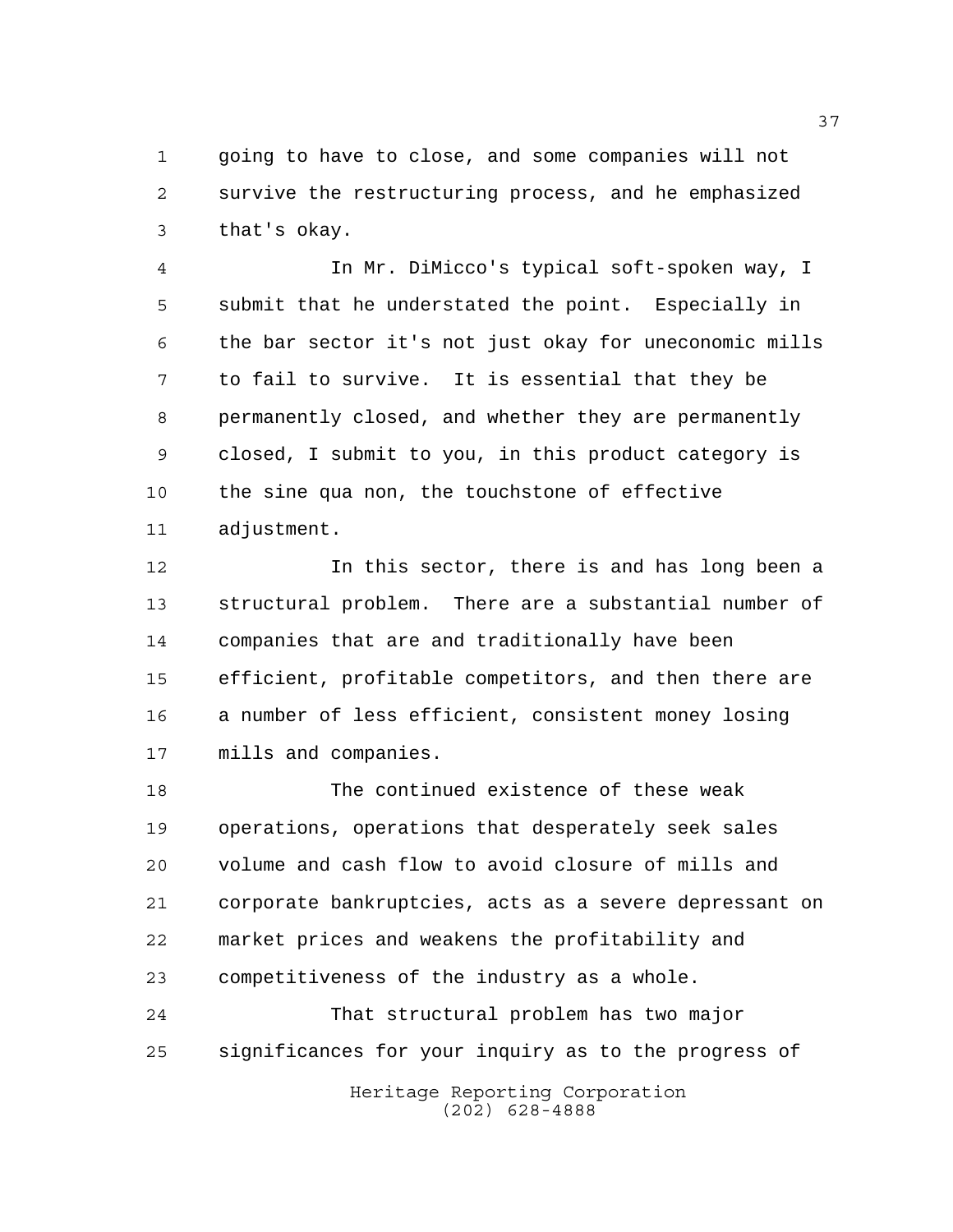restructuring in the long products field. First, it explains what must be puzzling to you as you look at the statistical data. The 201 tariffs have sharply, and I emphasize sharply, reduced imports from covered sources.

 While there has been some increase from uncovered sources here, unlike the situation in flat products, total imports are also sharply down. Moreover, demand has been pretty good, as you can see by comparing apparent domestic consumption in the year after the President's order with apparent domestic consumption in the preceding year and as you will see in the charts that Petitioners will be presenting today.

 Despite imports being doing and demand being good, prices have barely budged, and the beneficial effects on the U.S. industry profits have been pretty small, as the domestic mills themselves acknowledge in their brief and as you heard Mr. Price say today. Why is that? The problem is that excess capacity has not been reduced overall. Your statistics show that it has continued to increase.

 The weaker producers closed some facilities, but others have reopened previously closed facilities. Accordingly, the weaker competitors are still clawing

> Heritage Reporting Corporation (202) 628-4888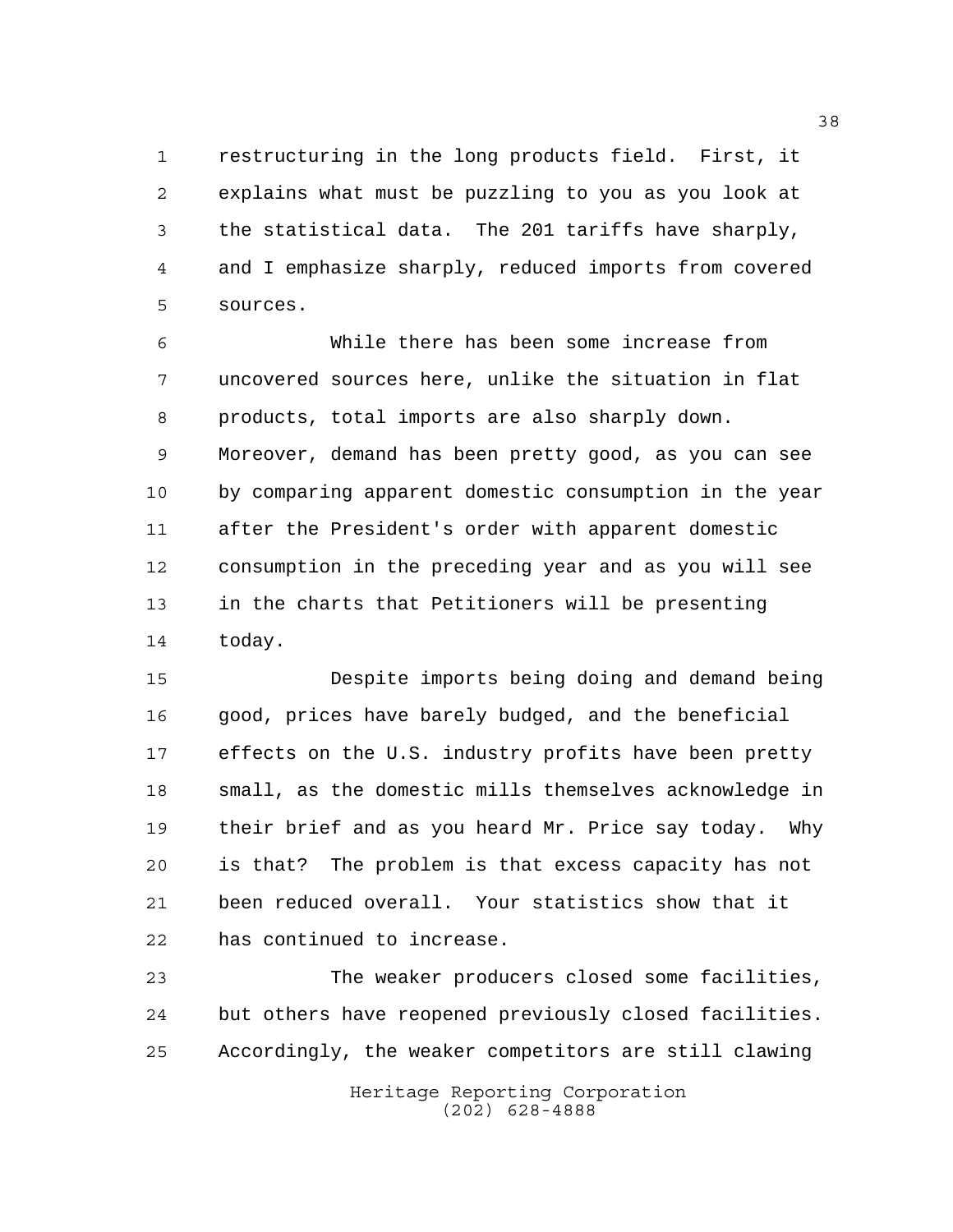for sales, offering low prices that largely vitiate the effects of relief. This failure to reduce capacity, indeed it has increased, raises a serious question about the meaningfulness of the overall industry's adjustment.

 The second significance is that the failure to close some uneconomic facilities and, even worse, the reopening of other weak facilities is directly relevant to your assessment of whether developments have occurred that impair the effectiveness of the relief.

 Moreover, it seems clear that the tariffs themselves are inhibiting the necessary reduction of capacity and on the basis on which investors are being sold on the prospect of reopening what are essentially uneconomic facilities.

 We will analyze today the progress of adjustment. We will have a good deal of complimentary things to say about industry cost reductions and about consolidation of companies, but we will direct your attention repeatedly to the issue that we, in agreement with Mr. DiMicco, submit is the test by which successful adjustment in the bar sector must ultimately be judged. That is, will the uneconomic facilities, the ones that are the millstones dragging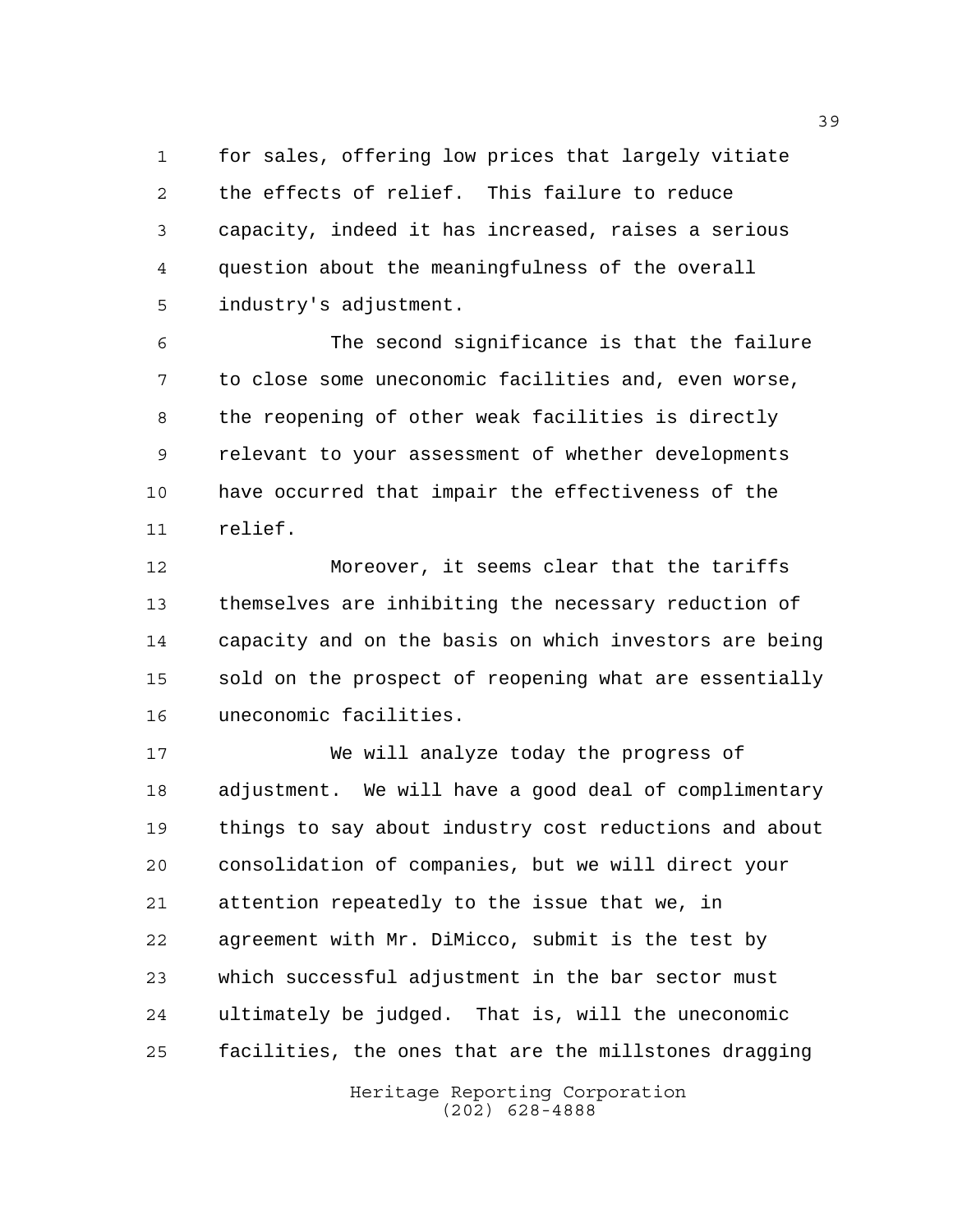down this industry, be closed.

Thank you.

 CHAIRMAN OKUN: Thank you. Madam Secretary, can we please havet the first panel come forward and be seated?

 MS. ABBOTT: The first panel representing the domestic industry, all witnesses have been sworn, Madam Chairman.

(Witnesses sworn.)

 CHAIRMAN OKUN: All right, it looks like everything is almost ready here. You may proceed.

 MR. PRICE: Good morning. Thank you again, Madam Chairwoman.

 The President's program is working. The long products industry is consolidating, the industry is rationalizing capacity, the industry is increasing productivity and lowering costs. Although demand declined, imports sell more.

 In a very short amount of time truly radical reorganization is occurring. Nucor purchased Birmingham Steel and North Star Steel's borrow rod mill in Kingman, Arizona. CoSteel and Ameristeel merged.

 In addition, Steel Dynamics purchased the assets of Qualitech and announced plans to convert it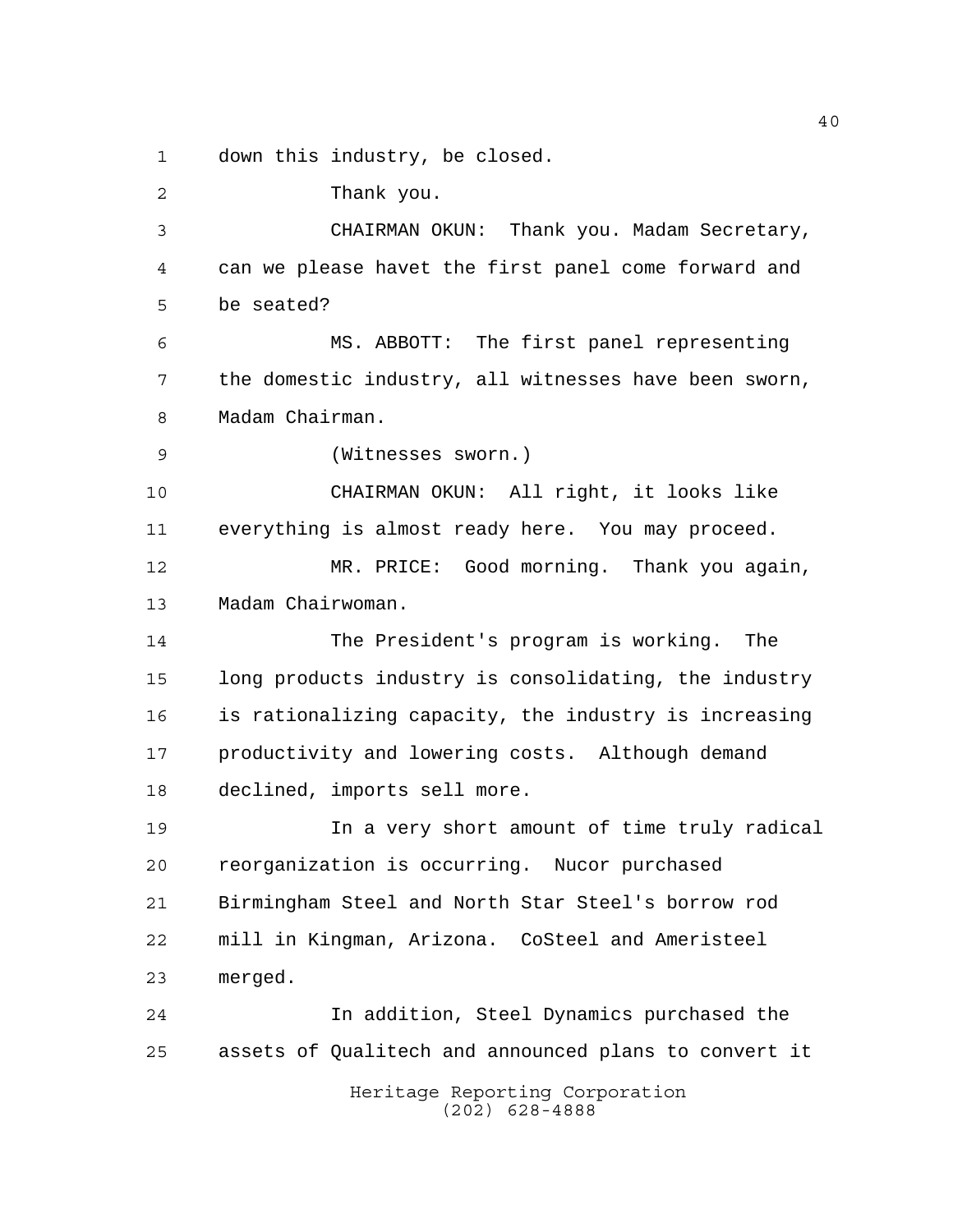from an SBQ products facility to a merchant bar and shapes and reenforcing bar products facility.

 Finally, Republic Engineer Products emerged from bankruptcy in 2002 as a restructured but downsized producer. All of this was because of the 201.

 There has also been substantial capacity rationalization in this industry. Republic Technologies removed over one million tons of hot bar capacity, and over 150,000 tons of cold-finished bar capacity. North Star Steel-Kingman rebar facility remains closed under Nucor's ownership. Under Nucor's ownership Birmingham's Fuller Memphis facility and Joliet rolling mill are closed. Kentucky Electric at this time remains closed. Calumet has closed.

 Although the specific data are confidential, the pre-hearing staff report demonstrates that in the post-201 period U.S. steel bar producers are increasing production per hour and per employee; lowering per unit cost for both direct an indirect labor; lowering per unit factory overhead costs; lowering per unit interest expenses; expanding their product ranges and introducing new products, and improving product quality.

Heritage Reporting Corporation (202) 628-4888 What makes this restructuring all the more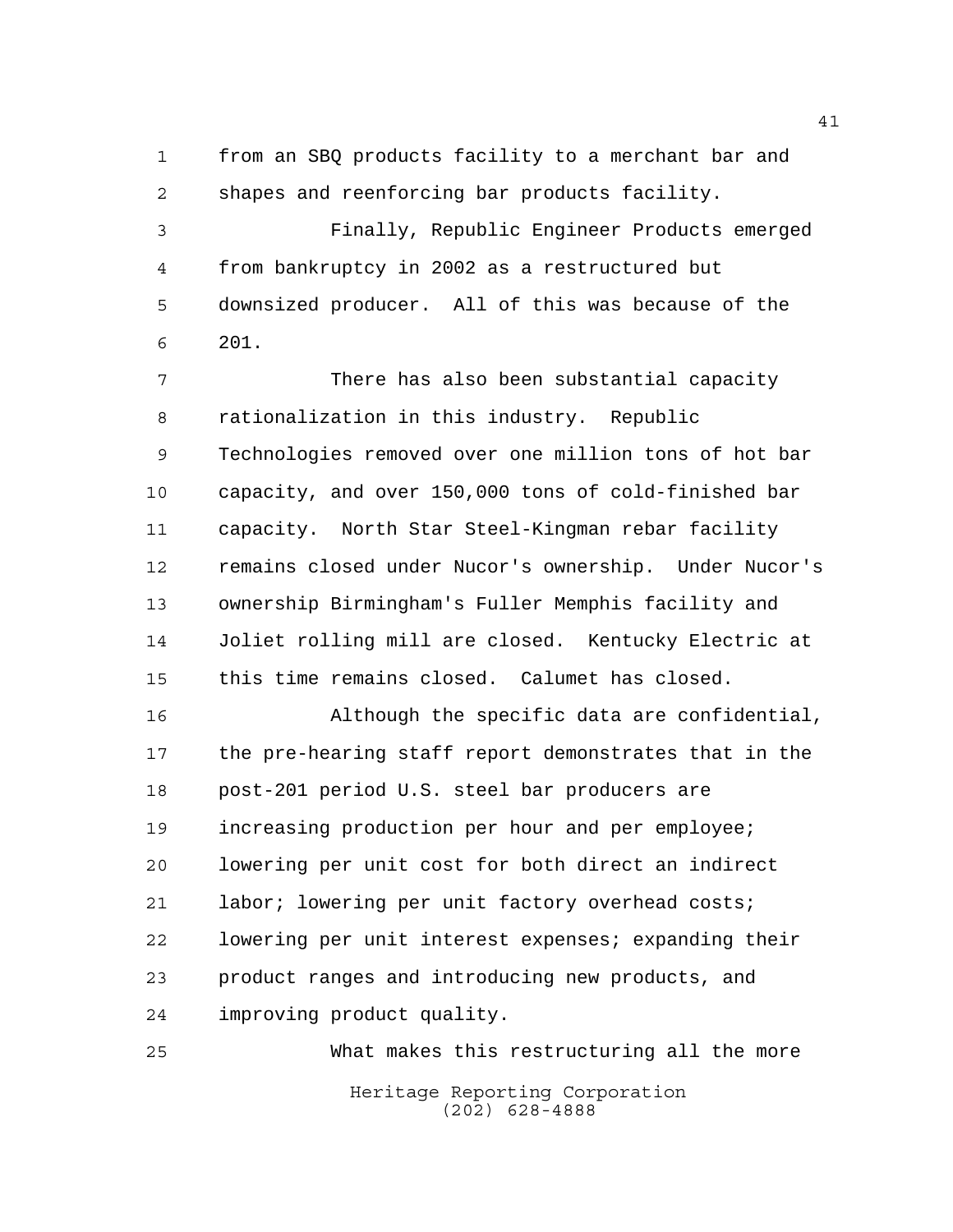remarkable is that it has occurred during a period when automotive demand is essentially flat and now down, and nonresidential construction has declined significantly.

 A critical reason why the restructuring has been possible is that the President's program has had an important effect on imports. As shown in the chart, hot-rolled bar imports from covered countries declined from 708,000 tons to only 480,000 tons in the year after 201 relief was imposed. Cold-finished bar imports from covered countries fell even faster, declining by nearly 50 percent in the year after 201 relief went into effect, and for rebar the decline was even more dramatic for covered imports, and was only partially offset by rebar imports from uncovered countries.

 And now I'd like to introduce our first witness, Mr. Dan DiMicco.

 MR. DIMICCO: Good morning, Madam Chairperson and Commissioners.

 I am Dan DiMicco, President and CEO of Nucor Corporation. I am back. This time without Leo. And I do appreciate the Commission's flexibility with respect to my schedule today. It looks like it's going to work out at this point in time, but I do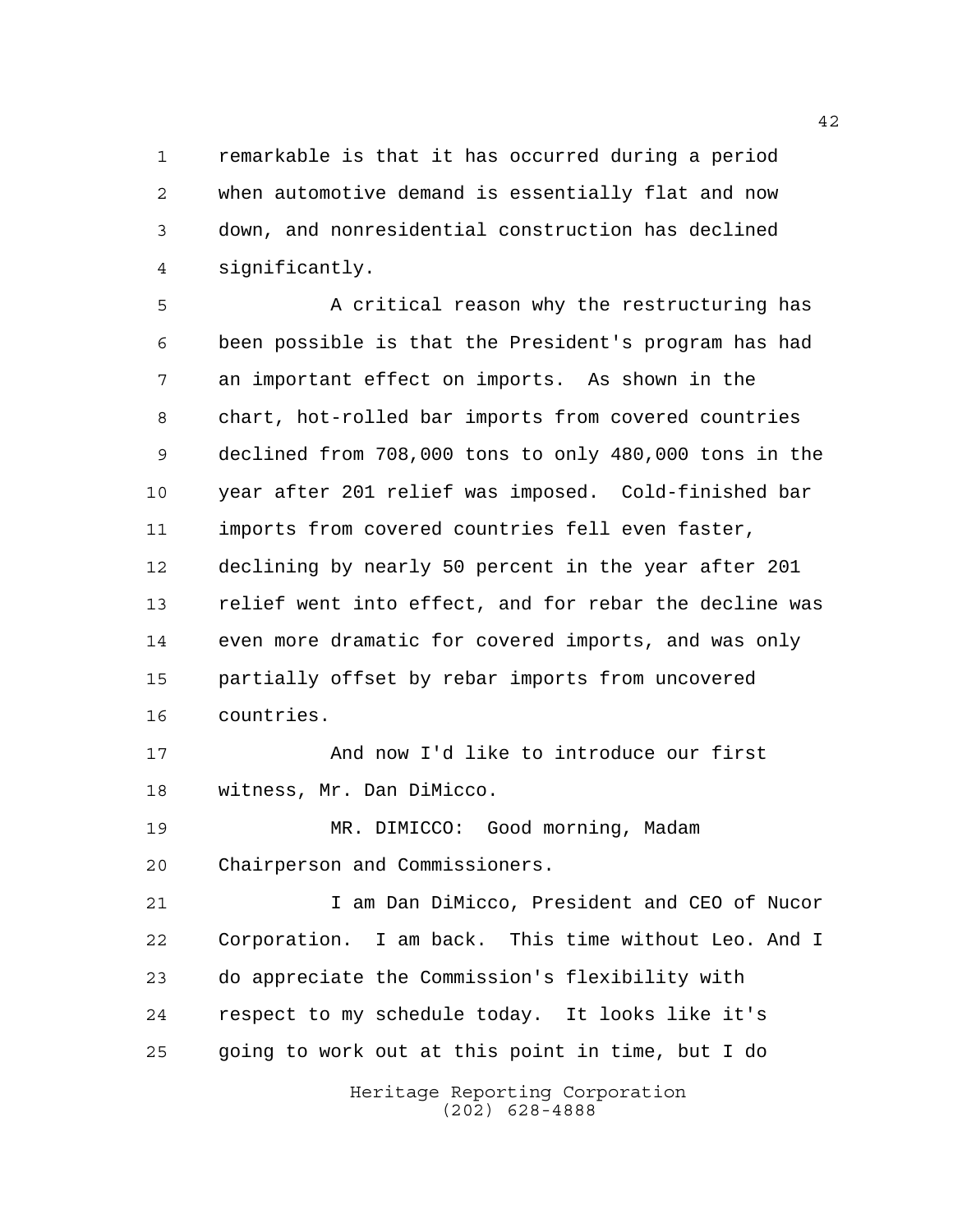appreciate it. Thank you.

| 2  | On Tuesday, I talked to you about the                 |
|----|-------------------------------------------------------|
| 3  | revolution that is taking place in the steel industry |
| 4  | and the efforts of our industry in keeping its        |
| 5  | commitments to the President, and it's not just among |
| 6  | flat products producers, and certainly not just among |
| 7  | integrated mills. It is occurring within the whole    |
| 8  | industry. Long products and minimills are no          |
| 9  | exception.                                            |
| 10 | Nucor is the largest producer of long steel           |
| 11 | mill products in the United States, and we are among  |
| 12 | the largest in all three product lines covered by the |
| 13 | 201 -- hot-rolled bar, cold-finished bar and rebar.   |
| 14 | The long products industry has aggressively           |
| 15 | used the first 16 months of 201 relief to begin the   |
| 16 | process of consolidation and restructuring. Already   |
| 17 | we have had notable successes at Nucor as Nucor has   |
| 18 | made two substantial acquisitions since the relief    |
| 19 | went into effect.                                     |
| 20 | December of 2002, Nucor acquired certain              |
| 21 | assets of the bankrupt Birmingham Steel Corporation,  |
| 22 | keeping 1800 people employed and two million tons of  |
| 23 | highly efficient hot-rolled bar capacity and rebar    |
| 24 | capacity in production. The problems facing           |
| 25 | Birmingham were not efficiency-related. The operating |
|    | Heritage Reporting Corporation                        |

(202) 628-4888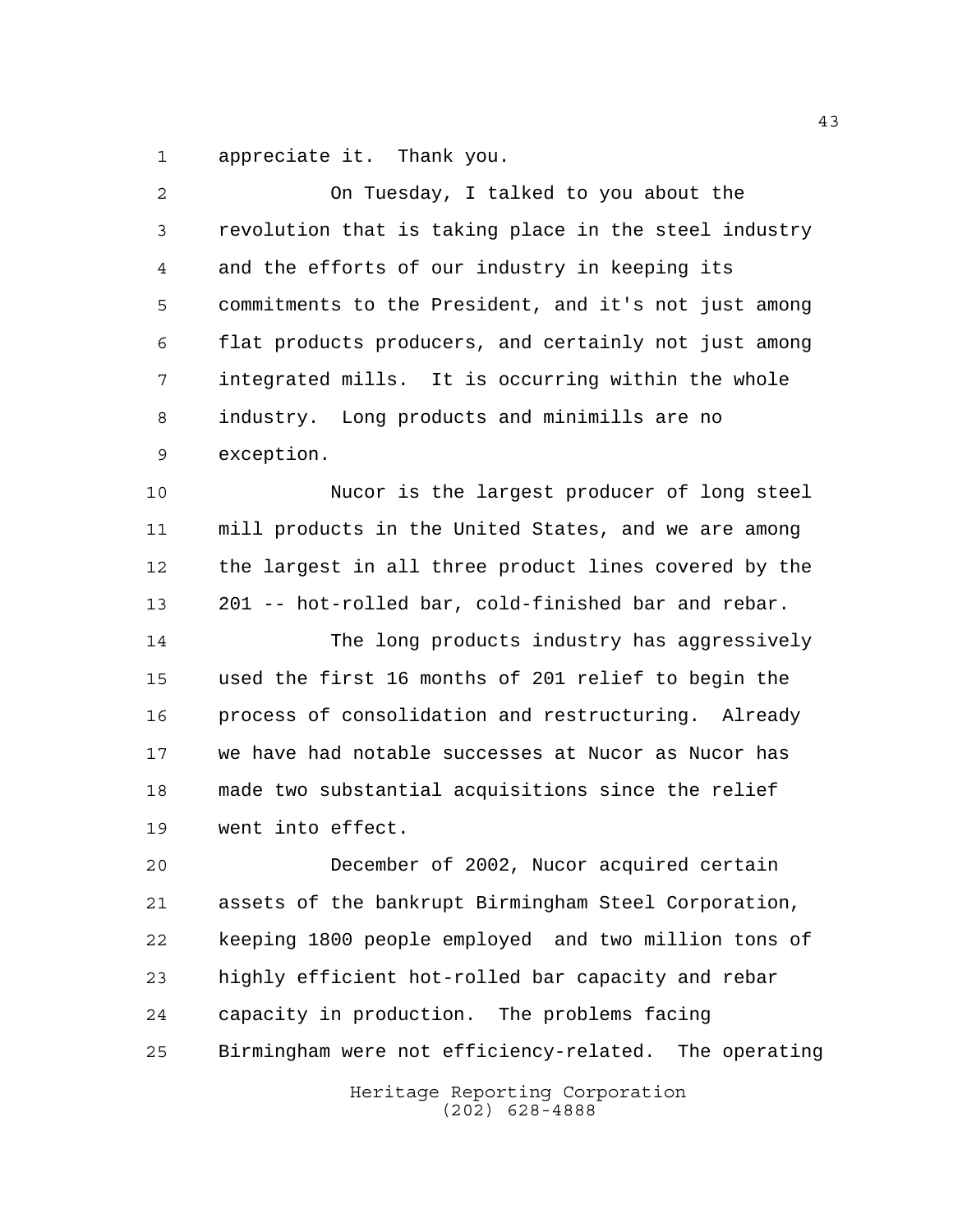mills we acquired are excellent mills, and performing well today. This acquisition greatly enhanced our product mix and geographic range. It should be noted, however, that there is another 1.5 million tons of former Birmingham capacity that has not been brought back.

 In March 2003, Nucor acquired the Kingman, Arizona rebar and rod mill of North Star Steel. This facility had an annual melting capacity of 650,000 tons, although it has not been making steel for some time. This was a new facility involving state-of-the-art equipment.

 The restructuring process is still very much underway. Now that we have made these acquisitions we are in the process of optimizing integration. The case of the former Birmingham facilities, we are aggressively implementing new management systems, developing on-line ordering capabilities, coordinating sales, marketing and production, and making a variety of other changes.

 The Kingman, Arizona facility was in a shutdown state when we purchased it from North Star and we are currently evaluating this plant for restart. Continuation of 201 relief is important because it is a key factor that will allow us to make

> Heritage Reporting Corporation (202) 628-4888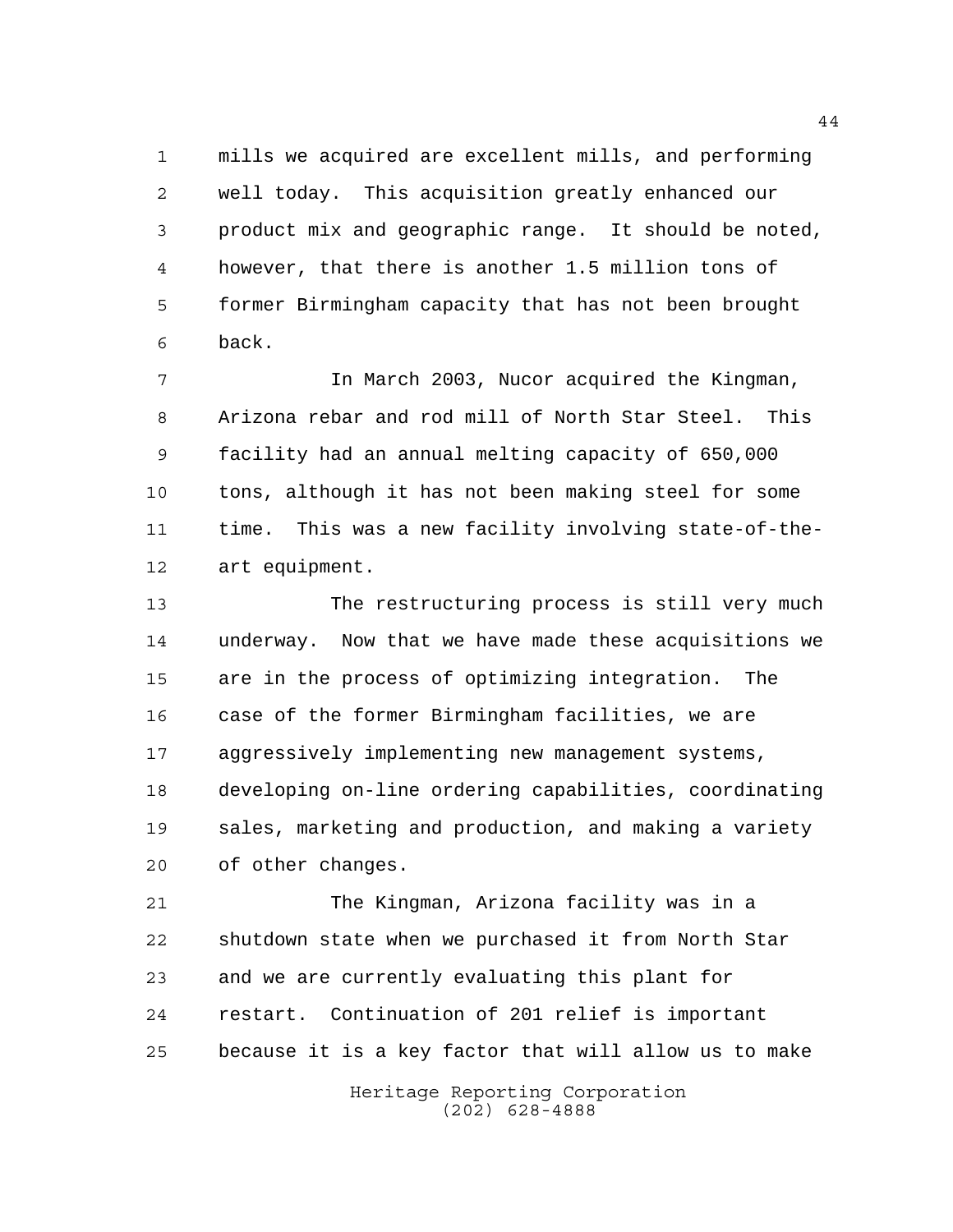the necessary investment.

Heritage Reporting Corporation These are just a few examples of ongoing adjustments on long products, and you will hear many more today. All of this happened since the 201, because of the 201. The long products producers and the minimills were seriously injured by import surges just like the rest of the steel industry. The long products producers and the minimills need continuing relief for this consolidation to continue, just as much as the integrated flat-rolled industry does. Nucor is also making substantial capital investments at each of its bar mills. Details are available in our questionnaire response. I can confirm that we are planning investments ranging from 10 million to 100 million at our bar mills in New York, Nebraska, Texas and South Carolina. These upgrades are critical to our operations in order to maintain the quality of our facilities and to expand our presence in important market areas such as automotive SBQ bar and cold-finished products. But 201 relief is essential in order for us to fully find these investments, particularly at a time when Nucor, despite it's world class competitiveness, is not earning its cost of capital.

(202) 628-4888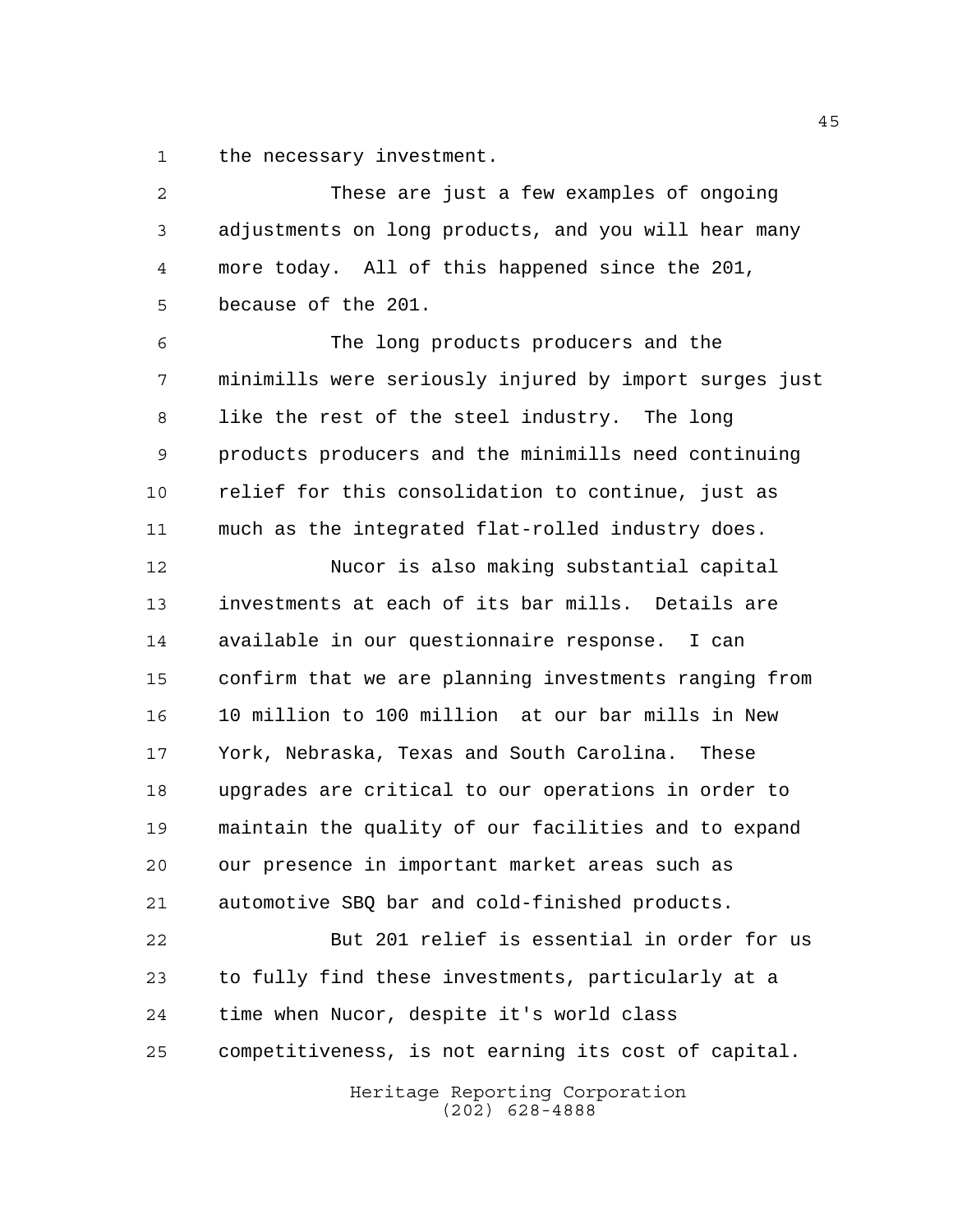There has never been global criticism of the U.S. minimill sector relative to efficiency and cost.

 The foreign respondents say we are already competitive with imports, and in many respects we are. But when an undisputed world class component of the industry reaches a point where trade action is required just to allow us to reinvest, it becomes painfully clear how broken the world trading system for steel is.

 Finally, I know that you heard a lot of complaints from steel consumer last month about pricing and unavailability. But on the long product side we have hard data showing that the effects of the remedies have been very moderate. The President's program has reduced import levels somewhat and allowed some modest price increases to date, but there was never any kind of price spike because there were never any abrupt shutdown in the market we saw with LTV on the flat-rolled side.

 In short, the President's program did what it was intended to do: give us some temporary import relief and price relief as we create an environment of restructuring and reinvestment. The industry and Nucor are doing our part to live up to our commitment to the President, and we are confident the President

> Heritage Reporting Corporation (202) 628-4888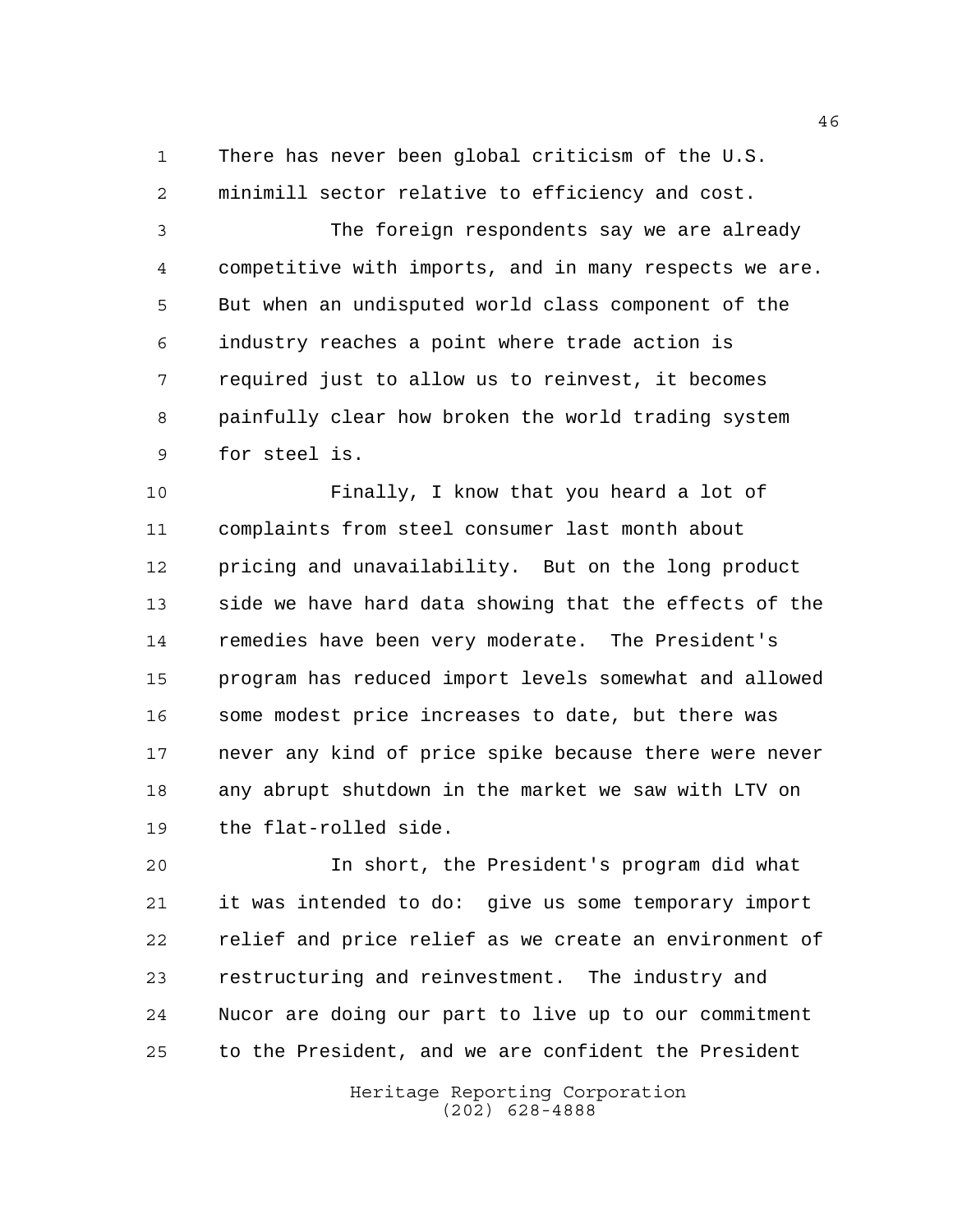will do the right thing and allow the full three years and fully enforce the 201.

 Thank you very much. CHAIRMAN OKUN: Thank you. MR. PRICE: I would now like to introduce Mr. Bob Muhlhan from Gerdau Ameristeel Corporation MR MUHLHAN: Good morning. I'm Bob Muhlhan of Gerdau Ameristeel Corporation. We are now the second largest minimill producer in North America with 12 mills producing rebar, hot-rolled bar, light shapes, cold-finished bar, and other products. There have been a lot of claims that only integrated producers need 201 relief, and that the minimill sector of the domestic industry doesn't need to restructure or consolidate. I would like to correct these inaccurate claims based upon our own

firsthand experience.

 Gerdau Ameristeel is a prime example of the restructuring underway in the industry, and the resultant benefit to the U.S. economy. The President asked us to act and we are acting.

 Following implementation of the 201 remedy last year our company was formed from a combination of CoSteel and the North American operations of Gerdau SA. We combined these operations in order to become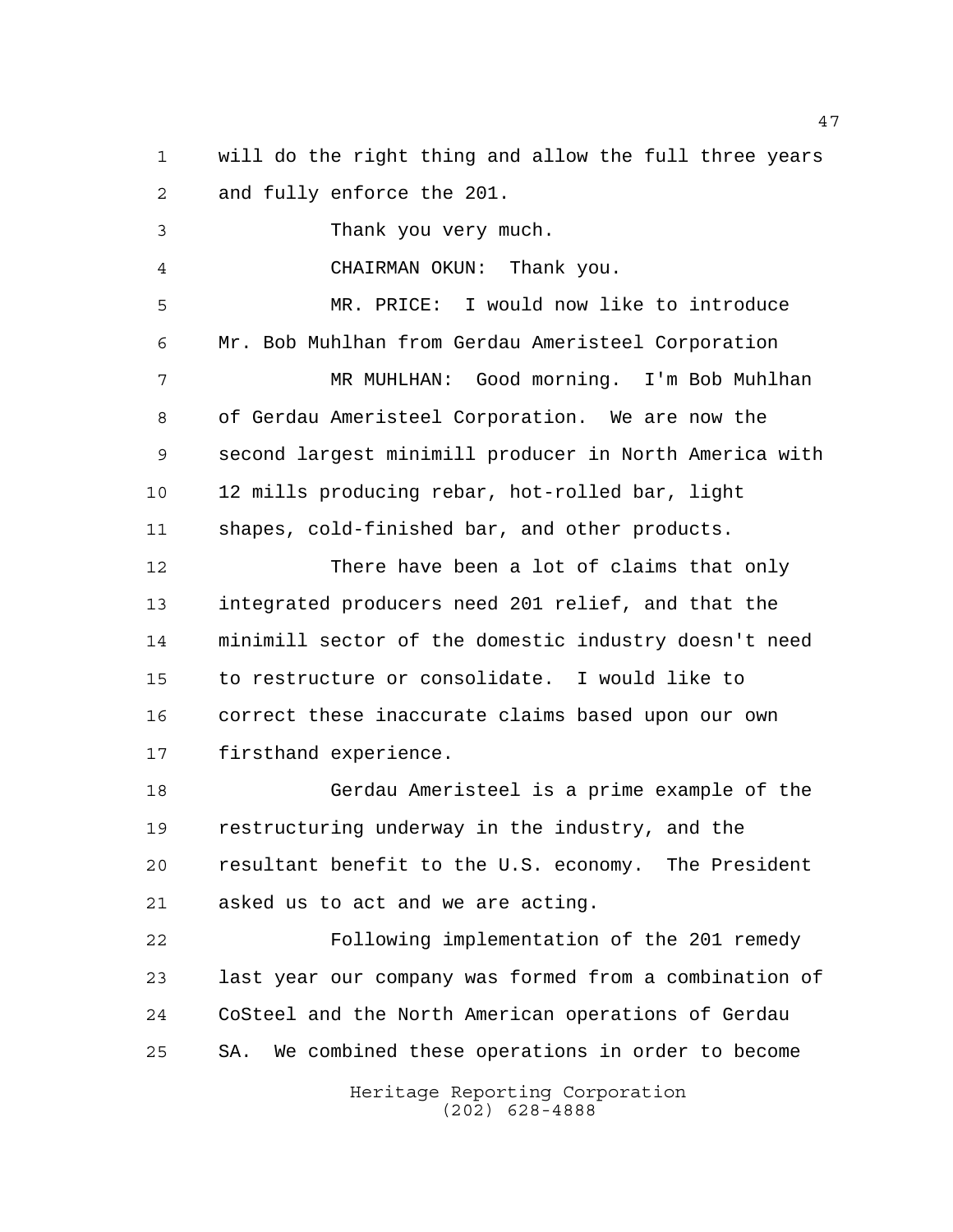stronger and more efficient. We have expanded our product lines, our geographic reach, and our mill capabilities. We expect at least \$35 million in efficiency gains from the consolidation, and a materially stronger competitive position.

 We have reduced our employee head count and at the same time increased shipments to cover our share of the volume of imports reduced by the safeguard measures. We have not only improved our labor productivity, but have continued to improve the value of our offering to customers. The overall result is a significantly stronger company than the predecessor entities.

 The President's program facilitated that effort by bringing some stability to the market and addressing destructive price declines that had been caused by successive import surges. The 201 relief provided volume and price benefits even though many countries were excluded and even though rebar had only a 15 percent initial tariff rate.

 Imports of covered products dropped significantly, especially rebar, and we were able to regain some market share despite declining demand. But because prices rose only moderately for hot-rolled bar and light shapes, and even less for

> Heritage Reporting Corporation (202) 628-4888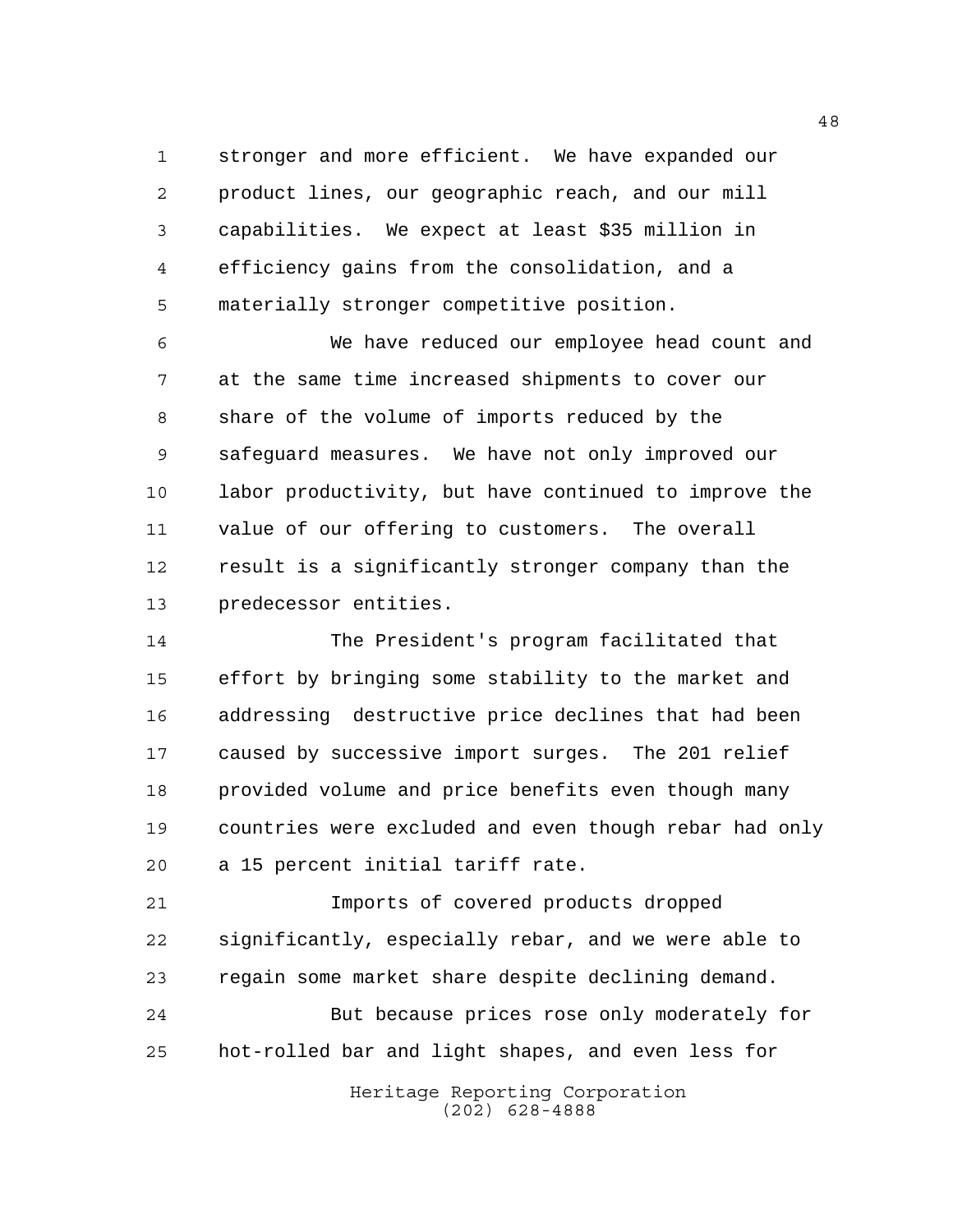rebar, the increase in volume was much more important to us than the increase in price.

 We have also used the first 16 months of relief to refinance our debt, although the process was difficult and expensive. Our lenders whose business is correctly assessing risk still judge that the steel industry is not yet out of the woods. Last month we closed on a public offering of \$405 million of senior unsecured notes, and 350 million in senior secured notes. We will use the proceeds to pay down existing debt, extend the maturities, and provide a more permanent capital base.

 This major debt restructuring will make us a stronger company. But the benefit of this positive step to strengthen Gerdau Ameristeel will be limited by the high interest rate of 10 and three-eights percent that was charged on the unsecured notes. With the prime rate at only four percent, it's obvious that U.S. capital markets continue to regard the steel industry as extremely risky. They are concerned that the safeguard measures could be terminated prematurely, which would be unmitigated bad news for the financial prospects of the domestic industry. We too are concerned because our restructuring efforts are still underway. Gerdau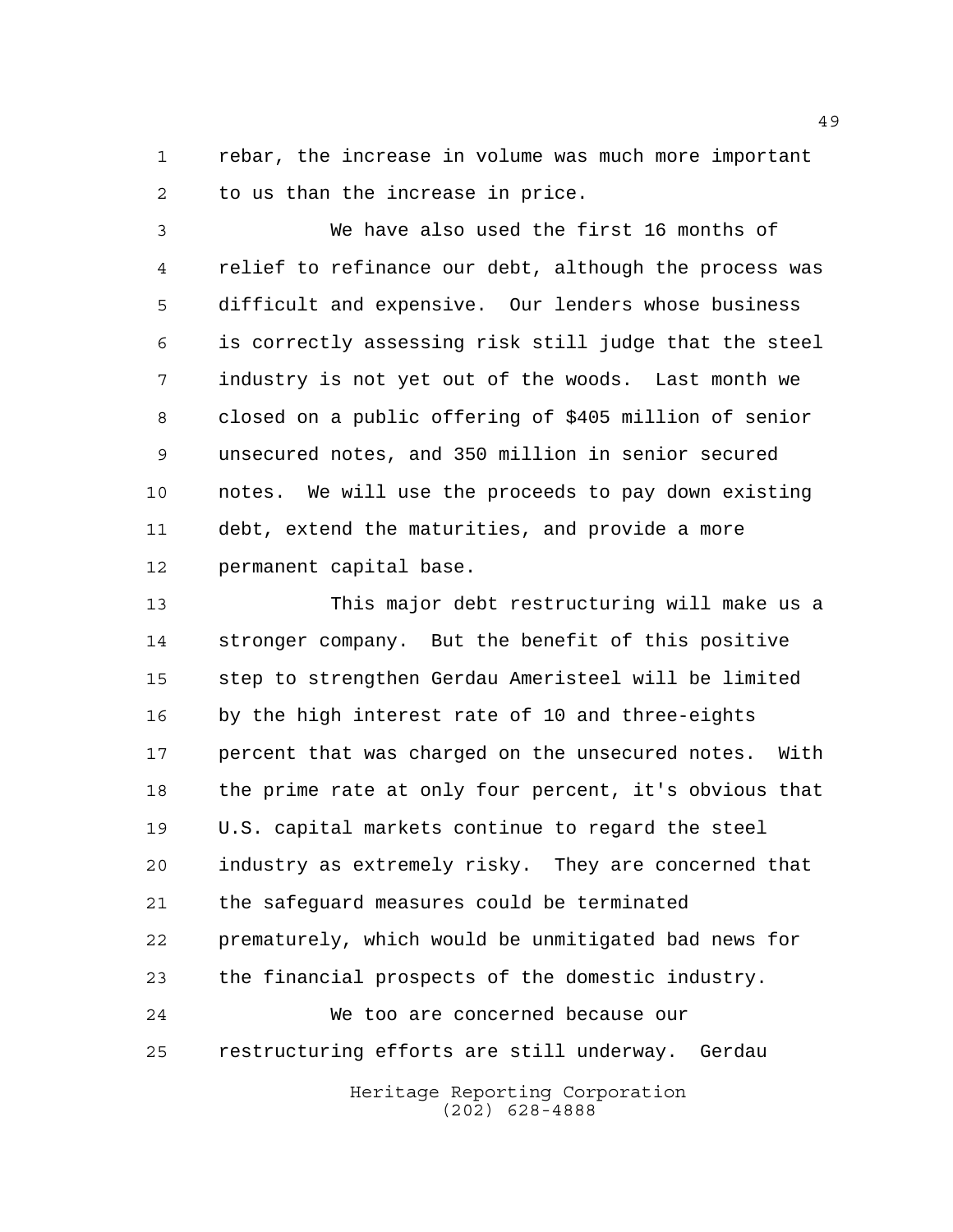Ameristeel is continuing to make material improvements to its facilities and its business. We are upgrading our equipment. We are training our employees. We are improving our business and commercial systems to achieve world class processes and services to our customers.

 Some of our plans for the next year and a half under the safeguard program were set out in detail in our confidential pre-hearing brief.

 We will continue to work to rationalize our business, to lower the unit costs of our products, and to meet import competition with a renewed and stronger company. That's what the President asked for, and we will deliver it. But our time line is and has been a three-year time line, and the remaining months are a critical to us as those that have passed.

 Those who say that restructuring is solely an integrated mill issue don't speak to the facts. Those who claim that industry consolidation is already over and done with ignore the realities of an industry in transition. We at Gerdau Ameristeel know that restructuring and consolidation continues and must continue if the domestic industry to achieve the ability to compete in world markets. We are a part of that work in progress today.

> Heritage Reporting Corporation (202) 628-4888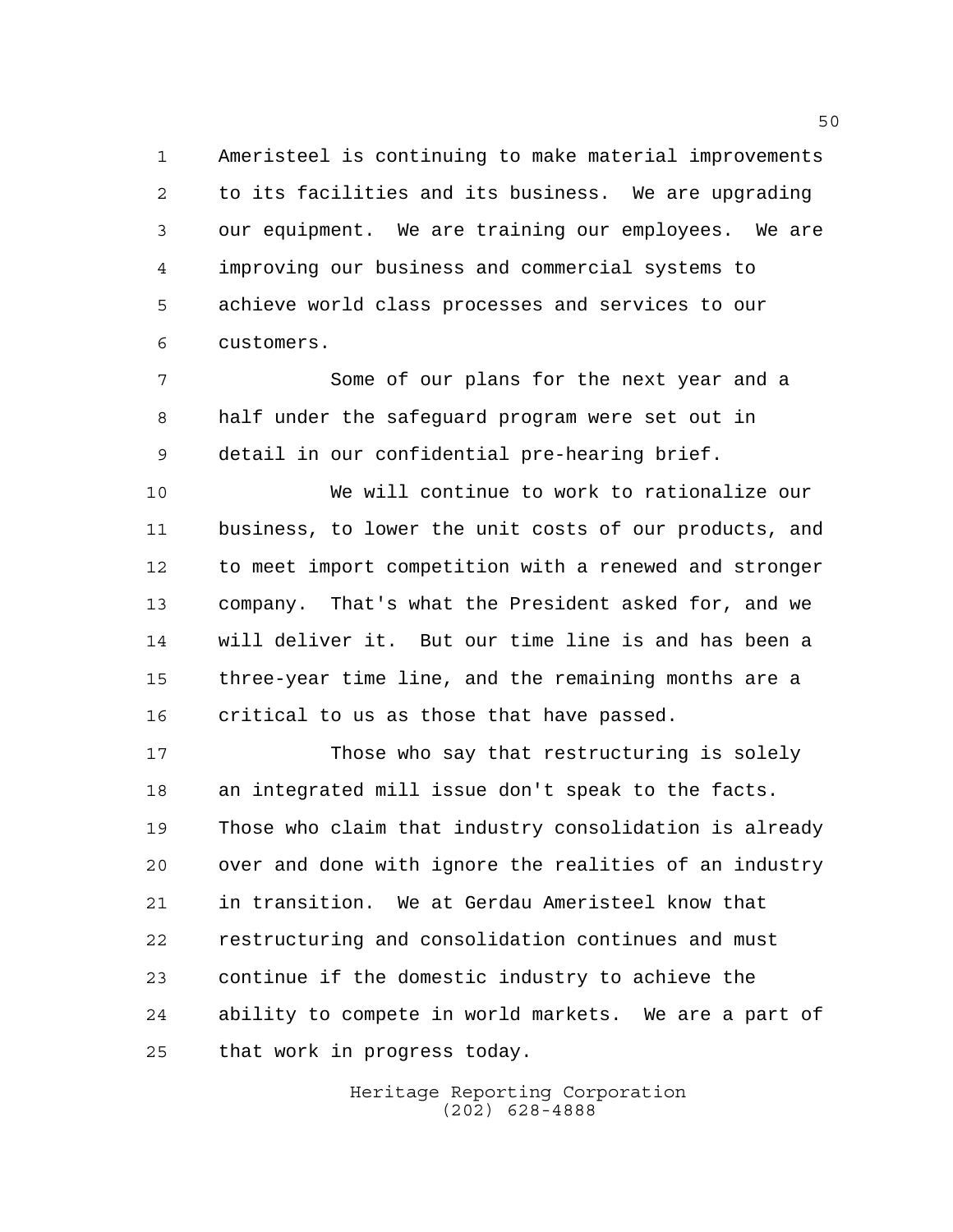1 Thank you.

Heritage Reporting Corporation CHAIRMAN OKUN: Thank you. MR. PRICE: I would now like to introduce Mr. Ted Thielens of Republic Engineered products. MR. THIELENS: Good morning. I am Ted Thielens, Vice President of Marketing for Republic. In many respects the very existence of our company is a result of the 201 Section relief. Faced with increased import competition and rapidly falling steel prices, Republic Technologies International was forced into Chapter 11 bankruptcy in April of 2001. The company was the largest U.S. supplier of special bar quality or SBQ, hot-rolled and cold-finished bar, and the complete shutdown of the Republic mills would have been devastating to the automotive, auto parts and capital equipment industries. Following the President's proclamation, our company bought selected assets of Republic Technologies in August 2002, eliminating over one million tons of capacity, but saving 2400 jobs and assuring that there would be sufficient supply of high quality, price competitive SBQ steel in the United States. The 201 remedy was essential to our decision. We chose those parts of Republic

(202) 628-4888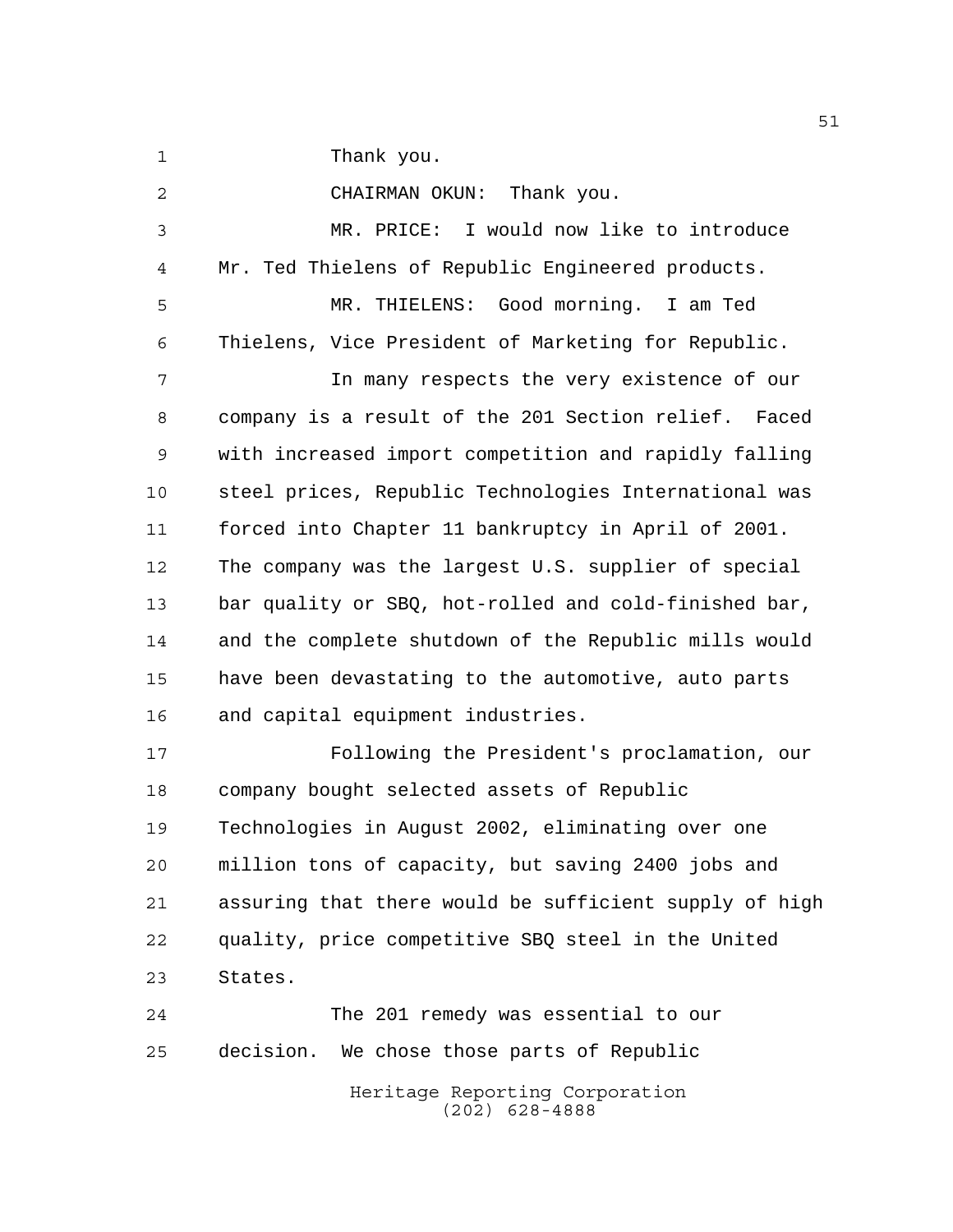Technologies that we believe could continue to be competitive, and we have already invested nearly \$30 million in capital improvements that will keep those facilities state-of-the-art.

 We believe that buying Republic's assets was a prudent investment because the steel safeguard measures had brought stability to the market. SBQ prices came back from their 20-year lows of the previous year, and the domestic industry was able to recapture some market share that had been given up to covered countries.

 We did not get as much relief as we had hoped because many countries and products were excluded from coverage, but still the impact of the measures was positive and very much appreciated.

 There is no doubt in any of our minds that without the measures we would not have been able to save as many jobs and mills of Republic as we did, and we may not have been able to save any at all.

 I believe it is important to note that after the implementation of the 201 remedy and rationalization of our company in 2002, Republic honored our contractual obligations to our customers in terms of both pricing and availability. We did this in spite of significantly better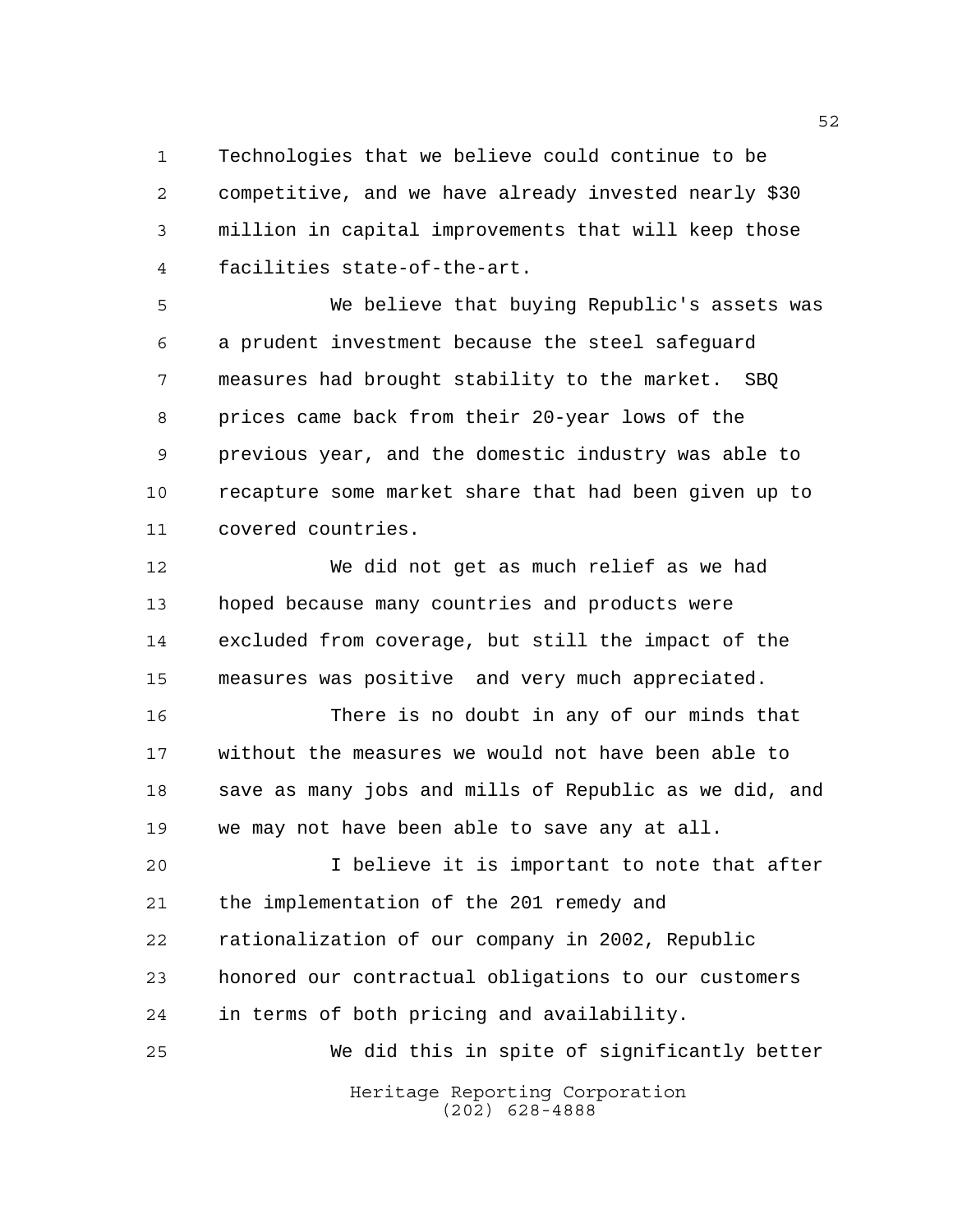market opportunities that we could have pursued.

 Republic has ultimately increased our overall sales price very modestly over the past 18 months, barely recovering increased costs we have paid for raw materials and energy.

 We believe that the U.S. market prices for SBQ products are in fact competitive on a worldwide basis as evidenced by the continued expansion of the automotive transplants from Japan, Europe, and most recently, Korea. These companies are not only assembling vehicles in North America, but are also expanding production of parts and components that utilize SBQ products manufactured in the United States.

 Republic Engineered Products is less than a year old, and still struggling to generate an acceptable level of profitability in order to assure a long-term source of domestic SBQ supply. We need more time to adjust to import competition as we transform our company from the bankrupt Republic Technologies to the new Republic Engineered Products.

 A viable domestic SBQ industry will benefit our customers far more than a disruptive return to a flood of imports that might finally push Republic out of production altogether. The loss of capacity then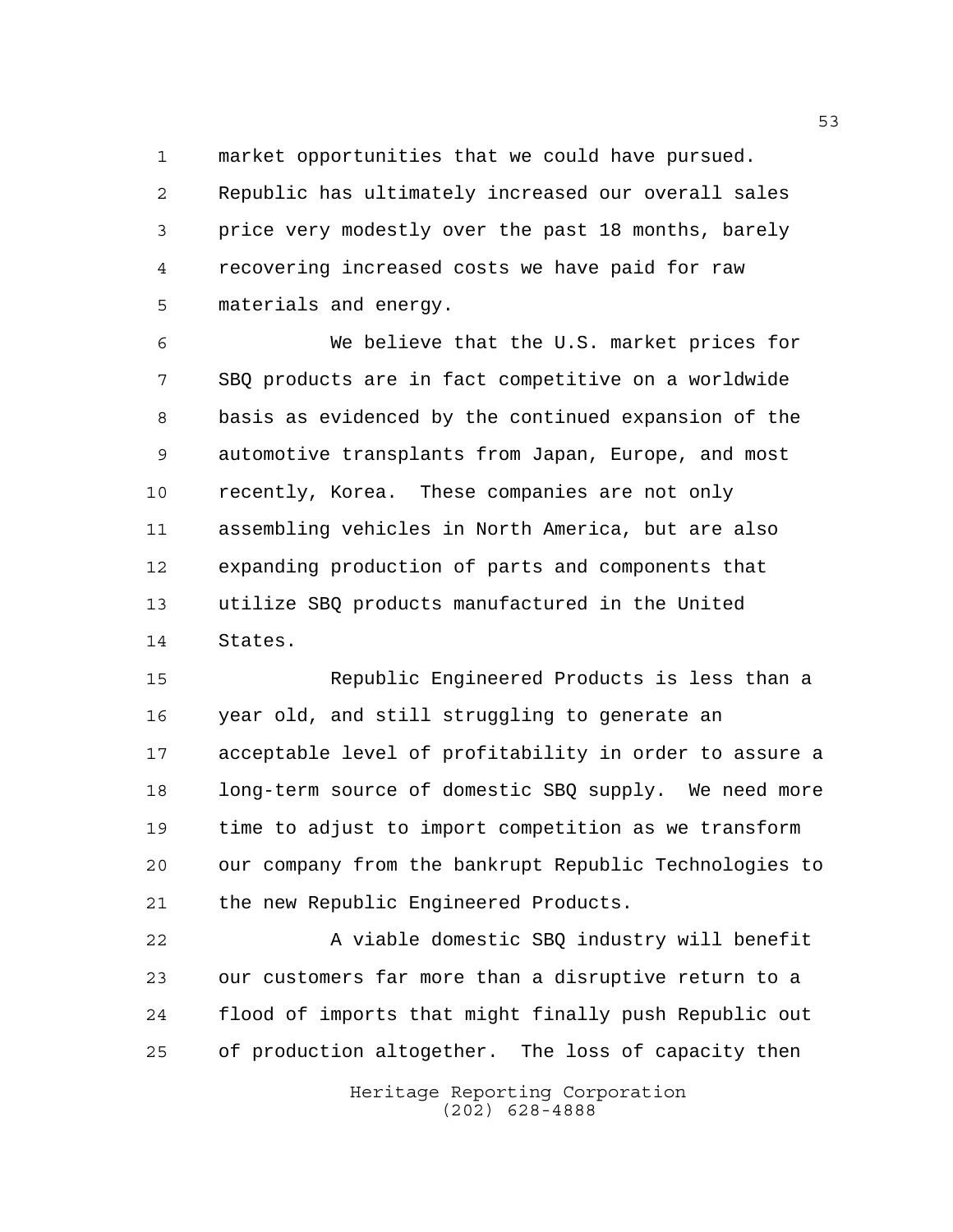would truly be felt by the automotive industry and the consuming public.

 Republic is an example of what Section 201 is supposed to achieve. It won't eliminate imports or unfair competition from other countries. However, it does provide the most important element for the future of this company and its workers the right to complete. I hope that the Commission's report reflects these facts. Thank you. CHAIRMAN OKUN: Thank you. MR. PRICE: Thank you. I would now like to introduce Mr. Clyde Selig. MR. SELIG: Madam Chairman, Commissioner, I am Clyde Selig, President and CEO of the CMC Steel Group, which is a part of Commercial Metals Company. In 1947, my brother, Marv Selig, founded Structural Metals, Inc. in Seguin, Texas. This mill, known as SMI Texas, is the basis of the four SMI minimills that make a variety of long products. We have been in business a long time, and we have seen the entire range of business conditions. We sell rebar to our own rebar fabricating shops and to independent fabricators and distributors. You heard from two of our rebar fabricators in the Section 332 hearing last month.

> Heritage Reporting Corporation (202) 628-4888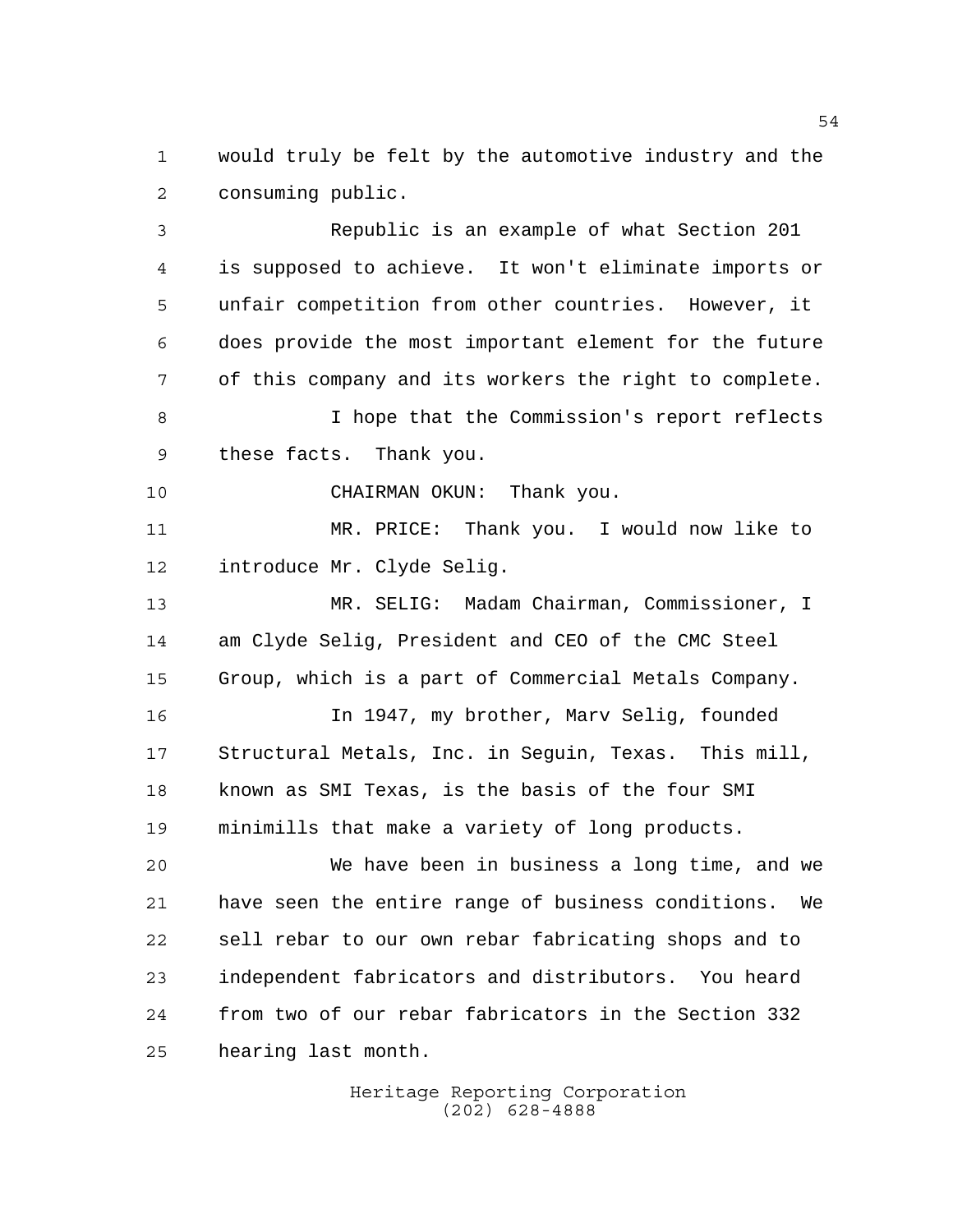This is no doubt that the safeguard measures have helped the domestic rebar industry as a whole and CMC Steel in particular. We are doing what the President asked us to do, to try to consolidate and restructure the industry.

 CMC has been an active participant in the consolidation and restructuring efforts that have taken place in the steel industry since the implementation of the safeguard measures. We have been actively pursuing opportunities to consolidate, and have been carefully examining possible candidates.

 We have not yet consummated any steel mill consolidation, but it is not for the lack of trying. Our goal is to proceed with restructuring while at the same time maintaining shareholder value.

 The steel safeguard measures have also had a significant effect on rebar imports. In the face of falling demand, we have been able to keep our shipments of rebar relatively steady. After the President adopted the 201 relief, imports from the covered countries declined considerable. As a result, the U.S. rebar industry was able to increase its market share despite declining demand.

 There is no doubt that imports of rebar from covered countries would come flooding back if the

> Heritage Reporting Corporation (202) 628-4888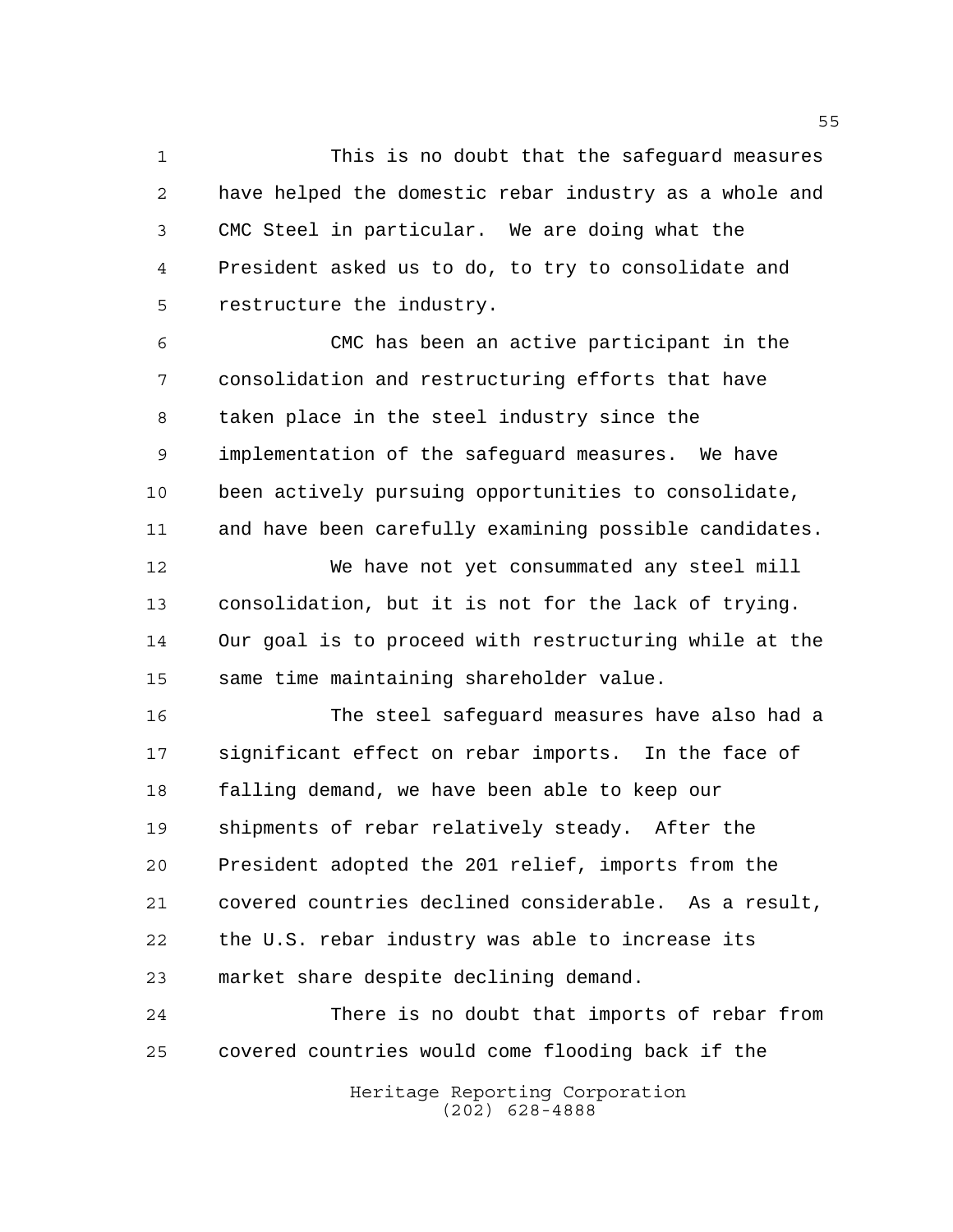relief were terminated prematurely. Our cash flow would suffer. Our banks would lose what little willingness they have to lend steel producers money for reinvestment, and this is true even though CMC is one of four U.S. steel companies whose senior debt is currently rated as investment grade. Our planned capital investments would suffer in the face of lower volume and lower prices for the rebar that we did sell.

 Steel mills wear out quickly if they are not updated regularly. To maintain productivity, it's important that we continue to make improvements such as installing new casters and other new equipment. To improve steel quality, we should be adding vacuum degasers in some of our plants. We have developed new corrosion-resistant products, but we need continued working capital in order to continue this R&D effort.

 Even with the benefit of safeguard measures, we have been unable to increase prices as much as our scrap and energy costs have increased. As a result, our profits have fallen very significantly even with the 201 relief, and we would hate to imagine what this position would have been without the safeguards. This has made it more difficult for our planned adjustments to import competition.

> Heritage Reporting Corporation (202) 628-4888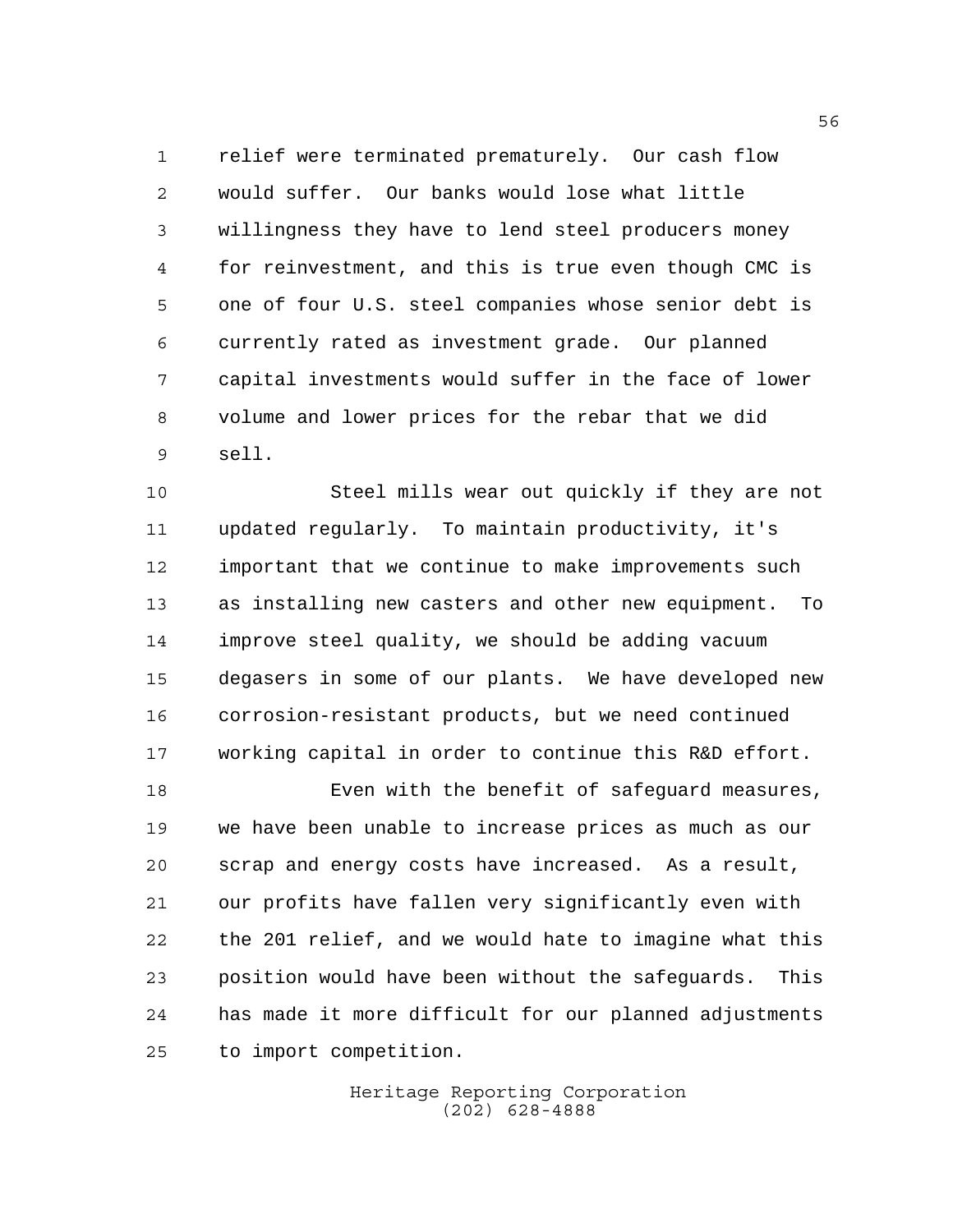We have a number of capital investments planned, but we have postponed letting out many of the contracts until business conditions improve. We continue to implement a number of improvements in our manufacturing process, and have cut back somewhat unemployment and we have definitely improved productivity during this period.

 We have also reduced our bonuses, our contributions, and our employee expenses in line with our lower earnings. But there is much more we wouild like to do that we cannot do if the safeguard measures are terminated prematurely.

 It is therefore essential that the safeguard measures continue in place for the full three years. The next 18 months are crucial for our company and for our industry. We are hopeful that the economy will begin to turn around sometime next year, and the building activity will pick up again. We would then have the volume and the price stability to justify our future expansion and our planned investments. As a stronger company, we would be in a much better position to face the import competition from abroad. Please allow us to complete the job. Thank you.

CHAIRMAN OKUN: Thank you.

Heritage Reporting Corporation (202) 628-4888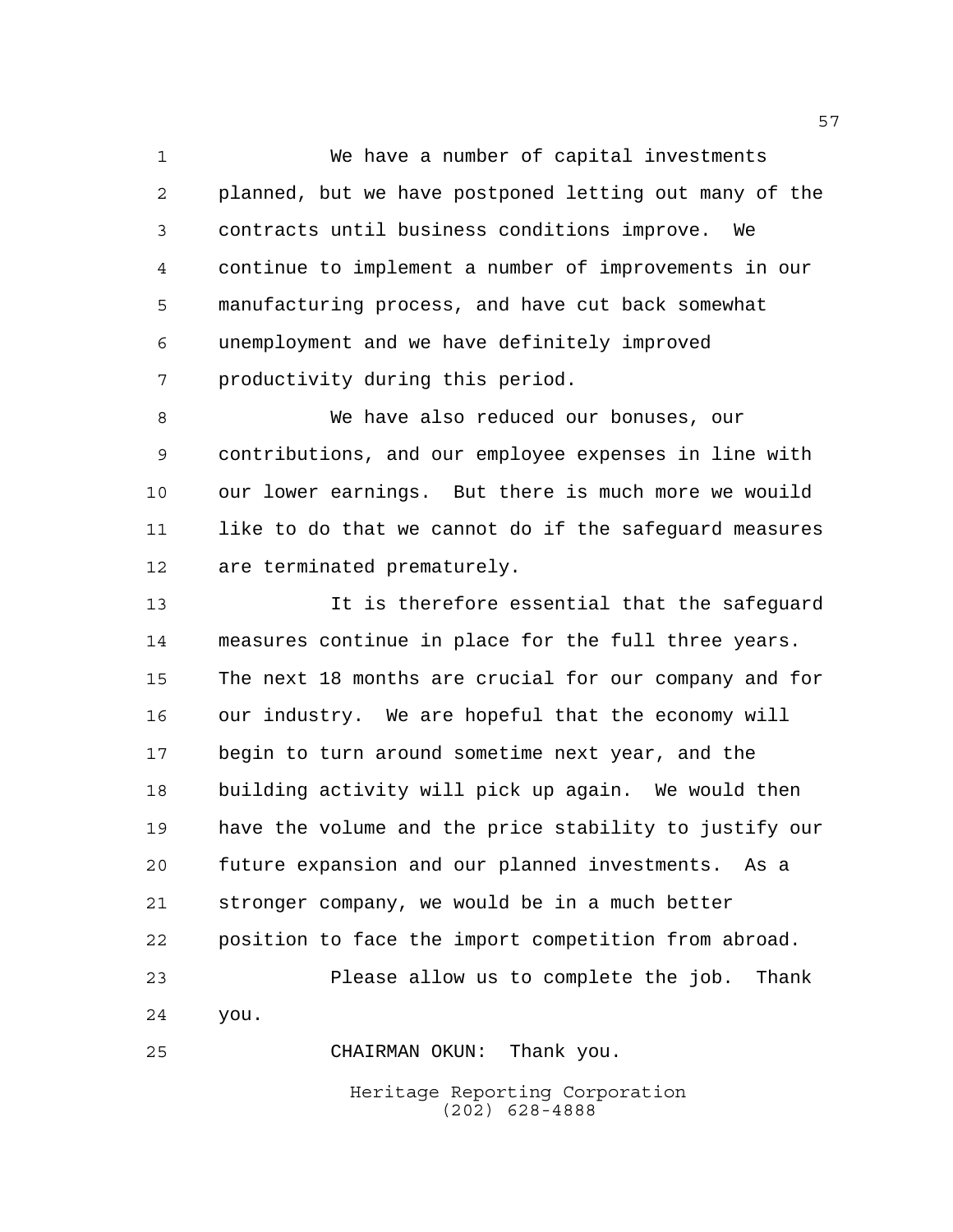MR. PRICE: I would now like to introduce Mr. Jon Ruth.

 MR. RUTH: Good morning. I'm Jon Ruth, President of North Star Steel, which is the third largest minimill recyler in the United States.

 We make a wide variety of steel long products, including hot-rolled bar and rebar. We produce special bar quality or SBQ round bar at our facilities in Michigan and Minnesota, and SBQ flat bar at our Iowa plant.

 I would like to first comment on the President's Section 201 program and then talk more specifically about the automotive SBQ market.

 Enormous changes, especially in terms of the industry structure, have taken place in the global steel market. There is no question that the President's 201 program is playing an important role in helping spearhead industry consolidation in the United States. That's why North Star Steel is using the three-year adjustment to reevaluate our business structure, invest in our facilities, and take steps towards consolidation.

 In short, we want to be part of the solution, not part of the program. For example, we have sold our rebar facility

> Heritage Reporting Corporation (202) 628-4888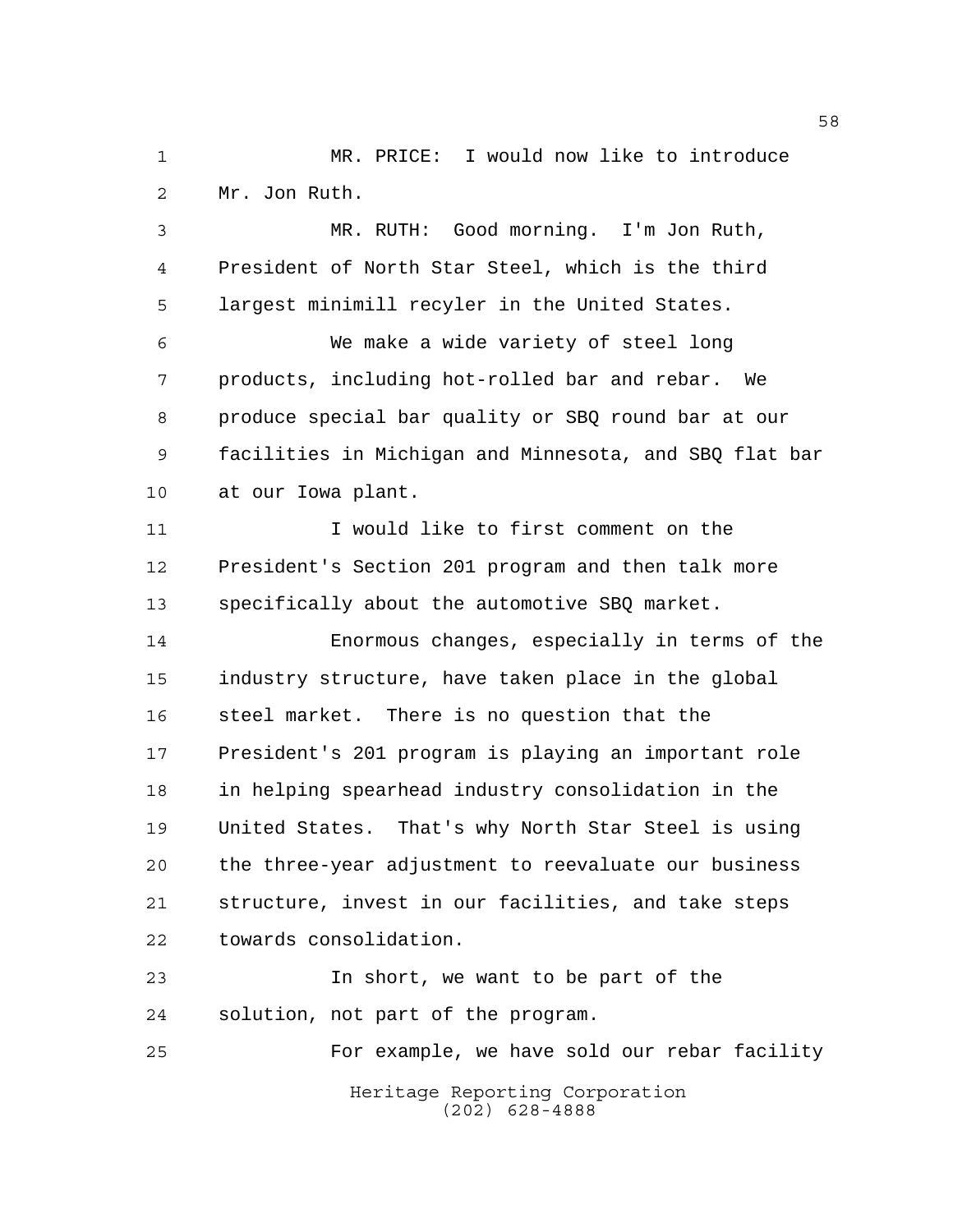in Kingman, Arizona, and our seamless pipe plant in Youngstown, Ohio, and we are evaluating divesting in some of our other steel mills as well.

 Contrary to some claims, consolidation is not yet complete. We need the full three-year period of relief to make greater headway towards restructuring. After that, we hope the steel industry will not have to look to Washington to define its business plan. In fact, should this Commission recommend altering or shortening the President's three-year commitment, the Commission only gives the steel industry an excuse to come back and ask for more 201 assistance since the first program fell short.

14 I would like to shift now to talk briefly about the automotive SBQ markets which is important to North Star and other domestic producers.

 The Commission heard a great deal of testimony in June from the auto parts manufacturers, and I know we will hear more from these businesses later today. I would to give you North Star's perspective and respond to several of the claims made by these companies.

 First, with the exception of the escalators built into our contracts, our average SBQ prices did not increase until January of 2003. These price

> Heritage Reporting Corporation (202) 628-4888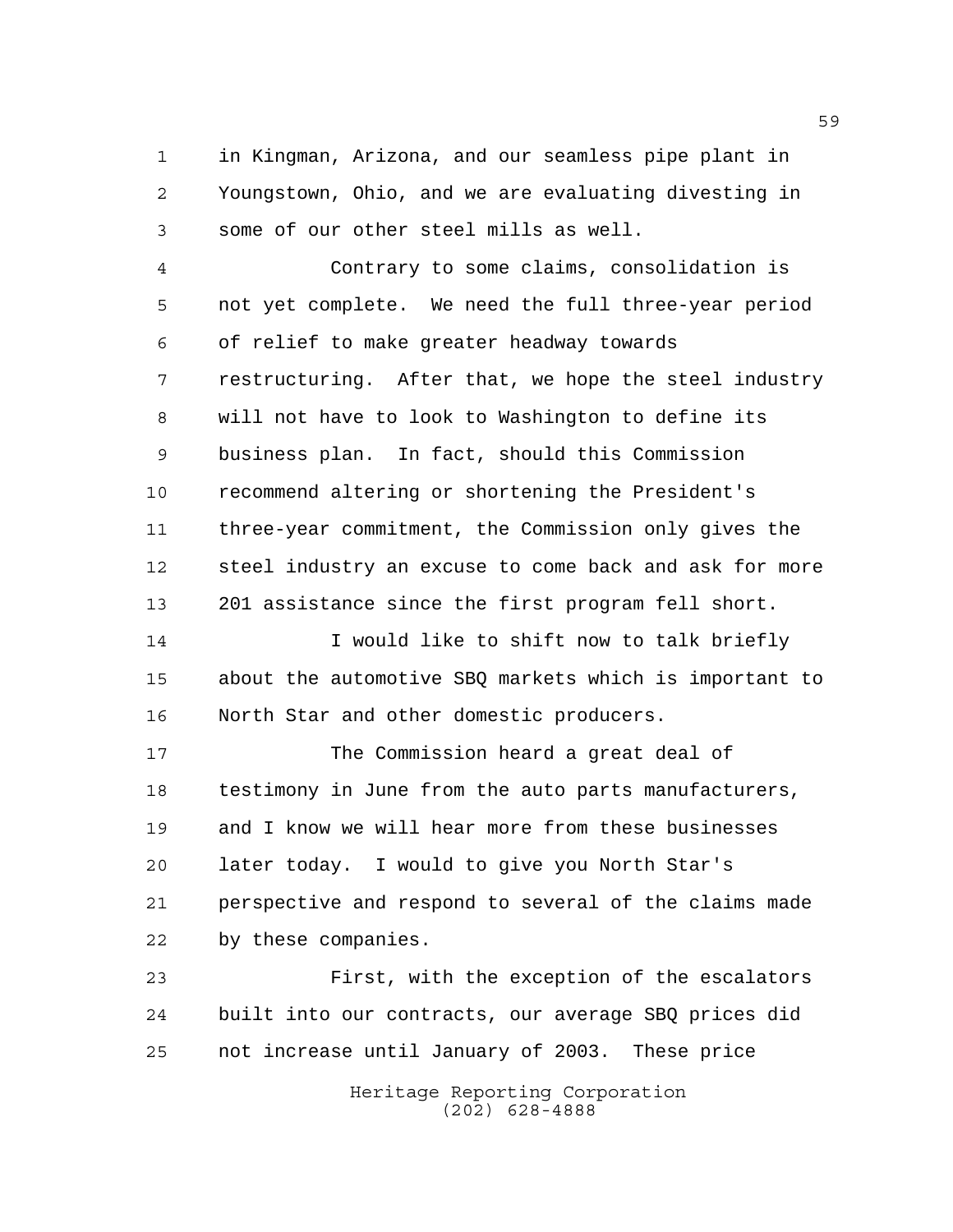increases also were single digit increases, and their impact on our P&L has been modest at most.

 Hot-rolled bar import volumes decreased only four percent in the 12 months after the 201 when compared to the prior 12 months, so the consumers certainly had adequate supply of imported product.

 In the same period, hot-rolled bar import pricing increased by only three percent on a cost, insurance, freight and duty-paid basis. Again, hardly a debilitating increase for the consumer.

 Where applicable, it seems that the cost of the 201 tariffs was largely absorbed by the foreign producer and not by the U.S. Consumer.

 Additionally, it's important for the Commission to recognize that North Star has been able to supply all of our customers. We have not broken any supply contracts and we don't intend to. None of our customers were ever on allocation. Just as importantly, we have honored both the letter and the spirit of our agreements. In fact, North Star, like other SBQ producers, is still not operating at full capacity.

 Finally, I would like to respond to the accusation that the Section 201 program has caused auto parts manufacturers to move offshore.

> Heritage Reporting Corporation (202) 628-4888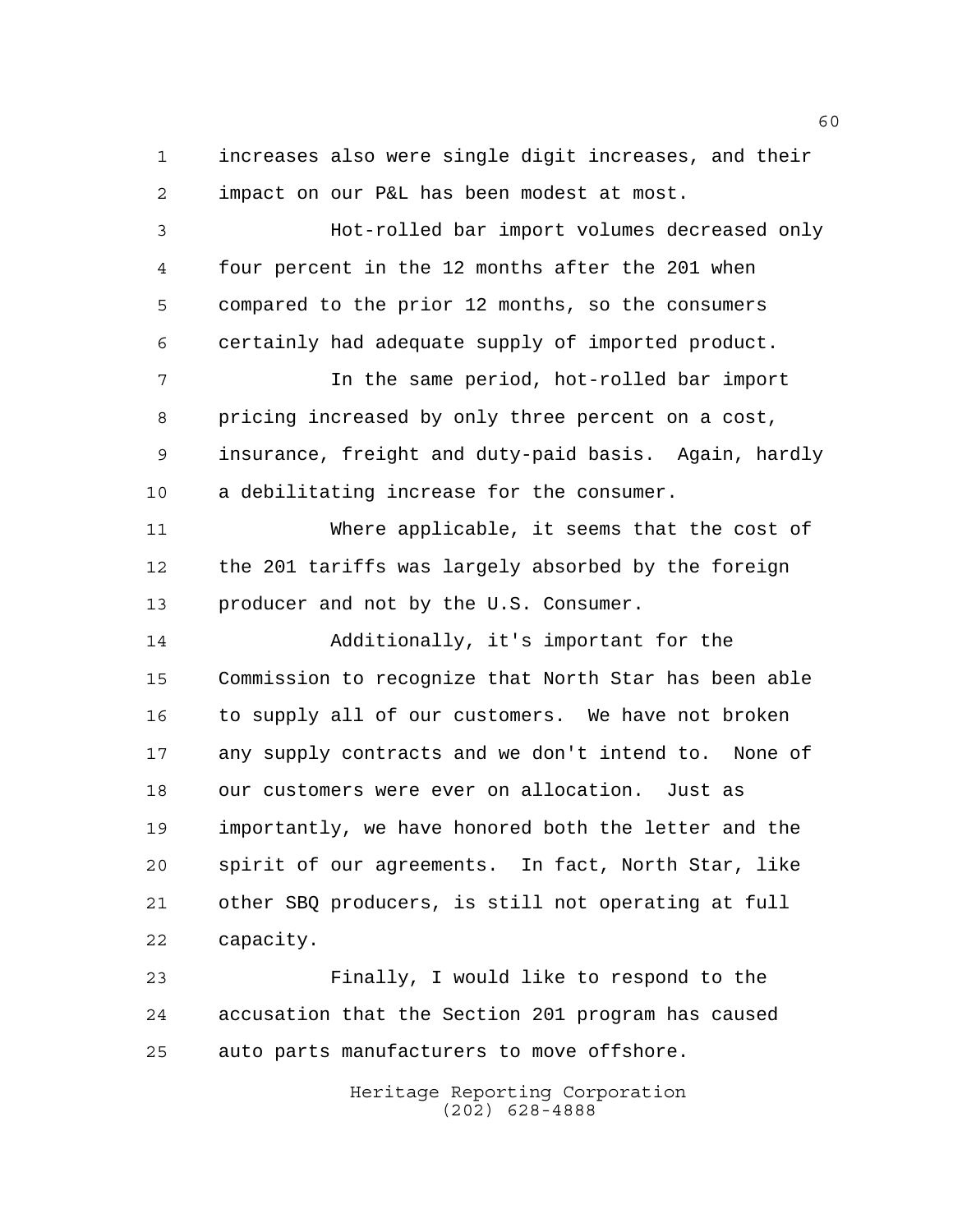We are equally concerned with the decrease in the U.S. manufacturing base, but this decrease is symptomatic of a broad range of economic factors in a wide variety of industries. Long-term strategic decision to relocate facilities offshore take into consideration complex, competitive, and market factors, and they certainly are not made on the basis of a short-term 201 tariff decision.

 Automotive transplants, such as Toyoto and Honda, continue to increase vehicle production in North America, and it appears their strategies include local sourcing of raw materials and parts in North America. None of these companies are known to overpay for their components and steel requirements.

 In closing, I want to reiterate that North Star supports the Section 201 program running its course, and we look forward to continuing to provide high quality steel and service to our customers in North America.

Thank you.

CHAIRMAN OKUN: Thank you.

 MR. PRICE: I would now like to introduce Mr. Michael Heidet.

 MR. HEIDET: Good morning. I am Michael Heidet of the Timken Company.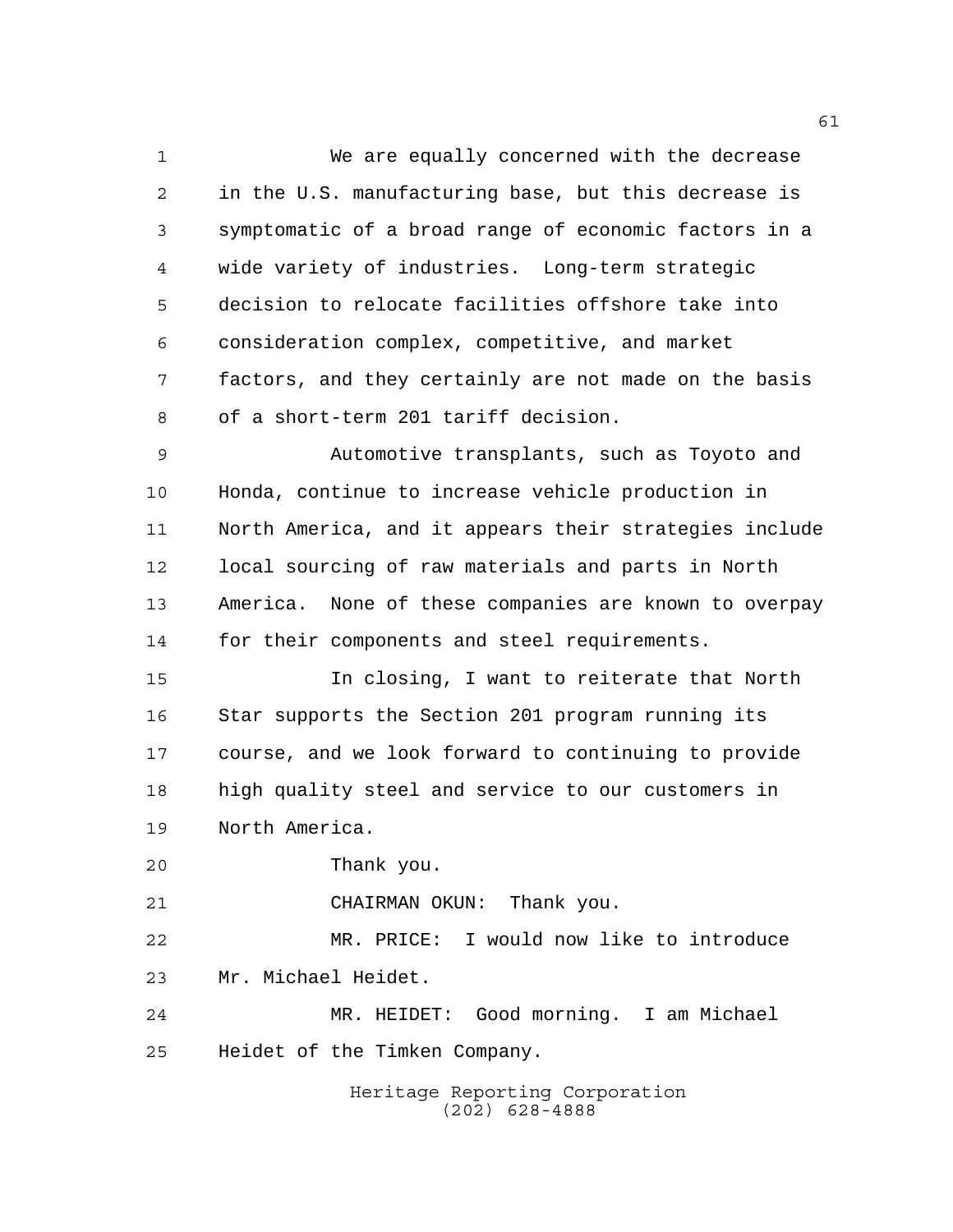We produce both hot-rolled and cold-finished bar for a wide variety of demanding applications in many industries, including automotive. Timken not only produces and markets special bar quality steel, we also purchase it around the world for our production of anti-friction bearings. We are therefore quite aware of SBQ prices in the United States compared to other regions.

 It is our experience that SBQ prices in the United States are not the highest in the world as some other consumers have claimed. Rather, we know that the current prices are similar around the world, including in Europe and Asia.

 Since 201 relief was imposed, these SBQ prices have risen at a slower rate here than elsewhere, so U.S. relative competitiveness has improved as a result.

 Timken has benefitted from the 201 program, mostly in terms of a greater volume of steel shipped. Imports of hot and cold-finished bar from covered countries declined after the 201 went into effect, and we and other domestic companies were able to replace that volume from our under-used capacity. This additional volume, along with substantial productivity gains, improved our bottom line for 2002.

> Heritage Reporting Corporation (202) 628-4888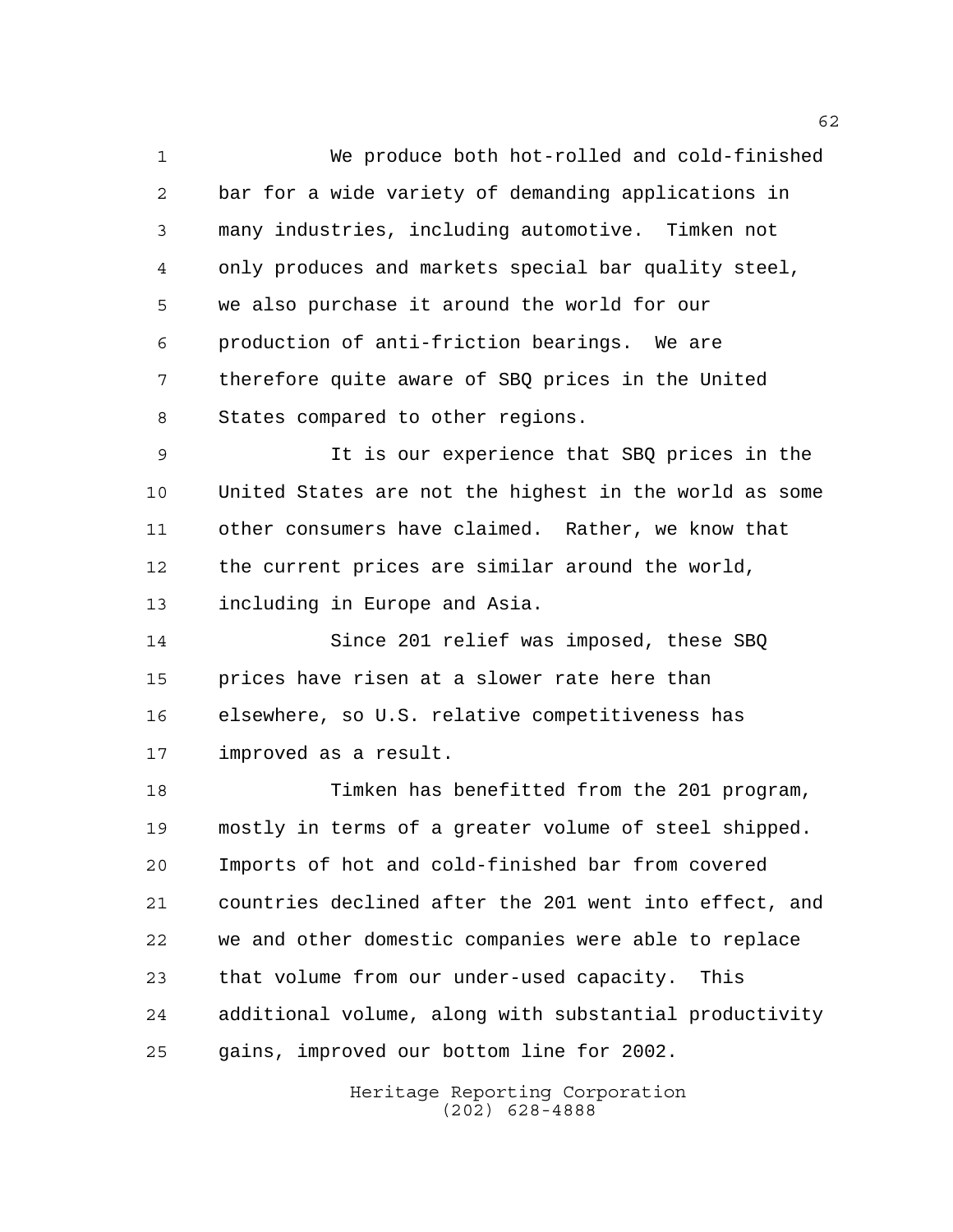We have not, however, seen much improvement in price. The best that can be said is that at least the death spiral of price declines has been arrested, and we were able to recover some, but not all, of the steep cost increases we have since faced in raw materials and energy.

 Given the sluggish economy that has lowered demand overall, we attribute this price trend to the positive effects of the safeguard measures. This trend, however, is a far cry from the huge price increases that some steel consumers claim to have experienced.

 U.S. SBQ producers have not enjoyed record profits recently as some have claimed. Timken certainly has not, and I cannot think of any of our competitors that have. This should be documented in the data the Commission has collected from the producers' questionnaires.

 The 201 relief has reversed a collective decline in our financial fortunes, but it has not yet brought about the sort of profitability that would give lenders or investors long-term confidence. Rather, the 201 is a work in progress. There have been some reductions of

inefficient capacity here in the U.S. More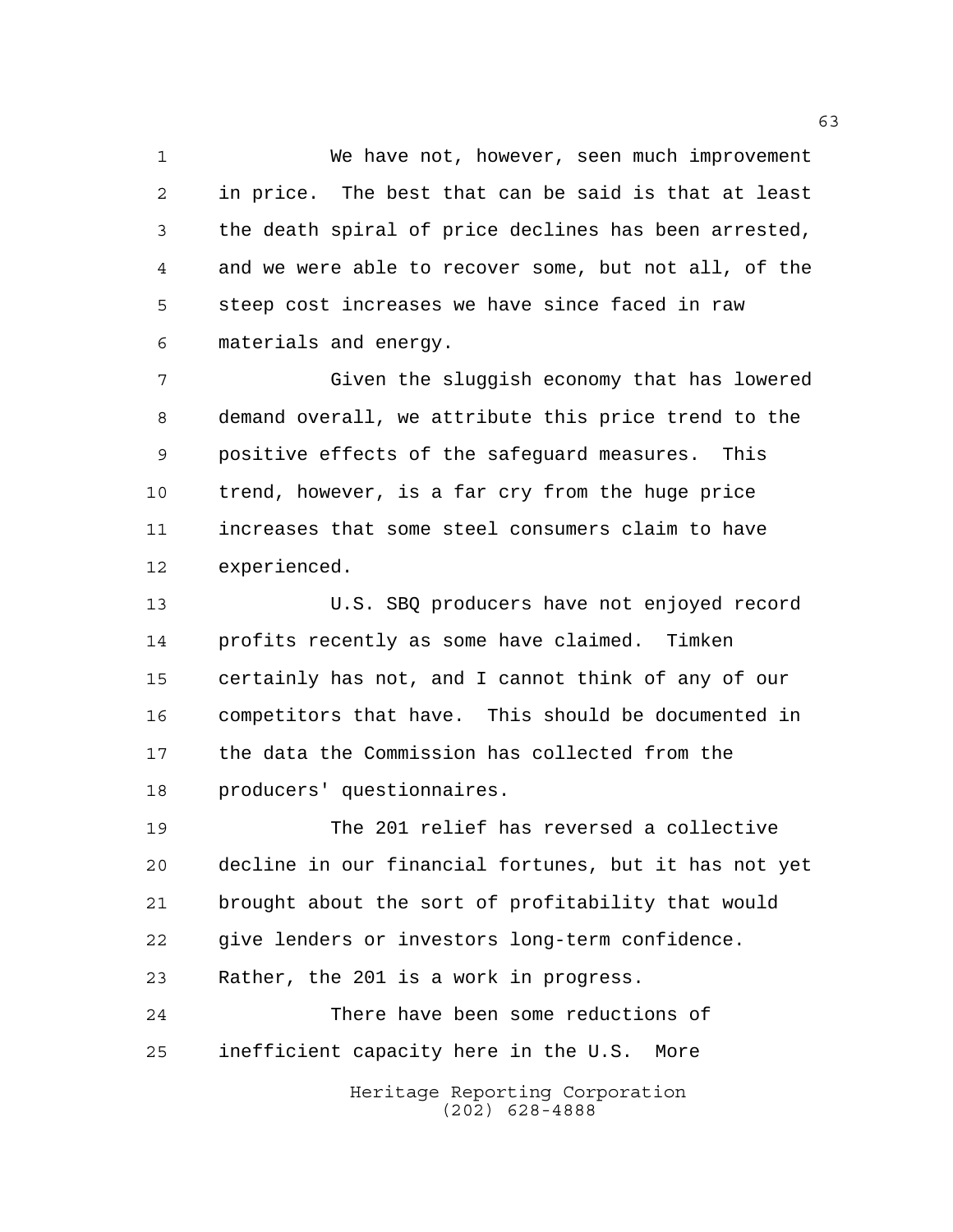consolidation actually will occur, which is exactly what the President's 201 program was designed to encourage. Meanwhile, Timken and other surviving domestic producers are expanding capabilities in SBQ and aggressively seeking new automotive and industrial applications. We are going through the qualification process on a variety of new products. We have available capacity today, and we are not alone. This is business that we want and need.

 Timken has aggressively invested in capital equipment improvements to ensure the high quality of our products and to allow us to pursue these new, ever-more demanding products. We can meet the requirements of our customers, but we need to continuously upgrade our plants to be able to do so. Many of these improvements are on the drawing board, and we have supplied the Commission confidential data on our future investment plans.

 These multimillion dollar investments can only be continued if market conditions make it possible to do so. This is why the minimills and the long products producers, which are already efficient and productive, need the full three years of 201 relief. Given trends both here and globally a premature end to the 201 would certainly result in a

> Heritage Reporting Corporation (202) 628-4888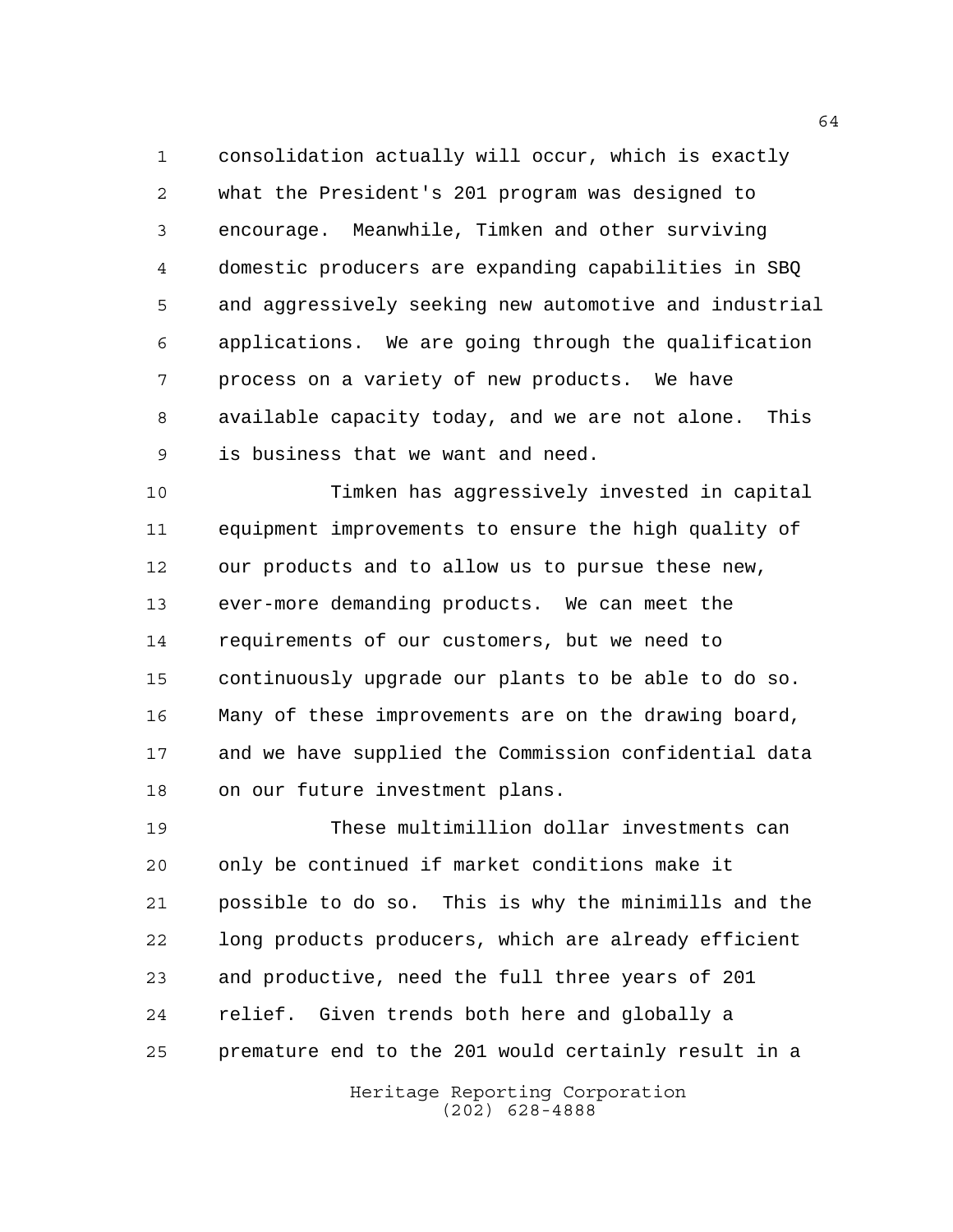Heritage Reporting Corporation (202) 628-4888 new wave of imports at a very vulnerable time. While there have been reductions on efficient capacity in the United States, there remains significant over-capacity in the rest of the world, and the incentives to resurge into the largest single market in the world are too great to pass up. Please do not cut the relief short. Thank you. CHAIRMAN OKUN: Thank you. And madam Secretary, I understand at this point we would like to take a break in this panel's presentation to hear from a member of Congress. MS. ABBOTT: That is correct, Madam Chairman. The Honorable Joe Wilson, United States Congressman, 2nd District, State of South Carolina. CHAIRMAN OKUN: Welcome, Congressman Wilson. If you can just press the button there to turn your microphone one. CONGRESSMAN WILSON: Excellent. CHAIRMAN OKUN: Thank you. CONGRESSMAN WILSON: Thank you. Madam Chairman, Madame Vice Chairman, Commissioners, it is a real honor to be with you today. I am pleased to appear along with South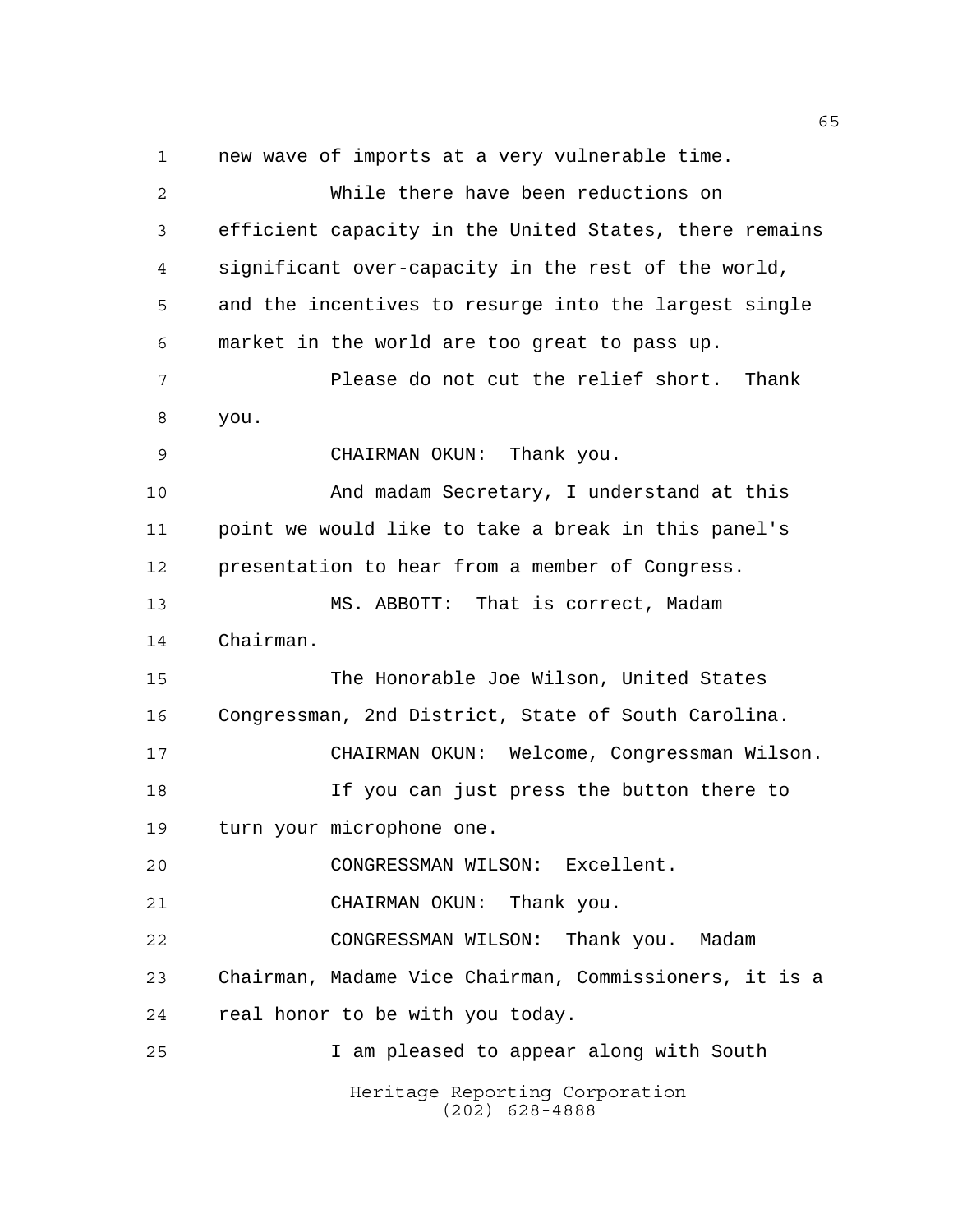Carolina Lieutenant Governor Andre Bower on behalf of SMI Steel of Casey, South Carolina, and Nucor Steel of Swansea, South Carolina, and other steel companies and workers throughout the United States industry.

 Sixteen months ago the President implemented a trade remedy for the American steel industry to provide relief from an onslaught of low priced steel imports, much of which was found to be dumped and subsidized in violation of international trade rules.

 I am honored to join my colleagues today in support of the President's action and to urge that it be continued for the full three-year period.

 Under the President's plan the industry was given temporary trade relief, but it is no free ride. Instead, the industry and its workers were tasked with the job of consolidating, restructuring, and reinvesting to become more efficient.

18 A year and a half later it is clear that the industry and its workers are meeting the President's challenge, but the job is not complete. The industry needs the full three years to fulfill the President's mandate.

 I understand that industry conditions are improving under the Section 201 remedy, but the long products producers are still vulnerable. This is

> Heritage Reporting Corporation (202) 628-4888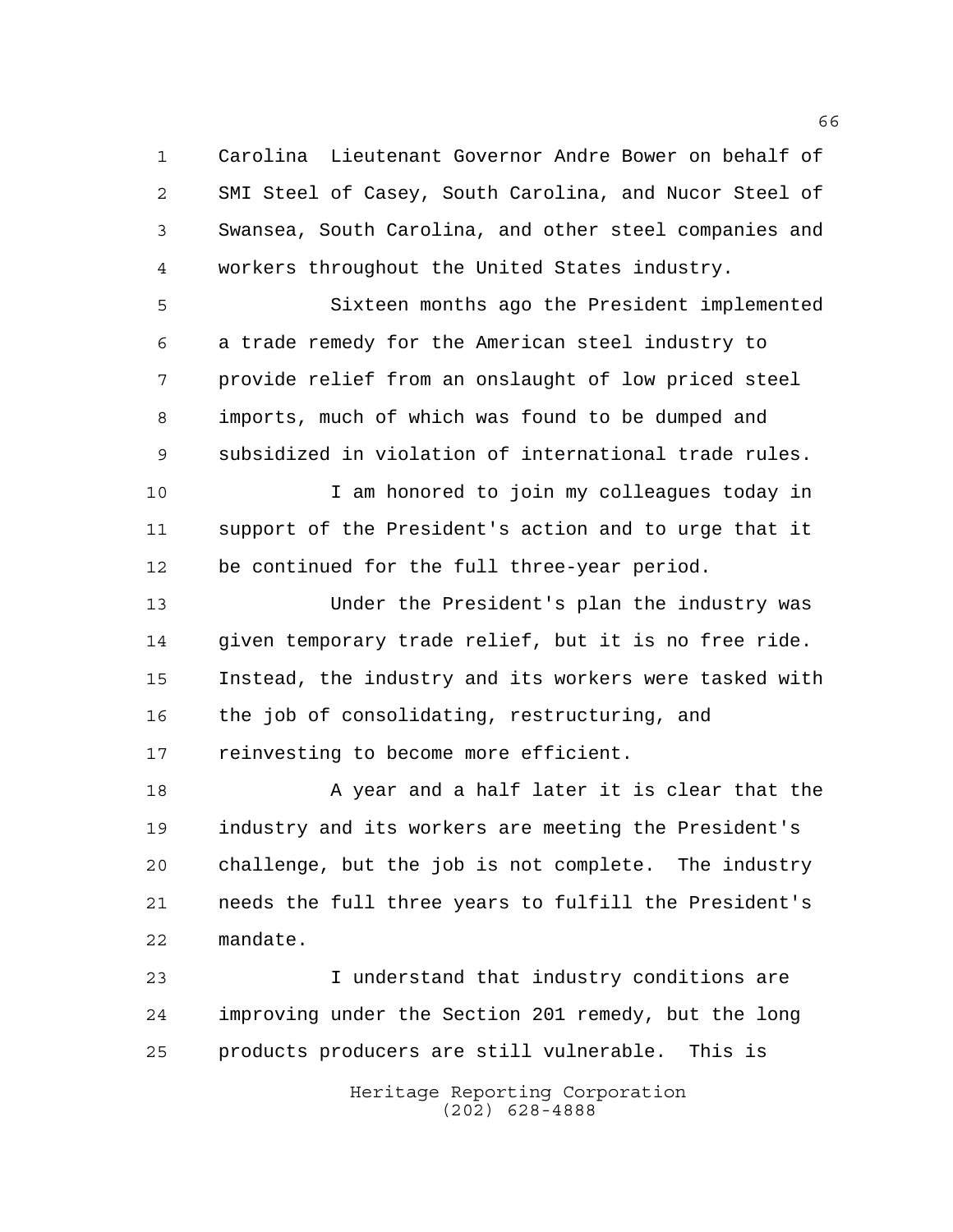evidence by SMI Steel in the district I represent. Several years ago Commercial Metals, the parent company of SMI Steel, purchased the Owings Steel Company in Casey, South Carolina. CMC invested \$125 million to build a new state-of-the-art rolling mill to produce rebar and merchant bar for the construction industry. The investment saved hundreds of existing jobs and created new one while also increasing efficiency and productivity. SMI Steel currently employs nearly 400 hard-

 working South Carolinians who have visited with personally on tours to the plant when I served in the state senate and now as a member of Congress.

 Since then, demand has been down because of a fall off in construction. With the President's 201 remedy in place, rebar imports from covered countries have declined, allowing the United States industry to recapture some market share. As a result, SMI Steel has been able to keep shipments relatively steady despite declining demand.

 As you have already heard from Mr. Clyde Selig, President of CMC Steel Group, while the industry has had modest price relief, these increases have not kept pace with rising scrap and energy costs. Now is not the time to pull the plug on the U.S.

> Heritage Reporting Corporation (202) 628-4888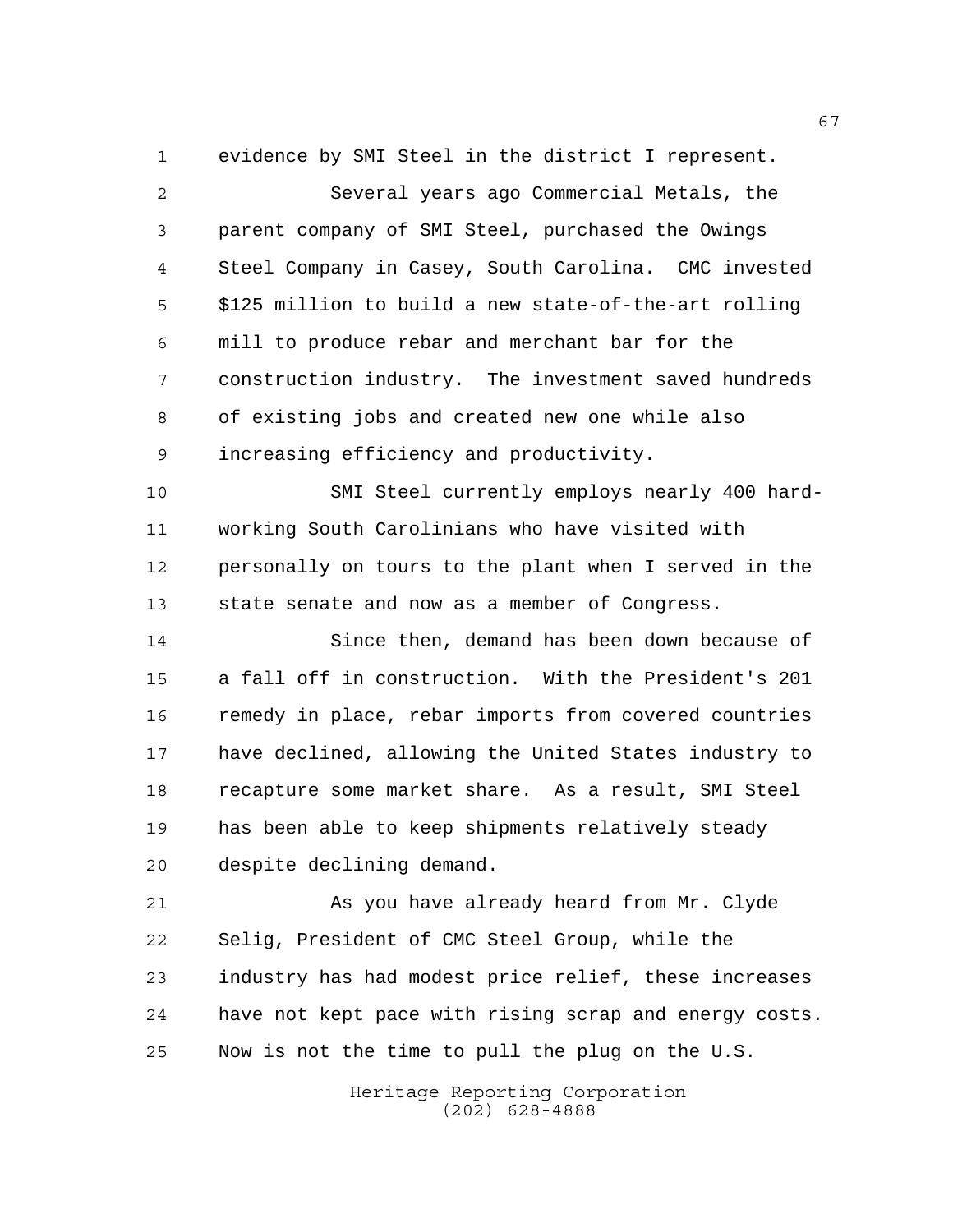1 industry recovery.

| 2  | I have no doubt that if relief is terminated           |
|----|--------------------------------------------------------|
| 3  | prematurely imports of rebar and other long products   |
| 4  | will come flooding back to the market, and the         |
| 5  | industry will be right back where it was two years     |
| 6  | ago, facing more bankruptcies, shutdowns, and layoffs. |
| 7  | I have personally visited Nucor and SMI                |
| 8  | facilities in the district that I represent, and I met |
| 9  | with their employees. I have seen firsthand how the    |
| 10 | steel 201 remedy has positively affected jobs and the  |
| 11 | local economy in South Carolina.                       |
| 12 | Now is not the time to back away from undue            |
| 13 | pressure from the World Trade Organization and other   |
| 14 | foreign interests. The President's program is          |
| 15 | working. We must stay the course.                      |
| 16 | Thank you. I would be happy to answer any              |
| 17 | questions.                                             |
| 18 | Thank you, Congressmen.<br>CHAIRMAN OKUN:<br>Let       |
| 19 | me check with my colleagues if there are any           |
| 20 | questions.                                             |
| 21 | Again thank you for your testimony here                |
| 22 | today, and we will have your written statement for the |
| 23 | record as well.                                        |
| 24 | CONGRESSMAN WILSON: Thank you. Again, it's             |
| 25 | been a honor to be with you this morning.              |
|    | Heritage Reporting Corporation<br>$(202)$ 628-4888     |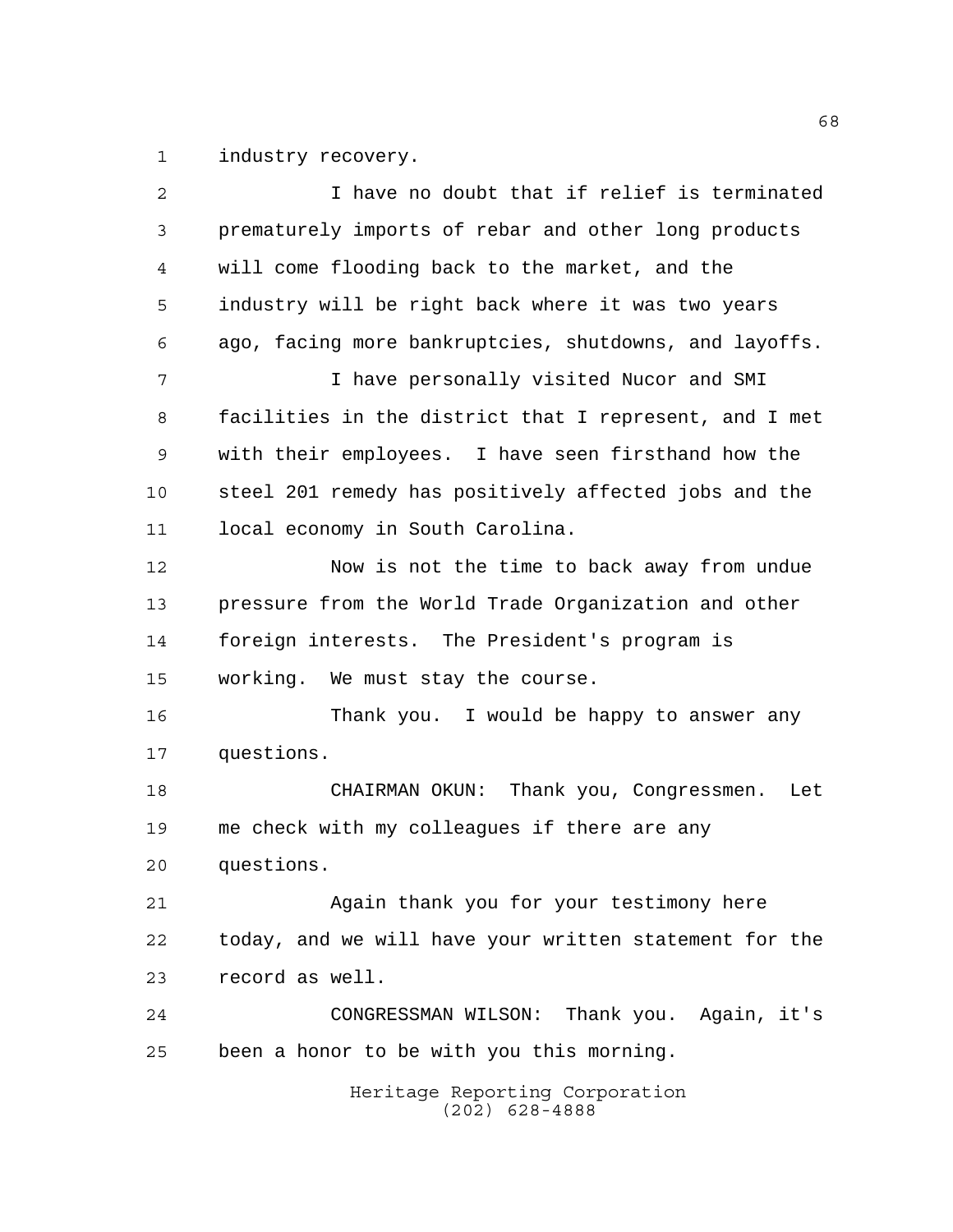CHAIRMAN OKUN: Thank you.

 Mr. Price, we can now return to you. MR. PRICE: Okay. I would now like to introduce Mr. Seth Kaplan.

 MR. KAPLAN: Good morning. I am Seth Kaplan of Charles River Associates, and I would like to discuss briefly the effects of the remedy on the domestic hot bar and light shapes industry, and then discuss certain aspects of the staff remember that is going to come out of this, and information I think should be included in the report.

 The first slide shows that that condition of the industry with respect to prices has improved, and we have measured this improvement in several says.

 By the way, the axes have been stripped so that no confidential information has been revealed. In the post-hearing report, we will discuss the APO numbers. These numbers are indicative.

 Prices did rise, but more importantly, given the declining trend in prices due to the import surge over the period of the 201 investigation and now in the period of relief, prices has risen even more against the trend. Covered import prices rose even more than domestic prices as we would expect, so we have seen relief, but moderate relief.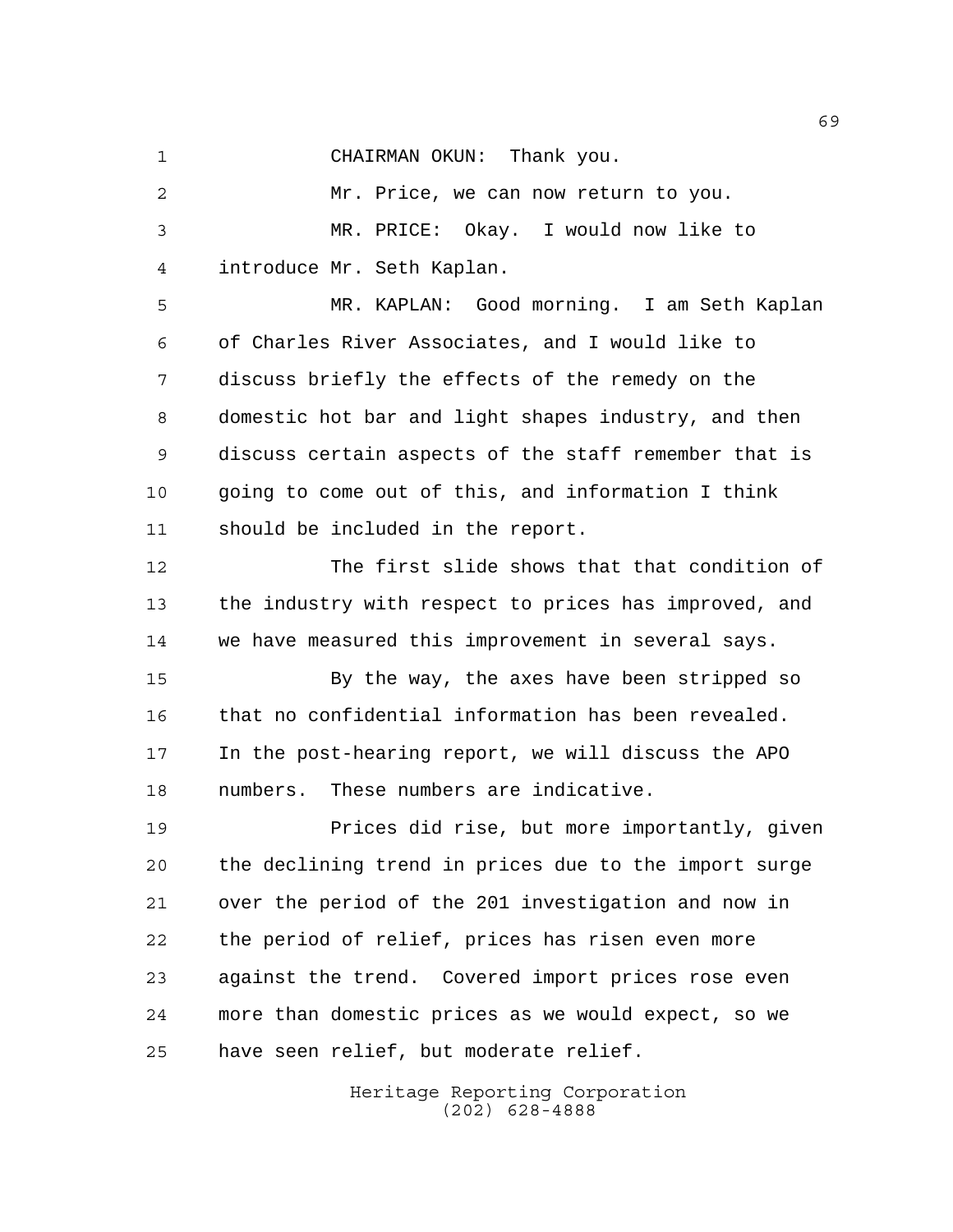The next slide looks at what's happened to shipments, and shipments have been facing a downward trend too because of the effects of imports, but now we are at least back to trend.

 The next slide looks at market share and the market share of the U.S. industry has increased, and the increase of consumption over the last year, the lion's share accrued to the domestic industry, and they therefore increased their demand somewhat.

 The relief has been effective in lowering significantly the amount of covered imports, but in the bar and light shape industry this has almost been offset by the increase in non-covered imports as the staff report shows.

 I think this is partly the reason why the increase in shipments and prices has not been a great as it could have been, but nonetheless the remedy has been effective.

 The next slide looks at productivity, and I think this is critical to the analysis of the effects of the remedy on the industry.

 The remedy was put in place for restructuring purposes. The remedy was put in place to allow consolidation. The remedy was put in place to allow new investments, and where this shows up is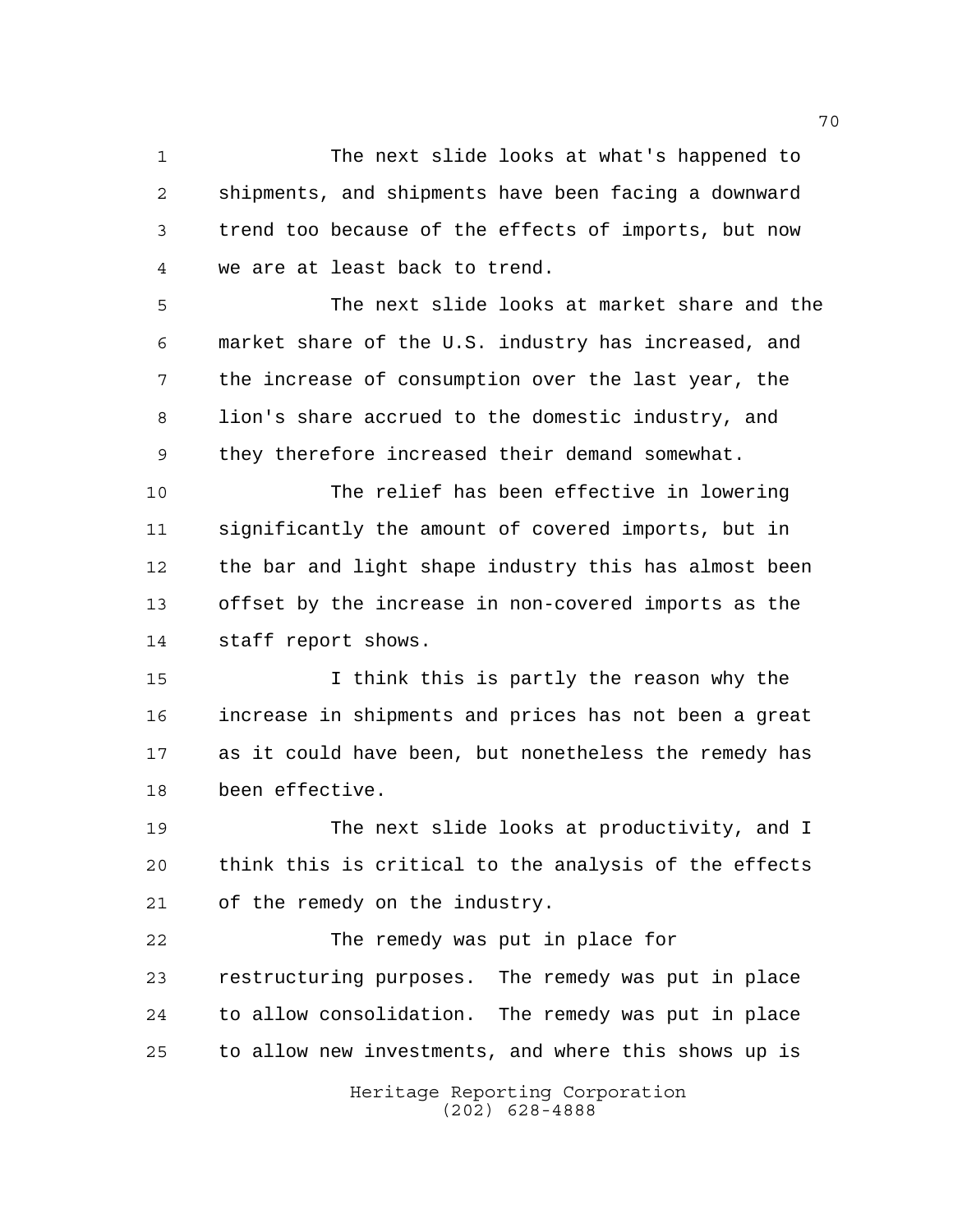in industry productivity.

| 2              | Productivity has been increasing over the               |
|----------------|---------------------------------------------------------|
| 3              | last six and seven, eight years as normal investments   |
| $\overline{4}$ | have been made. What happened due to the imports is     |
| 5              | the investment in the industry diminished               |
| 6              | significantly as the imports continued to surge, and    |
| 7              | you will notice back several years ago productivity     |
| 8              | was below trend.                                        |
| 9              | It caught up to trend in 2001, and you will             |
| 10             | notice after the remedy took place there was a leaps    |
| 11             | in productivity, exactly the type of action that was    |
| 12             | anticipated and promised by the industry, and asked     |
| 13             | for by the President, and indicative of what will       |
| 14             | happen should the relief continue for the next 18       |
| 15             | months.                                                 |
| 16             | And I think this is the most important                  |
| 17             | In many of the segments, in flat and in long,<br>chart. |
| 18             | this is what the remedy is about. The remedy is about   |
| 19             | increasing productivity which means lowering costs.     |
| 20             | That is not only important for the industry but it's    |
| 21             | also important for consumers as well. At the end of     |
| 22             | the day consumers benefit from lower costs producers    |
| 23             | as it's reflected in prices as their costs fall.        |
| 24             | So this is not a net gain for producers and             |
| 25             | a net loss for consumers. This is a net gain over the   |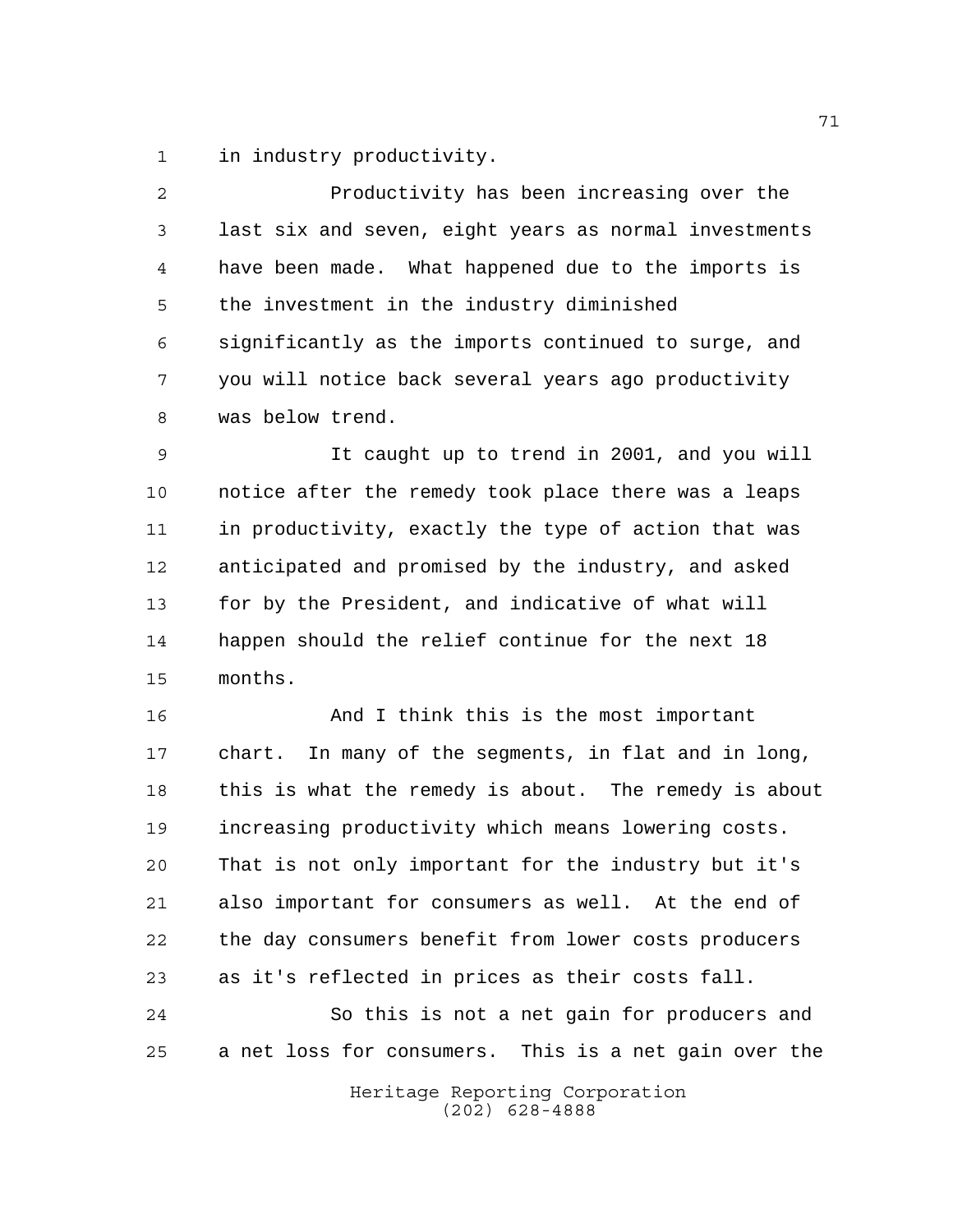life of these investments for the U.S. economy, and net economic welfare, and I think that is just critical to understand.

 The next slide shows what has happened to operating income. It has increased. We expect that it will, if demand increases recovery will increase again.

 Finally, the last several slides look at the effect of the remedy. We have held the line against the five-year trends, and the improvements are attributable to the remedy. Restructuring and investment has occurred as has been discussed in detail by the industry witnesses.

 These are yet three examples of where restructuring and consolidation and investment has occurred.

 The last slide talks for the need for continuation. I am only summarizing here the testimony of the witnesses that new and continued investment is contingent upon continuation of the remedy, and the successful completion of the restructuring and adjustment and integration of the purchased facilities are also contingent.

 I think where this could show up in the staff report is in the section on the 332 which asks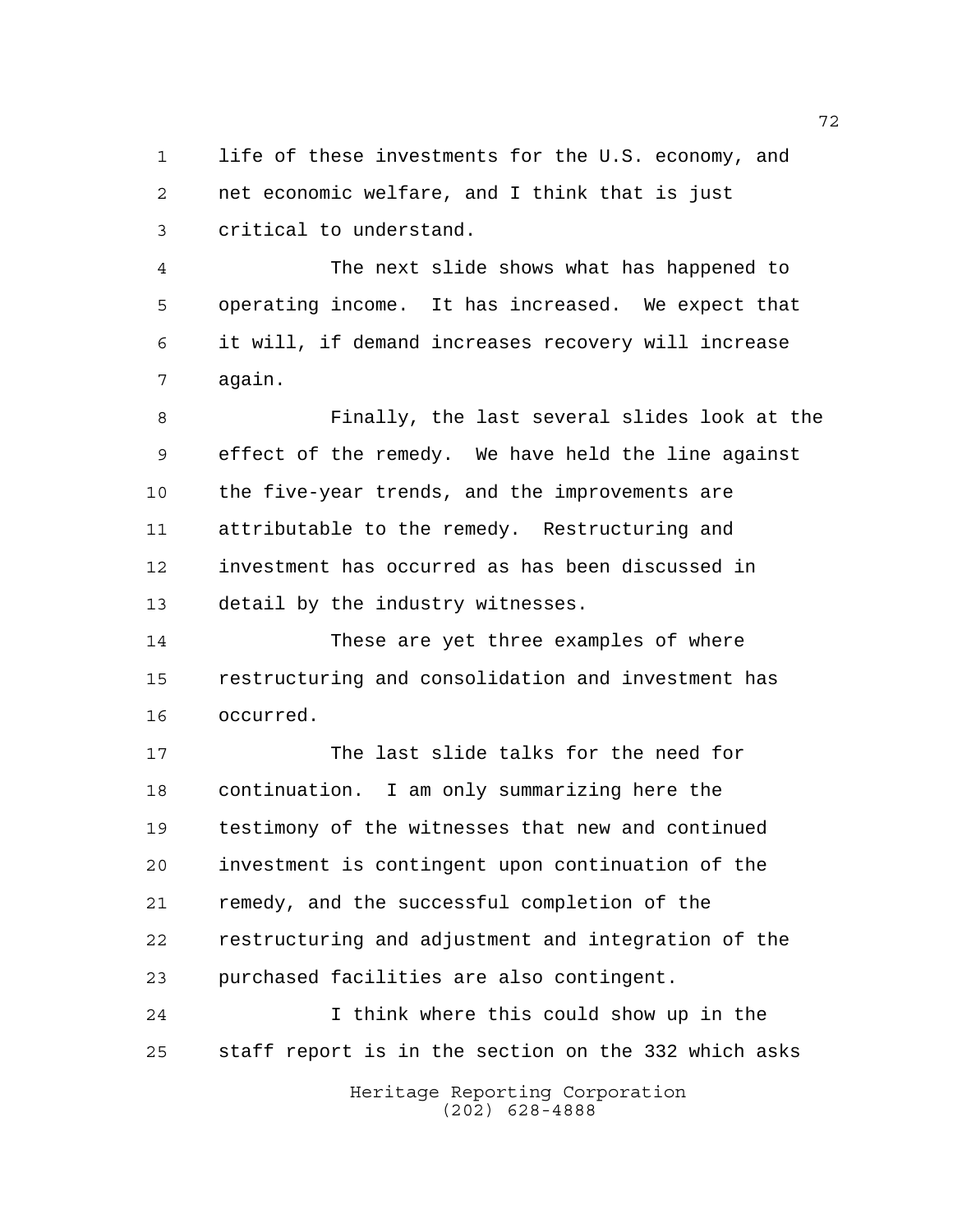about the net economic welfare effects of the remedy. Standard economic analysis would show that there would be producer gains, consumer losses, and tariff revenues. In our calculations we show that this was about a wash because there are positive terms of trade effects for the United States.

 But what is so important about the President's remedy, his suggestions, and what the industry has done is the productivity increases that have occurred and that will occur only if the remedy continues.

 And so when the analysis is done by the staff to look at the net economic effects of this remedy the base case, the front and center case that you start from should be based upon the productivity increases that will accrue if the remedy continues.

 And the evidence is overwhelming. They have occurred from the first part of the remedy as the witnesses testified before the case started, as were predicted, as were asked for, and as they are testifying now, and then the report would show that if the productivity increases occur as were promised and consistent with the ones that have already occurred the net economic welfare change to the United States is a benefit. It benefits producers. It benefits

> Heritage Reporting Corporation (202) 628-4888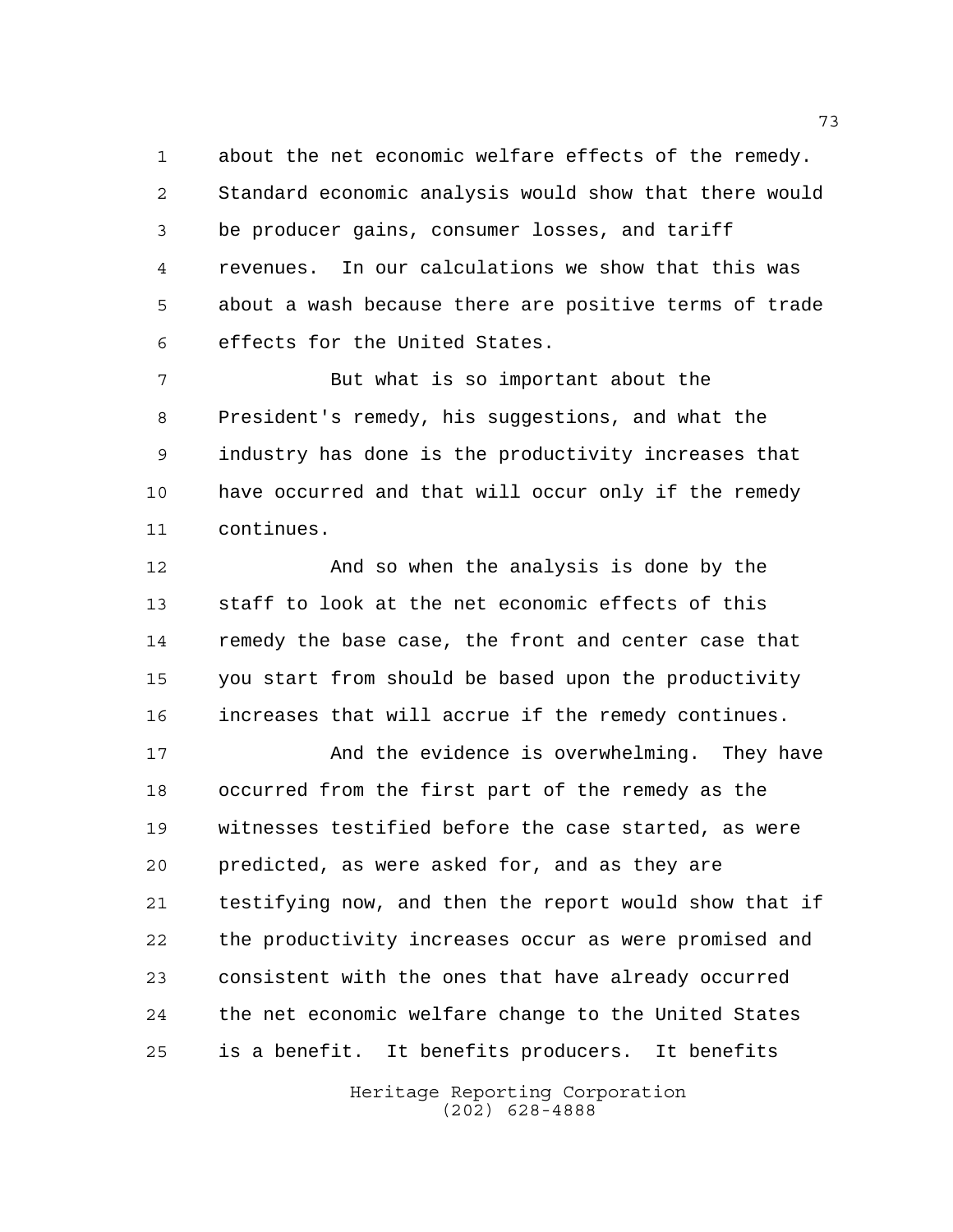consumers. And I think it's important that that is the base case that is presented in the report to the President.

Thank you.

 MR. PRICE: Thank you. That ends the presentation of the long products producers coalition. Please let the record reflect that Mr. DiMicco has now left, and we would now like to introduce Mr. Duane Layton and Mr. Paul Darling of the Cold Finished Bar Institute.

 MR. DARLING: Madam Chairman, and members of the Commission, my name is Paul Darling. I am the President and Chief Executive Officer of the Corey Steel Company.

 On behalf of our employees, I want to thank you for the thoroughness of your approach to the Section 201 investigation and this review.

 We make cold-finished steel bars. This product plays a critical role in the U.S. economy and its national security. These precision engineered steels are found in everything from airplanes and missiles to refrigerators and cars. Indeed, anything that moves probably contains one or more parts made from cold-finished steel bar.

Heritage Reporting Corporation (202) 628-4888 The record of this and the prior 201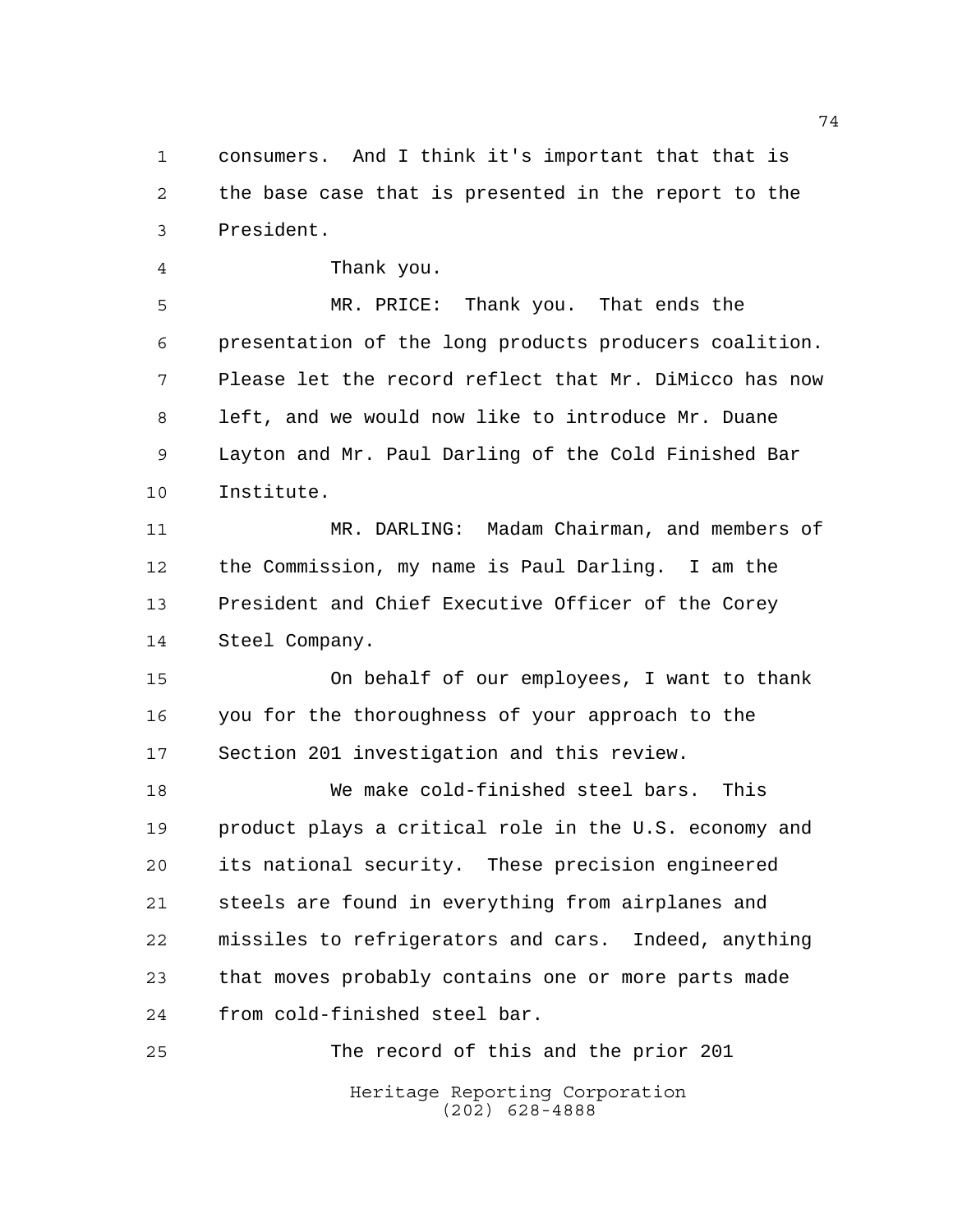proceedings provides a revealing picture of the domestic cold-finished steel bar industry. Before the Section 201 tariff was imposed, our industry was plainly hemorrhaging. Since then the bleeding has slowed.

 As EUROFER notes in its pre-hearing brief, some indicators of the industry's health have improved. In my opinion, though, that improvement has been slight and simply proves that imports were a major part of the industry's problem in the first place. To some extent the tariff is working as it was intended.

 If you compare the first year of 201 relief with the prior year, total imports of cold-finished steel bar declined 21 percent. However, this improvement has to be viewed in the context of the industry's overall health.

 The 12-month period after the tariff took effect was one of the worst years in the industry's history. Let me explain.

 First, domestic prices of cold-finished steel bar remained weak. During the various pricing initiatives, we have had an opportunity to compare current average selling prices to those quoted in the past. It is depressing to note that our current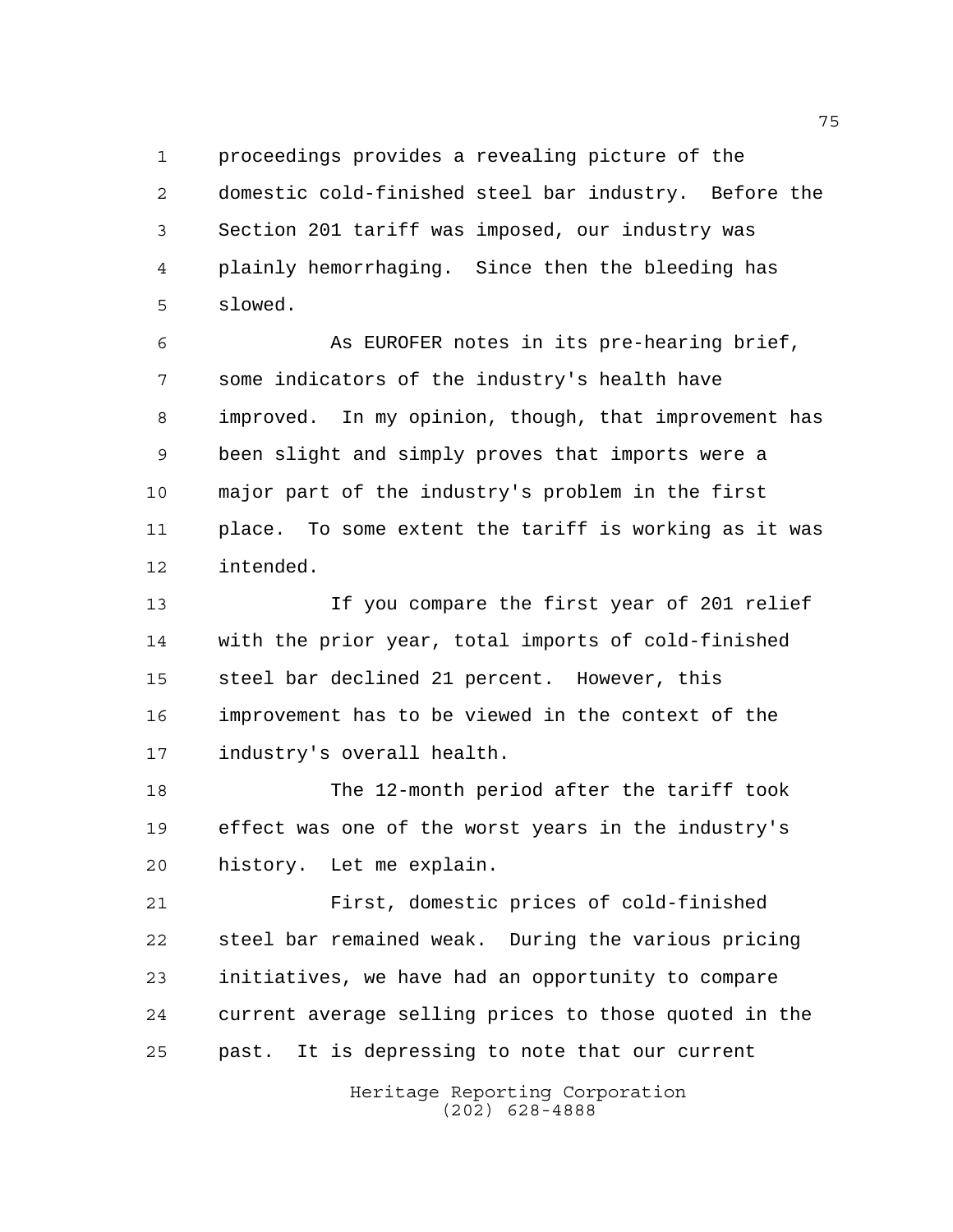competitive prices are below those for January of

 1989. Prices are so low today that most, if not all, producers must erode their asset base just to stay in business.

 In other words, we simply are not producing revenues adequate to offset the depreciation of our plant and equipment.

 Second, domestic demand remains weak. As the Institute explained in its pre-hearing brief, our industry is being hit from both sides. On one side we have dumped imports of manufactured finished parts and assemblies from Asia that are slowly wiping out our customer base. On the other side we have imports of cold-finished steel bar that are grabbing an increasing share of a declining U.S. market.

 Third, Corey and many other domestic cold- finished steel bar producers were caught in a price squeeze shortly after the tariff was imposed. For the year ended March 31, 2002, approximately 70 percent of our selling price was for the purchase of our raw material, hot-rolled bar.

 For the year ended March 31, 2003, the cost of hot-rolled bar increased by approximately five percent. If prices for cold-finished steel bar increased by the same amount, we would have been fine.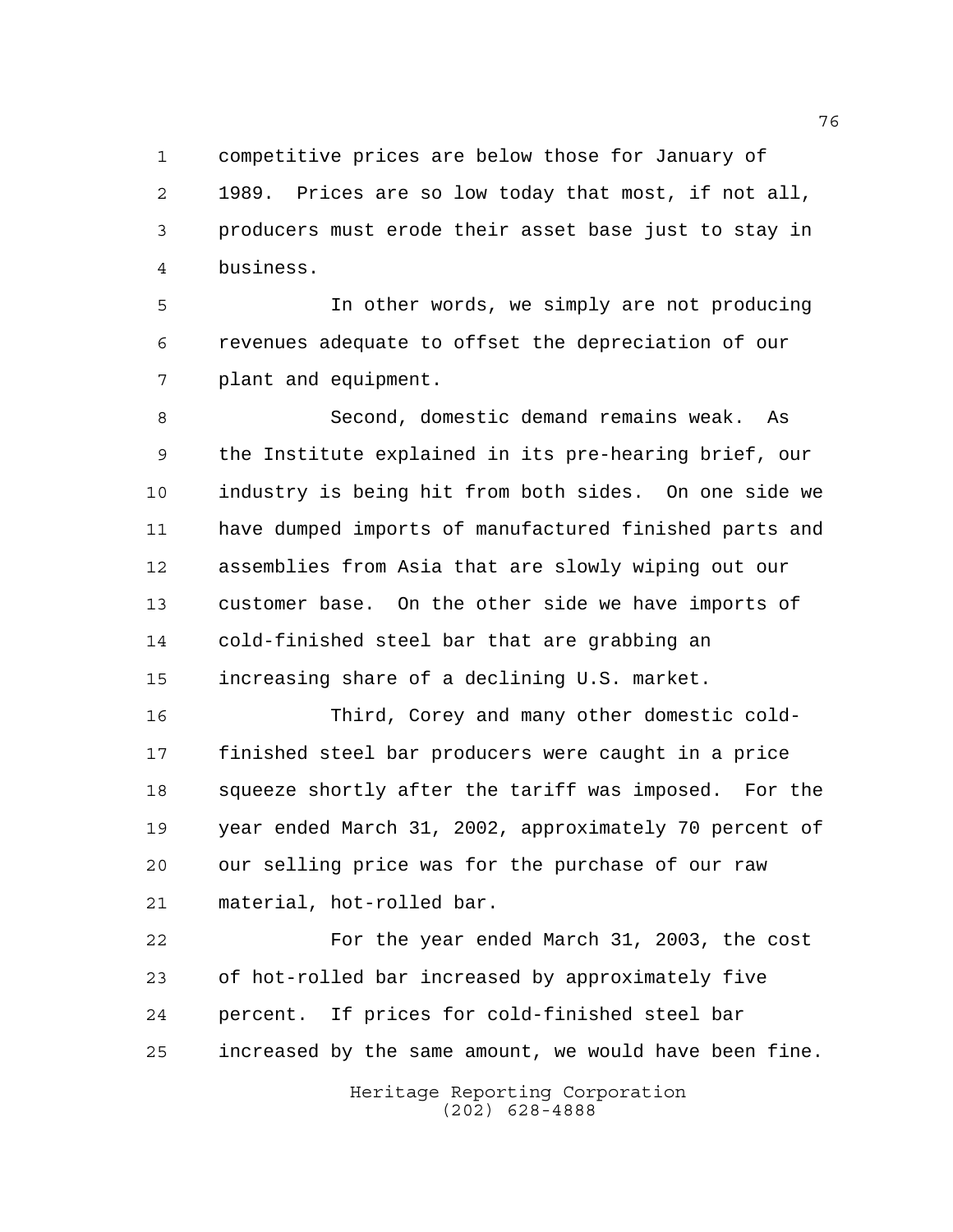But with demand as weak as it is, and low priced imports continuing to influence the market, Corey, and I suspect others, only saw a six-tenths of one percent increase in cold-finished steel bar prices during this period.

 Fourth, the effectiveness of the tariff has been undermined by certain product exclusions. For example, the administration improvidently, in my opinion, granted an exclusion for 45,000 tons of leaded hot-rolled bar. That product is hardly in short supply, and news reports strongly suggest that it was granted in response to a personal request by Prime Minister Blair to President Bush.

 Whatever its genesis, it had no merit under the guidelines supposedly applicable to exclusion requests, and it simply permitted some U.S. cold- finished steel bar producers to price their products as if the 201 tariff did not exist.

 Thus, it is critically important to the domestic cold-finished steel bar industry that the tariff remain in place for the full three-year period.

 Yes, there has been some improvement in the industry's performance. Yes, even in these hard times there has been some adjustment by the industry to import competition. But more must be done to achieve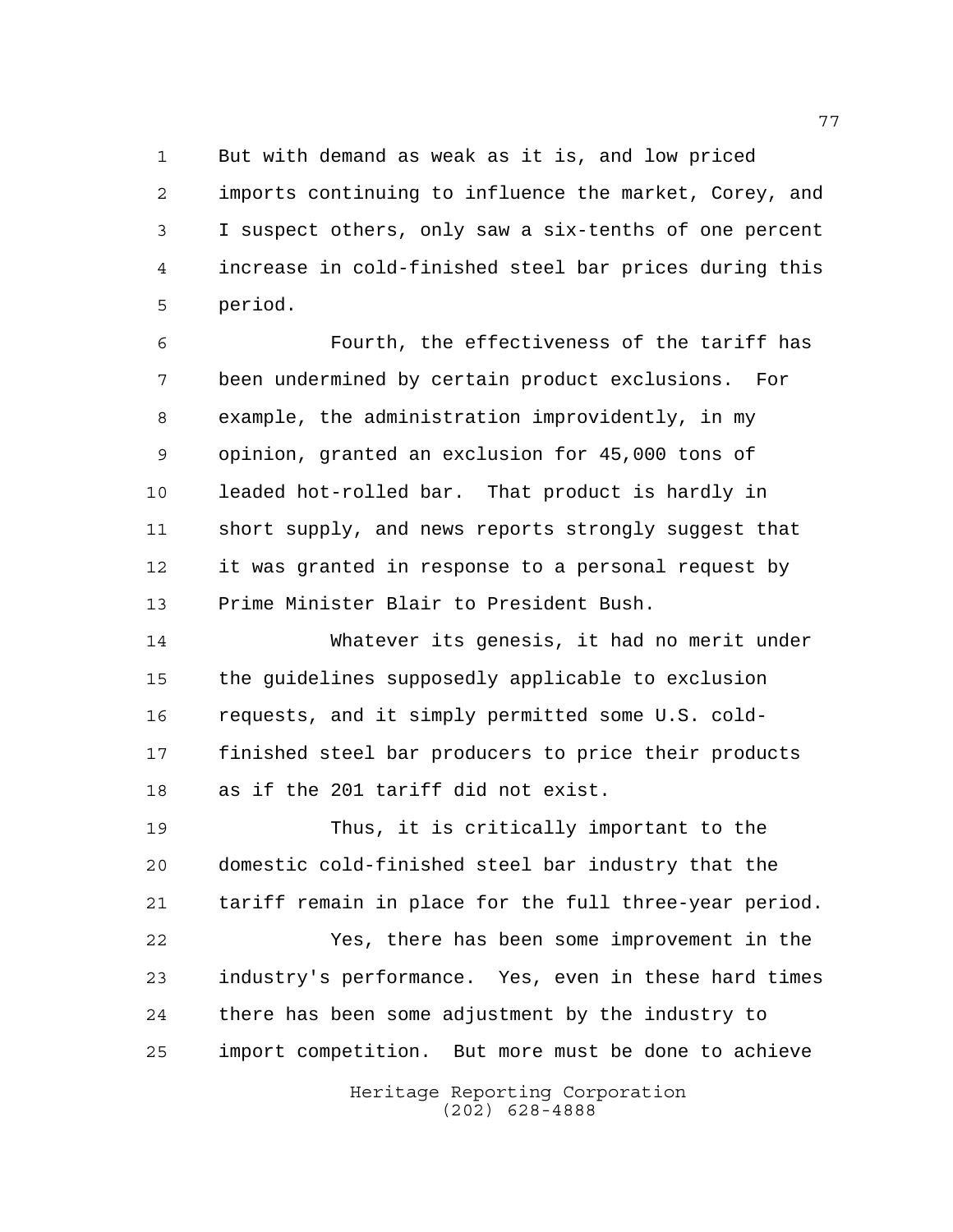the objectives of the President's program. The industry needs this breathing room so it can modernize and adjust so that when the tariffs are lifted, and hopefully the economy recovers, we have a domestic cold-finished steel bar industry that can satisfy demand.

7 As what we are doing at the Corey Steel Company, we have invested heavily over the last two years in order to become one of the most efficient and technologically advanced cold-finished steel bar operations in the world. We have built an entirely new facility that will, when it becomes fully operational, produce a better quality product a lot more efficiently.

 But getting to this point has not been easy. In November of 2001, we had to shut down our third shift. We have also had to cut every non-essential expense, including the company Christmas party, a tradition at Corey for decades.

 Finally, I would like to conclude my remarks today by making two points.

 First, we have become aware of attempts by some foreign producers to understate the quantity and effect of their cold-finished steel bar exports to the U.S. based upon the United States original of their

> Heritage Reporting Corporation (202) 628-4888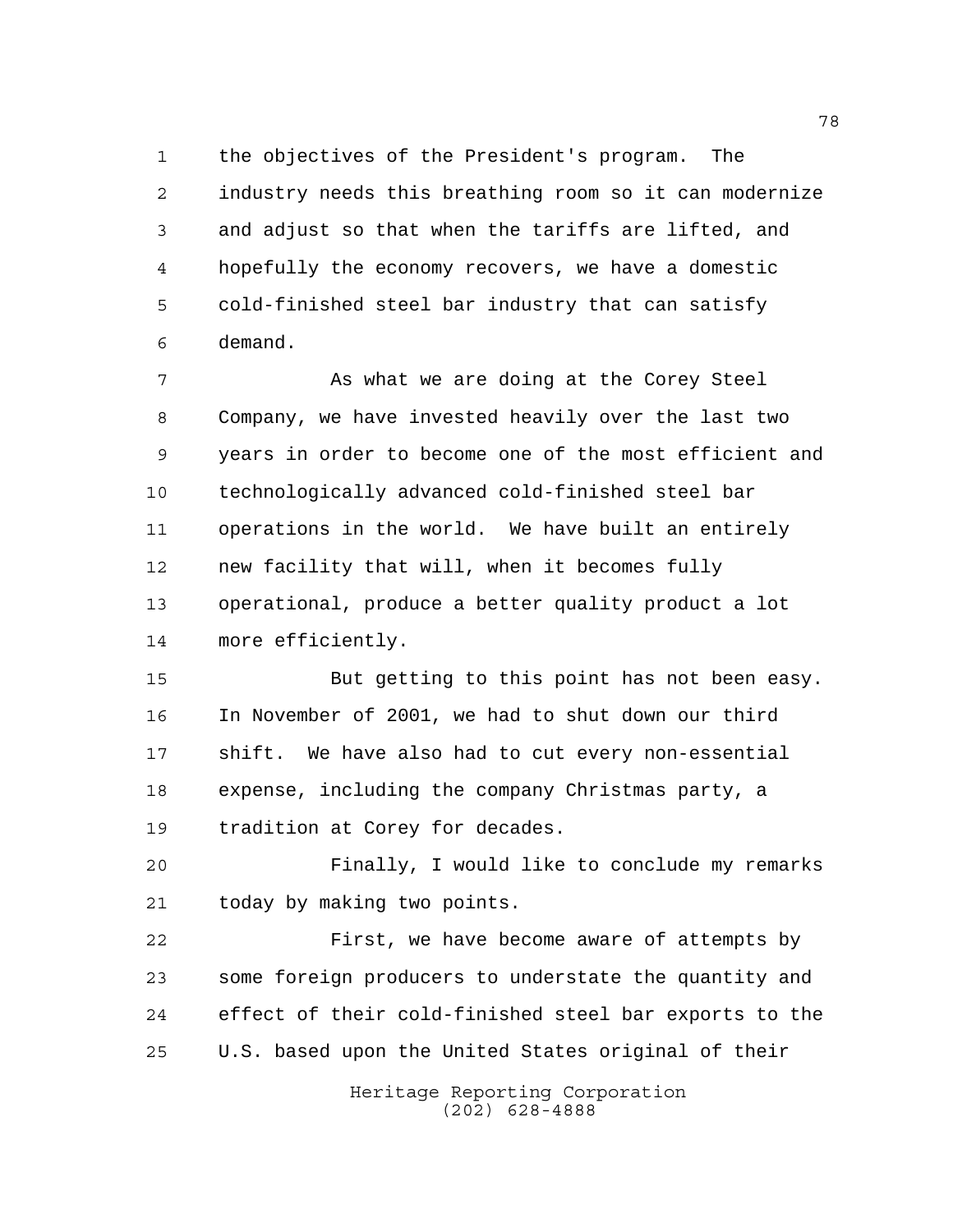hot-rolled bar feedstock.

| 2  | The Commission has determined, however, that          |
|----|-------------------------------------------------------|
| 3  | cold-finished steel bar is a discrete like product.   |
| 4  | Therefore, imports of cold-finished steel bar must be |
| 5  | evaluated without regard to the origin of the         |
| 6  | feedstock.                                            |
| 7  | Second, I remind you, as I did during the             |
| 8  | 201 investigation, of the close relationship between  |
| 9  | cold-finished steel bar and its principal input, hot- |
| 10 | rolled bar. Foreign producers will not hesitate to    |
| 11 | process their hot-rolled bar abroad and flood the     |
| 12 | United States with cold-finished steel bar. That is   |
| 13 | precisely what happened to us back in the 1980s when  |
| 14 | the voluntary restraint agreement with the European   |
| 15 | Community placed tougher restrictions on hot-rolled   |
| 16 | bar imports than it did on cold-finished steel bar.   |
| 17 | Madam Chairman, that concludes my statement.          |
| 18 | I would be more than happy to respond to any of your  |
| 19 | questions. Thank you.                                 |
| 20 | Thank you.<br>CHAIRMAN OKUN:                          |
| 21 | If you can just make sure your microphone is          |
| 22 | on and pull it a little closer.                       |
| 23 | MR. ALVARADO: Good morning. My name is Joe            |
| 24 | Alvarado, and I am Commercial Vice President of long  |
| 25 | products for Ispat North America.                     |
|    | Heritage Reporting Corporation                        |

(202) 628-4888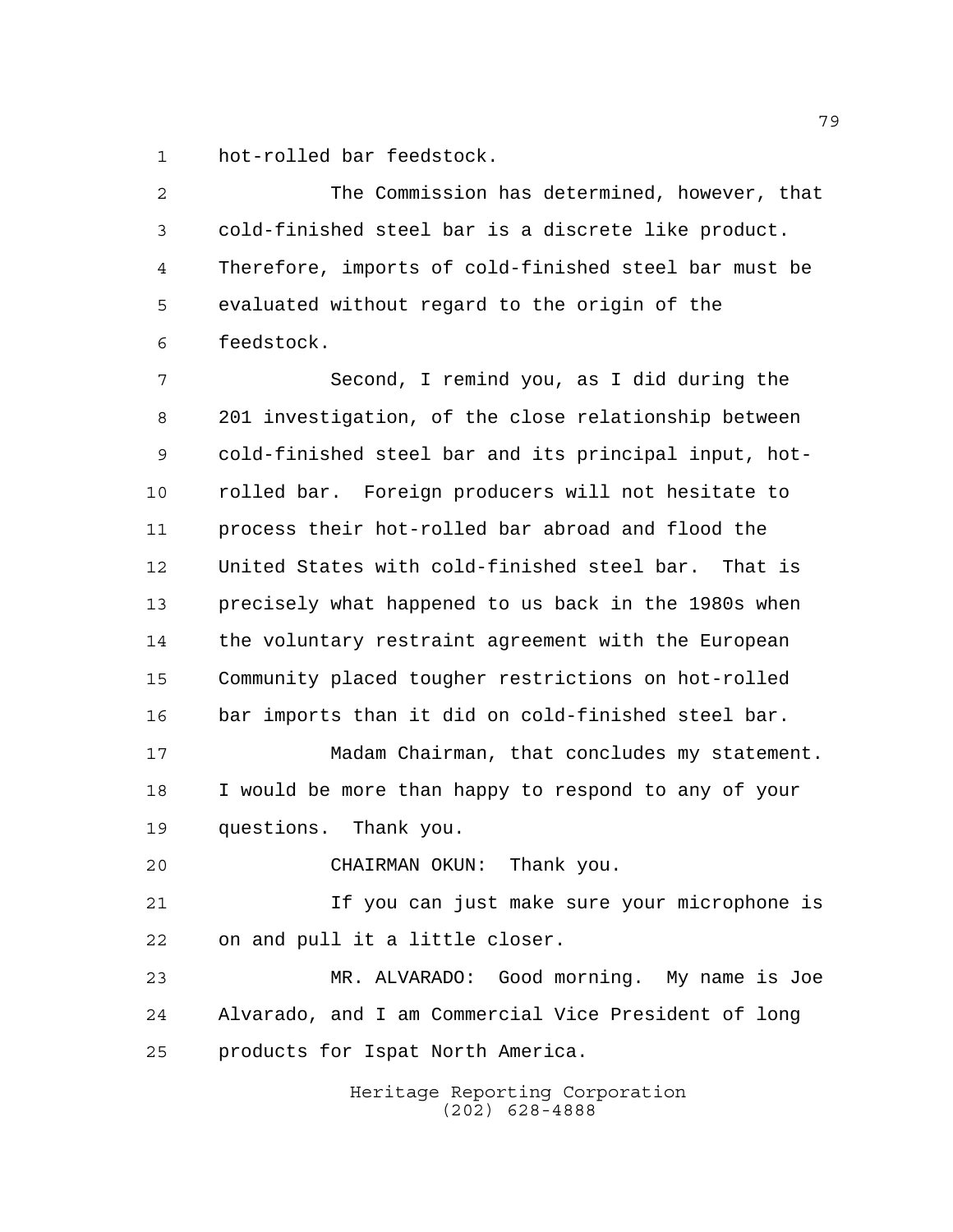1 1 I am here today to address the effects of the President's Section 201 program and to discuss our serious concerns about the program's implementation.

 The last time we addressed to you the domestic hot-rolled bar industry was in financial turmoil. Surging low priced imports had reeked havoc on domestic producers for several years, and losses were at an all-time high.

 Thankfully, both you and the President hear our pleas and instituted a Section 201 relief program. As a result, the death spiral of prices and rampant bankruptcies were halted, at least temporarily, for some segments of the industry. We are grateful for those efforts on our behalf.

 The Section 201 relief has permitted the hot-rolled bar industry as a whole to increase its sales, prices and profits only slightly. Domestic producers, including Ispat Inland, were able to institute modest and long overdue price increase almost immediately after relief became effective.

 Unfortunately, a combination of product and country exclusions and circumvention of the remedy by major foreign producers has severely undermined relief for several product lines; for example, leaded bar and other high value engineered steels.

> Heritage Reporting Corporation (202) 628-4888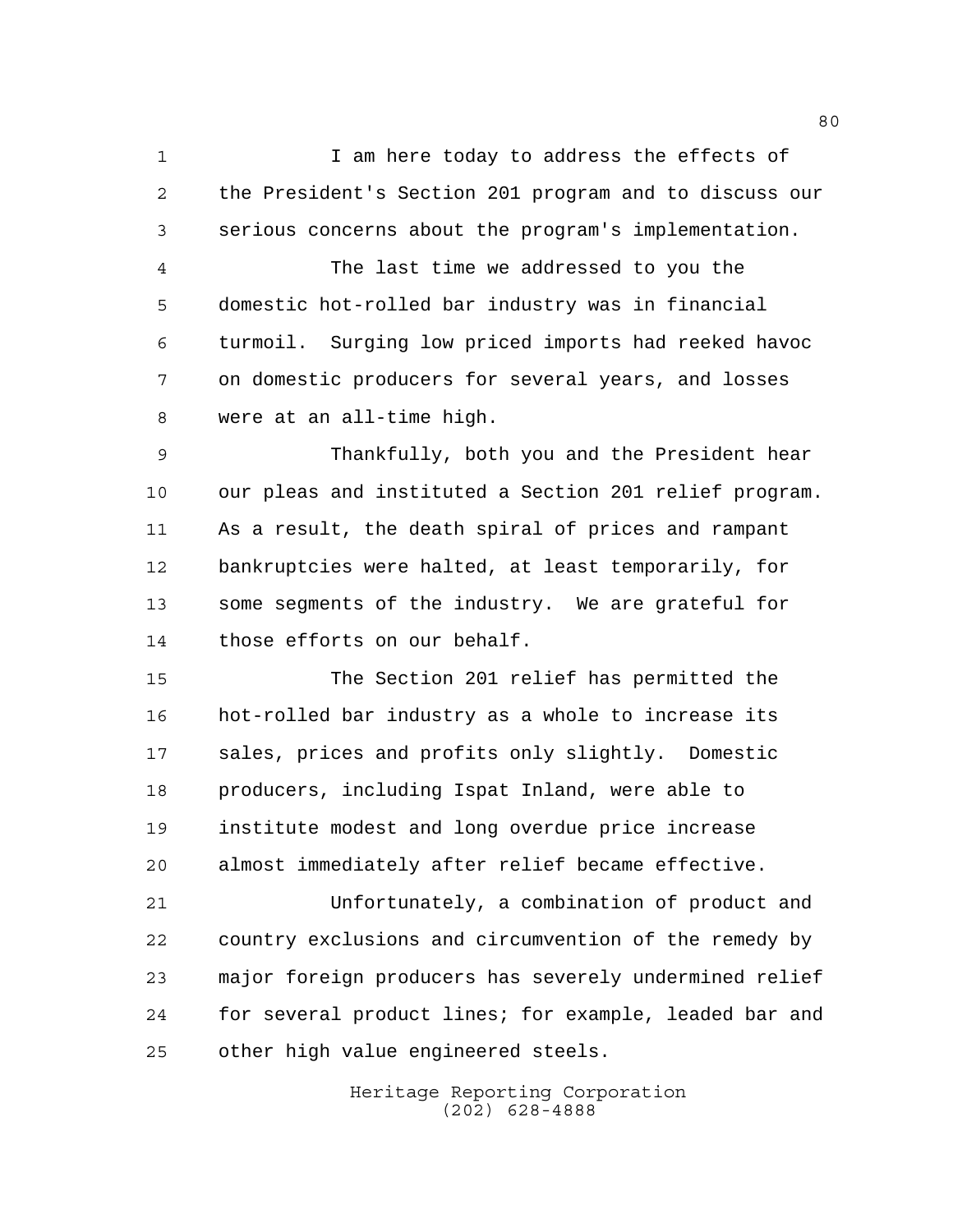As EUROFER admits in its pre-hearing brief, hot-rolled bar imports continue to dominate high value products. Well over half of these specialty bar imports enter the United States tariff-free under country exclusions, and many more are priced below pre-relief levels even with the declining U.S. dollar and a 30 percent tariff.

 Compounding these problems, the administration granted a 45,000 ton exclusion to Corus, a British leaded bar producer. Largely as a result of this exclusion, imports of British leaded bar increased over 15 percent during the first year of 201 relief.

 This trend continues. They are up over 32 percent on a calendar year basis through May of 2003. Leaded bar imports from Germany, Spain and Argentina also increased dramatically during the first year of relief: 28 percent for Germany, 118 percent for Spain, and 213 percent for Argentina.

 Argentina's increase is likely due to the developing country exclusion for its exports, but the increases for Germany and Spain are more puzzling given the tariff and the 11 percent depreciation of the dollar against the euro during the first year of relief.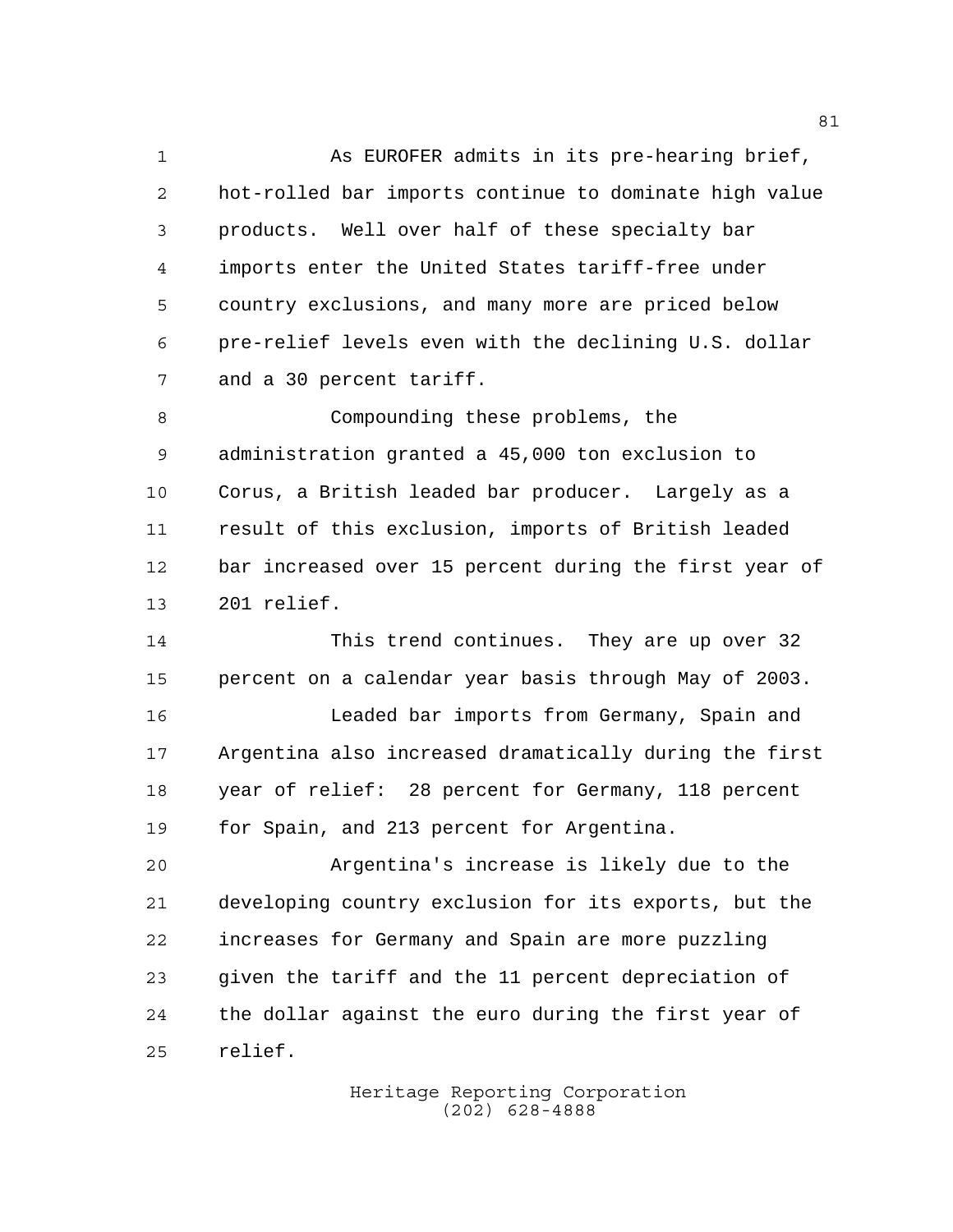According to the Commerce Department, per unit values for British, Germany, and Spanish hot- rolled bar and coil imports actually decreased in the past year. Foreign producers and their principal U.S. customers would have you believe that leaded bar imports remain high because they are better quality. That is false.

 Ispat Inland has for many decades been a worldwide industry leader in developing and supplying high end quality bar products. In fact, we have satisfactorily supplied many U.S. customers with the very products covered by product exclusions.

 The real reason that imports continue to be high is price. Foreign suppliers have done everything in their power to remain price competitive during the 201 relief period, including seeking exclusions for products widely available from domestic producers, and reducing their prices to offset the Section 201 tariff.

 My company is a recognized pioneer in the leaded bar industry, and we have made many important investments to maintain our edge. However, the President's program will not be effective unless it curbs low priced imports.

Heritage Reporting Corporation (202) 628-4888 Given the ready capacity and capabilities of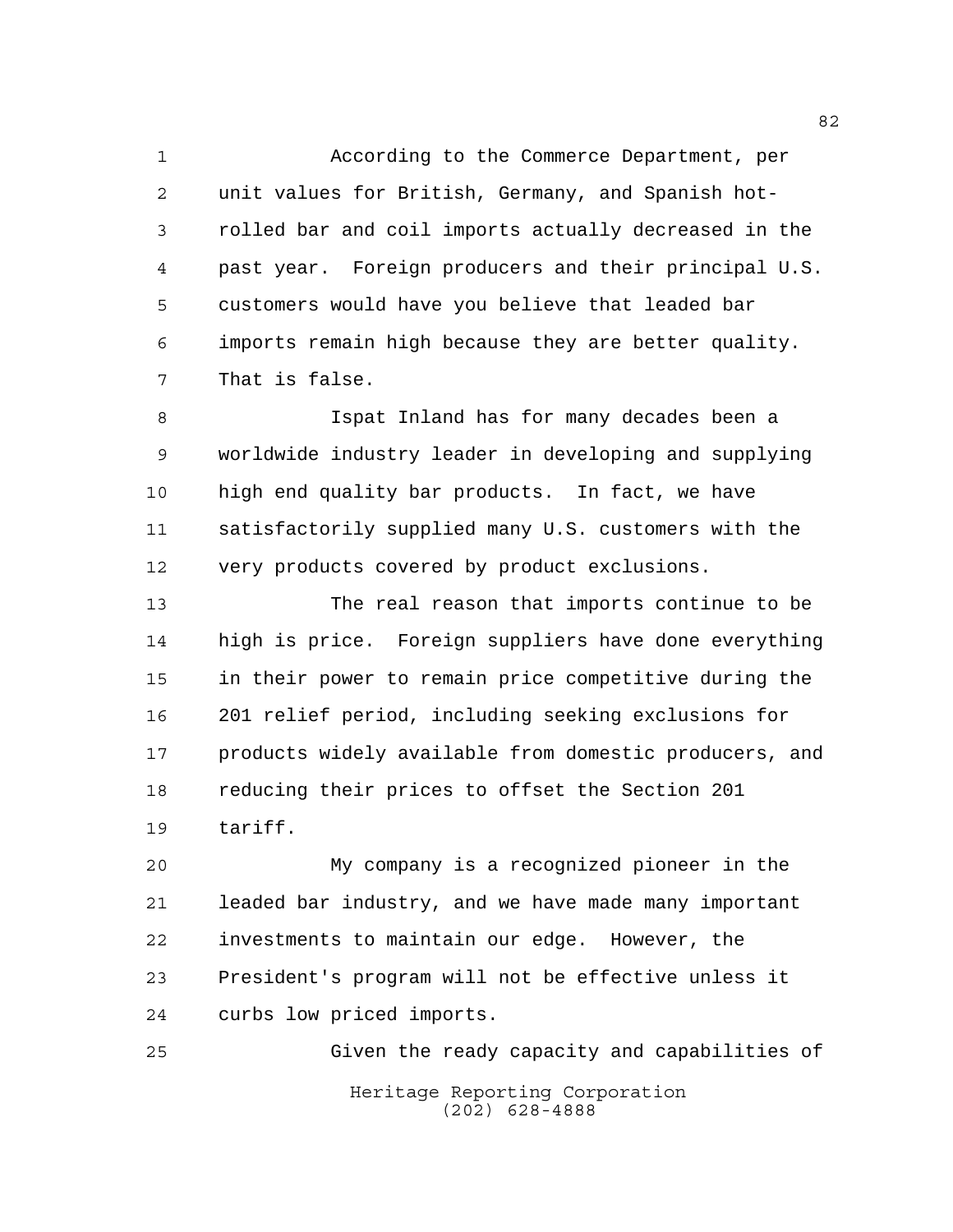domestic hot-rolled bar producers, the administration must stop granting product exclusions for hot-rolled bar, and reevaluate those currently in place. The President should also revoke developing country exclusions for Argentina and Turkey, whose exports have surged above the program's threshold, a three percent share of total imports.

 MR. ALVARADO: Since the 201 tariffs were intended to increase import prices, the commission should investigate whether foreign producers are thwarting that goal by paying the tariffs for themselves or aggressively underpricing to maintain market share.

 The success as well as the integrity of the President's Section 201 relief program depends on addressing these issues.

 At Ispat Inland, we have not yet reached a level of profitability that enables us to make significant new investments. We have, nonetheless, taken a number of measures to improve efficiency, including revamping our marketing and product development efforts.

 We are also employing our global resource base to become a more cost effective and competitive producer. For example, we are now importing billets

> Heritage Reporting Corporation (202) 628-4888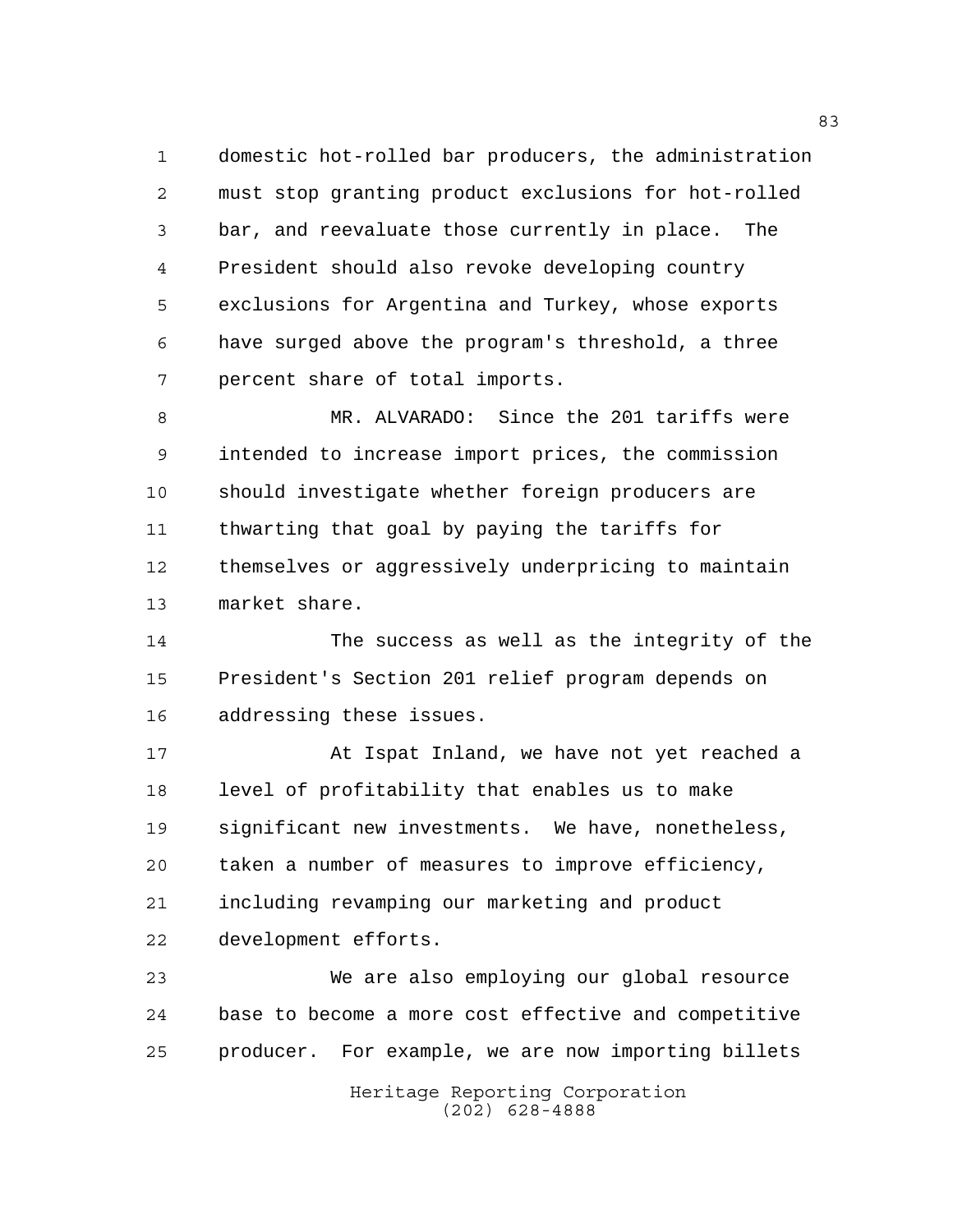Heritage Reporting Corporation (202) 628-4888 from our European sister companies. We recognize that U.S. producers must exploit their technological advantage in high end products to remain competitive and we are still moving in that direction, despite continuing fierce competition from low priced imports. We have developed several projects to further improve our competitiveness, but these will remain on the shelf until we can fund them. The 201 relief program is not perfect, but the flaw is in its implementation, not its purpose. The program should be given a full three years to achieve its goals. The economic devastation of the U.S. steel industry by imports did not occur overnight and neither will the recovery. U.S. hot rolled bar producers are aware that the President's Section 201 program may be our only opportunity to reconstitute ourselves and we intend to make the most of it. We thank you for your continued support and your recognition of the vital role that this industry plays in the economic future of our nation. Thank you very much. CHAIRMAN OKUN: Thank you. MR. PRICE: Thank you. I'd now like to introduce Mr. Thomas Usher.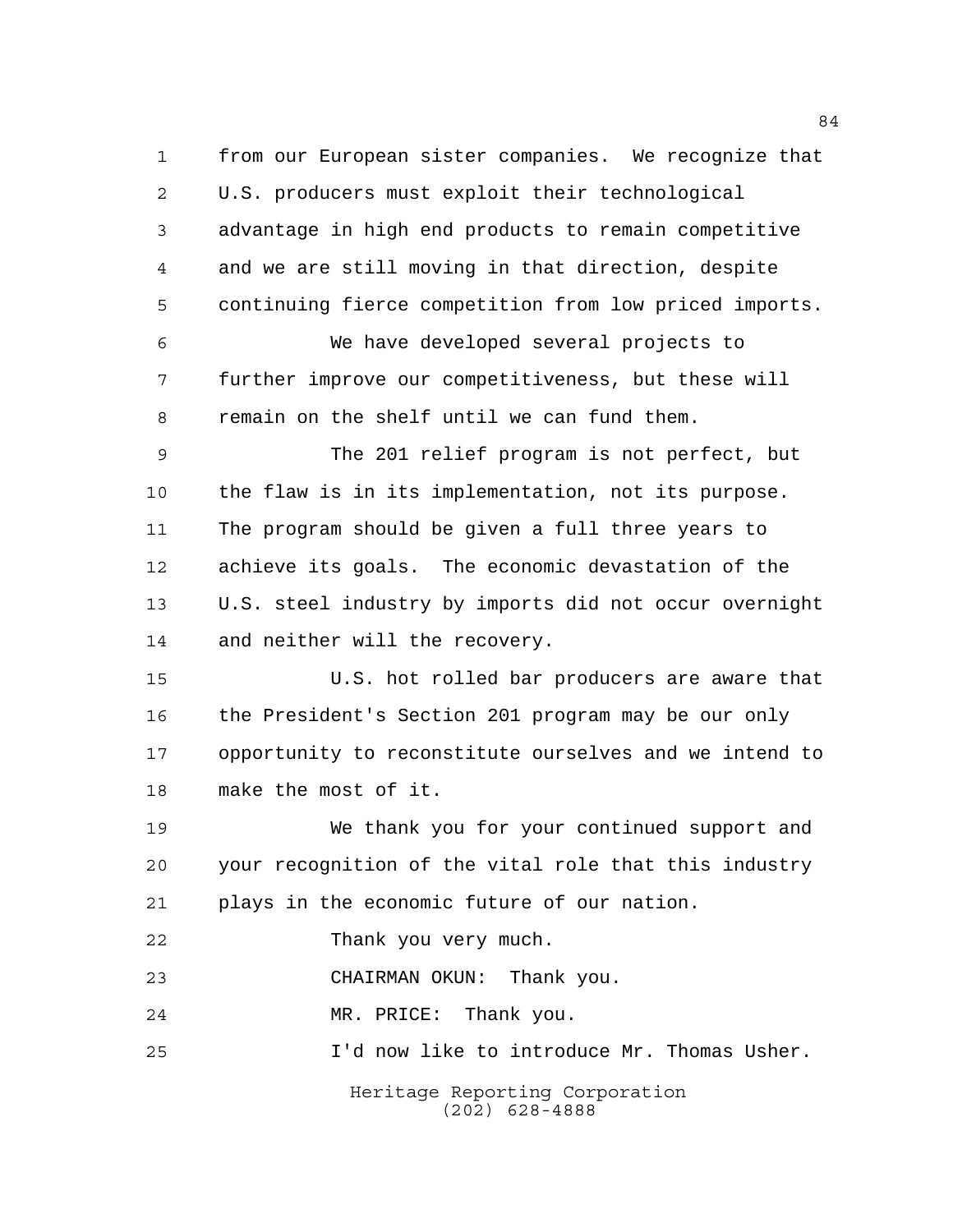MR. USHER: Chairperson Okun, commissioners, good morning. I am Tom Usher, the Chairman and CEO of United States Steel Corporation. I would like to begin by thanking the commission for affording me the opportunity to testify today. I could not appear on Tuesday due to an avoidable conflict and I very much appreciate your courtesy and indulgence, as well as that of the other witnesses here today in allowing me to testify this morning.

 These are truly historic times in the American steel industry. In a space of only a few years, we have gone from perhaps the gravest crisis and most disastrous conditions witnessed in the industry to a period of stable, if unspectacular, market conditions that have fostered some of the most dramatic and far reaching restructuring steps in the history of this industry.

 Thanks in large part to the actions taken by this commission and the President, there is a real sense that this can work and that we can put this industry back on its feet and in turn secure the jobs and future of thousands of people and communities across the nation.

Heritage Reporting Corporation (202) 628-4888 When I last testified before you in the Section 210 proceedings, I told you that if given the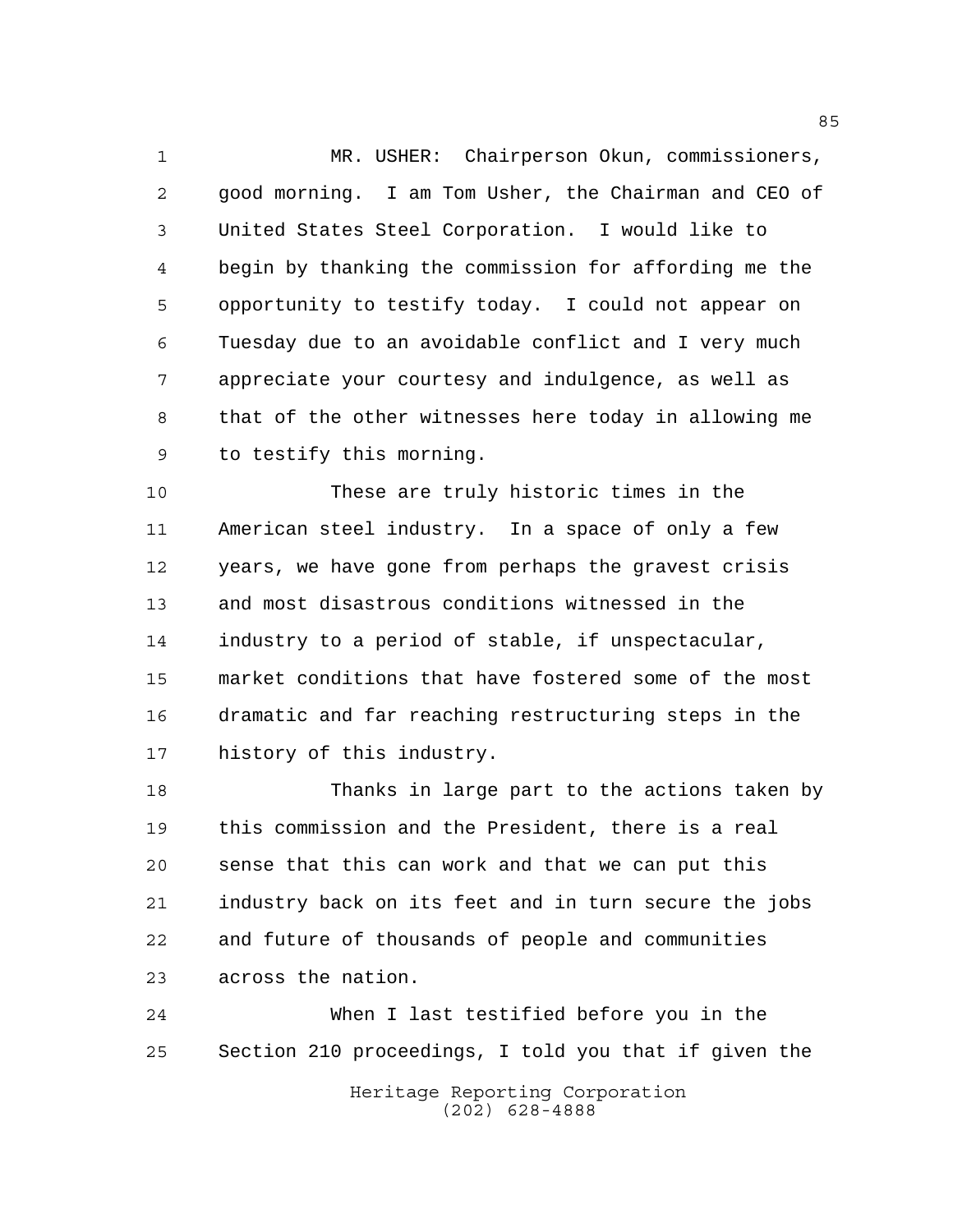chance this industry was poised to undertake

 remarkable changes. My certainty on that score came not from any requirement of the law or any challenge from the administration, rather, I knew firsthand the critical investments and opportunities that made sense for our companies, our workers and our shareholders, initiatives that would have been taken in a properly functioning market but that simply could not be pursued or justified in the devastated conditions left behind by the import crisis.

 This industry didn't need to be given a reason to restructure or remake itself, it needed only the opportunity.

 We are now only part of the way through an adjustment process that will, if allowed to continue, change the face of this industry for decades to come. With more than \$3 billion invested in little over a year to consolidate and restructure, we are seeing the creation of companies with the size, scope and synergies to compete successfully in the global marketplace and to provide their customers in this market with a secure, long-term source of supply of the highest quality products at competitive prices. In the case of U.S. Steel, the acquisition of National Steel's assets is projected to result in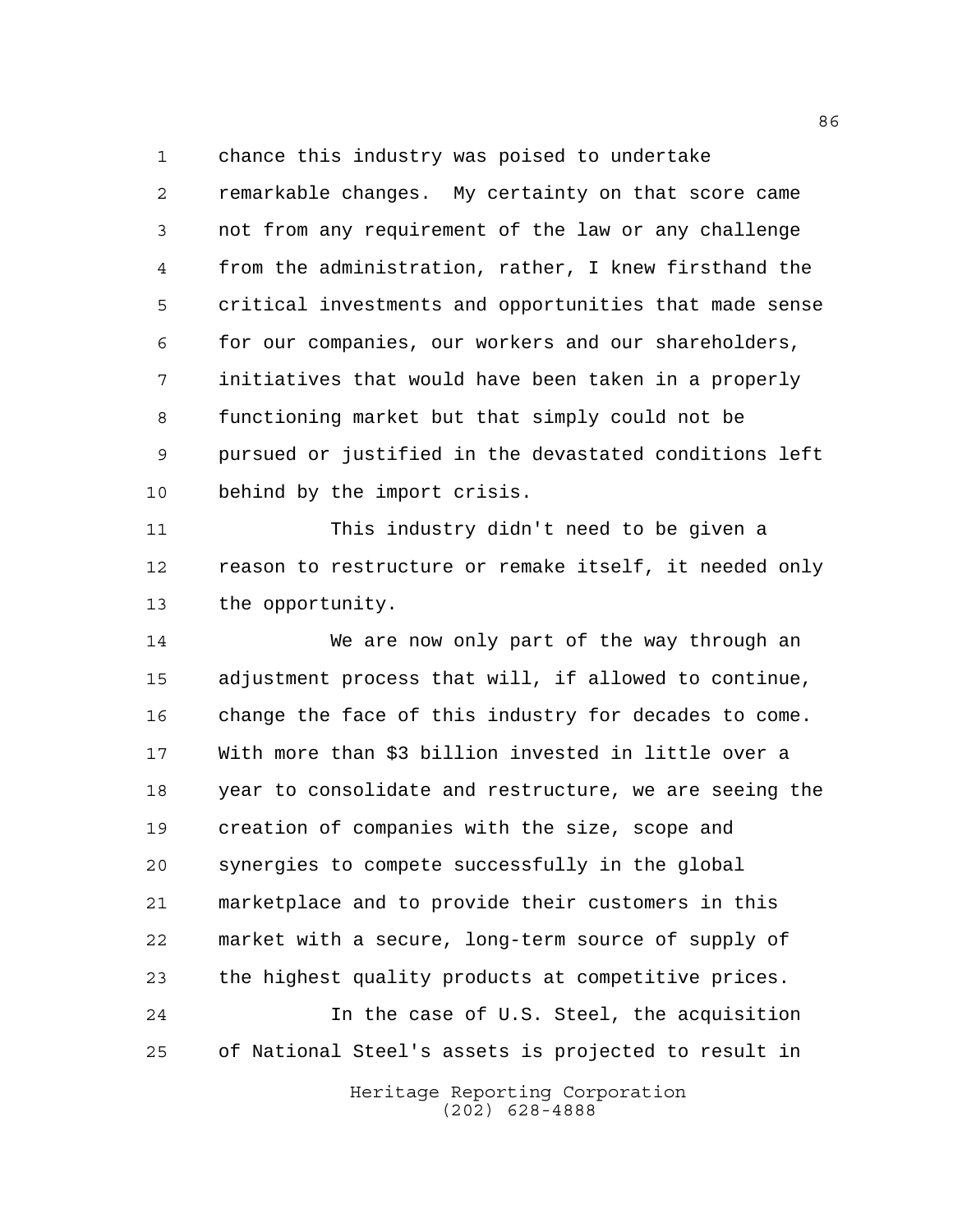productivity gains of 20 percent or more and cost savings in excess of \$200 million per year. These same productivity gains at U.S. Steel plants will result in an additional \$200 million a year in savings.

 With innovative new work rules applicable to both our existing and acquired facilities, we will produce more steel at a substantially lower cost. We will see enormous savings from the integration of National's assets as production runs are optimized, overhead is reduced and steel for our customers as well as feedstock for our mills is sourced from the most advantageous facilities.

14 14 I am amazed when I hear the arguments that the consolidation we are seeing would have occurred without the Section 201 relief. It is never explained how acquisitions could have been financed or capital 18 raised, much less how any investment in the industry could have been justified with market conditions the way they were before this commission and the President took action.

 With companies losing a million dollars a day or more, as they did during the depths of the crisis, there was no opportunity to undertake significant investments. Your focus had to be, as

Heritage Reporting Corporation (202) 628-4888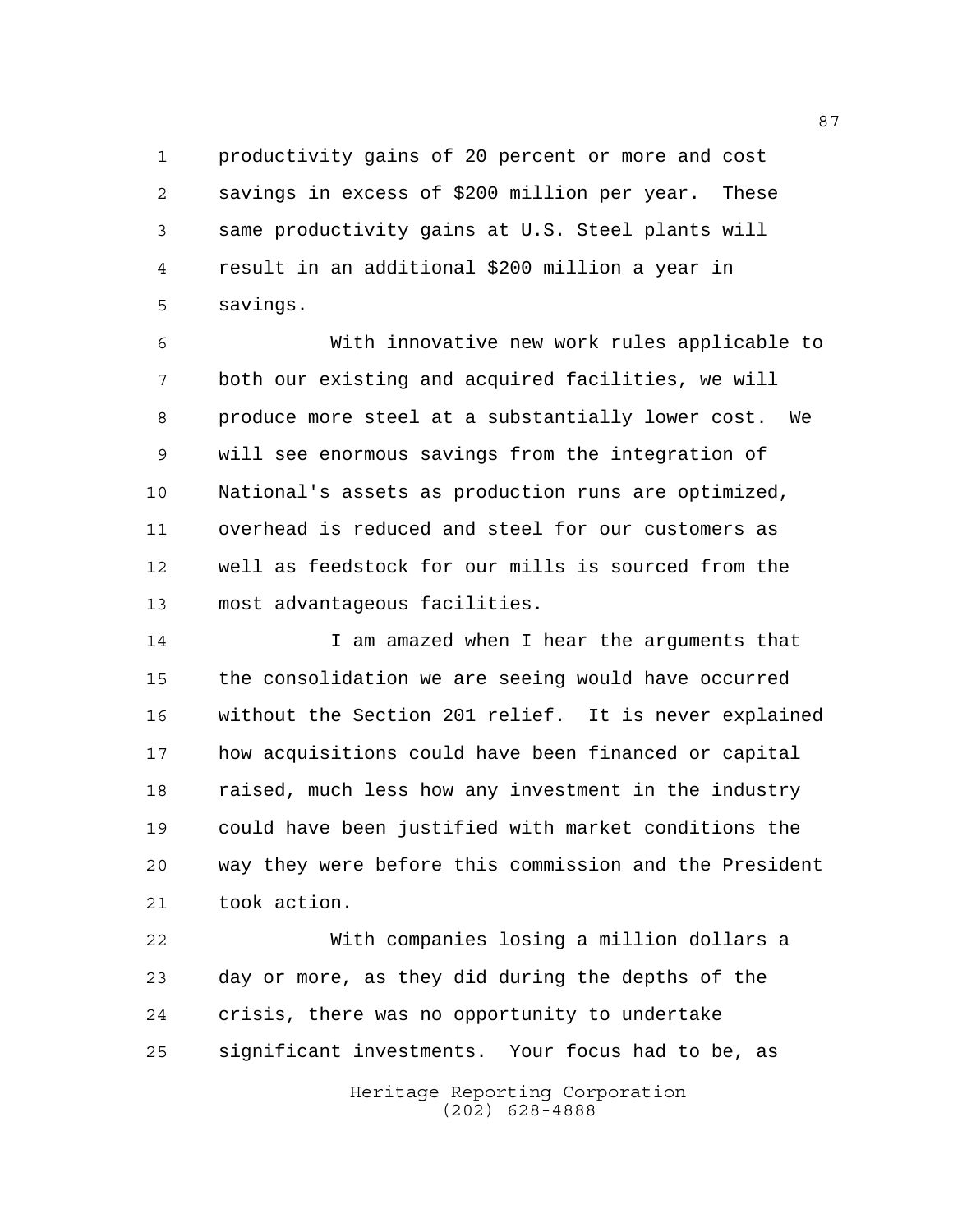this industry's was, on survival.

 While the effect of the relief on prices and imports has been modest, its role has been absolutely critical in, first, stopping the hemorrhaging in the industry and, second, providing desperately needed stability to the market.

 Since March of 2002, I have met with numerous investors in connection with two equity offerings, a debt offering, and numerous investor conferences. At each of these meetings, the breathing space and market stability provided by the Section 201 remedy was seen as a key factor in driving the consolidation and rationalization in the industry.

 There is no question in my mind that this relief was critical in allowing the industry to access the capital markets on viable terms and will remain critical as companies continue to look at value and efficiency enhancing projects in the future.

 To suggest that the restructuring being undertaken by this industry could possibly be completed in 18 months is ridiculous. Acquiring a \$1 billion company like National requires an enormous amount of time and effort. You have to plan and assess the acquisition, perform due diligence, work with your bankers and lawyers, prepare bid documents,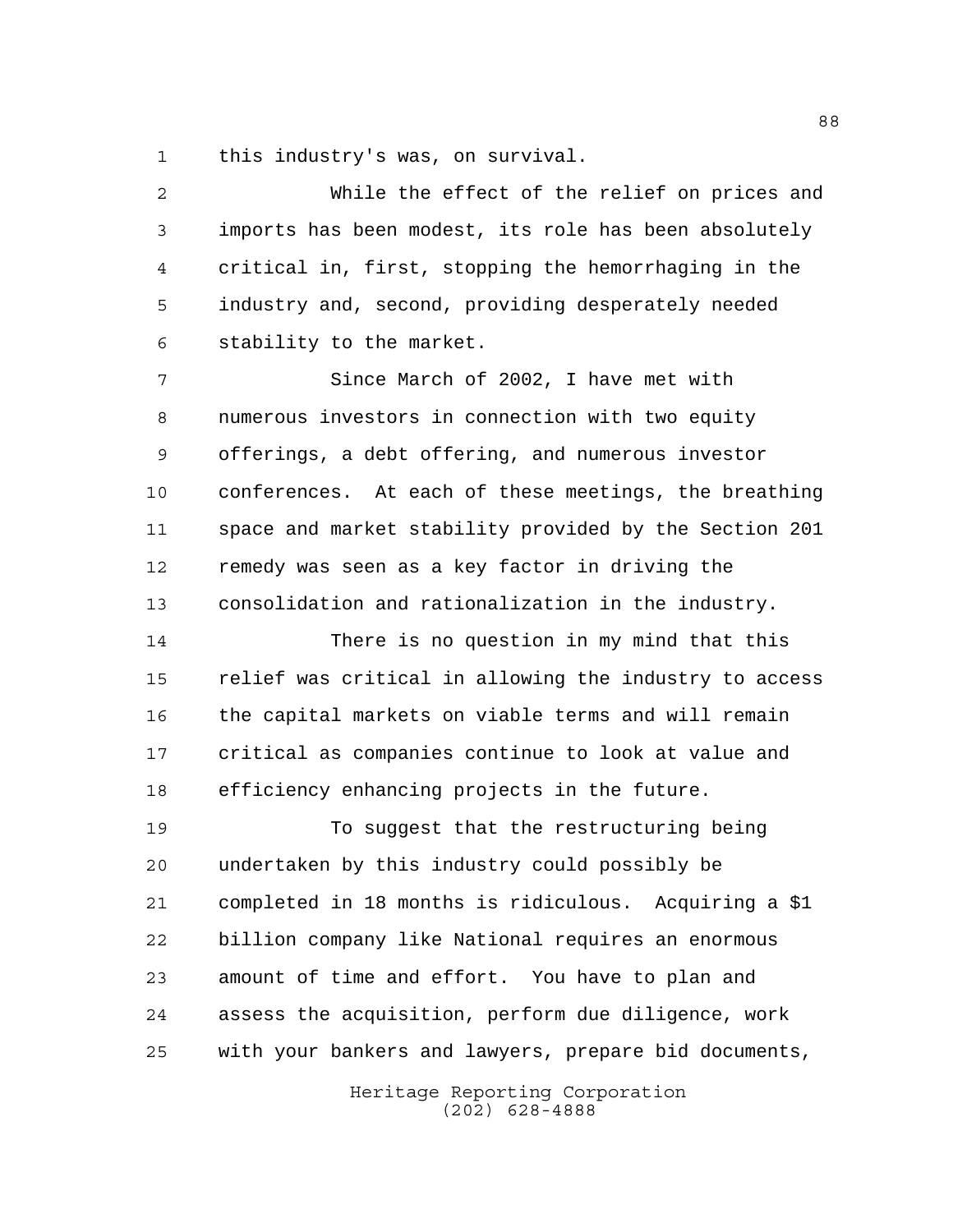participate in the bankruptcy process. You have to raise funds, submit bids, respond to regulatory and antitrust issues, negotiate with the union, and, finally, hopefully, close the deal.

 And that only gets you to the point of legally owning the assets, not taking of the steps needed to integrate and operate them effectively.

8 Keep in mind that after all this work, we have now owned National Steel's assets for all of two months.

 And you just don't throw a switch to integrate the assets of companies like National or Bethlehem or LTV. Integrating systems and personnel and facilities requires enormous additional work and many of the most important tasks will take months to complete. We have to qualify mills to serve new customers and train employees to undertake new roles permitted under our new collective bargaining agreement with the union.

 A new flood of imports would be devastating to these efforts. Idle plants would prevent synergies associated with these facilities from materializing. New losses would be crippling at a time when the industry has barely begun to dig out from the last import crisis and has only started to generate the

> Heritage Reporting Corporation (202) 628-4888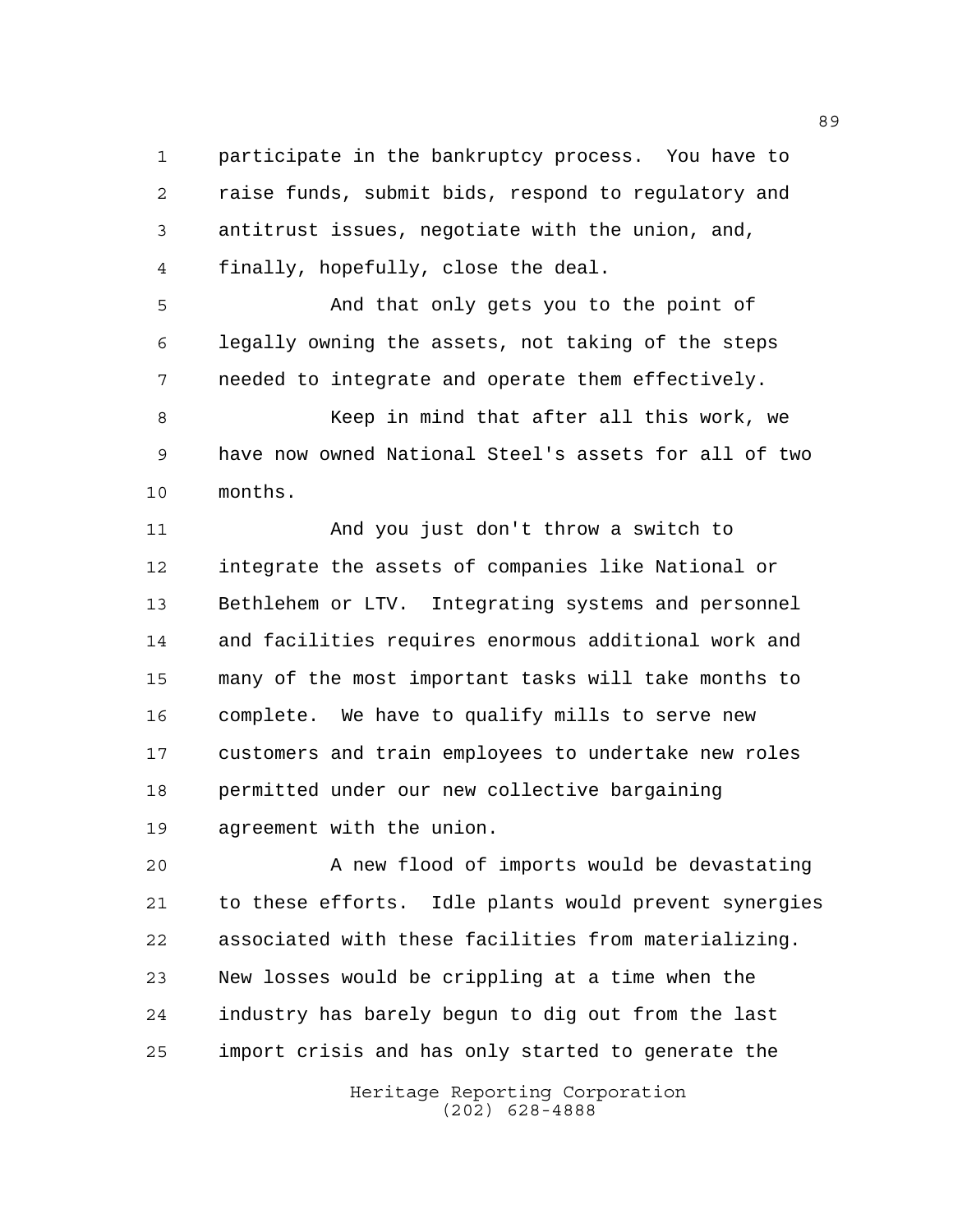cash flow needed for new capital expenditures. The prospects for additional consolidation and acquisitions within the industry would all but disappear.

 The President's steel program is a success story in the making. It is allowing for an orderly, human restructuring of an industry that is in many ways the backbone of our industrial base and critical to our national security. Allowing this adjustment to proceed is not only essential to the long-term future of this industry but was the very reason the safeguard relief was provided. It is simply unimaginable that we would turn our back on this program now and undercut the efforts of those who have worked so hard to fulfil the promise offered by the Section 201 relief.

 I can tell you with the sincerest conviction that the men and women of our company and across this industry are literally doing everything in their power to make this program work. The hours put in, the intensity of the work has been remarkable as we take a top to bottom look at the company to make sure we are not overlooking an opportunity to reduce costs, pursue a needed upgrade or find a creative way to better serve a customer.

> Heritage Reporting Corporation (202) 628-4888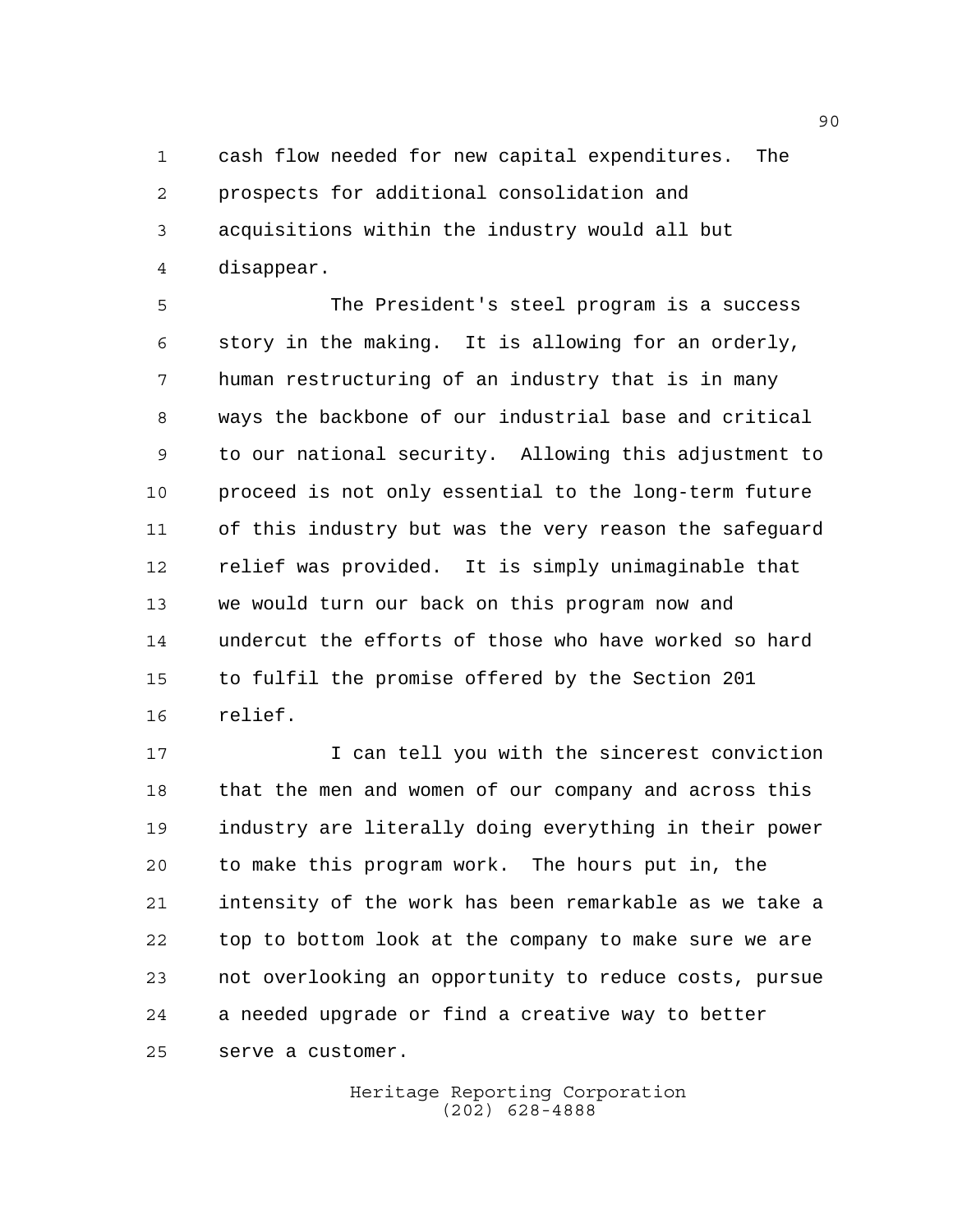This has involved incredibly difficult decisions, particularly as we work together with the union to decide how we can go forward with the leanest, most competitive operations possible. But we have pursued these efforts with a single minded determination and commitment because we know that we have to if we are to secure the future of our companies and our employees.

 I have seen the firsthand frustration and disappointments experienced in this industry during the import crisis and I have seen the enthusiasm and hope with which our employees have set about the task of strengthening and remaking our company and this industry. I am convinced that this effort can succeed and I know that the men and women in this industry deserve the chance to get this done.

17 Thank you.

18 CHAIRMAN OKUN: Thank you.

19 MR. PRICE: Thank you.

That concludes our testimony.

CHAIRMAN OKUN: Before we begin our

question, I understand that Lieutenant Government

Bauer is here and available to testify.

 MS. ABBOTT: That is correct, Madam Chairman.

> Heritage Reporting Corporation (202) 628-4888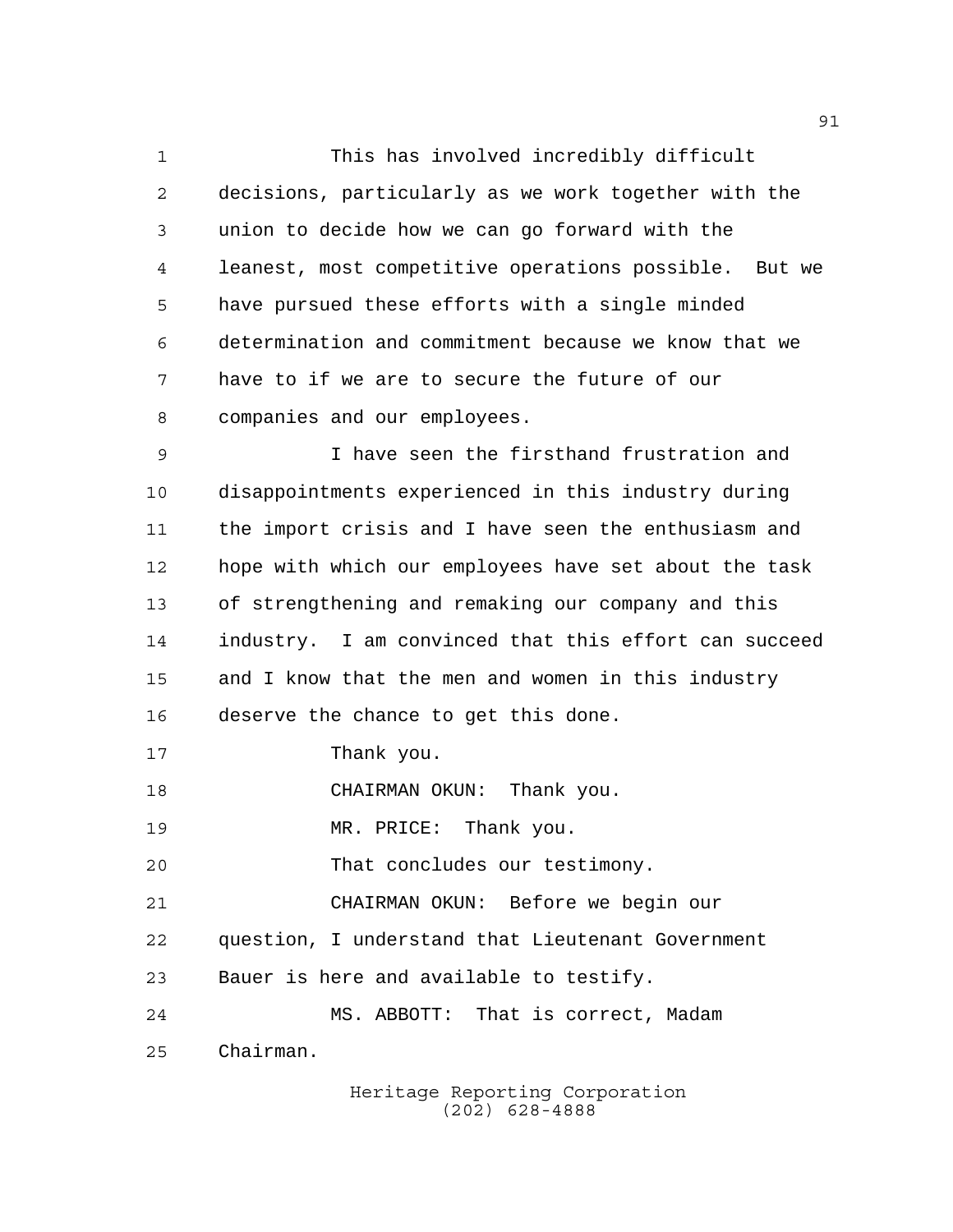The Honorable Andrew Bauer, Lieutenant Governor, State of South Carolina.

 CHAIRMAN OKUN: Who will be with us in just a moment.

 Actually, while we're waiting for him to appear, let me go ahead and thank this panel of witnesses very much for your testimony here and in particular thank the many members of the industry who have traveled to be with us today. I think your testimony and your willingness to answer questions is extremely important to the commission as we complete our report. We want to make sure we have that thank you before we begin questioning.

14 I now see that the lieutenant governor is available.

Welcome.

 MR. BAUER: Welcome, Madam Chairwoman. Thank you for giving me a few minutes of your time. Distinguished guests, commissioners, I thank you for allowing me the opportunity to address you on views that I think are very important to the health and prosperity of the State of South Carolina and also our nation.

 Steel manufacturing is one of the most vital industries fueling the South Carolina economy today.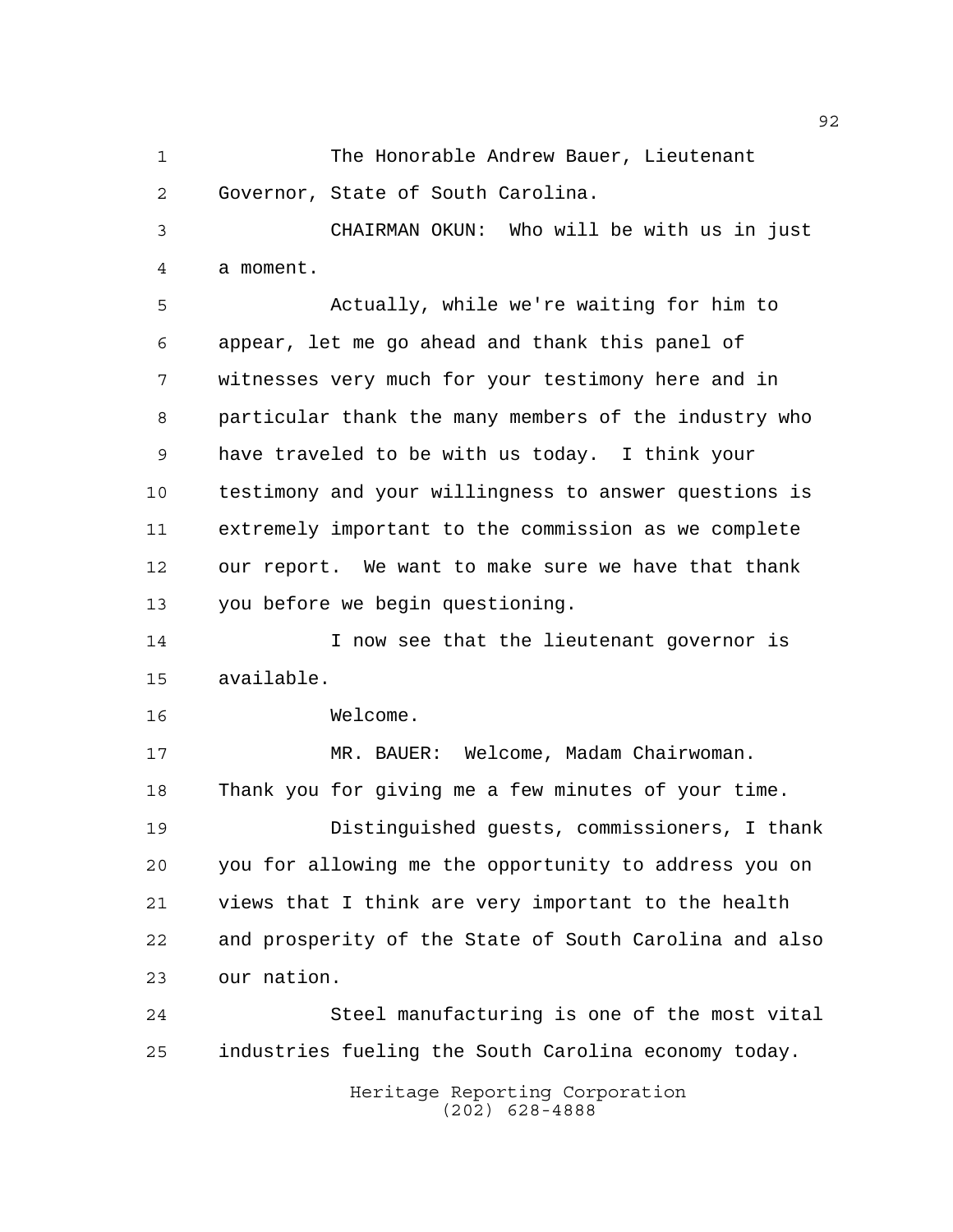South Carolina is home to a number of steel

 Corporations: SMI Steel, Georgetown Steel, and four of Nucor's corporate flagship operations which are located in Darlington, Swansea, and Florence.

 It's difficult for me to overstate the importance of the steel industry and the effect it has on local and state government in South Carolina. For example, each year, South Carolina's operations recycle more than 3.1 million tons of steel, steel that otherwise would further strain our state's already overburdened landfills.

 Nucor has also created more than 1800 jobs in the state of South Carolina and invested more than a billion dollars. The average employee in the state of South Carolina for Nucor makes almost \$60,000 a year and that's an enormous salary in the state of South Carolina. This is precisely the type of business we seek to attract in South Carolina and we work even harder to try to keep them.

 Nucor has made many sizeable reinvestment to provide its South Carolina operations with the latest technologies, to increase capacity for all of its products, including semi-finished steel. For example, recent expenditures in our Berkeley County mill include the addition of a vacuum degasser, which has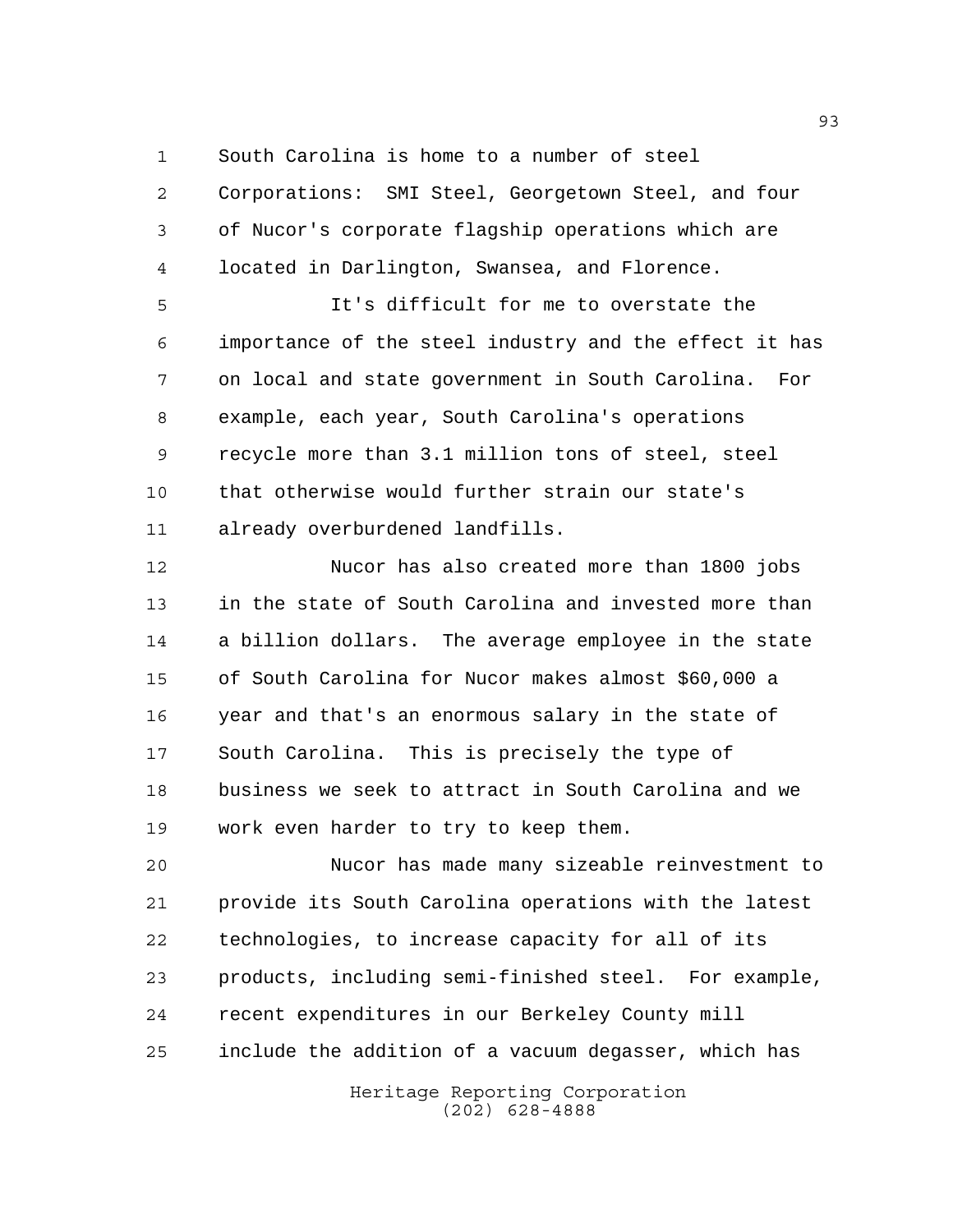significantly elevated its raw steel production,

 allowing it to meet the high end demands of South Carolina automakers.

 The core steel making technology I feel is critical to eliminating dependence on foreign steel in the face of a national emergency. Thus, the inclusion of semi-finished steel in the 201 remedy is an essential component of U.S. self-reliance and homeland security.

 It's unlikely that these steel recyclers will be able to continue to provide the breadth and depth of professional avenues, resources and benefits to the citizens of South Carolina should the Section 201 protections implemented by President Bush be repealed. These measures provide a very important tool essential to the promotion and preservation of an industry that has done so much to strengthen the careers, the communities and the environment in South Carolina.

 These measures have helped cultivate a business climate in which a competitive domestic steel industry can flourish to the long term benefit of the taxpayers nationwide. Failure to retain these safeguards will likely have drastic consequences, not only for South Carolina and its economy, but for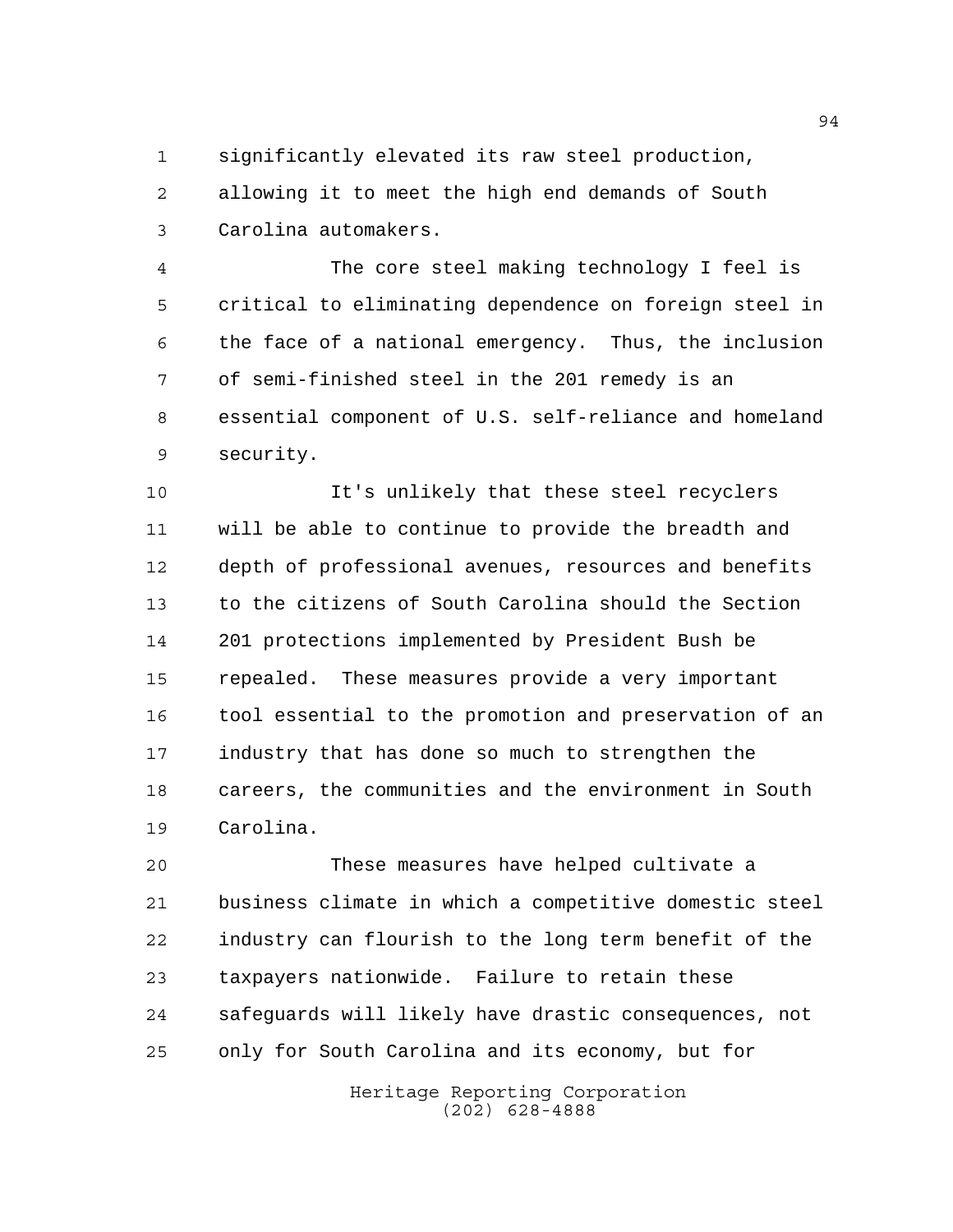dozens of states and thousands of workers that depend on this for their livelihood.

 The President and this commission did the right thing a year and a half ago by bringing meaningful import relief to the U.S. steel industry and its workers. We have begun down the correct path and I would encourage staying the course for the full three-year duration. Therefore, on behalf of the people of South Carolina, I would ask that you confirm your previous decision by recommending to Congress and to President Bush that Section 201 protections be allowed to work as efficiently and effectively as they have to date.

14 14 I thank you very much for your time. CHAIRMAN OKUN: Thank you for that testimony. I will begin the questioning this morning. Before I do, if I can just ask the witnesses in response to questions today to please restate their name and affiliation to help out our court reporter and also because there are several tables of you and we can't see everyone's name plates in front of you. I guess we've reached this point where we've had prior days of hearings, many very excellent briefs and a fair amount of exchange during questioning in trying to determine what our statutory responsibility

> Heritage Reporting Corporation (202) 628-4888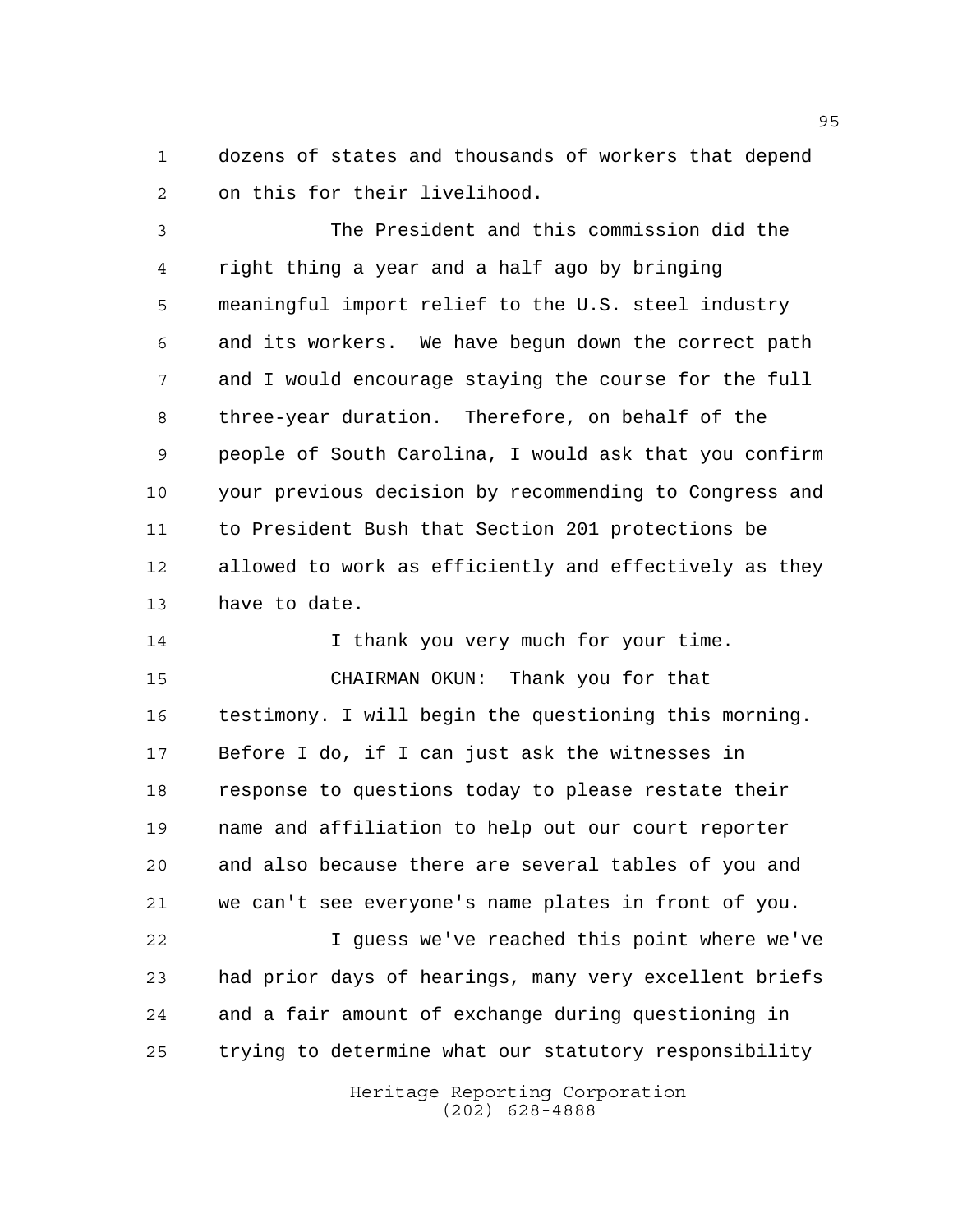is and so I think as that process is worked through it has helped clarify for me, at least, some of the important points that I want to make sure that are included in this report.

 So my first request is going to be one that I've made for prior panels and I think with the exception of Mr. Layton, counsel to the Corey Steel Company, I believe all the counsel have had the opportunity to respond to this, but for the benefit of the industry witnesses I am going to make the request again and that is one of the important points of this monitoring report is to look at, if you will, promises made, promises kept, what the companies said they would do with their adjustment plans if 201 relief was granted and whether they have been able to keep those promises and then, of course, the corollary thing, if you were not able to implement adjustment efforts, why not and to put that in the context of the economic conditions that were present during the period.

 So the request I have is you have presented a lot of information, much of it through questionnaires that appear in what is currently Appendix D and Appendix F of the staff report. And to the extent possible, I have asked counsel to work with all of you and the companies to try to provide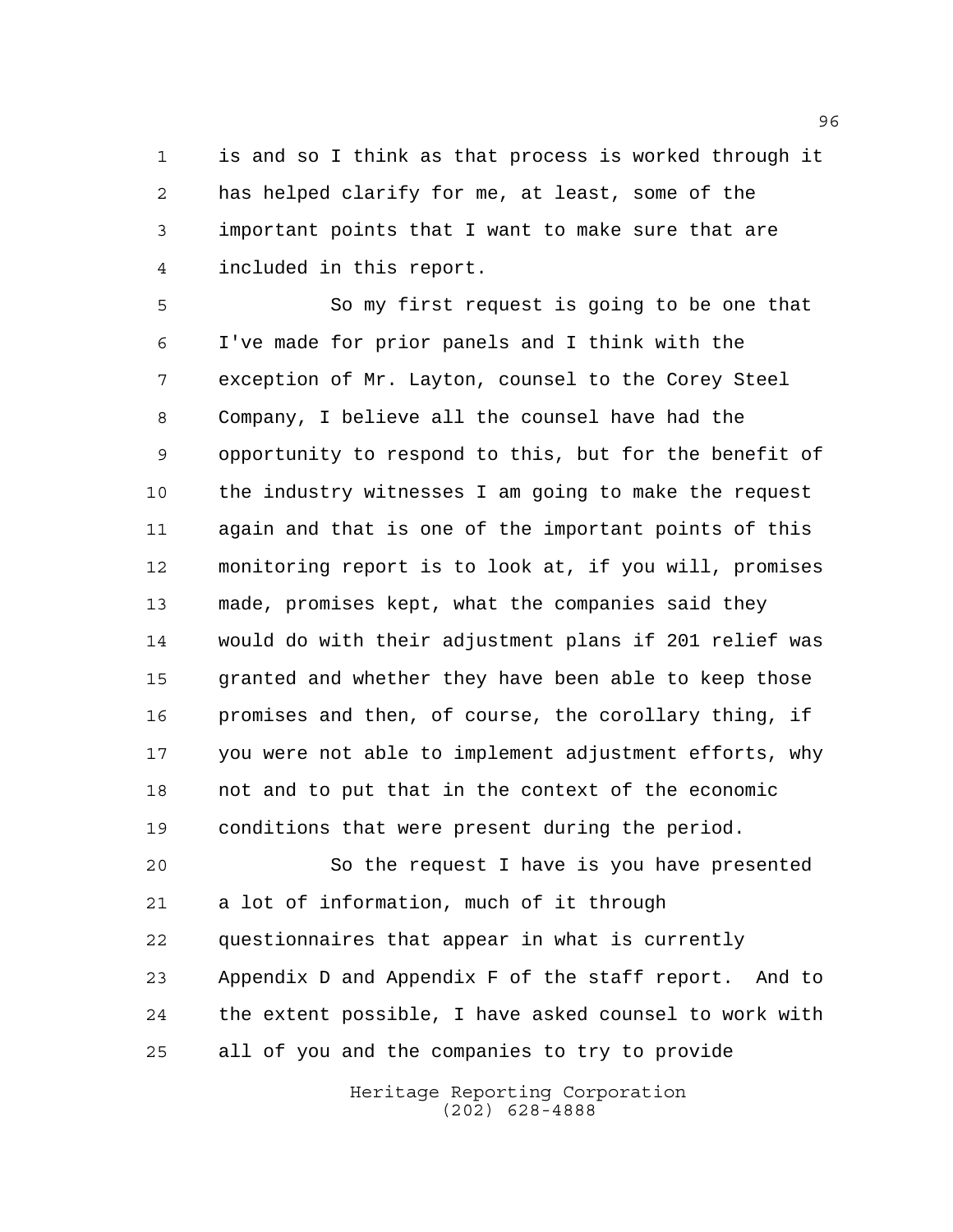information in a public manner as much as possible so that we can identify again the adjustment efforts that you felt were most important, what you've been able to do and to provide it in that type of format. So I would just repeat that, I don't think I need to hear from anyone unless Mr. Layton has anything in particular --

 He's shaking his head no, so I will look forward to your assistance in doing that.

 But let me continue on and now go back to the producers because I think a lot of what you have testified to today, of course, goes along with what you believe your most important adjustment efforts have been and I just want to make sure that I understand a couple of things about it.

 One is, I think actually Mr. Kaplan, in your presentation, you had said you thought one of the most important things about the remedy was increased productivity and the lowering of costs and that was also in the overall presentation. And I wanted to get from producers, if you can tell me, kind of what of the efforts that you've undertaken thus far, I mean, what have been the keys for you and is it something other than -- we've also heard a great deal about consolidation, I should say, so I want to hear from

> Heritage Reporting Corporation (202) 628-4888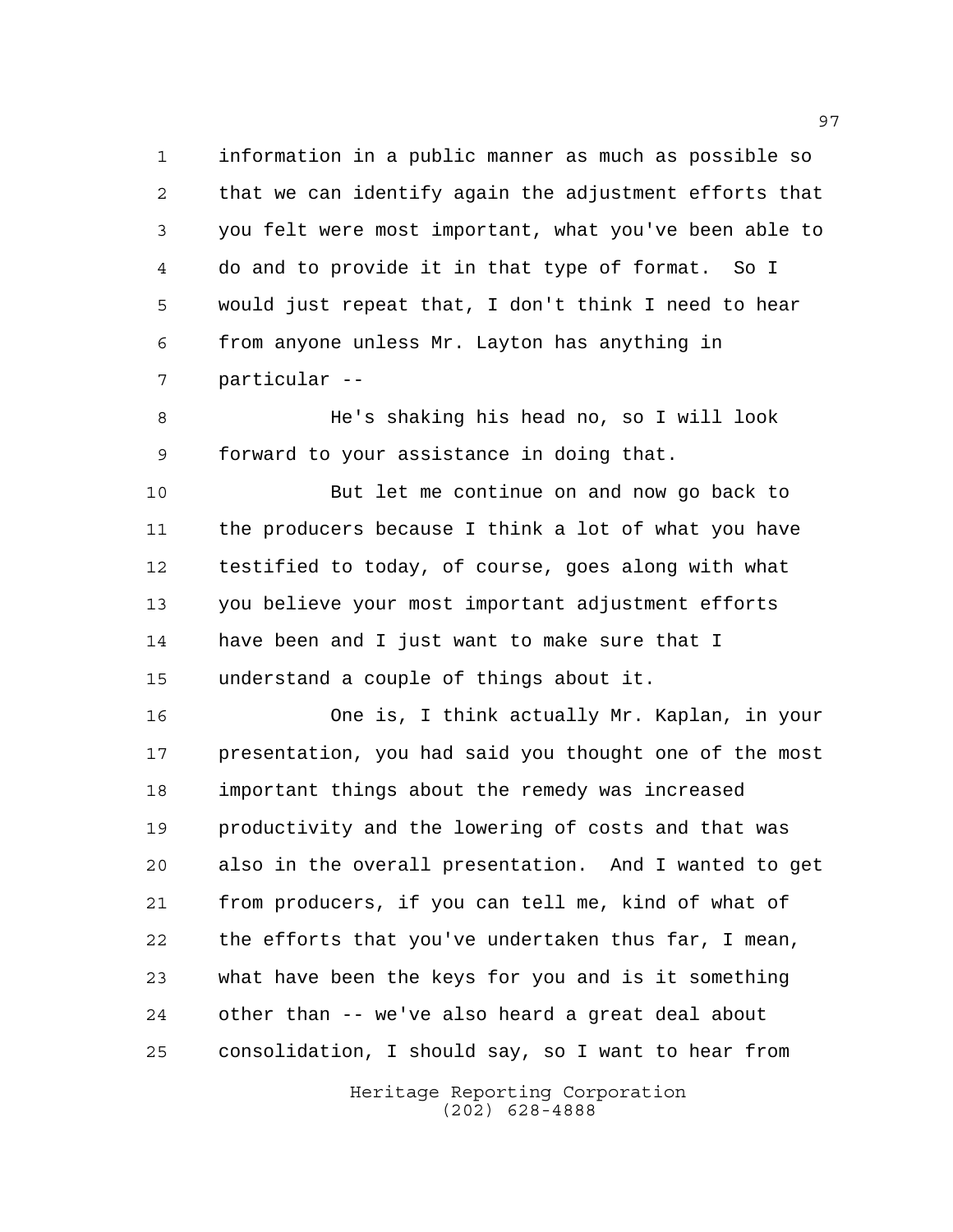the producers again, just if you could identify for me what do you think are the most important adjustments effort you made to adjust to import competition and how we factor that in or how we look at it.

 I'll start up here on the front row and just work our way back.

Mr. Usher, let's start with you.

 MR. USHER: Thank you. I would say a number of factors are working towards our competitive restructuring. One certainly is the labor agreement which we've negotiated with the union. This had a significant impact of reducing about 20 percent of the workforce, the represented workforce at both the National plants that we acquired and also the U.S. Steel plants that we had. And this is a significant number of people who will come out of the workforce.

 There is a cost of training the remaining workers to be able to continue to do the job under their new responsibilities, but it will have a significant improvement.

 Secondly, we have for the non-represented workers, we're in the process of reducing them about 20 percent. We reduced about 20 percent of our executive staff about two months ago and we're in the process over the next month of reducing 20 percent of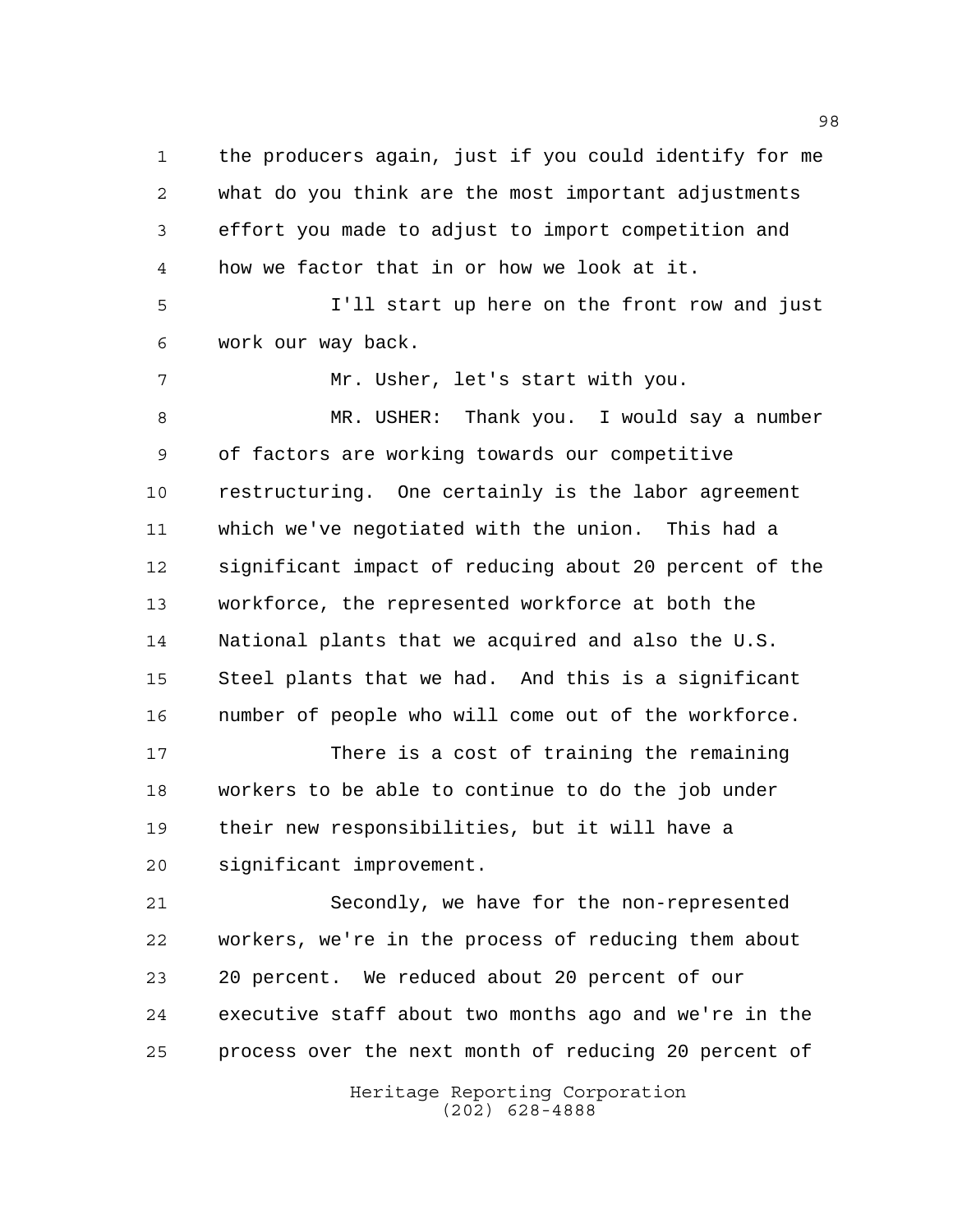the non-represented people at our plants.

Heritage Reporting Corporation (202) 628-4888 The acquisition has allowed us to have much greater efficiency in the running of our facilities, that we can get longer runs, better productivity and, again, costs down. And at the end of the day when you integrate all of these together, we are talking about improvements to our cost position in excess of \$40 per ton, which is a significant decrease from the cost position we had prior to the restructuring. So all of these things are very positive things and improving our cost position. CHAIRMAN OKUN: Okay. 14 Mr. Muhlhan? MR. MUHLHAN: Consolidation of our company combining what had been Ameristeel and Costeel, primarily -- CHAIRMAN OKUN: Could you bring your microphone a little bit closer? I'm having a hard time hearing you. MR. MUHLHAN: Yes. Consolidation in our case allowed us to reduce a lot of distribution costs because we were able to serve customers from facilities that were a bit closer to them and hence lower cost to supply. It widened our product mix,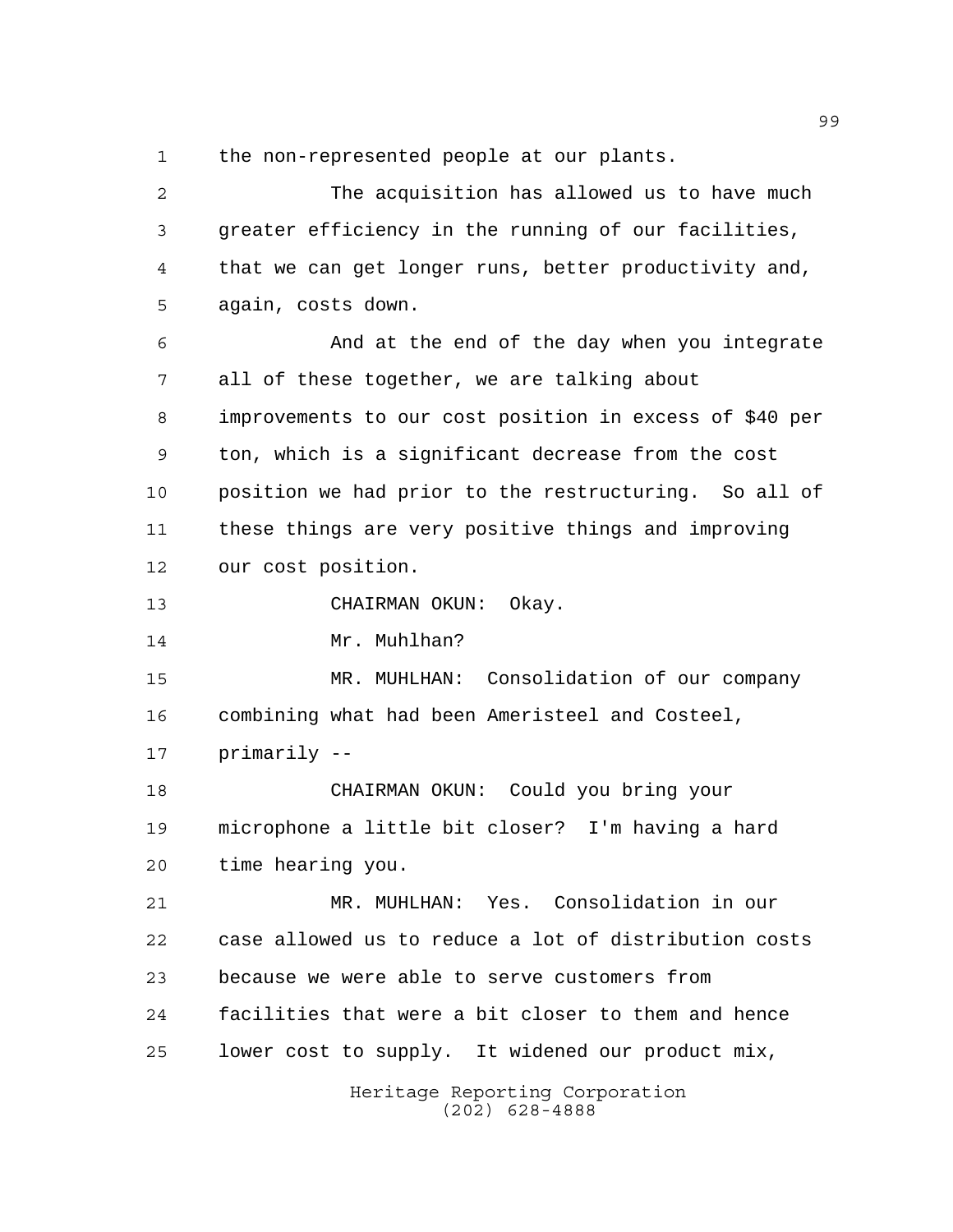which was something that we had indicated in our plan was what we felt was important to improving the future of our company. And it also enabled us to move very rapidly to simplify for many of our customers their ability to do one stop shopping, which I think is also going to give us a much better commercial position than anyone outside of the domestic industry can duplicate.

CHAIRMAN OKUN: Thank you.

Mr. Selig?

 MR. SELIG: Yes. We have implemented several cost savings measures. The number one item was ordering and we're in the process of installing a larger high voltage transformer in our South Carolina plant, which not only will improve productivity but will also reduce costs because it will consume less electrodes.

 We've also made significant investments in our shredders, both in Lexington, South Carolina and in Seguine, Texas. The shredder, of course, is a recycling device that prepares automobiles primarily but other ferrous scraps for processing within the electric furnace. It also tends to recover non-ferrous as well, which clearly reduces cost and improves our productivity.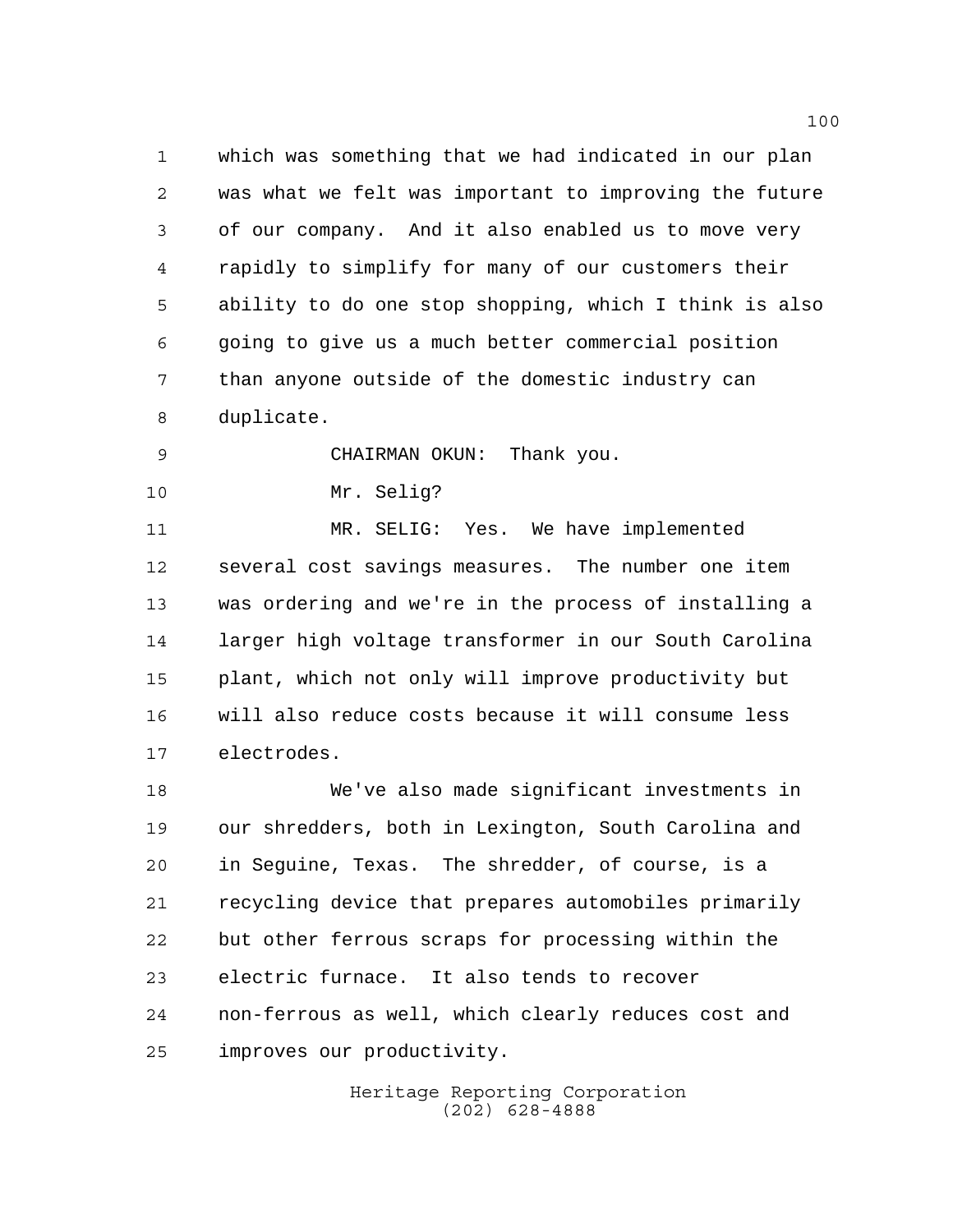Heritage Reporting Corporation (202) 628-4888 In our Alabama plant, we have upgraded and are in the process of upgrading our caster significantly by installing electromagnetic stirring in the molds, replacing oscillators and other devices so as to bring it to a state-of-the-art condition. We're also doing R&D work, developing stainless clad reinforcing bar, which would be an advance in the market and give us a more competitive position. Throughout the company, we've improved our handling facilities so as to reduce the amount of manhours it takes to handle the steel from the time it comes in as scrap until the time it goes out as finished product. Additionally, we've worked hard on our administrative programs, trying to utilize computers better and more efficiently, and have made significant investments in our computer systems. CHAIRMAN OKUN: Thank you. Mr. Thielens? MR. THIELENS: Republic has made tremendous improvements in our productivity over the last approximately 12 to 18 months. This has included the closure of inefficient facilities and, has been mentioned, we've eliminated over a million tons of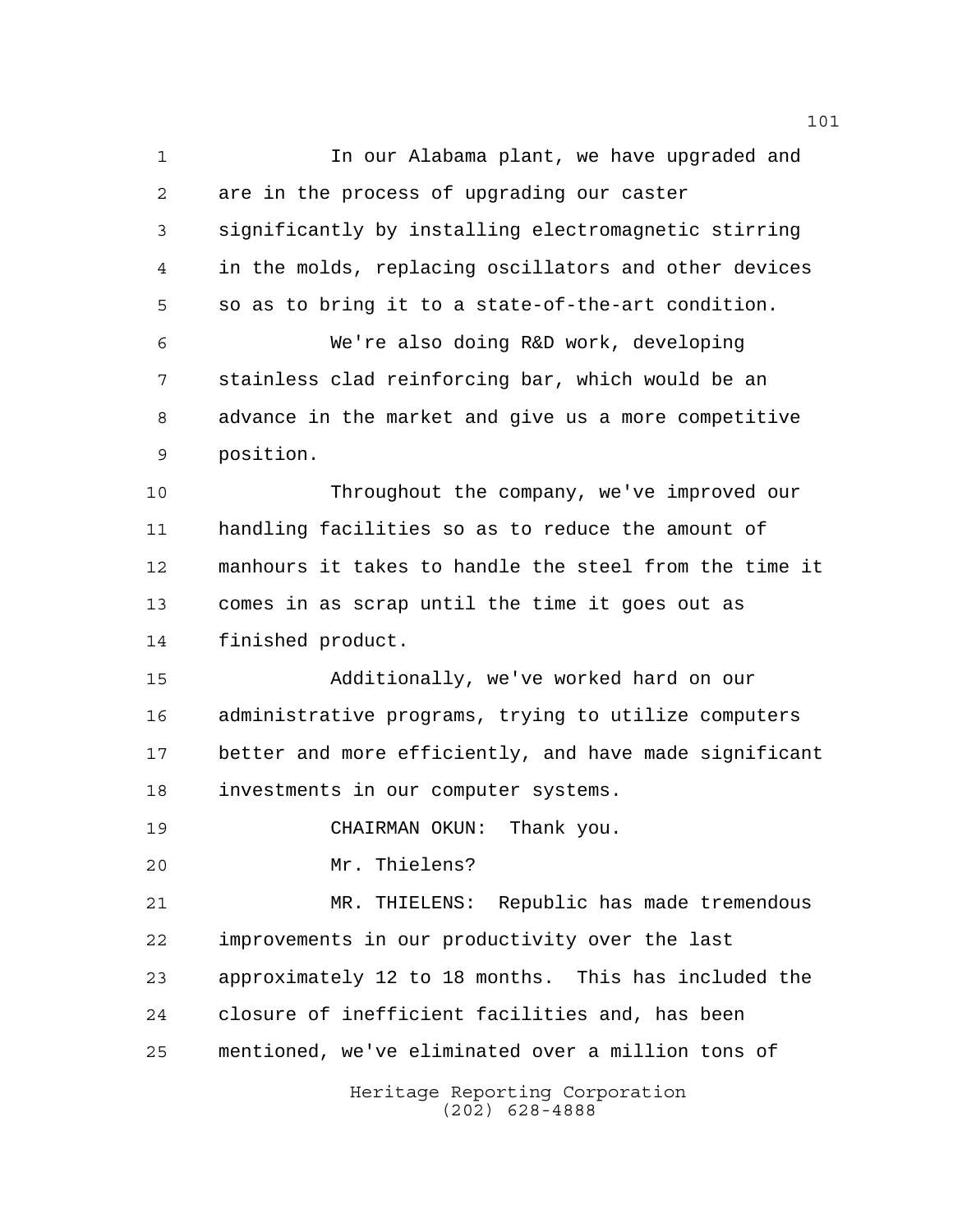unneeded capacity.

 We have also significantly reduced both our salaried and hourly workforce and entered into a new competitive labor agreement with the steelworkers that included significant changes to work rules and incentive plans. I would say in round numbers we're probably shipping approximately 25 percent less steel today than we were historically, but doing that with over 50 percent fewer employees, so that would be the significant change that we've gone through. **In addition, we have invested approximately**  \$30 million in our business since it was acquired in August of last year, primarily to upgrade a facility and our Lorraine plant to replace an inefficient facility in Masson, Ohio, which has now been closed. So we feel that we're operating the best equipment that is available and we're doing that with much improved productivity. CHAIRMAN OKUN: Mr. Ruth? MR. RUTH: I think that the 201 has done several things for us. It's allowed us to regain our market share. We have reduced our employee costs approximately 8 percent the first six months of this

year on average. And also it's changed the psychology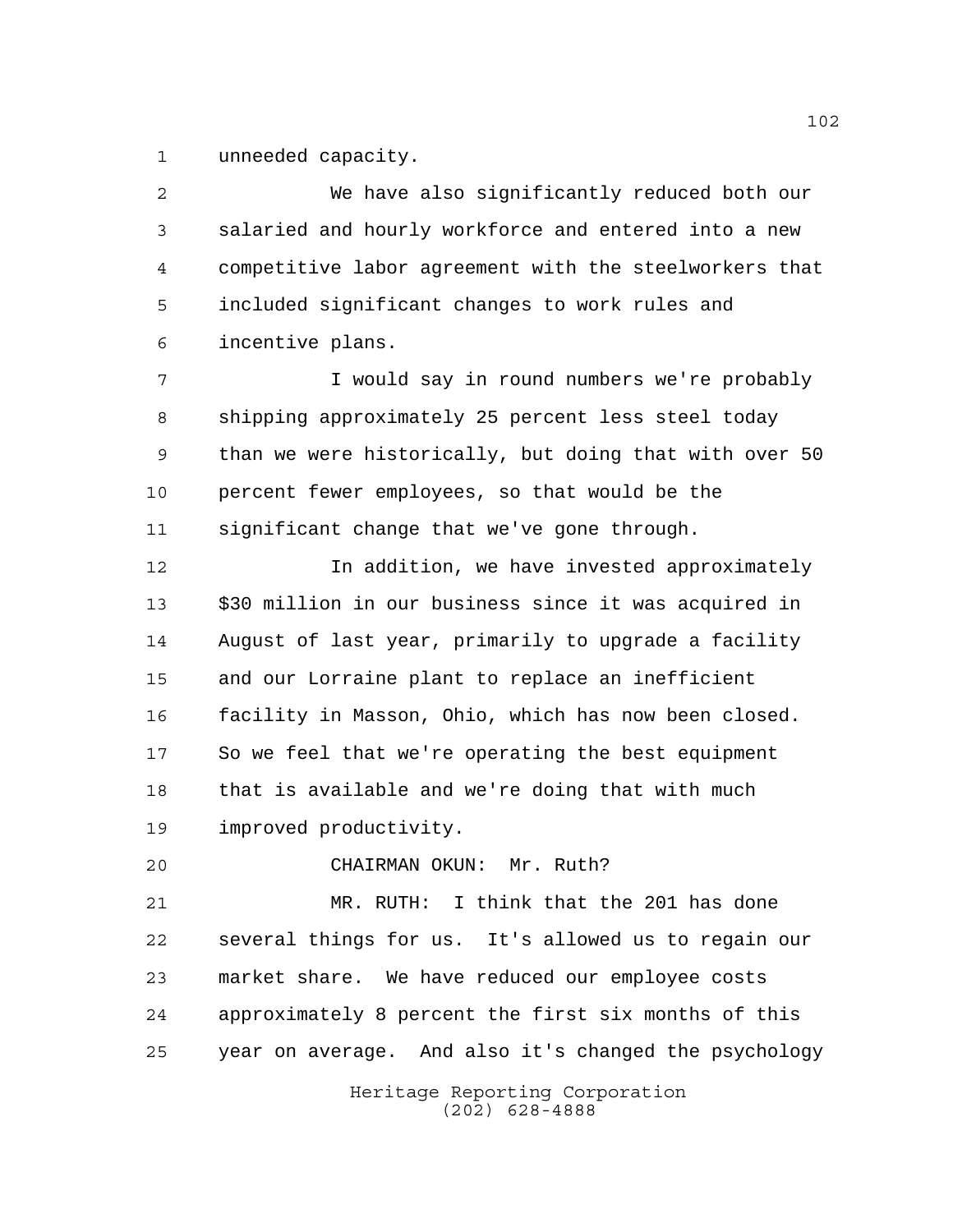of the marketplace. IT's allowed us to focus on consolidation and it's done it in a way that's provided a stable environment for those talks to take place. And I think that's been very helpful. CHAIRMAN OKUN: Okay. Mr. Darling? MR. DARLING: I don't know where to begin sometimes. We are in the process of completing an entirely new manufacturing center and I think that it's important for me to try to convey to you what that really means for us is that in the past, we had been required to install machinery and equipment in a highly condensed fashion. In other words, we ended up putting 11 pounds of sugar in a 10-pound bag. The new manufacturing center gave us the ability to expand our operations in such a way that we could effectively perform corrective as well as ongoing maintenance for machinery and equipment, thus

reducing the cost of maintenance.

 We enhanced our flexibility in being able to respond to the needs of our customers. We improved environmental systems, heating, ventilating, lighting. We installed all new electrical distribution

 systems and generating capability. As a result, we were able to consolidate our energy systems in such a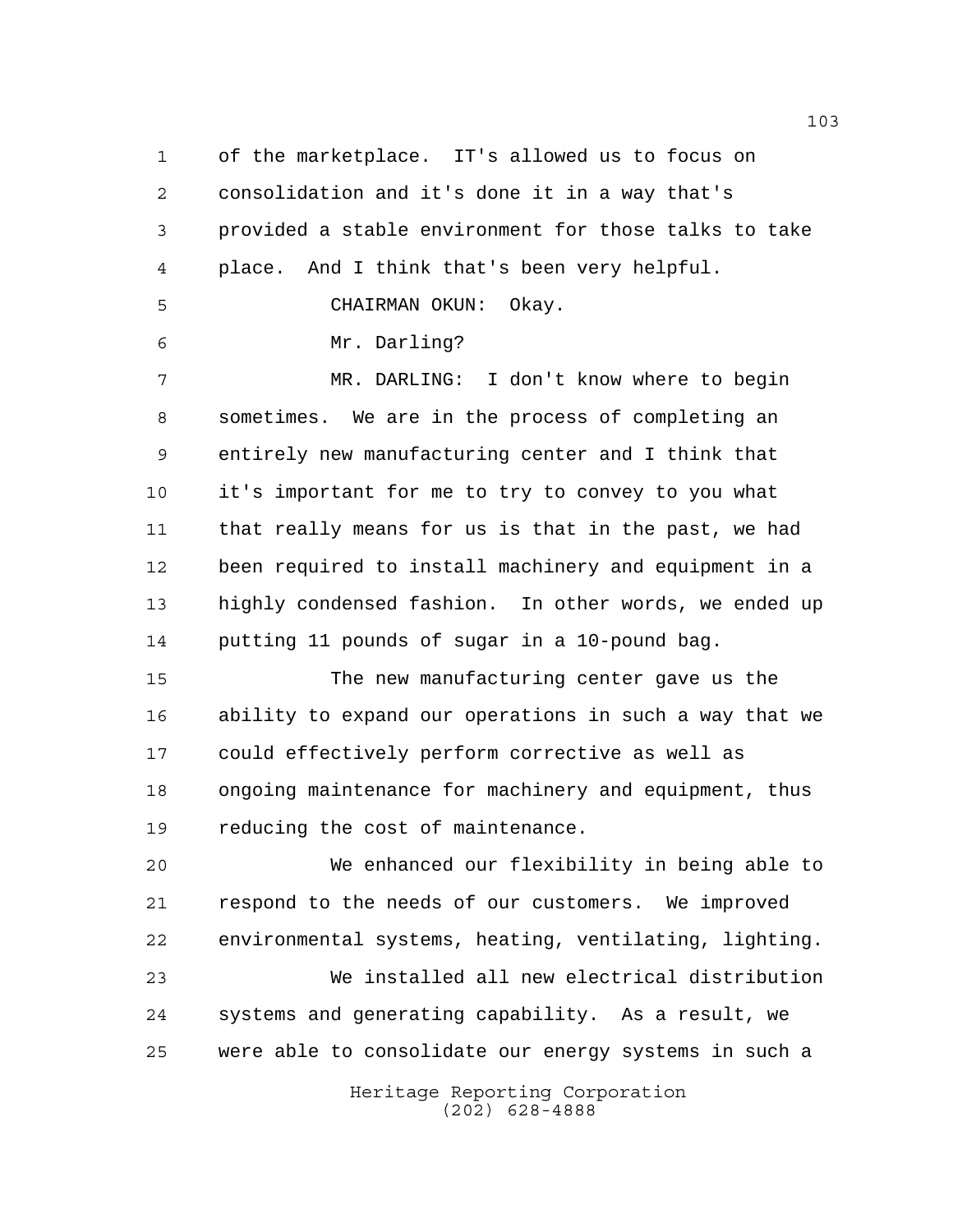way that we achieved a cost reduction on energy.

 Machinery and equipment, as a result of the design and installation of new machinery and equipment, we have been able to enhance every single attribute of quality applicable to the product that we produce, cold finished steel bar.

 Our throughput has been increased, our efficiency has been dramatically improved and we have been able to achieve a reduction in the stress that was imparted to our machinery and equipment in the past, thus extending the economic life of that machinery and equipment, thus reducing unit costs applicable to the production of the product.

 Basically, what we have been able to do is to fulfill the commitments that we have been making to our employees and our shareholders and our customer base and that is to more effectively compete with product being brought in from offshore and to broaden the range of the scope of the products that we're able to bring to the marketplace, all for the benefit of the customer that we have committed to.

 CHAIRMAN OKUN: Okay. Thank you. My red light has come on, but with the indulgence of my colleagues, I am going to just get a response from Mr. Haidet from the Timken Company.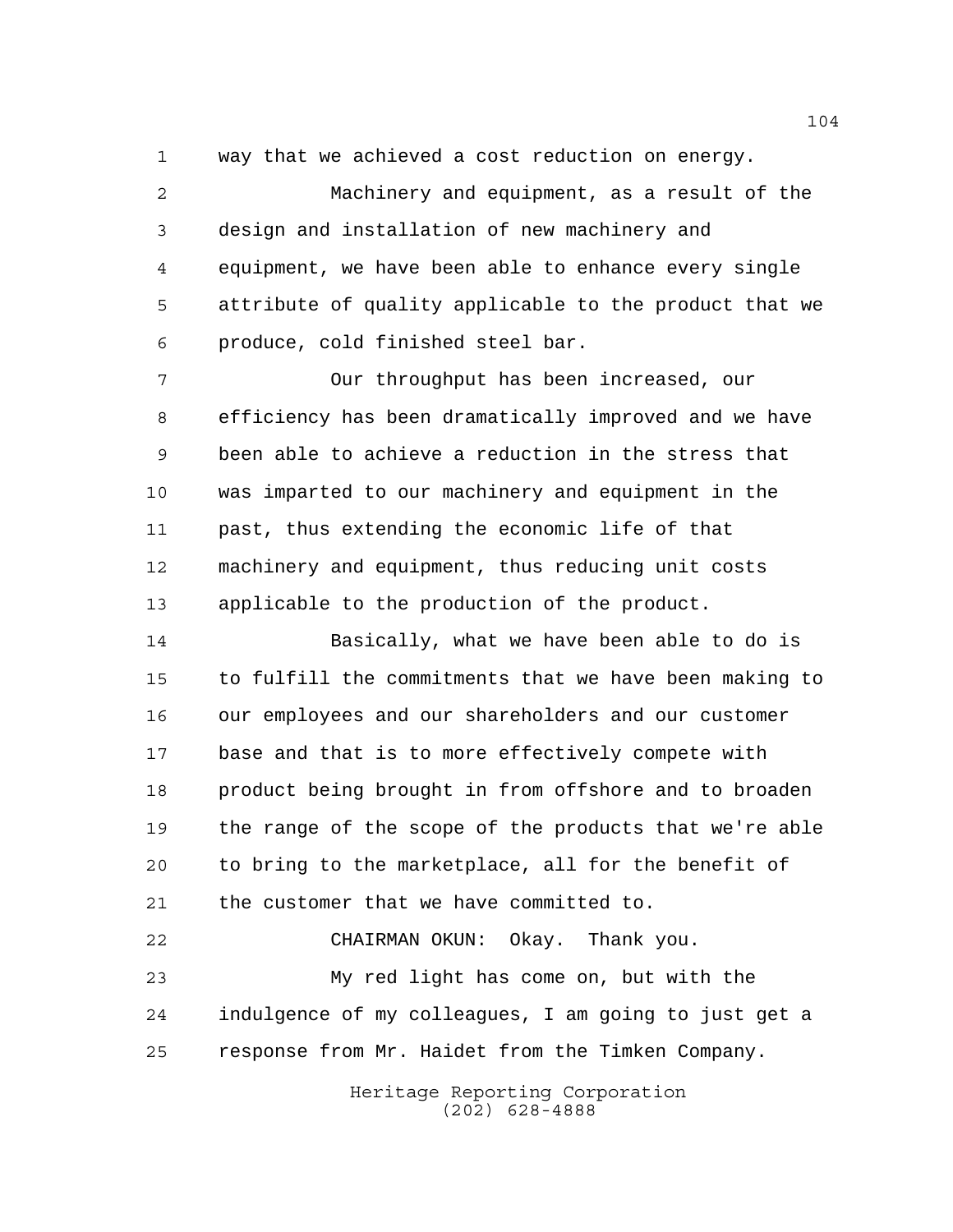Heritage Reporting Corporation (202) 628-4888 MR. HAIDET: Thank you. We at the Timken Company have made significant productivity and efficiency gains through numerous continuous improvement programs. These have as well given us better asset utilization, despite the market conditions. CHAIRMAN OKUN: Okay. 8 Mr. Alvarado? MR. ALVARADO: There are three projects that I can comment on. One was completion of a DRIC system which would allow us to introduce virgin metallics into our electric furnace manufacturing and production process. Concurrent with that, we are completing the installation of a harmonic filtering system and electric furnace billet caster which will improve efficiency and productivity. And not included in Alan's slide but another element of some of the consolidation or rationalization has been the idling of our large diameter bar mill at the Indian Harbor Works and the movement of some of that product to our other bar rolling mill, thereby improving efficiency and productivity there as well. I believe my colleague also mentioned on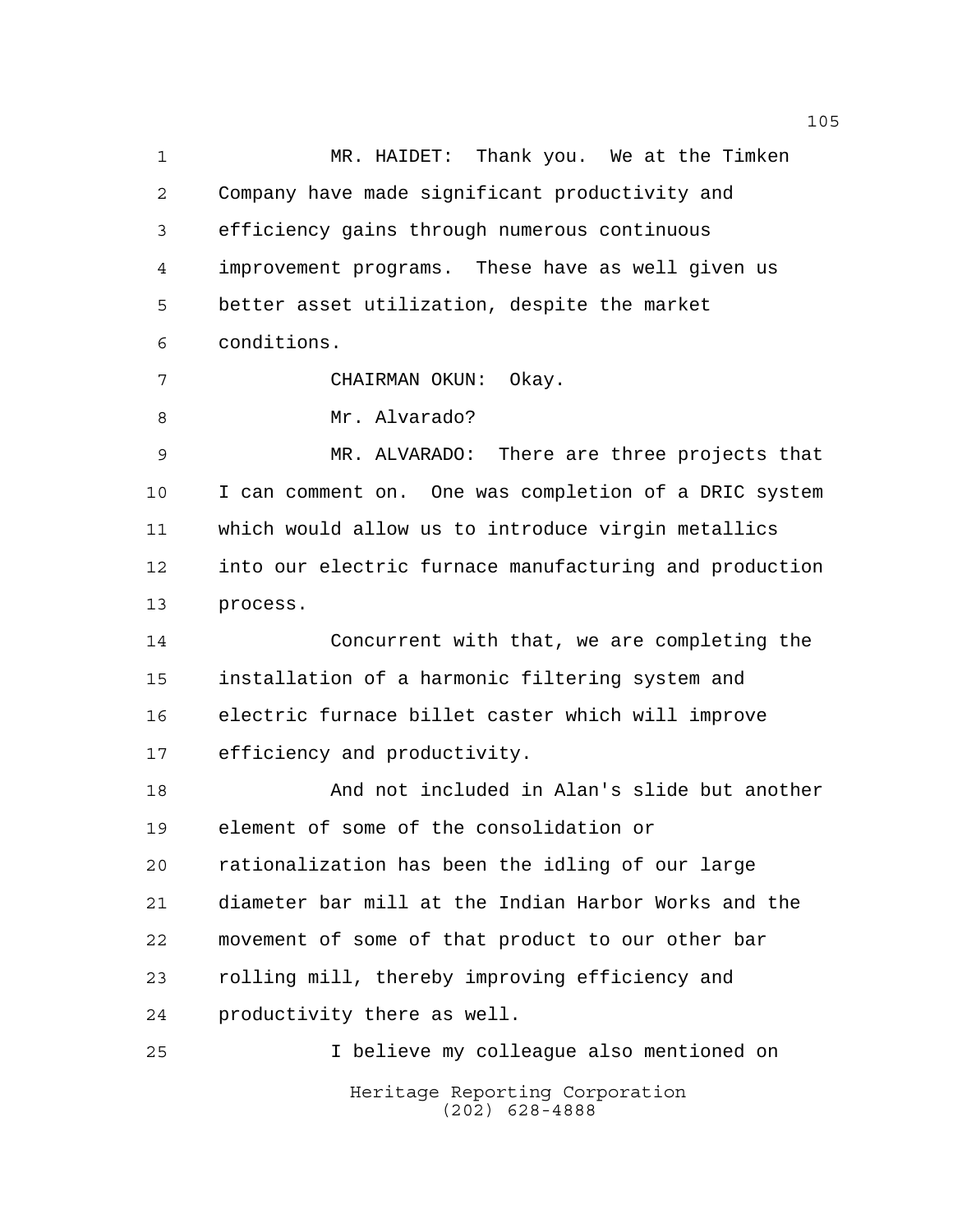Tuesday, Steve Rogers, the overall impact of the realignment of the 7 blast furnace for Inland Steel Company of which we're a part and we share financially, so there's an impact there on us as well, though not as direct as it is on the flat side of the business.

CHAIRMAN OKUN: Okay.

8 And then, finally, Mr. Johns from Nucor? MR. JOHNS: Yes. We've, as you've seen in the questionnaires, we've made significant capital investments, hard equipment investments of a major nature, the biggest being, of course, the total revamp of our Texas melt shop. We've improved finishing areas in several of the mills and those simply get you the improved efficiency to do more with less in the facility itself and upgrade quality.

 One of the more interesting things that we've gone through, of course, is the integration of the Birmingham organization into Nucor via that acquisition. In the process of acquiring Birmingham, we went through a rather significant systems evaluation and we were basically able to integrate their entire Birmingham corporate functions, whether it be accounting, financial, scheduling, et cetera, with virtually no increase in personnel at our

> Heritage Reporting Corporation (202) 628-4888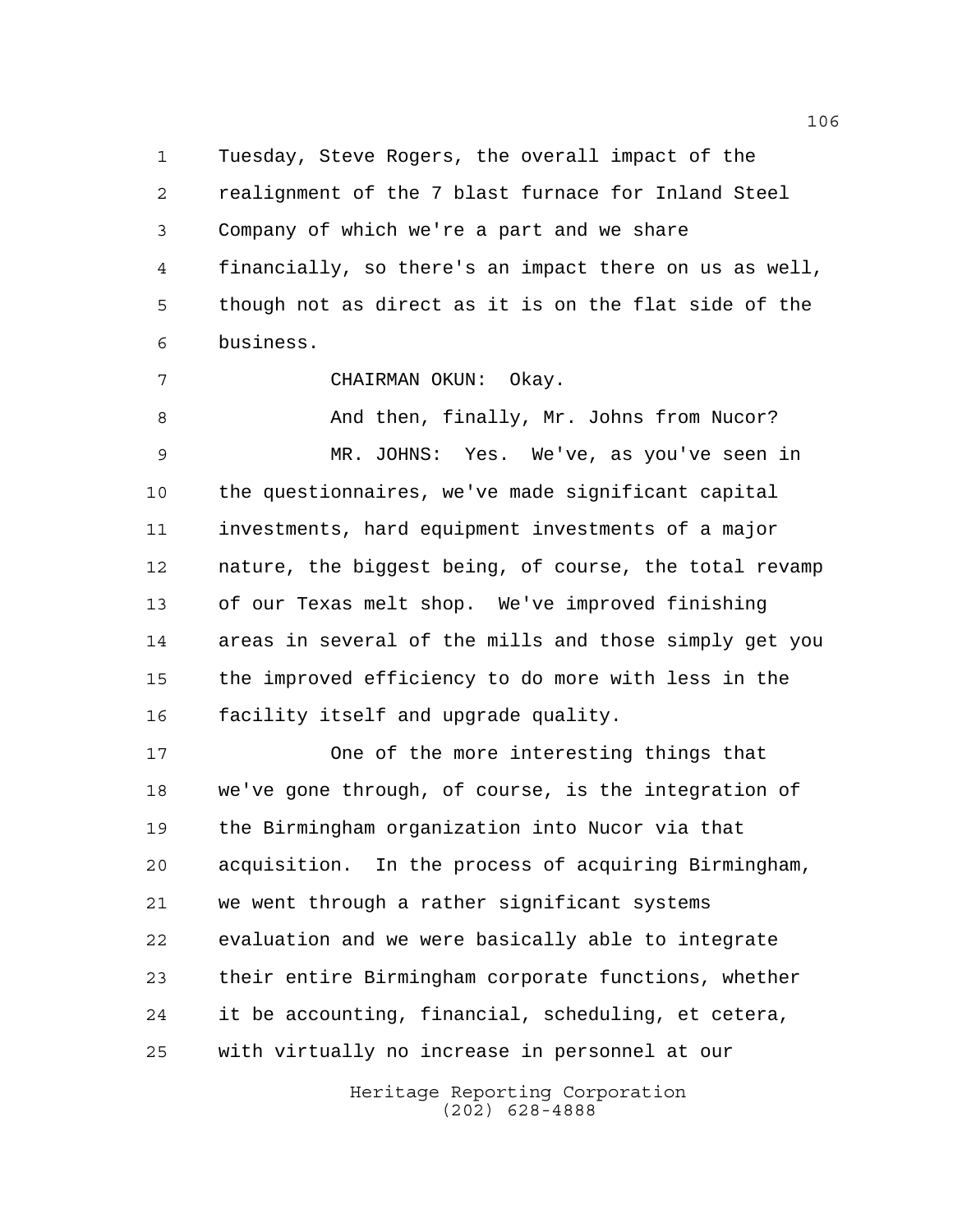corporate office, nor at any plant location, so we essentially replaced that with existing Nucor people, a tremendous drop in overhead.

 We're working through the same process with the consolidation of the commercial end of it and the sales and customer service end of it. The synergies of some better ideas that Birmingham had have been integrated back into Nucor. Those have been very important.

 One of the big factors that we have, Nucor has undergone -- you'll see it in the press quite a bit -- that we have not laid off an employee since the company began. We would like to keep that thing intact, but one of the things that the increased volume opportunities have had is we're doing more volume with the same number of people and that's had a tremendous impact on our productivity.

 CHAIRMAN OKUN: Okay. I appreciate all those answers and I will remember for my colleagues' sake that when I want to go down that third round of questions, I will remember that I went over on this one, so I'll restrain myself.

Vice Chairman Hillman?

Heritage Reporting Corporation (202) 628-4888 VICE CHAIRMAN HILLMAN: Thank you very much. I, too, would join the chairman in thanking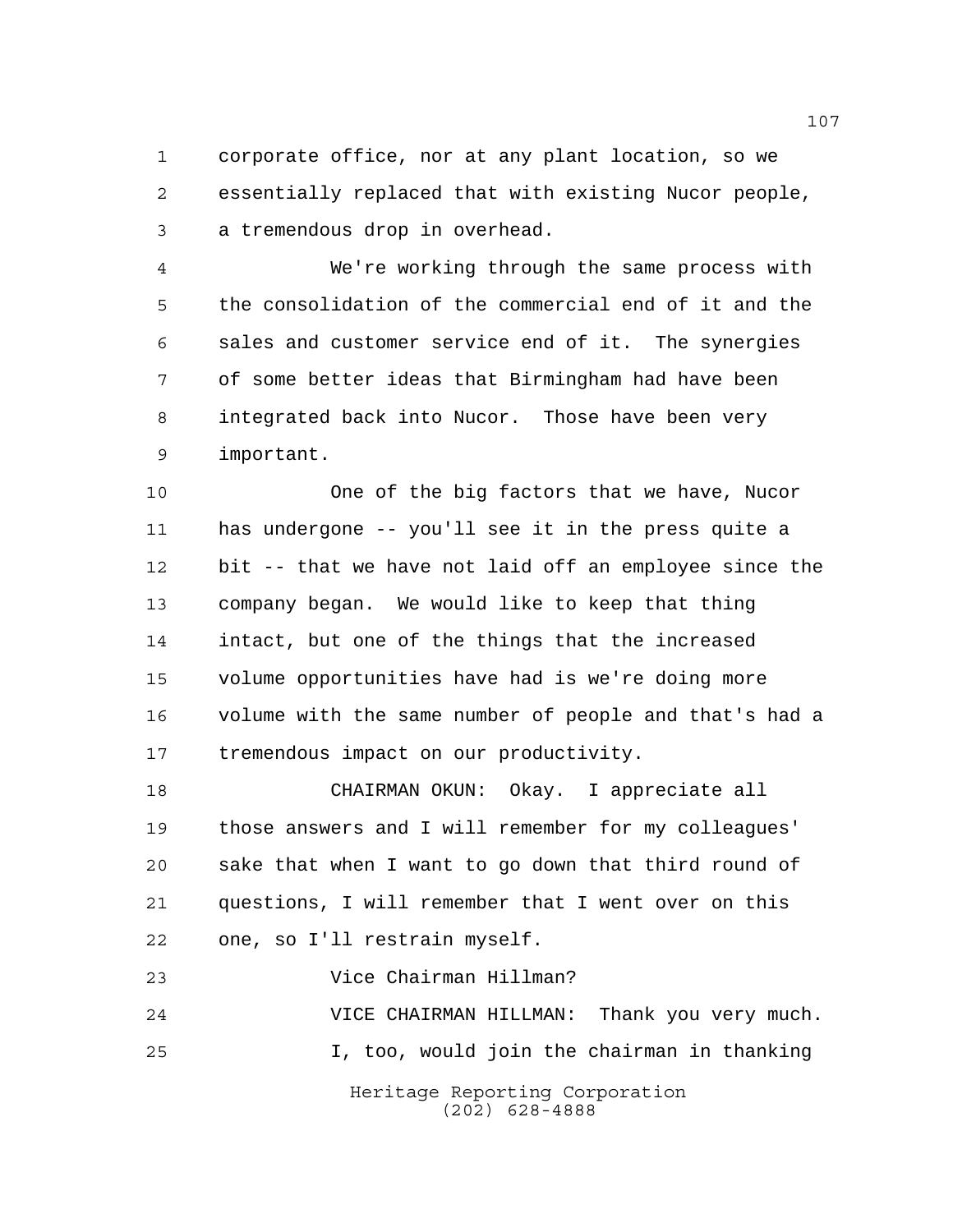you all very much for being here. The information provided in your questionnaire responses, in your briefs, and in your testimony this morning is extremely helpful and I think for almost all of you, it is a welcome back to the commission. We appreciate your taking the time once again to be with us this morning.

 I want to pick up a little bit where the chairman's question was on this issue of promises made, promises kept. Clearly, the statute requires that when we look at this we do so in the context of the economic conditions that were prevailing in the market and I guess that's where I want to start, with a little bit of an understanding from all of you on what your expectations of the economic conditions would be in the face of 201 relief, as opposed to what 17 they've actually turned out to be.

 I think clearly on the flat side, I think, looking at the numbers, there's some degree of surprise that imports did not in fact come down. Not only not just not from covered, but from uncovered sources as well. If we look at the totality of imports, they're actually up in the face of 201 duties.

Heritage Reporting Corporation (202) 628-4888 And if we look at what happened on the price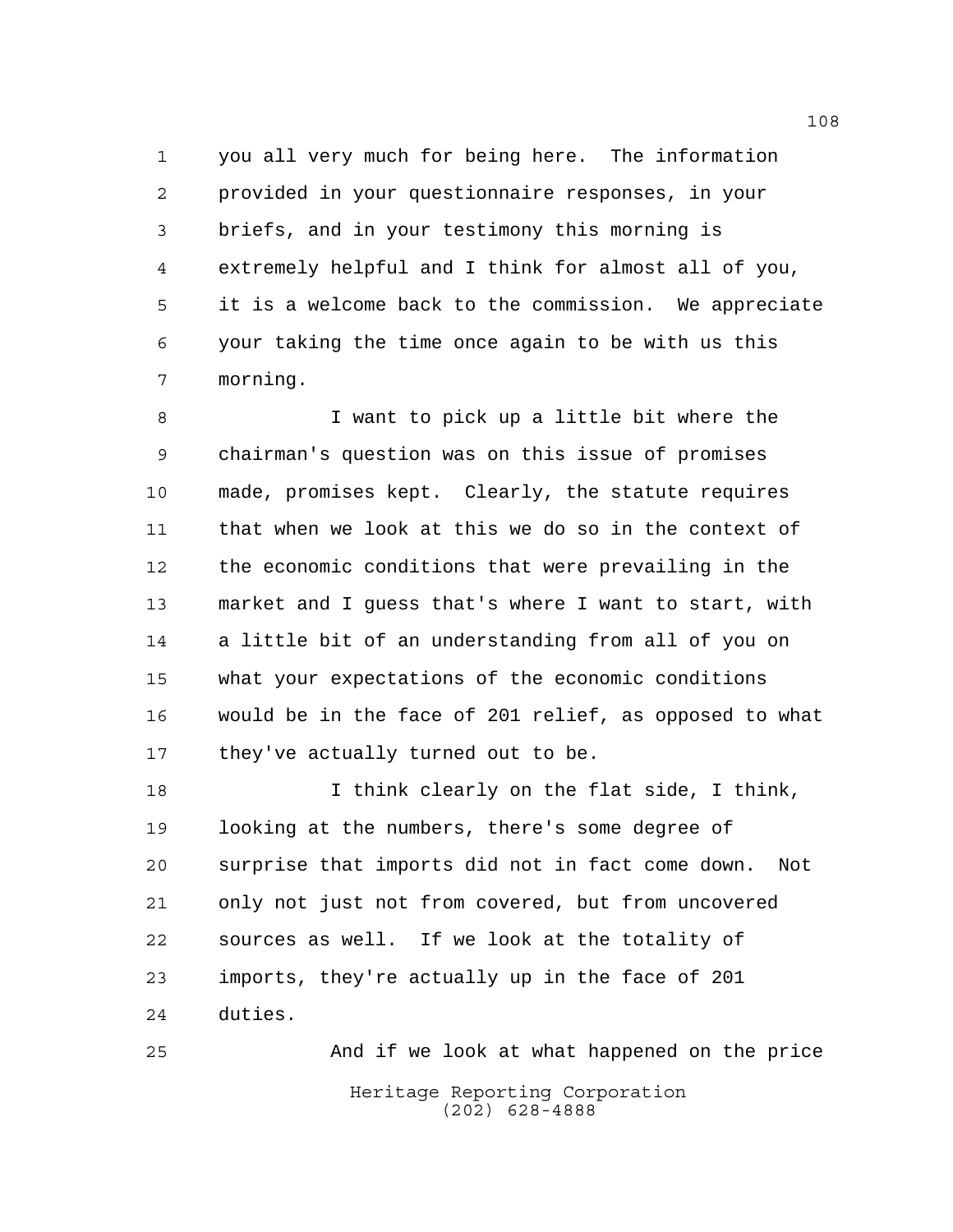side, while we saw a big price spike up, prices are coming down very close to where they were in 2001, a little bit of a different story on long.

 So I'm trying to make sure I understand from your perspective how these economic conditions have factored into your ability or lack of ability to carry out your adjustment plans.

 Mr. Usher, if I could start with you on this issue of helping me understand it, I'll give you a quote from the hearing that you missed, one of the counsel on the other side commented that all of the industry has said what the 201 did is brought us stability and one of the counsel for the respondents said what stability, imports are still up and prices came up and back down, what do you mean the 201 has brought stability? They're saying there is no stability in the market.

 How do you see this issue of the economic conditions and how they've played?

 MR. USHER: I mean, obviously, the economic conditions are not what we would have hoped. We had expectation that the economy would have improved, I thought that in the second half of '01, I thought it in the second half of '02, and I'm thinking it in the second half of '03, I'm hoping it's the second half of

> Heritage Reporting Corporation (202) 628-4888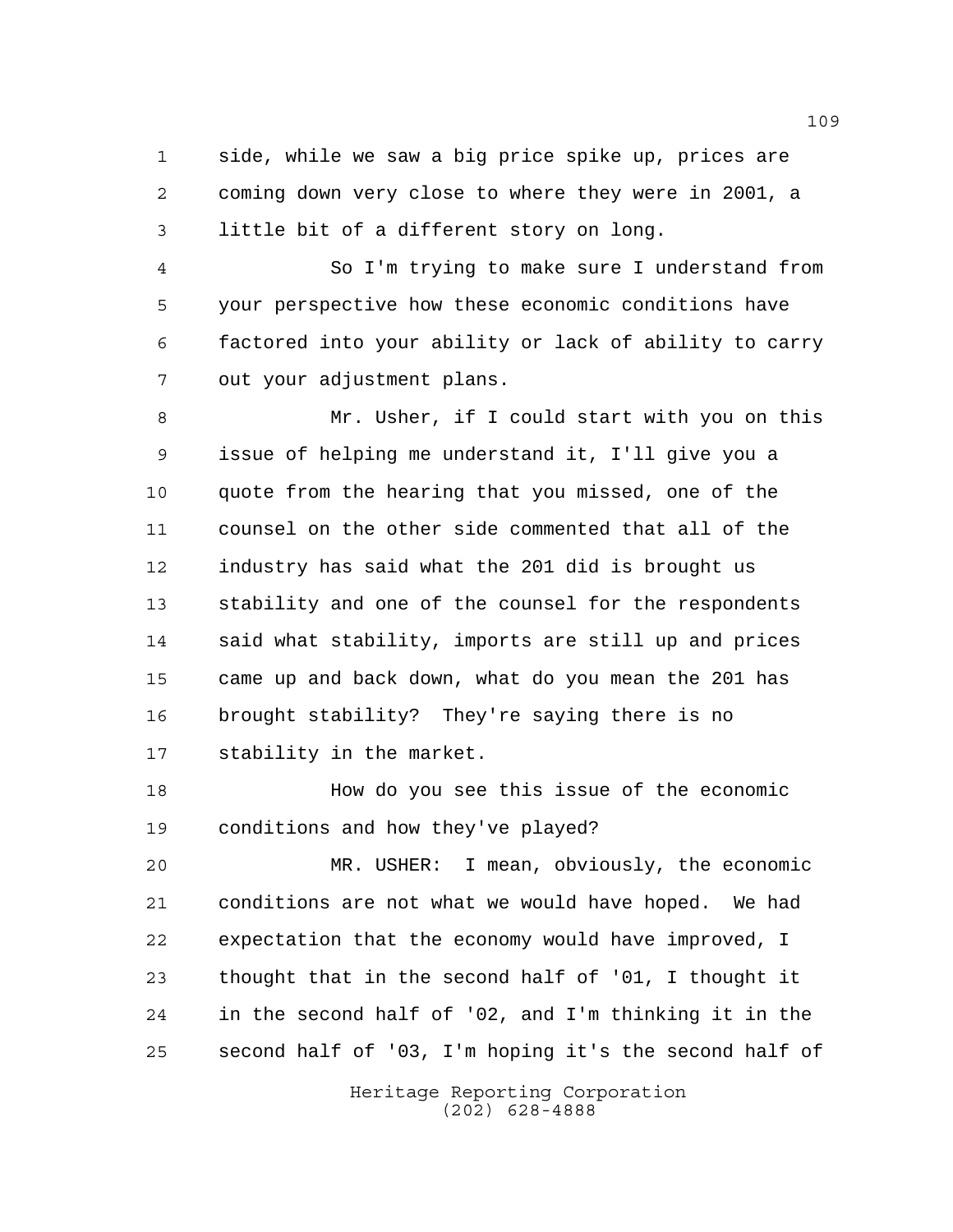'04 maybe. But I guess I would say -- I would dispute that characterization because at the time the 201 hearings were held and commission and the President acted, there was a great fear that this thing would continue down this path that it was on and prices have gotten to historic lows, imports were high, but there was really no prospect in the future that there would be any type of stabilizing, that the hemorrhaging wouldn't stop, it could even get worse.

 And in that sense, from an investor standpoint, the capital market standpoint and the company's standpoint, the ability to make adjustments whether through acquisitions or capital spending was very, very difficult because we didn't see what the future held.

 One of the real benefits of the 201 hearing and so forth was I think, number one, it demonstrated to the rest of the world that the United States was serious about not having an industry be ravaged by all these imports but, secondly, it did create a sense of stability in the sense that the expectation would be given the same kind of a market this thing wouldn't continue to deteriorate at the rate that had been happening in the fourth quarter of '01. So I think it was very positive from that standpoint.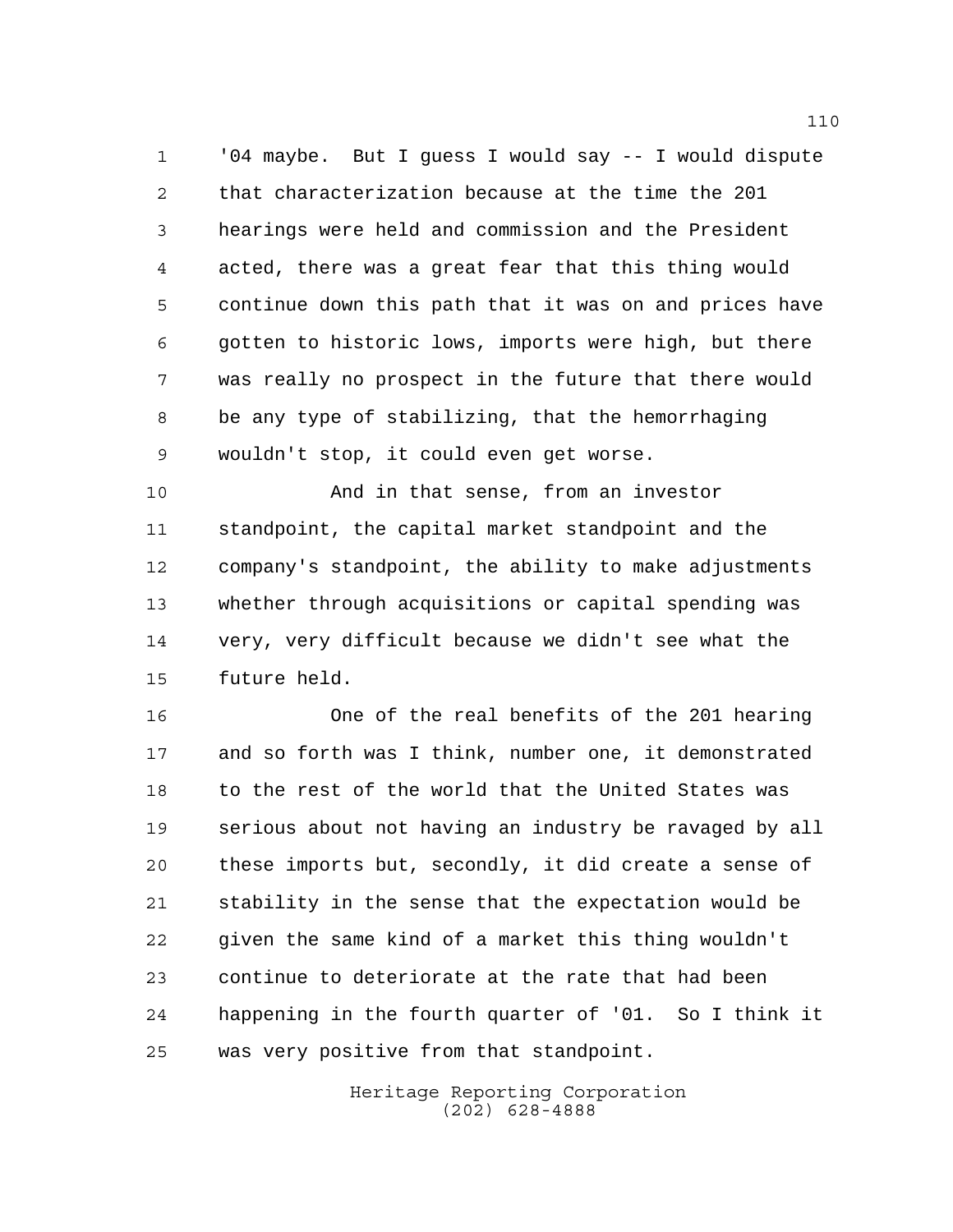There were a lot of other factors that were taking place in terms of LTV going out of business, things happening in the world market and so forth, so a lot of these things happened, but the 201, I think, was a watershed mark in the sense that it provided some stability and also set somewhat of a floor, it wasn't going to get any lower than that.

 Now, as you mentioned, Vice Chairman, prices did spike for a while, but they came back relatively quickly and a lot of the spiking, I think, was overreaction on the part of some customers who went out and over inventories and so forth.

 I think it was very positive, obviously, I think we would have done more in terms of capital spending if the economy was a little stronger and we had more money to spend, but in the same sense, when you're buying a major facility like National Steel, we have to really reevaluate all of our capital plans in light of what we now have and what business we get, what customers we have and so forth. So many of the projects that we had are still very active projects, projects we are pursuing in some cases or very close to pursuing. So I would say as the economy would improve we would expect to do more, but do not underestimate the importance that 201 had in righting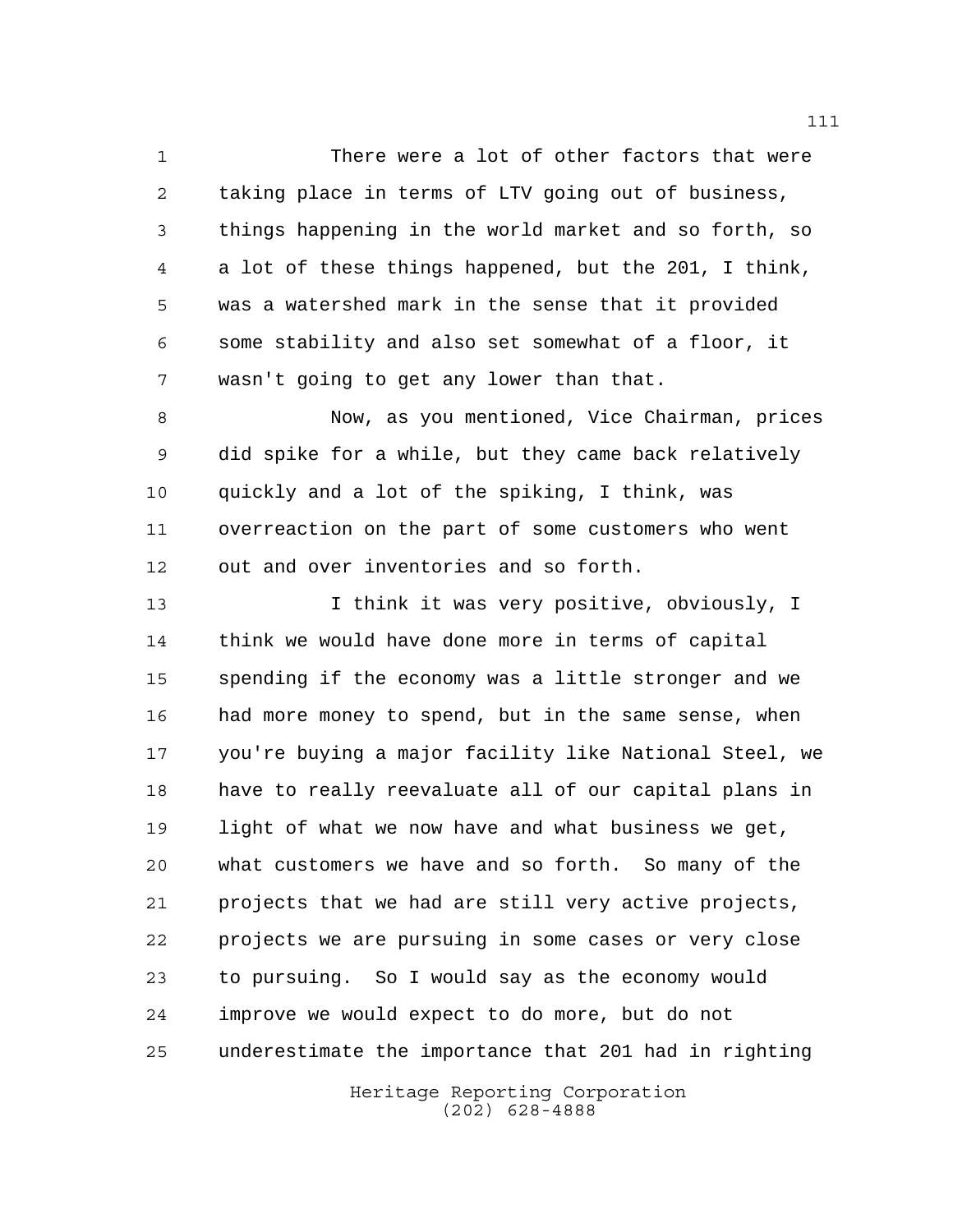the ship, I would say.

 VICE CHAIRMAN HILLMAN: I appreciate that answer.

 Again, in response to the questions the chairman asked, it would be helpful for us, I think, to understand -- you mentioned if the economy were improved, any details on sort of what market conditions would it take in terms of either demand levels or price levels to be able to finish out some of those things. I mean, how much of an improvement do you think you think you need?

 MR. USHER: Well, again, it's somewhat complex because it depends on individual markets. Some markets have been relatively strong. Auto and appliances have been fairly good. Construction and many of the capital intensive type of industries, shipbuilding, railroad car building and so forth, these have been weaker. But certainly economic recovery back in the 2.5, 3, 3.5 range would certainly get us back to, I think, a much more robust economy and we would see demand for steel increase.

 VICE CHAIRMAN HILLMAN: Okay. So you're basically describing the kind of principal thing holding this back is demand, as opposed to the current price levels.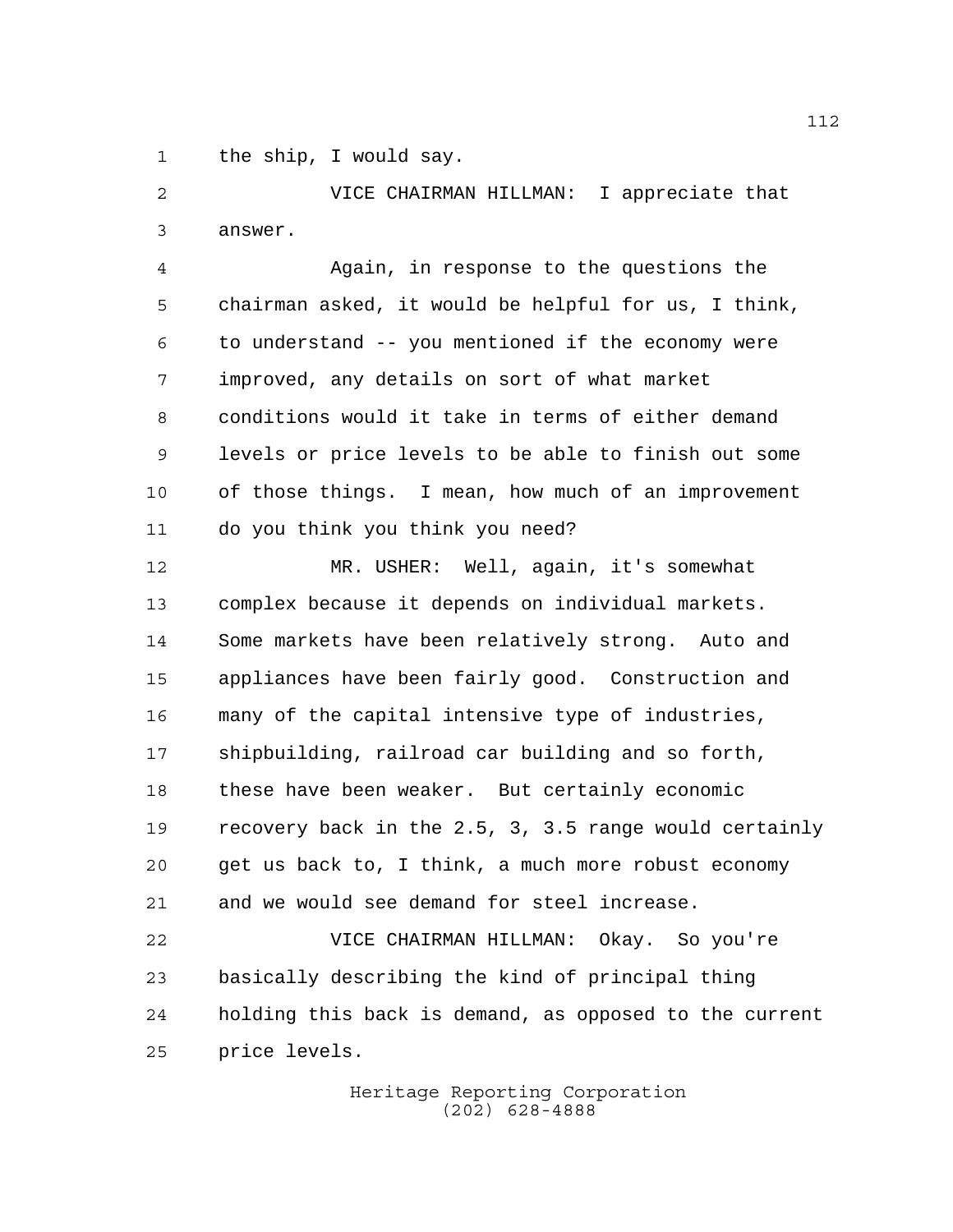1 MR. USHER: Correct.

 VICE CHAIRMAN HILLMAN: Okay. Fair enough. If I move on to the long side, there, at least, I would say that the import trends looked a little bit more like what one would expect in light of the 201, an overall pulling out to some modest degree of the total level of imports. But the price rises, I think, were below what most people might have thought was going to happen. You do not -- it does not appear to me to have seen anything resembling a spike, you 11 just saw some slow, steady, slight, moderate, however you want to describe it, increases in price. So for the folks on the long side, and I'm trying to understand, were there economic conditions that you had expected or hoped for that would have made more of your adjustment plans possible? VICE CHAIRMAN HILLMAN: Mr. Muhlhan? MR. MUHLHAN: I'd like to start with that one. I guess this is kind of a case of we told you so. When we came in originally for the 201 in the long product area we believed that we needed materially higher tariffs during the 201 period than ultimately were imposed. Like the flat-rolled producers, we anticipated an economy that was going to be quite a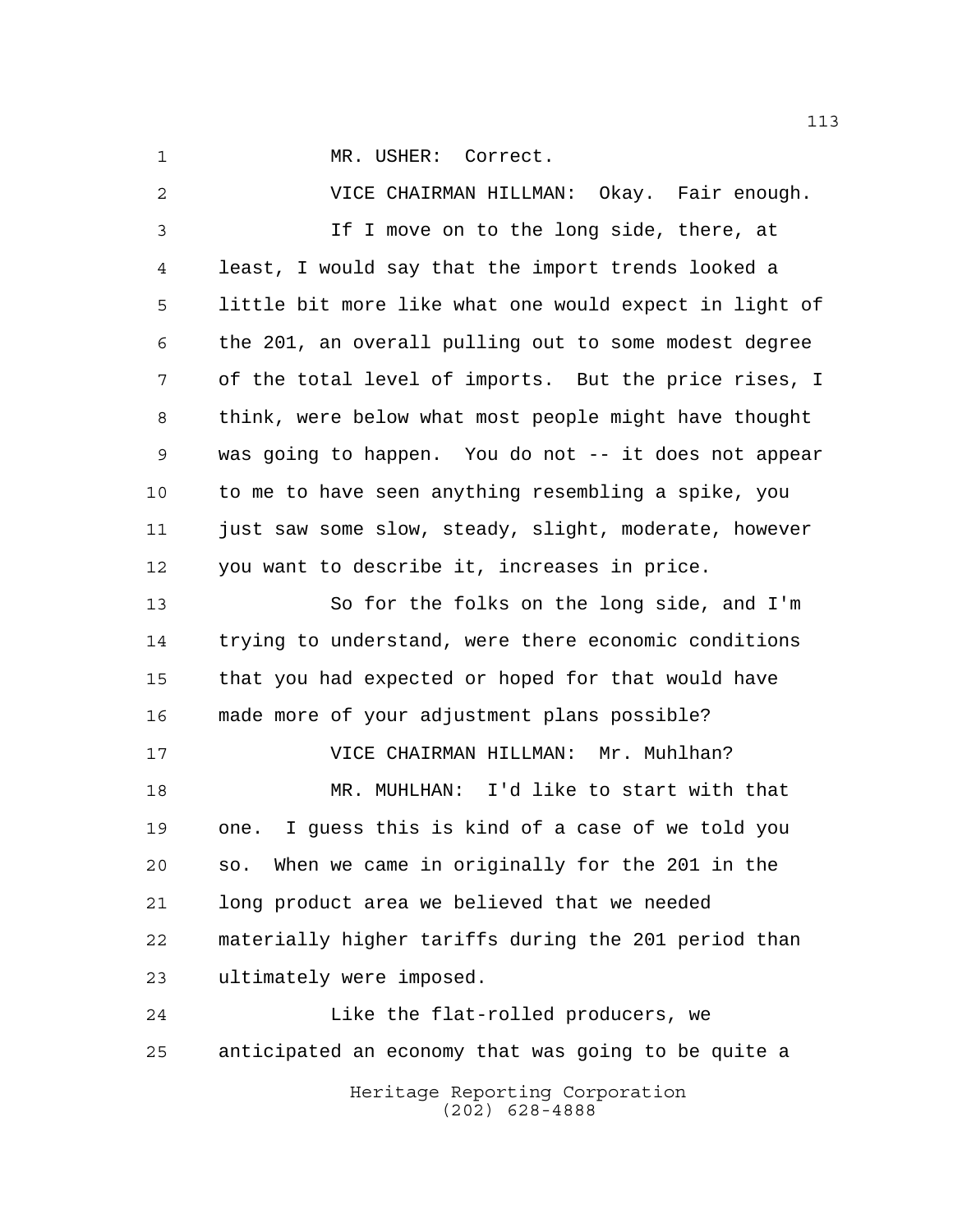bit stronger than it turned out I think particularly in terms of construction activity and industrial activity, which is so important to this sector, so even though we got a benefit from the 201 program, the hurdle still wasn't quite as high as it needed to be to keep imports, and particularly uncovered imports, out of the long products market in an environment where total demand, final demand, continued to decline.

 The price impacts probably looked at in the context of the testimony that we made in the original 201 were awfully close to what we had anticipated. We had asked in Rebar, for instance, for a 30 percent tariff. In fact, I think we had asked for 40 percent tariffs, and I think our modeling had anticipated price increases that actually were quite modest.

 In retrospect, the way things turned out those numbers may have been close to correct had we had the kind of economy that was anticipated. I don't think what we got out of the program was a lot different from what we expected, and perhaps because we thought we were going to need more leverage in the form of higher tariffs, we may have gotten a little more than we really expected when the tariffs were first announced.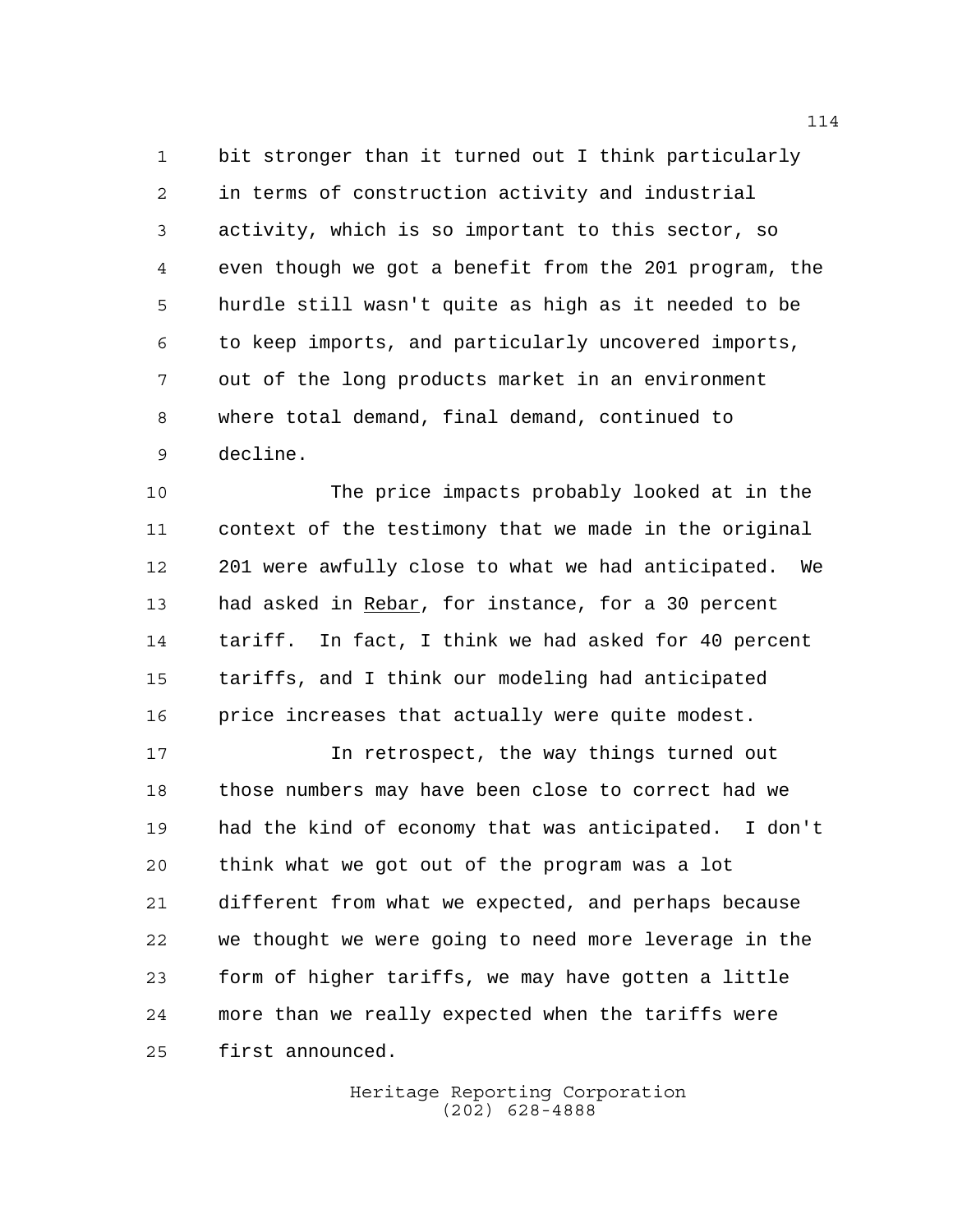VICE CHAIRMAN HILLMAN: Do others have a different view or other things to add on this? Go ahead, Mr. Alvarado. MR. ALVARADO: Yes. I made some comments in my testimony about the surprise with which we look at certain segments of the market. I think when one looks at the overall long product segment, one can be misled into what the appropriate conclusion might be. I commented specifically on leaded bars, free machining steels in particular. I mentioned that despite a tariff of 30 percent and an appreciation of the euro by 11 percent year on year, year-to-date numbers on a calendar year basis for free machining steels are up in total imports by 18 percent overall. I cited British imports specifically. Prices have only improved by six percent, so one has to conclude that with a 30 percent tariff it wasn't enough. Clearly there's some either circumvention or other price mechanisms that are allowing people to remain competitive in this market. VICE CHAIRMAN HILLMAN: Okay. Given that

 the yellow light is on, I do have some questions about these exclusions and how they work that I want to hear from, but I'll come back to that in the next round. Thank you.

> Heritage Reporting Corporation (202) 628-4888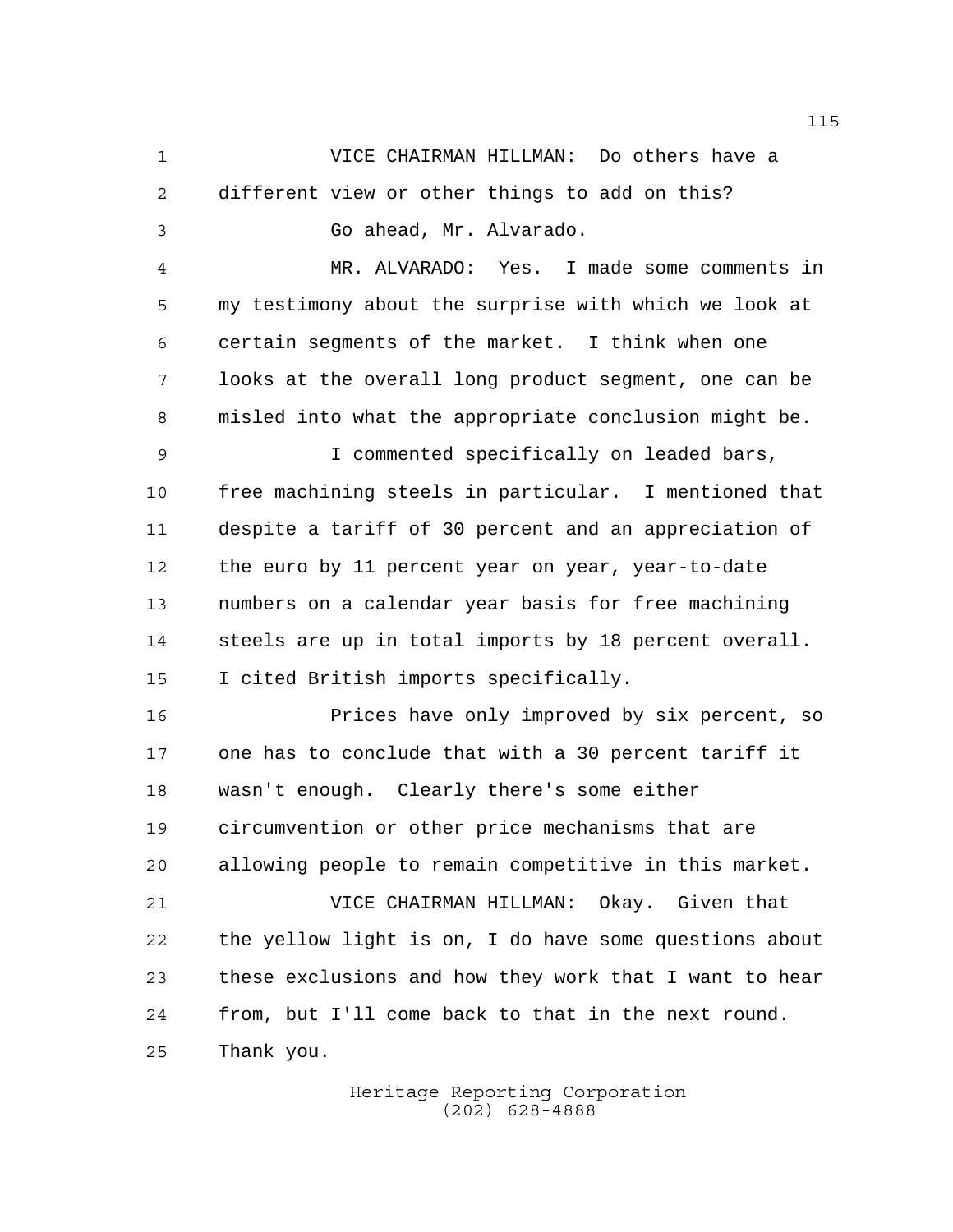CHAIRMAN OKUN: Commissioner Miller? COMMISSIONER MILLER: Thank you, Madam Chairman, and let me join in thanking all of the witnesses for being here again today to help us understand what has happened in the time since the President's import relief has taken effect.

 I think over the course of doing this is now the fourth one of these hearings, we're getting better and better in figuring out what we want to talk about and what we want to hear about, so I think the questions that have been asked by my colleagues immediately prior regarding the adjustment efforts and the context of the demand conditions and how those have impacted the adjustment efforts of the companies has really --

 You know, at least for me, I've come to see that as really what we're trying to learn, what we're trying to get mostly out of these hearings, and they're sort of central to the analysis that we're asked to do under the statute.

 Because of that, I just want to make sure if anybody else, any other companies want to comment about demand conditions and the impact of the economic conditions on their ability to take the steps that they have or have not taken in the last 15 months or

> Heritage Reporting Corporation (202) 628-4888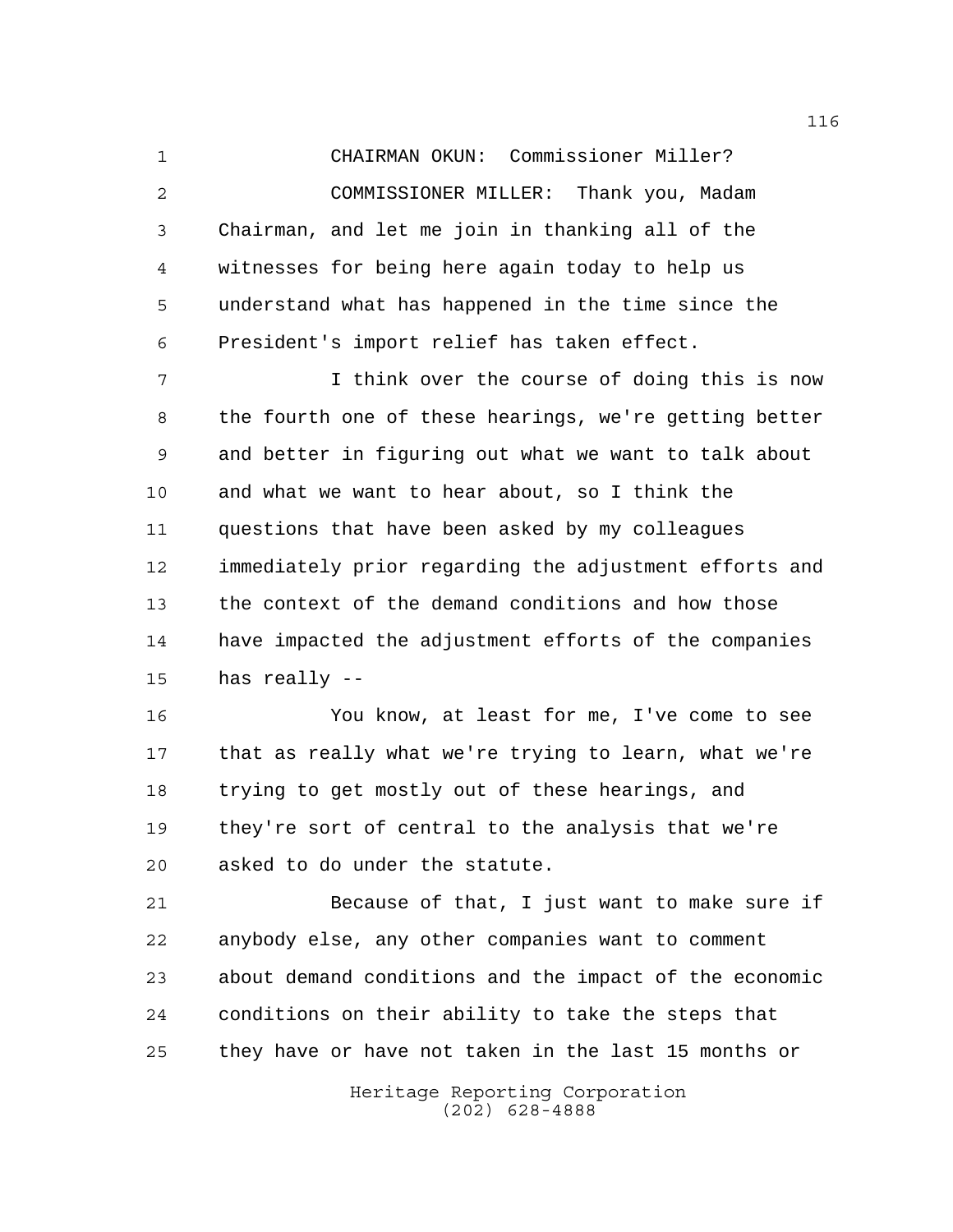whatever. I'd like them to have the opportunity to do so.

Mr. Selig?

 MR. SELIG: Yes. It's been said, Commissioner Miller, but just to sum it up, I think that the issue is fairly clear that in the long products the imports dropped off significantly, but

the demand did not pick up.

 Those of us who were running at less than full schedules picked up our schedules, and certainly we've produced more steel, but we didn't make more money because the demand was not increased. The situation was such that immediately before the 201 our mills, the mills that were making long products, were scheduled less than after the 201, but in spite of the volume there was no additional profit. That's the key.

 Certainly like Mr. Usher, we're still looking for the upturn in the economy. The construction industry, both commercial construction and industrial construction, has been very much off during this period, and we look for it to pick up as well.

Heritage Reporting Corporation (202) 628-4888 COMMISSIONER MILLER: Okay. MR. SELIG: I might also add that it pleases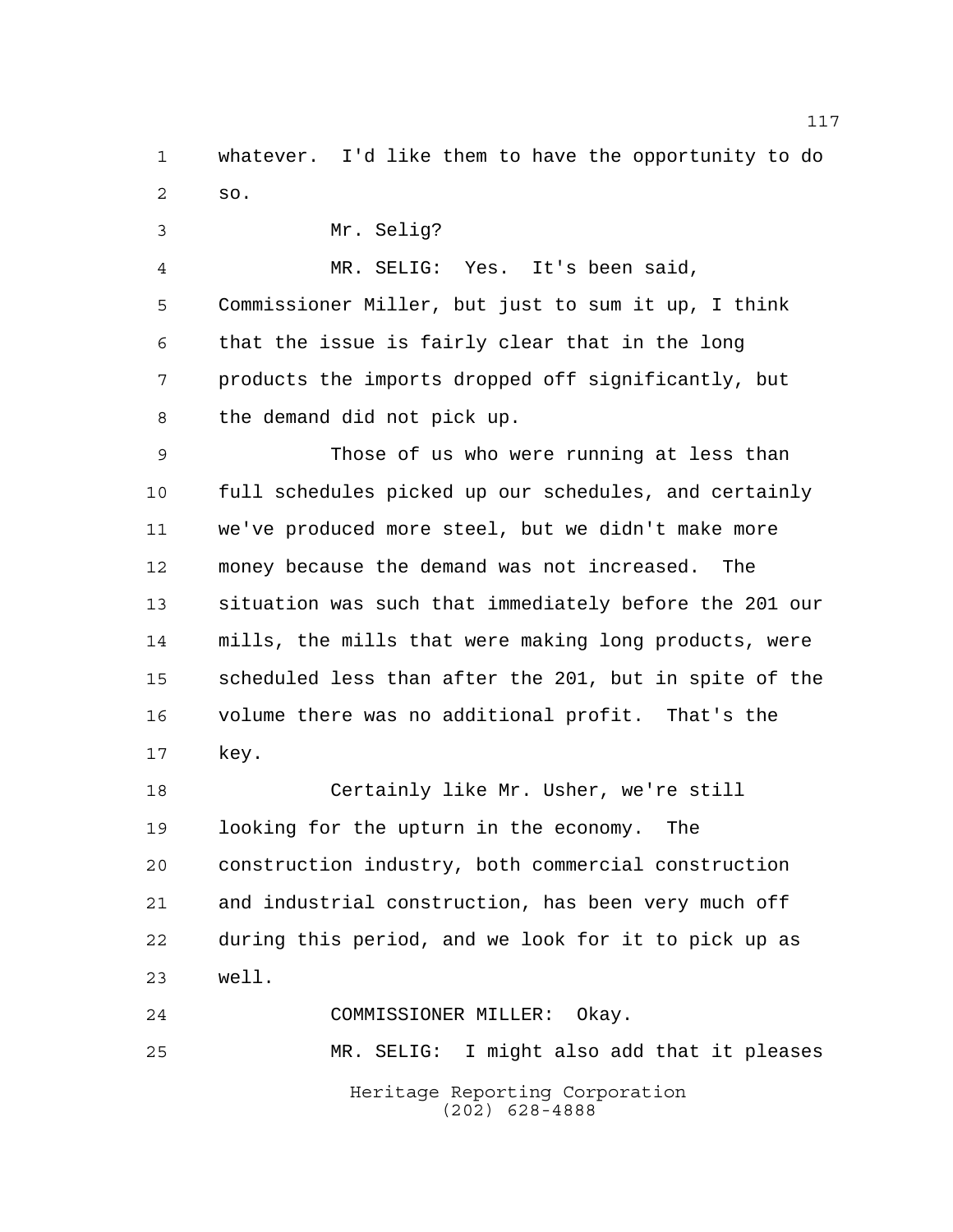me greatly to see that the Commissioners understand the difference between the flat-rolled industry and the long products industry.

 COMMISSIONER MILLER: We've done it enough times at this point that we're finally beginning to get it.

Mr. Thielens?

 MR. THIELENS: Yes. I'd like to add that I think the 201 created the environment for us that allowed us to restructure our company. If there had not been the perception in the market that there might be an improvement, I don't think we would have been able to get either the investors or the banking community to support that.

 I think our biggest disappointment in the outcome of the 201 is that there has still been a significant flow of SDQ products into the U.S., and where it's coming from, companies or countries that are covered seem to be absorbing the tariff, or more disturbing is there seems to be a lot of switching going on, so countries that had not supplied material are now doing so.

 Even most recently if you look at 2003 numbers and compare 2003 May year to date, levels of imports are up for hot-rolled bar and domestic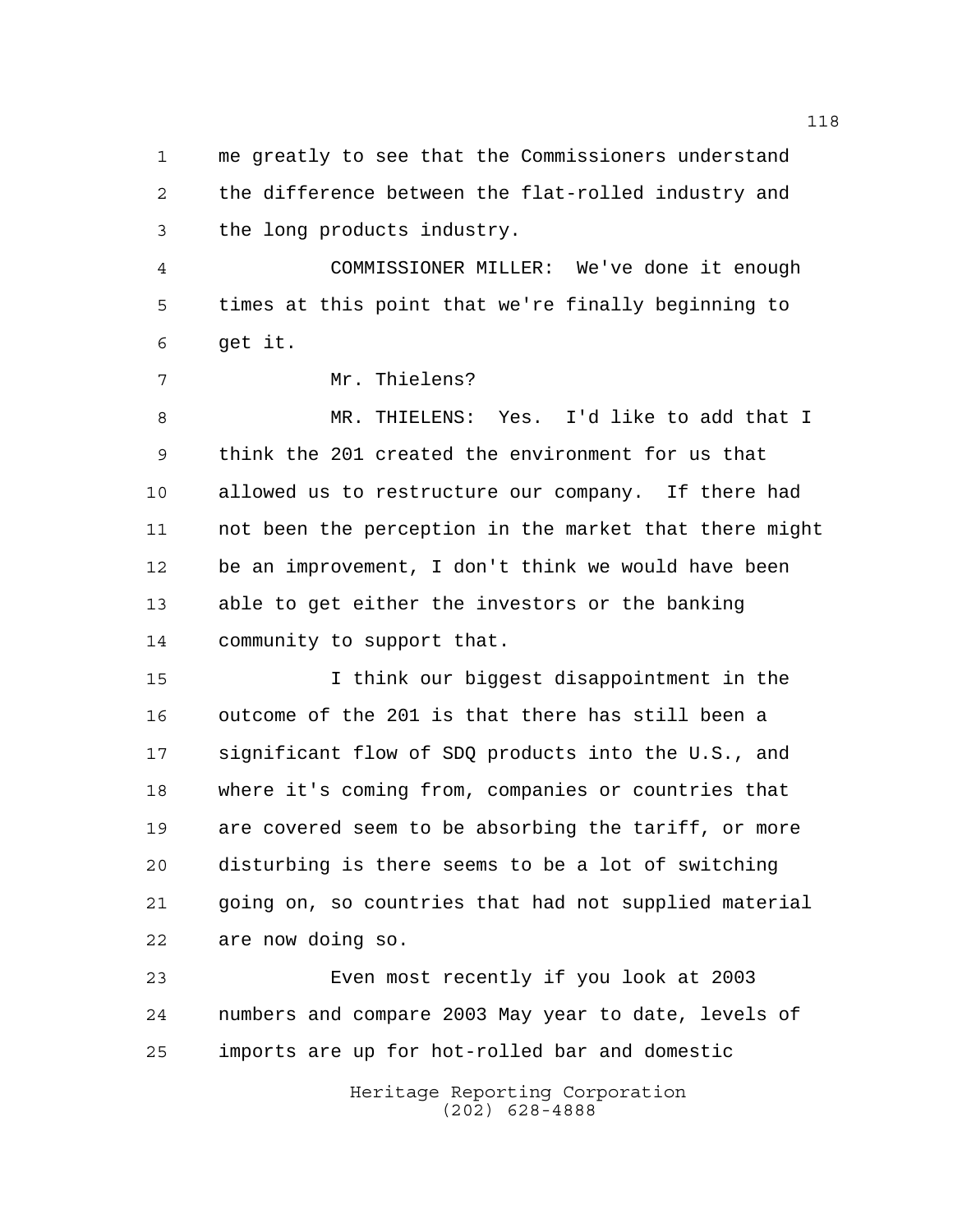shipments are down, so you've actually got imports commanding an even larger share of apparent domestic consumption in 2003 versus 2002. I could only imagine what it would have been like without the implementation of 201.

 COMMISSIONER MILLER: Mr. Haidet, I know that you had your hand up, and I know that in your initial testimony you talked about the impact of the declines of demand on your ability to implement your adjustment measures, I believe. I think I recall that.

 MR. HAIDET: That is correct. COMMISSIONER MILLER: Yes.

 MR. HAIDET: I just wanted to add briefly that there is no doubt that we at Timken have had to delay and slow our capital expenditures on the steel side because of the economy, and particularly the manufacturing economy.

 We strive and struggle to achieve our cost of capital and too often fail in that, but that is what drives our investment decision, and the current market outlook has given us pause.

 COMMISSIONER MILLER: I appreciate that because I think it is part of our mandate to look at, you know, company specific promises and then what has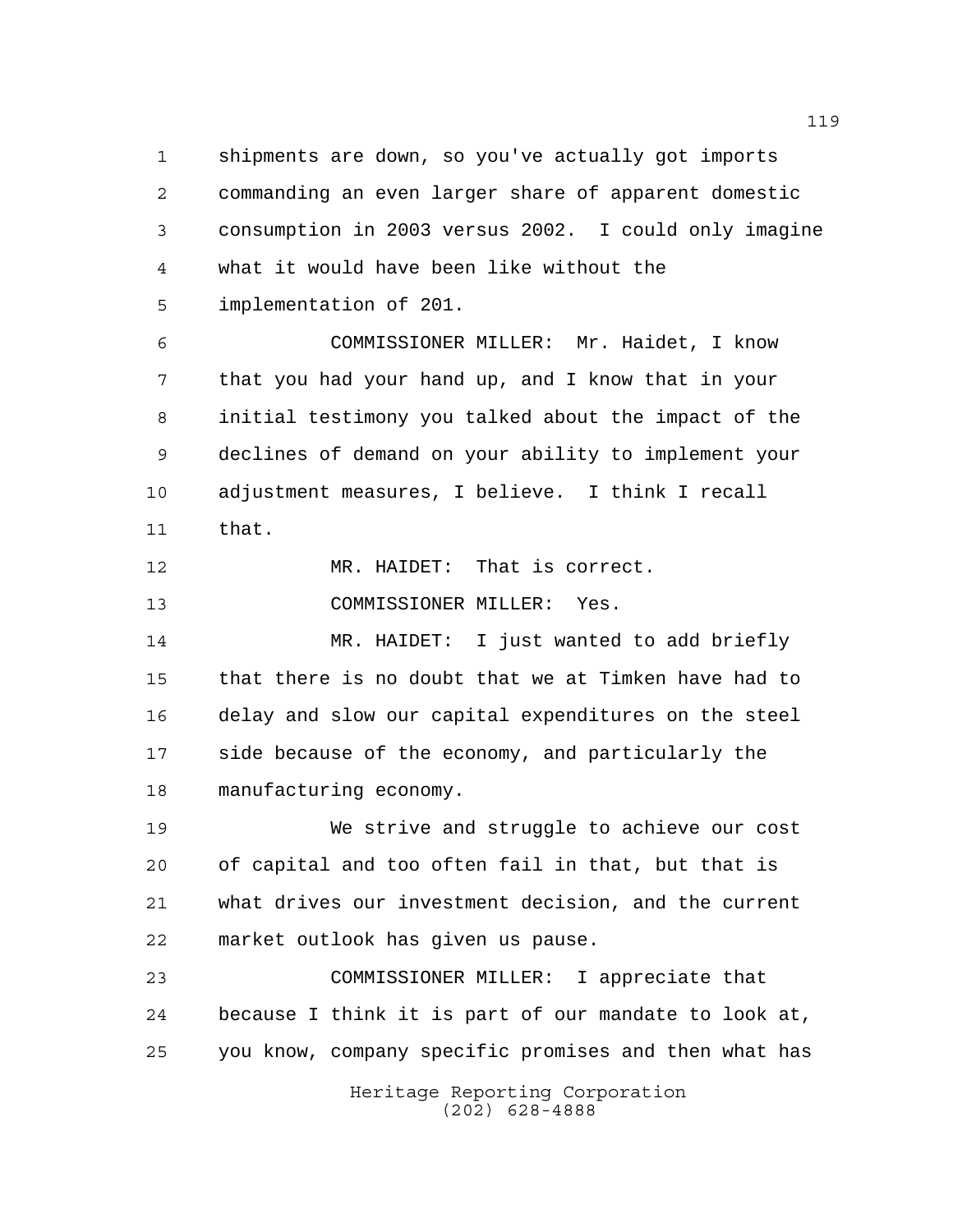actually happened and if there's a reason to understand why.

 Let's see. Who is that back there? Mr. Darling, did you have your hand up?

 MR. DARLING: Yes. With regard to cold- finished steel bar, I think that it is important that we take a look at the marketplace prior to the implementation of the remedies, the 201 remedies, and afterwards.

 If we go back a few years, we can make a reasonable assumption that apparent domestic consumption was balanced rather carefully and almost equally with domestic capacity. Now, as people brought on new machinery and new equipment, admittedly a lot of the old production lines and equipment were not scrapped, but, nevertheless, realizable capacity was very precariously balanced with consumption.

 What we witnessed was a steady increase in terms of imports. They continued to achieve a penetration of the domestic marketplace, and that was a direct result of their being able to bring in product that was essentially dumped within the United States, manufactured within subsidized mills.

24 As a result of this, it tended to increase the intensity of pricing pressure within the United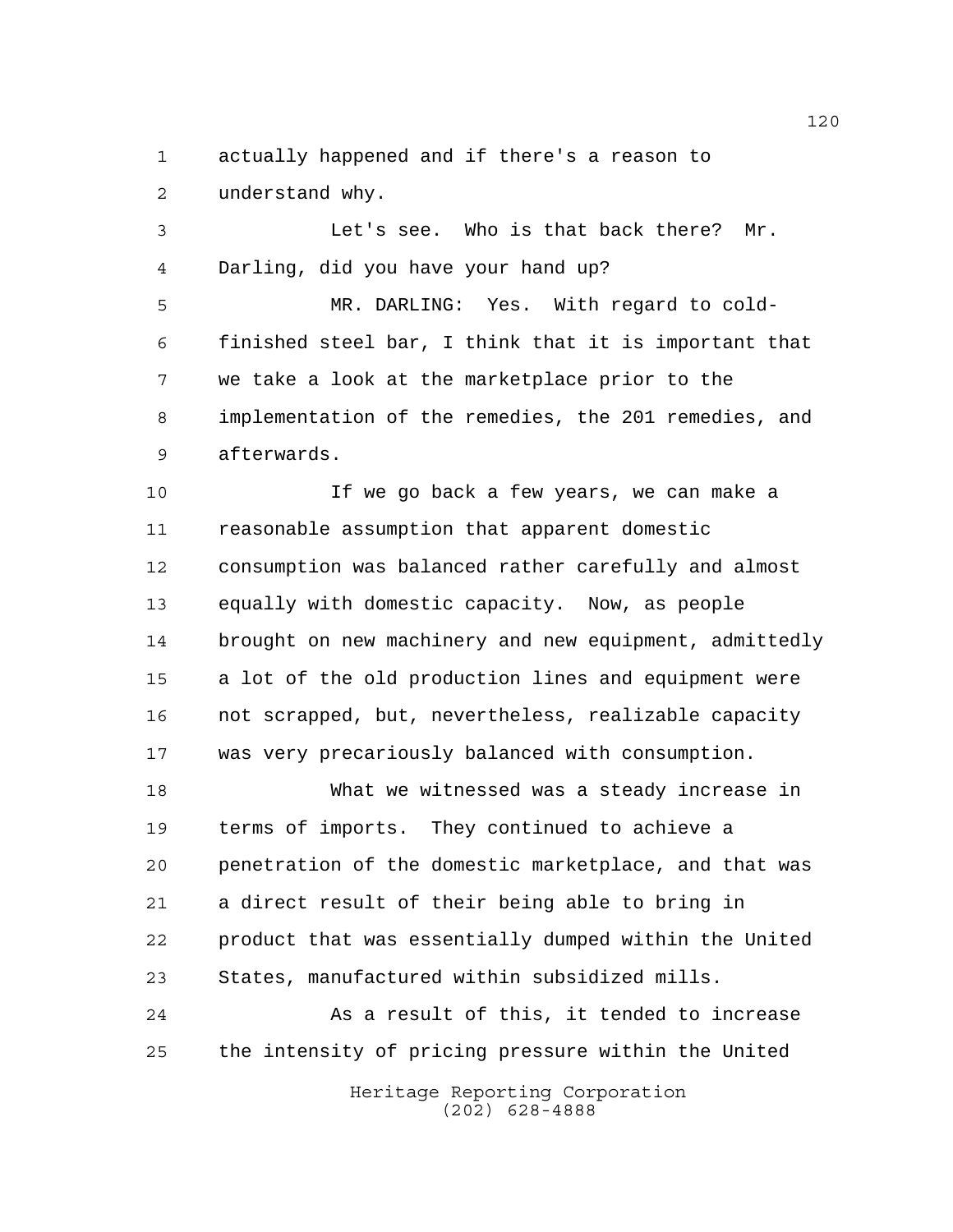States because of the fact that capacity was so carefully balanced with consumption, and people tended to respond to this pricing pressure by lowering their prices in order to maintain market share and to achieve that same broad productive base across which they were spreading their cost.

 When the customer base realized this, what they did is that they used the imported price as a fulcrum with which to leverage the domestic industry. Consequently, the prices went down farther and farther, and the domestic industry was unable to achieve a restoration.

 What the 201 did was to bring about an abrogation of that import penetration to a certain extent by reducing imports by approximately 21 percent, so what in effect we saw here was a reduction of the hemorrhaging within the industry.

 We sort of got a respite here. We got a breather, but we did not bring about a total remediation of the problems with which the industry is confronted because we still have reasonably high import penetration. We still have the issue of precarious balance between utilization of capacity and demand. I don't think that we're going to see any improvement unless we see a significant improvement in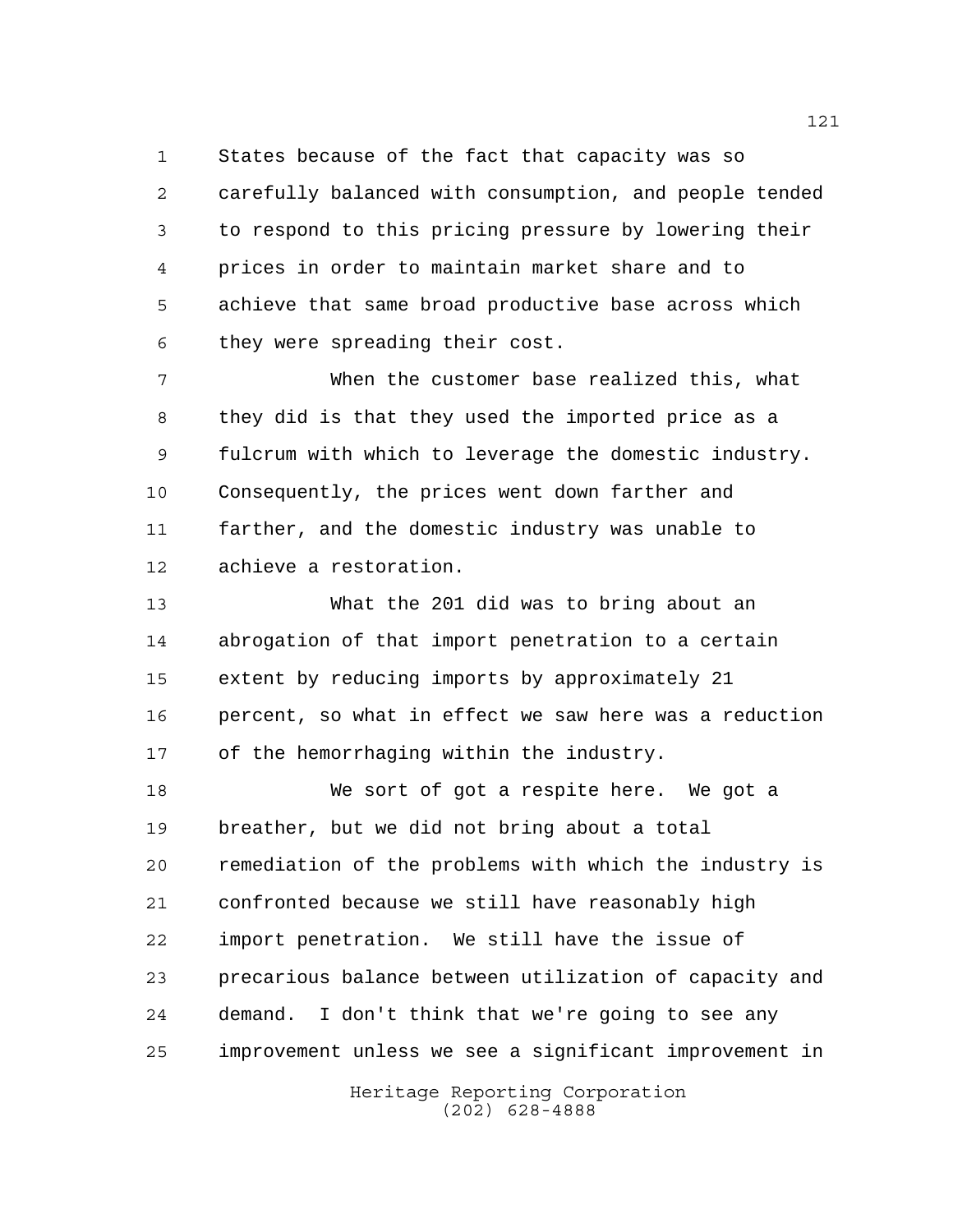the economy and unless we are able to bring about an abrogation of the trade distorting practices that we see.

 I want to make one comment about future investment, and that is the majority of the mills that have been making investment in new machinery equipment have been harvesting the gains from that investment, and they have been passing those gains along to their customer base, and they are having a difficult time in achieving any type of a return on that investment.

11 I would suggest to you that many of these companies are not going to be able to justify future capital investment on the basis of improved efficiencies or throughput. They're going to have to see pricing improvements in order to justify these investments to their shareholders and to the investment community.

Thank you.

 COMMISSIONER MILLER: Okay. I appreciate that.

 I would just want to give Mr. Johns an opportunity for Nucor. We heard from Mr. DiMicco in response to this question on Tuesday with respect to flat products, but I don't know if you want to add anything with respect to long products and the impact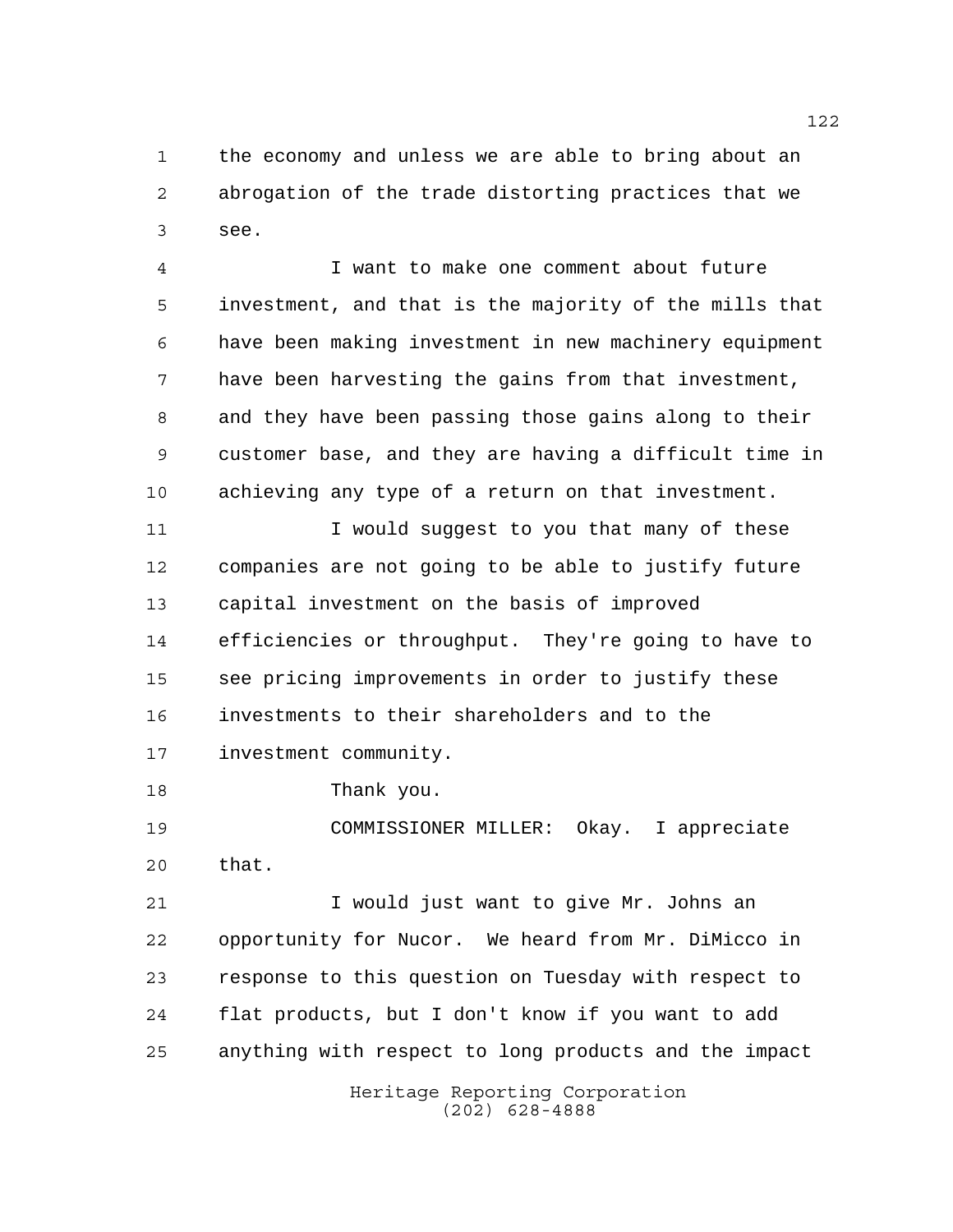of demand conditions on any adjustment plans you had. MR. JOHNS: I think the record will indicate that Nucor has been able to execute by and large everything that we said we were going to do. In that regard, it's certainly not without a stretch within our company.

 Nucor has had a very fortunate position versus some other companies in that our capital costs tend to be lower. Even though we were weakened by the import surge and the pricing activities that went along with that, we were able to get capital at a lower cost than most. That's been a plus, so that's helped us.

 One of the things is we also have a want-to- do list. You know, there's things over and above that we would want to do that are outside what we said we were going to do in the questionnaire. Some of those are a result of the acquisition. Some of it are a result of what we're finding. We made an investment at one plant. We'd like to transfer it to another, and we're finding, you know, we have to do that a little bit more slowly based on conditions as we see it.

Heritage Reporting Corporation I'd like to underscore something that Joe Alvarado said and a couple of the other folks have

(202) 628-4888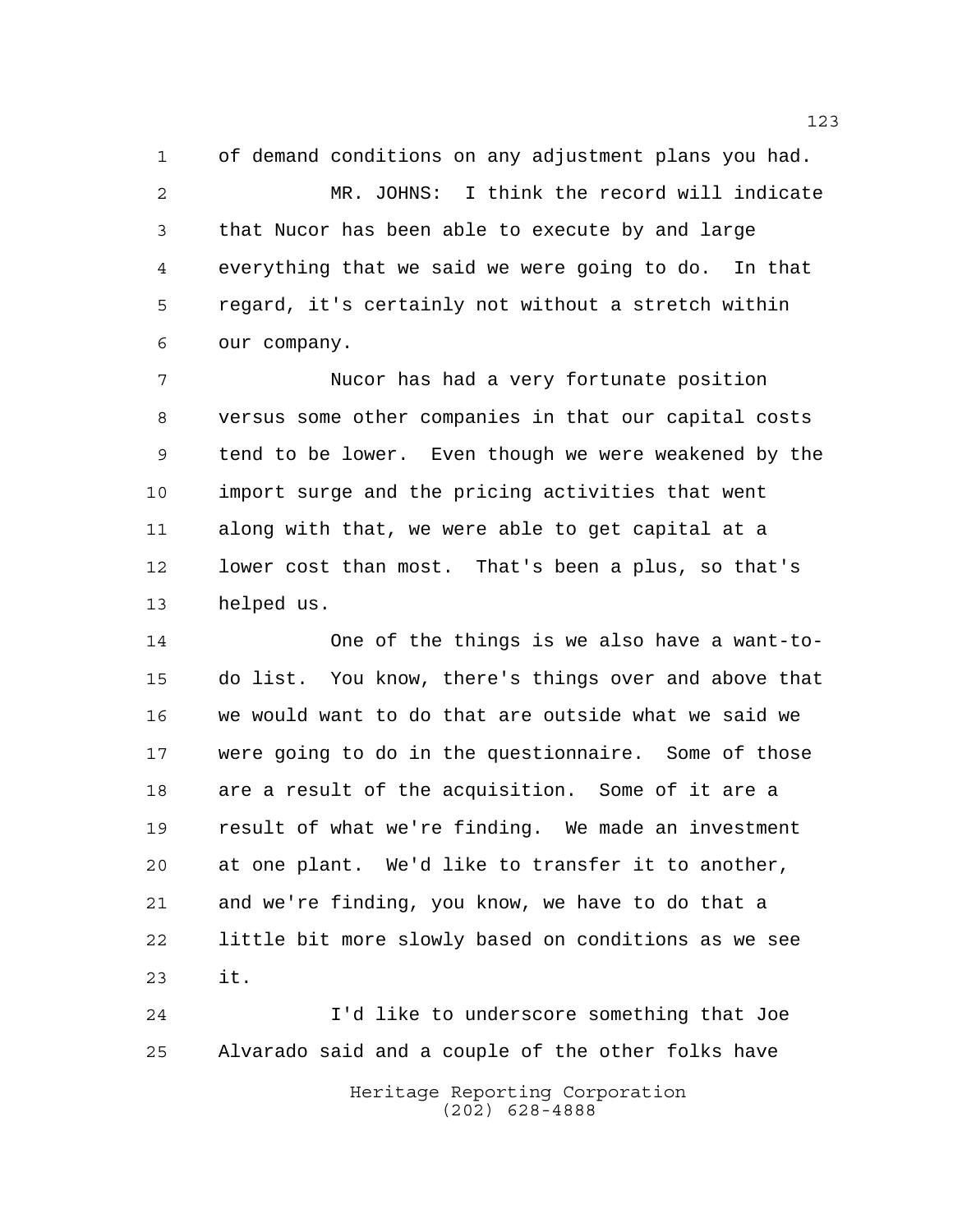said. During this entire period of time, you know, we're talking about the recycling end of this business primarily, and the Lieutenant Governor's comments kind of sparked the thought in my mind that global metallics are part of what we have to deal with, and global metallics costs were fairly volatile during this period of time where we're seeing only slight price increases in this country.

 The price increases were barely an offset to changes in global metallics and energy costs. Contributing to the price suppression, of course, was the uncovered and excluded products.

 Having been in this business for a lot of years, hopefully I look younger than the years, but my experience in this tells me that had we not had the 201 it would have been a total disaster. In this segment of the industry, and I think the train wreck was narrowly averted or we could have had something that was very similar to what had happened in the flat-rolled side of the industry.

 I think the combination of these events, both global and some of the unexpected things that occurred with the economy and with the exclusion process I think were a deterrent to people meeting their investment goals. There's a very real problem,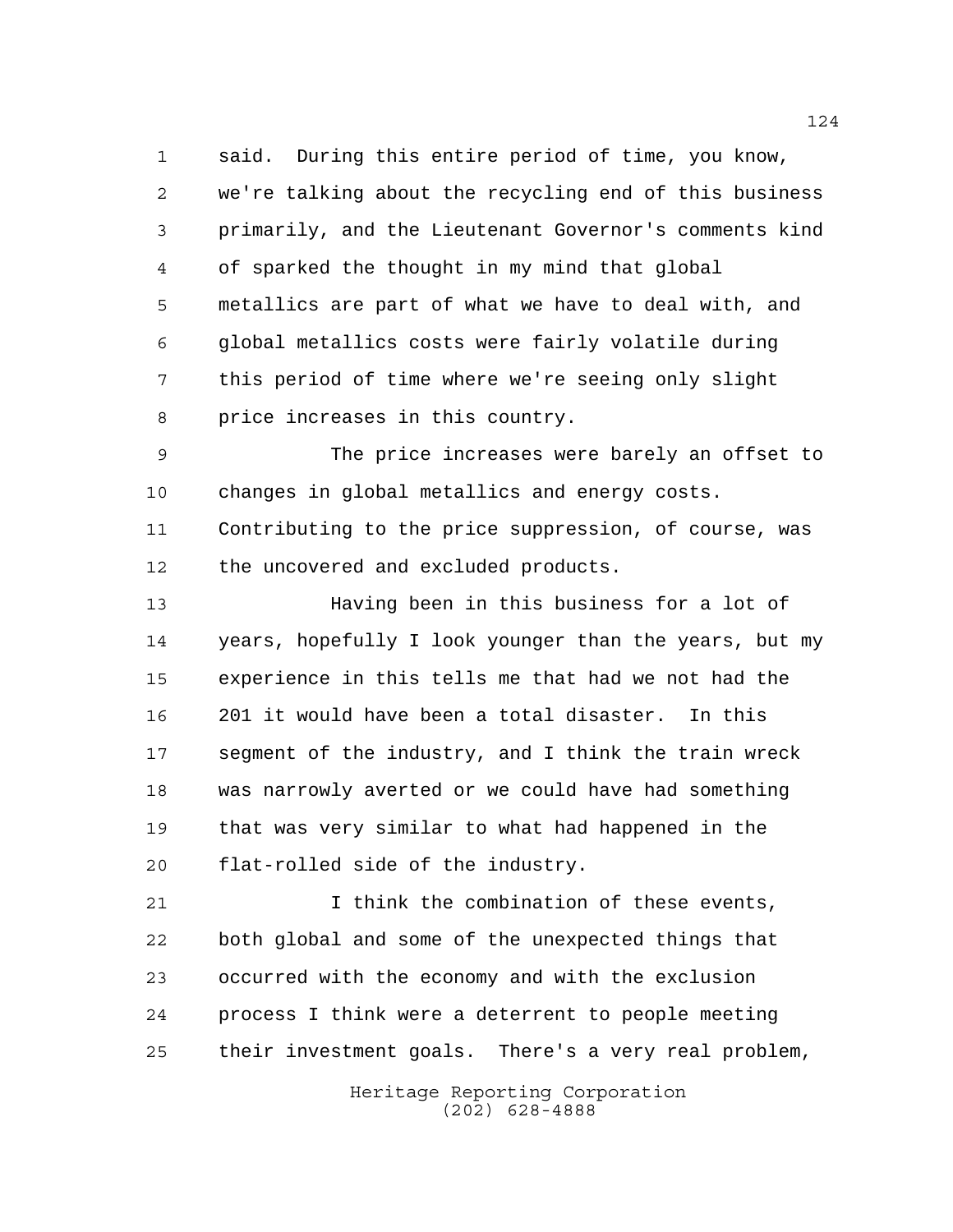Heritage Reporting Corporation (202) 628-4888 but I think those goals that were met were herculean, given the conditions. I think the industry has done a heck of a job in trying to restructure. COMMISSIONER MILLER: Okay. I appreciate that. I do have other questions, but I'll save them for the next round. Thank you. CHAIRMAN OKUN: And before I turn to Commissioner Koplan, I see that Congressman Spratt has arrived. We will take his testimony before we begin the questioning. MS. ABBOTT: The Honorable John M. Spratt, Jr. United States Congressman, 5th District, State of South Carolina. CHAIRMAN OKUN: Go ahead. MR. SPRATT: Chairman Okun, Vice Chairperson Hillman, I can't help recall, but the last time I was here you were seated just there, but in a different capacity. You were the Deputy USTR for Textiles, and we were here to have a hearing about the implementation of the Uruguay Round and in particular how it affected the textile industry. Since that time -- it was 10 years ago -- one by one the titans of the textile industry have disappeared. Trade has taken its toll, a very severe toll. Burlington, the largest in the business, went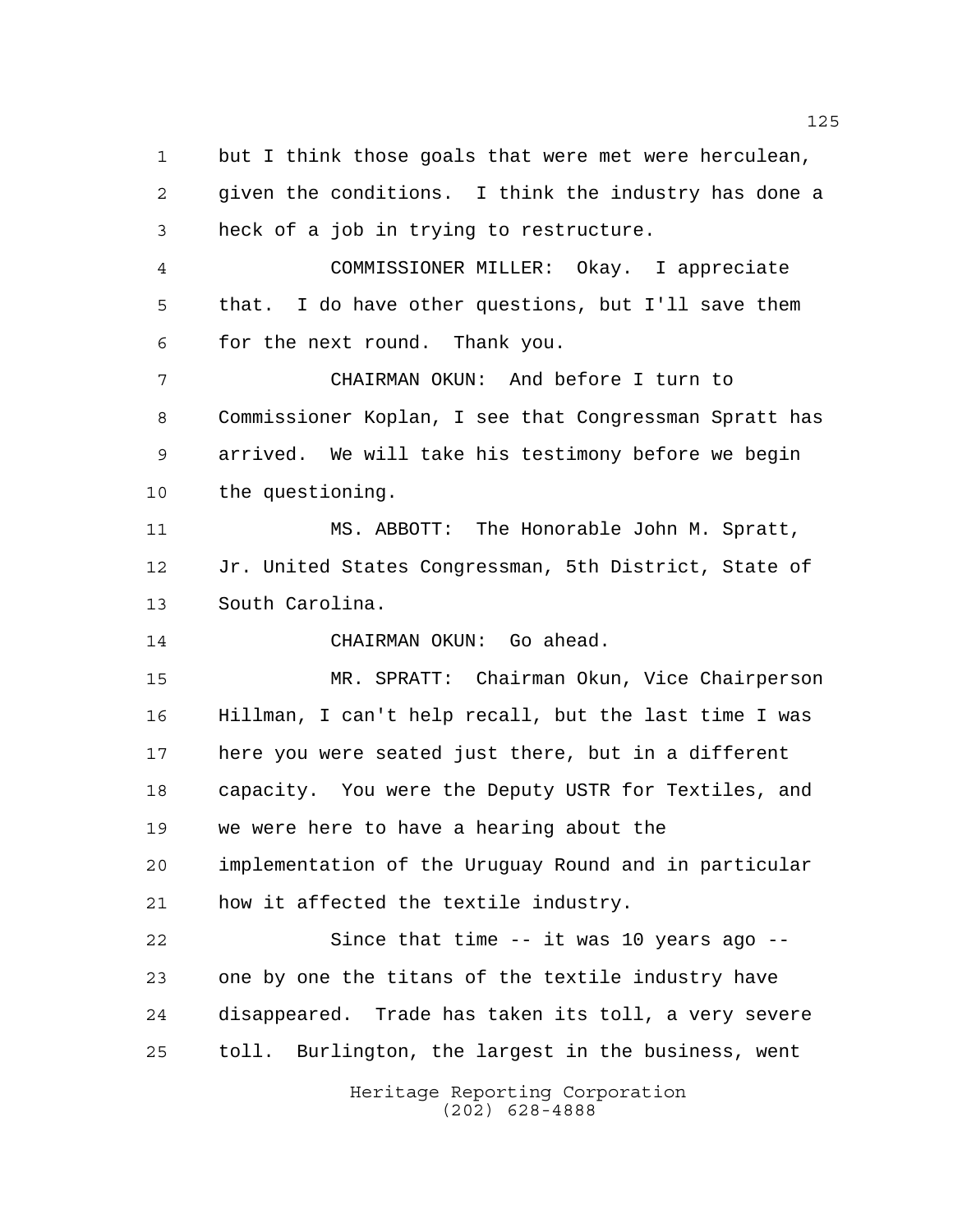into Chapter 11 and came back out. West Point Pepperell, Springs closed two plants last week, Spartan Mills. Do you remember the Montgomerys? They're all gone.

 I certainly don't want to come back here in the same circumstances for the steel industry. We're fortunate to have a steel industry in South Carolina, much to the surprise of many, but Nucor, for example, has a substantial presence in our state. They provide excellent jobs. In any event, the steel industry is absolutely fundamental to any modern economy, and particularly the economy of the United States of America.

 On behalf of the people of South Carolina, I want to thank you for the opportunity to testify and 16 for the accommodation you've made to let me testify at this point in time.

18 A year and a half ago, the President imposed a temporary trade remedy to correct surges of steel imports that were causing serious injury to our steel industry and its workers. I can tell you, having represented Nucor for many years, they were seldom on my doorstep, like many in the textile industry, asking for import relief. They were traditional supporters of free trade, and when Nucor with its record comes to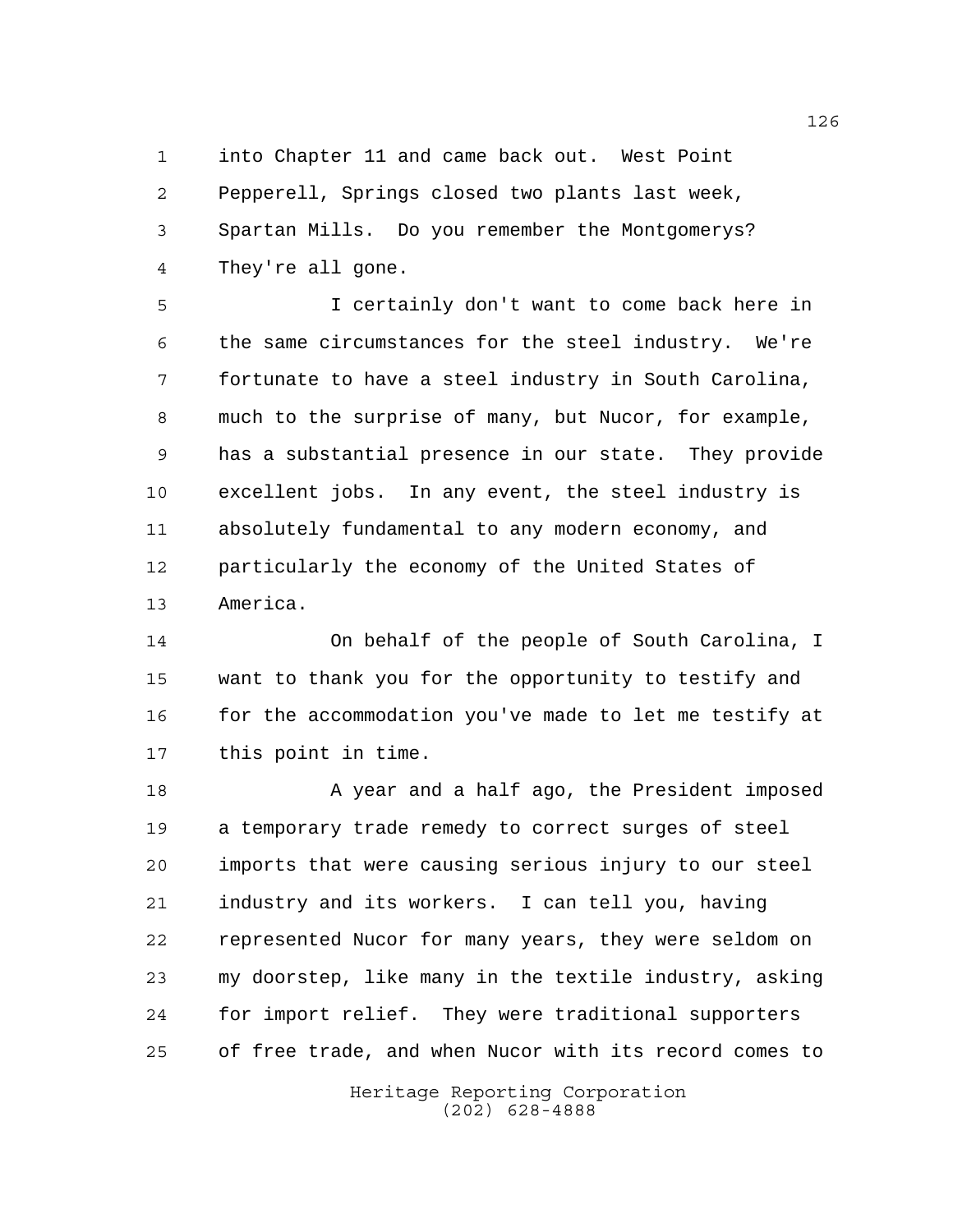me and tells me they've got a problem, I listen. I know they're not just asking for protection. They've got a problem.

 This Commission now has a task, having proposed 201, of reporting to the President on the results of the program. Is the remedy working? Is the industry taking the steps that are necessary to restructure and adjust to import competition? I believe the steel 201 program is working based upon what I've seen. I believe that it is leading the U.S. steel industry to restructure as a necessary element of it.

 For that reasons, I believe that this program should be continued for its full term, and I strongly support the President's swift appeal of the WTO ruling against the Section 201 program. Since Section 201 went into effect, steel prices have recovered modestly, steel supply has become robust, and the steel industry has begun some substantial consolidation and restructuring, which is necessary and long overdue.

 This recovery means more business for firms like Nucor Steel South Carolina, Nucor's cold finish, SNI Steel South Carolina and others and for steel producers in similar communities across the United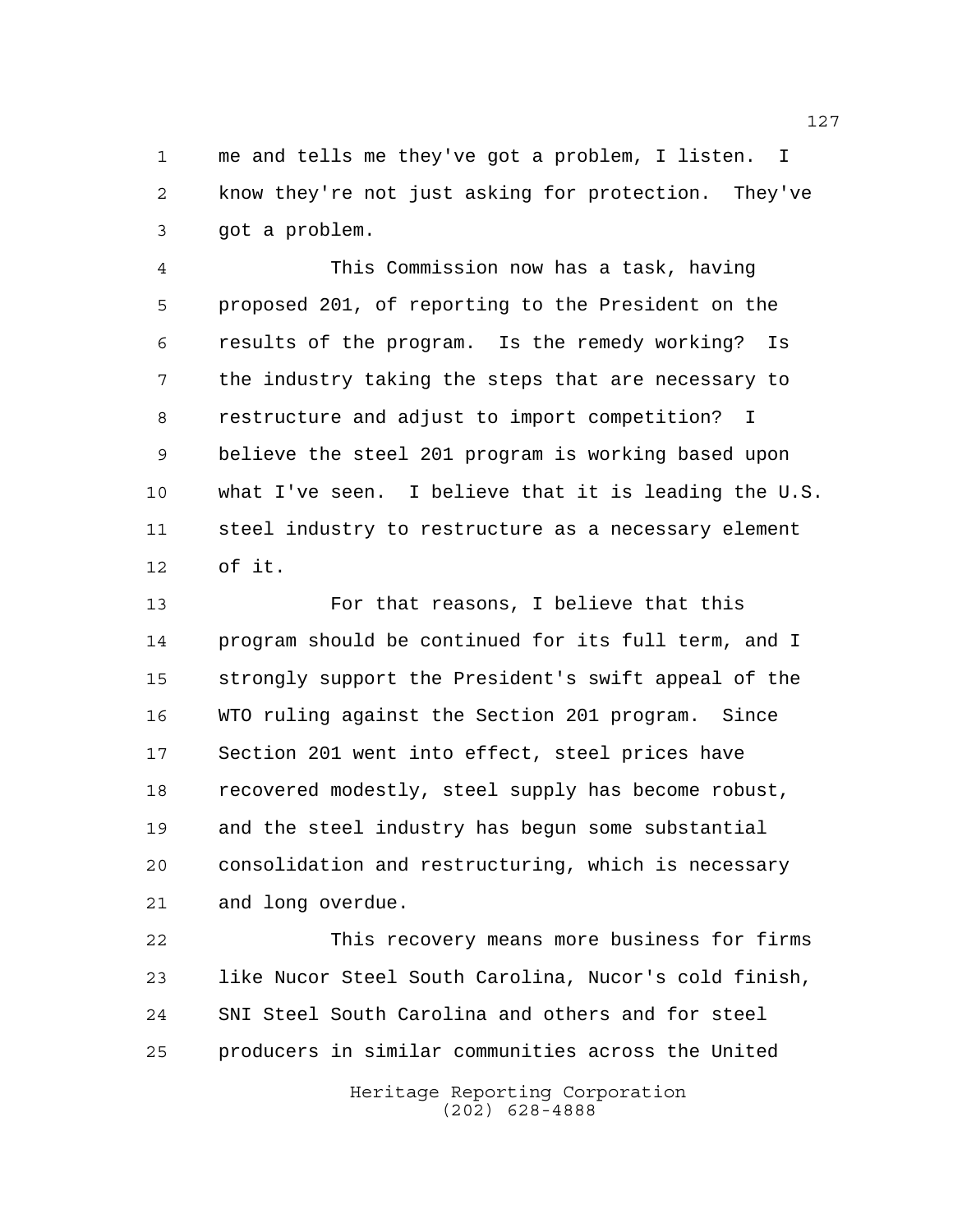States. The steel industry has made long strides during this period of relative respite, this period of relief, by lowering cost and by increasing the productivity, which has got to help in the long run. The 201 remedy has one and a half years to run, and I believe the end result, if it's allowed, will be even greater availability of high-quality, reasonably-priced steel produced in state-of-the-art mills all across America. This will not only benefit our consumers, but steel using firms as well. 11 12 I do have steel users, steel consumers, in my district, lots of them. I've been careful to follow the steel prices and availability while the 201 program has been in effect. With steel consumers in mind, I appreciate the exclusions. I think you were very wise in the granting of exclusions to the Section 201 program for products that were not available domestically. I supported all the exclusions filed by users in my district.

 I do understand that there have been temporary price hikes -- steel consumers have brought this to my attention -- and shortages arising from events that preceded the President's action. For example, LTV's sudden closure in December of 2001 I'm told removed over six million tons of steelmaking

> Heritage Reporting Corporation (202) 628-4888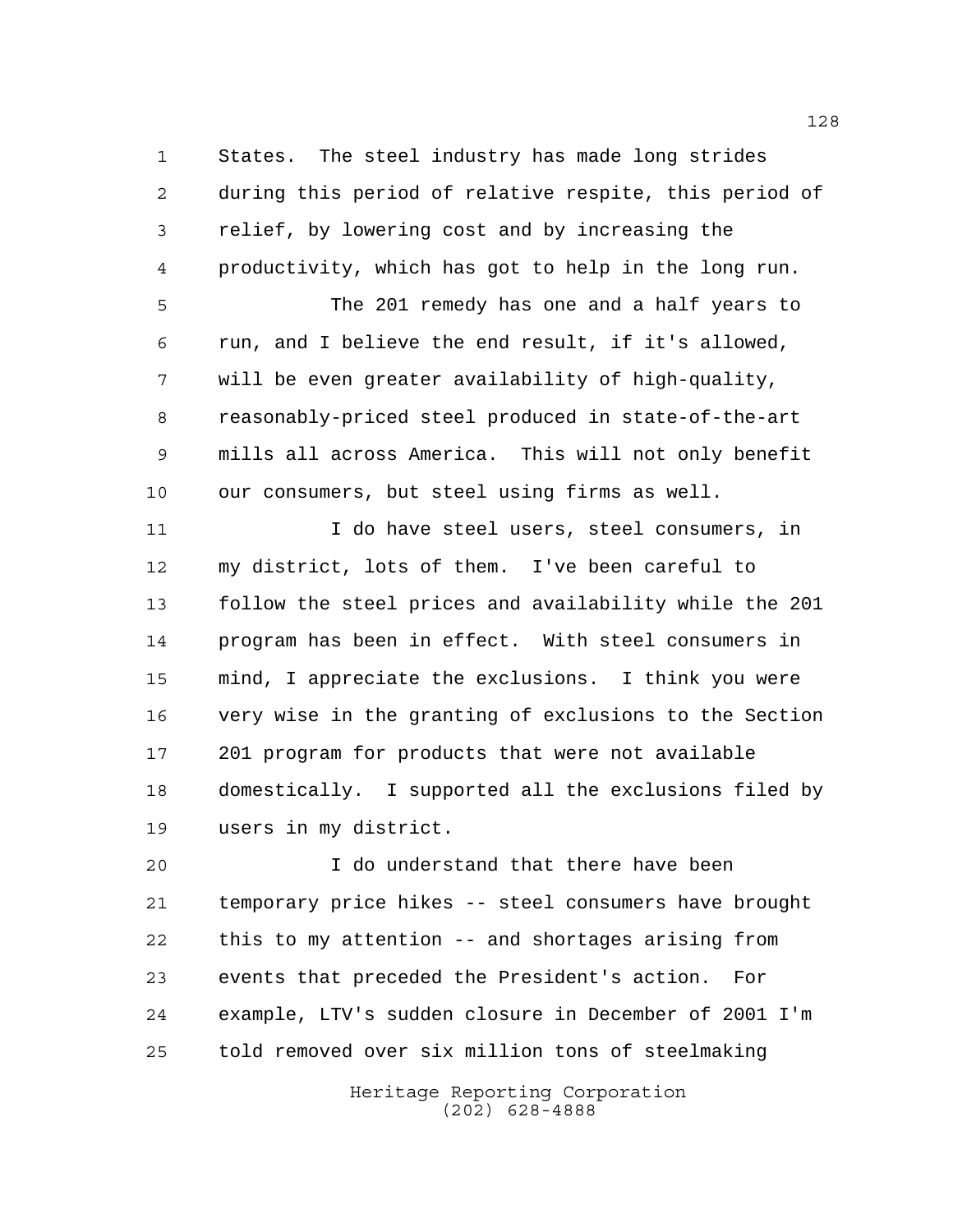capacity from the market and left customers scrambling for alternate supplies.

 In March 2002, the President announced his plan regarding import relief. As a result, ISG Resources, Inc., was able to purchase the assets of LTC, and formerly idle facilities have reopened with an improved cross structure. The end objective of this program is being served. This wouldn't have been possible without a new and unprecedented labor agreement that included substantial concessions from 11 the steelworkers who are here today.

12 As domestic supply grew and imports from non-covered developing countries increased, prices stabilized and began to move down. I understand that temporary shortages in price spikes that were experienced early in 2002 had been resolved due in large part to the way in which the 201 program worked.

 Many manufacturing industries in the United States use steel as an essential input for their products. In fact, it's impossible to have a modern manufacturing base or healthy sector without having a strong steel industry. The two are mutually incompatible. You've got to have steel to have a modern economy, and no major industrial nation has been able to grow and prosper without the ability to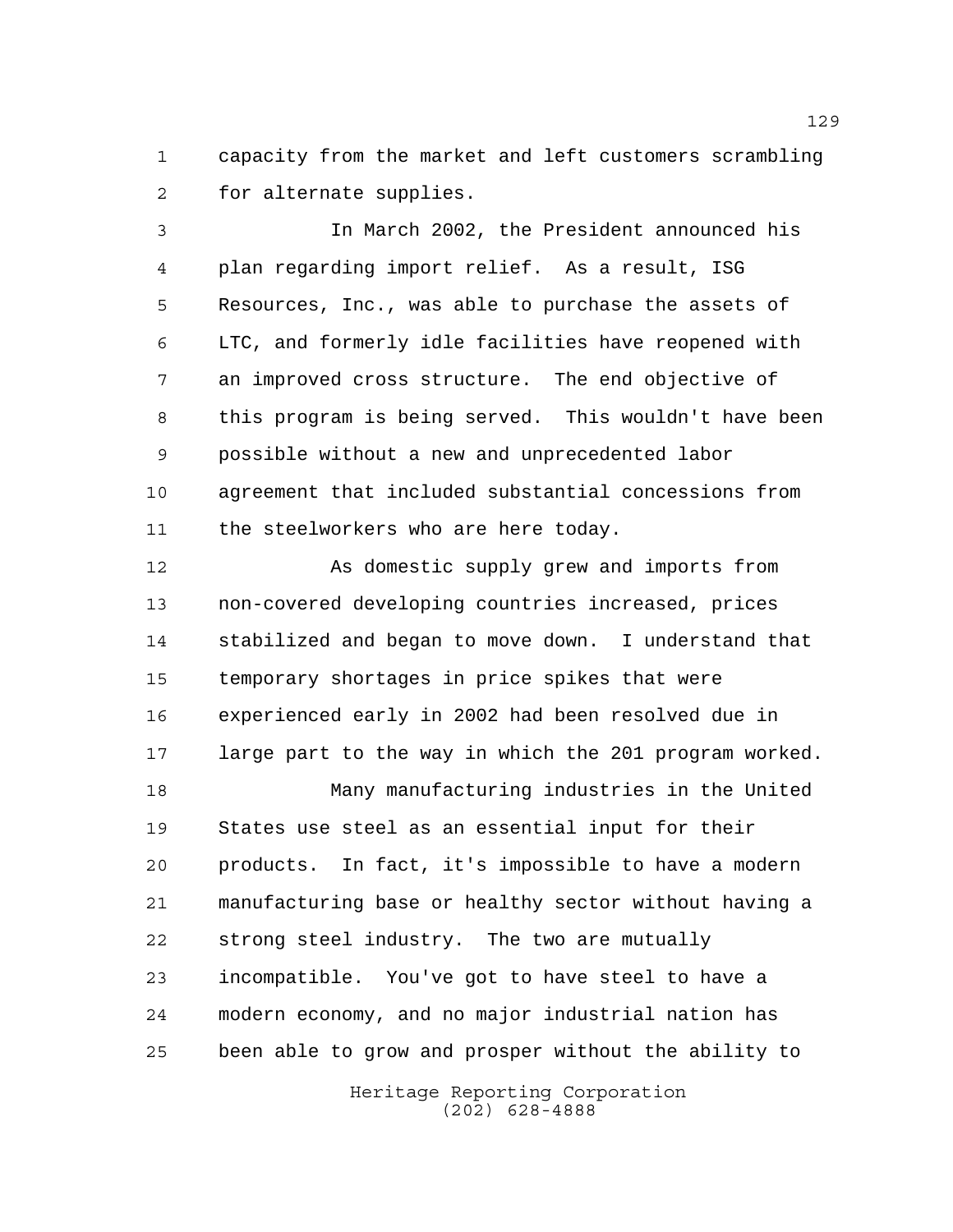produce steel.

| $\overline{2}$ | As I said, I have both steel producers and            |
|----------------|-------------------------------------------------------|
| 3              | steel users in my district. On balance, I believe the |
| 4              | Section 201 program has been right and fair. It has   |
| 5              | worked the way we want it to work, and I urge you to  |
| 6              | allow the steel industry to stay the course. If the   |
| 7              | 201 remedy is prematurely terminated, the investment  |
| 8              | dollars permitting further consolidation and          |
| 9              | improvements in technology will surely be terminated  |
| 10             | prematurely too.                                      |
| 11             | The industry is on the cusp, the verge of             |
| 12             | meeting the President's challenge to restructure and  |
| 13             | insure its long-term competitiveness. I urge the      |
| 14             | Commission to allow the steel industry the time it    |
| 15             | needs to fulfill this mandate.                        |
| 16             | Thank you very much for this opportunity to           |
| 17             | testify.                                              |
| 18             | CHAIRMAN OKUN: And thank you very much for            |
| 19             | appearing here today.                                 |
| 20             | Commissioner Koplan?                                  |
| 21             | COMMISSIONER KOPLAN: Thank you, Madam                 |
| 22             | Chairman.                                             |
| 23             | I'd like to begin, if I could, as a followup          |
| 24             | to the Chairman's opening question. At each of the    |
| 25             | three preceding 204 hearings I have said that I view  |
|                | Heritage Reporting Corporation<br>$(202)$ 628-4888    |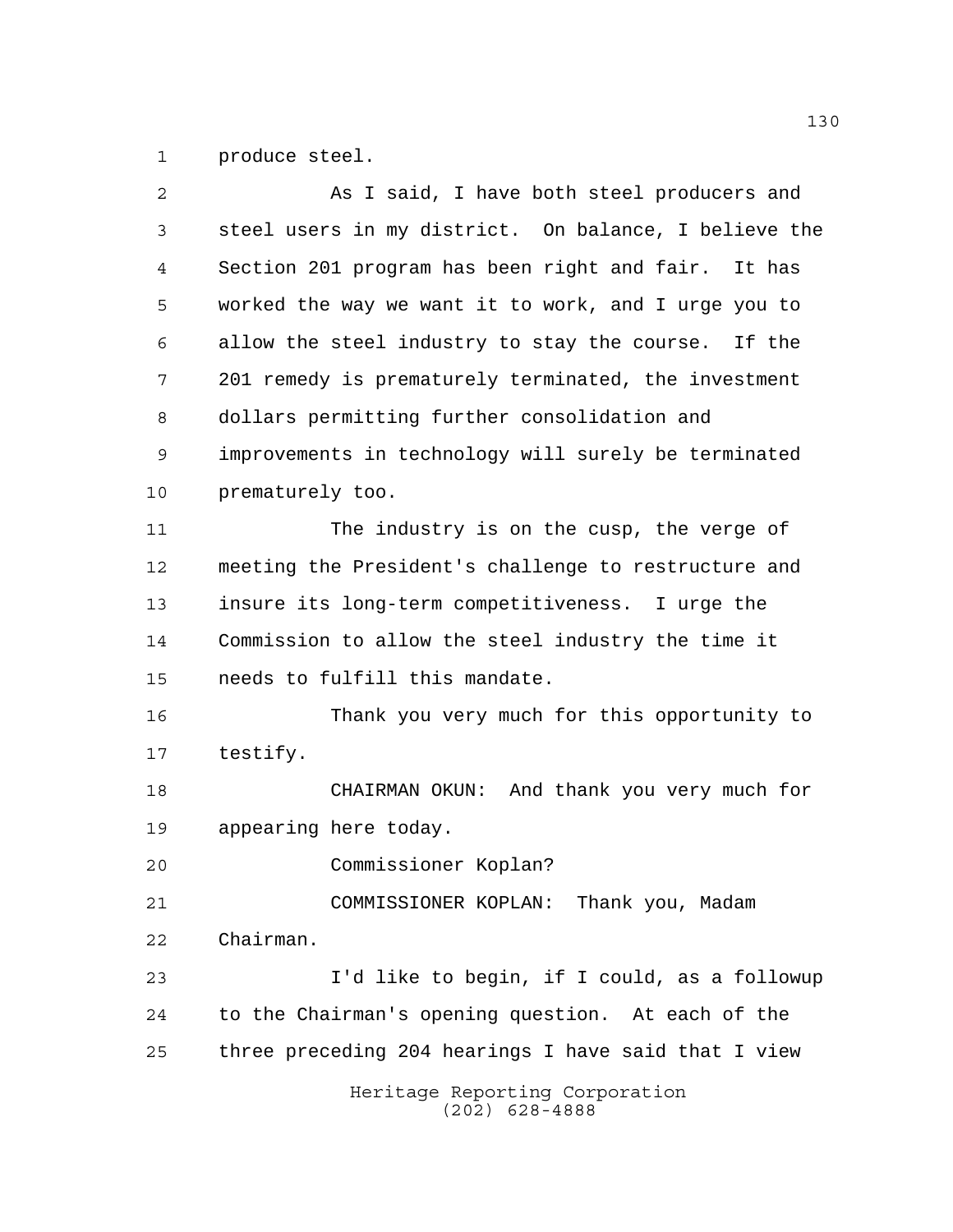each of these hearings as a critical part of the process for us to gather information on the effectiveness of what you have done thus far to facilitate a positive adjustment to import competition and for you to identify what remains left to be done if the relief continues.

 In other words, beginning with your adjustment plan submitted to USTR in support of your request for relief, I need to have on the record as much available relevant information as possible to identify exactly what each of you has accomplished since March 20, 2002, whether each of you are on schedule, if not, why not, and what else remains for each of you to do during the balance of the relief period.

 I realize that your questionnaire responses, your prehearing briefs, your direct presentations and your answers to questions posed by my colleagues thus far today address these issues to a significant degree with respect to the long products industry, but I would appreciate to the extent possible in this public forum your adding to the process by addressing your answers to those questions to the specific long product sectors, that is hot-rolled bar, cold-finished bar and steel concrete reinforcing bar, rebar.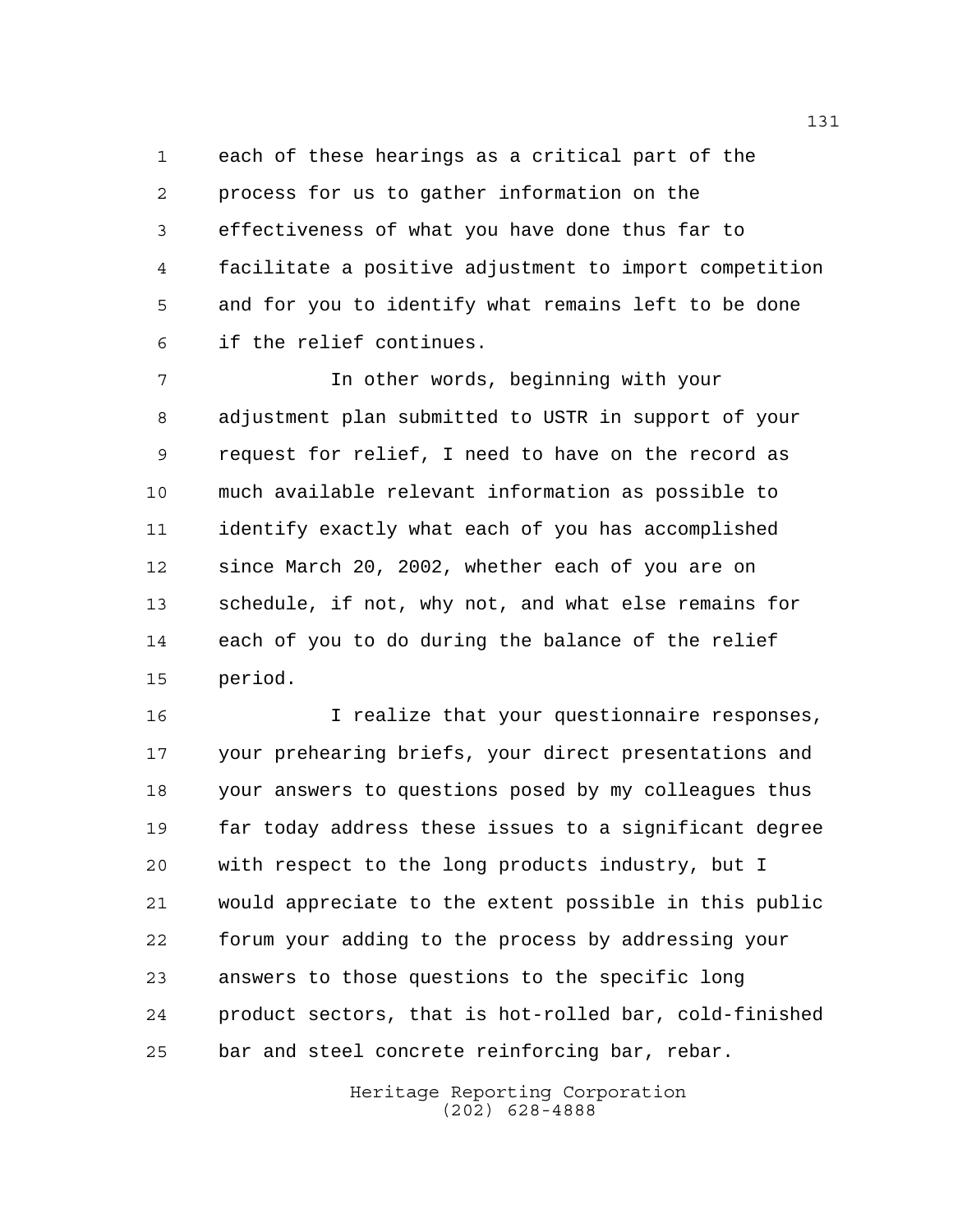Heritage Reporting Corporation 1 1 I note that when we cast our votes in the 201, we had separate votes on each of those sectors. I also note that our confidential staff report contains detailed, confidential, company specific summaries in certain of our appendices. I'm referring to Appendices D, E and F, of such information as you have already provided Commission staff. Counsel has access to those summaries. I'm interested in what more you can provide both now and, if necessary, as business confidential information in the post-hearing. 11 11 I note, Mr. Usher, that when we had our flat hearing I posed this question, and you had present on your behalf at that time Mr. Dorrance, your vice chairman, and Steve Szymanski, but I'd like to hear from the panel if I could in response anything now and, of course, anything more for the post-hearing. I'll start with the Long Products Coalition. MR. MUHLHAN: We wondered whether you'd ask this question and thought about how much we could disclose publicly given the nature of an awful lot of the content of the plans that we submitted. COMMISSIONER KOPLAN: Sure, but, as the Chairman said, as much as we can get into the public forum is appreciated. MR. MUHLHAN: I can state generically in

(202) 628-4888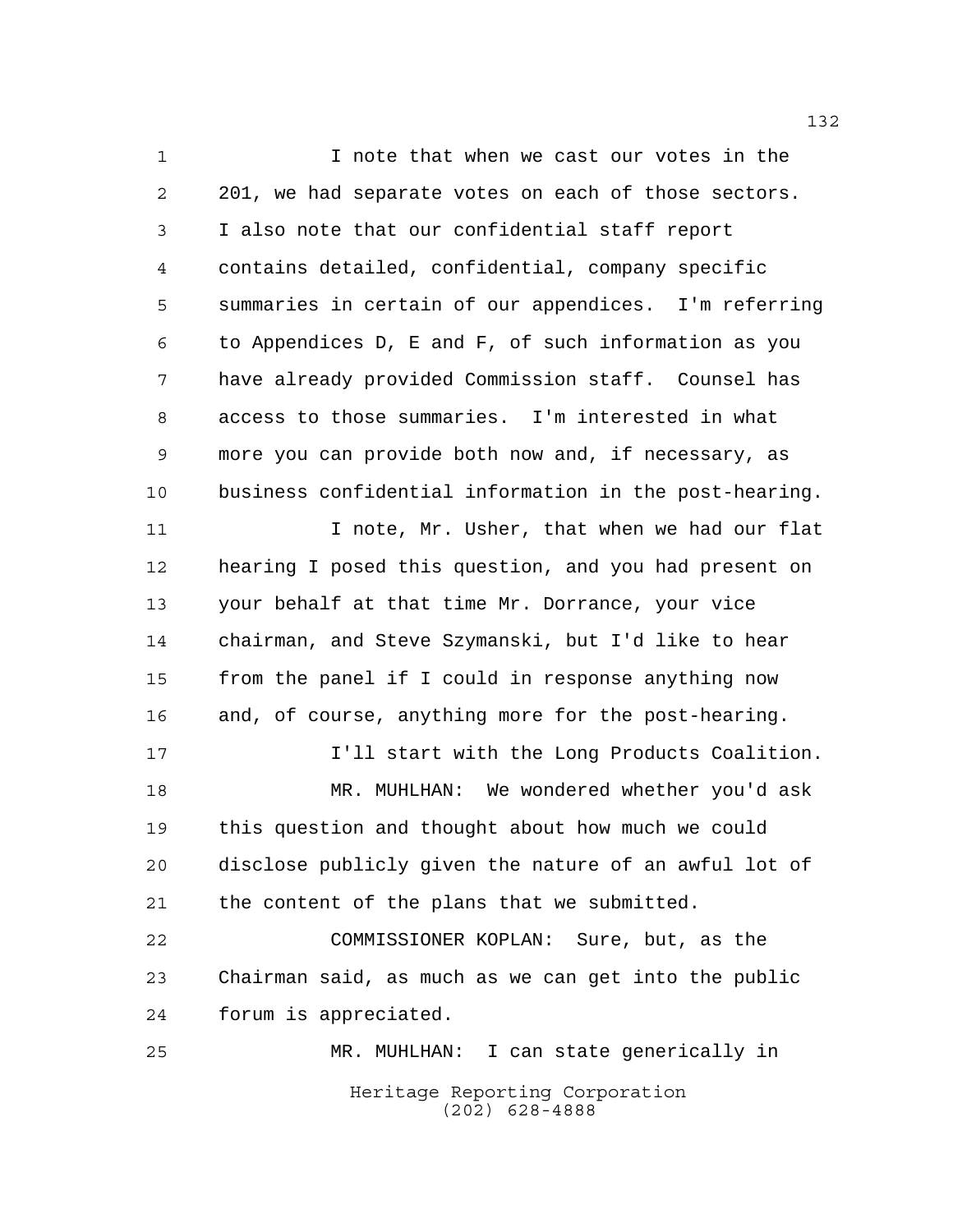Gerdau Ameristeel's case that a lot of what our plan talked about was the need to participate in consolidation, the need to extend our product offerings and broaden our range, and we have done that in this consolidation step that we've been a part of.

 We also talked about improving our work force and investing in equipment that would lower our cost. We will provide some public information regarding specific steps that we've taken that can be disclosed and probably have been disclosed reading between the lines of some of our public reporting.

 We also should probably speak to some of the things that we didn't do. We talked about expanding our business in some product lines that turned out not to have fared as well either for economic reasons or because there were too many country exclusions or what have you, and we will provide some comment that's public on those elements as well.

 COMMISSIONER KOPLAN: What you just raised about exclusions is exactly the kind of thing I'm talking about; if you can be specific as to which exclusions, how much quantity might have been involved. As I say, as much detailed information in that regard as possible.

Mr. Selig?

Heritage Reporting Corporation (202) 628-4888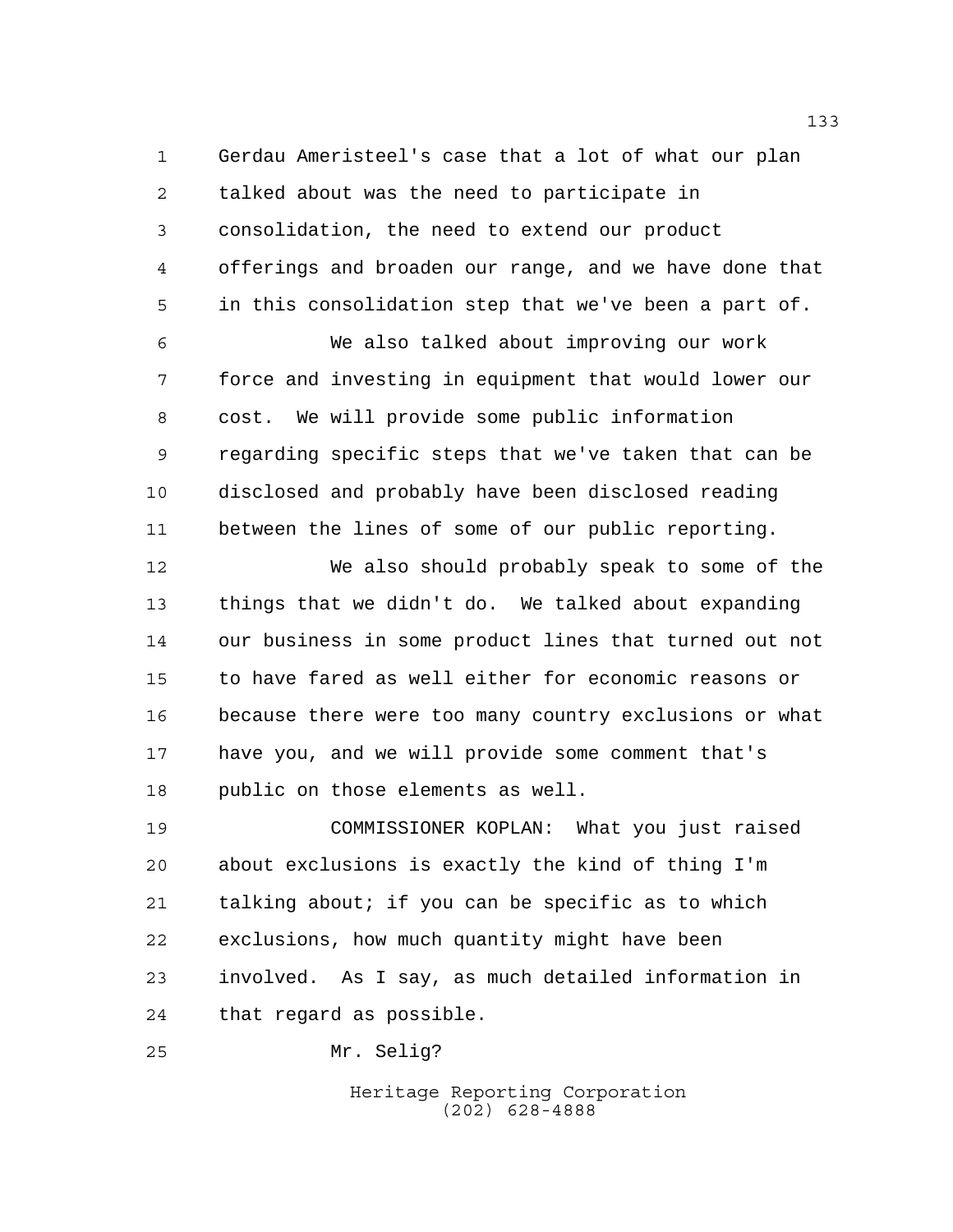1 By the way, thank you for that, Mr. Muhlhan. MR. SELIG: Commissioner Koplan, I think I was quite complete in what we've done.

 With respect to what we haven't done yet, I talked about the caster in our South Carolina plant or in our Alabama plant that we've totally rebuilt, but we had also hoped to be able to replace the caster in Sagine, which is significantly older. We haven't been able to justify that expenditure at this time. It is our hope that whether it's business conditions or whatever that we will be able to improve our margins so that we could justify that expense.

 Additionally, it was our hope that we could upgrade the products in which we competed, and to do that would require a vacuum degasser, which we've also put off because of business conditions. Those are primarily the items that we have not done yet that we said we would do.

 Of course, it is our hope that if the 201 does continue that in the next 18 months we will be able to proceed on those projects.

 COMMISSIONER KOPLAN: Thank you, Mr. Selig. Mr. Thielens, I saw you reaching for your microphone.

Heritage Reporting Corporation (202) 628-4888 MR. THIELENS: As I previously stated, we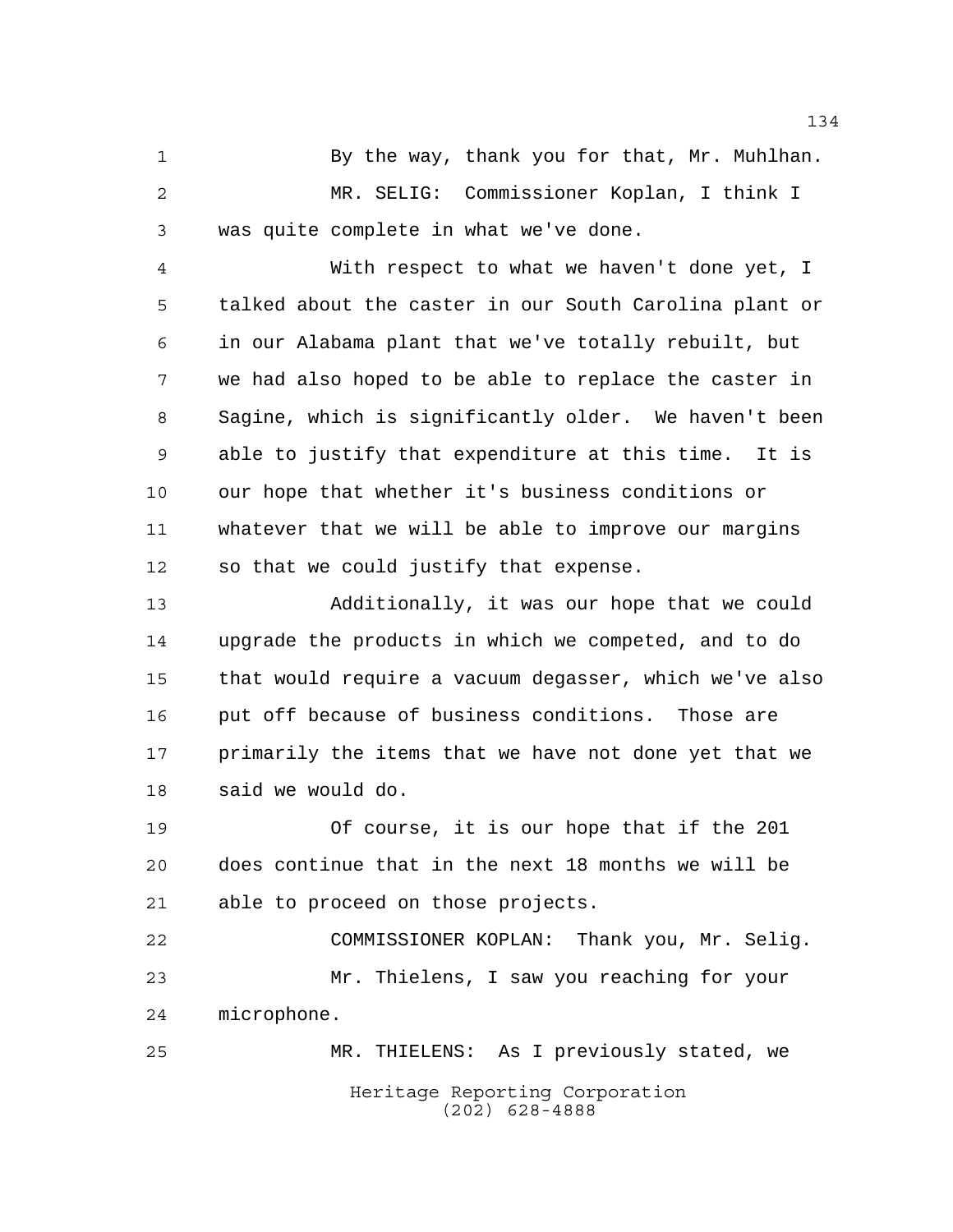have completed our rationalization of the company. Really that was completed by December of last year. While we've been fortunate to spend approximately \$30 million, we could easily have doubled that amount. That investment was spent primarily on our large mill, our new, large mill in Lorraine, but we have other facilities from melting, rolling and finishing where we need to spend additional capital.

 At the present time, we would not be able to justify any additional spending given the current market environment that we're facing.

COMMISSIONER KOPLAN: Thank you.

Mr. Haidet?

 MR. HAIDET: Yes. Yes. There's no doubt that although we've made significant productivity gains and made some new product introductions and we continue our research and development efforts, there's no doubt that we're not on schedule in that we've had to delay and postpone some capital expenditures as a result of the current financial outlook. That's both a function of the economy, and I think country exclusions play into that as well. COMMISSIONER KOPLAN: Thank you.

Mr. Johns?

Heritage Reporting Corporation (202) 628-4888 MR. JOHNS: I think we've done most of what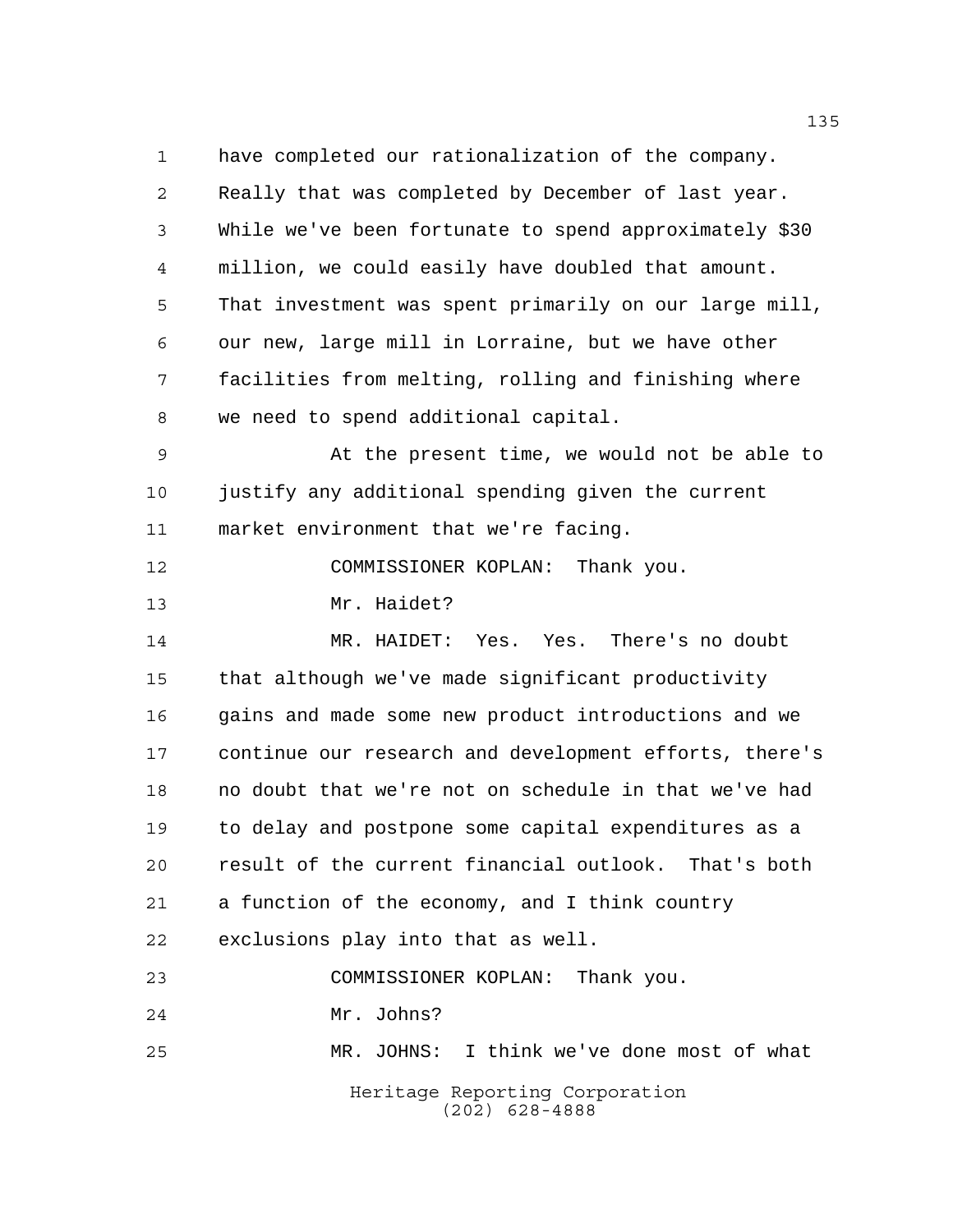we've said on the questionnaires. I think the one thing that we still have open that we are trying to come to grips with that offers some significant potential is what I'm going to call product optimization across our bar mills. This is in the follow-up to the acquisition of the Birmingham facilities, and by product optimization I mean determining which mills make which products to consolidate products at given mills to get better runs, more operating efficiencies out of that with a minimal disruption or hopefully no disruption to customer service. It's a rather complex issue, and we're right in the middle of that right now. COMMISSIONER KOPLAN: Thank you. Mr. Ruth? MR. RUTH: Just so I can be more specific 18 for the record, and I'll break out each of our mills. We have put in new rolling mill drivers at our St. Paul facility, and we're in the process of a caster upgrade there that's a two or three phase project. We've completed the first phase of that.

 We've installed new burners in our reheat furnace at our Iowa facility, and that creates some energy efficiencies for us. We're also upgrading the

> Heritage Reporting Corporation (202) 628-4888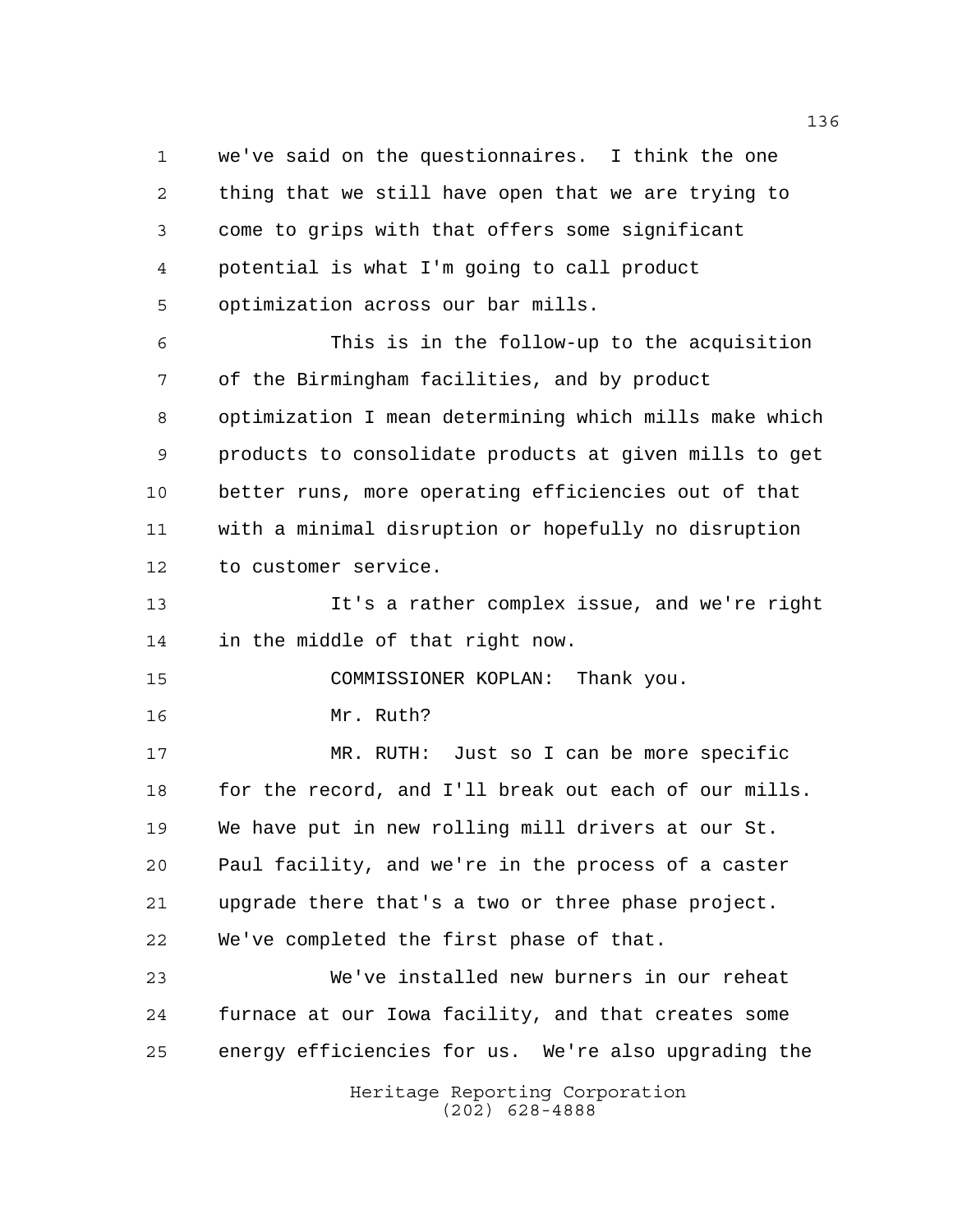casting machine in our Iowa facility, and we've installed oxygen and carbon injectors on our furnace there. We're also installing a straightener in our Kentucky facility.

 There are a couple things we haven't done, and one of them is due to the economy, and that's a bundler in St. Paul that the justification just can't be made toward today. The second is a processing line for our Michigan facility, and there the issue is a little bit different.

 As we enter discussions about some of our steel assets and their possible sale, it's not clear yet that we will receive the value of those investments in any sale that may or may not take place, so we have to be cognizant of that. That has held up some of those decisions.

 COMMISSIONER KOPLAN: Thank you very much. Mr. Darling?

 MR. DARLING: When you first posed this question, Commissioner, one of the things I was thinking about is that we've had the good fortune to listen to Nucor, Republic and Timken. These companies represent a rather significant portion of the cold- finished steel bar industry, so I decided to look at the balance of the industry.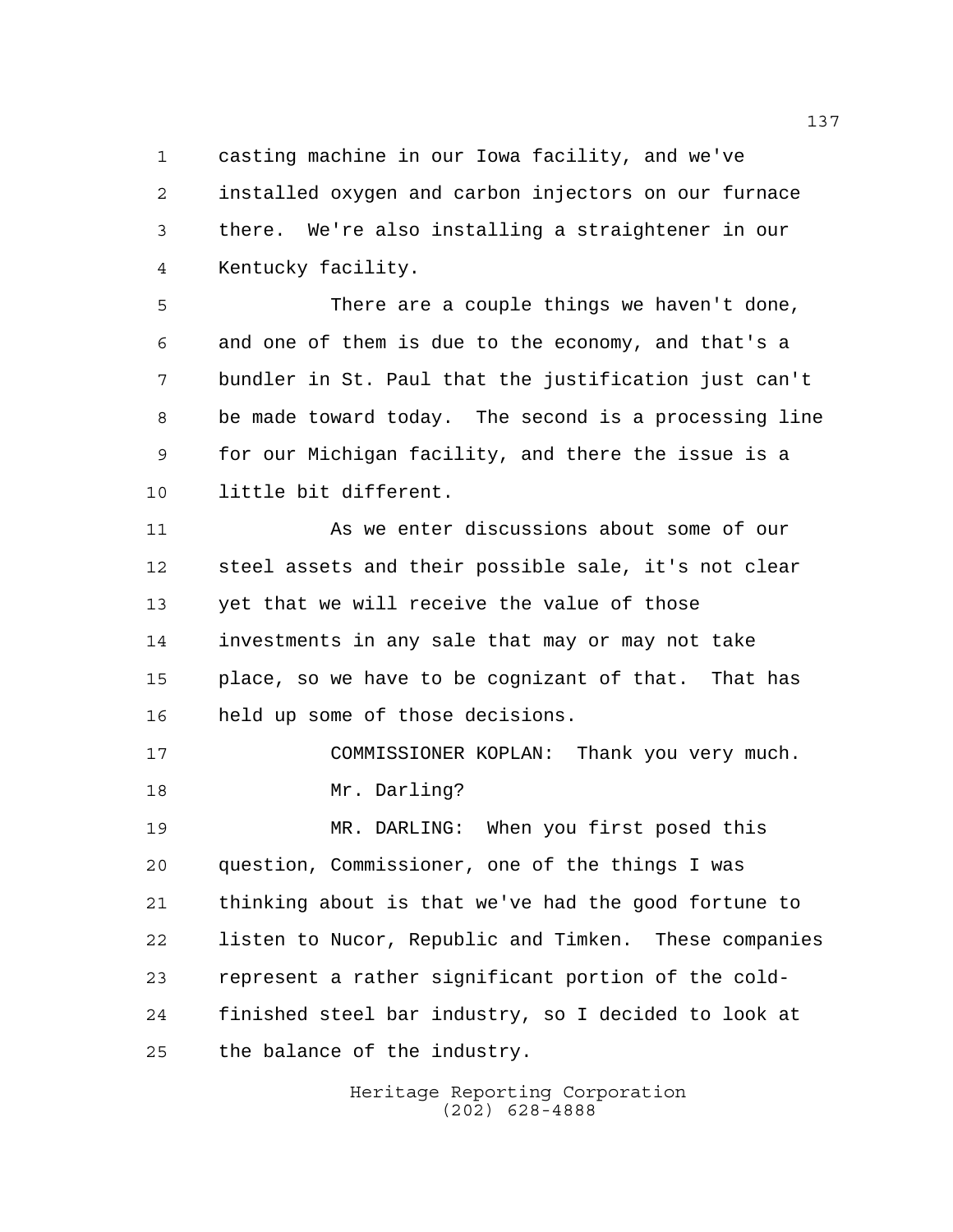The balance of the industry for the most part is characterized by privately held firms. Inasmuch as I have not had an opportunity or I will never have an opportunity to look at their submissions, I could not speak on their behalf, but let me try to respond to your question on behalf of Corey.

 We have delayed projects, and essentially the projects that we have delayed are those where we felt that we had a little bit more time within which to respond to the demand for the change. As an example, our office is 130 years old. We need a new office. The existing facility is deteriorating. We need to bring about a change there because the capital investment necessary with which to repair the existing facility is about equal to the cost of a new facility, but we have delayed that.

 We have delayed some projects in the area of information technology because we feel that the cost of the project is about equal to the return, and as a result we have elected to delay that to a more appropriate time wherein the anticipated return would be greater.

 There is, however, one area that we have not delayed and we have sort of changed here, and that is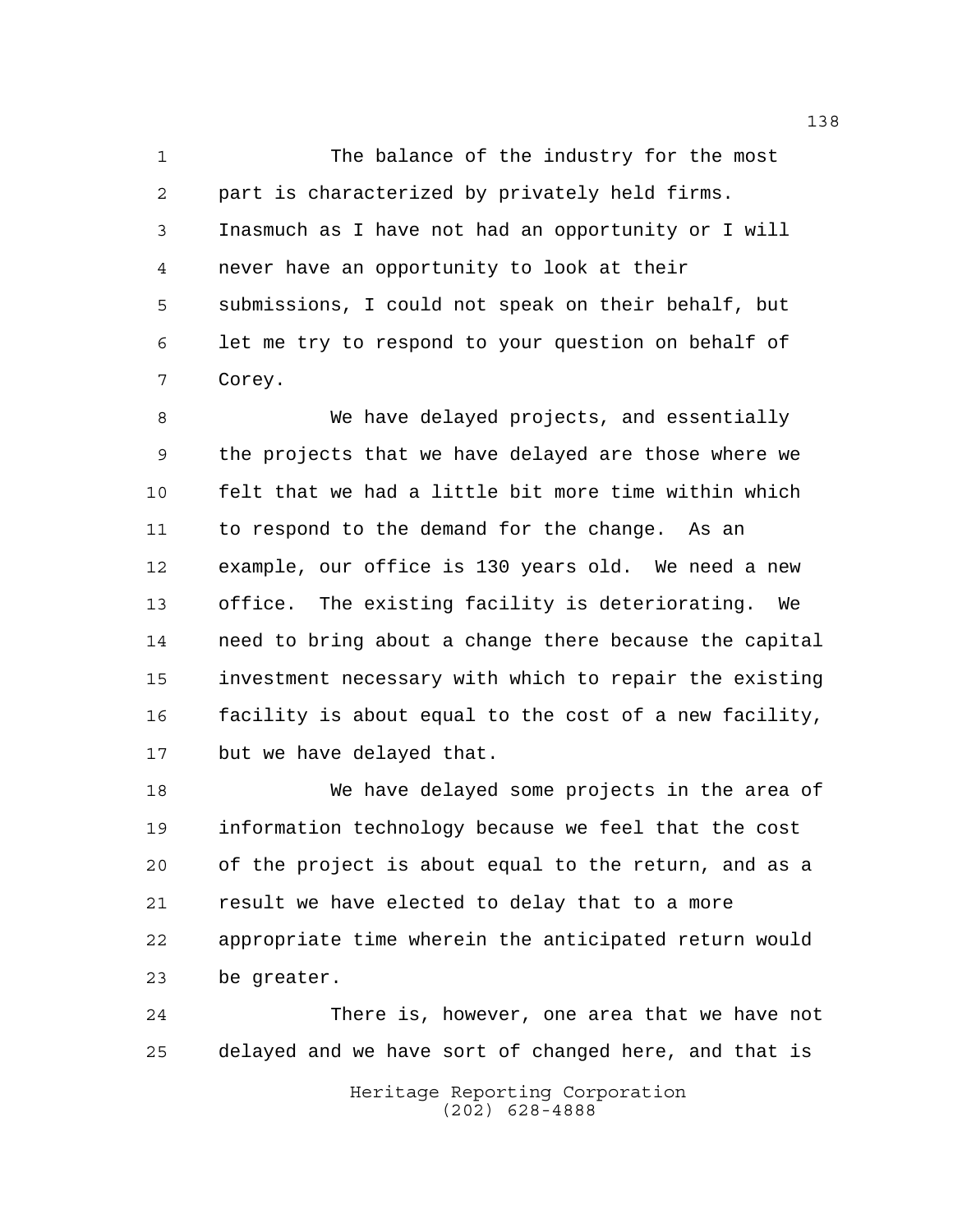in the training and the development of our personnel. We are training our people to mine information technology systems and databases so that they can more effectively respond to the internal demands for improved efficiency and improved information, as well as to respond to the demands of our customers. You sort of go down this path looking at issues of trade-off. You know, when can you defer the expense? You know, do you have enough time? How much of an impact is that going to have on your operations versus the bigger expenditures, the more important ones, that are going to achieve significant reductions in cost? 14 14 I hope I have responded to your question, Commissioner. COMMISSIONER KOPLAN: Thank you. CHAIRMAN OKUN: Go ahead. COMMISSIONER KOPLAN: And that's Mr. Alvarado. I don't want to miss you. MR. ALVARADO: Thank you. Commissioner I think the best way to answer your question is to refer to a comment that was made earlier in testimony or in response to a question about normal wear and tear requiring significant expenditures and repair and maintenance and that's true for all of us. But I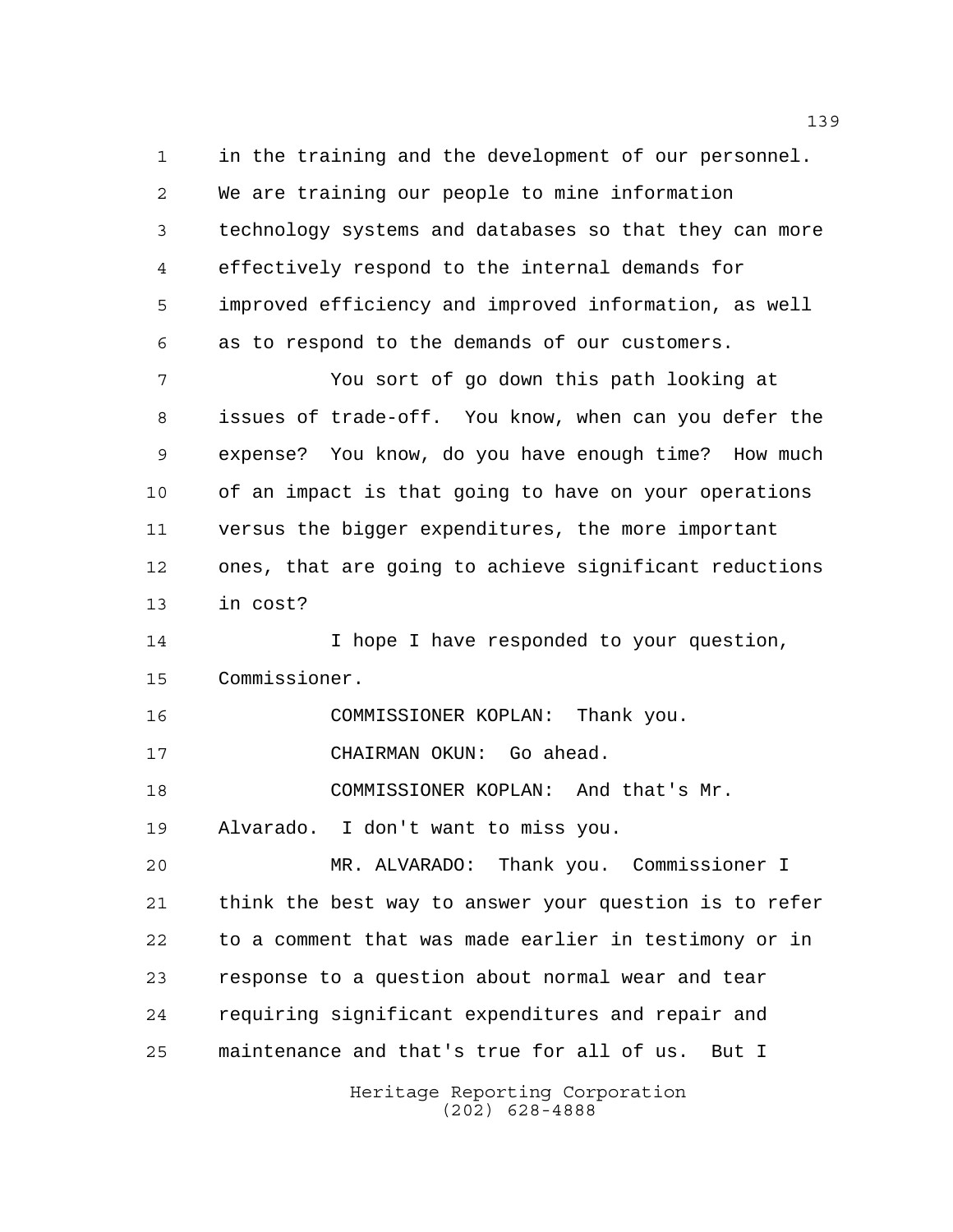believe you'd rather that we concentrate on the commitments that were made as part of the initial -- COMMISSIONER KOPLAN: That's right. MR. ALVARADO: And for that, I would prefer that we review the promises or the plans that were made and we'll respond to that. If we can make some of that more public, then we shall. COMMISSIONER KOPLAN: Thank you very much. And I thank each of you for your responses and I look forward to what else we get in the post-hearing from you. Thank you, Madam Chairman. CHAIRMAN OKUN: Thank you. One of the other issues that we were asked to look at is the adjustment of workers to import competition and one of the observations I guess that was made on Tuesday perhaps was that in the flat where you had the integrated versus the mini mills and you had the need for more changes for the integrated mills than you did for the mini mills and then today in your response to what efforts industry has made there's been, I think, more focus on the efforts of the industry and not as much focus on workers or labor, although I did hear a few things. So I wanted to go back on a couple of those.

> Heritage Reporting Corporation (202) 628-4888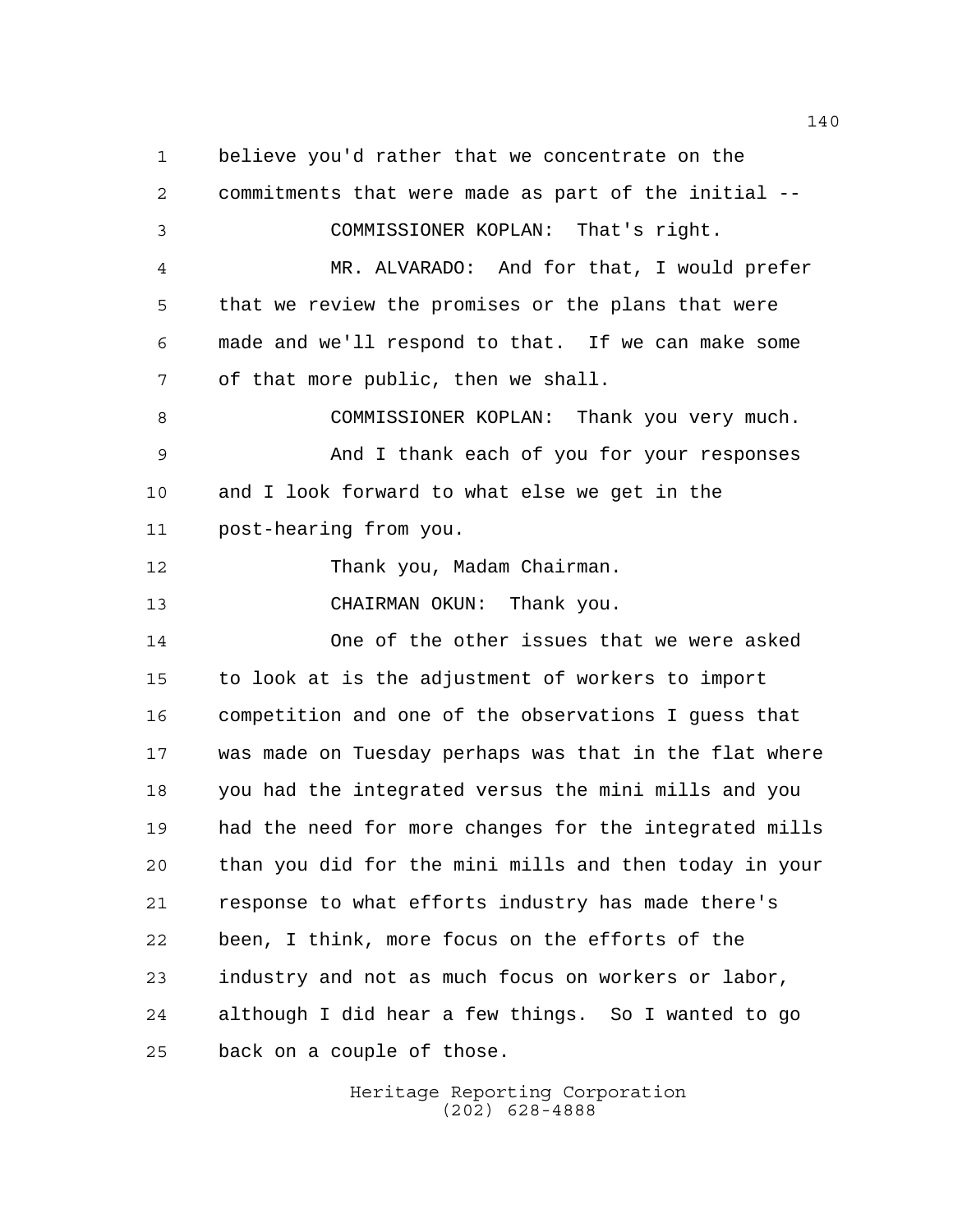One, Mr. Thielens, for Republic Engineered Products, you had mentioned that there had been a renegotiated labor agreement. Is there anything you can share with us here in terms of what changes were made in that labor agreement that helps adjust to import competition, anything you can point to in particular?

 MR. THIELENS: Thank you. I think that the new labor agreement with Republic entered into really has become the model which has been used both by ISG and probably to some degree by U.S. Steel and that we were able to eliminate some of the historic burdens that we had in terms of guaranteed work weeks and also cleared up some of the legacy costs that we had been burdened with, as well as a number of work rules that were significantly reduced and incentive plans. We had literally hundreds of incentive plans at our plants which have now been eliminated and consolidated into single plans that pay for quality tons that are shipped through our operations.

 So while we did not adjust or reduce the hourly wages, we were able to do things in these areas that were acceptable to the union that made us much more productive and also able to respond to changing market conditions.

> Heritage Reporting Corporation (202) 628-4888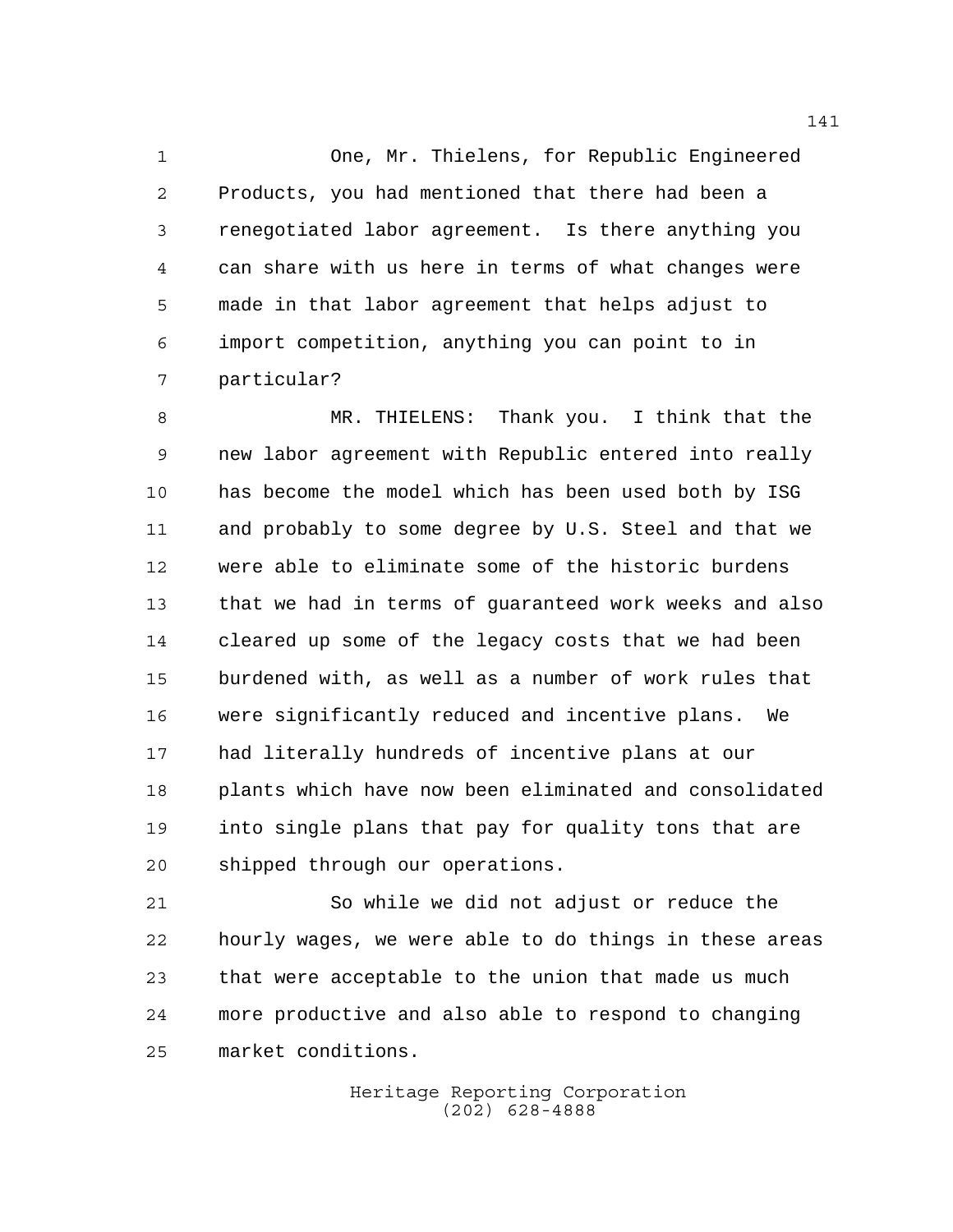CHAIRMAN OKUN: And one of the other provisions that was mentioned in the ISG and other labor agreements was, I guess, in terms of what the executives -- either reduced positions or reduced pay. Is that part of your labor agreement?

 MR. THIELENS: That was not specifically part of the agreement, although we've already reduced our salaried force by well over 50 percent over the past year and a half with a much larger percentage than we have through the hourly ranks, particularly when you look at operating facilities. Most of the reductions that have taken place have been because we've closed operations versus made significant reduction to the employment at ongoing operations.

 CHAIRMAN OKUN: Okay. Is there any other producer from the long products area who has anything specific with regard to workers' adjustments during this period?

Mr. Price?

 MR. PRICE: Would Mr. Johns like to comment about the changes in the employment plans or the payment plans for the employees at the old Birmingham mills versus the Nucor pay structure, incentive structure that was put in place?

Heritage Reporting Corporation (202) 628-4888 MR. JOHNS: There's not a whole lot of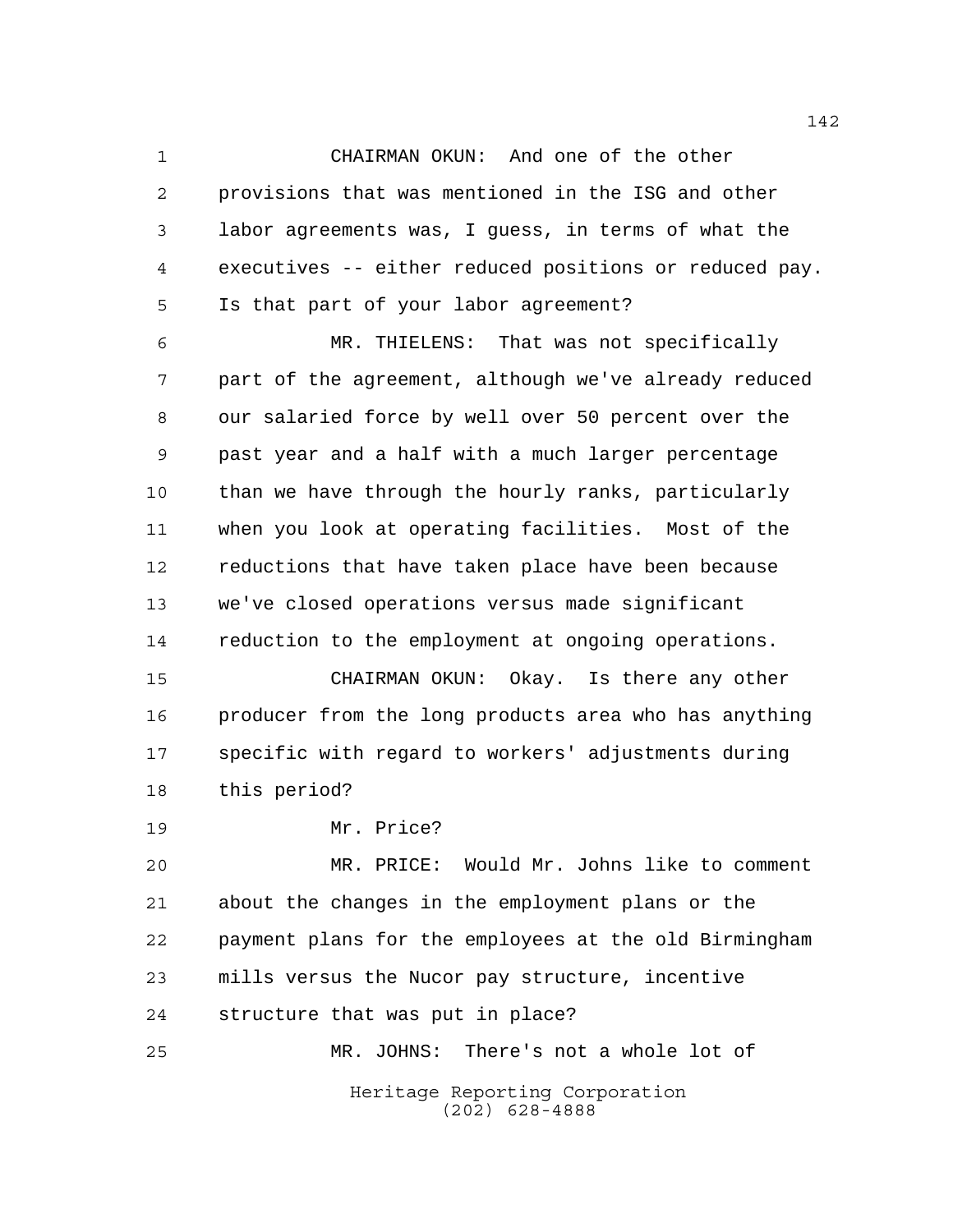change in terms of the hourly employees' situation. Birmingham at the time we acquired it had been operated substantially by some former Nucor employees who had, if you will, Nucor-ized many of those operations. We have made some changes to the incentive plans that were in existence, those tend to be productivity improvement type incentive plans and there is no exception. We experienced that with the Auburn Steel acquisition that was made before the 201 where we started to set records shortly after incentive plans were instituted, so we've seen some of the Nucor incentive plans work.

 With regards to those people who were separated due to the acquisition, that primarily involved management and administrative type people, and a severance assistance package was negotiated with those individuals.

 CHAIRMAN OKUN: Okay. I appreciate those comments.

 Mr. Usher, I guess I would like to also have your remarks. One of the things that we asked the producers on Tuesday was their evaluation of the plans and I guess what in particular about the new agreement would you point to as helping adjust to import

competitiveness?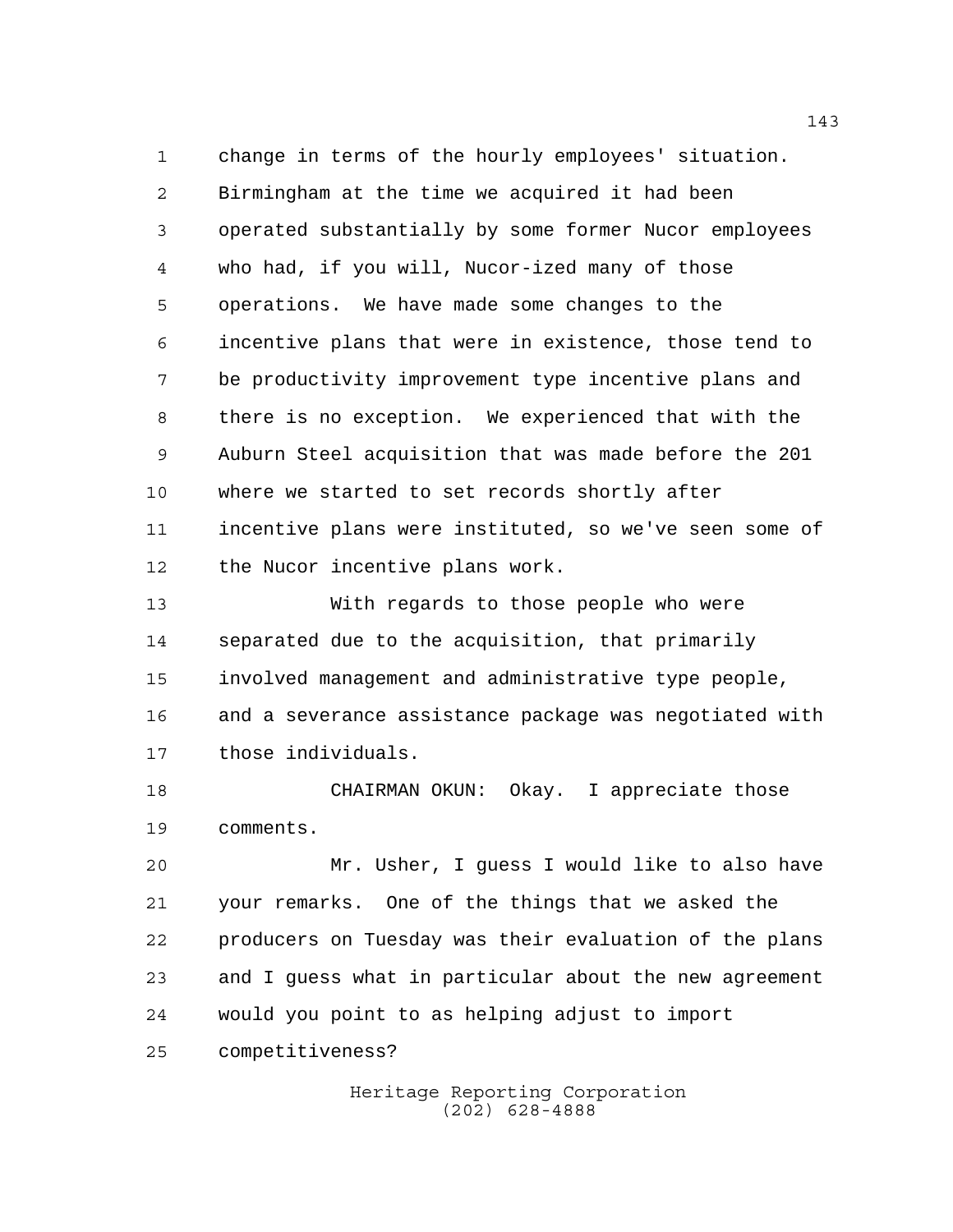MR. USHER: I think you heard a lot of this on Tuesday, but I would just add basically we're going to produce the same amount of steel with four people where we had five, so one out of every five people will leave and we'll produce the same amount of steel. In addition to that, there were major changes made in the health care programs, both for active and retired employees and in the pension plans for new employees. The National Steel employees that came over, plus any new employees that we would hire. So I'd say the biggest kicker we're going to get is from the re-manning, the elimination of jurisdictional areas within the plant, the use of operator mechanics, all these types of things, but

 there will be additional savings as a result of the healthcare improvements and pension improvements.

 CHAIRMAN OKUN: Okay. And then one part of the labor agreement that pointed to by respondents is one that I guess they would characterize as not helping adjust to import competition were continued restraints on investment -- I think it's referred to as the investment provisions and we now, I think, have a couple of these agreements to look at, but I wondered if you could comment at all on whether any of the restraints of the waiver agreement with regard to

> Heritage Reporting Corporation (202) 628-4888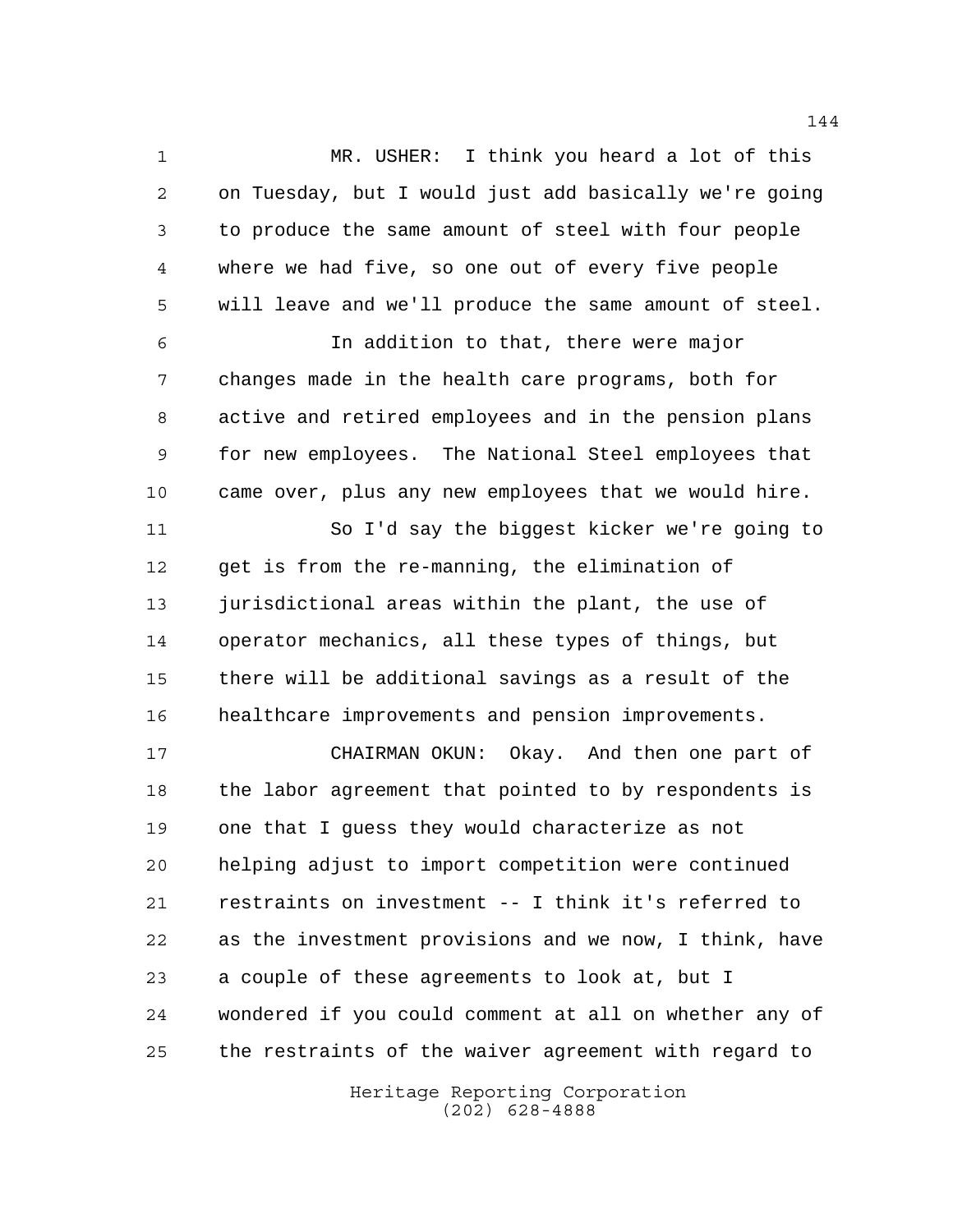how a company invests or I think it also relates to blast furnaces, whether you have any comment on that.

 MR. USHER: Yes, I would say -- and I can't speak to other agreements, but with respect to the U.S. Steel agreement, for example, we have no limitations on any of our investments outside the United States. Investments within the United States, these were relatively easily agreements in the sense that they had to make sense, they had to be able to demonstrate that a return could be earned on the project, the same types of criteria that I would take to my board anyway.

 In terms of blast furnace commitments, again, if business conditions do not warrant it, blast furnaces can be shut down for periods of weak business. If we cannot generate money, blast furnaces can be permanently shut down. They're all part of our agreement.

 CHAIRMAN OKUN: Okay. I appreciate those comments.

 Let me now turn, then to another issued raised by Mr. Cunningham in his opening remarks this morning which is if we're looking at what's particularly the long products, I think he referred to this as being an industry where there are good ones or

> Heritage Reporting Corporation (202) 628-4888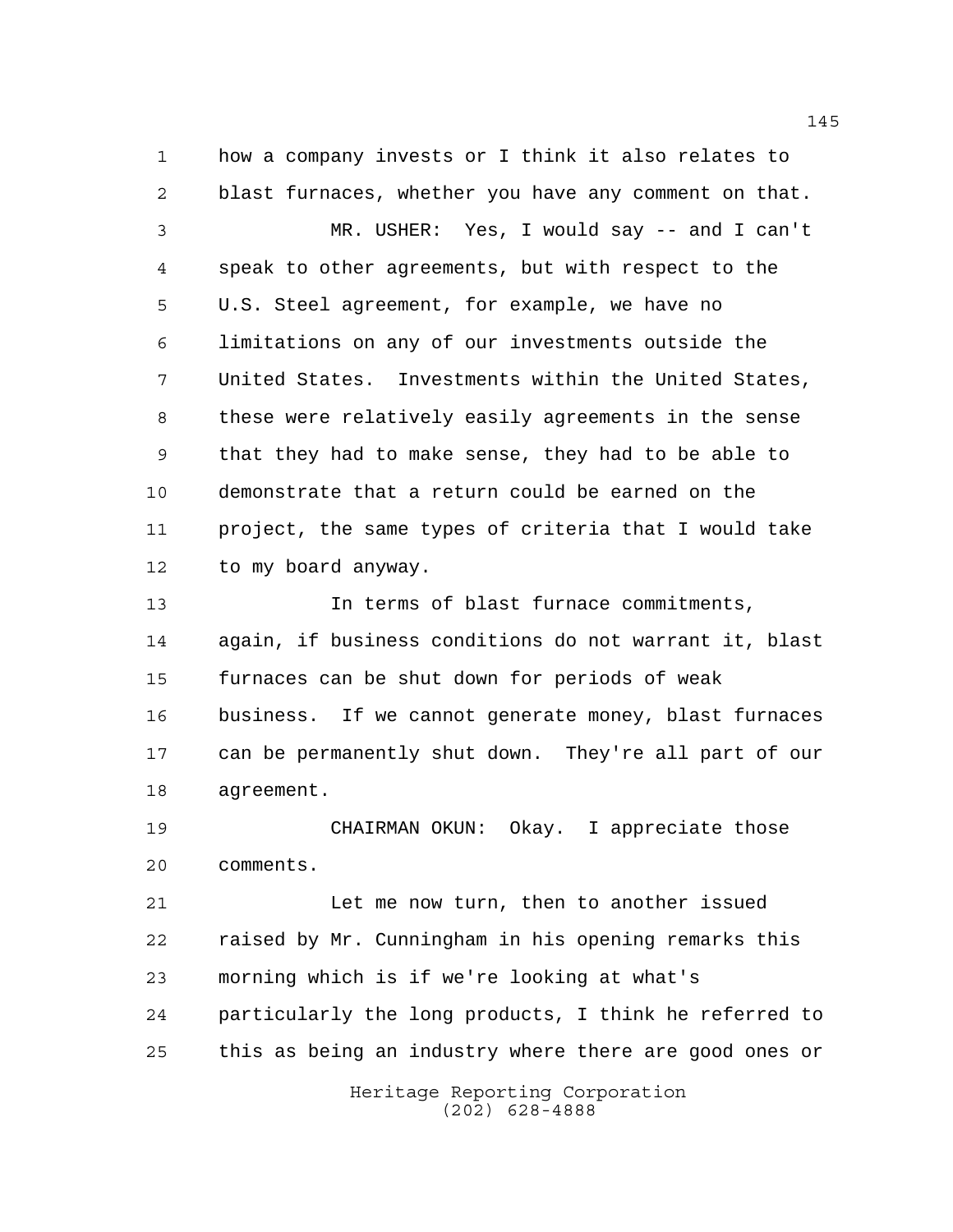Heritage Reporting Corporation bad ones, so I guess I won't go down the weaker sisters that he thought needed to go, and I wondered if I could have the long products producers comment more specifically on capacity, capacity reductions and how you evaluate that. And I know that this was touched on in your opening, but I guess I just want to pose the question as it was posed this morning by Mr. Cunningham and talk a little bit about capacity and what you see taken out, what remains to be taken out, if you think it does. I'm looking at you, Mr. Muhlhan, because you have the front row but you may not be the person -- Mr. Selig? 14 MR. SELIG: Let me try. The only thing I might point out with respect to the testimony that you're referring to -- CHAIRMAN OKUN: And could you move your microphone a little closer so we can hear you better? MR. SELIG: Sure. The only thing I might point out with respect to the testimony that you're referring to is that the situation is considerably different in the long products industry than it is in the flat rolled industry. Although there are a few weak sisters, one of who did shut down this past year, the Kentucky Electric Company, there are relatively

(202) 628-4888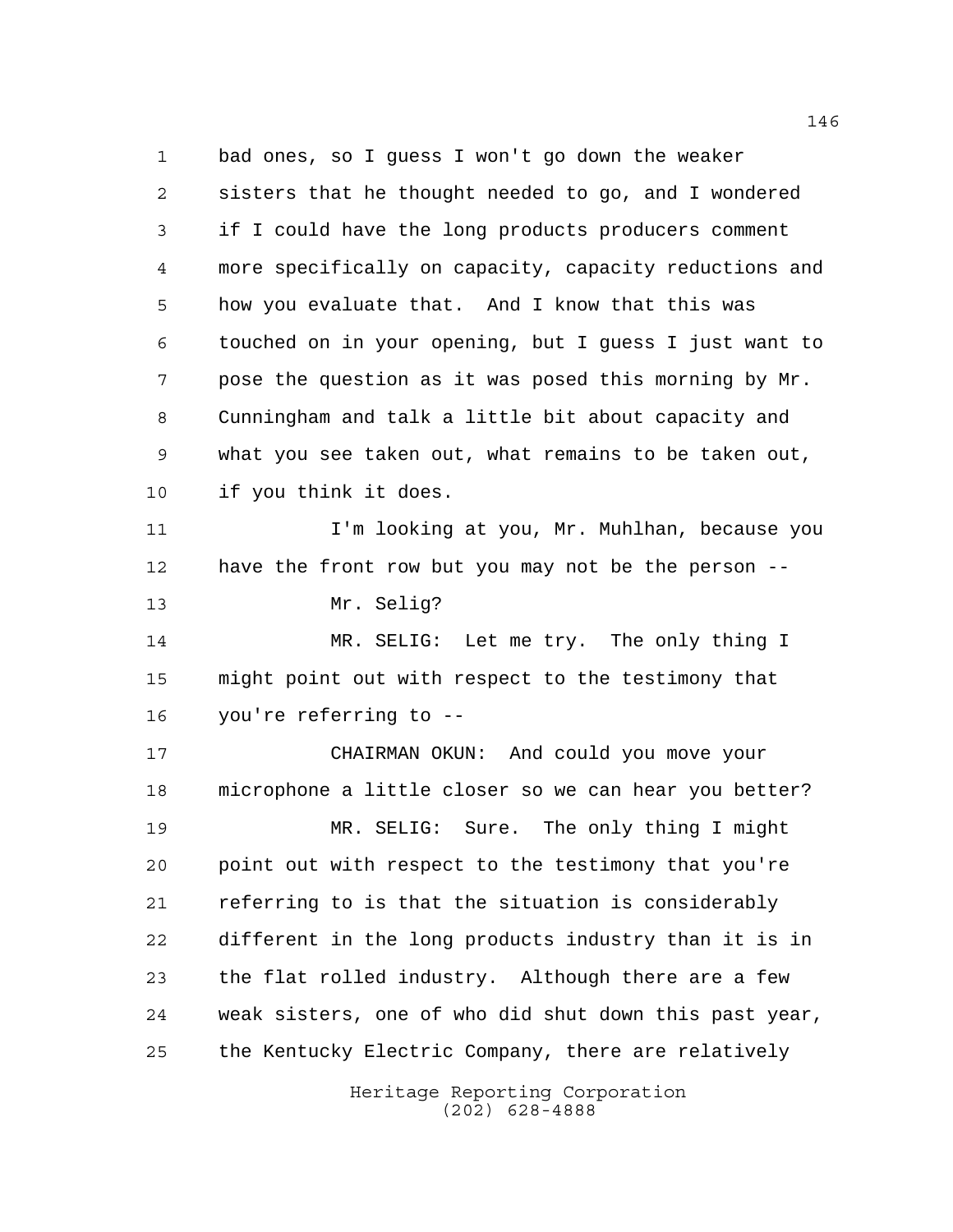few really inefficient long products mills. There are a couple that are in bankruptcy, perhaps due more to market conditions than to the inefficient capacity issue. So I think that, in my opinion, there are not that many weak sisters.

 The question of supply/demand and, of course, as you've already pointed out, we've already responded, the reduction in foreign steel was picked up by the increase just in operating mills, not necessarily new mills.

11 11 I might also say with respect to the effectiveness of the 201, some of you may remember that the last time I was here I brought with me a reinforcing bar that I picked up at a job site in San Antonio, Texas from Moldova. I might tell you that we looked for some Moldova rebar and although there is some foreign steel there, there is none from Moldova. CHAIRMAN OKUN: Okay. Well, I see my yellow

light has come on.

Mr. Price?

 MR. PRICE: Yes. I'd just like to respond to one thing. Mr. Cunningham made this exact same argument in the original 201 investigation and then he argued that essentially because there were weak sisters and strong sisters you should deny relief in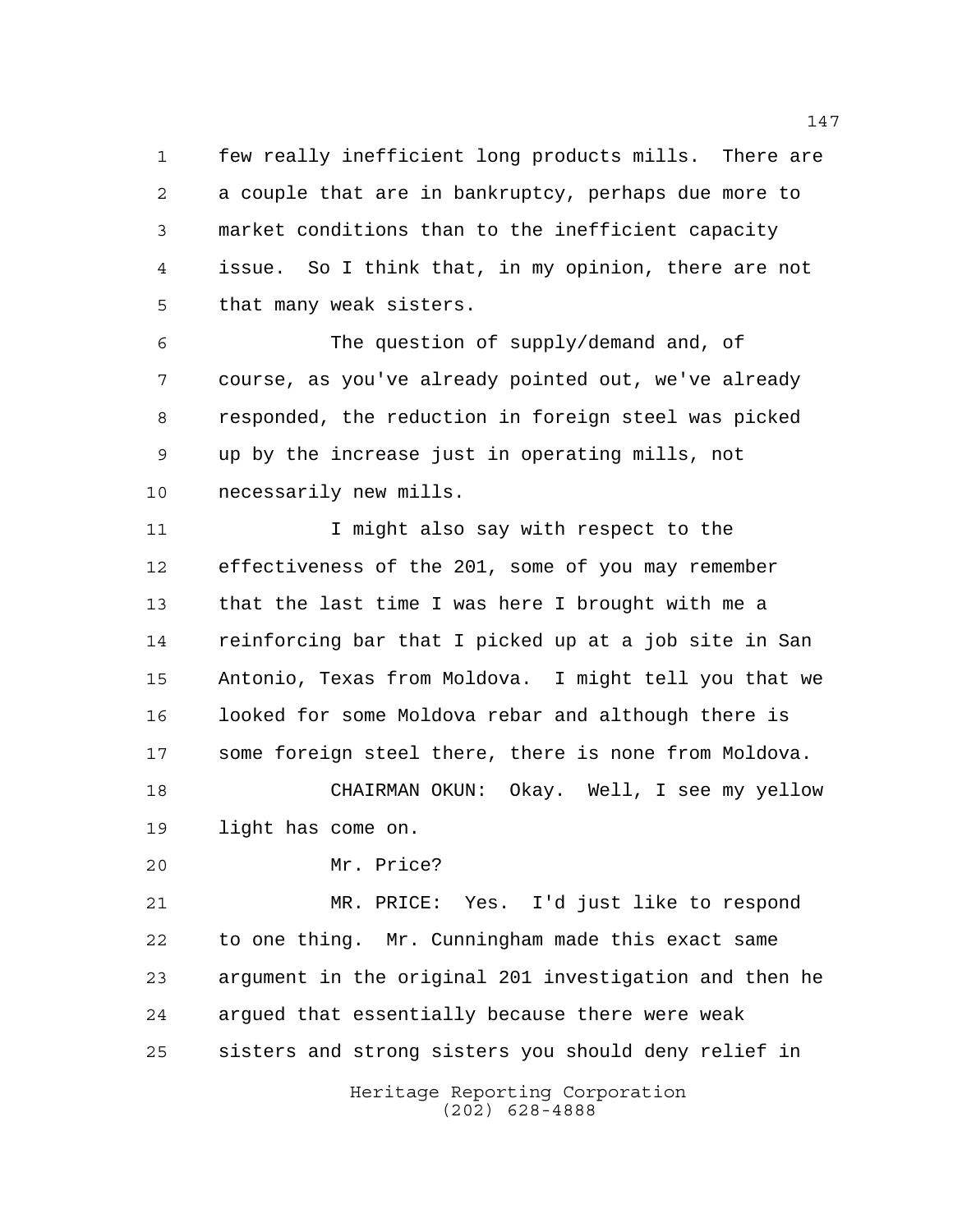the first place. The commission obviously rejected that argument and looked at the industry as a whole. Secondly, there have been significant capacity adjustments in this industry. And, third, I might point out if there is a weak sister in the supply of SBQ bar products producers in the world and where capacity rationalization might be due today it's actually with Corus in the U.K. Thank you. CHAIRMAN OKUN: Well, I think I'm going to have some other specific questions with regard to some of the other companies that are out there, but I will have a chance on that third round. Vice Chairman Hillman? VICE CHAIRMAN HILLMAN: Thank you. Well, I always seem to want to piggyback on what the chairman has asked because I think the testimony is very clear and everybody would agree, including the respondents' counsel that there has been very significant consolidation. To the extent, on the other hand, that we've heard sort of criticism or a sense of things is that yes, it's been long on consolidation but short on rationalization, by which they mean closure. And it raises two issues.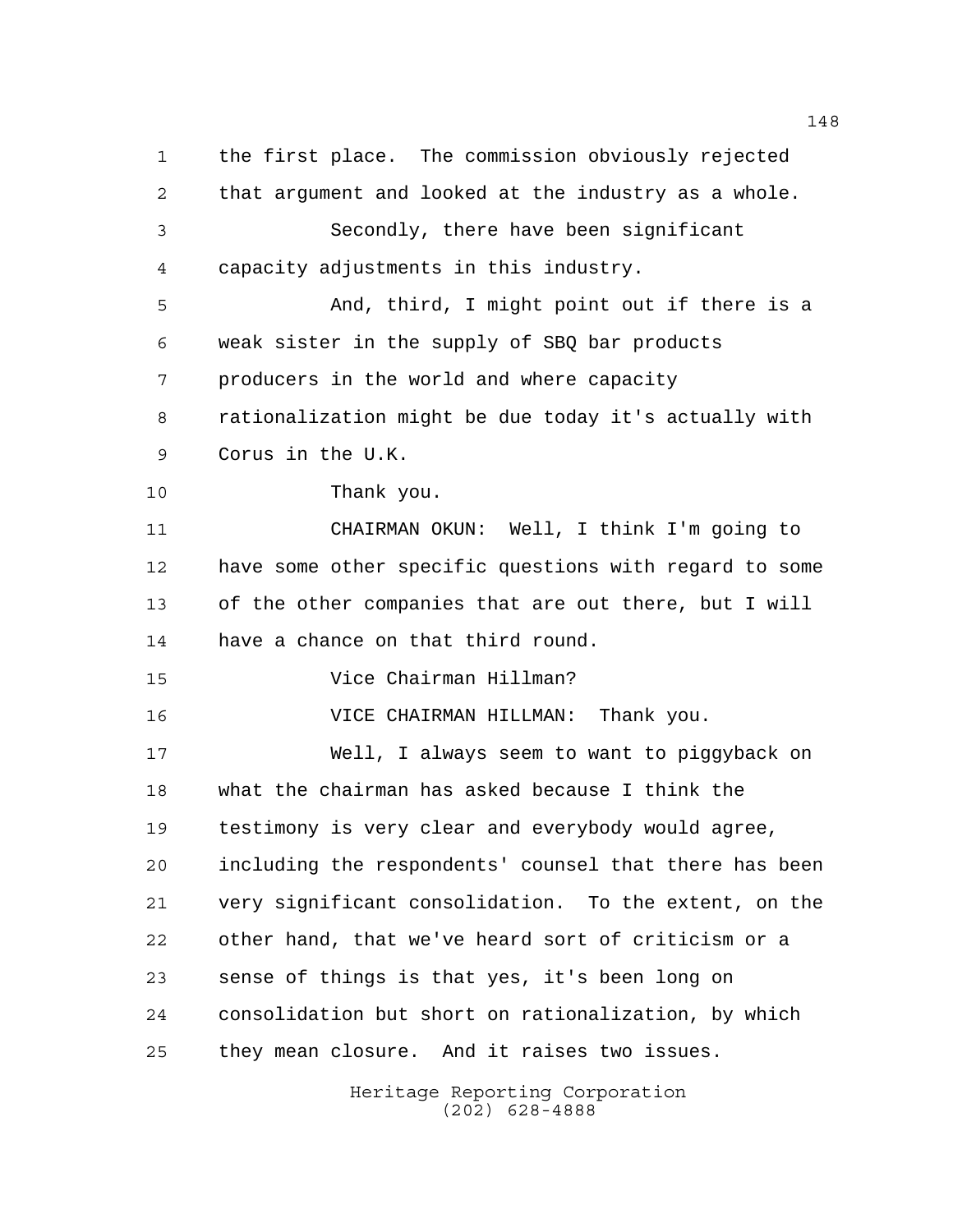One is the issue of the actual money that's come into the industry. Again, a criticism coming from the other side is, yes, a lot of money's been pumped in, but it's all been money to purchase bankrupt assets, it has not been substantial capital expenditures, sort of new capital investments in more efficient technology.

 I would say the argument is stronger on the flat side, that if we look at our total numbers for actual capital expenditures, they are down considerably from the time prior to the relief. That's not true on the long side, but I'm wanting a little bit of a sense of what do we make of this consolidation versus rationalization, both on the expenditure side as well as on this issue of capacity? Because, again, if we look at our numbers in toto for both flat and long, they would actually show

 a slight increase in capacity across all products that we're looking at. And yet, you know, as I listen to the testimony, I've heard lots of descriptions of capacity coming out of the industry, so I'm wanting some little bit of a check from the industry of whether you think our numbers are right, that on balance, in toto, there has been a slight increase in the capacity produced, the broad range of flat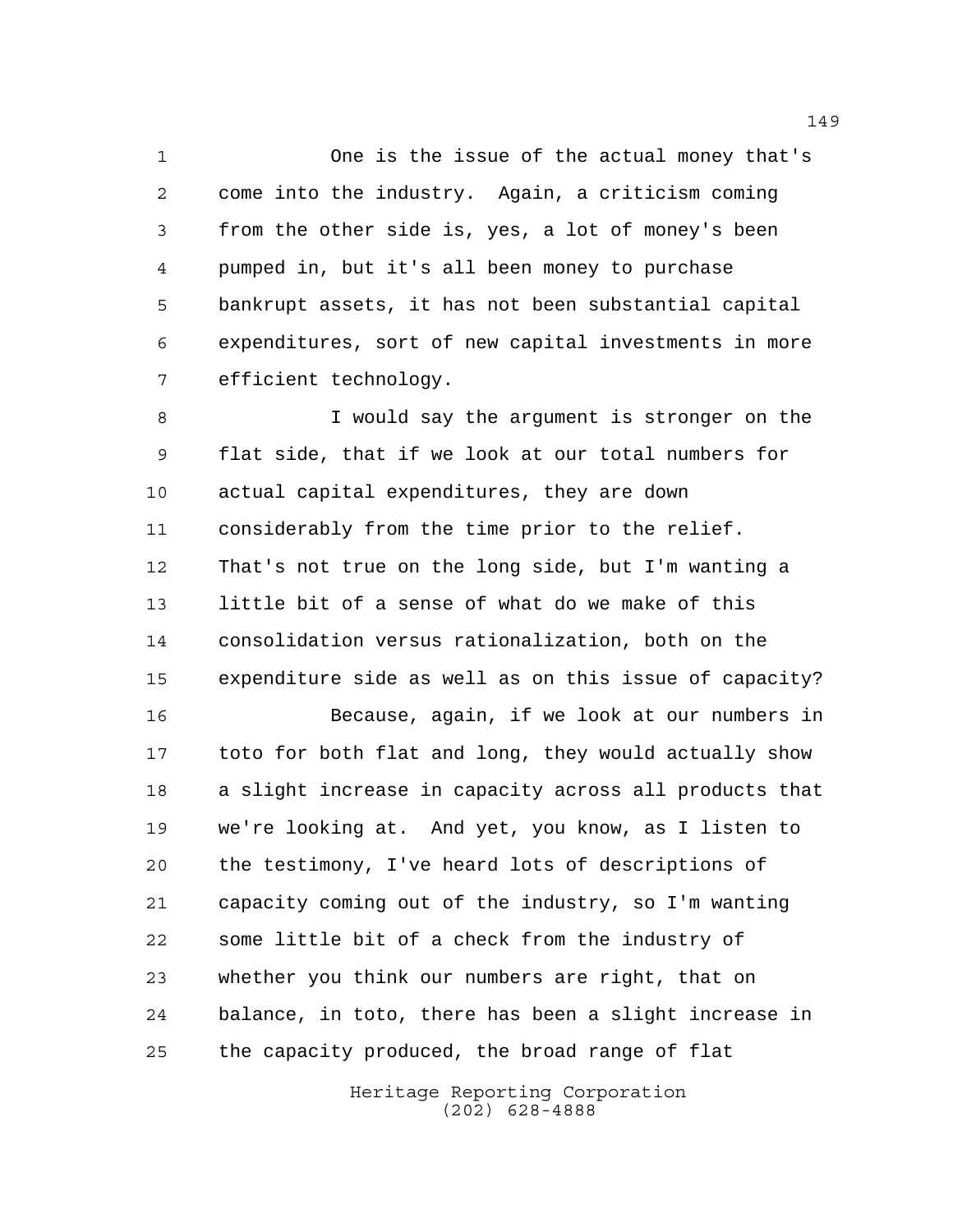products that we looked at and these three long products and any comments that you want to make on this issue of the value of rationalization as opposed to consolidation.

 And I don't know whether you want to start, Mr. Usher, on the flat side.

 MR. USHER: I have to look at your numbers in detail to tell you how good I think they are and give you at least my perspective on that, but I would say it's sort of a two-stage process and I'll use U.S. Steel and National as an example.

 Even though we have done a fair amount of capital spending, our focus here has been on the acquisition of National and, as I said, we have now had the operation of National for about two months and we are now, I think, for example, between the two company's assets, we now have 16 galvanizing lines. Our opportunity now to focus capital investment and decide which of thee will run and which won't run, we have a whole new perspective on how we look at this than how we looked at this thing when we were just U.S. Steel.

 So I think it's sort of a two-stage process. One is that you have to take the time to do the acquisition and get that behind you and then the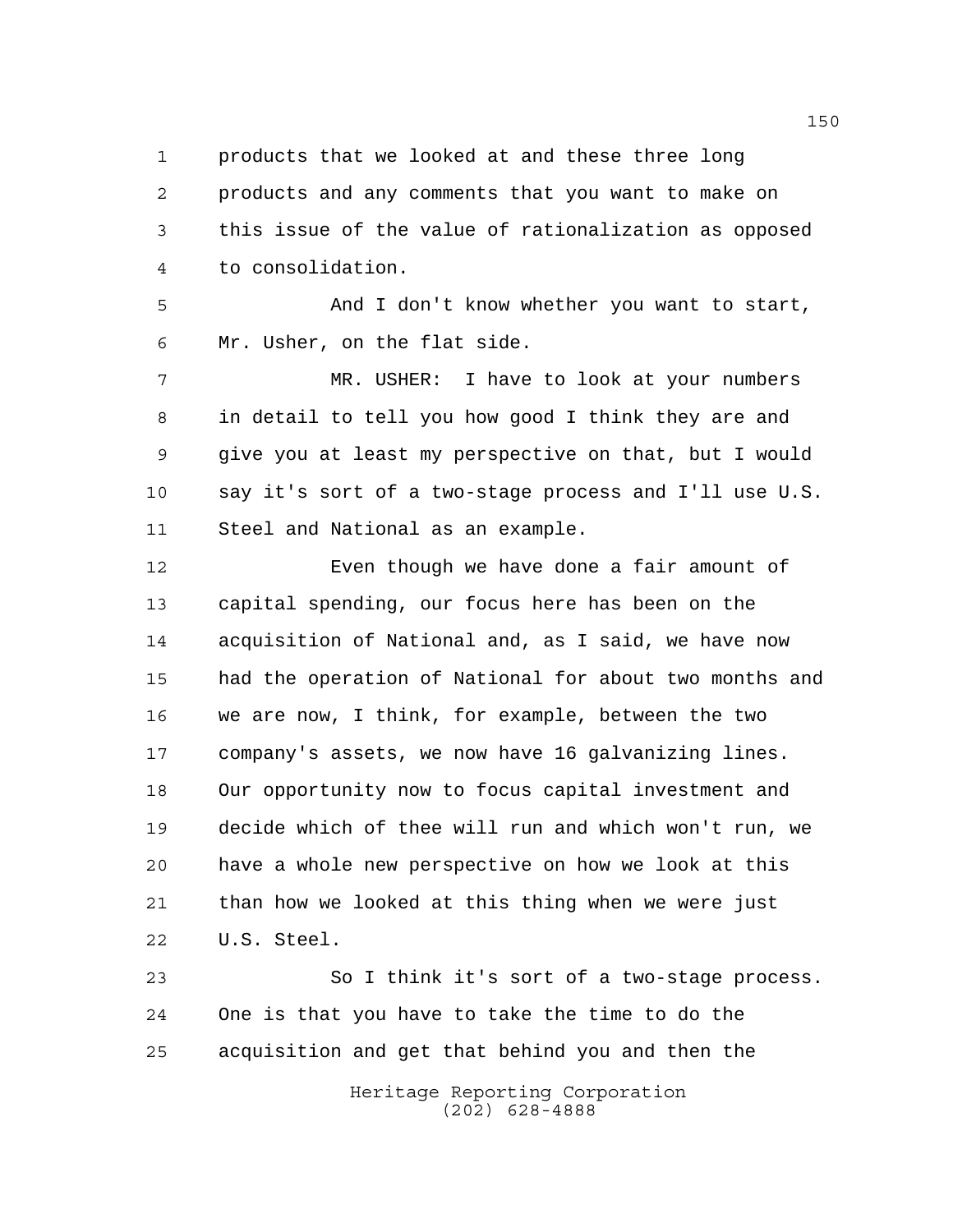second phase of this is the rationalization where those facilities that aren't as competitive as other ones will tend to drop out.

 So I think, you know, that is something that you'll be seeing over the next year or two as we get experience with these facilities.

 The second thing I would say, I would not want you to lose sight of the fact, though, that in the renegotiation of the labor contract, in the consolidation and the acquisition, the goal has been to make our costs vis-a-vis the costs of other producers in the world very world competitive, especially for delivery of production the United States market. And when you take a look at the substantial improvement we have had on the cost curve and will have as we integrate these together, our idea is not to get out of the business, our idea is to make it cost competitive on a world scale basis so that our cost can beat anybody's in the world on product delivered into the United States.

 So while there may not be shutdowns, I think the key is to look at have you become cost competitive with the best in the world and I would contend with the new cost position we have for product delivered in the United States we are.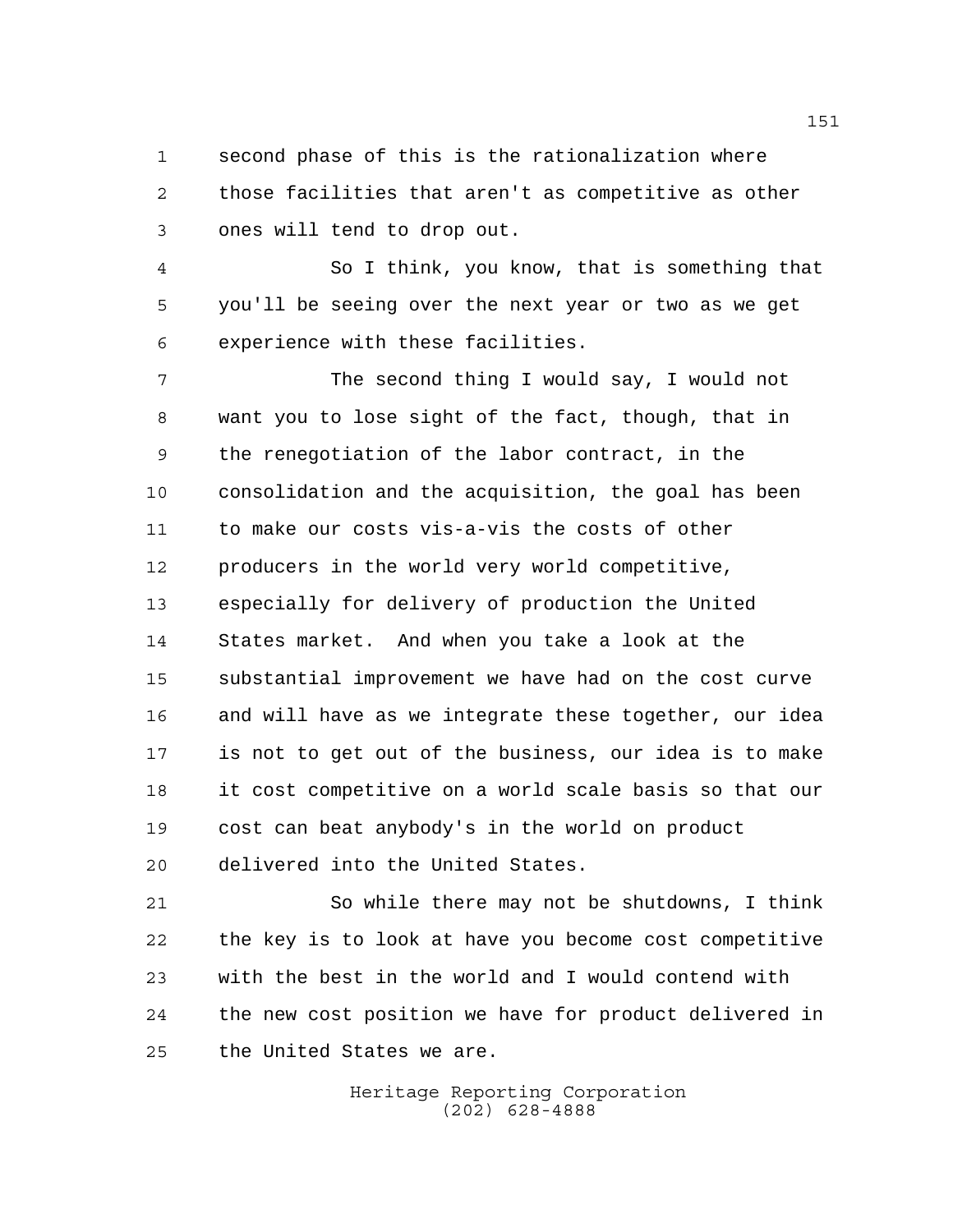VICE CHAIRMAN HILLMAN: Okay. I very much appreciate that answer.

 On the long side, are there -- again, is there a sense from industry perspective on this issue of consolidation versus rationalization and whether there's been an appropriate balance between the two and on this issue of money spent for acquisition as opposed to real capital investment in improving the productivity of a facility?

 MR. MUHLHAN: I think you have to be careful how you define weak sisters. A year and a half ago, two years ago, Birmingham Steel was a weak sister. Now, a lot of the productive capacity of Birmingham is part of Nucor and that weak sister has gone away and the next guy in line has ended up getting that name.

 Our consolidation with Costeel probably avoided what would have been a much more troublesome future for the Costeel facilities and, as a result of the consolidation, we can now focus on trying to improve the manner of operation of the productive capacity that was there.

 I think the numbers can tend to blur what's really going on in the business. I don't think the issue is necessarily capacity as much as it is output. When you have companies that struggle to stay in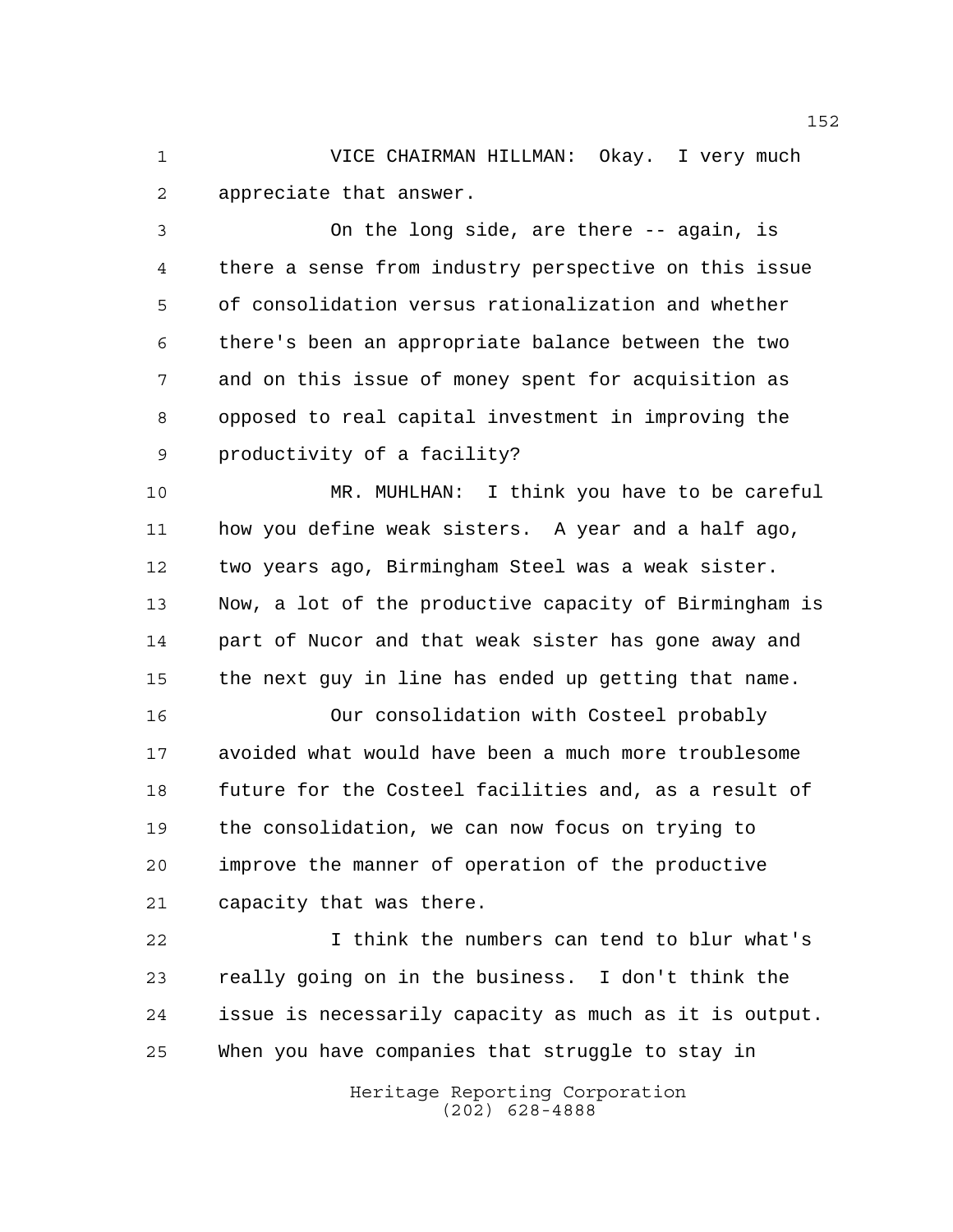business, have high overheads, have uncompetitive amounts of administrative and managerial costs, they have to run their equipment as hard as they can, get as many units as they can, and hope to get them into the market to cover a bit of their costs.

 I think what you're going to see coming out of these consolidations is a lot more business like management of capacity and a lot of cost reduction in administrative areas, some of which has been spoken to today. So you've got costs that are reduced because you don't need duplication of effort in running that capacity and you've effectively got a much more efficient system because that capacity now doesn't have to run out of desperation, but rather runs when there's the opportunity to make a profit and otherwise is idled on the margin.

 We're not operating our facilities nearly as hard as the individual companies who ran them before our consolidation tended to run them on average and it's because we're matching that capacity to market.

 VICE CHAIRMAN HILLMAN: I appreciate that answer. That was very helpful.

Mr. Fritsch in the back?

 MR. FRITSCH: Yes. Commissiomer, some thoughts are sometimes very helpful in sorting these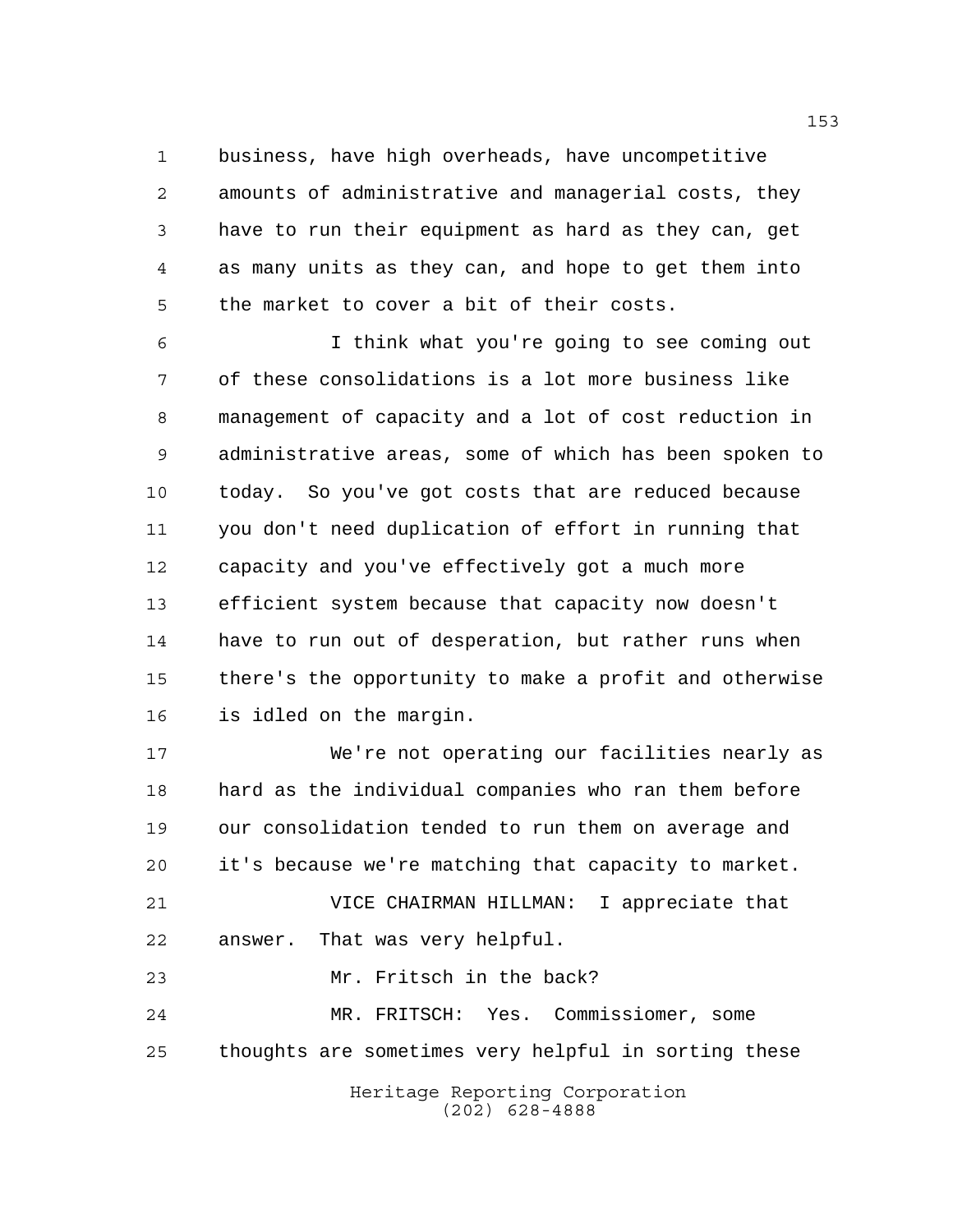things out. After listening to the testimony today, I think Republic Engineered Steel indicated they rationalized a million tons of long product capacity. We also heard that Northstar's T.S. Kingman facility was shut down, which has 500,000 tons of rolling capacity, 650,000 tons of melt capacity.

 We also have Calumet Steel that shut down, 200,000 tons of capacity. We also have Kentucky Electric which has shut down during this period, 400,000 tons of capacity.

11 11 If I add that up, that's approximately 2.5 million tons of capacity that's come out, and no new mills being built. So when we talk about the capacity increasing or decreasing, I think overall from a macro viewpoint, in long products there has been significant rationalization.

 Now, to the point of capital investment, we do know that Qualitech Steel is coming back and they've spent \$70 million in new investment to switch that mill from SBQ toward merchant products. It's not on stream yet, but will be coming back on, so there's some pluses and minuses, but in general there's been significant rationalization of long product capacity in the United States.

Heritage Reporting Corporation (202) 628-4888 The second comment I would make is what we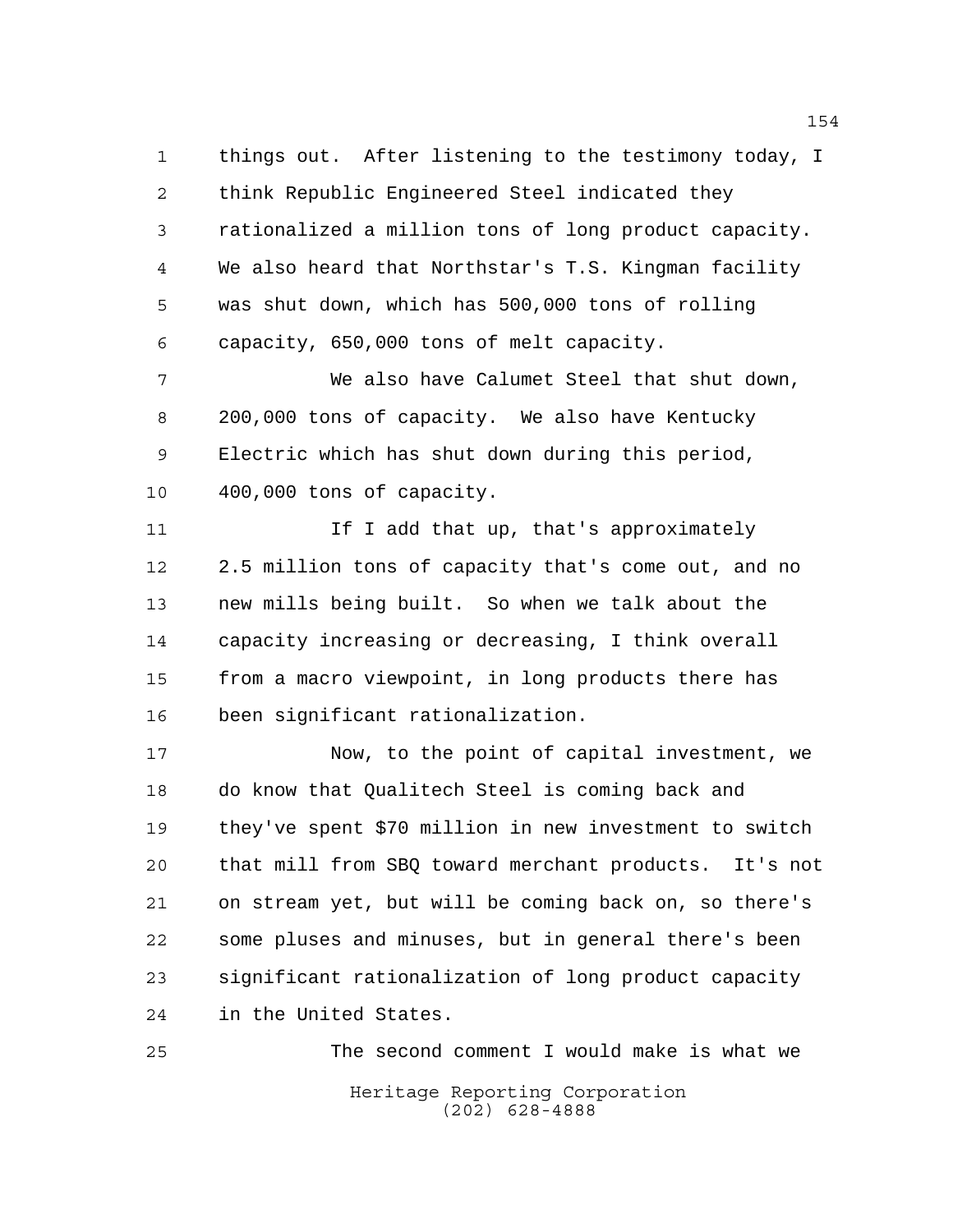call capacity creep. When you put a new caster in, generally you put in new technology, more efficient, higher technology equipment which has a productivity ticker to it. So each time you invest and restructuring investment is going on, you end up with just a little bit more capacity each time.

 As Mr. Muhlhan testified, though, the capacity creep is only good if there is a market demand to utilize that capacity. So while theoretical capacity has increased with demand being soft and imports still being a major issue in some product lines, the utilization of that capacity has not really occurred.

 VICE CHAIRMAN HILLMAN: I appreciate that. That was a very helpful answer.

 Mr. Campbell, before I go to you, Mr. Johns, since Nucor was one of the consolidators, if you will, on long product, I wondered if you had anything to add. I clearly heard your testimony earlier in response to a question that among the things that you were able to do was to in essence utilize Nucor management, no new folks managing the Birmingham facility. Are there other things that you would point to on this issue of consolidation as opposed to rationalization which best leads to a more efficient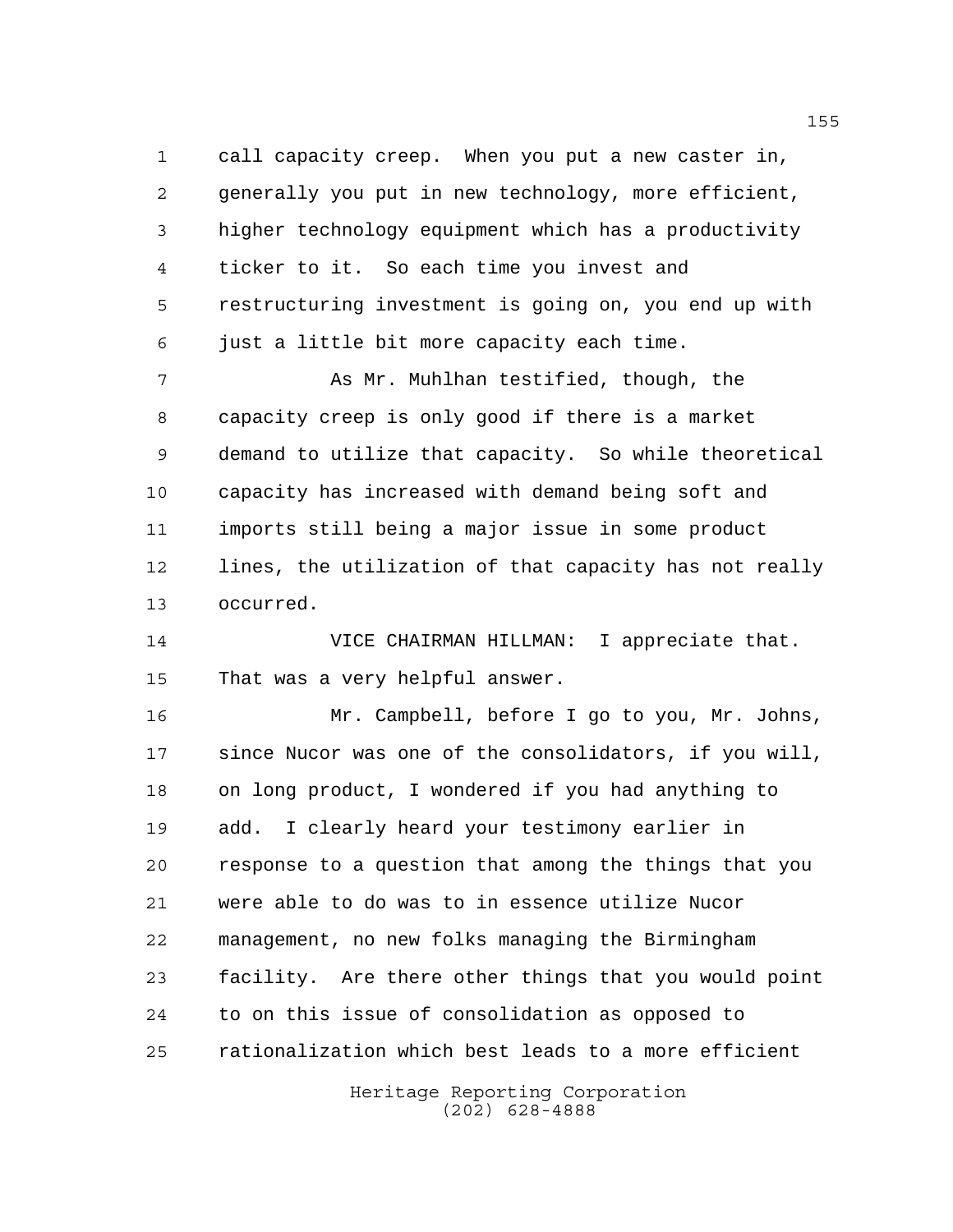industry?

 MR. JOHNS: The efficiency that we've gained I've spoken to and I think Jim Fritsch very eloquently stated what you expect out of changes. I think the one thing we left off the list there was Memphis and that has not restarted either.

 The capacity curtailment in this sector of the business, if you look at as a percentage of the total demand or total capacity of the sector, is quite significant, so to suggest that there has not been rationalization is extremely inaccurate.

12 By the same token, any time you go through an optimization program, as Jim said, any time you go through any new investment, you're going to get some productivity improvement. And I think Seth addressed that in his initial statements, that one of the very desired outcomes, and Tom Usher hit on it, too, is a far more efficient, effective steel industry that might not have to run at 100 percent capacity to meet normal demand.

 What you're talking about is an industry that is slowly but surely -- maybe more quickly than we think -- becoming highly efficient.

 I reject the notion of weak sisters. I think Bob Muhlhan was very accurate in his statement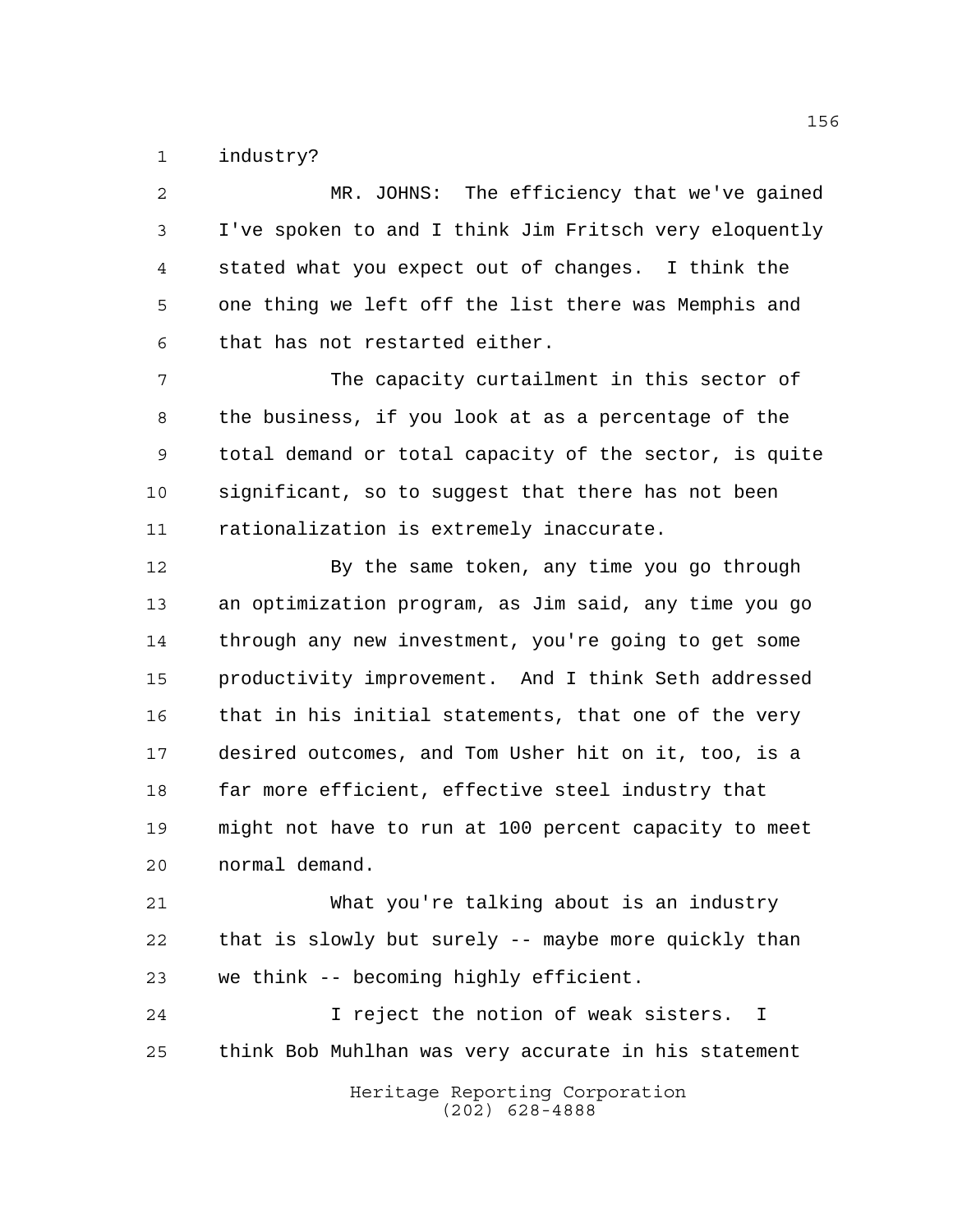that in this particular sector of the business, there are very few. The problems within this sector that resulted in bankruptcies and what have you were more of a residual problem of debt colliding with a horrible import and market situation, as opposed to operating efficiency.

 What we found in the Birmingham situation is that those plants are highly efficient, highly effective, a couple of them are as good as any Nucor mill we had and the others could easily be brought up to the same scale as Nucor mills.

 VICE CHAIRMAN HILLMAN: I appreciate those answers and I will have to come back to you, Dr. Kaplan, because the red light has come on.

Thank you.

 CHAIRMAN OKUN: Commissioner Miller? COMMISSIONER MILLER: Thank you, Madam Chairman.

 There's been a lot more very interesting testimony and I appreciate in particular your comments about the efforts that workers have made to assist in this adjustment effort because, Mr. Usher and Mr. Thielens, your comments in response to the chairman I appreciate in particular. We did talk about it a fair amount at the flat hearing and I won't go back to it,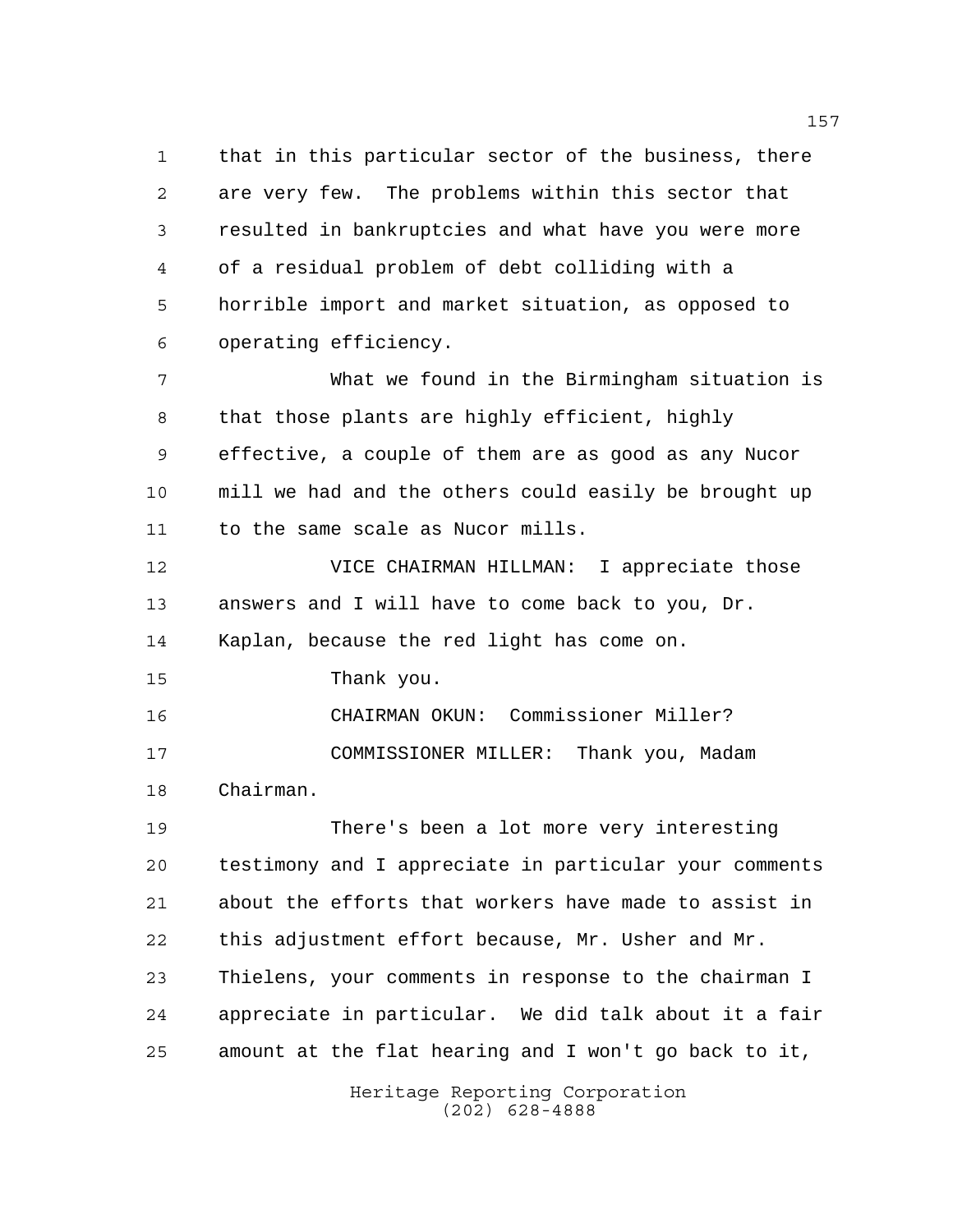but I think it's an important part of our record, so I appreciate those comments.

 I wanted to diverge from those specifics for a moment. I found Mr. DiMicco's comments earlier about -- he specifically talked about or mentioned that the more moderate price increases that this sector has generally seen, the long products sector, he distinguished it from the situation in flat where, as we've noted, you had greater price swings.

 Mr. Usher, I'm obviously coming back to you here. I think Vice Chairman Hillman came back to it a little bit or in response to a question from her you talked about the other factors that you thought were contributing to those price swings.

 Simply because Mr. DiMicco's comments sort of caught my attention as we look at these two sectors and because of the many complaints we have heard and did hear in this proceeding as well as the 332 proceeding from customers about what's caused these more volatile price swings in the flat area, I guess I Wanted to let you elaborate a little bit more because you mentioned LTV and I think you said other things going on in the world market, but then you talked about your customer reactions, over inventory, I think is what you referred to.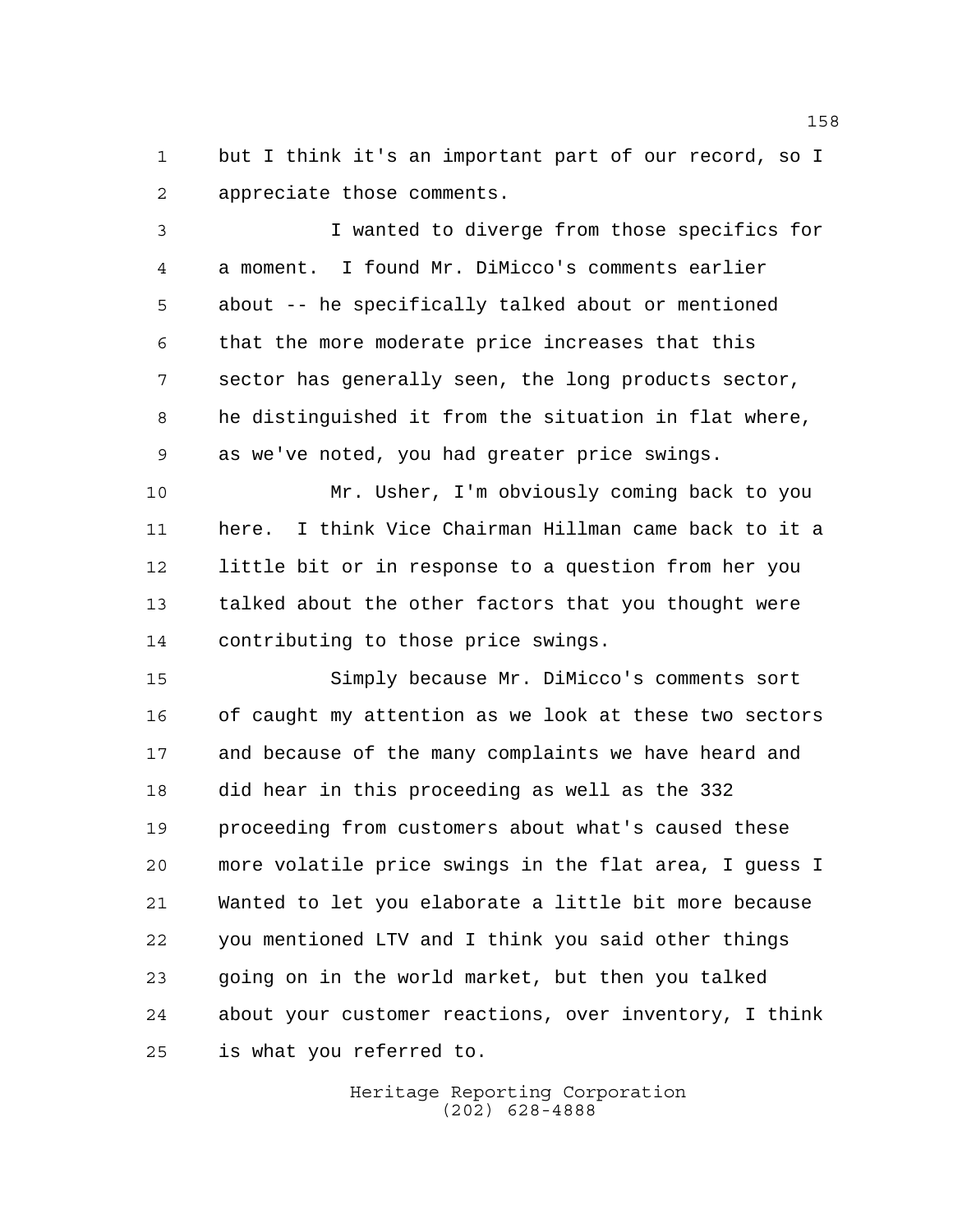1 Let me just get you to elaborate a little bit more about what you really think was going on or has gone on since the President's action with respect to pricing in flat products.

 MR. USHER: I think you have to sort of have what was the mind set of a lot of those people who were buying in the spot market.

 Now, just to put it in perspective, many of the people that we deal with are long-term contract customers, so this really didn't have an impact on them. These are the people, service centers and converters and so forth, that are generally buying in the spot market. And they saw in the fall of 2001 that prices had fallen to levels they hadn't seen in years, they were pleased with that, I'm sure, and were hoping that they would stay down there, and then a number of things came to pass: the demise of LTV which took somewhere in the neighborhood of 7 to 8 million tons out of the market, the Section 201 hearings were going on, the President came out. And all of a sudden there was a realization that the availability of steel at the kind of prices they had seen in the fourth quarter of '01 and the first quarter of '02 might not be there. And prices were starting up.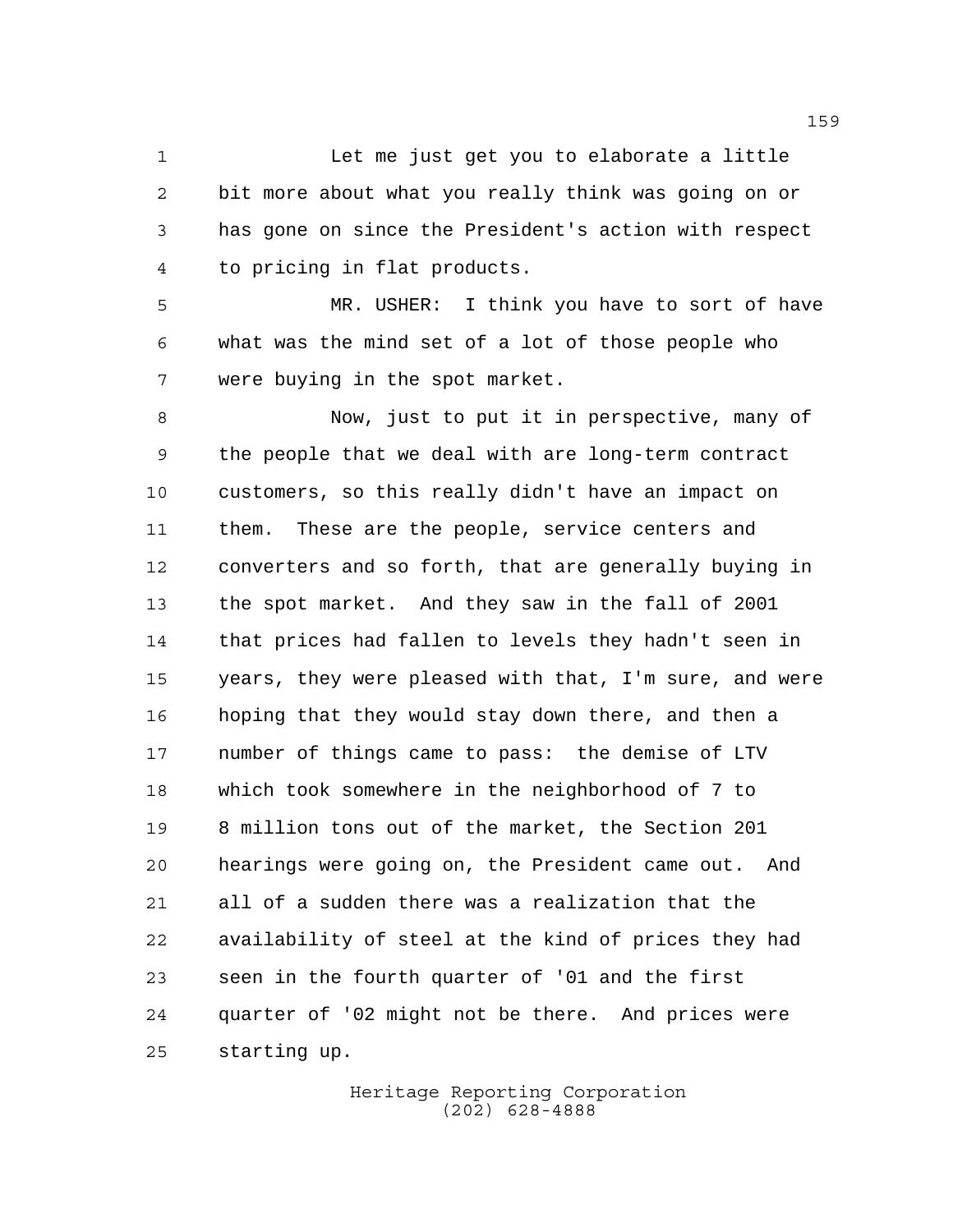And you can go back at any other cycle -- and these cycles of prices going up and down are not unique to this, they've happened over the years, and there tends to be always a run up in price relatively quick because a shortage mentality exists in people's minds. Whether there's a shortage or not doesn't really matter, it's the mentality they have, and they go out and the president grabs the purchasing guy and says make sure we have steel, I don't want to shut down. And the guy goes out and buys steel. You look at the numbers, this thing ran up for about four months, to July, and then just as quick as it ran up, it ran back down. And during that time, what happened? Well, ISG was going to restart LTV, they restarted one blast furnace, then two blast furnaces, so the steel that was taken out of the system came

 back into the system. Imports did not dry up, like some people felt they might. There were a number of exclusions granted and steel kept coming into the country.

 So this I would characterize much more as a hiccup in the system. It took about six months to sort of work its way through, but prices right after the July peak started coming back down and by the end

> Heritage Reporting Corporation (202) 628-4888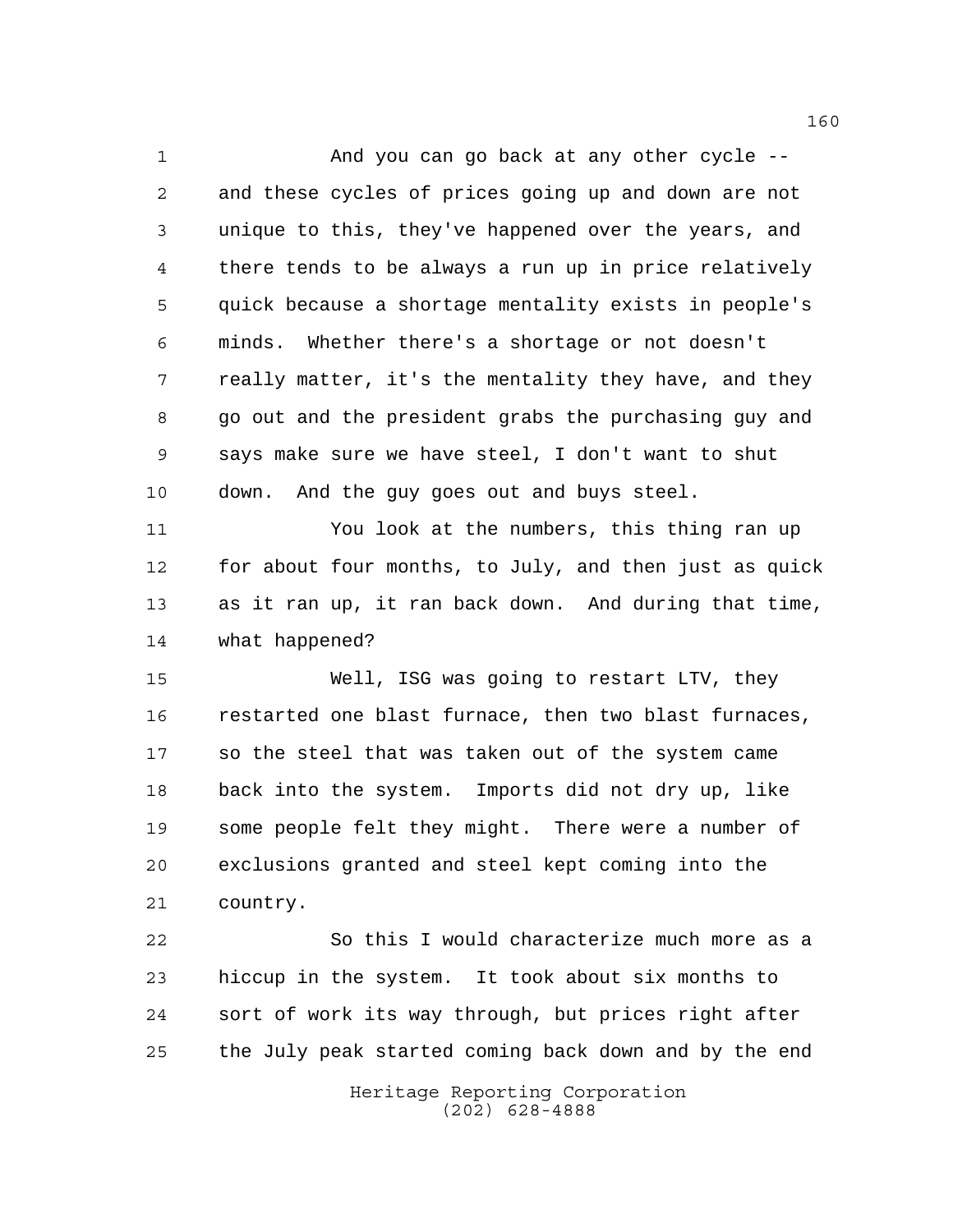of '02 and into '03, they were not quite as low as they were in '01, but they had come back still well below 20-year levels.

 So, you know, you've had other factors that took place, the market in China got hot this year and all of these things have to be considered. But a lot of what happened in the beginning of '02 was a combination of LTV going out and people overreacting worrying whether they were going to be able to get steel and it turned out not to really be a problem. COMMISSIONER MILLER: That's very helpful. Is there something structurally about flat that's different from long or -- you're not in long, but -- MR. USHER: I'm not in long, so I really can't comment about the differences, but -- COMMISSIONER MILLER: You're in tubular, though, as well, so -- MR. USHER: Yes, but our tubular is really driven by oil country activity much more than construction. I think, you know, one of the things probably that might different, I would say the flat products are more attuned to general economic activity in construction, where in the case of flat there were some markets that were still relatively strong, even

> Heritage Reporting Corporation (202) 628-4888

in a period of weak industrial demand in the United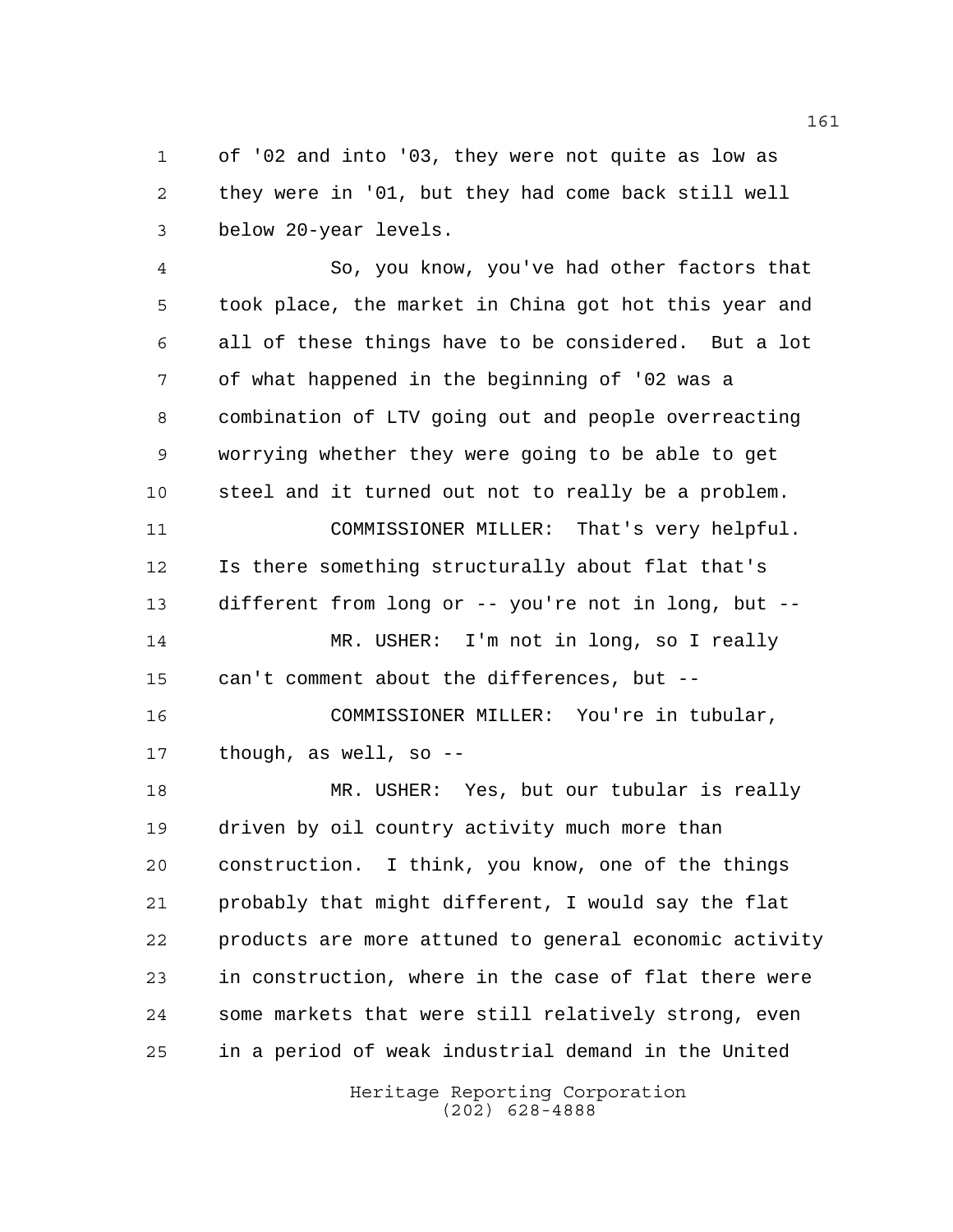Heritage Reporting Corporation States. Automotive production stayed fairly strong, house construction and the appliances, which are very closely correlated with them, stayed relatively strong, so you had some pockets of strength within the flat rolled that you may not have had in the bar products. COMMISSIONER MILLER: Okay. All right. That's helpful. What about the service center issue? Are long products -- I can't recall whether long products are traded as much or sold as much through the service centers. I see Mr. Johns -- MR. JOHNS: I'd like to maybe not address that specific question, but follow up to Tom. COMMISSIONER MILLER: Sure. MR. JOHNS: You just didn't have the spike in domestic capacity being removed from the market in long products. We're in both. COMMISSIONER MILLER: Right. Right. MR. JOHNS: Obviously, when you take 7 or 8 million tons out by the LTV event suddenly, which was accompanied by other events immediately before and after, you know, you look at Acme and things like that, Trico was part of LTV but operated as a separate

(202) 628-4888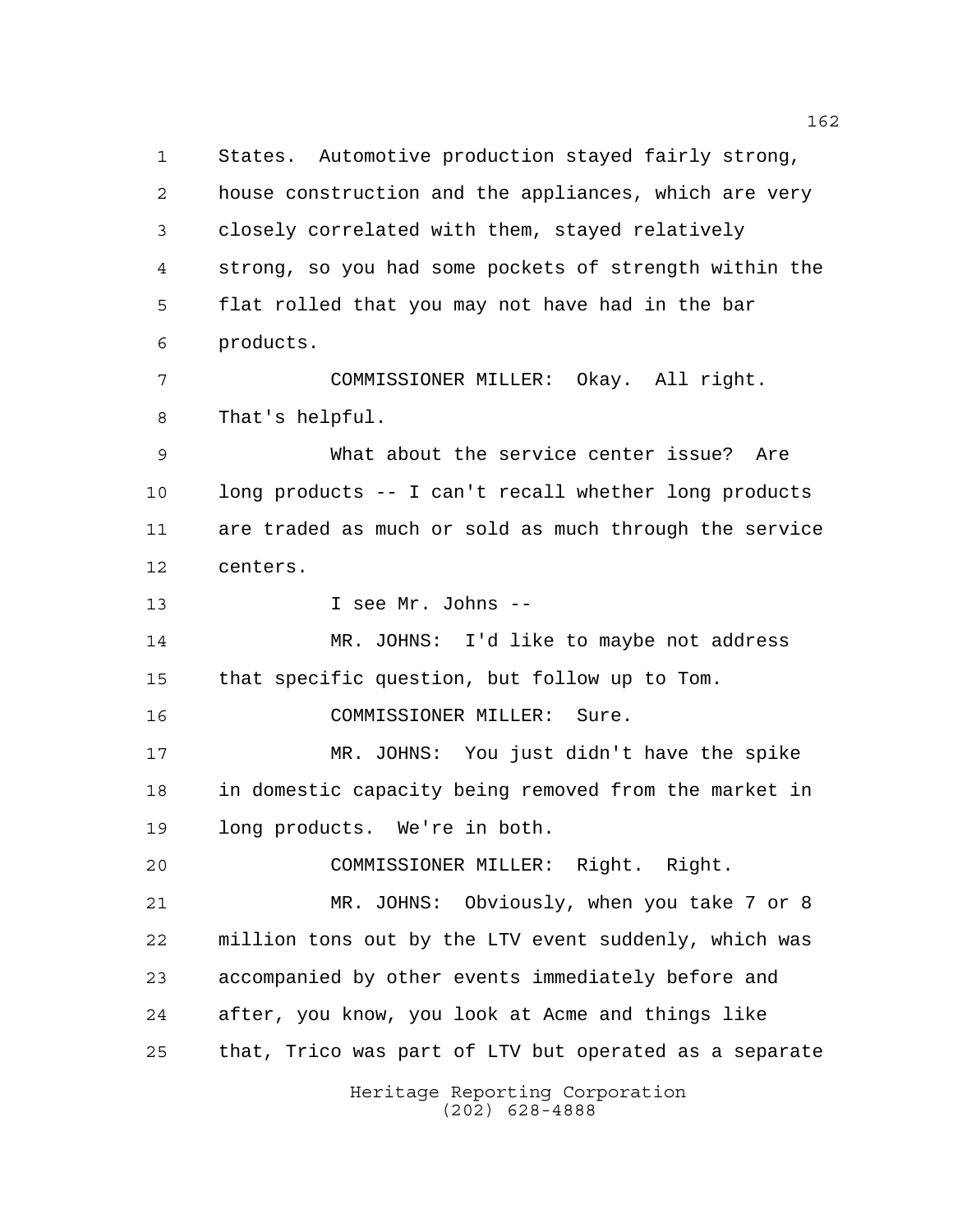company, you had all of that happening all at one time. That condition did not exist in long products at all, so the buyer mentality on the service center side wasn't there, nor the buyer mentality on the user side. There was no panic buy on long products. And I think Tom was very accurate in saying what happened in flat rolled was the view that there was -- it was a shortage mentality and the view that I've got to get mine and I've got to get it now and that put a lot of pressure on what appeared to be demand that wasn't and later on we find that it became an inventory glut that we worked through later in the year that was also a contributor to declining prices on flat rolled.

COMMISSIONER MILLER: Okay.

Yes, Mr. Layton, correct?

 MR. LAYTON: Yes, Duane Layton with King & Spalding. In terms of the service centers, they do play a key role in the distribution of cold finished steel bar and as the Cold Finished Steel Bar Institute discussed in their pre-hearing brief, those service centers not only buy and sell the domestic production, but they also are trading in the imported goods. And, as we discussed in the brief, they act as sort of the hub of a wheel and they transmit those lower prices that even though it may be a relatively small amount

> Heritage Reporting Corporation (202) 628-4888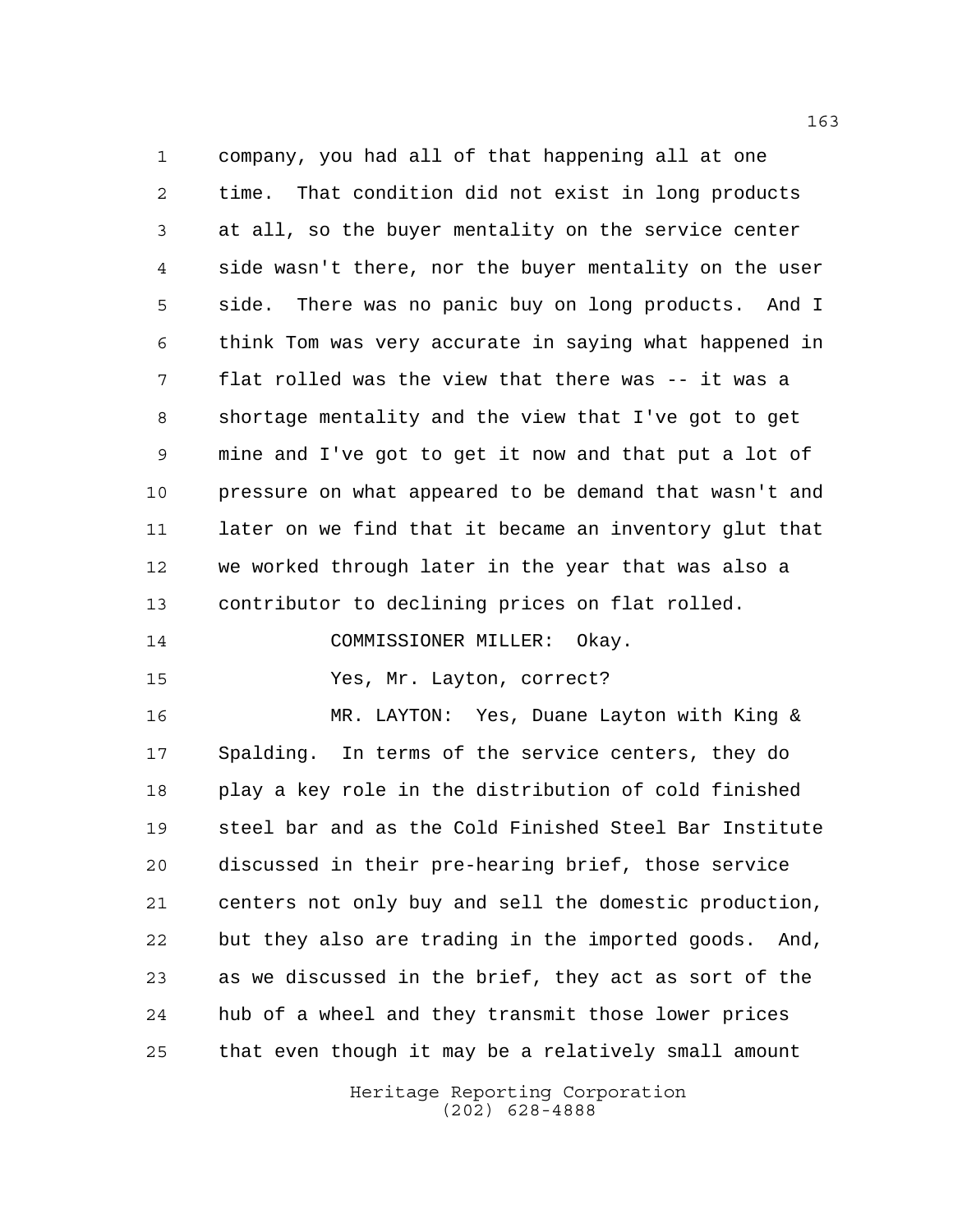Heritage Reporting Corporation (202) 628-4888 of tonnage coming in from overseas, if it's coming in at a low price, those service centers are privy to those prices, they are negotiating with the domestic suppliers, and they leverage those lower import prices to command lower prices out of the domestic producers. COMMISSIONER MILLER: So that's the same in long or flat. I'm just trying to really understand if the LTV closure is sort of the key -- that capacity closure is the key difference here. 10 I see lots of hands up. Mr. Kaplan? MR. KAPLAN: We did a statistical study on exactly this question and found that with respect to the blended contract and spot prices, at the peak, over half of it was due to the closure of LTV and the capacity closures. And by the end, it came down to about a little more than a year out prices were about 10 percent higher, which I recall now after seeing Mr. Usher again is what we talked about about 18 months ago as what we thought would happen a year out, without anticipating LTV. So it left, caused a spike, came back on, and we wound up about where we expected. COMMISSIONER MILLER: Okay. Mr. Price? MR. PRICE: Yes, Thank you. One of the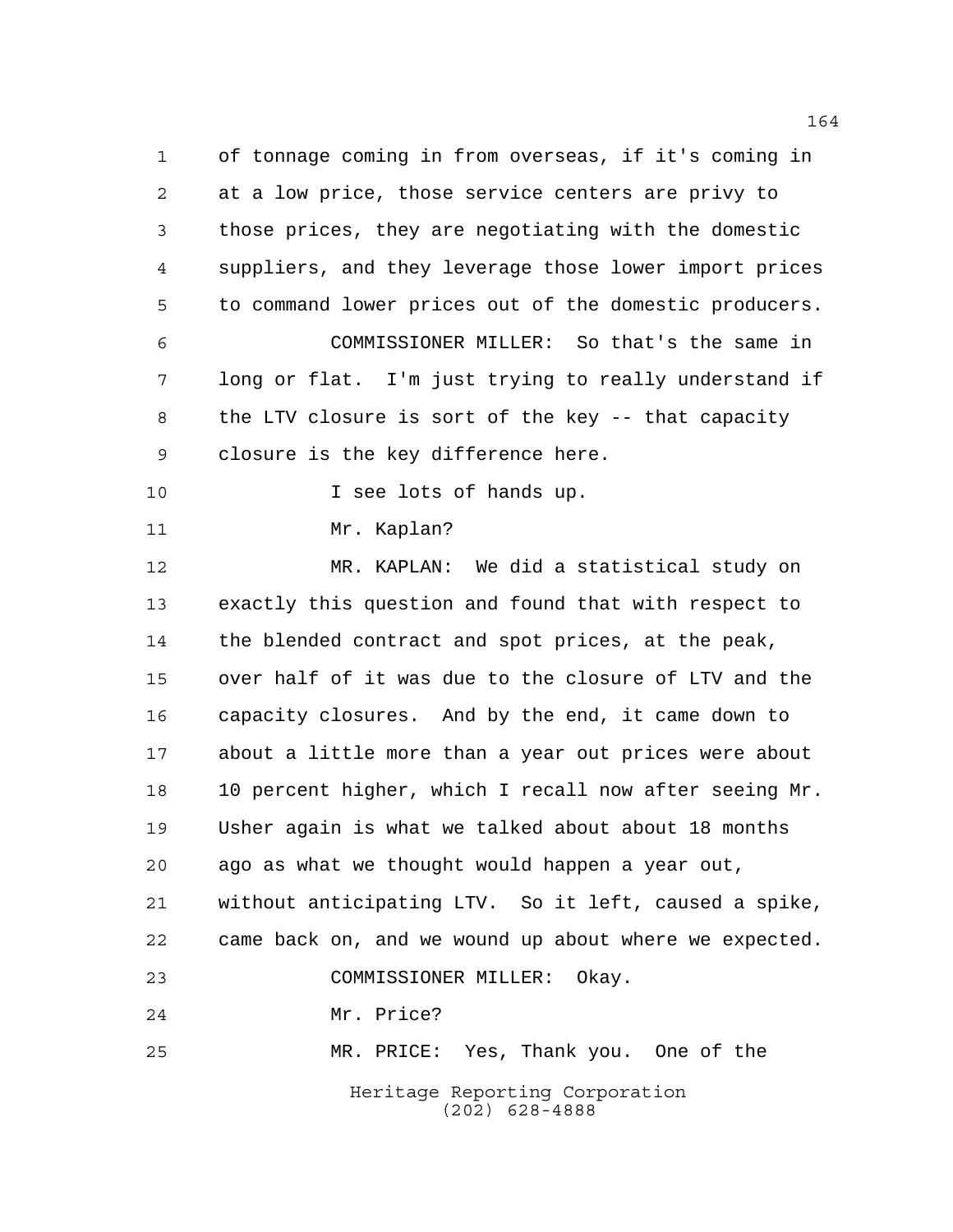things we talked about, someone in the 332, is how the President's program really did a tremendous job in the long product industry of preventing that type of catastrophic closure. There was one producer that we've talked about that was really on the verge of a catastrophic closure and it would have been catastrophic in the same way because they provided safety critical parts to the automotive industry, an SBQ supplier, and that capacity simply would not have been replaceable in the short term without the same type of damaging effects that would have occurred to the consumers.

 And as we look now after we get done looking at the tip sheet and all the effects of the tip sheet and the 332 and so much of the testimony, we now see companies like Delphi coming forward and saying, well, you know, a lot of what we said was a bit exaggerated and overstated and really the contracts were there and things were maintained.

 So one of the great benefits of this whole program has really been to the consumers of the United States by maintaining that source of supply.

 COMMISSIONER MILLER: I appreciate all your answer. Thank you very much.

Heritage Reporting Corporation (202) 628-4888 CHAIRMAN OKUN: Commissioner Koplan?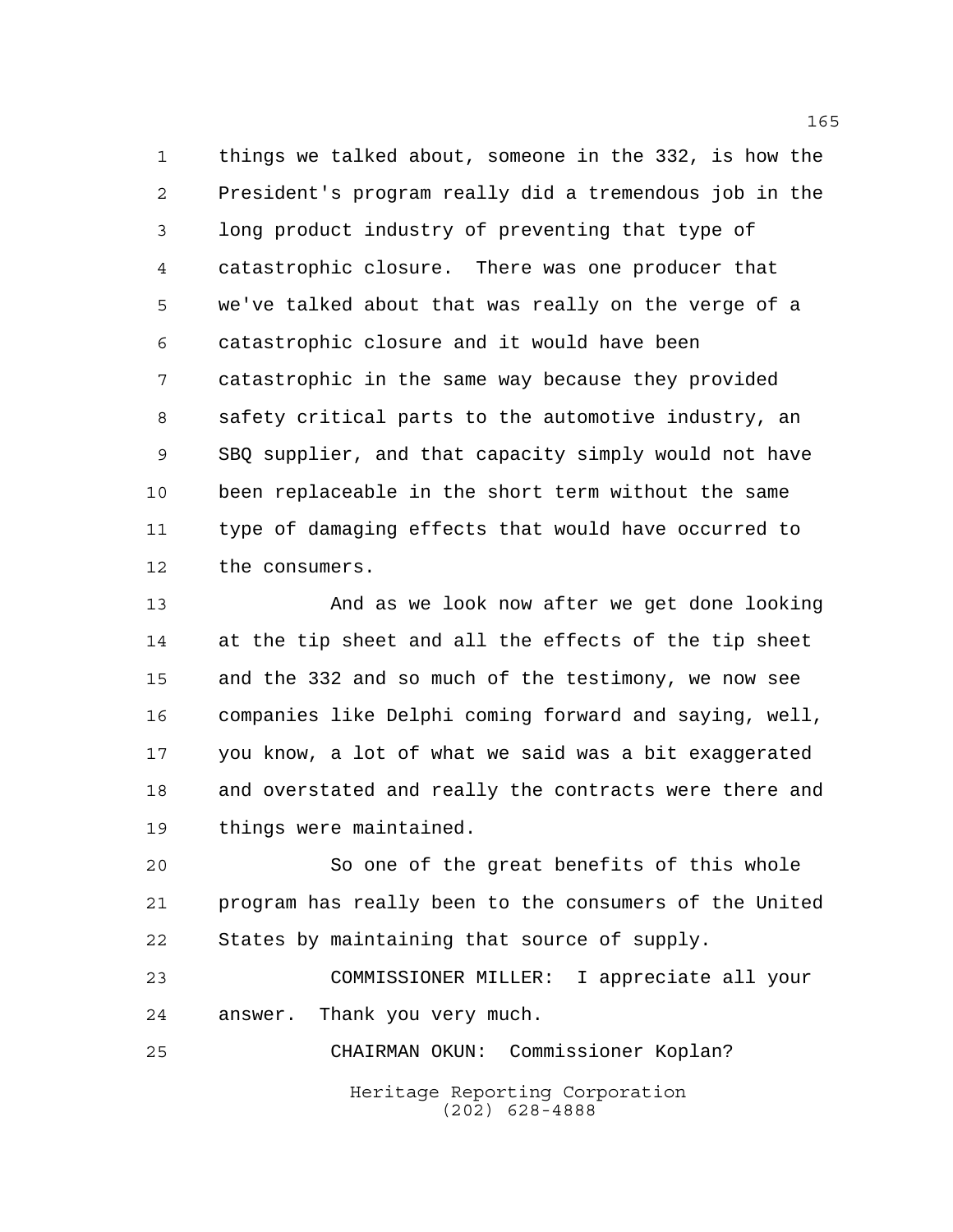COMMISSIONER KOPLAN: Thank you, Madam Chairman.

 Mr. Johns, if I could raise this with you, we've been hearing about Nucor's purchase of the Kingman facility and there was an article that appeared in the American Metal Markets on July 18th entitled "Nucor Pursuing a Restart for Idle Kingman Mill." Can you tell me what effect, if any, the safeguard relief had on your decision to make that purchase?

11 100 I note that in the article Michael Parrish, Executive Vice President of Nucor Bar Mills, is quoted as saying that the first option is to run it, but cites logistical issues such as getting scrap into the northern Arizona facility and equipment issues such as an inefficient shaft furnace and a reheat furnace that's too small.

 Understandably, he refused to comment on the possible cost involved of refurbishing and restarting Kingman, but he does say that you have no set deadline for the completion of your evaluation of Kingman.

 To the extent that you can comment in this public forum, if you could tell me what effect, if any, continuation of the safeguard relief will have on Kingman. In your pre-hearing brief, you state that if

> Heritage Reporting Corporation (202) 628-4888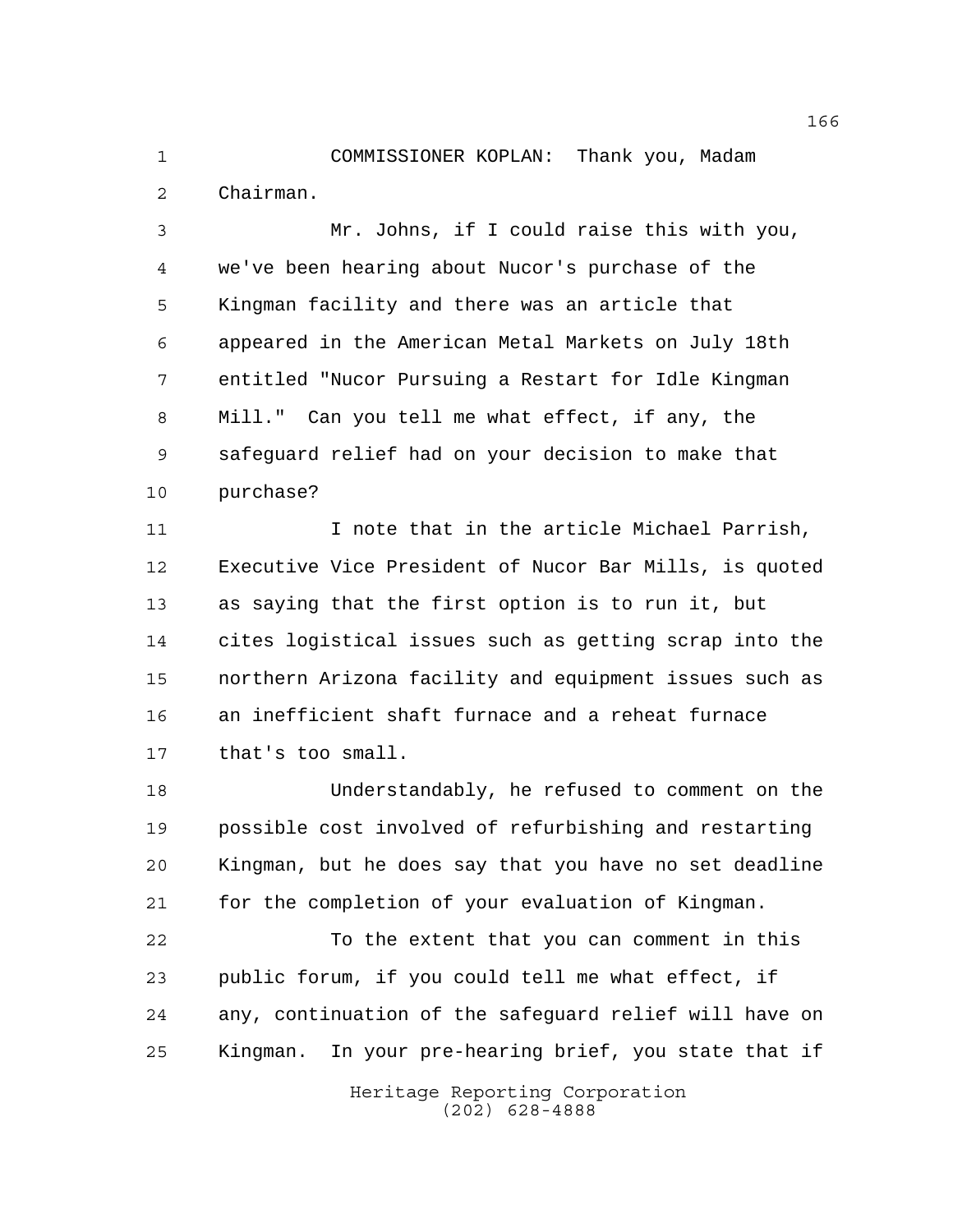the relief is terminated, it's questionable whether Nucor will ever open the facility and I note that when Mr. DiMicco testified today he made a similar statement, but I'm wondering if you could tie that together for me.

 MR. JOHNS: I think that would be speculative at this point, to try to tie a date to a restart on that facility and the 201. It really depends on what the demands are in the region that the mill serves, the business environment. It's a great rolling mill and option two comes into play if the economic conditions aren't right to restart.

 C\$OMMISSIONER KOPLAN: Thank you very much for that.

 CHAIRMAN OKUN: Mr. Usher, in response to a question from the Chairman I believe indicated that US Steel doesn't have any limitation of foreign investments in its agreement with the steelworkers. I'm correct that I think you said that?

MR. USHER: That is correct.

 COMMISSIONER KOPLAN: Thank you. Then you also said that you couldn't speak for the lawn products.

 MR. USHER: No. I said I couldn't speak for the arrangements --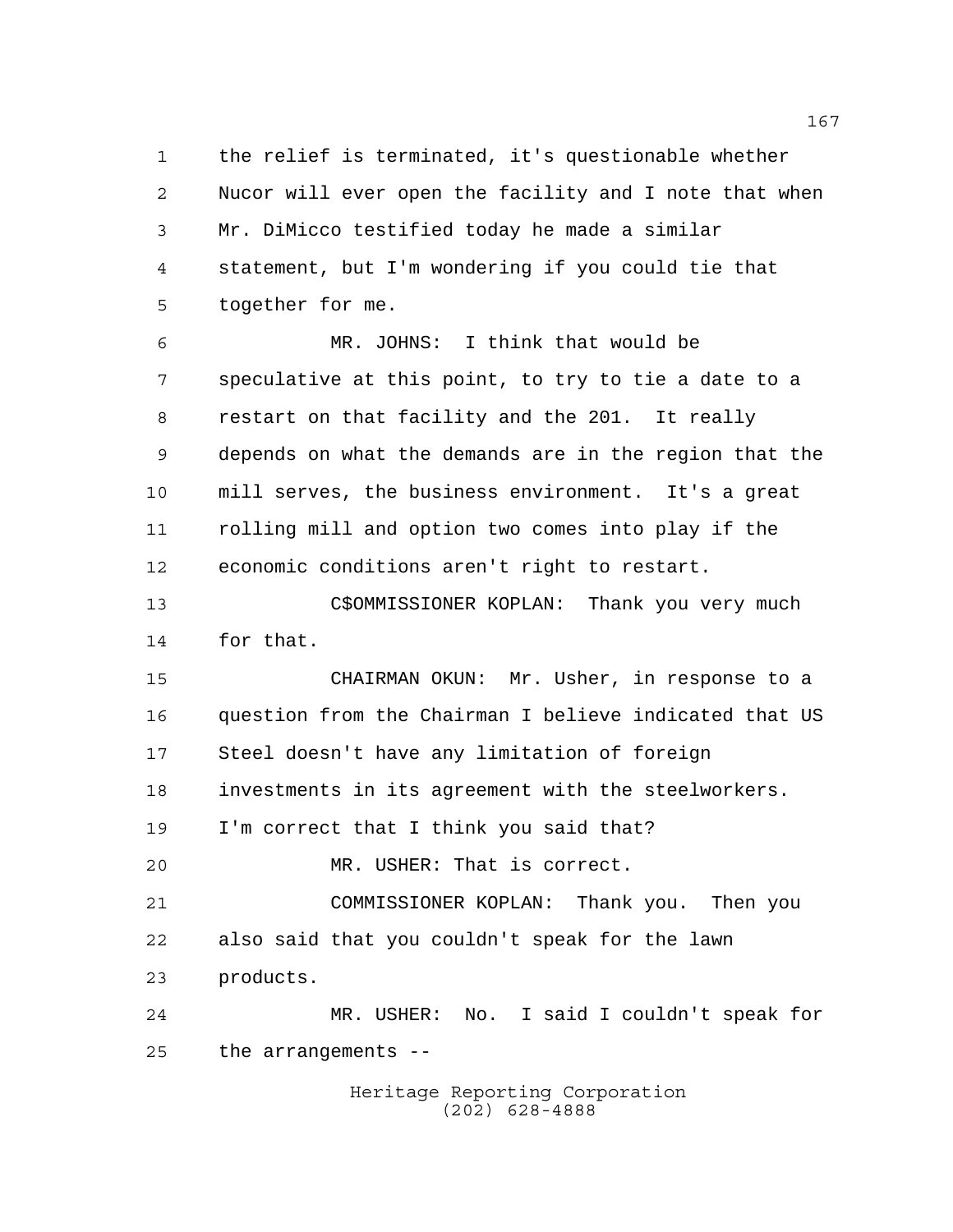COMMISSIONER KOPLAN: Right.

 MR. USHER: -- at ISG or other people had. COMMISSIONER KOPLAN: Oh, okay. I'd like to hear from the lawn product producers in terms of foreign investments that have or have not I mean I don't know whether they have been going on but since the relief went into effect and how the 201 might have impacted on decisions to do that.

 In other words are some of the monies gained as a result of 201 relief being used to make investments abroad as well? If you could start by responding I could start with you, Mr. Muhlhan.

 MR. MUHLHAN: I guess the CoSteel or AmeriSteel consolidation technically involves some foreign investment and that some of the mills consolidated are also Canadian mills. We've made no investments, other investments, outside of the United States and our view is with respect to lawn products it's very much like that expressed by this Commission in the original 201 findings. This to us appears to be all one market and this consolidation fits together for that reason.

 COMMISSIONER KOPLAN: Okay. Can you expand on that in the post-hearing to some extent? MR. MUHLMAN: Sure.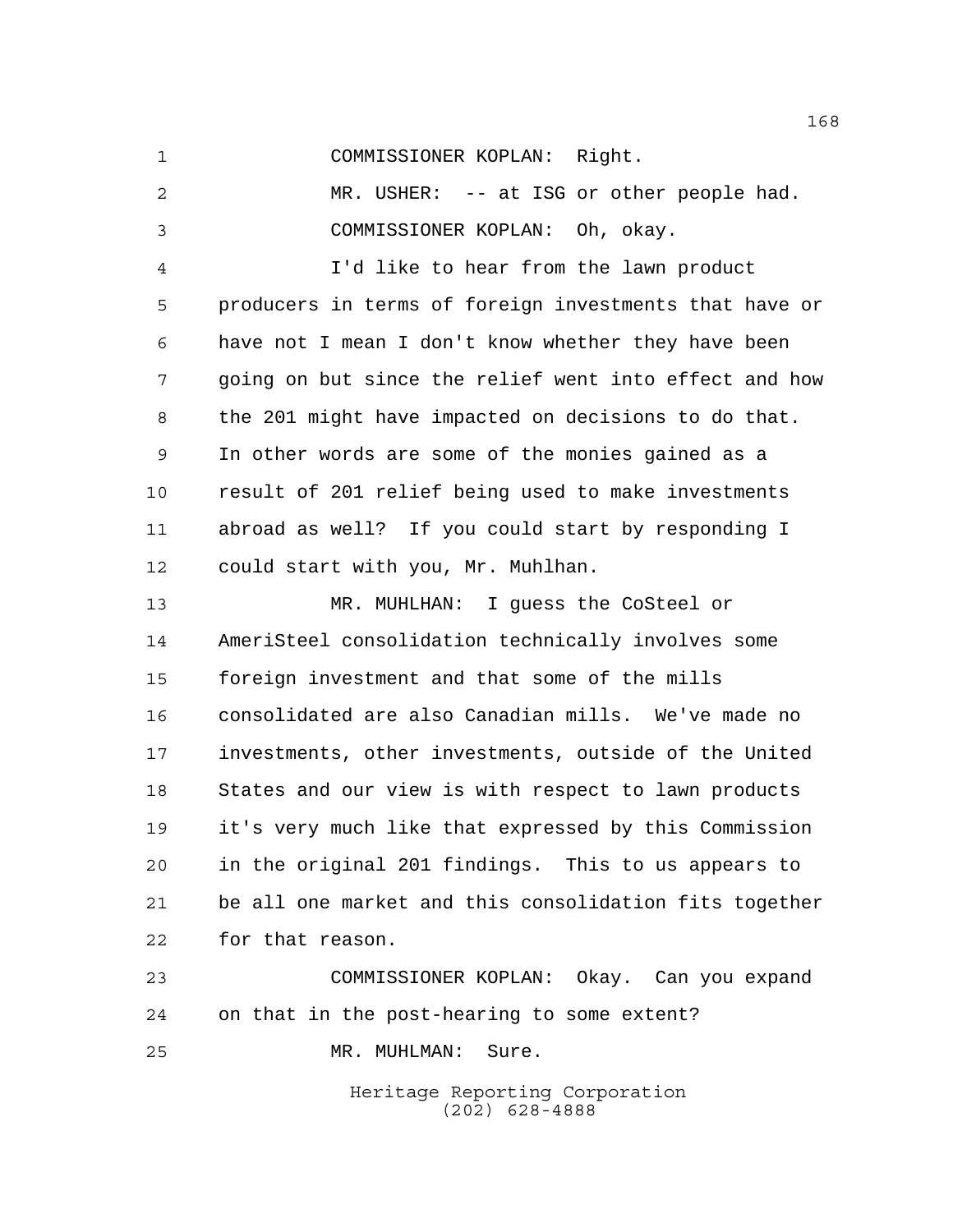COMMISSIONER KOPLAN: Thank you.

Mr. Johns?

Heritage Reporting Corporation (202) 628-4888 MR. JOHNS: The foreign investments that Nucor made are primarily involved in the flat rolled side with high quality metallics to our flat roll facilities, i.e., the CVRD announcement for pig iron in South America in the high smelt project. COMMISSIONER KOPLAN: When was that? MR. JOHNS: High smelt. COMMISSIONER KOPLAN: Yes. I say when was that? MR. JOHNS: That was a recent joint -- it's just starting. It's what's called the green pig project. It's a project to produce pig iron in Brazil. COMMISSIONER KOPLAN: Thank you. Mr. Selig? MR. SELIG: As probably has been known the commercial metals company which is a parent of that company -- COMMISSIONER KOPLAN: Could you move that microphone just a little closer? MR. SELIG: The commercial metals company which is a parent of our company has recently made an investment in Poland. However first of all with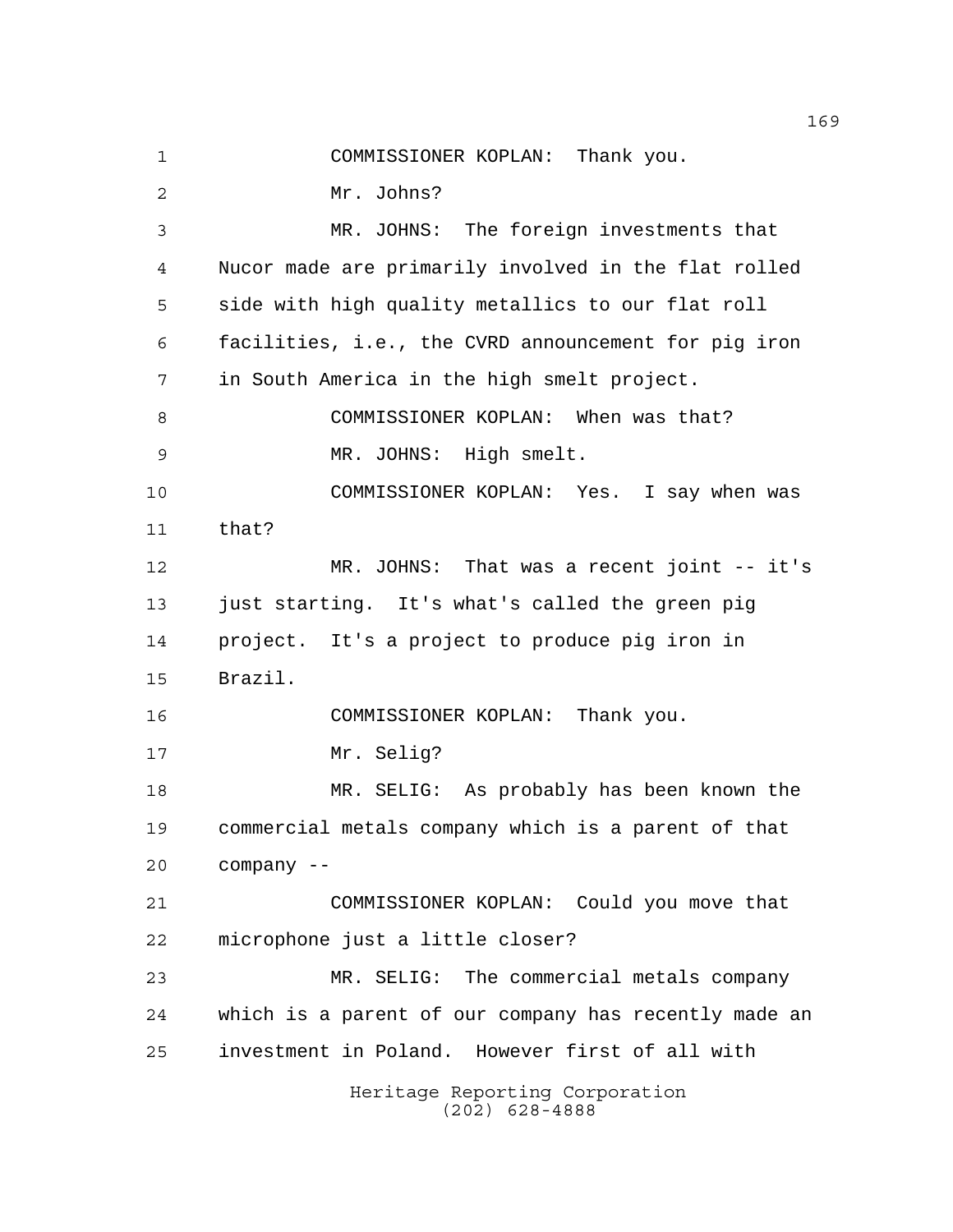response to your question of whether it was profits as a result of the 201 hearing or the 201 safeguard that resulted in this and I've already commented on the fact that profits were down during this period. The Polish investment was made by another division of our company, the marketing and trading division, which is also wholly-owned subsidiary of the Commercial Metals Company.

 That company is headquartered in Zug, Switzerland and is operated in Europe over a long period of years and their investment in the Polish mill is consistent with previous investments made long before the 201 safeguard. The marketing and distribution division headquartered in Zug has had investments in the Czech Republic for some years and the Polish investment is kind of in conjunction with that. There's no connection to the 201 safeguard in our opinion.

 COMMISSIONER KOPLAN: Thank you. I guess part of what I'm trying to understand is what effect, you know, such investments would have on global capacity as I hear what you all have to say. Mr. Ruth? MR. RUTH: North Star has no investments, foreign investments, and the 201 wouldn't have an

> Heritage Reporting Corporation (202) 628-4888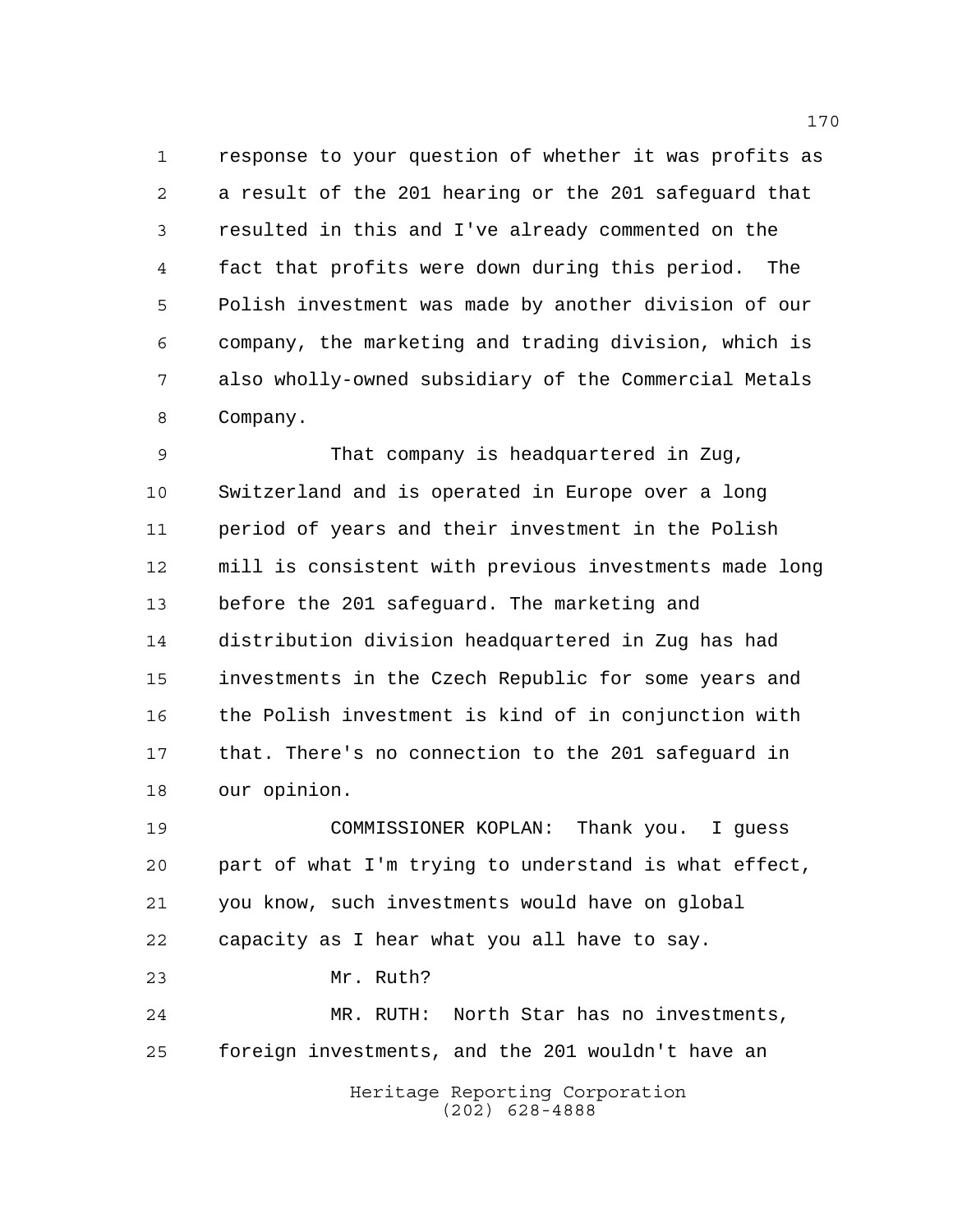impact on those decisions.

Heritage Reporting Corporation (202) 628-4888 COMMISSIONER KOPLAN: Thank you. Mr. Thielens? MR. THIELENS: The Republic does operate a cold finished bar facility in Canada but the 201 has had no impact on our interest or desire to invest overseas. COMMISSIONER KOPLAN: Thank you. Mr. Haidet? MR. HAIDET: Yes. Timken only produces subject bars here in the United States. We do have a tube making facility in the UK that predates the 201 and any investments in that facility post-201 have been minimal. COMMISSIONER KOPLAN: Thank you. Mr. Darling? MR. DARLING: The Corey Steel Company has no foreign investments and there is no foreign investment within the Corey Steel Company. CHAIRMAN OKUN: Thank you. Mr. Alvarado? MR. ALVARADO: Ispat Inland itself has made no investment in foreign operations in any way, shape or form. I guess I need to be careful in qualifying that Ispat Inland is part of the larger global L&M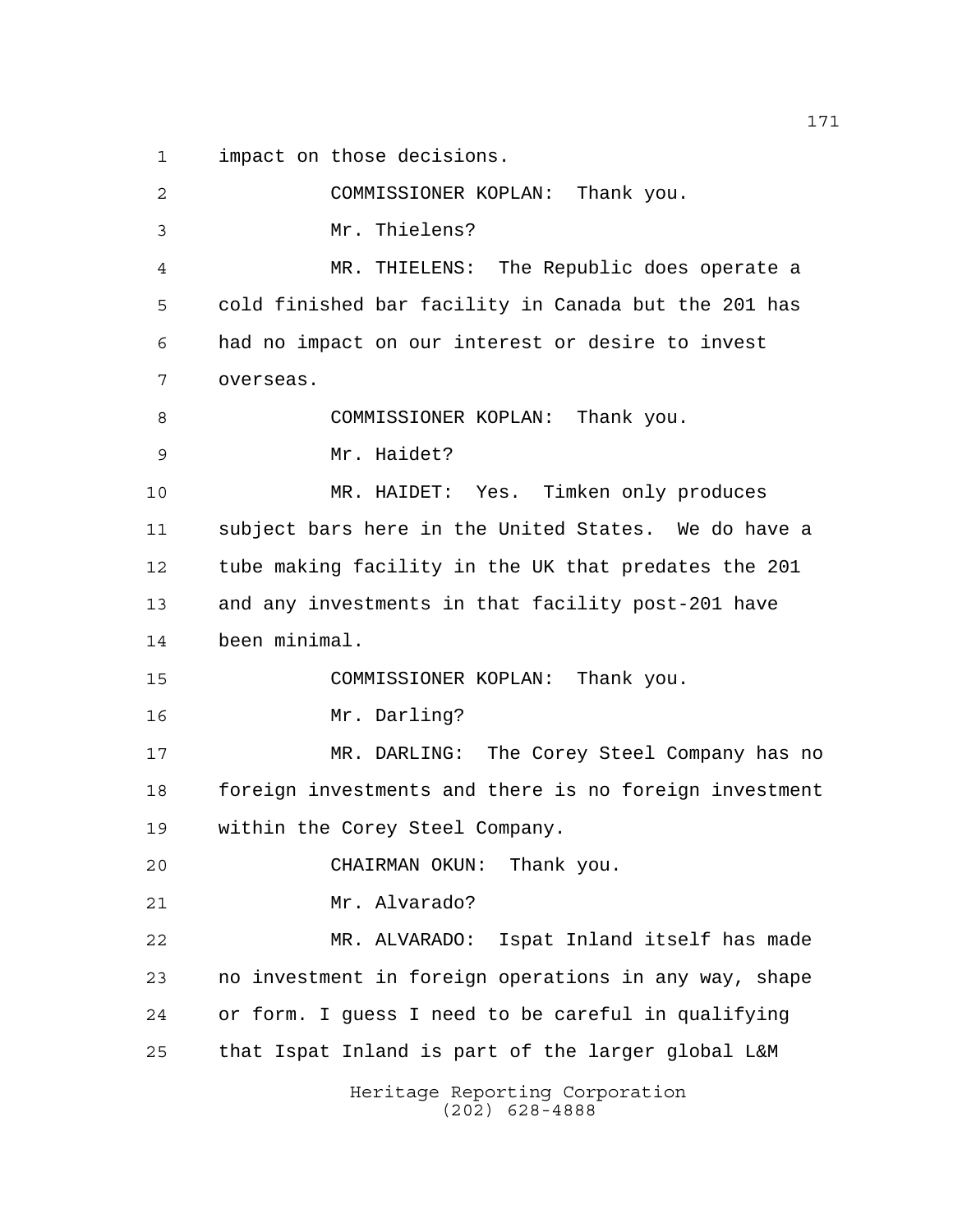group which has made substantial investments mostly in privatization but that's been done on Mr. Mattel's account as a private investment unrelated to the publicly held company which Ispat Inland is a part. COMMISSIONER KOPLAN: Thank you.

Have I covered everybody?

(No response.)

 COMMISSIONER KOPLAN: Good. Thank you all very much for those responses.

 Let me turn to the Cold Finished Steel Bar Institute. On page six of your prehearing brief you note that in six instances the president excluded certain sizes and grades of cold finished steel bar over your objections to the effect that those requests covered products that the domestic industry was ready, willing and able to supply. Can you provide me now with the specifics concerning the products covered the share of covered imports they accounted for and for the post-hearing if you could provide the Commission with any documentation that you might have submitted to the administration when arguing against inclusion of those particular products.

Heritage Reporting Corporation (202) 628-4888 MR. LAYTON: Commissioner, we'll have to provide that information in the post-hearing brief. COMMISSIONER KOPLAN: Oh. For the record if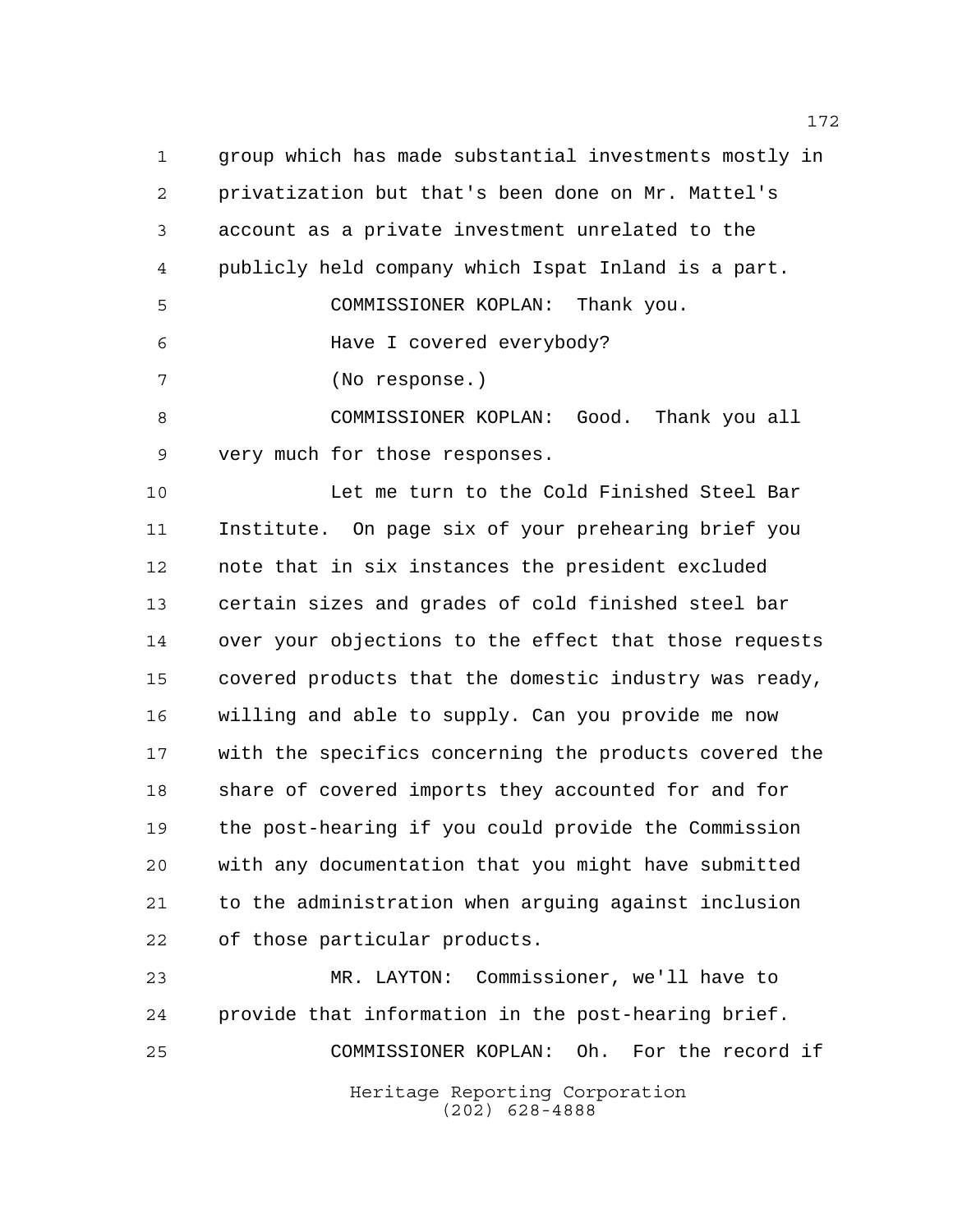you could just identify yourself?

 MR. LAYTON: Duane Layton with King & Spalding.

 COMMISSIONER KOPLAN: Thank you. This is for Ispat. On page 15 of your prehearing brief you state that, "High import levels alone have a negative effect on domestic prices and this effect is exacerbated by the fact that product exclusion exports enter the United States duty-free." But however as long as excluded products are being exported to the United States from covered countries they would still be subject to existing duties. I'm wondering if you meant to include such exports from covered countries in that statement that you made? MR. ALVARADO: I'm sorry. Could you repeat the question again? I'm not sure I followed you.

 COMMISSIONER KOPLAN: Okay. This is the quote from the brief.

MR. ALVARADO: Yes.

 COMMISSIONER KOPLAN: "High import levels alone have a negative effect on domestic prices and this effect is exacerbated by the fact that product exclusion exports enter the United States duty-free." What I'm saying is if product exclusions from the 201 relief are coming in from a covered country as opposed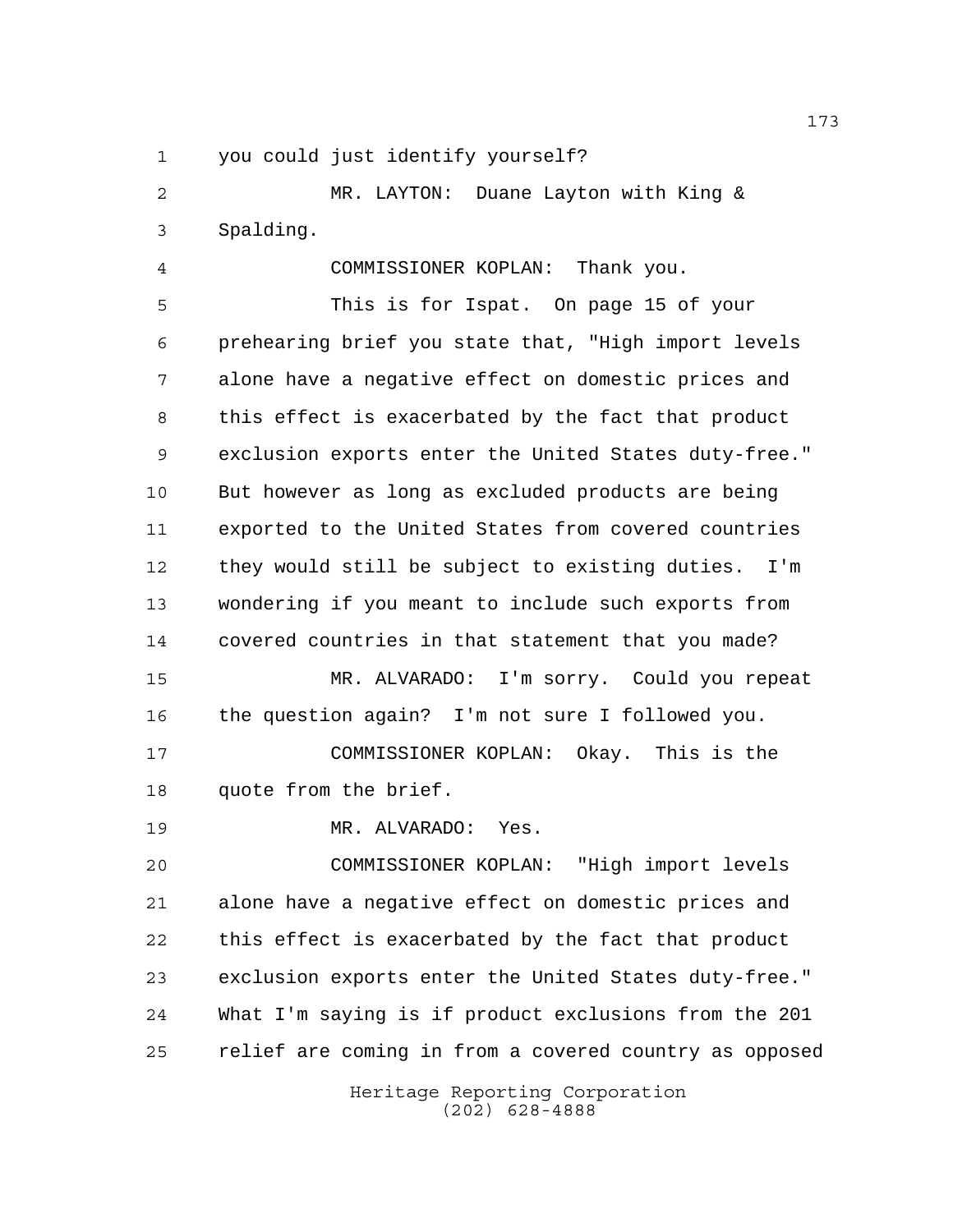Heritage Reporting Corporation (202) 628-4888 to an exempted country those products would still be subject to existing duties. Do you follow me? Aside from the 204 relief and -- MR. ALVARADO: Yes. I'm not aware of any duties that apply in the absence of the 201 to those imported products. COMMISSIONER KOPLAN: Mr. Belman, do you want to jump in on this? MR. ALVARADO: Yes. 10 MR. BELMAN: The products under consideration are zero duty under the WTO agreements, the Uruguay round agreements. COMMISSIONER KOPLAN: Okay. Thank you for that. MR. PRICE: Except for rebar by and large in this product line there are no dumping duties in these product lines. COMMISSIONER KOPLAN: All right. I see my red light has come on. Thank you, Madame Chairman. CHAIRMAN OKUN: With regard to the capacity question I think that the answers that you gave I believe it was to Vice Chairman Hillman went a long way down what I was trying to understand about capacity in this industry. There were just a couple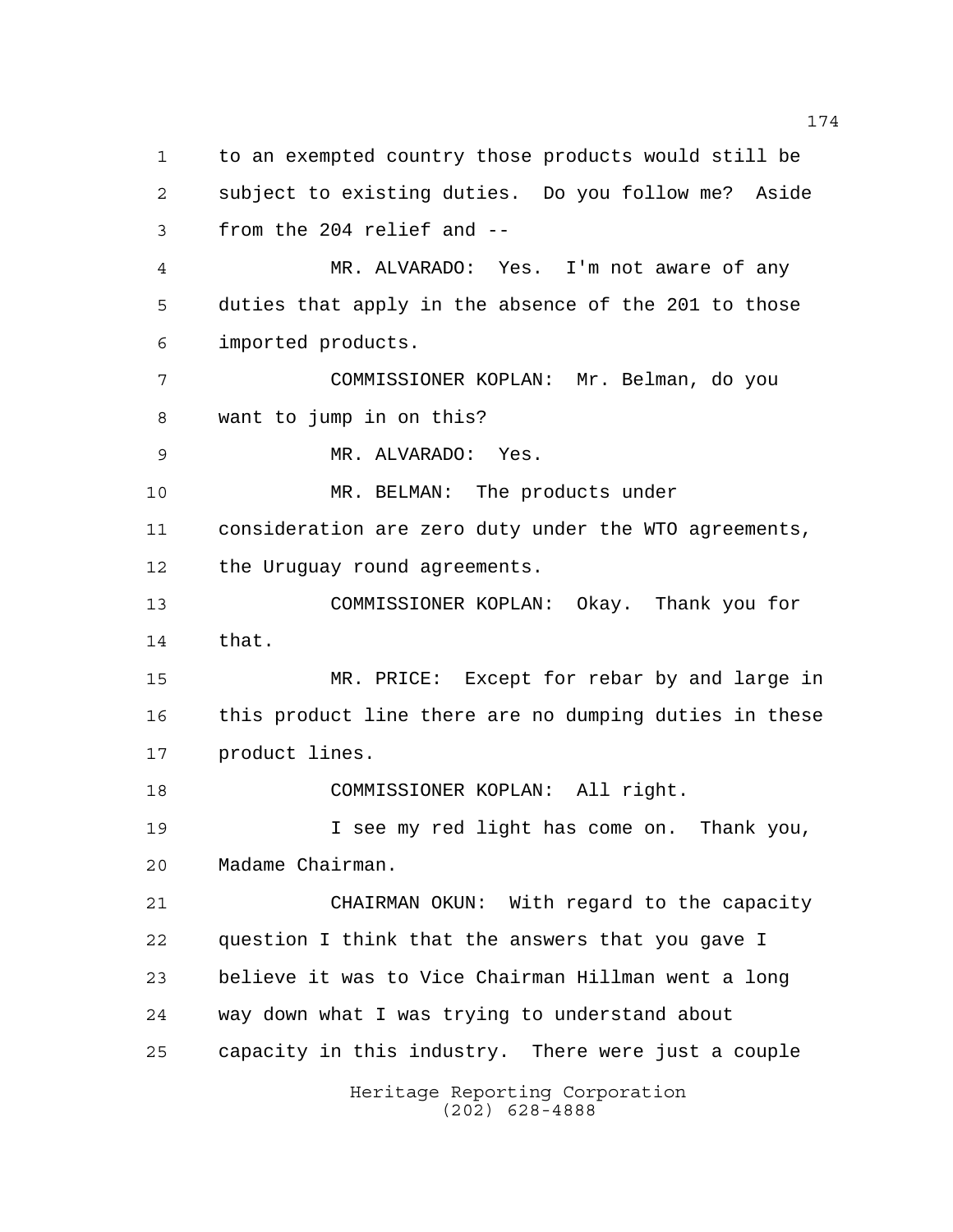of follow-up questions called in Europe that I wanted to ask on that which is whether anyone in the industry can provide information on the current status of LaClede Steel which I understand was purchased by Alton Steel?

 MR. FRITSCH: Commissioner, all we know about that is that a private investment group with state funds has been successful in acquiring the assets anad are trying to put together plans to restart the facility but on a much smaller scale than it did originally operate on. Whether they'll be successful or not remains to be seen.

 CHAIRMAN OKUN: Okay. What was in the terms of the capacity do you have -- I mean maybe you could do this post-hearing. You probably don't have this. If you have available any more information about that  $17 - -$ 

Heritage Reporting Corporation (202) 628-4888 MR. FRITSCH: Sure. As I recall just off the top of my head LaClede was about 400,000 to 500,000 tons per year of production capacity. CHAIRMAN OKUN: In which product line? MR. FRITSCH: SBQ primarily. CHAIRMAN OKUN: In SBQ. Okay. MR. FRITSCH: Right. CHAIRMAN OKUN: Okay. Okay.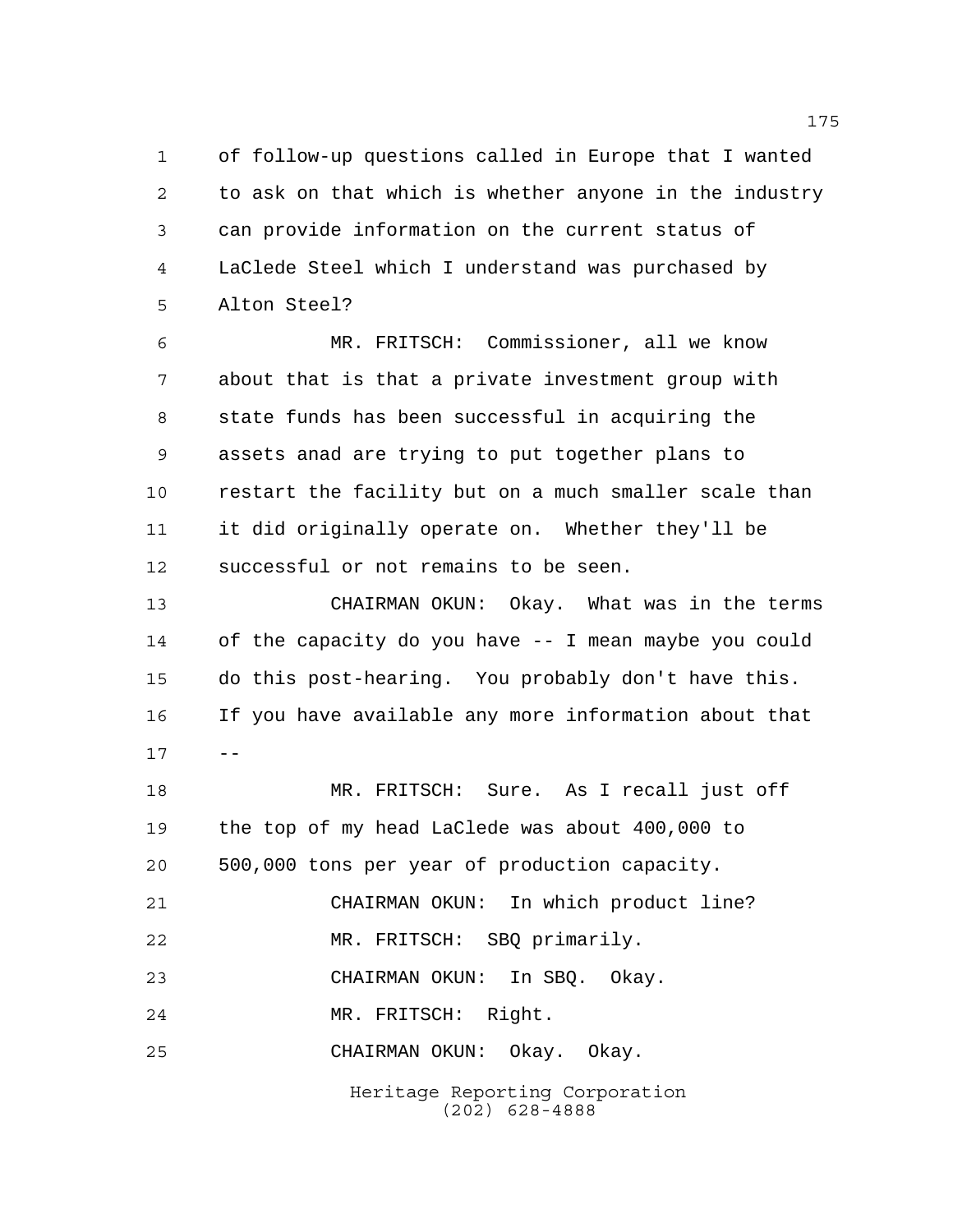1 1 I believe -- oh, I'm sorry. Yes, Mr. Wolff? MR. WOLFF: Yes. I would just add on the question of capacity overall slide nine from the flat rolled products presentation was a slide that went to the entire capacity in the industry. According to AISI data there was about 20 million tons that came out and 10 million came back in. So about ten million tons of steel out and I think the reason the Commission data does not show the dip in capacity of that magnitude if at all is because of survivor bias namely those who didn't fill out questionnaires are not included in the earlier data.

 CHAIRMAN OKUN: Okay. Well, I mean that was where I was going with this which is to ask counsel as we go through here to try to help us understand in all the product lines, you know, if there is survivor bias to try to help us to identify it so we can understand where the difference is between the capacity reductions and rationalization you've talked about and what the staff report shows right now. So that would really be the key I think on that.

 Milton Steel, are you aware of that? MR. PRICE: I believe they're out of production right now.

CHAIRMAN OKUN: Mr. Ruth?

Heritage Reporting Corporation (202) 628-4888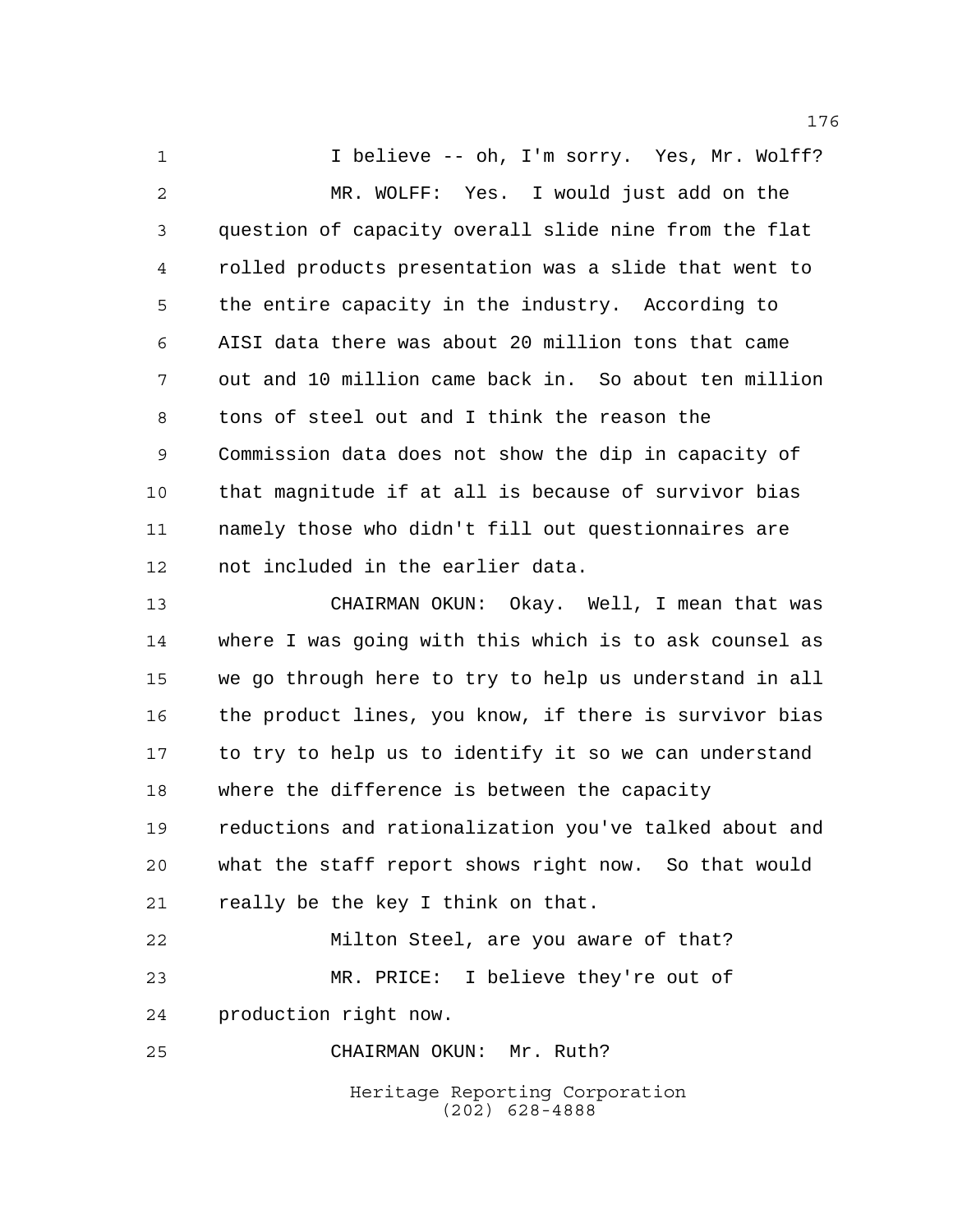MR. RUTH: Well, it's a former North Star facility many years ago and as far as I know today that facility is closed and not operating. CHAIRMAN OKUN: Okay. Okay. I think someone else had commented on Bayou Steel which I understand is in bankruptcy. 7 MR. PRICE: They are operating. CHAIRMAN OKUN: They're operating. Okay. Okay. That's helpful but again I mean I think the major point is to go through and help us understand the capacity numbers. I think that would be very helpful. There have been a number of things or I've heard a number of comments about SBQ capacity, Qualitech which I think I heard testimony about going 16 to be reopened as a merchant, bar and rebar operation and I'm just trying to understand in terms of, you know, again with relation to import competitiveness what that means in this industry where if I understand the characterization it was more SBQ was going out and merchant bar coming in although in my mind I seem to recall merchant bar being where you had the most import competition. So I wondered if anyone in the industry who produces this could help me understand what's going on in the industry with regard to SBQ?

> Heritage Reporting Corporation (202) 628-4888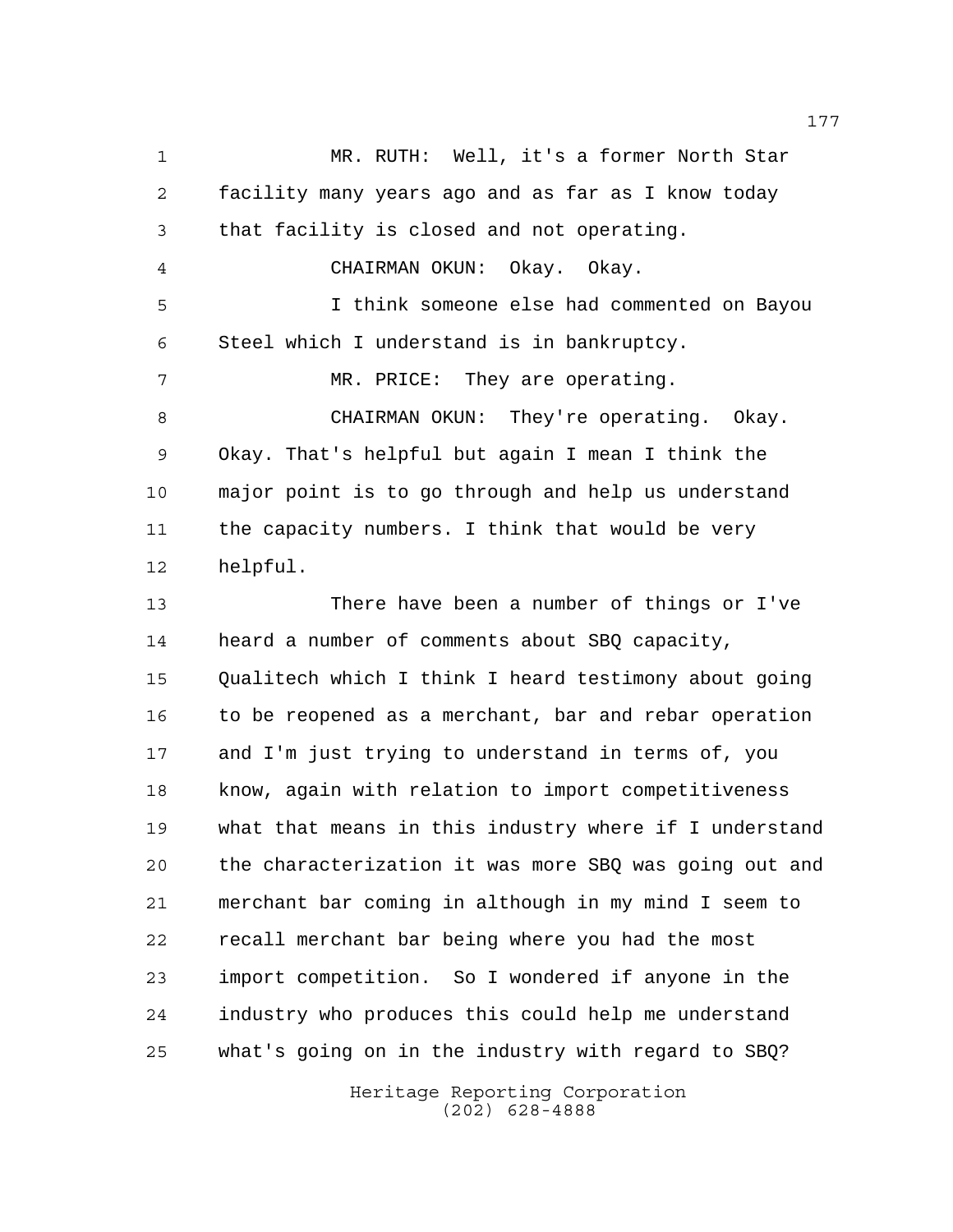Mr. Alvarado?

 MR. ALVARADO: Let me take a shot at that. I don't think that there's the pressure is on SBQ and the pressure is on merchant and rebar are no different and that's why it's a little bit difficult when one looks at the data to not want to segmentize it to some degree. In trying to capture some of the data that was being to the plant closure Memphis was a melt shop intended for SBQ. Not mentioned was CSC facility which is an SBQ facility.

 Georgetown, a wire rod and bar facility that was shut down prior to the closure but as I look at this we're not looking so much at merchant and rebar facilities being idle as they are wire rod and SBQ. So the thing to understand however is that a lot of products can be made whether it's SBQ or merchant rounds on the same facilities depending on what demand is like and what the quality expectations are of the particular end user.

 In the aggregate in looking at the capacity figures using a total demand of a long parts of about 25 million tons I've added up about 4.5 to 4.7 million tons of vital capacity. That's a substantial decline in overall productive capacity and I don't think we've captured everything here and that's using some of the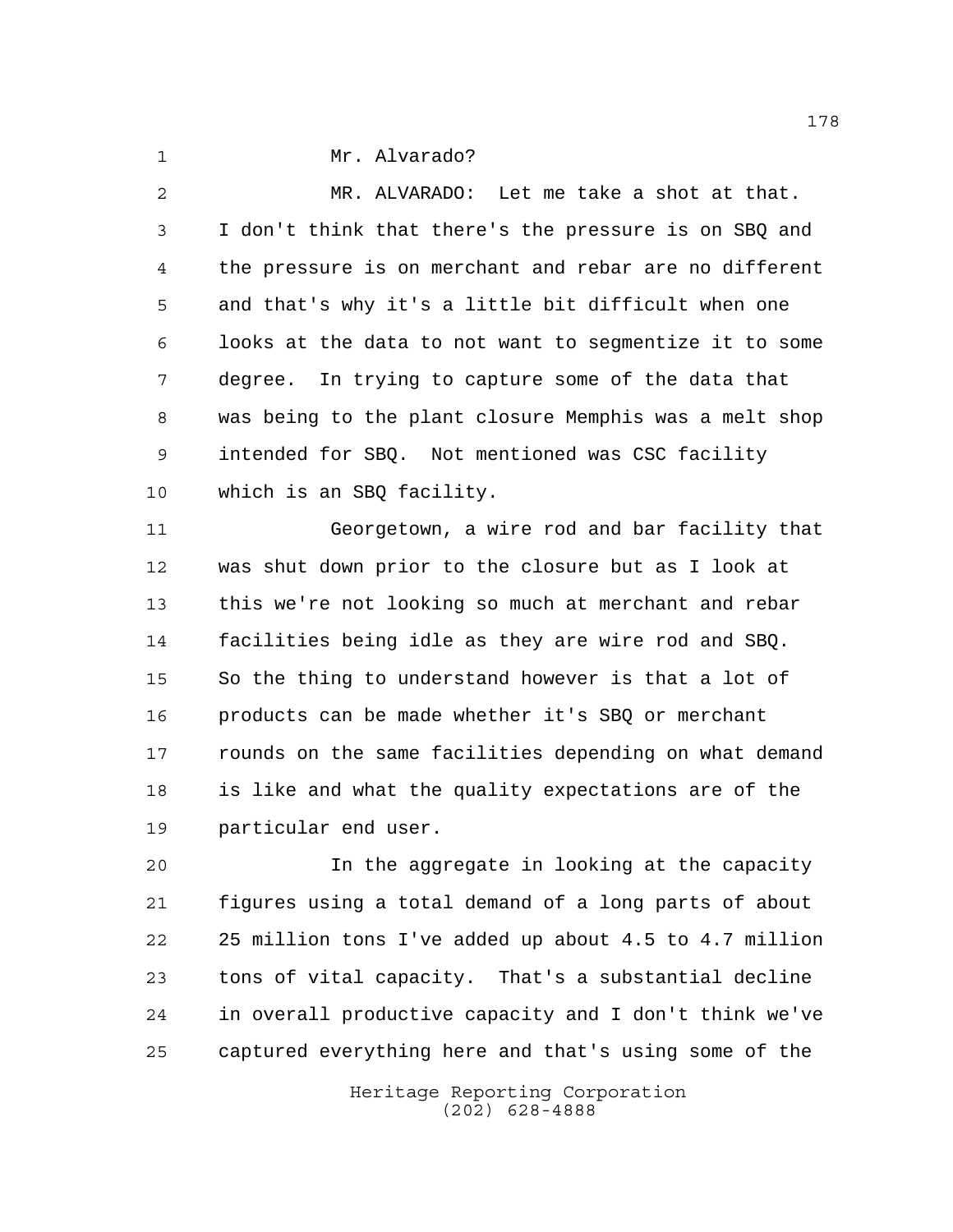figures used by Nucor for Memphis as well as Republic's one million tons. So it's not a unique problem.

 I think there are different competitive factors affecting each of the product segments and why we tried to help differentiate and define some of those issues and taking it one step further even within the SBQ segment. I've concentrated a great deal on hot rolled leaded steels which also has a significant impact on the entire cold finished bar industry in the United States. So it takes that section of the data and product to truly understand it and I hope that's helped a little bit.

 CHAIRMAN OKUN: It is helpful and, you know, I think anything else that you could provide in post- hearing to help us understand just in terms of what it means in terms of where the capacity is going out and then in terms of import competition but, Mr. Alvarado, your last point about lead bar had reminded me that in terms of the economic conditions that the industry's operating under during this period that it sounds like we need to do a fairly thorough job of breaking out the raw material costs and how they're impacting the different both hot rolled, cold rolled and rebar.

I wondered I heard some of you talk about in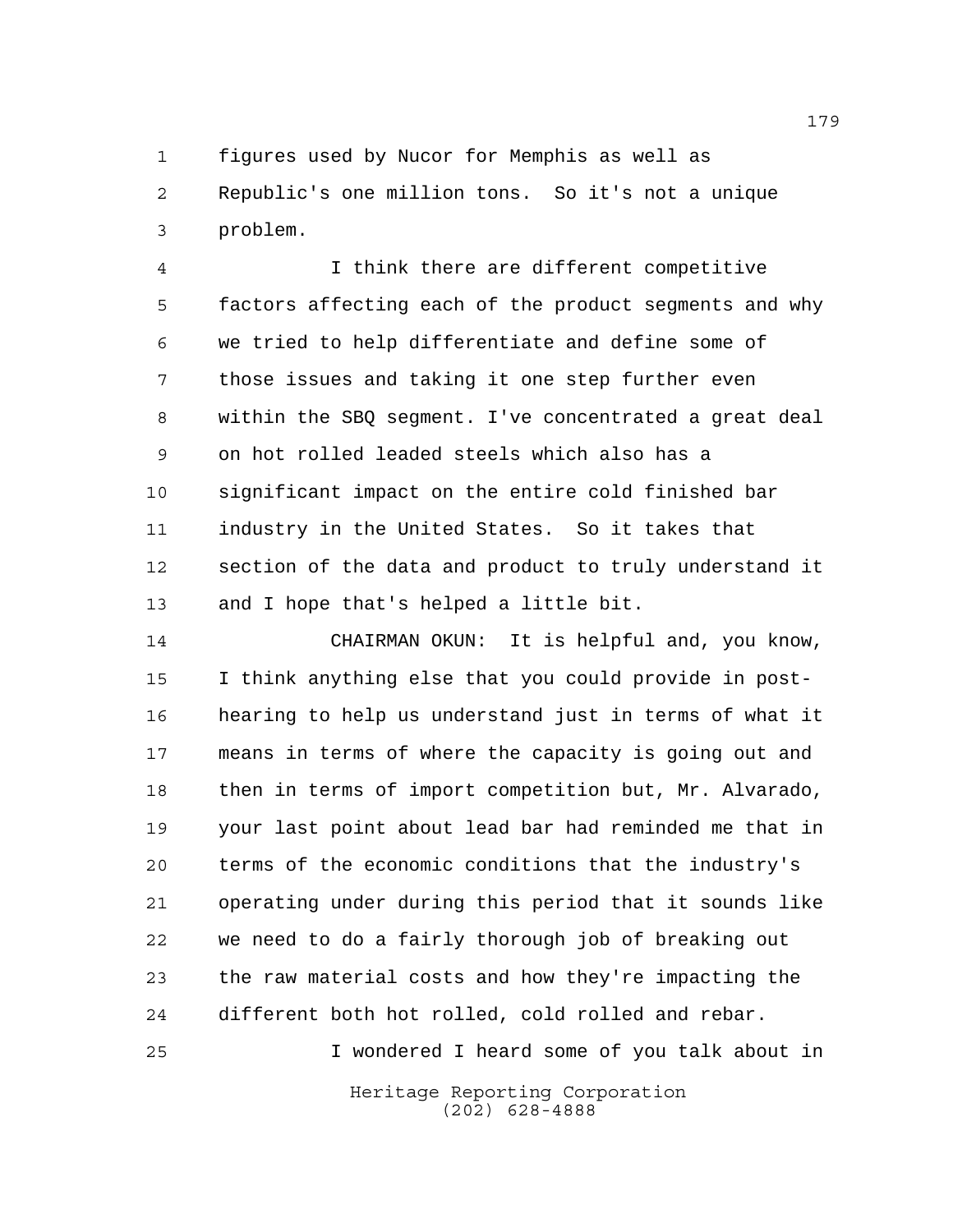your testimony in terms of, you know, where you saw costs increase. Some of you I know mentioned energy but I wondered if I could have a little more discussion just in terms of raw material costs and, Mr. Alvarado --

 MR. ALVARADO: Yes. If I may comment on that. Bob Johns' already made the point that metallics increased dramatically and many mill operators and most of us are electric furnace operators and are very dependent on scrap as a metallic base or alternatively pig iron or HBI and from the beginning of this year until about May or at least through the June-July period pig iron itself had increased in the range of conservatively \$60 to \$75 a ton. HBI and DRI and like quantities and scrap also has risen dramatically.

 Add to that natural gas prices which have escalated quite significantly over the course of this last year and it adds up to a devastating impact on cost that's difficult to recover no matter how efficient we might become. I think everyone's looking at a much more biased or higher cost structure than we saw a year ago but perhaps some of the others can comment on that as well.

Heritage Reporting Corporation (202) 628-4888 CHAIRMAN OKUN: Mr. Ruth? MR. RUTH: In the case of North Star I can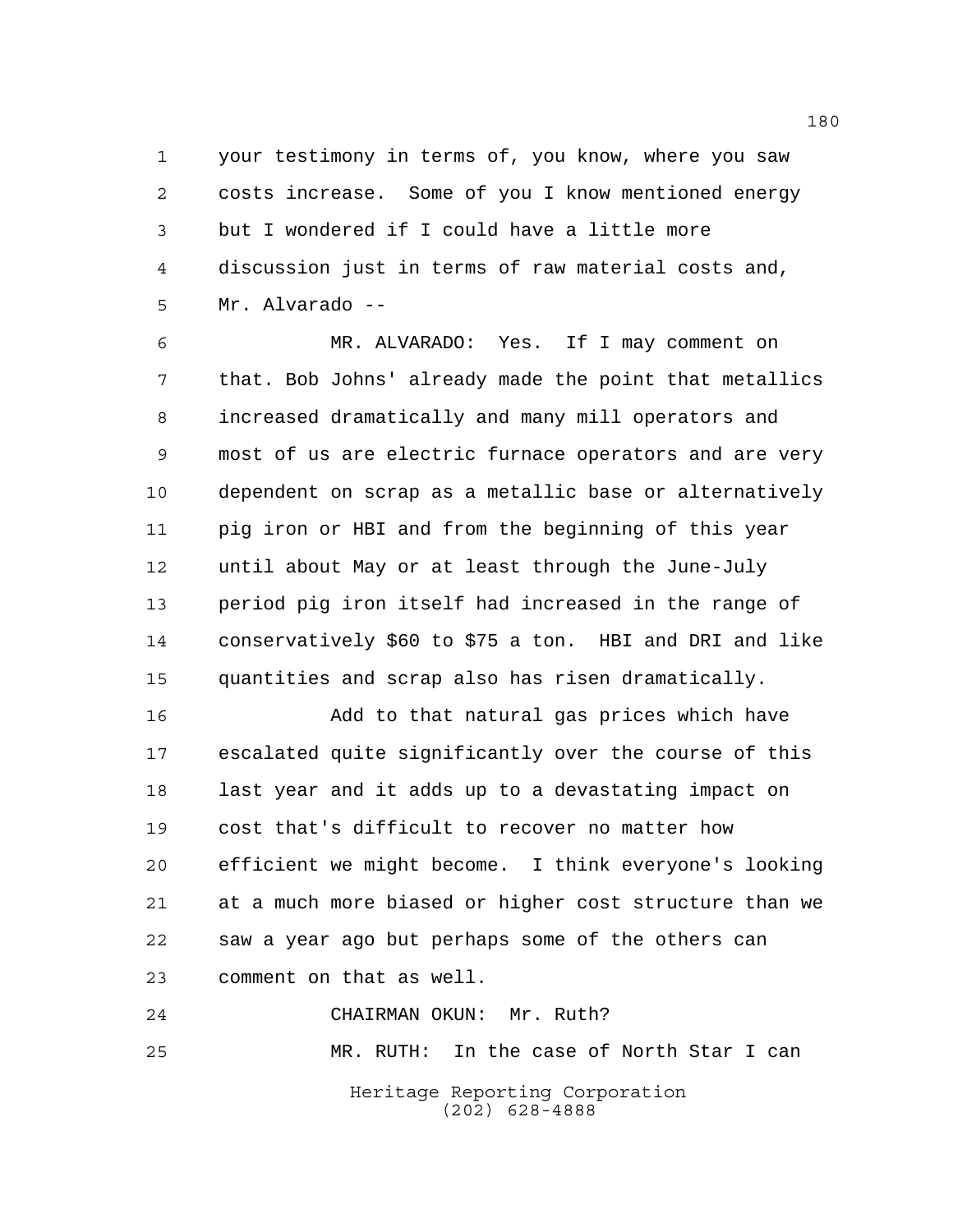tell you that our raw material cost scrap averaged

over all of our facilities have increased

approximately 32 percent.

CHAIRMAN OKUN: Okay.

Yes, Mr. Thielens?

 MR. THIELENS: Republic's also encouraged a significant increase in scrap I would say some percentage levels to what Mr. Ruth said. Also in SBQ produced generally alloy steels can contain alloying elements and in particular nickel and mali have increased significantly this year for the production of alloy steel and also earlier in this year significant increase in the cost of natural gas had an impact on all of our operations from melting, reheating and rolling through thermal treatment of our products. CHAIRMAN OKUN: Okay. Any of the other producers want to comment on -- MR. FRITSCH: Yes. CHAIRMAN OKUN: Yes, Mr. Fritsch? MR. FRITSCH: I wanted, Commissioner, to come back to your comment about SBQ and Qualitech coming up in this merchant mill. One of the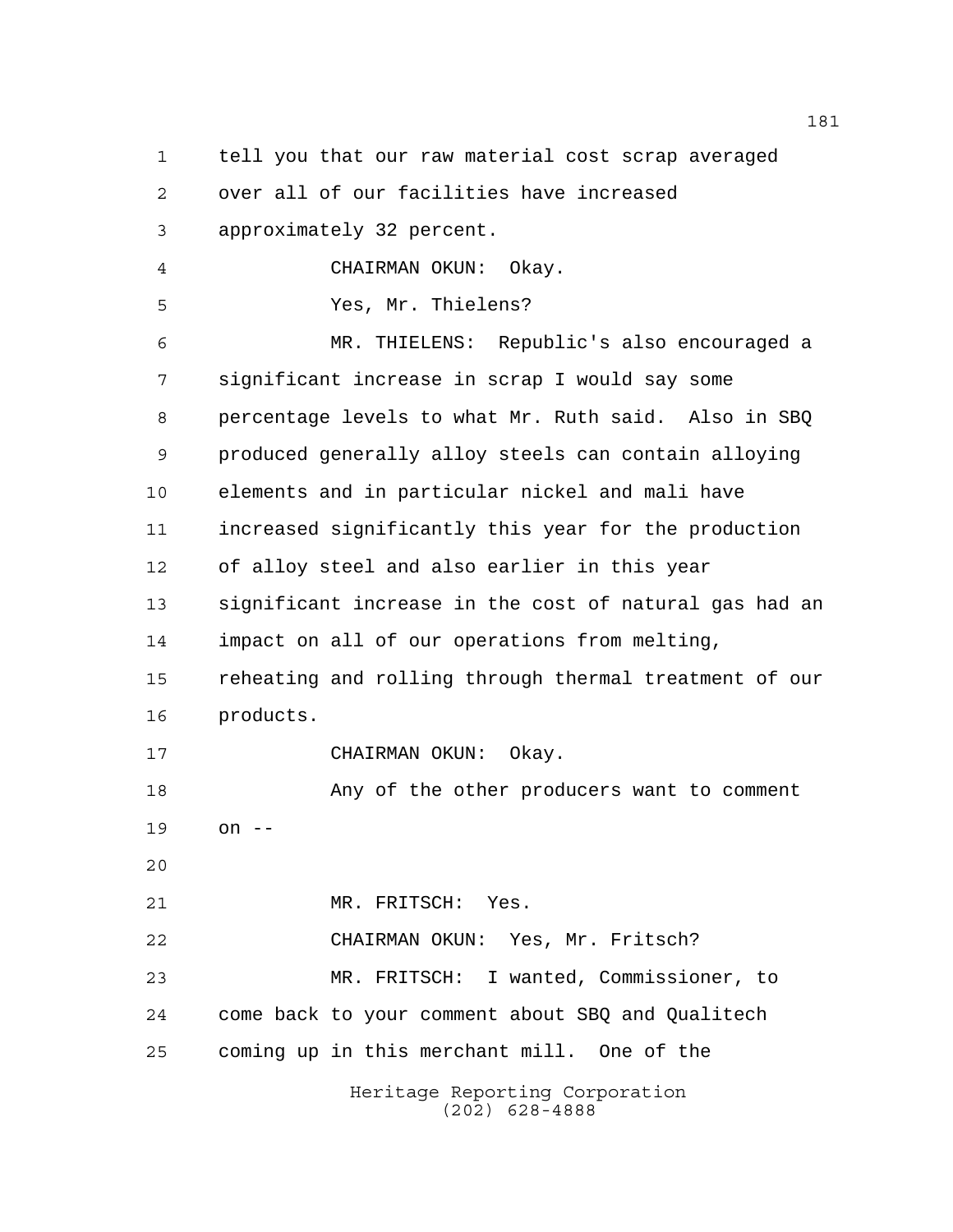characteristics of the high demand in SBQ market is that customers have very demanding qualification requirements and it takes a great deal of time. The public information of Qualitech was that it went bankrupt even though it was brand new state-of-the-art technology because they could not penetrate the SBQ customer base and get qualified in a timely manner. So the cash flow just killed them.

 With Qualitech coming back when you look at their going into merchant products which don't have as demanding a qualification period the cash flow would come back much quicker from an investment of that nature and that may be the driving force of why people are going into merchant and rebar as opposed to SBQ with some of the revitalization that are taking place.

 I see my yellow light is on and I said for my third round I will try to cut it short so I will turn to Vice Chairman Hillman.

CHAIRMAN OKUN: Okay. That's very helpful.

 VICE CHAIRMAN HILLMAN: Thank you. I hope just a couple of quick follow-ups. One is on this broader issue of exclusions. A number of you have touched on it and you've responded to Commissioner Koplan but I'm just wanting everybody if you can and it would probably be best done in a post-hearing brief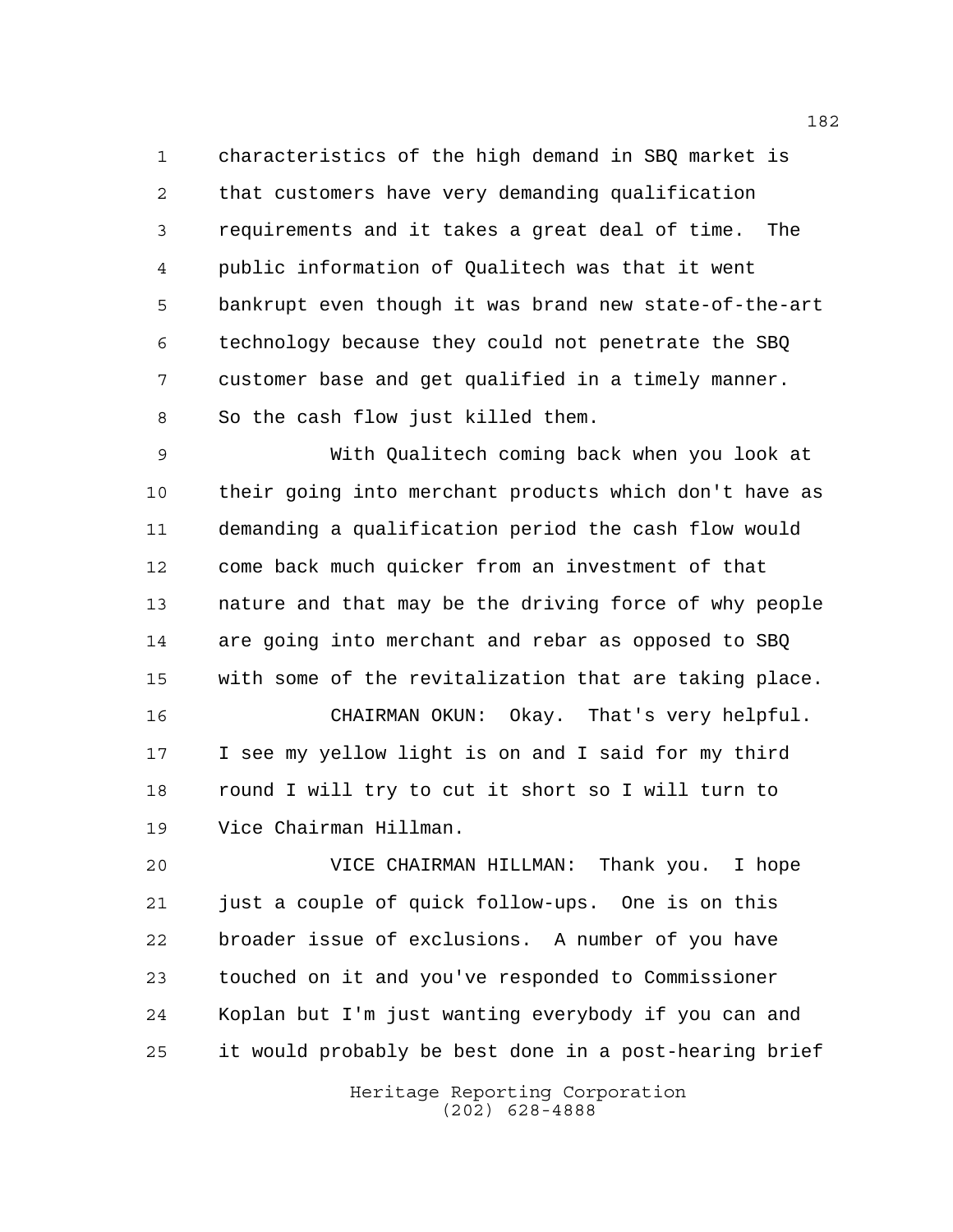to give me a sense of what are the most important exclusions from your perspective in terms of what is causing you to feel like the imports are not coming down to the extent that you would have thought? Is it the country exclusions in the

 developing countries, the NAFTA and the other free trade agreement countries, or is it product-specific exclusions and if so kind of which are the top two or three that are most important to each of your companies?

 Mr. Usher had already indicated that from your perspective that you would be providing a response in a post-hearing. Again I'm just trying to get a handle on how significant these exclusions really are to you and in particular which exclusions are the most important? Okay. Then I guess my second question goes just quickly if I can have any comment on we've heard a number of particularly the members of Congress commenting on the OECD talks and obviously the OECD talks were originally trying to get at both an agreement to reduce or eliminate subsidies as well as an agreement to take out capacity. I'm wanting a sense from any of you that are following of what your sense of either the industry or the market's expectation is as to whether or not an agreement would

> Heritage Reporting Corporation (202) 628-4888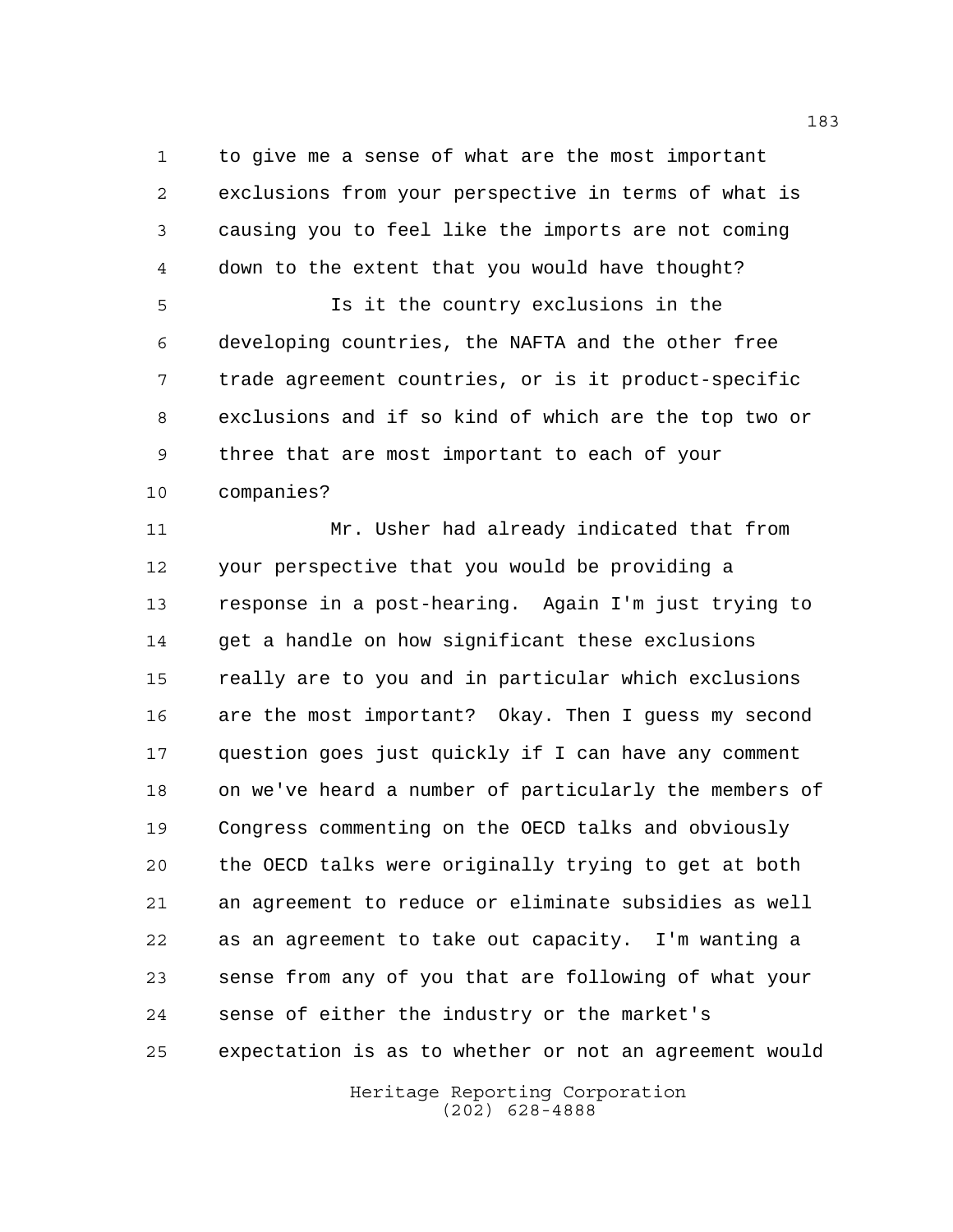be reached and how significant it would be on either the subsidy side or the over capacity side? Mr. Usher, do you want to -- MR. USHER: We have followed this closely and I guess I would say that I think most of the efforts to date at the OECD have been really directed towards the subsidy issue as opposed to the over

 capacity issue and I would say they have made good progress. I think the industry feels that it has to be a fairly comprehensive agreement that all the major steel players in the world need to be participants in it for it to have any kind of teeth.

 But there have been I think some progress made on different types of subsidies and I think the industry as a whole and I'm speaking not just for the U.S. industry but through the IISI would say that basically almost all subsidies should not be permitted. There are some still debate on some R&D subsidies, on some environmental subsidies and some debate on developing countries subsidies but for the most part I think the industry, the world steel industry, is very negative on the subsidies and I think of course this is being negotiated on a government-to-government basis but I think they're making some progress. It is a very complex thing. I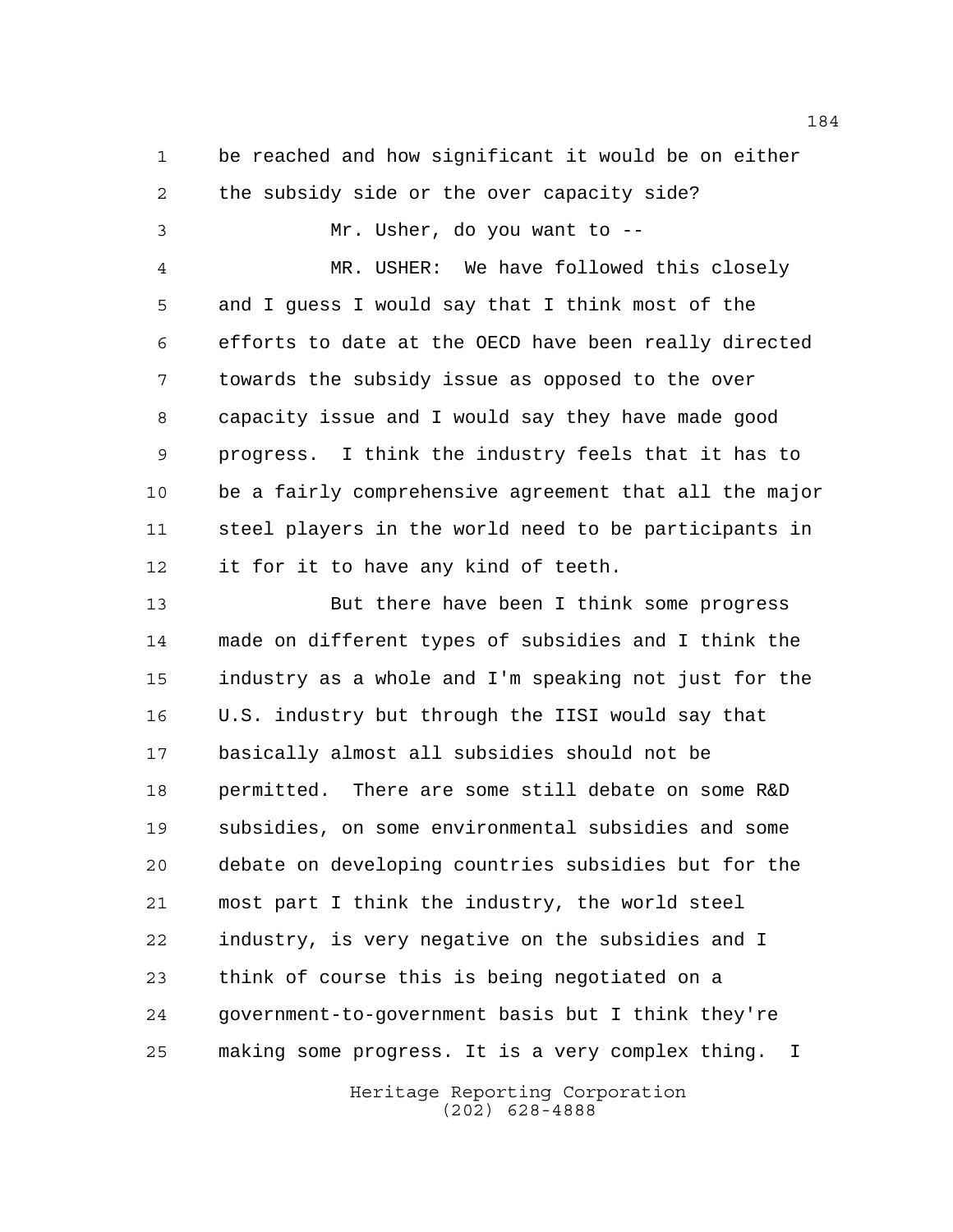do not expect to see anything come out in the next several months but I think they made good progress and I think there will be continuing discussion on this over the next 12 months.

 VICE CHAIRMAN HILLMAN: Okay. But you're sense is there's not a market expectation that something significant would happen that --

 MR. USHER: No. I think the market feels that this is a good thing, it's something that will help discipline the industry but nothing major is expected in the short term.

VICE CHAIRMAN HILLMAN: Okay.

 So, Mr. Wolff, you had your hand up or, I'm sorry, Mr. Johns? Go ahead.

 MR. JOHNS: Nucor has followed this fairly closely as well and while some progress has been made quite frankly we think that 201 basically brought everyone to the table it was the lever to do it. In the absence of a 201 we're not so sure some people will stay at the table and while some progress has been made we are very concerned that the public positions taken by China, India, Brazil, etcetera, on the special treatment for developing so-called developing countries when we're dealing with developed industries. So we have our doubts.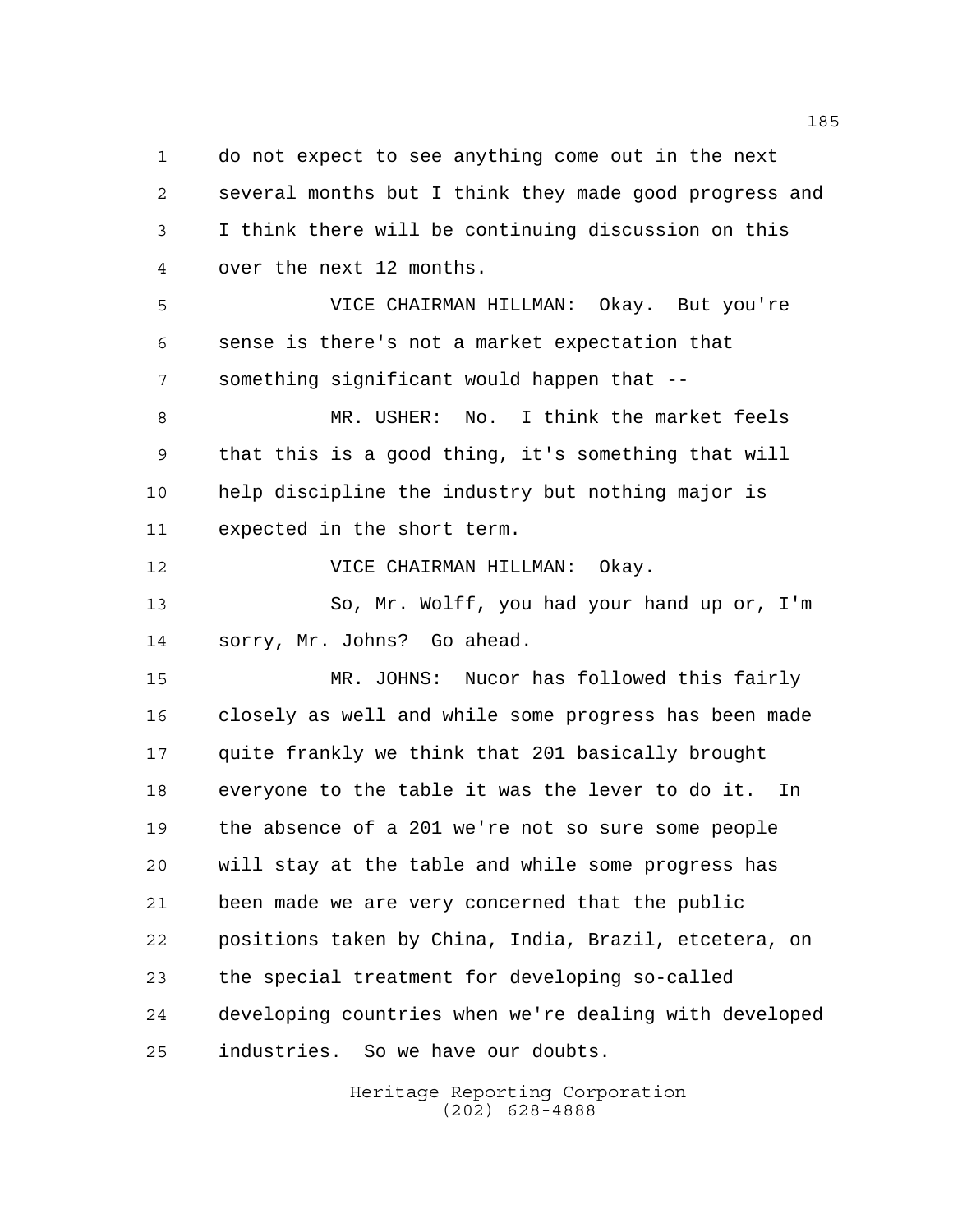VICE CHAIRMAN HILLMAN: Mr. Wolff?

 MR. WOLFF: Yes. On the subsidy side the only thing I would add to what Mr. Usher and Mr. Johns said is that it's not at all clear who will be signing up of the major developing countries and China so that is a big unknown and I agree that there would be no short-term impact on the capacity talks. They are just an exchange of information. There is no intent that there be any agreement that is reached with respect to capacity in this intergovernmental forum and the impact is really highly questionable. VICE CHAIRMAN HILLMAN: Mr. Layton? MR. LAYTON: Duane Layton, King & Spalding. I'd reiterate what Mr. Wolff said about the concern that at least the cold finished steel bar industry has about this effort every bearing any fruit not the least of which is the concern that China will not sign up. But another concern and I know the stainless steel industry talking to counsel is concerned about this is that India for example seems to be pushing this idea of an exemption for subsidies received by producers whose different measurements are being kicked around but net sales are below \$100 million or something like that. Well, when it comes to cold finished steel bar at least in this country it tends

> Heritage Reporting Corporation (202) 628-4888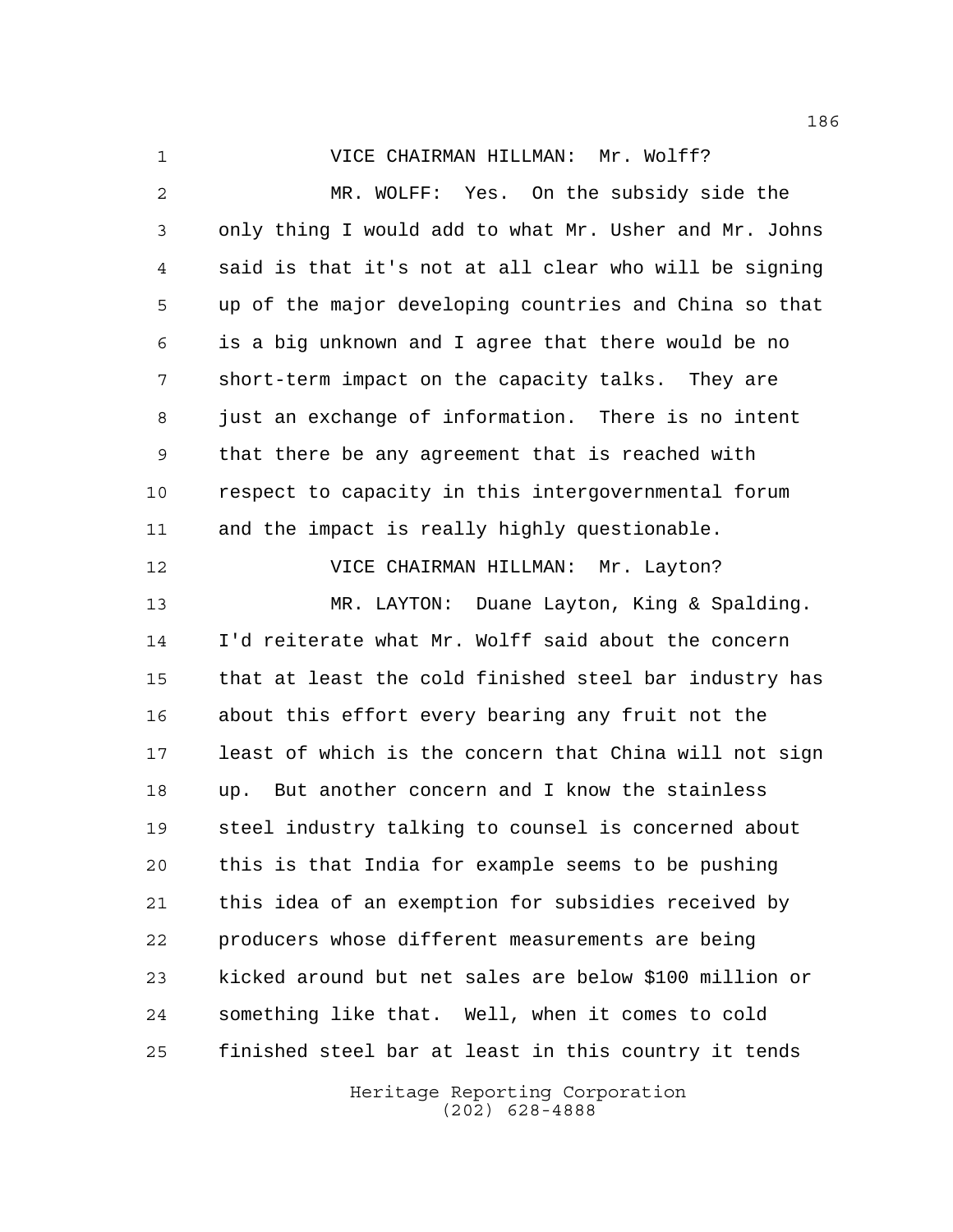to be produced by in many cases smaller companies and this industry's concerned that such an exemption, you know, might remove disciplines from a lot of foreign cold finish steel bar producers.

 VICE CHAIRMAN HILLMAN: Okay. Appreciate that.

 Mr. Usher, you had your hand up as well? MR. USHER: I just would like to echo what Mr. Johns said that I've been engaged in this thing 10 for 15 years at the senior level and these kind of discussions about trying to do something in this area have fallen on deaf ears around the world until the 201 action took place and I cannot overstate how significant it was as getting these other people around the world to try to address some of these problems of fact that the 201 action took place. I just don't want you to not appreciate that.

 VICE CHAIRMAN HILLMAN: No. I appreciate that addition. One last question. In reading the testimony of the folks that we're going to hear this afternoon there is clear, you know, testimony in terms of allegations of shortages and difficulty getting SBQ bar and given that we have all of you here I wondered if you wanted -- I wanted to give you the opportunity to comment on whether you think again whether

> Heritage Reporting Corporation (202) 628-4888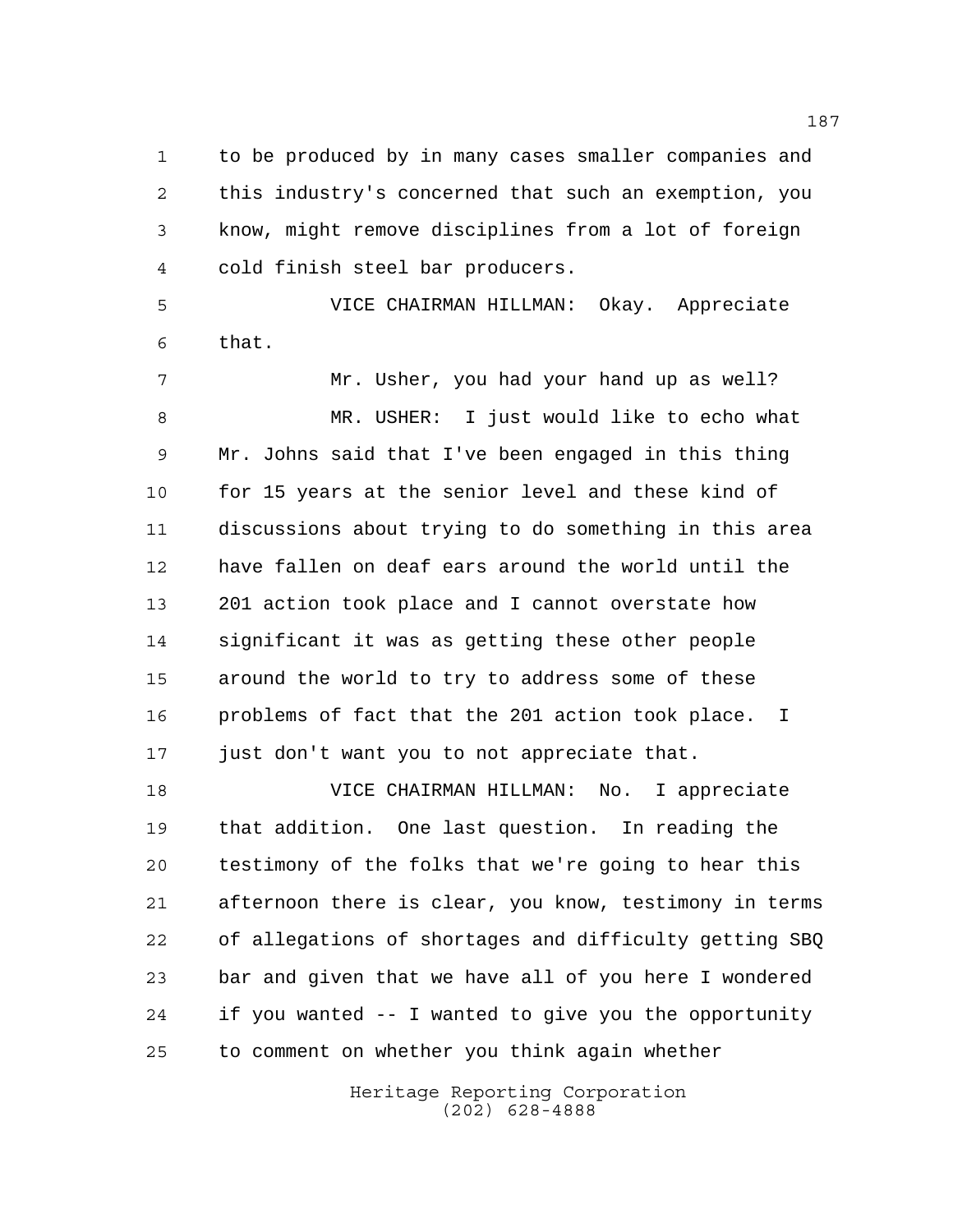customers have been put on allocation, whether there have been any shortages in supply for customers of SBQ?

Go ahead, Mr. Thielens?

 MR. THIELENS: I'd like to comment that we did have some issues back in the third quarter of last year due really to the restructuring of our company but as we had worked through those by the fourth quarter we had adequate supply of all products. Now we continue to have adequate supply of all products today across our full spectrum and in fact our Canton melt shop facility has been closed for five weeks due to lack of demand. So we have more than enough production across our full range of products.

 VICE CHAIRMAN HILLMAN: Okay. This difficulty in terms of product would have been what time frame?

 MR. THIELENS: It took place in the mid to late third quarter as we were going through the restructuring of our company and we actually though did continue to operate some of the facilities of Republic Technologies for longer than our business plan originally anticipated in order to meet the production requirements of our customers prior to shutting those down by December of last year.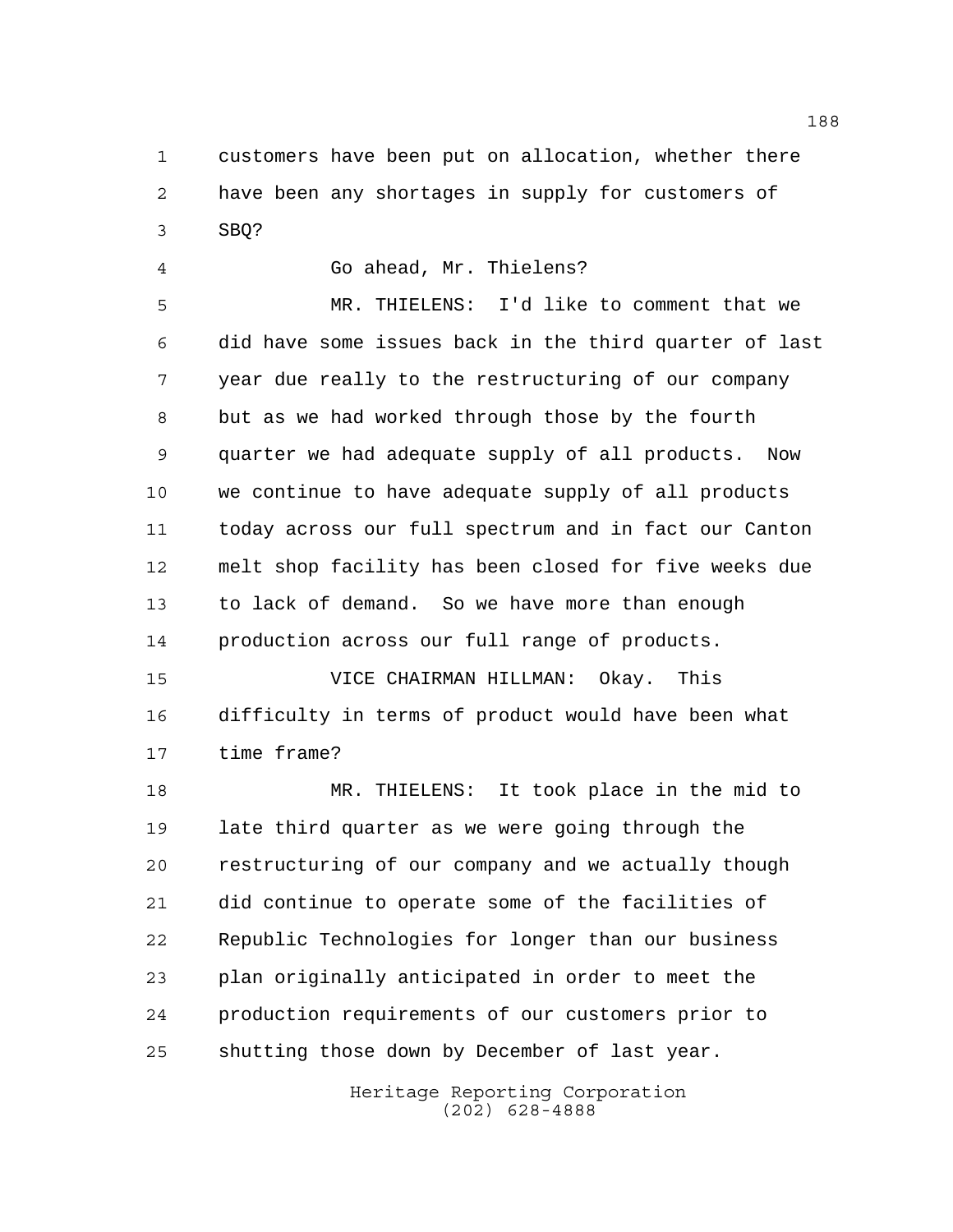VICE CHAIRMAN HILLMAN: Okay.

 Do any of the other SBQ producers want to comment? Mr. Alvarado?

Heritage Reporting Corporation MR. ALVARADO: Yes. We're a producer of SBQ bars as well and my comment would be that with the exception of what Ted has just mentioned as production-related and partly I think a function of some consolidation of operations that SBQ bar has been readily available to anyone and I said it in my testimony it's a function of price. I think what we're dealing with here is price issue not an availability issue and understand that because there are other issues at play here and John alluded to this earlier we're all concerned about manufacturing and manufacturing competitiveness and when our customers are forced to compete with imported parts in supplying their end user customers at prices that are less than the cost of the seal itself in the United States it creates a huge competitive problem. So recognize the squeeze that those customers are under but availability is not an issue at all. VICE CHAIRMAN HILLMAN: Okay. Mr. Haidet, you had had your hand up. MR. HAIDET: Yes. Similar for Timken. Throughout this period we had no shortages, no

(202) 628-4888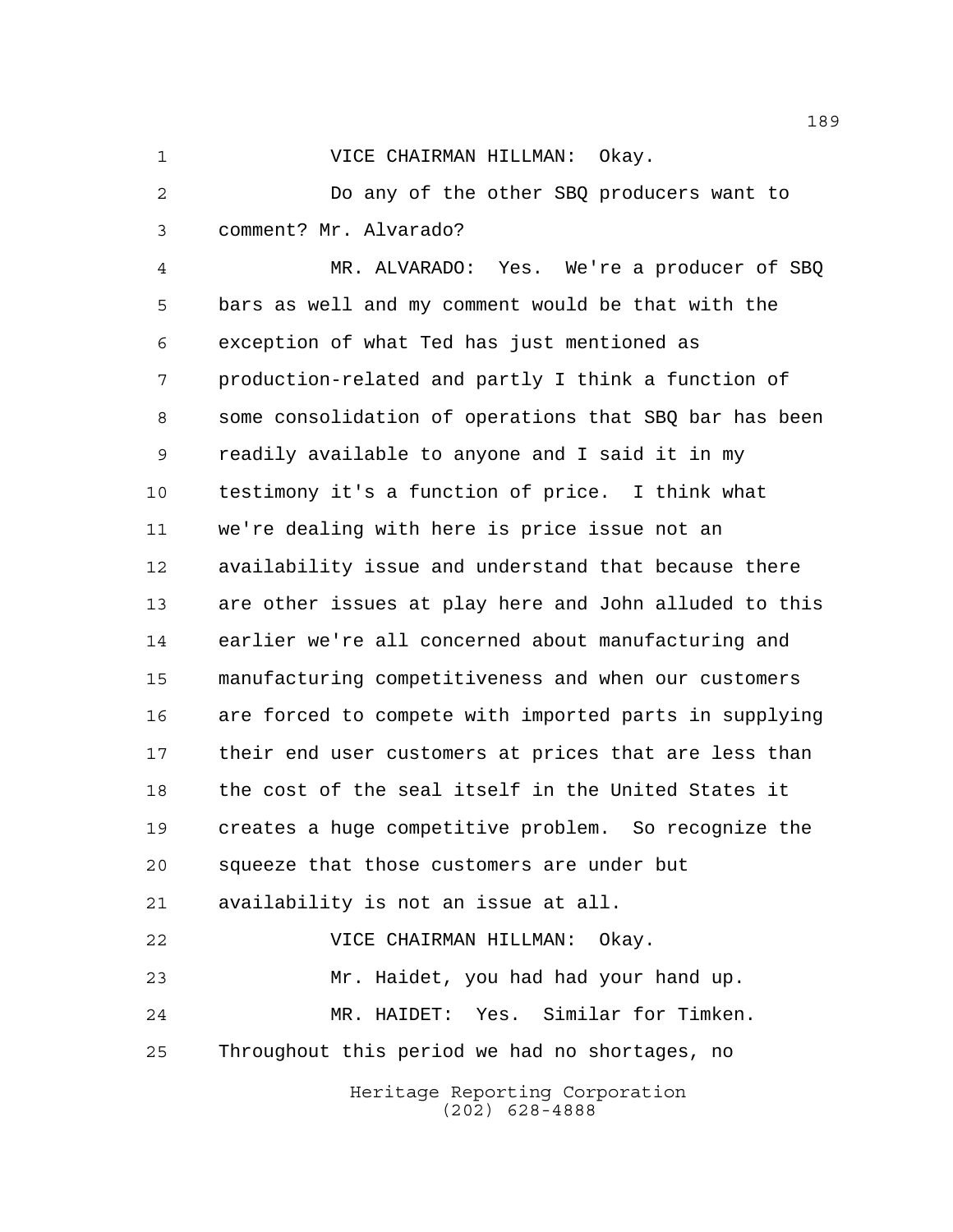Heritage Reporting Corporation (202) 628-4888 allocations, and have lessened our lead times. We are currently operating at only 70 to 80 percent capacity depending on product line. VICE CHAIRMAN HILLMAN: Okay. Mr. Ruth? MR. RUTH: North Star as well has had no supply issues at all. VICE CHAIRMAN HILLMAN: Okay. All right. Sorry, Mr. Johns? Mr. JOHNS: We produce SBQ primarily at our Norfolk, Nebraska facility. We had a minor production outage at the tail end of last year as we were replacing mill stands and we were looking for orders before we did it and we were looking for orders after it was done. VICE CHAIRMAN HILLMAN: Okay. Appreciate those answers. I think with that I have no further questions but would want to thank you all very much for your answers. CHAIRMAN OKUN: Commissioner Miller? COMMISSIONER MILLER: Thank you, Madame Chairman. I'm not going to do a third round of questioning. There have been many good rounds of questioning and I appreciate all of you being here today, being willing to answer our questions. It's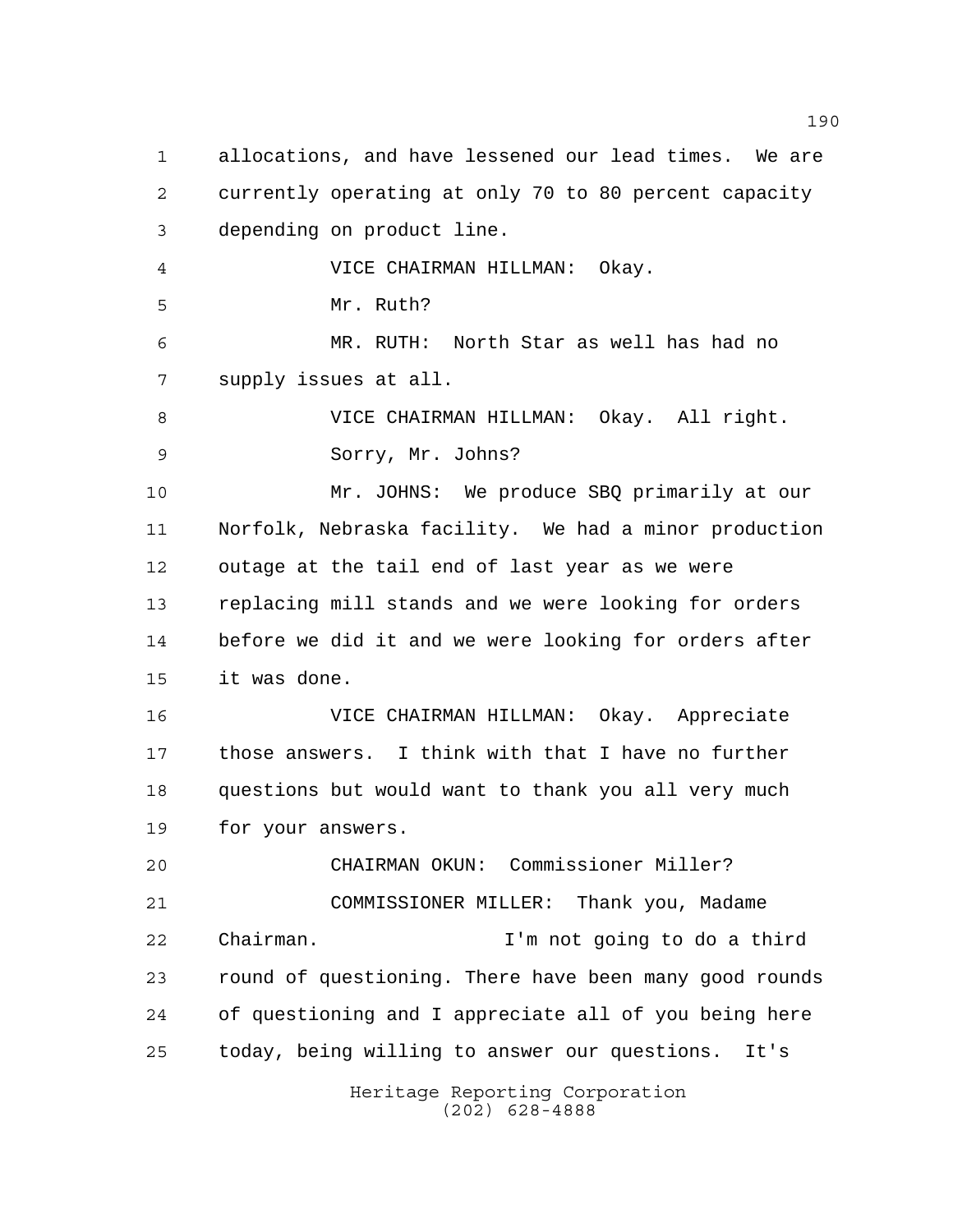been very helpful. Thank you.

Heritage Reporting Corporation (202) 628-4888 CHAIRMAN OKUN: Commissioner Koplan? COMMISSIONER KOPLAN: I thought I might be the first to say that but you beat me to it. Thank you all very much. It's been extremely informative and I have no further questions. CHAIRMAN OKUN: With that the pressure's on. I will leave this question and won't -- COMMISSIONER KOPLAN: It's in your hands now. CHAIRMAN OKUN: Actually I can stop here. Does staff have questions for this panel? MS. HANES: Elizabeth Hanes, Office of Investigations. Staff has no questions. CHAIRMAN OKUN: Do those in opposition to continue the relief have questions for this panel? I see hands waving in the back for Mr. Cunningham that they do not. So again I want to thank all of these witnesses very much for your testimony, for all of the answers you've given us and for the information you'll continue to provide as we prepare this report. I also think this is an excellent time to take a lunch break and we will take a lunch break until 2:30. I will remind everyone that the room is not secure so please take any confidential business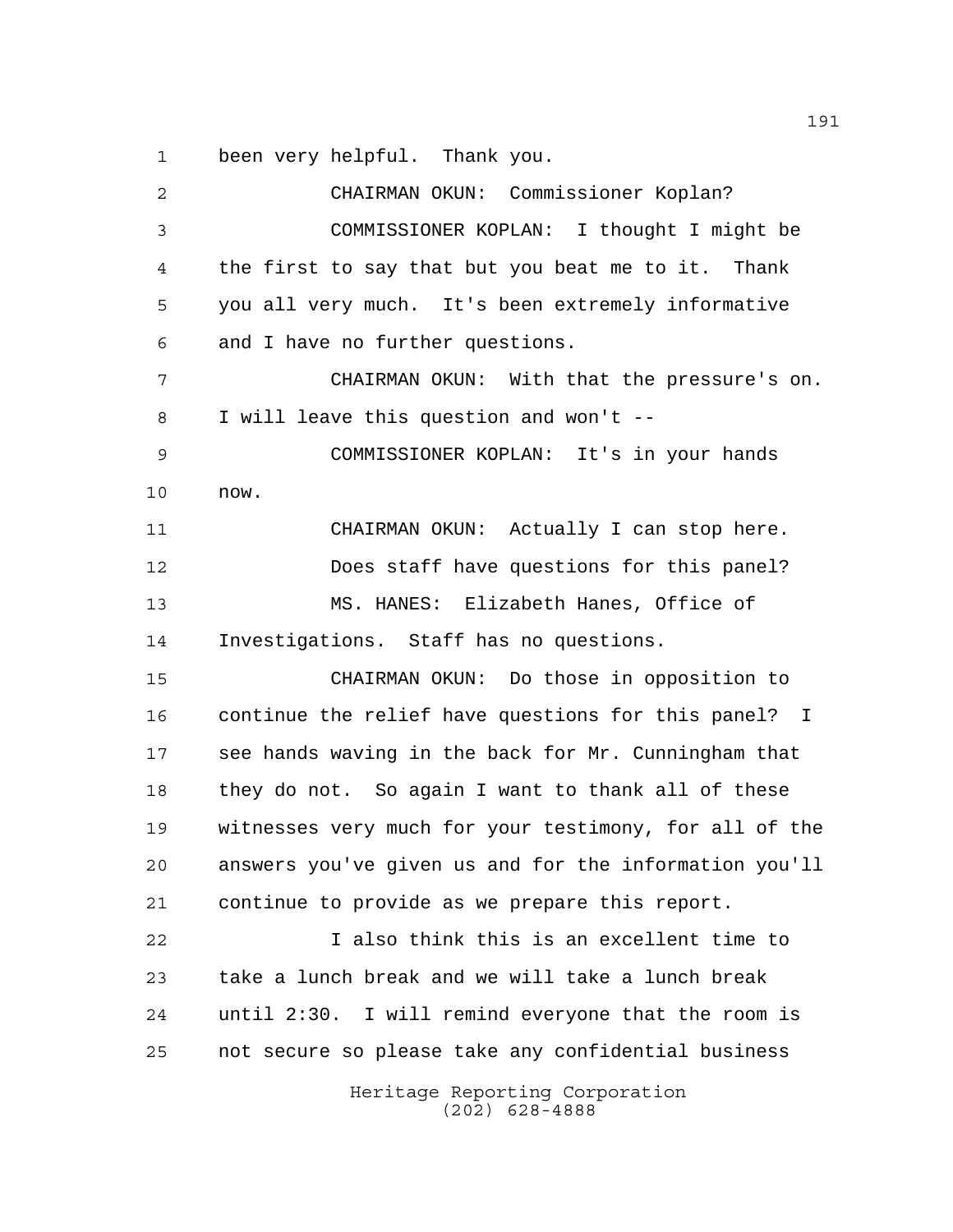| $\mathbf 1$      | information with you and with that we will see     |
|------------------|----------------------------------------------------|
| $\mathbf{2}$     | everyone back at 2:30.                             |
| $\mathfrak{Z}$   | (Whereupon, at 1:26 p.m. the hearing was           |
| $\overline{4}$   | adjourned until 2:30 p.m. this same day, Thursday, |
| 5                | July 24, 2003.)                                    |
| $\epsilon$       | $\frac{1}{2}$                                      |
| $\boldsymbol{7}$ | $\sqrt{}$                                          |
| $\,8\,$          | $\sqrt{}$                                          |
| $\mathsf 9$      | $\sqrt{}$                                          |
| $10$             | $\frac{1}{2}$                                      |
| $11$             | $\frac{1}{2}$                                      |
| $12$             | $\frac{1}{2}$                                      |
| $13$             | $\frac{1}{2}$                                      |
| 14               | $\frac{1}{2}$                                      |
| $15\,$           | $\frac{1}{2}$                                      |
| 16               | $\frac{1}{2}$                                      |
| $17\,$           | $\frac{1}{2}$                                      |
| 18               | $\frac{1}{2}$                                      |
| 19               | $\frac{1}{2}$                                      |
| $20$             | $\!/\!$                                            |
| $21$             | $\!/\!$                                            |
| 22               | $\!/\!$                                            |
| 23               | $\!/\!$                                            |
| 24               | $\!/\!$ /                                          |
| 25               | / $\mskip 1mu /$                                   |
|                  |                                                    |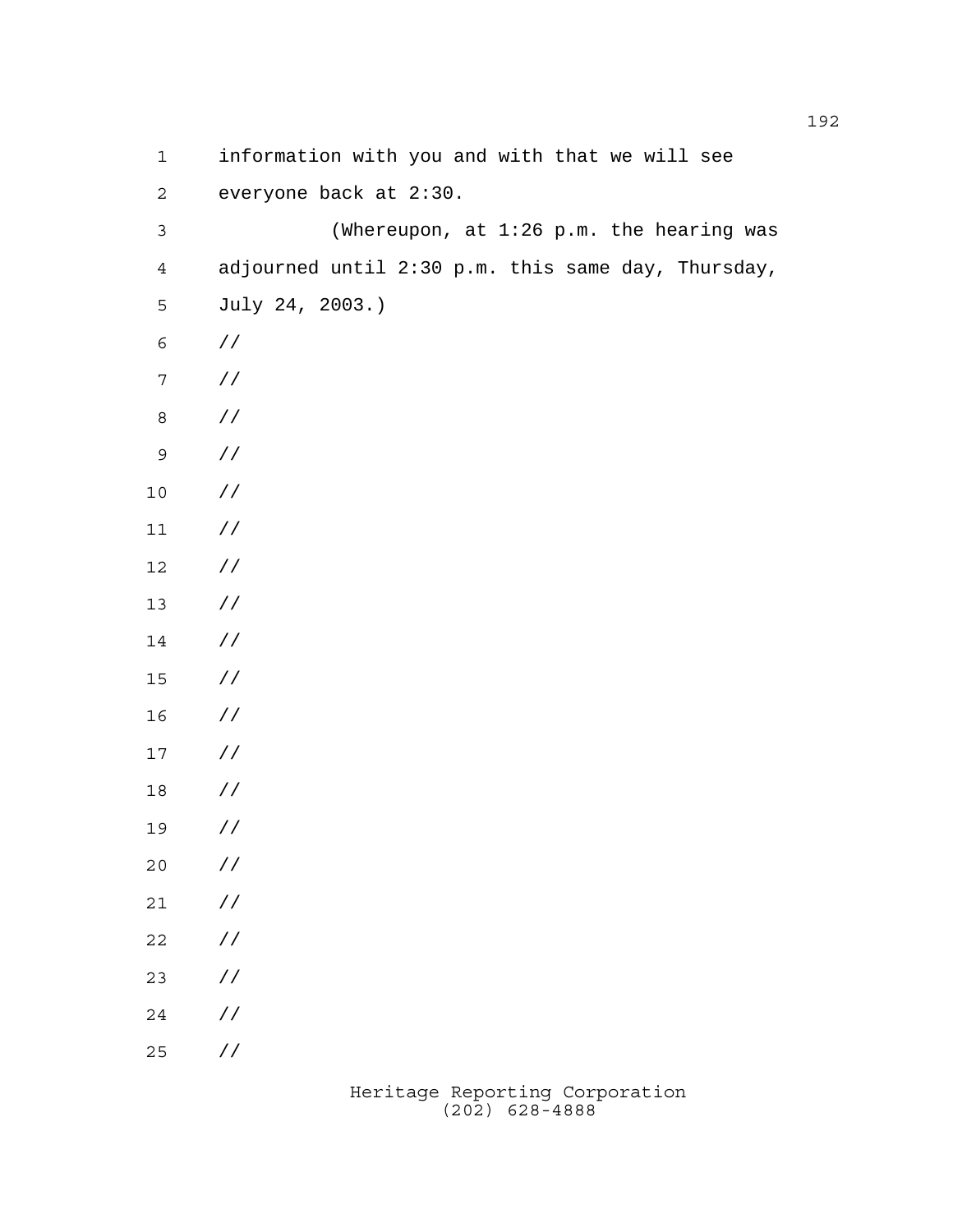Heritage Reporting Corporation (202) 628-4888 A F T E R N O O N S E S S I O N 2 (2:30 p.m) CHAIRMAN OKUN: Good afternoon. This hearing of the United States International Trade Commission will please come back to order. Madam Secretary, I see that our second panel is seated. Have all the witnesses been sworn? MS. ABBOTT: Yes, Madam Chairman. (Witnesses sworn.) 8 CHAIRMAN OKUN: Very well. You may proceed. MR. CUNNINGHAM: Thank you, Madam Chairman. I'm Dick Cunningham, Steptoe & Johnson, counsel to the Corus Group. With me is Tina Potuto Kimpel of my firm and a noted alum of this fine organization, and Jeffrey Hoye of Corus America, who testified yesterday and who, I might add, I would hope you noted gave a description of market trends and price trends in the flat-rolled industry that was substantially identical 18 to what you heard today from both the U.S. Steel and the Nucor representatives. Also here today are Mr. Charles Blum of International Advisory Services and Mr. Christian Mari of EUROFER. We will begin with Mr. Blum giving you what in our view are the fundamental issues in this long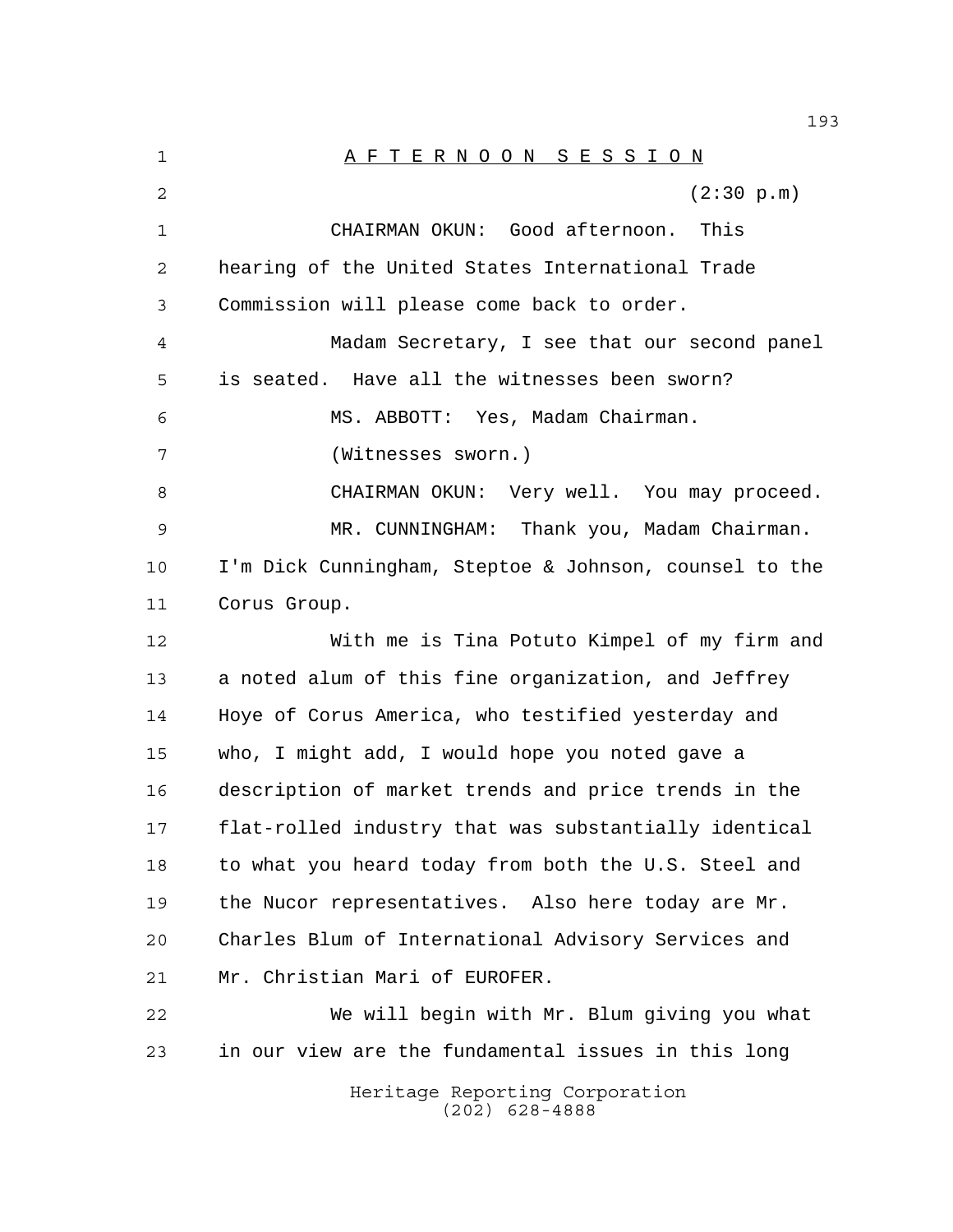products proceeding. I will then turn to Mr. Hoye, who will give you a discussion of the events in this market during the period of relief from the standpoint of a participant who's been active in the long products market for both hot-rolled bar and cold- finished bar. Finally, to the extent we have a little time left, I will comment on some of the issues that were posed by the panel this morning. Let me turn this over to Mr. Blum. 11 MR. BLUM: Thank you, Dick. Good afternoon, Chairman Okun and Commissioners. Thanks for yet another opportunity to appear in these proceedings. I won't bother to reintroduce myself or Mr. Mari. We are here on behalf of EUROFER, which represents the European producers of long products, including such companies as Arcelor, Celsa, Corus, the Ispat Group, Lucchini, the Riva Group and many others. Unlike the United States, Europe no longer

 has separate trade associations for integrated and electric arc furnace producers. In July of last year, citing the disappearance of their former differences, the European Independent Steelworkers Association, the so-called Mini Mill Association of Europe, and EUROFER

> Heritage Reporting Corporation (202) 628-4888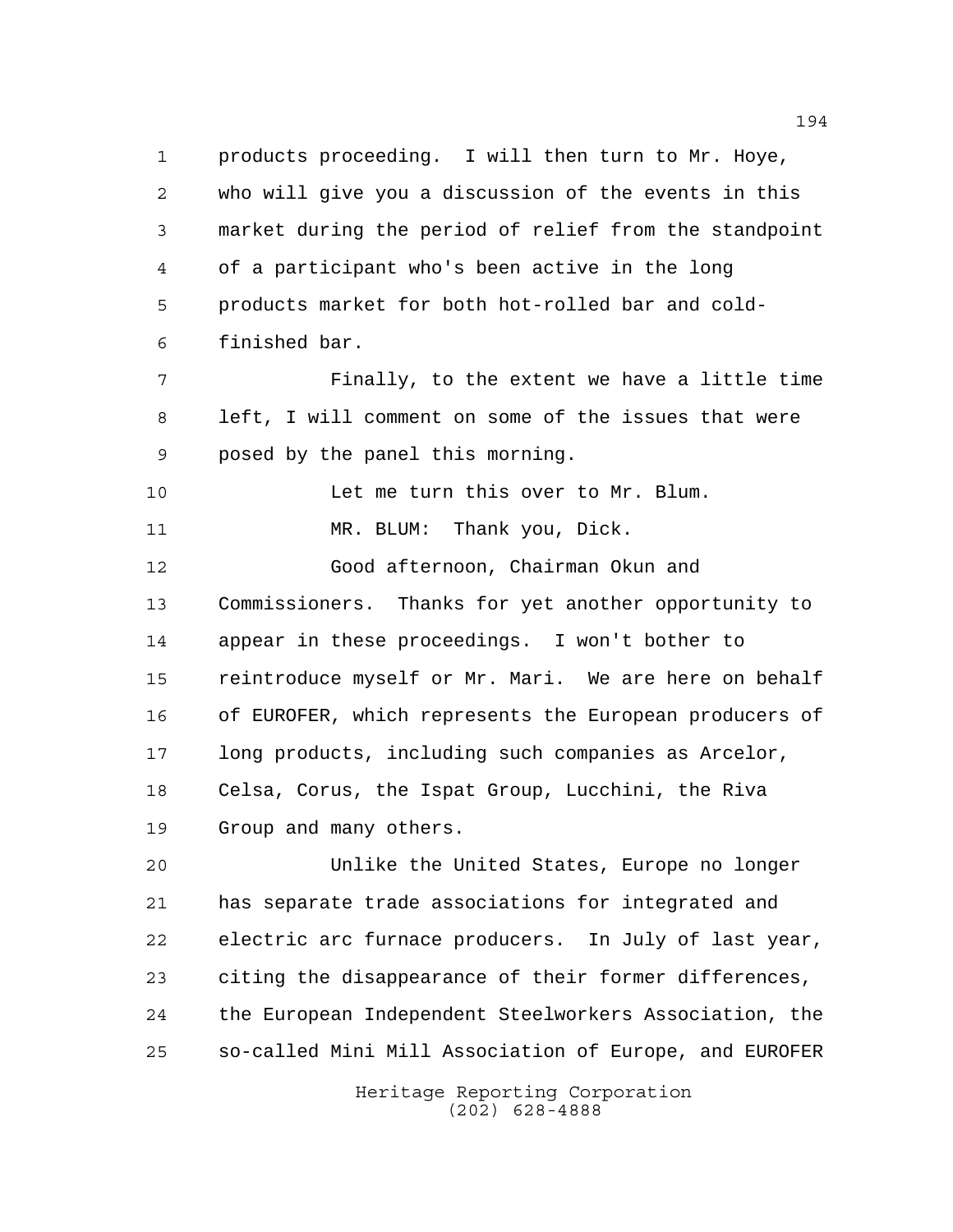announced the integration of their activities in the long products sector. As a result, EUROFER now represents virtually 100 percent of all the steel production of the EU.

 The development reflects the importance of long products in our industry. For the past several years, long products deliveries -- shipments they're called in Europe have been about 57 million net tons per year. Last year, European exports of long products -- this is excluding cold-finished bar because we do not have those data -- exceed two million tons, and imports of the same products exceeded three million tons. Thus, the success of our long products producers is vitally important to the overall health of the European steel industry.

 Today, we would like to address three sets of issues. First, the differences in adjustment issues between the U.S. mini mills and U.S. integrated 19 companies; second, the progress made thus far by U.S. long products industries in adjusting to import competition, including steps taken and steps not taken; and, third, a very brief description of the ongoing adjustment process in the European Union long products industries.

Heritage Reporting Corporation (202) 628-4888 Over the past 40 years, mini mills or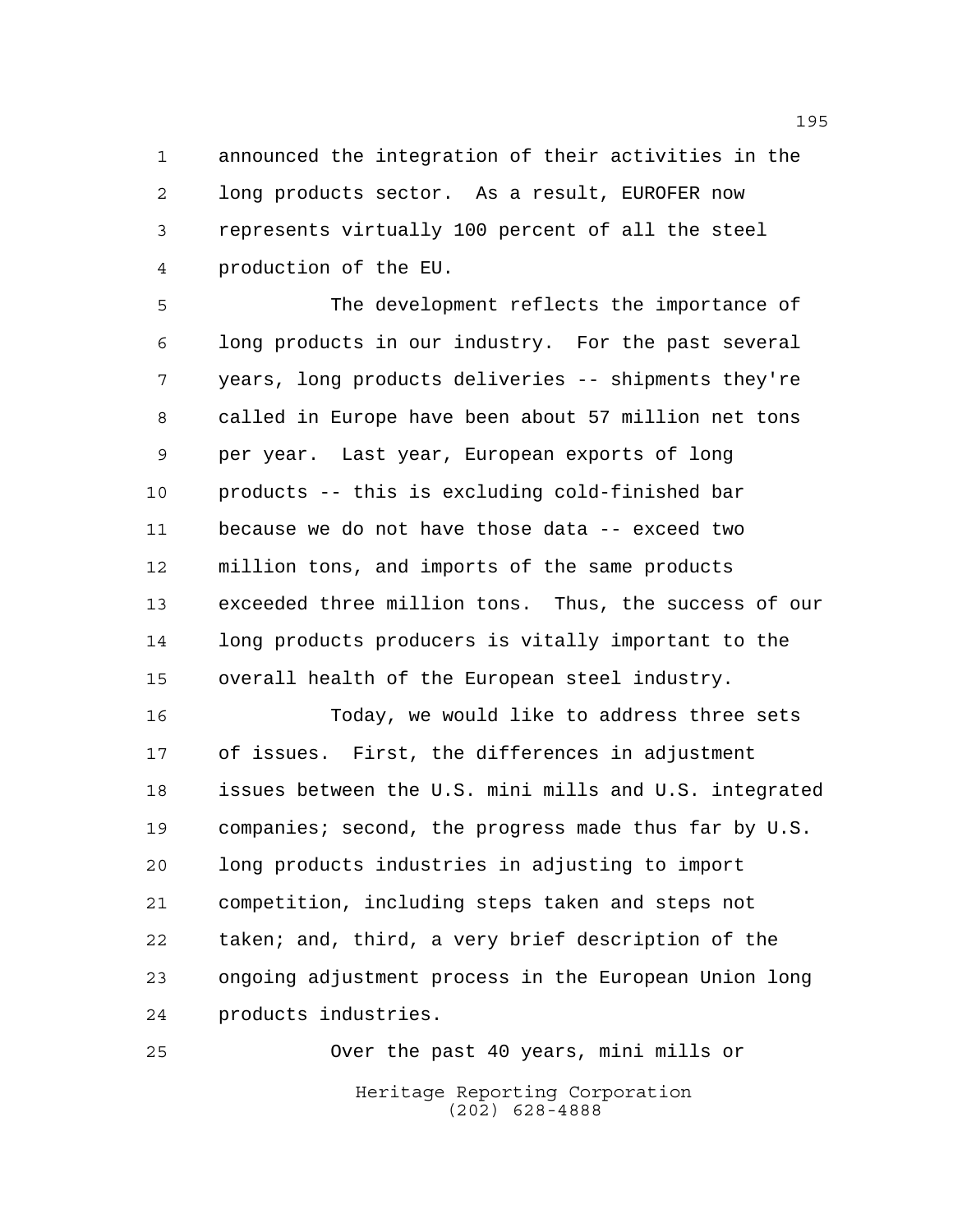electric arc furnace producers have come to dominate the U.S. production of carbon long products. They have earned major shares in rebar, hot-rolled bar, cold-finished bar, wire rod, structurals and, more recently and in a much more limited way, flat-rolled markets.

 By their own description, U.S. mini mills are highly efficient. The Steel Manufacturers Association says on its website: "Productivity in the American steel industry presently averages over three man hours per ton of steel produced. Many of the mini mills produce steel at less than one man hour per ton, some even below a half man hour per ton."

 This efficiency is not the sum total of what makes them formidable competitors. Compared to their integrated producer competitors, electric arc producers have a number of other significant advantages.

 First, the cost of entry to the industry is low. A modern EAF plant can be built far more quickly and far more cheaply than an integrated mill. The significantly lower capital cost requirements also result in lower fixed costs.

 EAF producers have greater flexibility in terms of siting their mills, allowing them to

> Heritage Reporting Corporation (202) 628-4888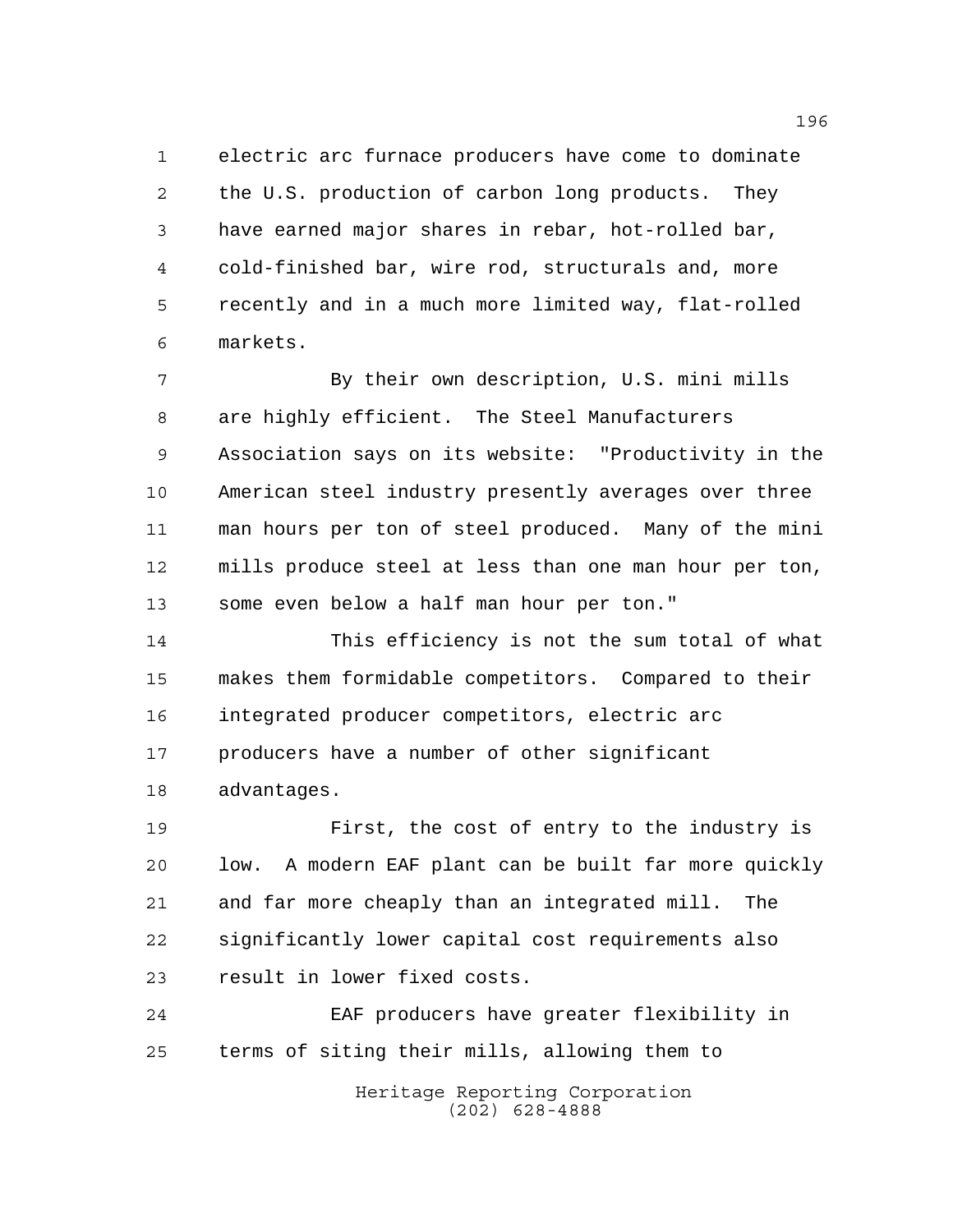establish dominant positions in geographic markets and to remain closer to customers and end users.

 Third, whether or not unionized, EAF mills tend to have more flexibility in deploying and motivating their work force. They have greater control over compensation costs, relying more on incentive pay, defined benefit pensions and less costly health care systems than the integrated companies. In addition, as newer companies they have a much higher ratio of active to retired workers than do the integrated producers.

 Finally, although this list is not exhaustive, finally they have had more success in keeping their prices related to their variable costs, especially scrap, and I make this a relative statement. You heard some comments about that this morning.

 It is also more feasible for EAFs to adjust their production to reduce demand than for integrated mills to do, and you heard some comments about that this morning. Generally speaking, where integrated producers and so-called mini mills compete, it is the latter that leads market price development.

24 As a result, electric arc furnace producers tend to be more profitable than integrated producers

> Heritage Reporting Corporation (202) 628-4888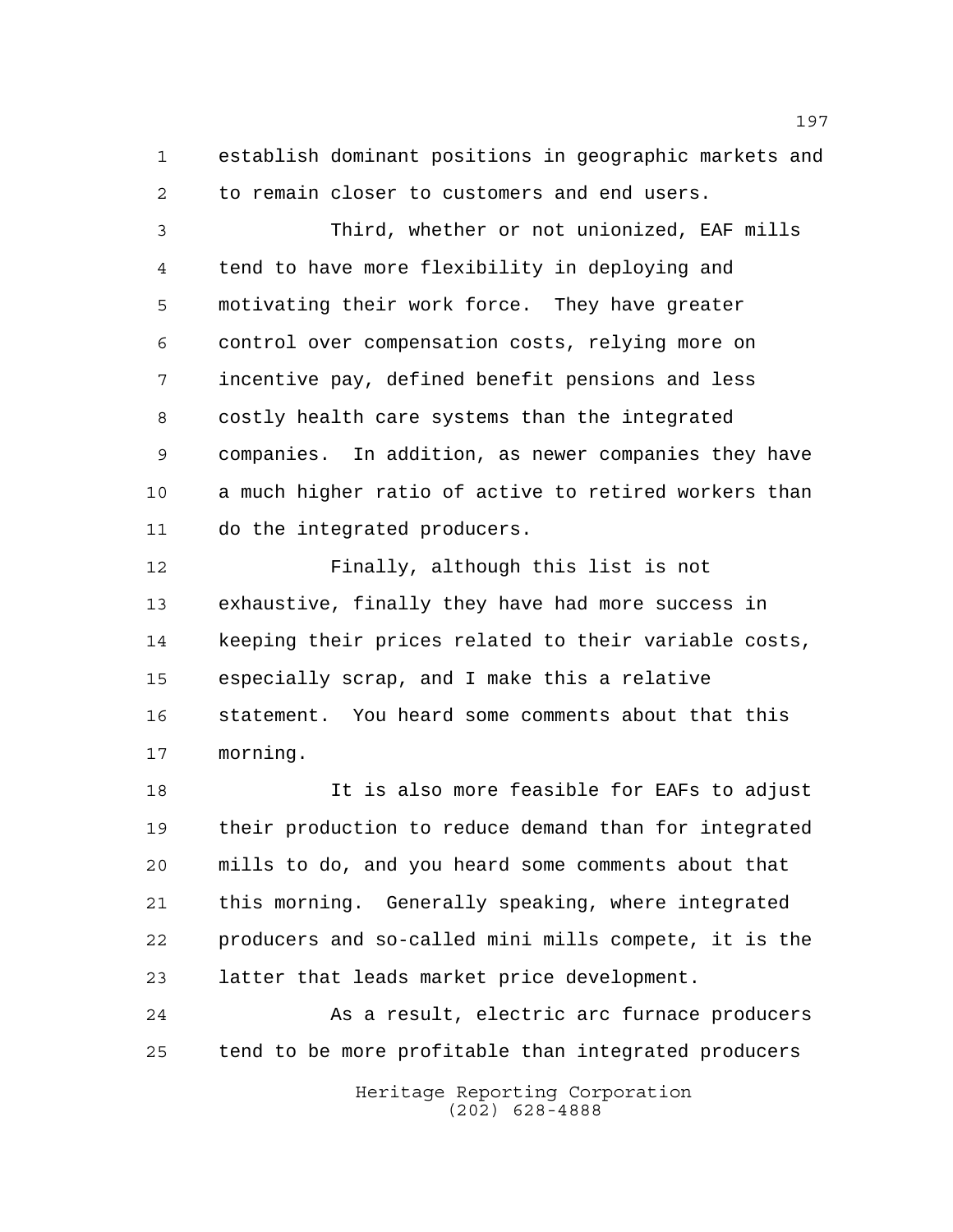over the course of the business cycle. They tend to have lower capital cost requirements, and they tend to avoid the crippling burden of legacy costs.

 At the same time, unlike the integrated producers, there are no huge productivity gains, say on the scale that ISG achieves with the former LTV work, waiting to be achieved in the mini mills. The statement that you heard to the contrary here related to Republic Technologies, not to a mini mill.

 Thus, it is no surprise that mini mills have had great success in winning market share from the integrated producers when they compete head to head. They have compelling competitive advantages, yet those very factors that make them so competitive with integrated mills are at the heart of the mini mills' own adjustment problem in the long products industries.

 In a number of flat-rolled products, the mini mills enjoy substantial cost advantages compared to their integrated producers. However, now that they have essentially displaced those integrated producers from the long products markets based on those advantages, competition in those products takes place among the companies that share the same structural and competitive advantages.

> Heritage Reporting Corporation (202) 628-4888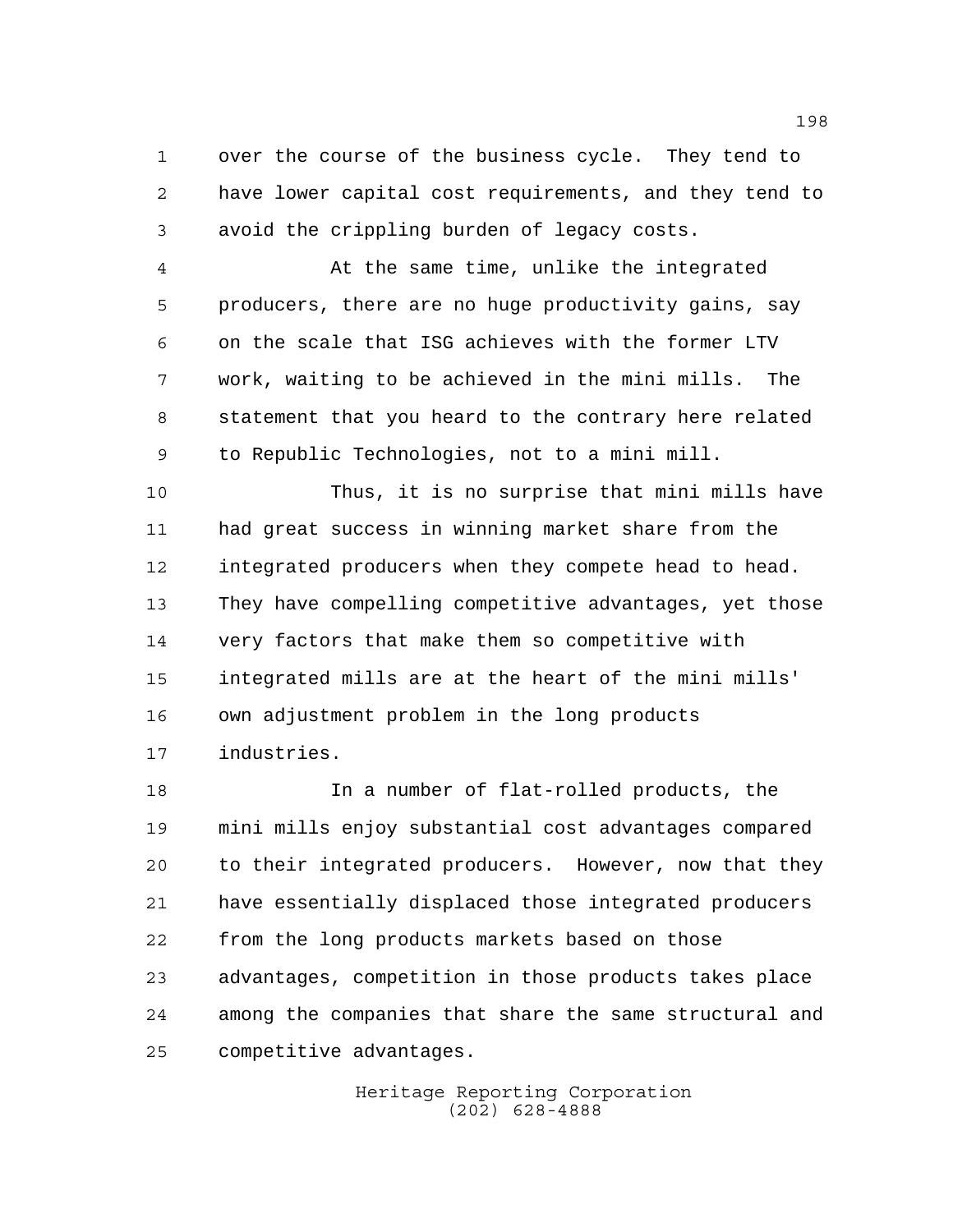In this context, intense competition centers on the production of commodity grades sold largely on the basis of price rather than quality. As a result, their susceptibility to overcapacity is substantial. The low operating rates for the last three years bear this out.

 Our conclusion then is that a positive adjustment in the long products industries would seem to require three major steps, quite different in nature and different in emphasis than the integrated producers.

 First, there is substantial room for cost cutting so that higher cost producers -- this is all relative -- whether integrated or EAF producers, can be brought into line with their strongest competitors in the industry. Second, there is a need for significant consolidation to reduce the hypercompetitiveness problem. Third, timely and permanent closure of uneconomic capacity is needed to avoid distressed discounting, especially in times of slackening demand.

 We'll comment very briefly on cost cutting. It's already been testified to by the industry itself. Many steps are listed in Table F-2. We won't bother to enumerate any of those, but we would say that there

Heritage Reporting Corporation (202) 628-4888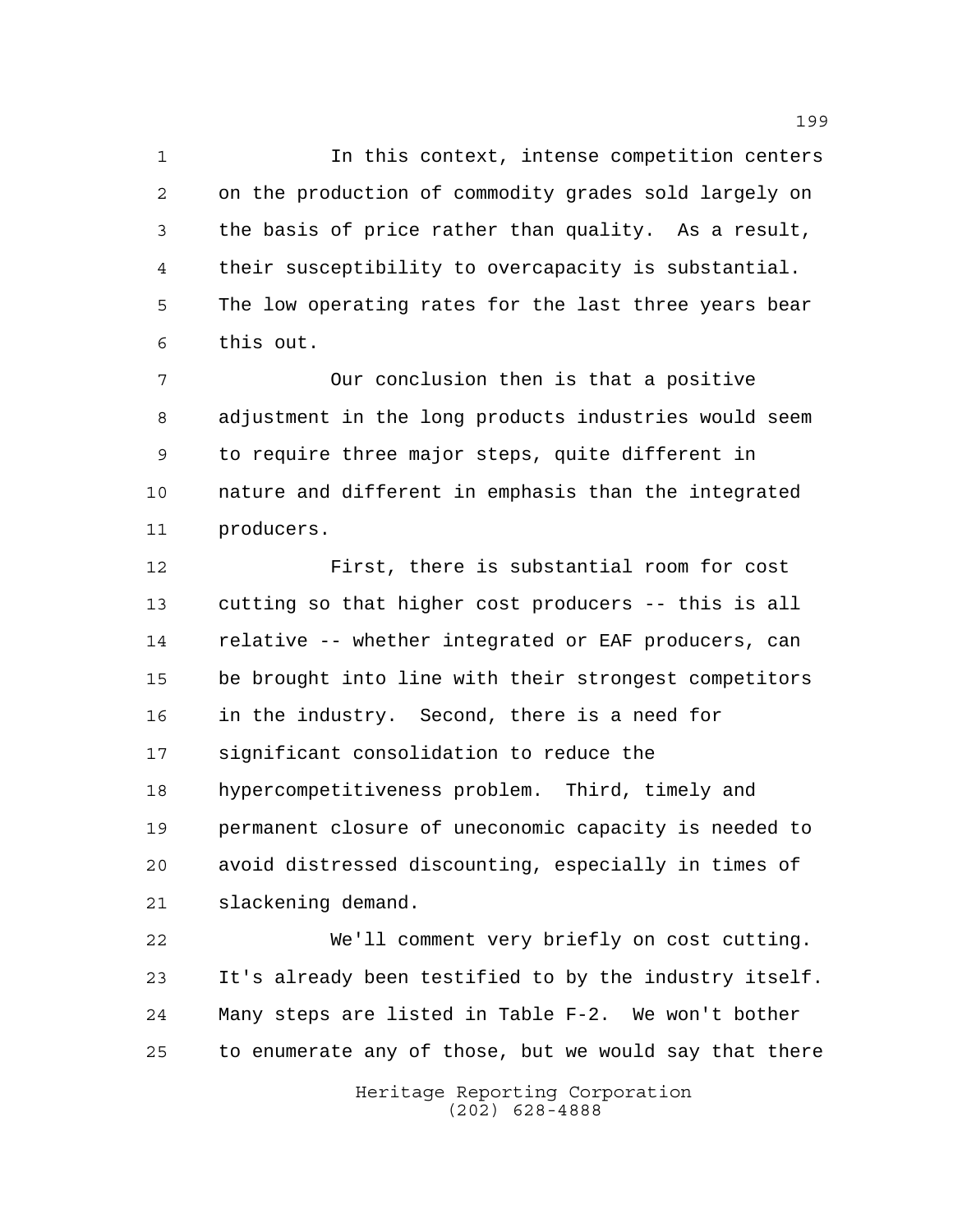are strong indications that such efforts are already paying off. In particular, we would call the Commission's attention to the data in the prehearing staff report on employment and productivity.

 While increasing production in all three products, these industries were able to reduce employment and reduce hours worked. The result is a strong gain in productivity, and what's striking about this, of course, is that these gains were made by an industry that already claimed to be and I think by any measure was an efficient industry. They have made themselves even more efficient, and they have lowered their cost for years to come.

 Turning now to consolidation, about which there have been a number of statements made today, when we talk about consolidation we mean very specifically, as I think some of you do, mergers and acquisitions that reduce the number of competitors regardless of their impact directly on overall capacity.

 Consolidation has been happening in these industries really to a significant degree.

 Established long product producers have spent in just recent months during this period of relief more than \$700 million to acquire assets from others.

> Heritage Reporting Corporation (202) 628-4888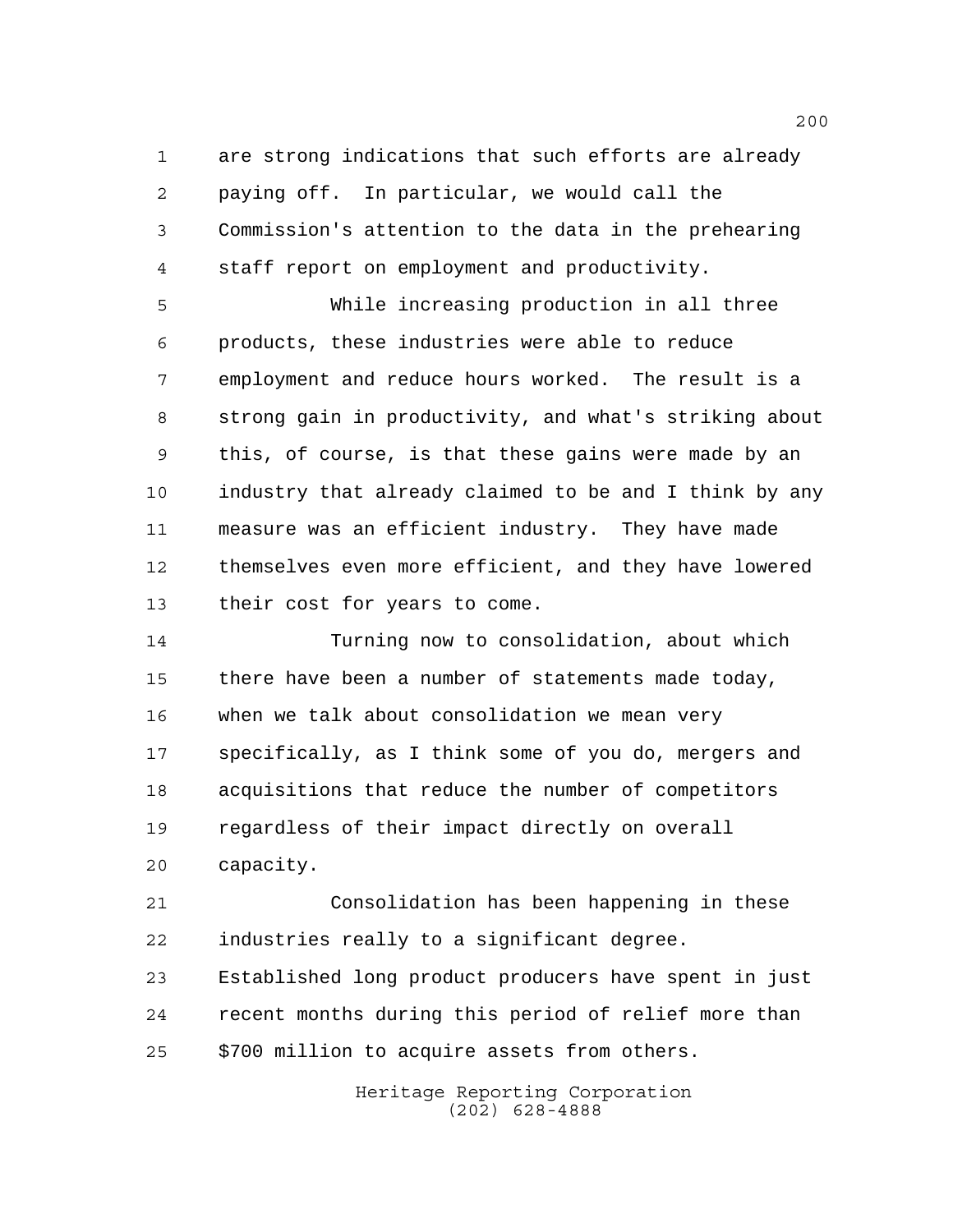You've heard already a lot of description of the deals. I won't go through the details, but, as you know, Nucor acquired its major hot-rolled bar competition, Birmingham Steel, out of Chapter 11. There's about two million tons of bar and rod capacity, and the purchase was on the order of \$615 million.

 Steel Dynamics outbid Nucor to buy Qualitech, an SBQ producer that's being converted now by SDI and will restart sometime later this year. They bought something on the order of 500,000 to 600,000 tons at a price of \$45 million. Of course, these are just the acquisition costs that I'm talking about, not the start-up costs.

 BVV Acquisition pulled off a merger between a former Republic cold-finished bar and Pittsburgh Tool Steel to form Keystone Profile. They are producing a wide range of precision cold-drawn products with high tolerances. Republic sold off a 60,000 ton a year cold-finished plant in Cartersville, Georgia, for \$7 million to Gerdau Ameristeel.

 In rebar, Nucor acquired the assets of North Star's Kingman, Arizona, plant. That's also been discussed. That is an interesting plant because it has a melting capacity of 650,000 tons and the ability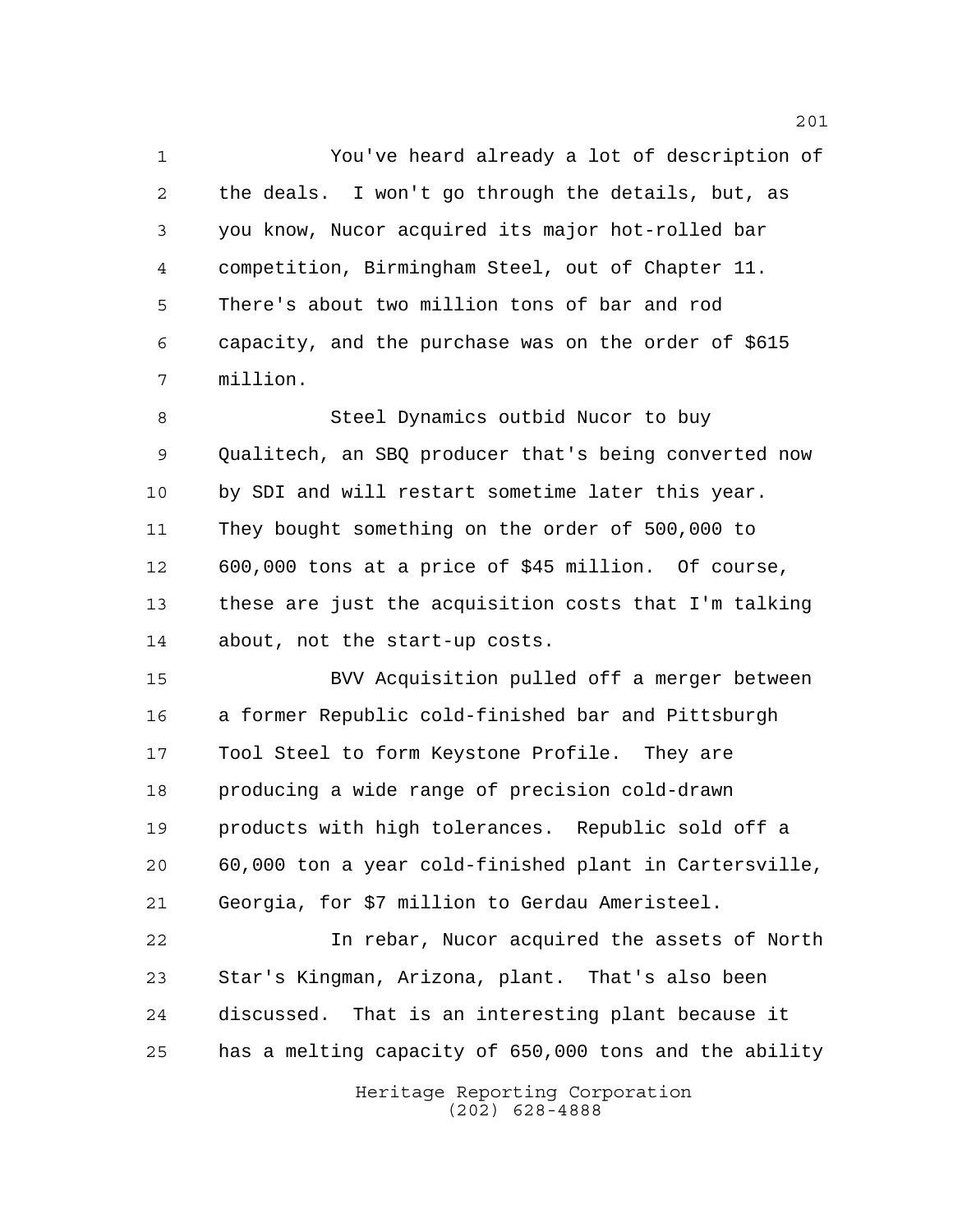to shift production between rebar and wire rod with a rolling capacity of about 500,000 tons per year.

 Nucor, as far as I can determine, still has not announced whether it will restart this mill, much less when, but from the market, as quoted in other *American Metal Markets* stories besides the one that Commissioner Koplan cited, the market comments go like this:

 One unidentified mill executive told *American Metal Markets* if they started up again, they're just going to end up competing with themselves. In fact, other unnamed sources said in the same article that Nucor's decision to keep Kingman closed probably resulted in Nucor recouping some of the \$35 million that it paid for the facility in the first place.

**I** really want to emphasize this point, though. There was some implication this morning that some Respondents, and I don't know; they were not identified, but I want to state for the record that as far as EUROFER goes we have no second thoughts about the value of consolidation.

Heritage Reporting Corporation (202) 628-4888 Consolidation is worth paying for. It brings real results. In fact, we were the ones who insisted on the table that was presented on Tuesday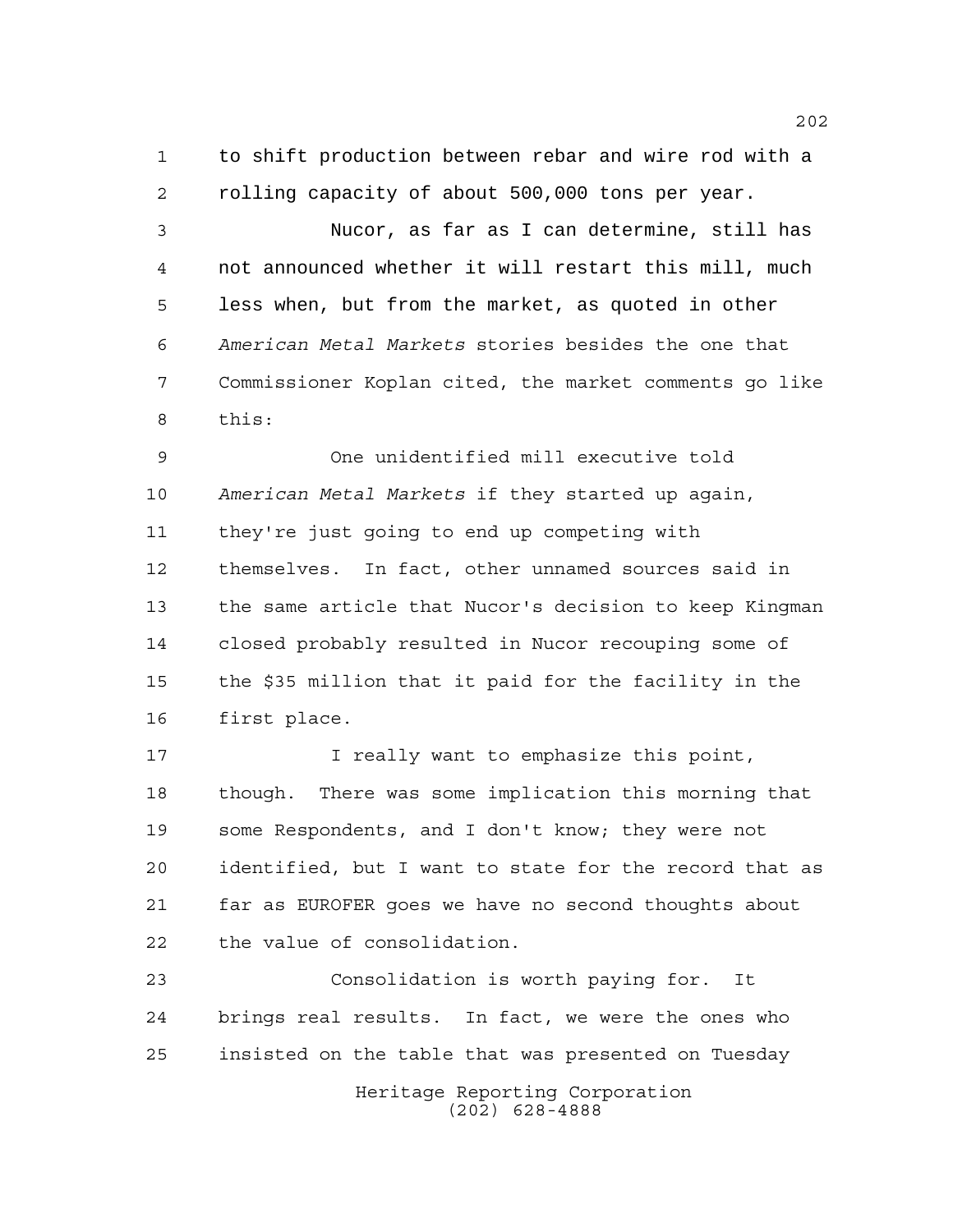that shows you the \$4.5 billion of refinancing used largely for consolidation purposes.

 It is a positive benefit to the industry and not just a one-time benefit. It brings you a stream of benefits into the future because it eliminates some of this hypercompetitiveness within the industry and within these industries. It also makes the consolidated companies larger, which should, everything else being equal, enhance their financial strength and their ability to raise capital, a long run benefit.

 Finally, consolidation allows companies to concentrate production on the most efficient mills. When there is slack, they can decide where to produce what, and that way they can achieve optimal results even when demand is softening. Consolidation is a 17 real benefit, and it is worth paying for.

 That brings me to the central issue as we see it for these industries, and that is the issue of closures. When we talk about closures, we mean, as we think the President did, the permanent closure of uneconomic capacity.

Heritage Reporting Corporation (202) 628-4888 There are a lot of examples. You heard a long list today. I'm not going to go through all of them because you've heard them. You know about the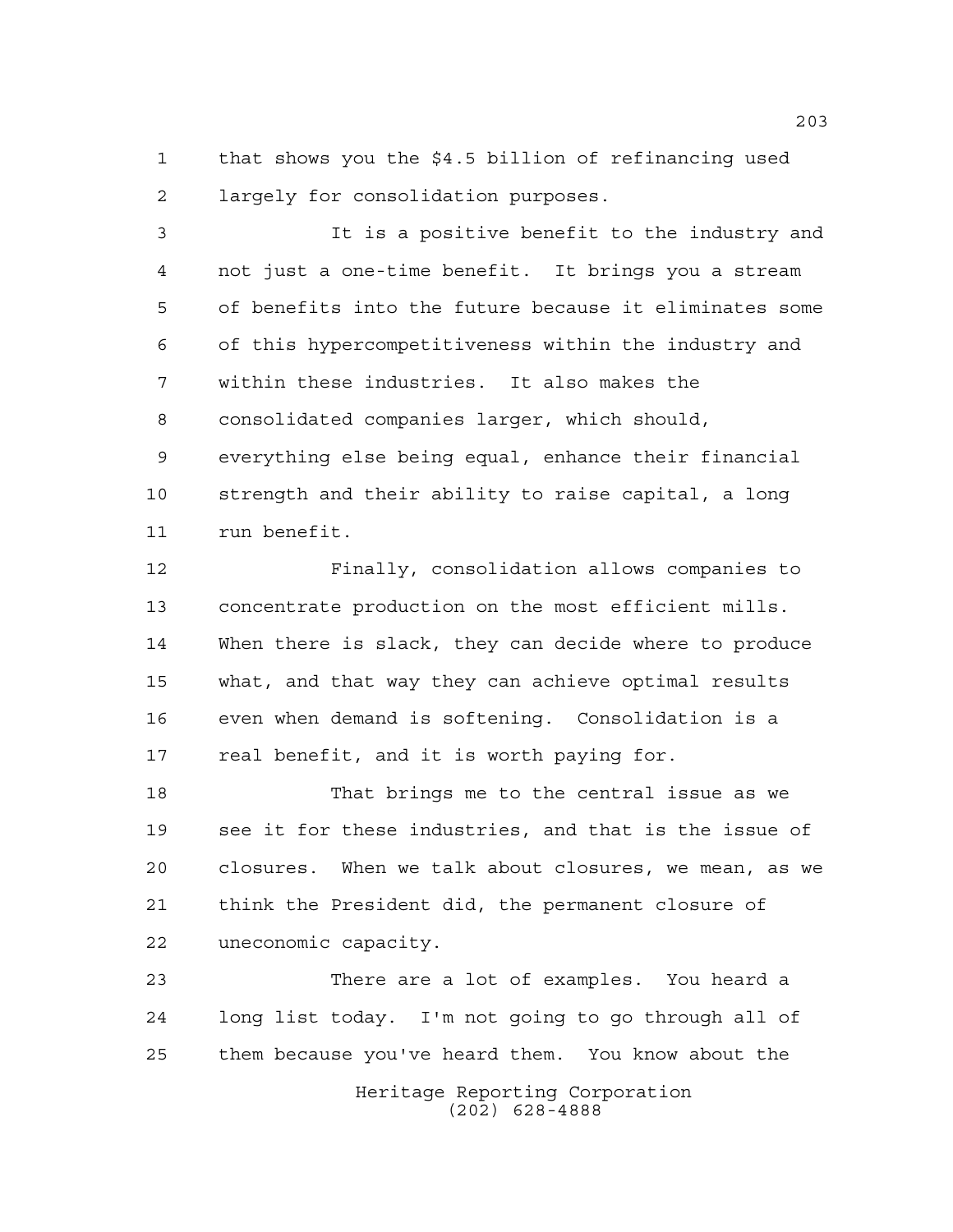Laclede's closure after yet another Chapter 11 and yet another transfer of its pension funds to the PBGC. This time they had intended to dissolve.

 There's been a reference made to Ispat Inland's closure of an inefficient bar mill. You've heard about Calumet, an SBQ producer, planning for Chapter 7 and ceasing operations in March of last year.

 You heard about the closures by Republic Technologies International as it formed Republic Engineered as it emerged -- I may have got that one backwards; I'm sorry -- in its reduction of cold- finished plants from 12 down to three. These are the kinds of things we are talking about.

 Then, in February of this year, Kentucky Electric, another SBQ producer, entered Chapter 11 and proceeded to shut down its facilities, including a large rolling mill with a capacity of 330,000 tons.

 Now, we know about closures. Whenever I talk about them I try to make it clear. We do not wish in any way to understate the pain that is involved for the workers and communities involved. It is clear to us, however, that these closures are too few and too temporary to be of any decisive importance.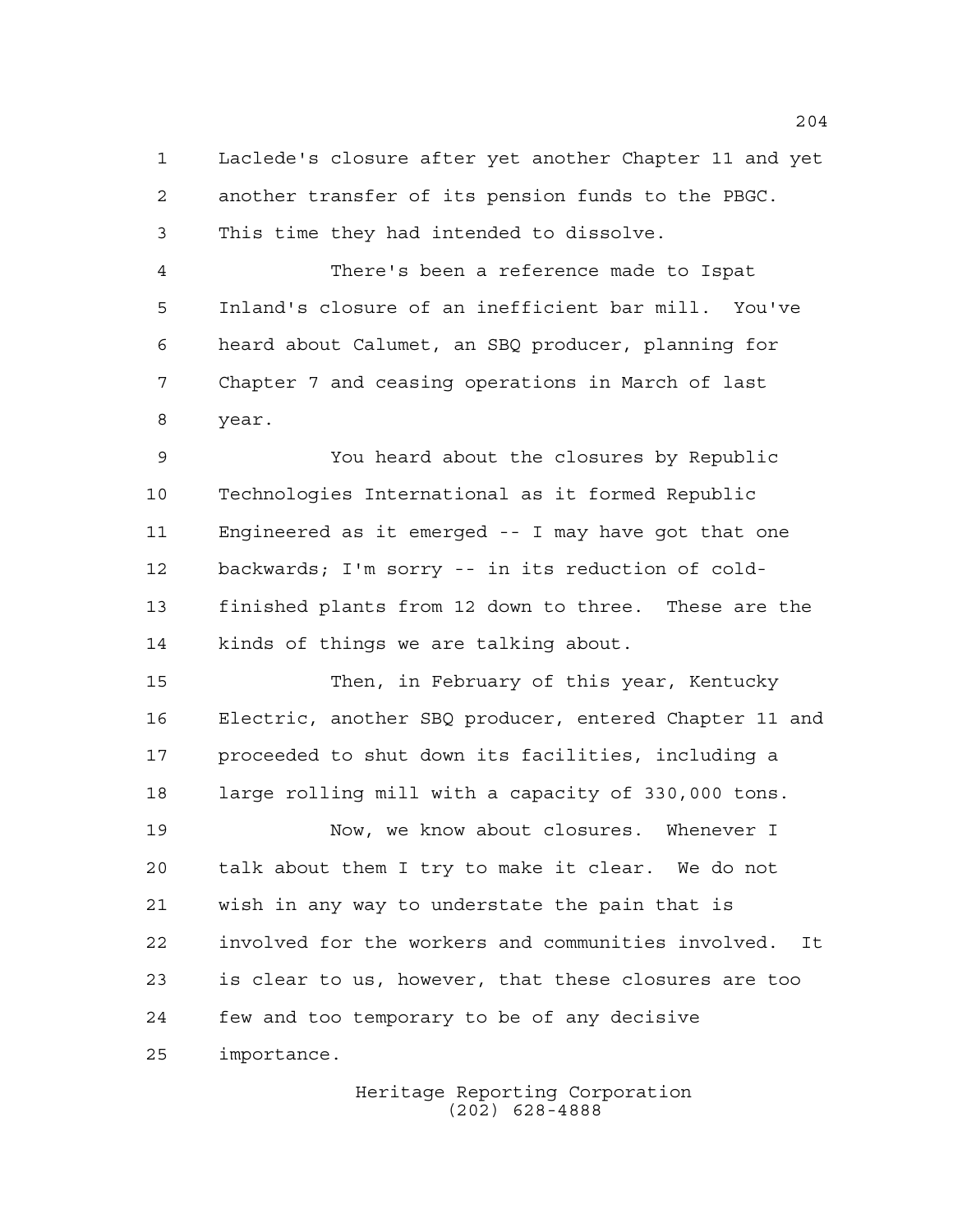The President got it right in his March 5 memo to the relevant Cabinet officers when he asked for and said he would base his decision on, among other things, permanent capacity closures, the permanent closure of uneconomic capacity. However, the experience in these industries shows you, I believe, that closures tend not to be permanent.

 The low barriers to entry to this market are also low barriers to re-entry into this industry. Rather than being retired, a lot of the less competitive capacity is merely recycled with the benefit of reduced capital costs. Let me give you four examples. I wish Mr. Frisch were here right now because it might be news to him, some of this.

 Laclede Steel in Alton, Illinois, has been sold. This is Laclede after three Chapter 11s, I believe, and what looked like a permanent closure. It has been sold to a group called Alton Steel for \$1 million and is being resurrected. Alton intends to bring back thereby 300,000 tons of SBQ production.

 Calumet Steel, whose assets were put up for auction in October of last year, was purchased for \$2.6 million by a group out of Chicago who wished to restart the mill and are trying to get a loan from the Illinois Department of Commerce and Economic

> Heritage Reporting Corporation (202) 628-4888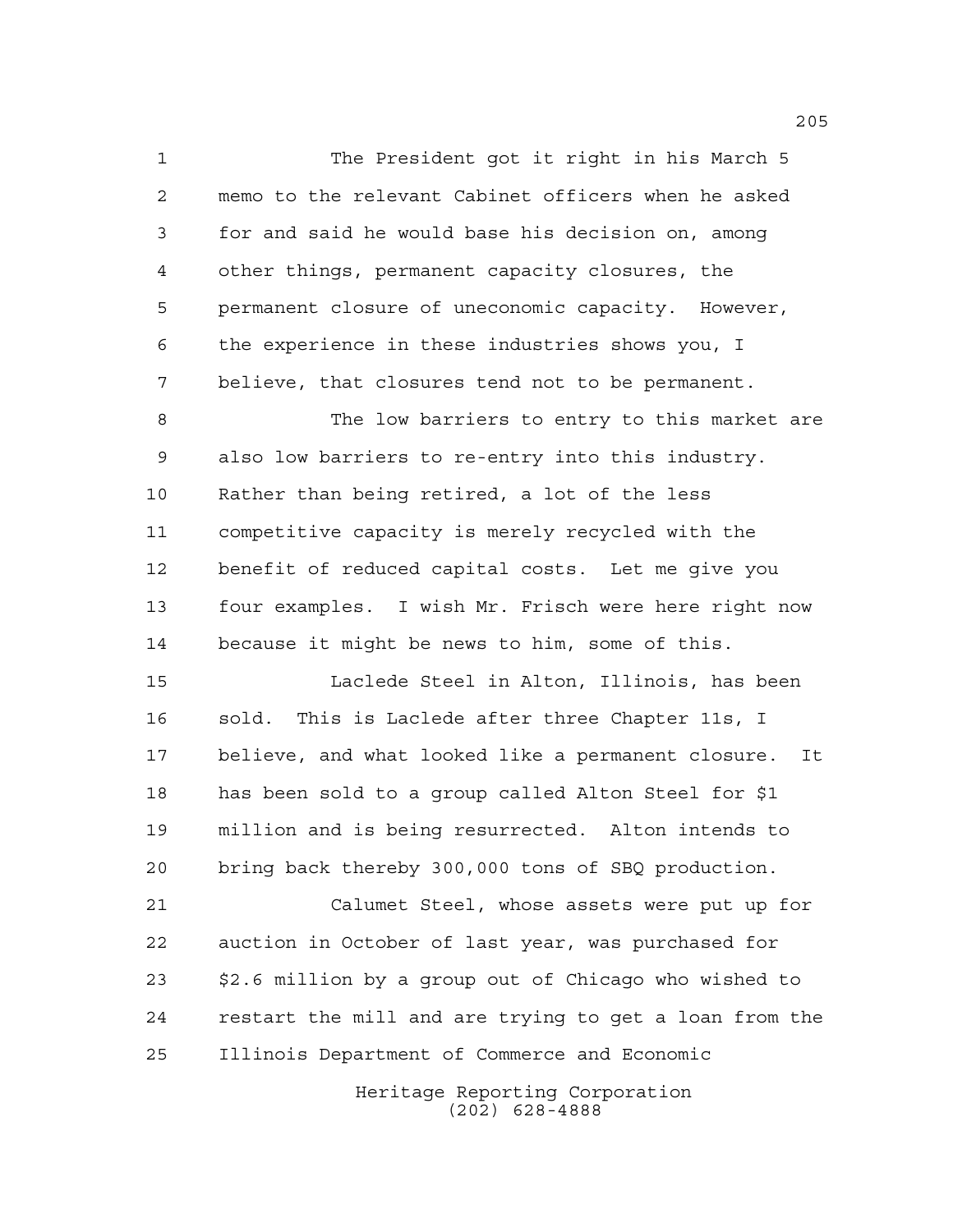Opportunity. If they succeed, 150,000 tons of capacity would come back into the market.

 In June, Slater Steel of Canada bought the Lemont, Illinois, mill of bankrupt Auburn Steel for \$7 million and tried to restart it as a high-end bar producer. The primary efforts there include an 18 stand continuous bar mill, two electric arc furnaces, a three strand caster. This facility had been idle since February of 2001. Slater had intended to have it up and running in the fourth quarter of 2002, but, as you all know, I think it has in the meantime entered Chapter 11, and there is some doubt as to exactly how this will proceed.

 Then we had Kentucky Electric, which I think was on Mr. Frisch's closure list. There is a group called the KES -- that would be for Kentucky Electric Steel -- Acquisition Company which has signed an agreement to purchase the assets of Kentucky Electric for just under \$3 million. KES intends to restart the production of the mill, bringing back some more special bar quality steel and other products.

 Within the span of a few months, four separate efforts have been made to reopen closed capacity. In all, some 1.3 million tons of capacity is poised to re-enter markets despite the low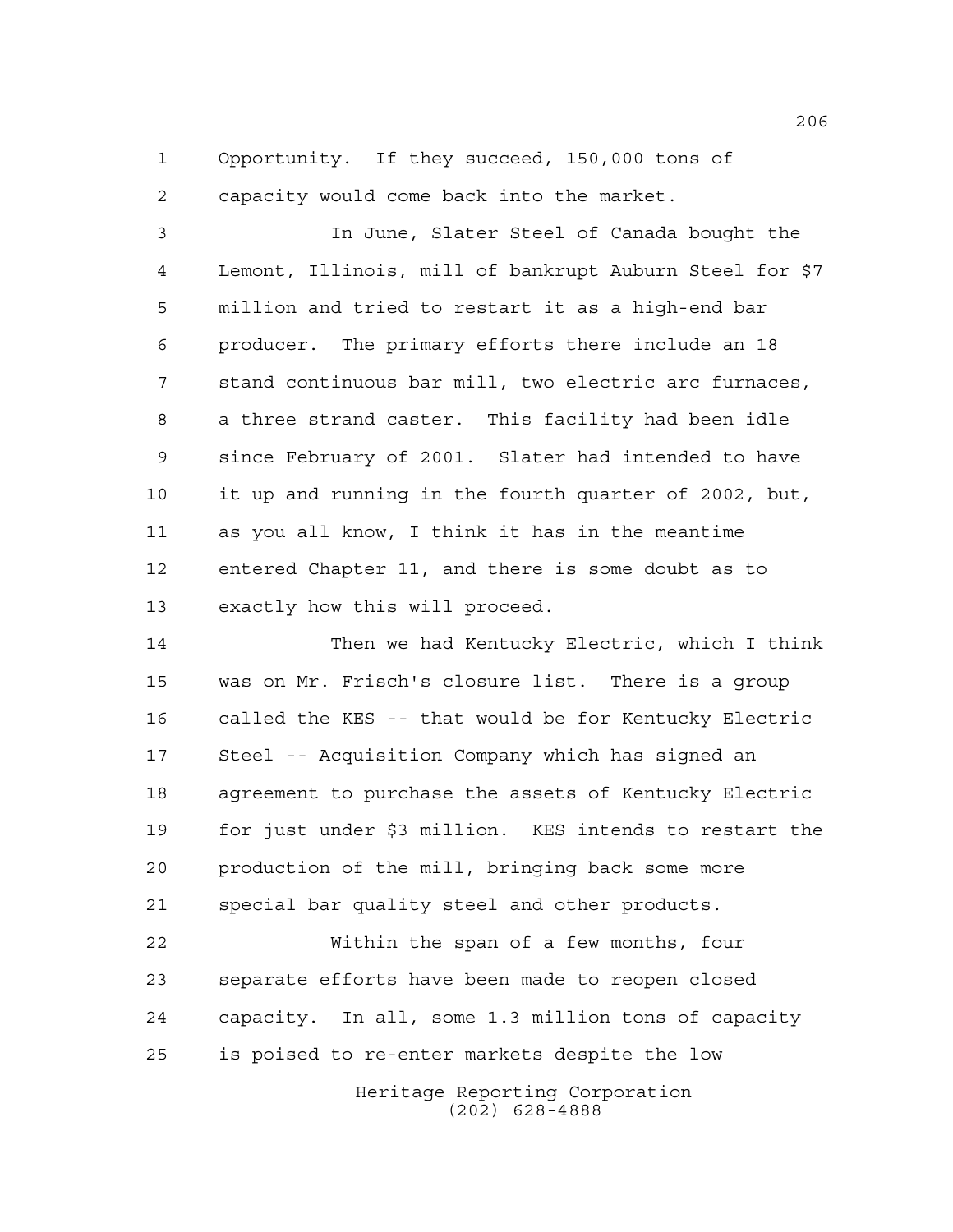profitability of the three industries involved,

 despite the low capacity utilization, despite all the problems that you heard described this morning.

 These steps have not been welcomed by the Steel Manufacturers Association. In fact, the SMA's president, who is not here, unfortunately, to hear himself quoted, denounced these market distorting moves as nuts.

 He said that injecting artificial life through loans to inefficient, bankrupt U.S. steel producers is totally inconsistent with the federal objective of eliminating subsidies, and they argue that these loans will never be repaid. History shows you, he said, that these will not be repair. All they do is prolong the inevitable, permanent shutdown of inefficient, obsolete capacities. In making this point, we're in good company.

Heritage Reporting Corporation How could this happen? If it's so obvious, so many people agree, why does this happen? What market signals do these investors see that others are missing? It seems to us that the answer is pretty simple. The bankruptcy process in the United States permits, and one might even argue encourages, the recycling of assets at drastically reduced capital cost. Sometimes, but not always, as in the Calumet

(202) 628-4888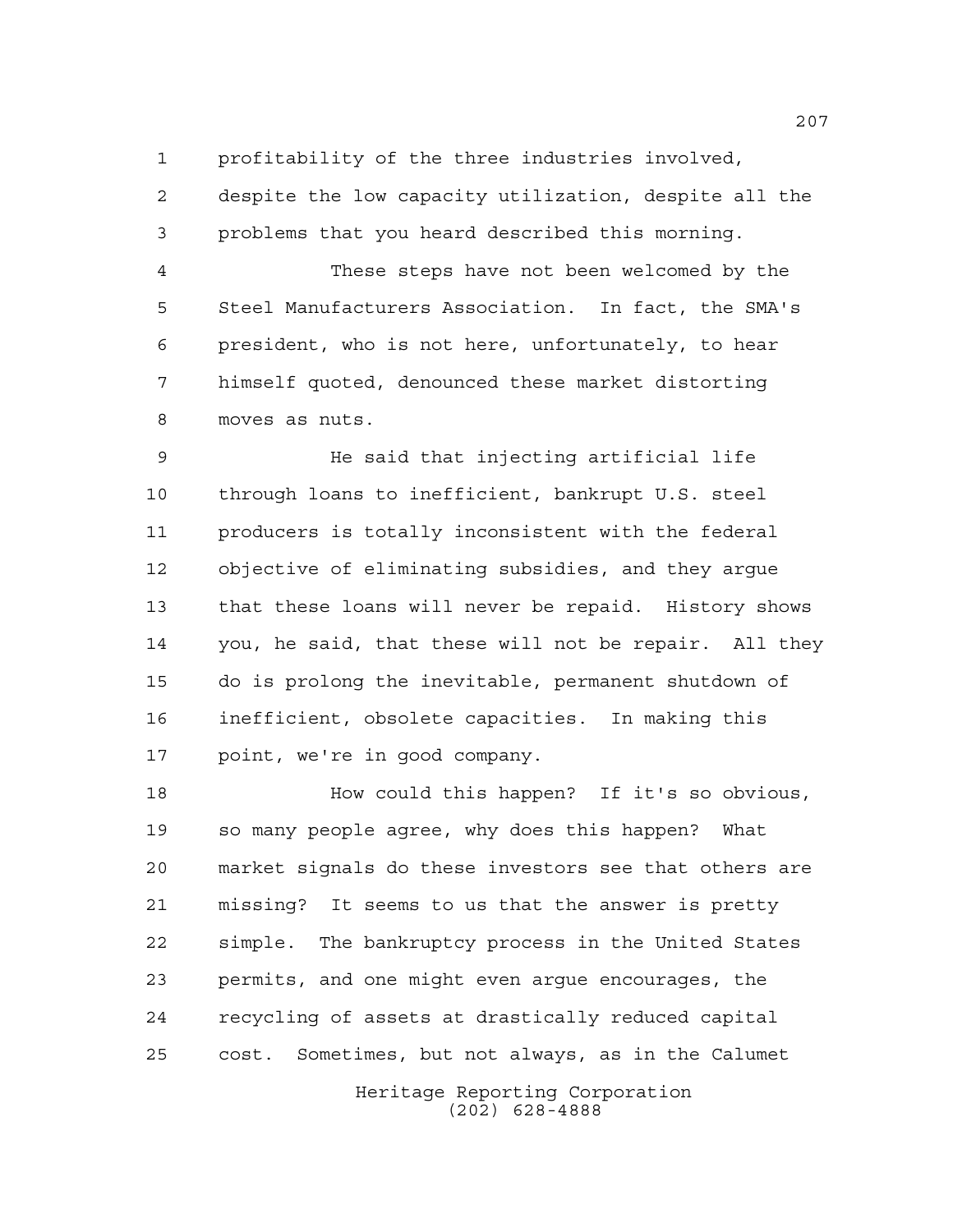case, government subsidies compound the problem.

 That's really what Mr. Danechek was complaining about. If you look at the four cases together that I've just mentioned, they involve, as I say, 1,280,000 tons of capacity. The total acquisition cost, which is again not the start up cost, but what it cost the investors to get control of the assets, came to \$13,598,414. That is an average of \$10.62 per ton of capacity.

 In other words, if you'll help me out by looking at Appendix 1 at the very back. The lower part of the table deals with that. If you'll compare that to the upper part, which are the costs of Nucor buying Birmingham's assets, SDI buying Qualitech, Gerdau going after the cold-finished bar plant of Republic and Nucor buying the Kingman, Arizona, plant form North Star, you'll see that the recycled, as we call these -- some people want to call them resurrected -- plants come to almost 40 percent of the tonnage of the four consolidators, but the purchase price is in fact less than two percent.

 At those orders of magnitude, and that's the difference between almost \$11 per ton for the recycled stuff versus more than \$225 per ton for the consolidated material. There's obviously a clear,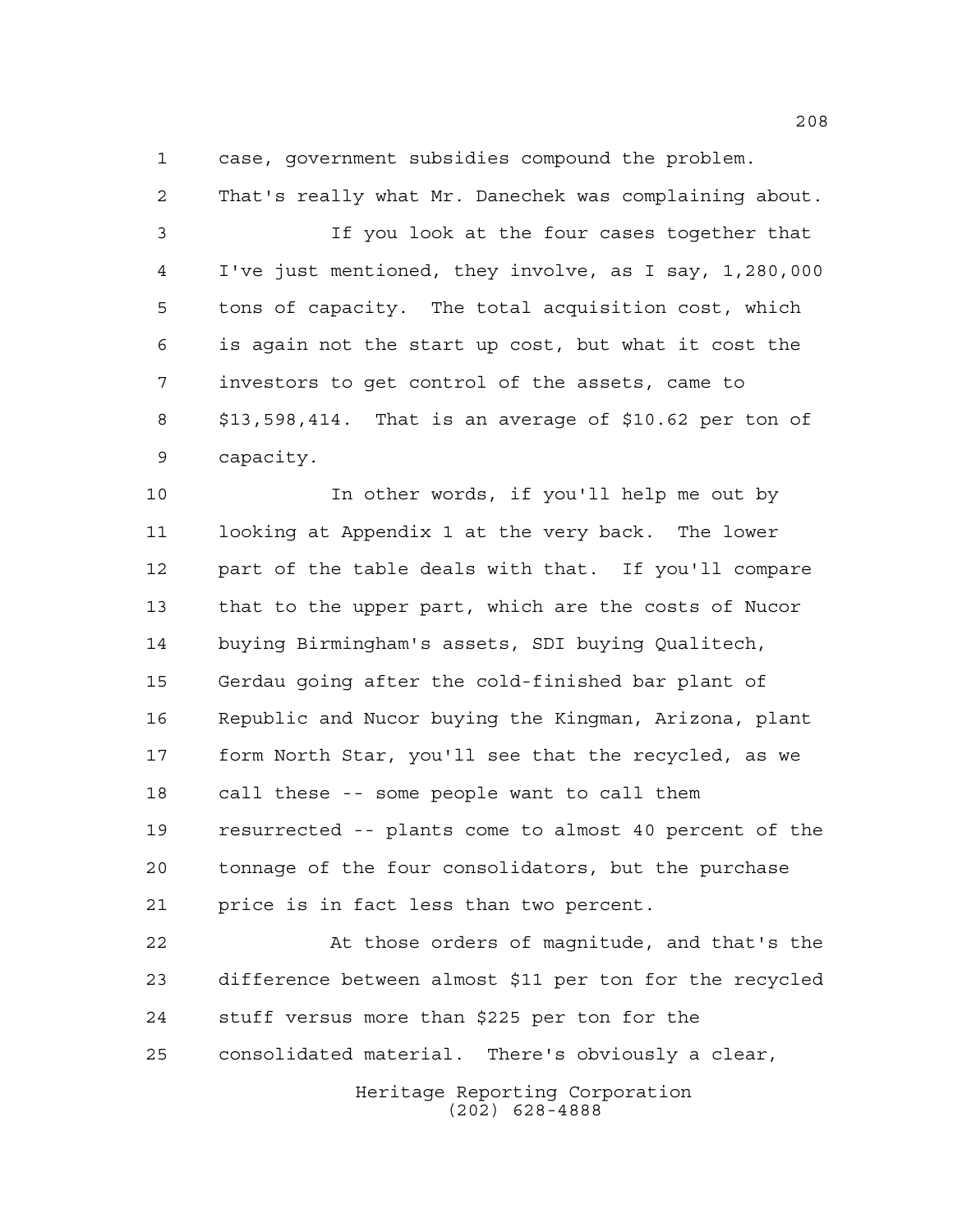competitive problem here for the people who did it the old-fashioned way, the people who put hard money to buy working assets and try to continue them, upgrade them and make them truly internationally competitive.

 They're facing a big problem here because of the insanely low price of recycling this capacity in the United States. The upshot is that these efforts to resurrect capacity, no matter how understandable from the point of view of the community, the workers involved, even the investors because they don't need to make a whole lot of money back to recoup their investment, and no matter how rational it might be for them the result is to limit the prospects for the companies who put good money into state-of-the-art facilities.

 As we've tried to make clear through all of these proceedings, we do not object to the reopening of capacity, but it must be done on the basis of long- run competitive advantage, not on some temporary capital cost advantage. We do not object to the development of internationally competitive capacity in excess of the needs of the national market.

Heritage Reporting Corporation By finding profitable sales opportunities around the world, as well as at home, internationally competitive producers can maintain higher operating

(202) 628-4888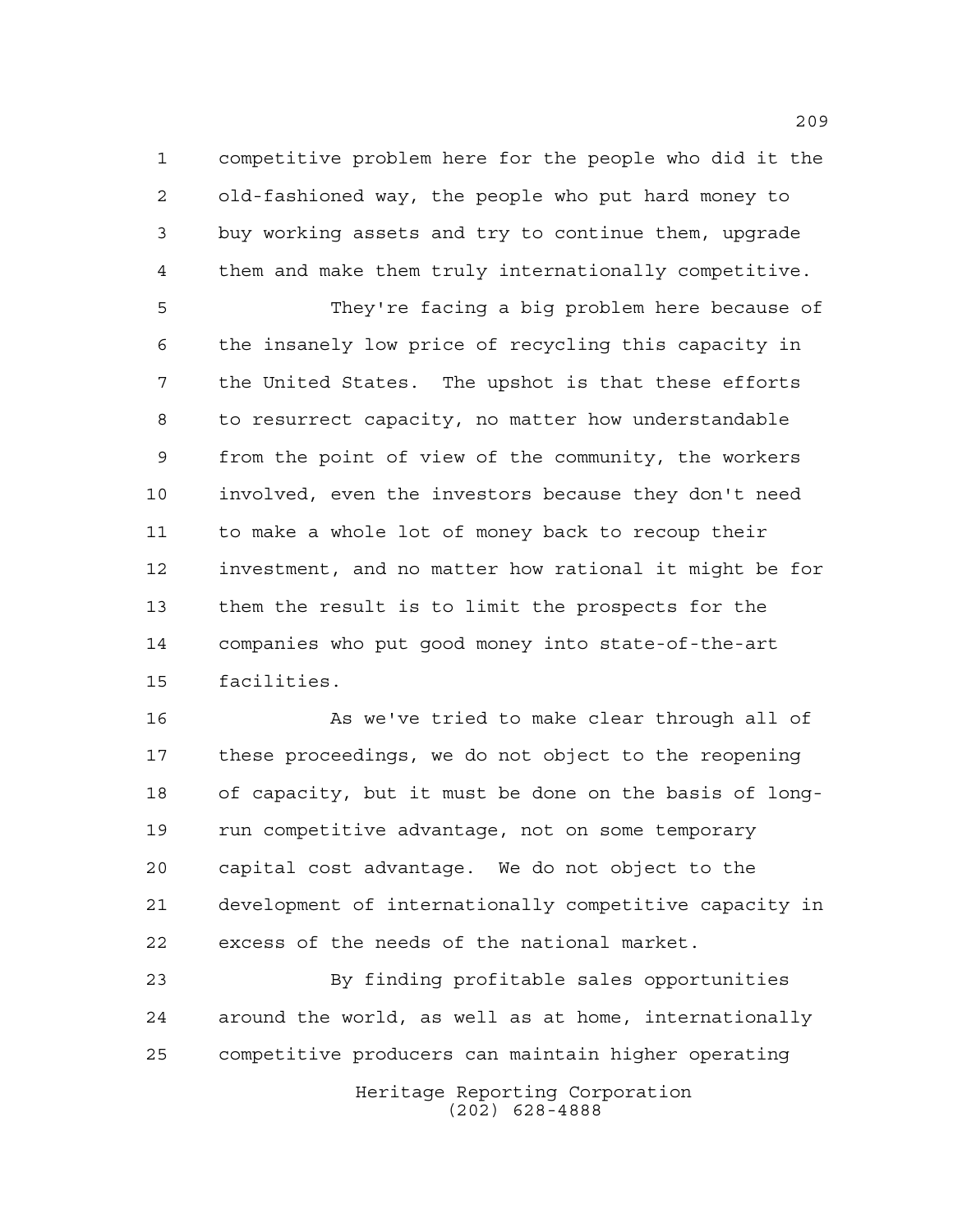rates, earn adequate profits and achieve a real return on investments, but we do join with the SMA in protesting the parade of commercially unjustifiable reopenings of troubled capacity simply because it can be done cheaply. Such short-run calculations undermine the legitimate adjustment efforts of others and perpetuate rather than resolve the industry's competitive problems.

 Just a brief word on the EU before I conclude. In the EU, the long products producers have had to face some of the very same problems as their American competitors. We've had periods of weak demand, overcapacity and overvalued currencies. We've had to adapt in many of the same ways as are being tried here. Subsidies have been ended as a matter of law.

 Once state-owned mills have been privatized. The EU industry is now far more consolidated with Ispat, Riva and Arbed, which is a part of Arcelor these days, playing some of the key roles in amalgamating parts of the industry. Our larger companies have gotten larger. Most of them operate in more than one member state. A few of them produce outside of the EU as well, and many of them are diversified producers of a wide range of steel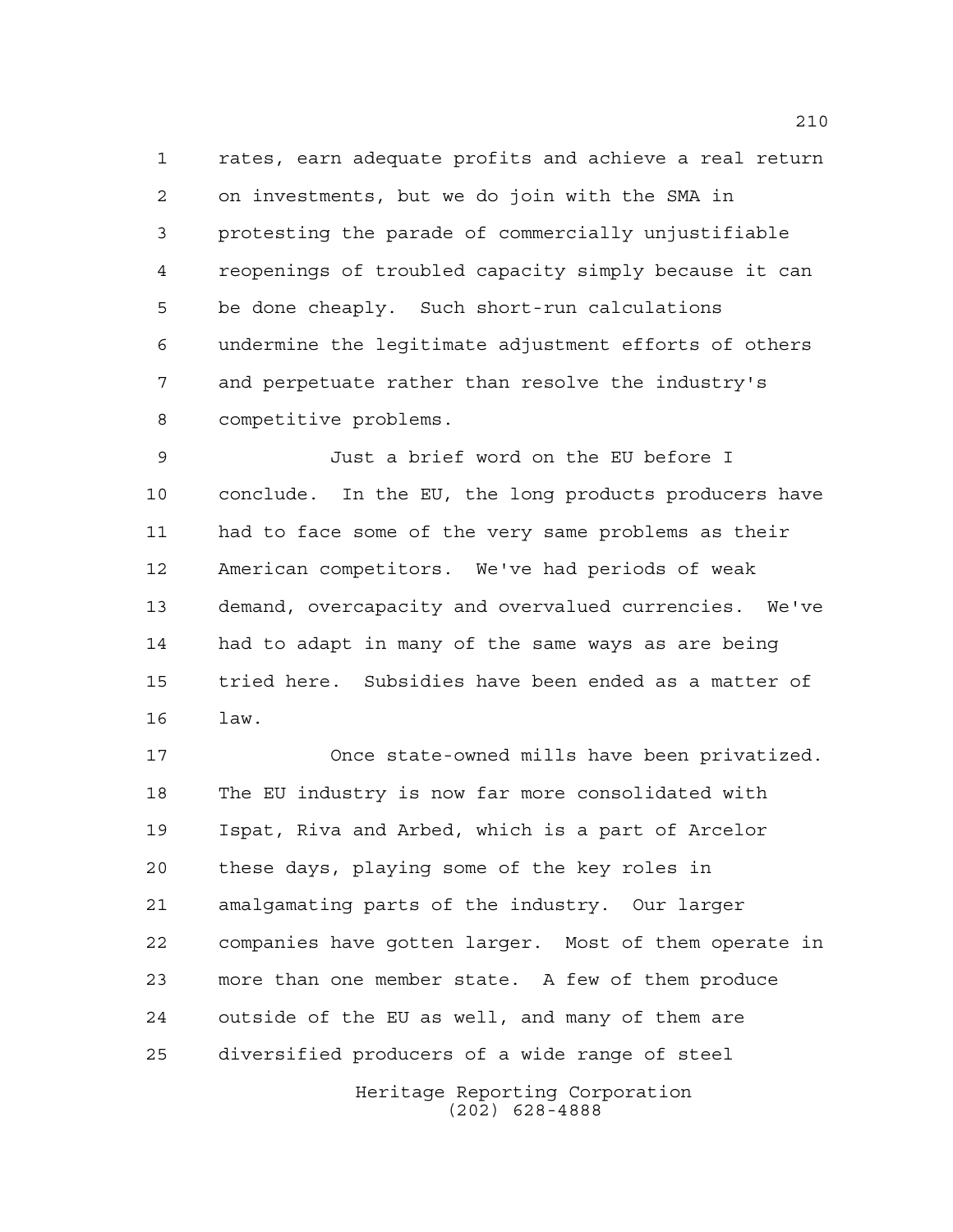producers, not just one or two long products.

| $\overline{a}$ | As part of this proceeding, traditional BOF            |
|----------------|--------------------------------------------------------|
| 3              | production has been replaced with modern, electric arc |
| 4              | furnace production in countries such as France,        |
| 5              | Luxembourg and Portugal. Most important, a             |
| 6              | substantial amount of older, less efficient capacity   |
| 7              | has been closed permanently in France, Ireland, Italy, |
| 8              | Luxembourg, Portugal and the U.K.                      |
| $\mathsf 9$    | Thanks to the extent of the consolidation              |
| 10             | and the timely closure of uneconomic capacity,         |
| 11             | bankruptcies have been significantly limited in the EU |
| 12             | long products sector. As a result, the opportunities   |
| 13             | to recycle troubled capacity have been greatly         |
| 14             | reduced.                                               |
| 15             | Overall, we have a more competitive industry           |
| 16             | than before because we rely more on market forces to   |
| 17             | sort out the winners and the losers and to allocate    |
| 18             | capital to the most productive uses. It may not        |
| 19             | always have been this way, but it is now, and the      |
| 20             | change has been good for us. Thus, our assessment of   |
| 21             | the U.S. industry is not ideological. It is totally    |
| 22             | pragmatic. We know from our own experience what works  |
| 23             | and what doesn't.                                      |
| 24             | On that basis, I'd like to conclude with the           |

Heritage Reporting Corporation (202) 628-4888

following points. Returning to the analytical scheme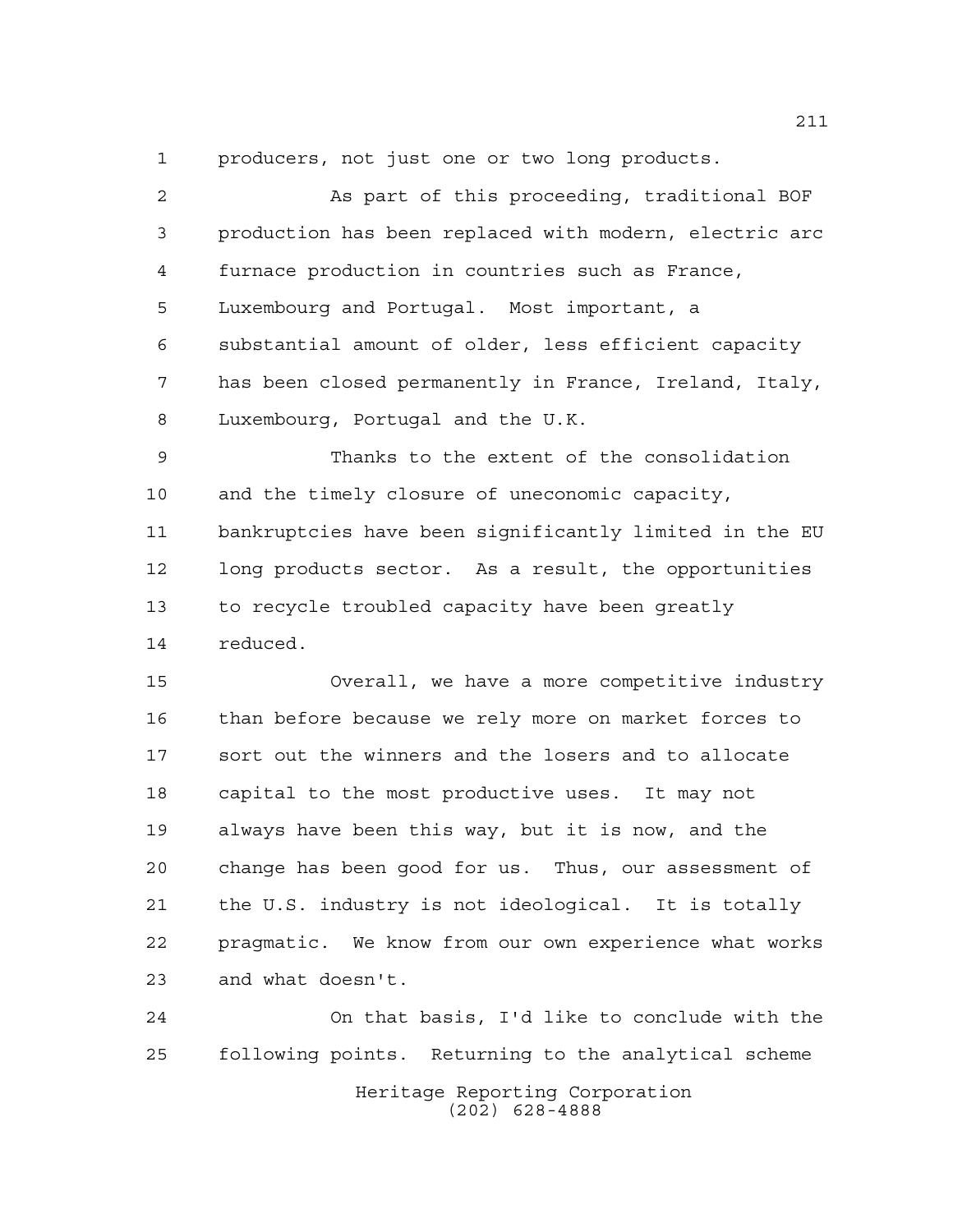that we proposed in the EUROFER preparing brief and we've tried to elaborate on in the previous hearings in these proceedings, we would make three points:

 First, positive adjustment can take many forms, including consolidation, new investment and a wide range of cost-cutting measures and the permanent closure of uneconomic capacity. That is, a positive adjustment step. There are many examples of positive adjustment in the already competitive long products industries of the United States. The most significant for the long run is likely to be the significant consolidation that has already been accomplished. It may not be finished, but there's a lot already accomplished.

 Second, efforts to maintain or reopen capacity that is not fundamentally competitive on a long-run basis is a negative adjustment. Not only is it doomed to fail in the end, but in the meantime it will depress the results of competitors who have invested real money and deserve a real return. Negative adjustment undoes positive adjustment.

 Finally, only competition can serve as the crucible for competitiveness. At some point, more relief becomes counterproductive to the very purposes for which it is instituted. As these cases show, much

> Heritage Reporting Corporation (202) 628-4888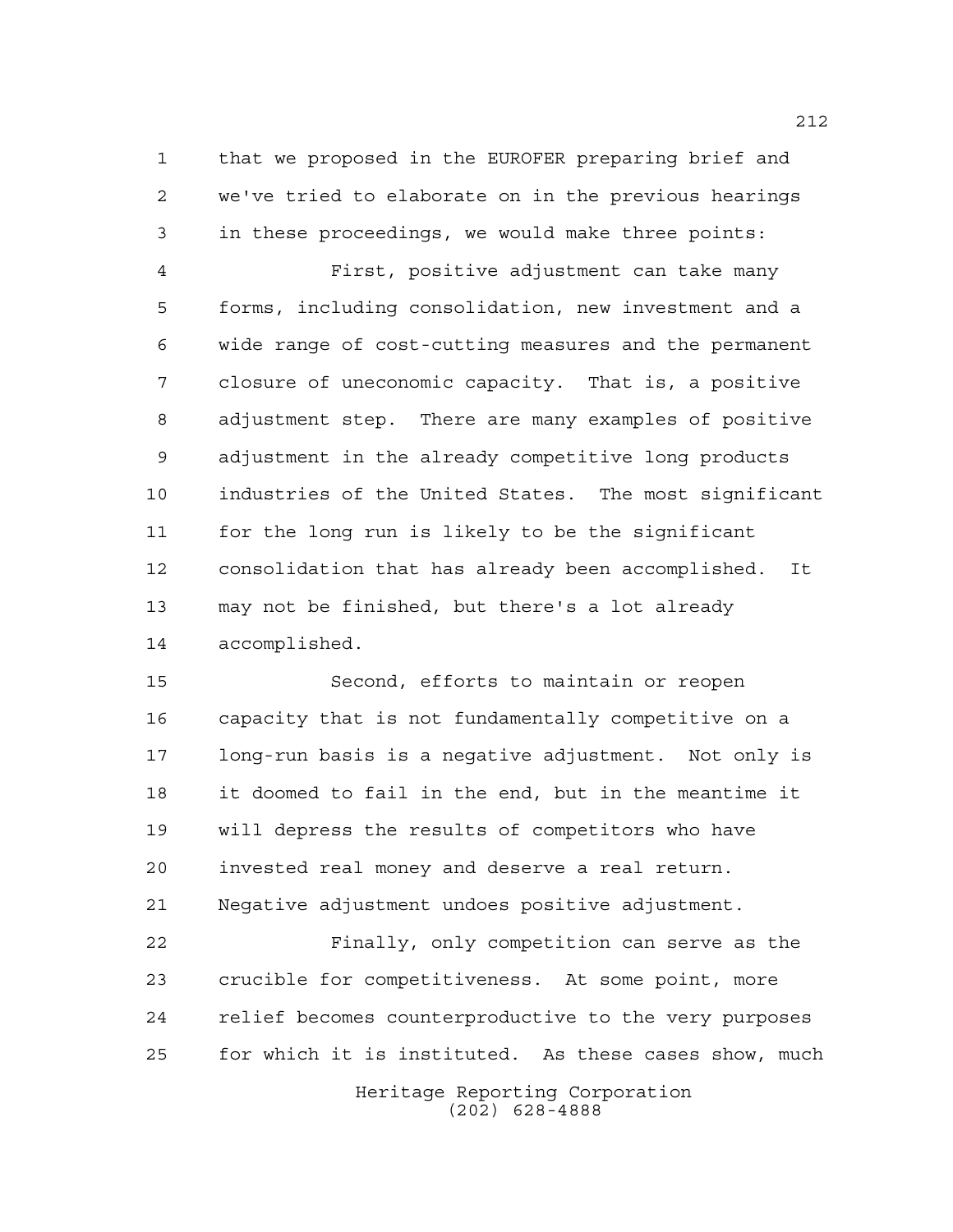has been accomplished in a short time. What remains to be done, the biggest job that remains to be done, is closures, and that is not likely to be facilitated by restrictions on imports. Just to the contrary. For the sake of the long products industry as a whole, we believe the President should conclude that it is time to end these measures.

8 Thank you very much, Commissioners. CHAIRMAN OKUN: Thank you.

 MR. CUNNINGHAM: Let's turn now to Jeff Hoye.

 MR. HOYE: Good afternoon. I'm Jeff Hoye, president of Corus America, Inc. I'm here to talk with you about conditions in the hot-rolled and cold- finished bar market from the standpoint of one who participates in those markets on a daily basis.

 My company does not produce rebar, so I cannot address that market. While I can discuss most aspects of the hot-rolled and cold-finished markets, you should be aware that my company's particular focus is on the higher value, specialized bar products, especially in the hot-rolled market. This is in keeping with Corus' general business strategy to provide niche products to the U.S. market. Corus does not sell any merchant quality hot-rolled bar in the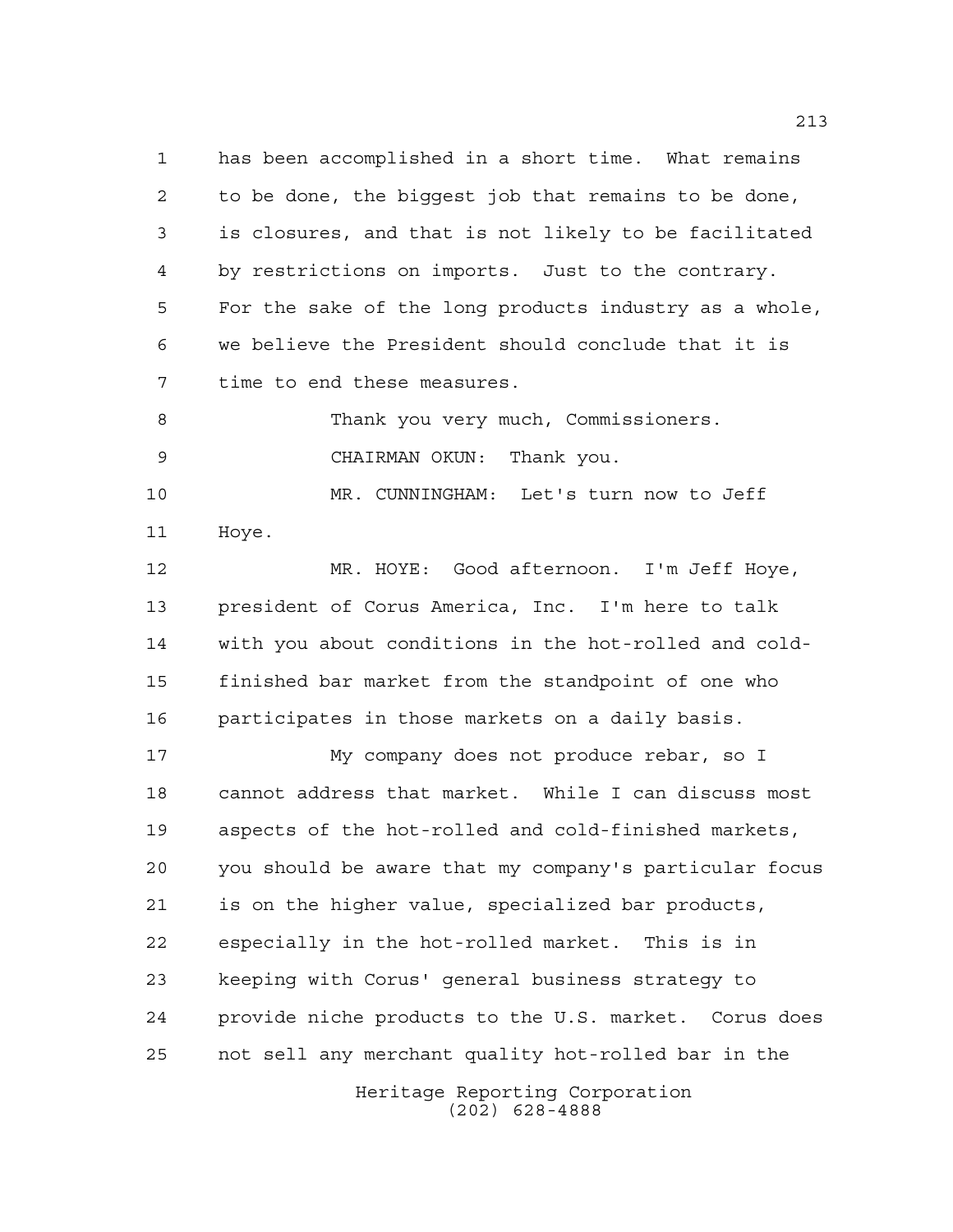U.S. market.

| $\overline{a}$ | I am afraid that I have to disagree with               |
|----------------|--------------------------------------------------------|
| 3              | some of the testimony that was presented this morning  |
| 4              | by the domestic bar producers. As far as I can see,    |
| 5              | the Section 201 tariffs are not in any significant way |
| 6              | bringing about solutions to the problems of the U.S.   |
| 7              | hot-rolled and cold-finished bar industries.<br>The    |
| 8              | following points, it seems to me, explain why tariffs  |
| 9              | just aren't working.                                   |
| 10             | First, you substantially reduce the impact             |
| 11             | of the tariffs on commodity bar products by excluding  |
| 12             | Canada and Mexico. The figures in your public staff    |
| 13             | report show that the tariffs were applied to less than |
| 14             | 40 percent of the hot-rolled and cold-finished bar     |
| 15             | imports.                                               |
| 16             | Second, prices never went up much in the               |
| 17             | year following the 201 proclamation despite the fact   |
| 18             | that imports were down significantly and despite the   |
| 19             | fact that this was a period of pretty strong demand    |
| 20             | until quite recently, driven primarily by the          |
| 21             | automotive industry.                                   |
| 22             | Third, while I obviously do not have access            |
| 23             | to U.S. companies' financial data, what I read in the  |
| 24             | trade press and hear in the market suggests that their |
| 25             | profitability has not been helped much by the tariff.  |
|                | Heritage Reporting Corporation                         |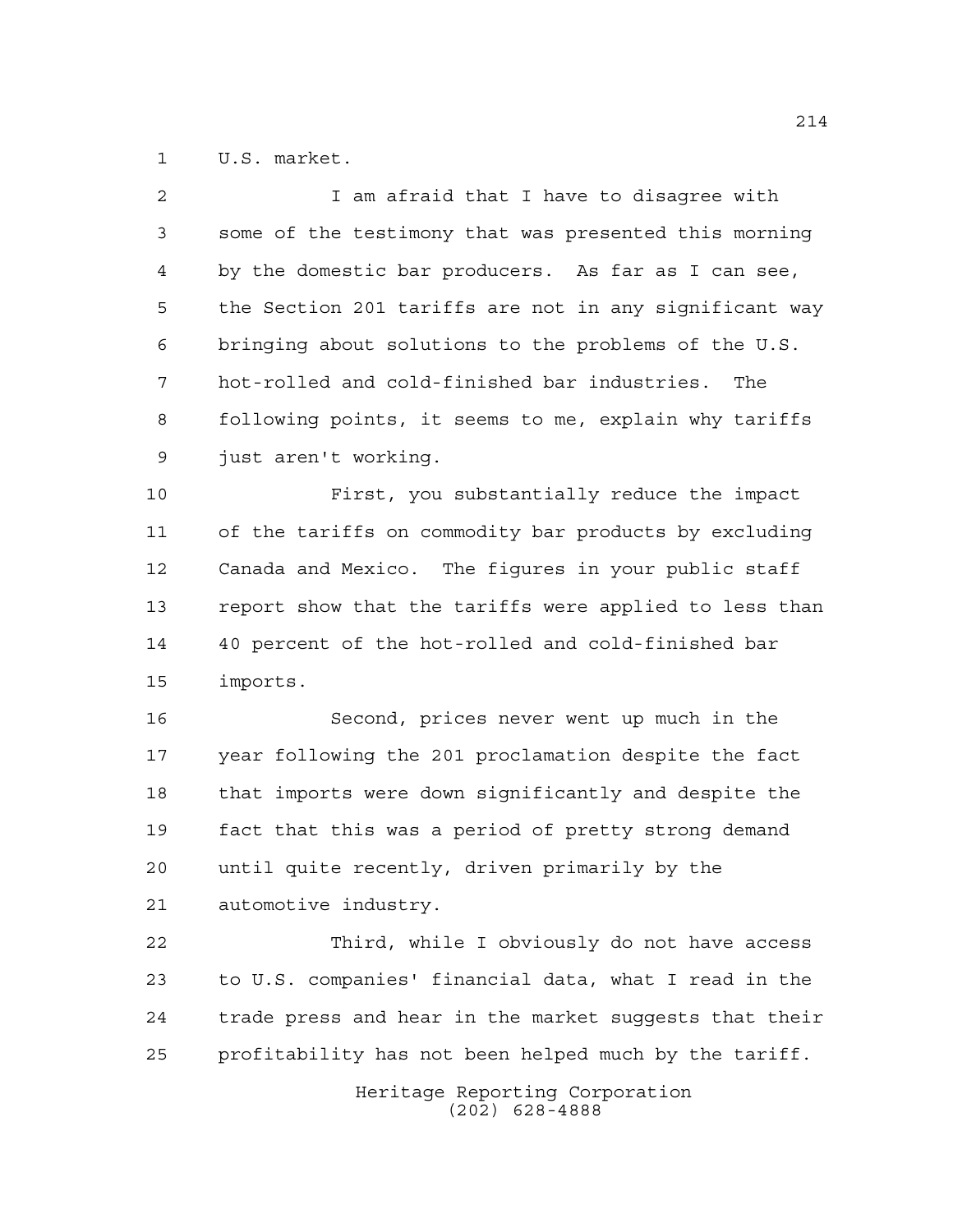That seems to be confirmed by the public versions of their brief, which use words like modest improvement and beneficial, though less positive than the effects of the tariffs on the flat-rolled operations.

 As an active participant in the hot-rolled and cold-finished bar markets, I can tell you that the reason import restrictions haven't helped much is that imports really weren't the problem. Instead, the industry has two fundamental structural defects that are not being cured.

 One defect is chronic overcapacity. The industries, both hot-rolled and cold-finished, have struggled with aggregate capacity far higher than U.S. total consumption. Periodically, one company or another will shut down some capacity, even go out of business, but the reduction in capacity will be offset by a new plant opened by another company or by a formerly closed plant being reopened, which is what, you know, Mr. Blum just addressed in his testimony.

 The Commission has the figures, but I would be willing to bet that the U.S. total capacity is higher today for both hot-rolled and cold-finished bar than it was when the President ordered the 201 relief. What's worse, there is every indication that we're on the verge of some pretty substantial additions to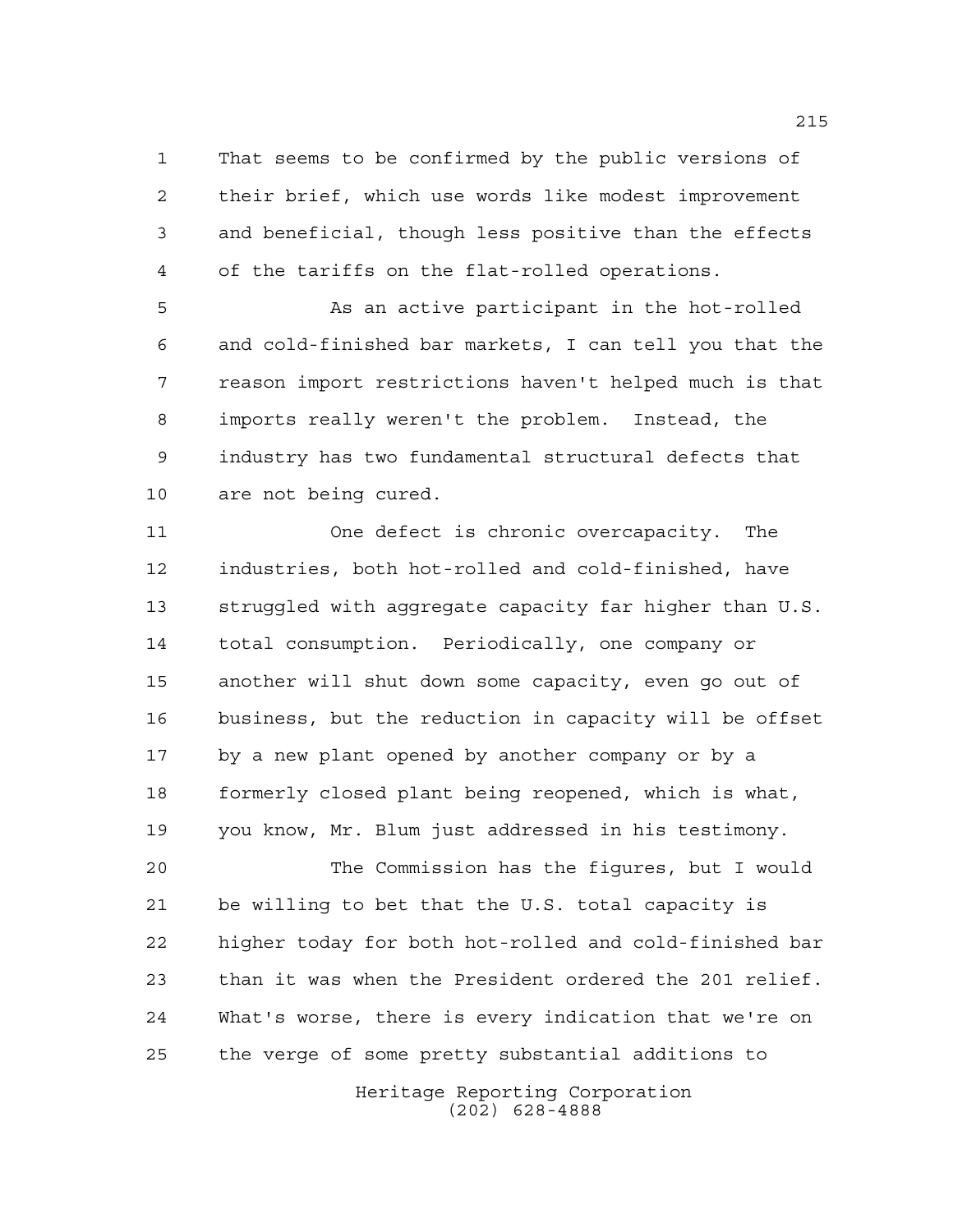capacity in the form of resurrections or previously closed plants coming back into operation, which were noted in Mr. Price's slide presentation this morning.

 The Laclede mill in Alton, Illinois, being reopened as Alton Steel with 300,000 tons of SBQ capacity; Calumet Steel also in Illinois trying to get state subsidies to start up again, another 150,000 tons of capacity. New investors are purchasing the assets of Kentucky Electric that will bring on over 300,000 tons of SBQ bar capacity, and Slater Steel attempting to restart the old Auburn Steel facility, which went into bankruptcy in February and projected to bring on as much as another 500,000 tons of capacity.

 The Commission should look hard at these developments. Any adjustment in the bar sector will be frustrated if anything like this magnitude of capacity is added to supply in the market. My guess is that all of these projects are being sold to the investors on the basis that the 201 import restrictions make it economic to reopen mills that would otherwise have no chance of achieving profitability.

Heritage Reporting Corporation (202) 628-4888 The restarting of inefficient mills would also worsen the second structural defect in the bar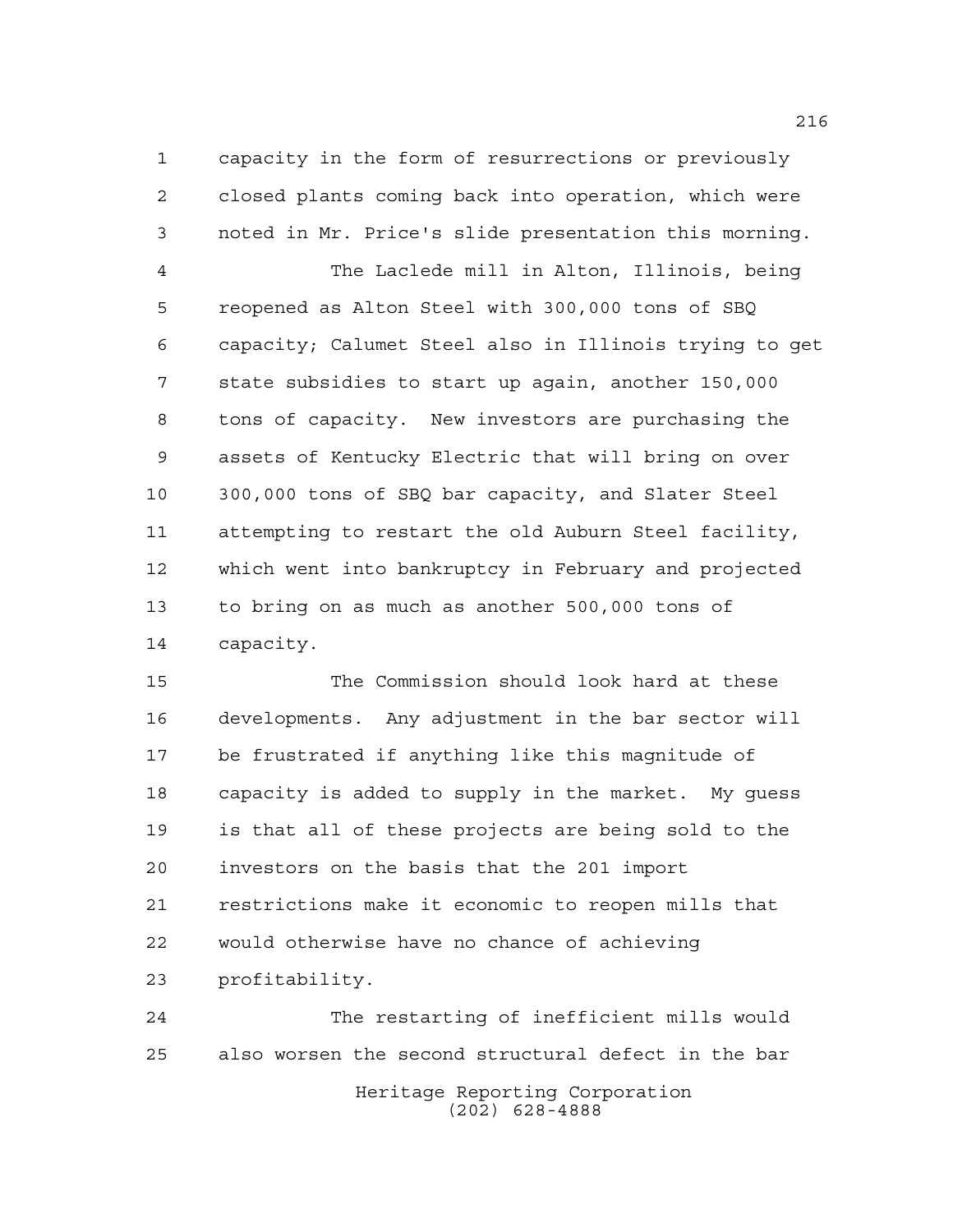market; that is, the constant pressure on price from weak companies whose first concern is cash and not profit. These companies definitely need sales volume to keep open mill operations and even to prevent corporate bankruptcy. Accordingly, they persistently offer below market prices that force down the market price level.

 Does it seem odd to you that strengthening demand plus reduced import levels does not produce a substantial rise in prices? Well, this is your answer. The constant pressure of low prices offered by marginally basically uneconomic competitors keeps prices from rising and deprives the well-run companies of the benefit that they should be getting from their adjustment efforts. I suspect that Mr. DiMicco would not disagree with me on that comment.

 I realize that the Commission will take what I say coming from someone who has a vested interest in getting rid of these tariffs, but I think the facts speak for themselves. The bar industry won't benefit from investment or corporate consolidations until and unless the weak, uneconomic mills are closed and stay closed. These tariffs are obviously hurting that process and not helping it.

Heritage Reporting Corporation (202) 628-4888 I would now like to turn for a few moments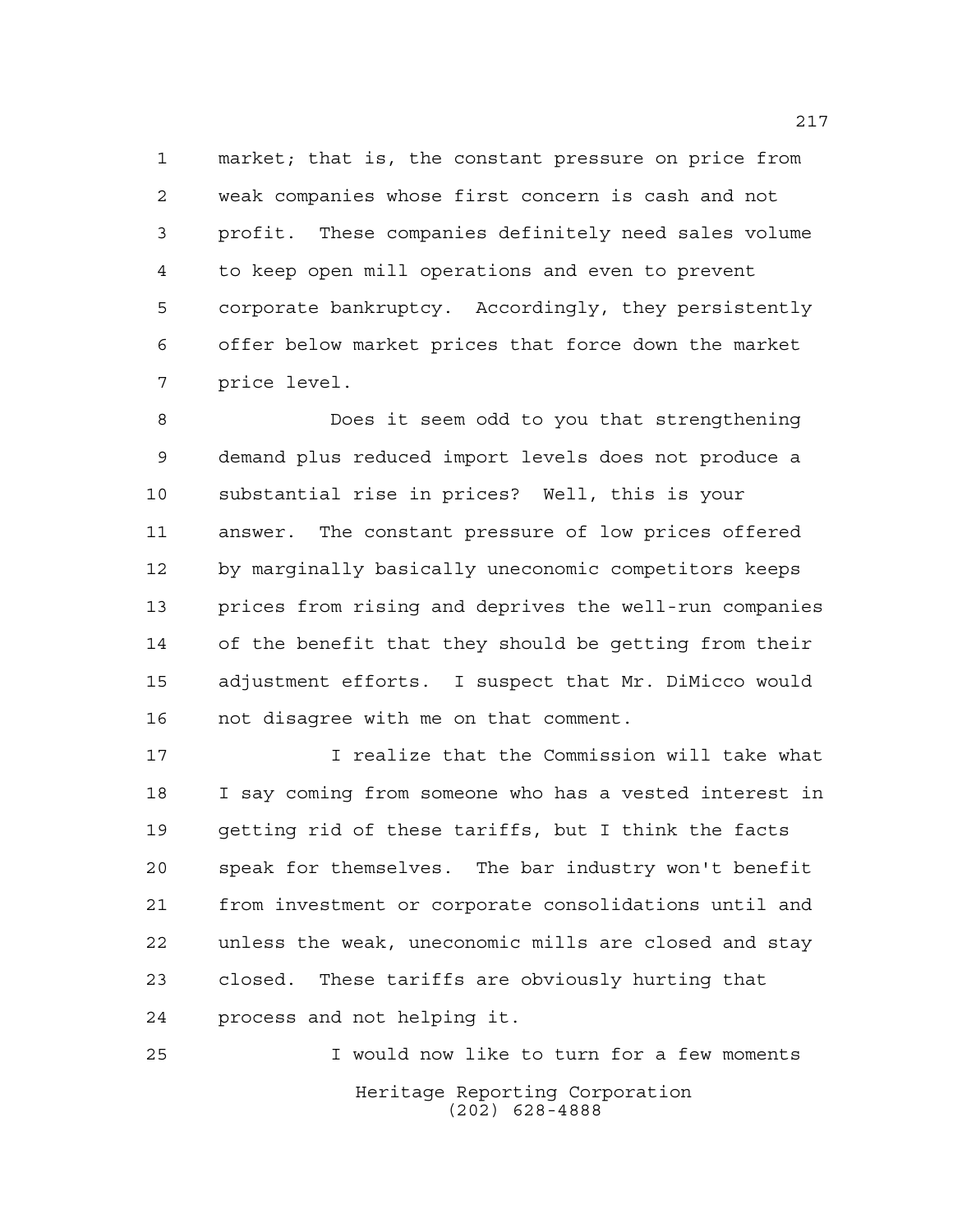to a specialized product, that of free machining steel that is of particular importance to Corus and that is not adequately available from U.S. producers. This category deserves a separate discussion because Ispat Inland has complained in its prehearing brief and also in its testimony today that the imports of leaded bar, a type of free machining steel, have prevented 201 relief from helping their company.

 Those imports are in significant part Corus Imports, and we obtained a 45,000 ton exclusion for 12-L-14 leaded bar. Free machining bar is used in applications such as auto parts that require a machineable steel that can be cut into various shapes. It is sold to primarily from our side the independent cold-finished bar producers who transform it and resell it to the producers of auto parts.

 Free machining steel must be capable of being machined while maintaining its strength and not cracking. There are different elements that can be added to the steel in order to give it its machinability, including lead, tellurium and bismuth. Free machining bar is so distinct from other types of hot-rolled bar that it actually enters the United States under its own HTS number.

Heritage Reporting Corporation (202) 628-4888 Within the free machining category, there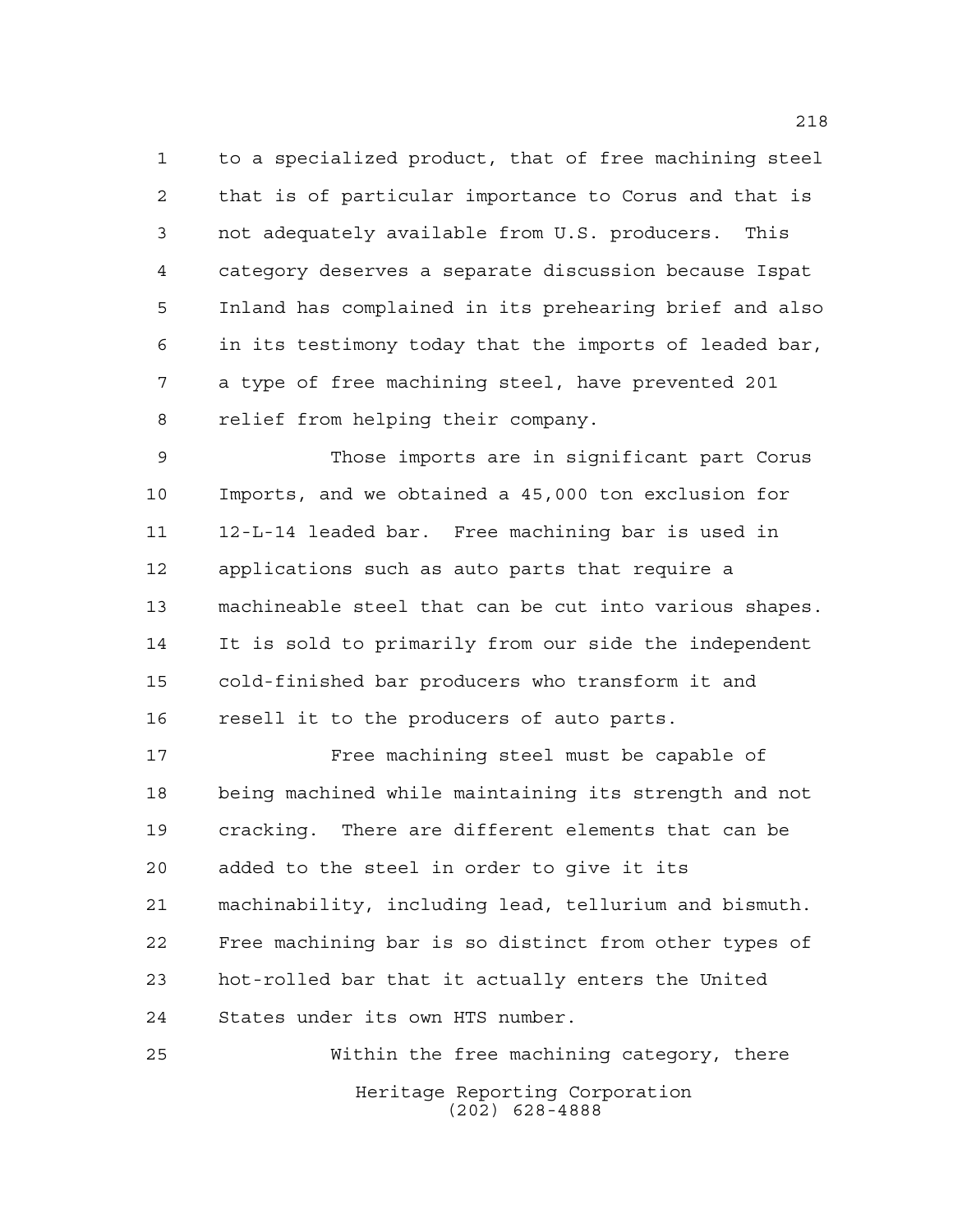are important differences in the quality that arises from differences in the production process. First, these bars can either be direct billet cast or bloom cast. Bloom casting is a superior production process because it allows for consistent quality in the bar and throughout the production chain. Larger blooms provide for larger reduction ratios, and this also results in higher quality product.

 Second, as mentioned above, different elements can be added to produce remachining bar. Leaded bars are the preferred product for high quality applications because they yield the best machinability, although their production involves environmental concerns.

 Corus produces free machining bar to all of the highest quality specifications. It bloom casts using large-sized blooms, and it can produce leaded bar in addition to free machine grade with other chemistries. Further, Corus tests its free machining bar for inclusions and leaded product to make sure that there are no lead stringers.

 We believe that no other company in the world can equal our consistently high quality free machining bar product. Other customers continually confirm that this belief is well founded.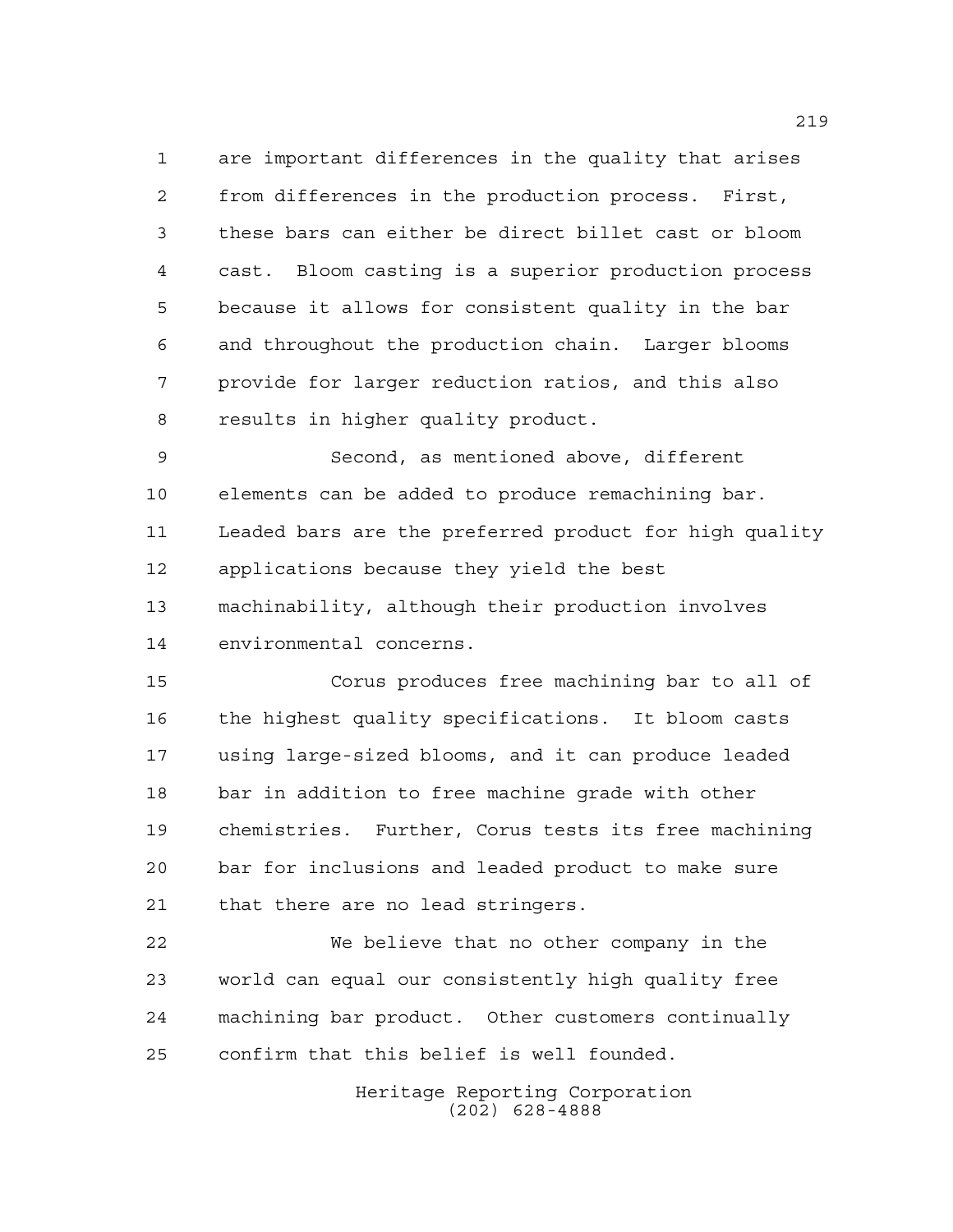It is also important to note that this is for Corus largely a custom design business. We work with our customers to develop free machining bar products that meet their specific needs. We are not aware of any other producers that provide customers with our level of quality and service.

 As a result, our customers have come to depend upon Corus' product for their needs. There are a number of product specifications where the downstream user has actually designated Corus by name as the required supplier directly to the specification.

13 As to other free machining imports from Spain and Argentina, they do not make bloom cast products, whereas German producers do manufacture bloom casts. The overwhelming majority of this German product comes from the German sister company of Ispat Inland. Corus' main competition in the United States comes from Republic and from Ispat Inland, the only two producers that can bloom cast their own free machining bar.

Heritage Reporting Corporation 22 Republic is the only U.S. producer that can bloom leaded bars. It has had some major problems in recent years and is in the process of having just reemerged from bankruptcy. Even as Republic has

(202) 628-4888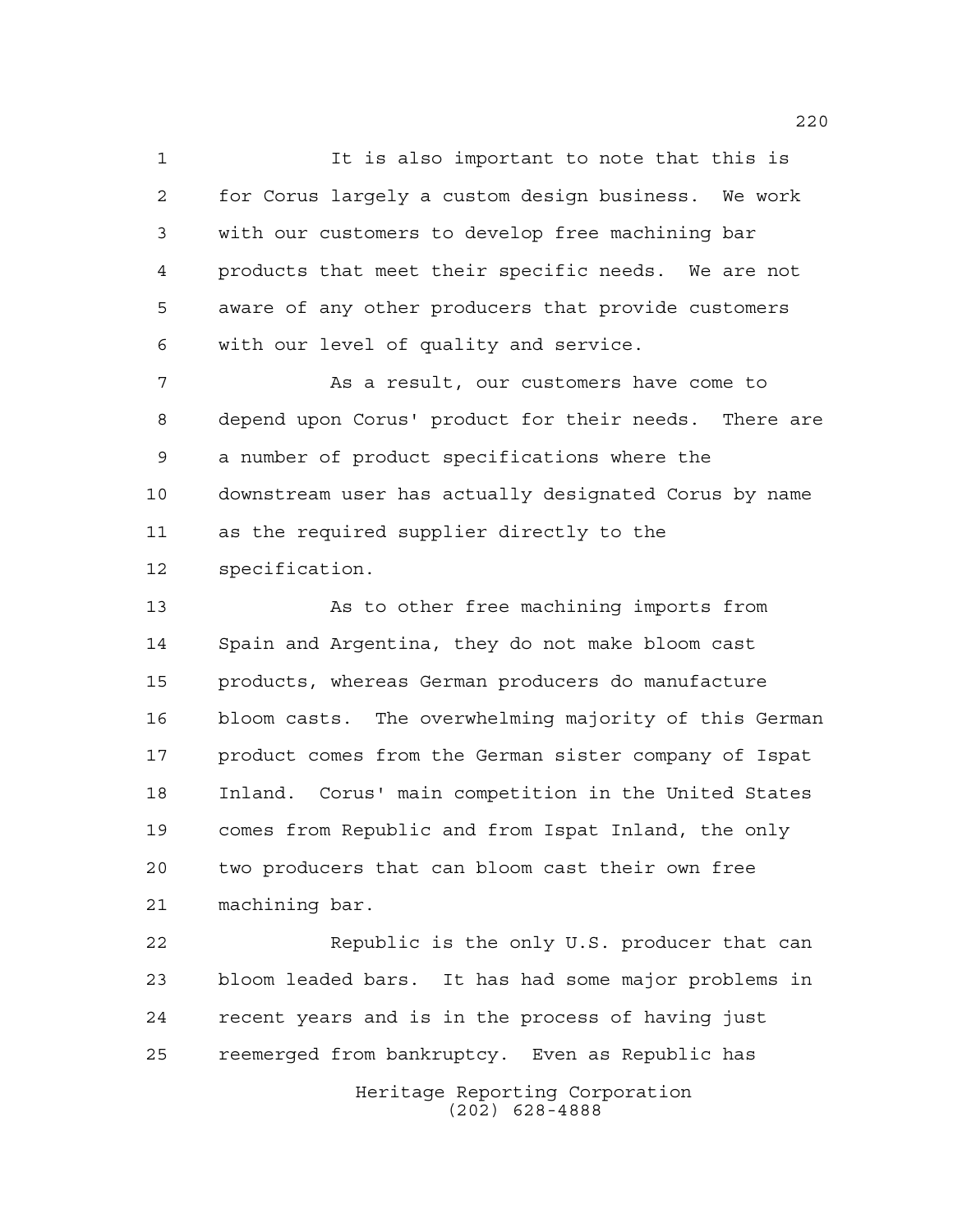emerged from bankruptcy, however, uncertainty

 continues as labor problems recently caused them to shut down their blast furnace for three weeks.

 Purchasers of such high quality products as free machining bar, especially bloom cast free machining bar, cannot withstand instability and uncertainty from suppliers.

 Finally, both U.S. producers have had quite serious on-time delivery problems, particularly as to the high end, lower volume products as free machining steels. We heard that confirmed by Ted Thielens in his testimony this morning.

 MR. HOYE: As I noted earlier, the demand for hot-rolled bar after 201 came into effect and free machining bar was no exception. Ispat and Republic are not as committed to the free machining bar market as Corus is. Their focus is primarily on the tier one automotive suppliers. As a result, Ispat and Republic have focused during the time of peak of demand on orders for products other than free machining bar and left many customers, especially the independent producers or drawers, to supply them as needed.

 By mid summer 2002, the order books of both Ispat and Republic were filled through the end of the calendar year. This explains the increase in imports

> Heritage Reporting Corporation (202) 628-4888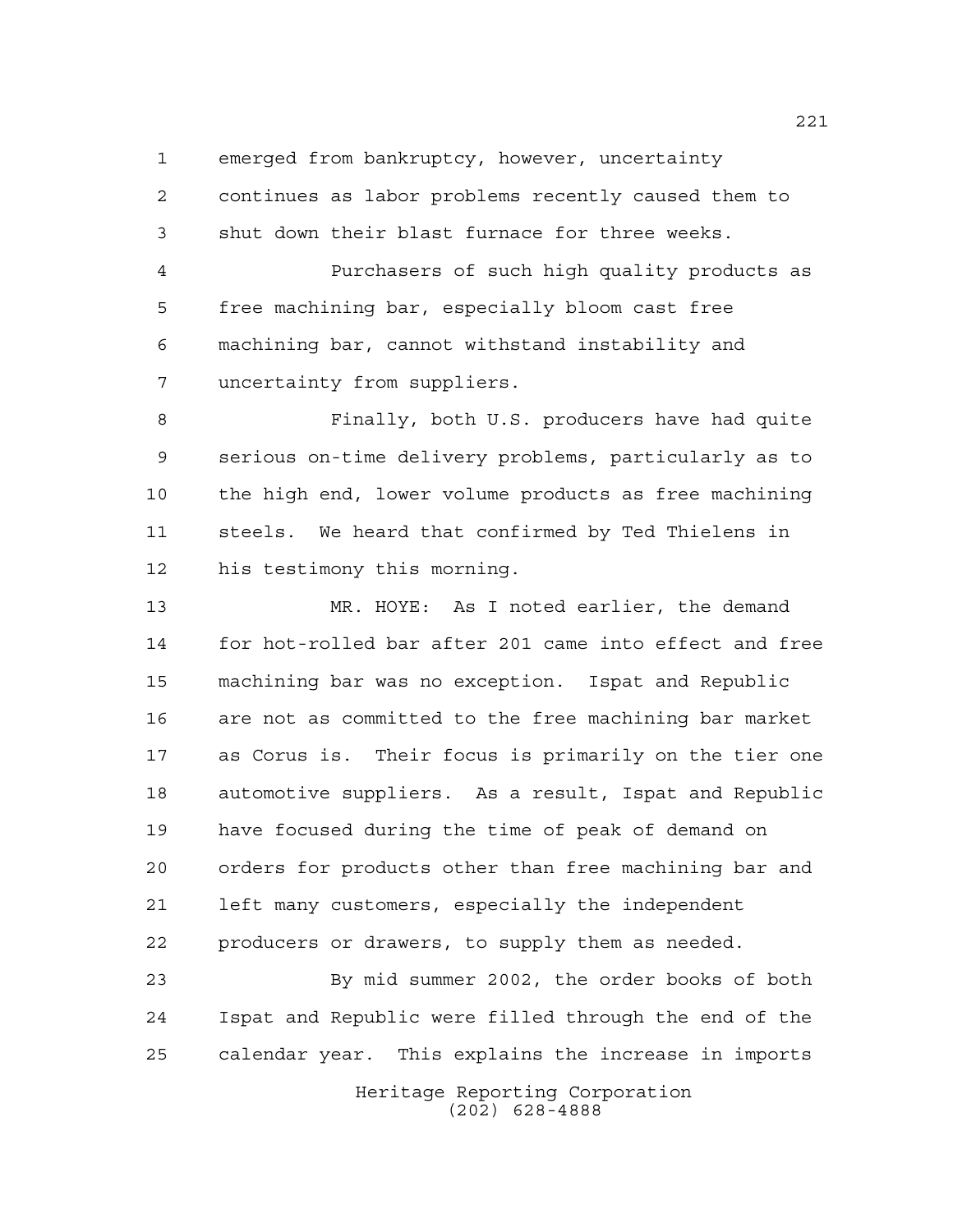of free machining bar after the 201 duties came into effect. Imports were needed to fill the gap left by a domestic industry.

 Incidentally, I find it ironic that Ispat is the company complaining about increased leaded bar imports. The fact is they themselves have been importing this product from their German affiliate and using the same 201 exclusion that they complain so much about that actually Corus was the one that achieved and they've taken advantage of it.

 Moreover, their U.S. leaded bar production is entirely dependent on imported European semi-finished material.

 I also want to say something about pricing for free machining steels and other SBQ bar. It is very, very clear that imports do not lead the pricing of these products. You have to remember that Ispat and Republic supply the overwhelming majority of free machining bar in the market. We follow their price leads, not vice versa. When demand is slack, and today that is beginning to become the case again, Ispat and Republic cut price to fill capacity.

 We are hearing from our customers now that the two U.S. producers are offering free machining bar at what we consider to be exceptionally low prices.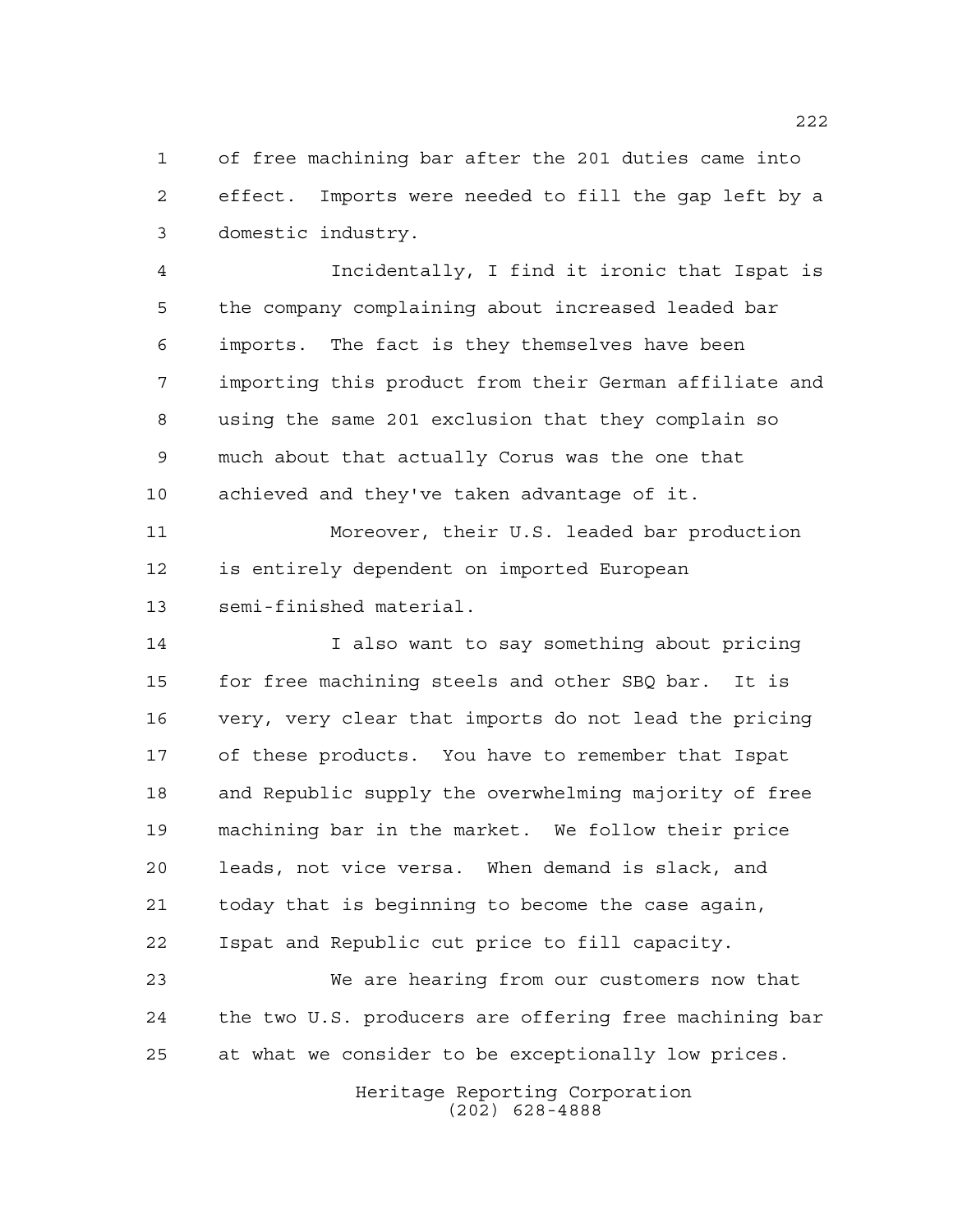Fortunately, Corus is somewhat insulated from this price pressure because we offer specialized, often custom designed, products on a contract basis. As a consequence, Corus' price has remained relatively consistent throughout the period following the imposition of the 201 duties.

 As in other areas of the bar market, the 201 tariffs have done little to help the U.S. industry with respect to free machining steels. For much of the time since the tariffs were in effect, overall bar demand was relatively high and the domestic industry neglected the free machining sector. This hurt the U.S. producers because customers have long term relationships with their suppliers of free machining bar. Producers must qualify their bar with each customer, putting it through extensive testing. Once the customer obtains test certification and approval acknowledging that the particular supplier's product meets all their qualifications, that customer does not want to discover that their supplier will be unfaithful in periods of strong market demand. Corus, unlike the U.S. mills, has stuck with its customers, all of whom we have served for many years. We have shown our customers that we are

consistent supplier at a time when the U.S. mills have

Heritage Reporting Corporation (202) 628-4888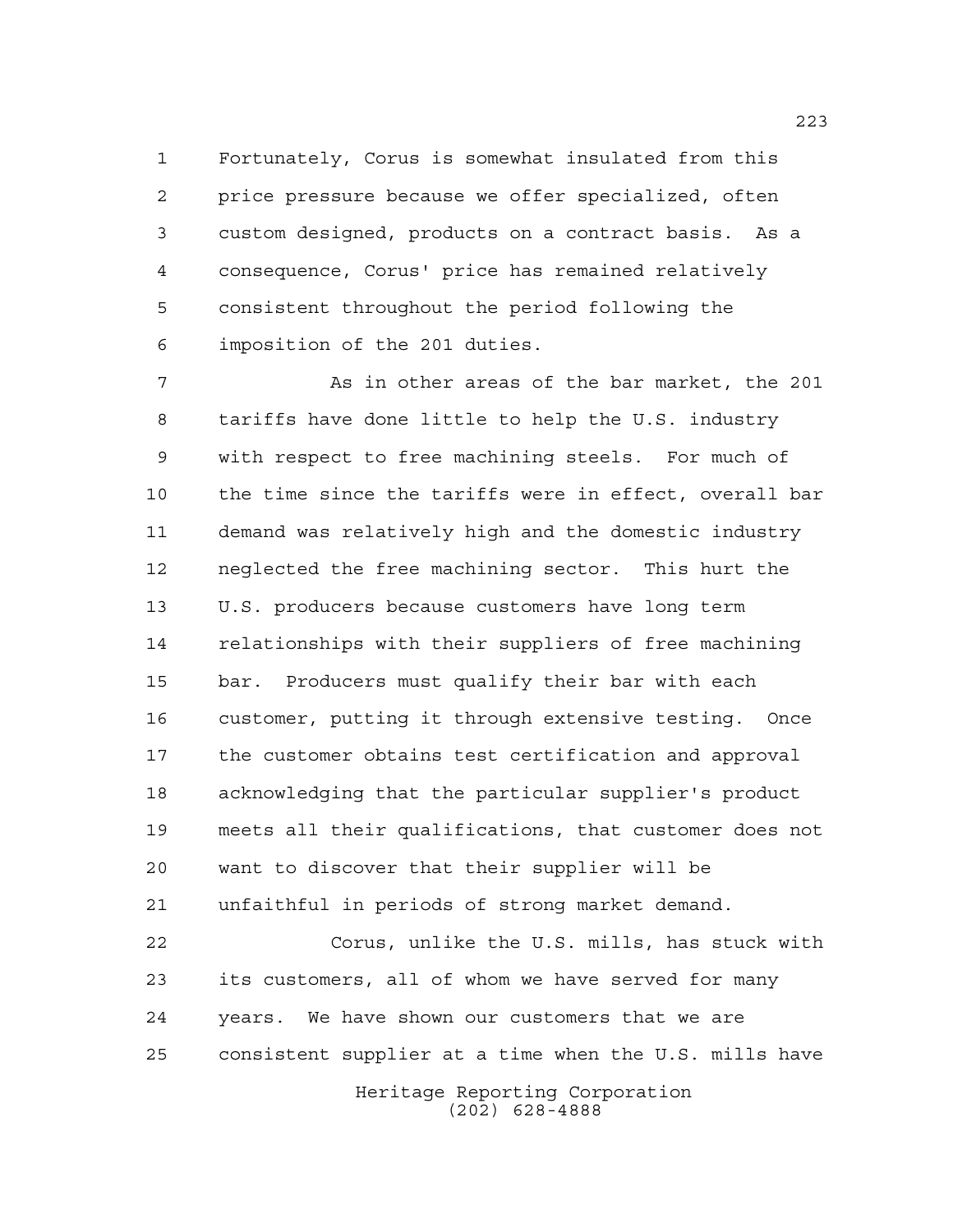not been, but the 201 tariffs have penalized us severely, and unjustly in my opinion.

 In conclusion, I feel I have to make a personal comment and I am really offended to hear Ispat complain about a 45,000 ton leaded bar exclusion. To complain about 45,000 tons with an available market of 800,000 tons is absolutely absurd. It is particularly absurd when the complaining company was not able or willing to supply free machining steels as needed by U.S. customers until recently and is now supplying at sharply reduced prices while erroneously blaming imaginary low priced imports.

 And such a complaint is positively bizarre when Ispat Inland itself is importing leaded bar from Germany under the same exclusion.

 With all respect to the President and this commission, a 201 tariff that produces that kind of injustice ought to be terminated, especially when tariffs are not bringing about any meaningful solution to the U.S. bar industry's problem.

Thank you.

 MR. CUNNINGHAM: Could I have a time check? Nine minutes?

MS. ABBOTT: Yes.

MR. CUNNINGHAM: Wonderful.

Heritage Reporting Corporation (202) 628-4888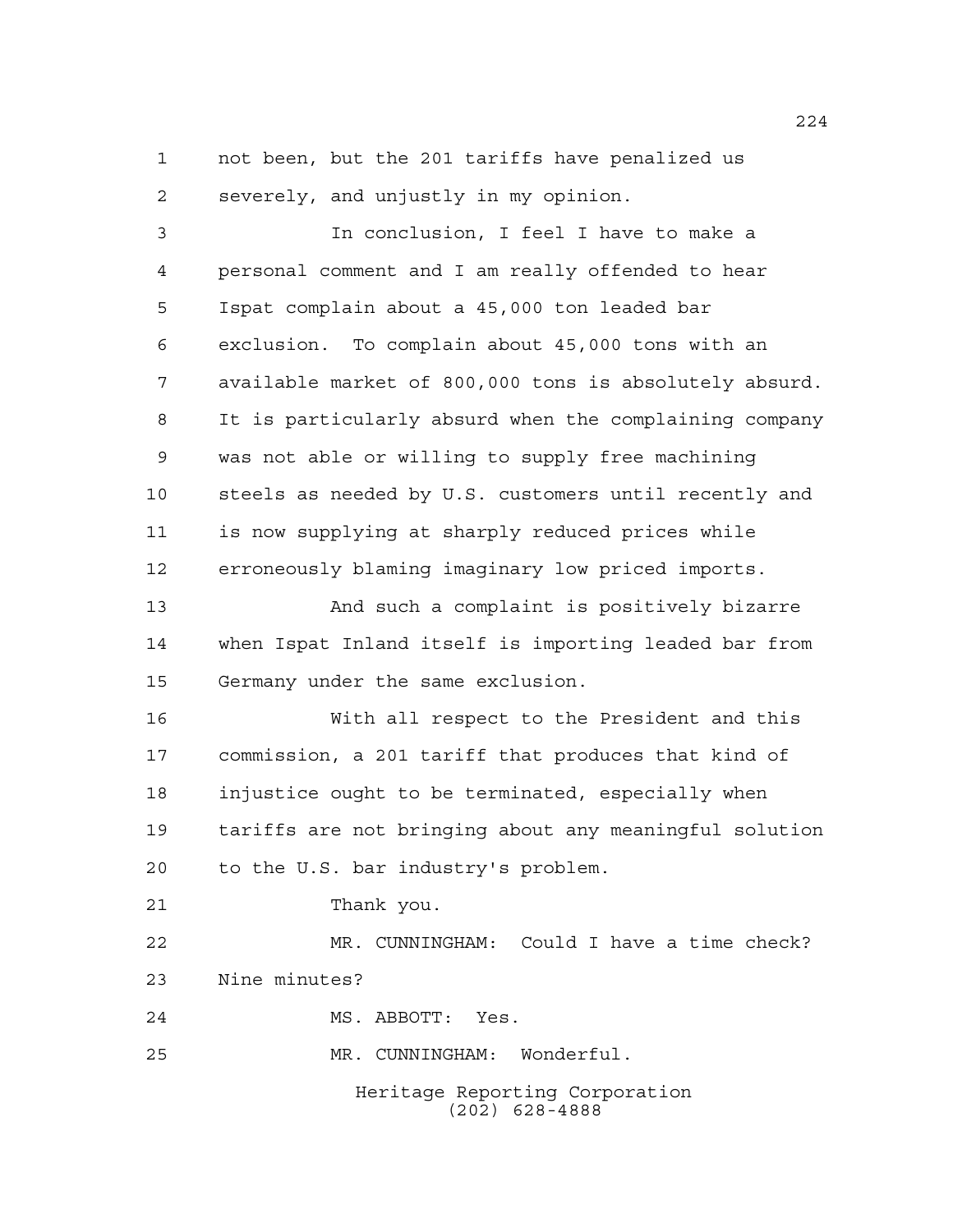Let me just make a few comments on some of the things that were said earlier today. One of the things that struck me is how many things we and the U.S. industry agree on.

 We agree prices haven't risen much, we agree imports have been knocked down substantially, we agree profitability hasn't improved much, and you heard company after company say that they won't adjust further without a significant improvement in the economy and a significant increase in prices.

11 And that last point, of course, is particularly important. What these companies are very clearly and explicitly saying is that (a) for whatever reason, the import relief has not turned out to be sufficient to justify those companies bringing their adjustment plans to fruition and (b) what they need to go forward with adjustment is not anything to do with imports, rather, it's an improvement in the economy that will raise prices.

 Now, the U.S. producers and we also pretty much agree that these companies are doing rational things and, at least for some companies, they're benefiting significantly from these efforts. But I want to make two comments.

Heritage Reporting Corporation (202) 628-4888 First, please note the differences among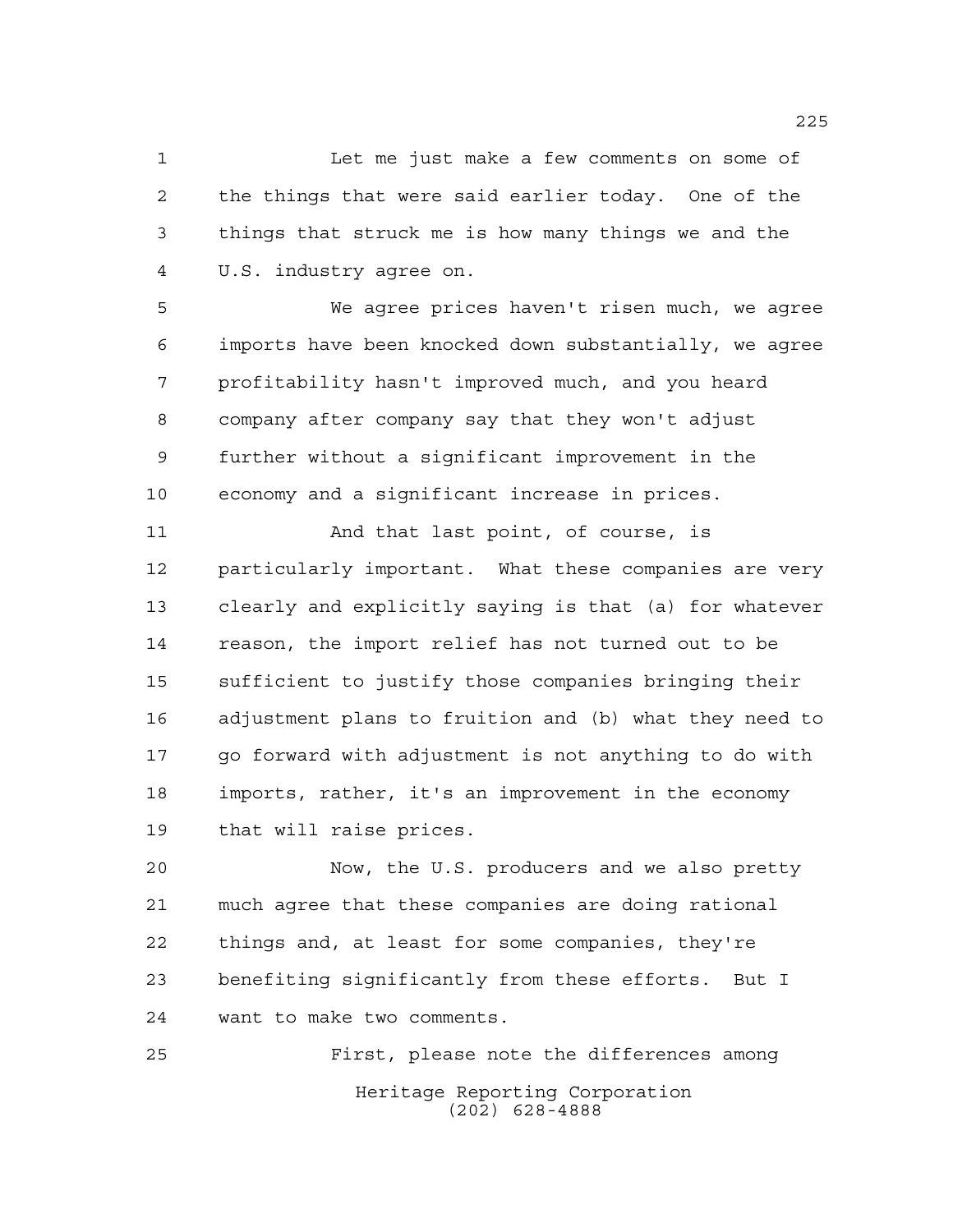these companies' reports as to their adjustment plans and how far they've been able to take them. Nucor told you we've done just about everything we said we'd do. Most of the others said we've been unable to do a lot of our planned adjustment because of economic conditions. This distinction is consistent with and confirmation of what we have been telling you here. There are strong companies in this market and there are weak companies in this market, companies that have more trouble. It's the weak ones that are having trouble going through with their adjustment plans, 12 just as they are having trouble competing with the marketplace.

 Now, the second comment I want to make is about productivity gains, Mr. Kaplan's most important chart, as he described it. And I want to emphasize this is not a criticism, it's not a denial that these companies are achieving gains, but the commission does need to perform a relatively simple test to differentiate between two forms of productivity gain. On the one hand, there are the gains that come from investments and/or from a reduced workforce. Those represent real adjustment.

Heritage Reporting Corporation (202) 628-4888 On the other hand, there are the gains that occur simply because of higher production volume and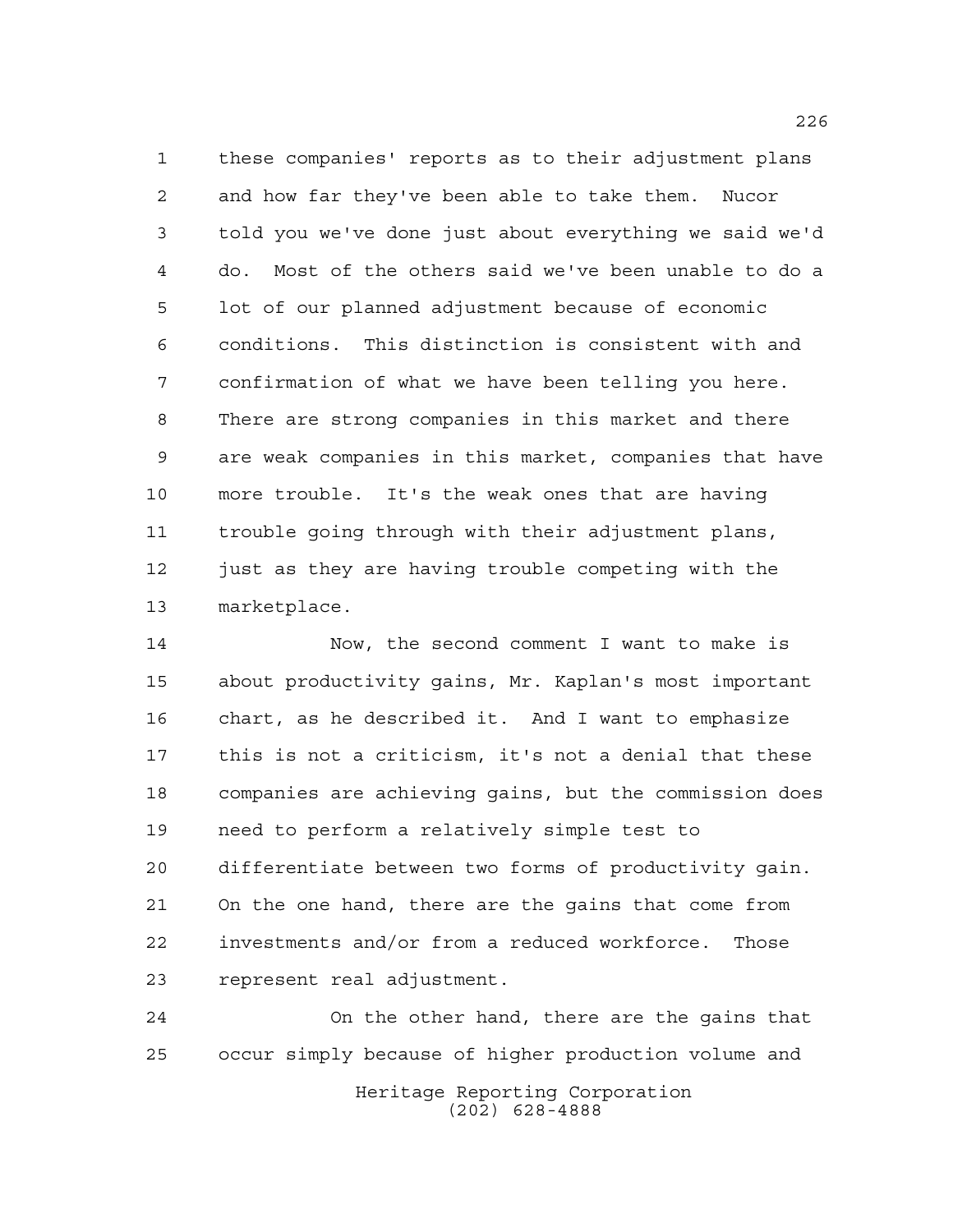therefore higher utilization, owing to the volume shifted from imports to domestic production. In a 201 context, those gains aren't true adjustment. The whole premise here is that these high tariffs have artificially reduced covered imports temporarily. Therefore, to the extent that artificial reductio of import volume produces an increase in U.S. producers' volume, and that's exactly what has happened here, that increase in U.S. producers' volume is temporary, it's supposed to be temporary under this scheme. So that component of productivity gain is not something that should be expected to endure after

 the end of the 201 measures and therefore the commission should factor it out, which you can easily mathematically do.

 Now, let me turn to the major area we don't agree on, namely whether there is a continuing, perhaps even worsening excess capacity problem that's a major reason that the relief has had less than the desired effect.

 I want to begin with the overall capacity data in the staff report, the data that show capacity to be increasing and to be substantially higher than apparent domestic consumption.

Heritage Reporting Corporation (202) 628-4888 Mr. Wolf tried to attribute that to survivor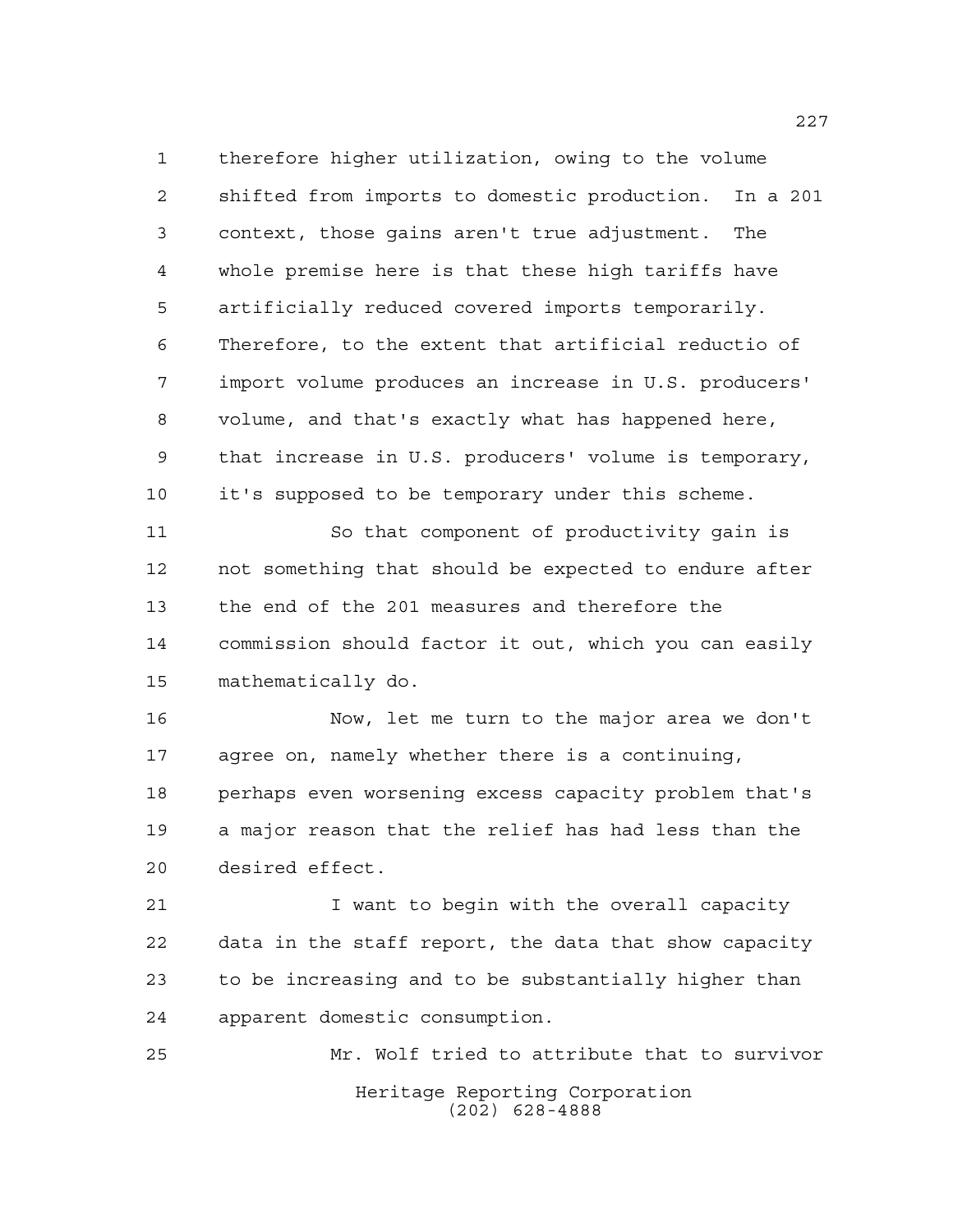bias, but he is demonstrably wrong. What you have in the staff report is the aggregate of all the companies who reported, that includes all of the companies who testified here today, including those who testified to substantial capacity closures.

 Whatever closures they made, those companies reported that their aggregate capacity was higher in 2002-2003 than in 2001-2002. Moreover, the capacity of these reporting companies, which is not the total universe, substantially exceeds apparent domestic consumption in 2002-2003. If there is capacity out there unreported by other companies, and of course there is, that just makes the aggregate excess capacity greater.

 And, of course, as you have just heard, we have several facilities representing a very substantial amount of further capacity that are in the process of coming back into production. The effect of continued tariffs must be to make such resurrections more likely.

 In sum, I think the record is clear that this industry cannot adjust without a solution of the over capacity problem and any such solution is hindered, not helped, by the continuation of the current form of relief.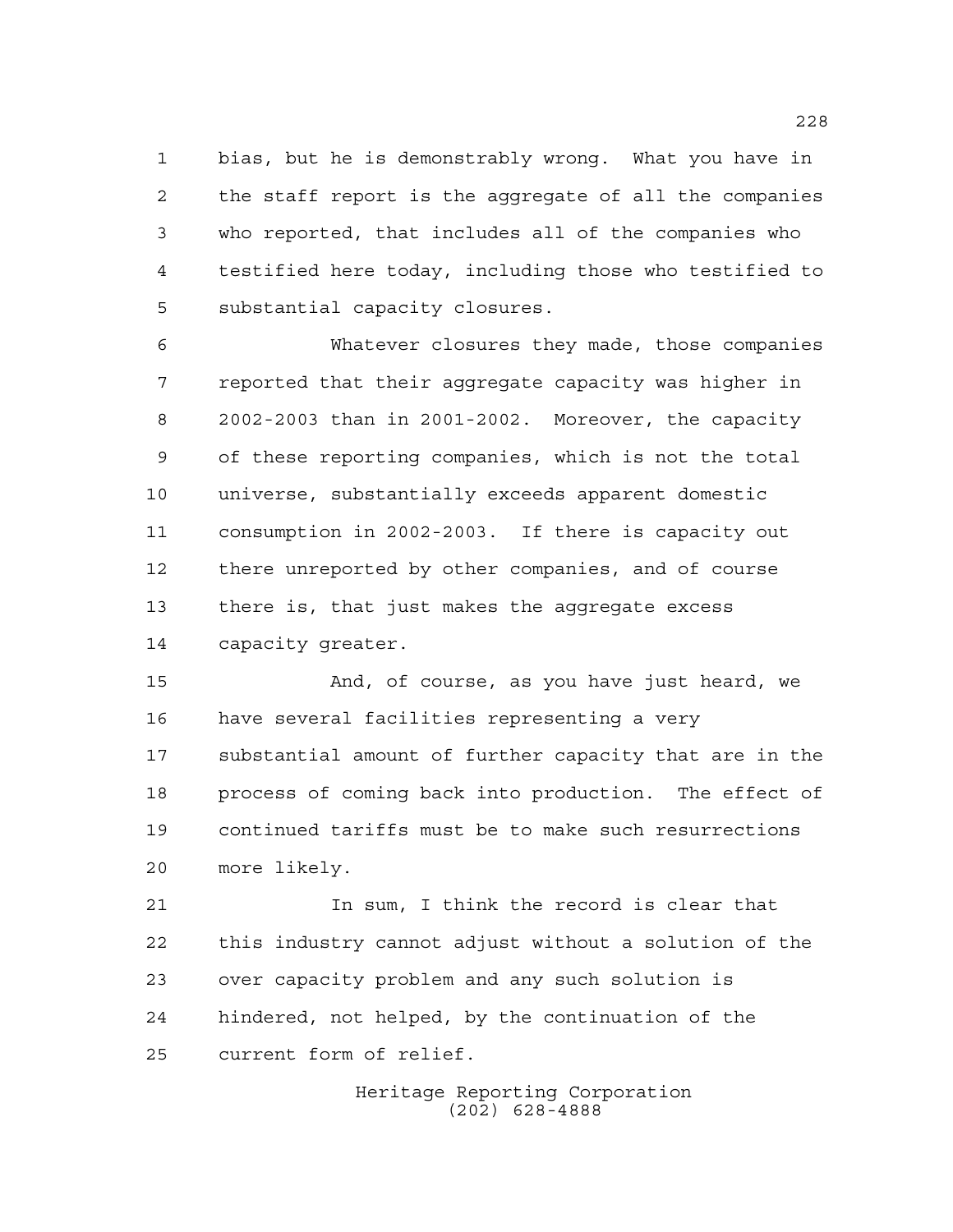Now, finally, I want to do two or three -- maybe one or two minutes in an effort to clarify our Tuesday dialogue on the nature of the commission's task. And in doing so, I want to clearly separate two issues. One is whether you must or should provide advice or a recommendation.

 My position on that, and I think it's the right one, is you can do so if you want to do so, but you are not required to do so.

 A totally separate issue, and the more important one, is whether and to what extent your factual analysis should address facts relevant to the effectiveness of relief.

 You have great discretion as to what you have to cover or what you can cover in your factual analysis. The responsible approach, I submit, is to provide the President with facts relevant to those issues that the President has made clear that he wants to address or that he is required by statute to address.

 Let's take the statutory requirement first and it's the one we talked about yesterday, it's in that second subclause requiring the President to modify the relief if he finds that there is an impairment of the effectiveness of the relief by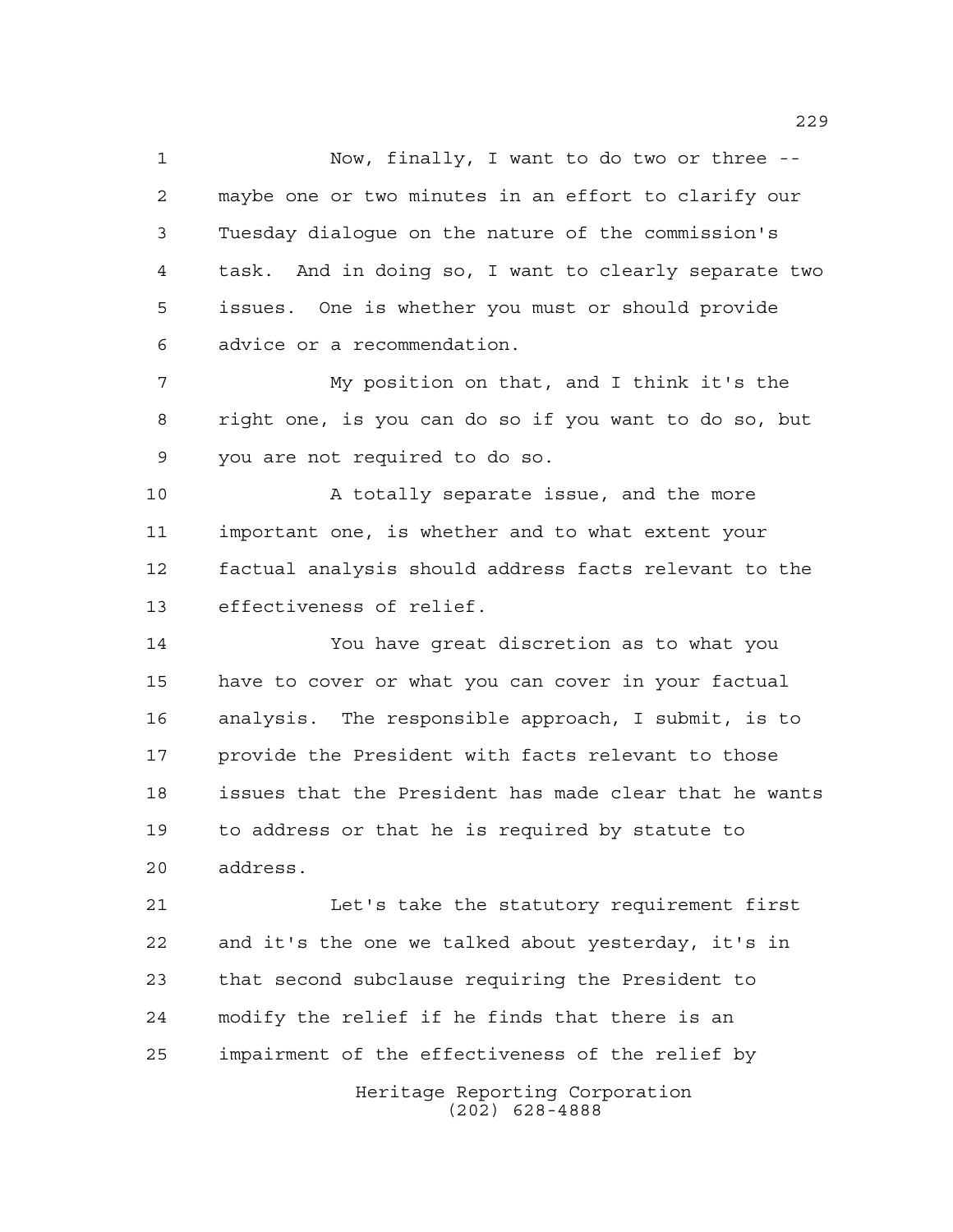changed economic circumstances.

 In both the long products and the flat products, you have clearly had changed circumstances that are argued by parties to have -- and not just by us, by the U.S. industry -- to have diminished the effectiveness of the relief. In each case, you had substantial new capacity come on stream after the order was issued. In each category, you also had an expected improvement in market conditions that failed to materialize.

11 I submit to you that you have to put in your report the facts necessary for the President to assess whether the relief was effective and whether that effectiveness was impaired by those developments and I'll come to what I think you ought to put in in just one second.

 Let's move to what I think is good practice, what you should do because the President has said that he is going to consider. In this case, the President's stated clearly in his March 5, 2002 presidential memo on steel that in his consideration of whether to reduce, modify or terminate relief he "shall" -- that means he's going to do it -- consider the factors set forth in Section 203(a)(2) of the act. Section 203(a)(2) very clearly in two ways is specific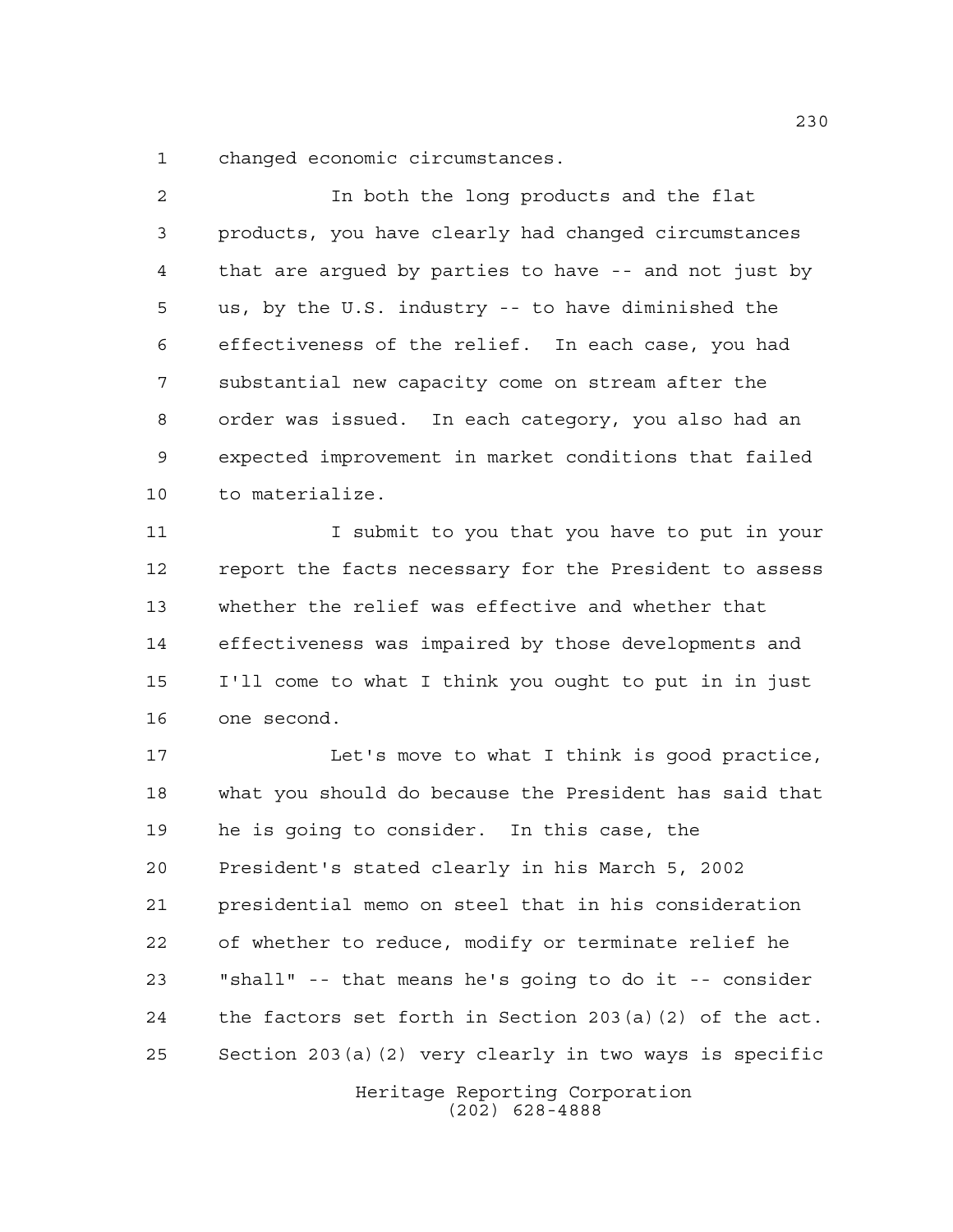that the effectiveness of the relief is one of the issues to be considered. Look at items 4 and 10 of that subsection.

Heritage Reporting Corporation (202) 628-4888 So what should you be doing in regard to this? Whereas in flat rolled, import restrictions have not prevented imports from rising and imports haven't had much effect on prices, your report should set that forth for the President for him to draw whatever conclusions he should do. Whereas in long products, imports have been greatly reduced but that reduction has had no significant impact on prices or not a very substantial impact on U.S. producers' operating results, you should set forth those facts in the report and let the President make what he will of that. That's what we urge you to do. That concludes our presentation. CHAIRMAN OKUN: Thank you. Before we begin our questioning, let me say welcome back and thank you again for your testimony here today and for your willingness to answer questions. We very much appreciate it. We will begin our questioning this afternoon with Vice Chairman Hillman. COMMISSIONER HILLMAN: Thank you. I join the chairman in also welcoming you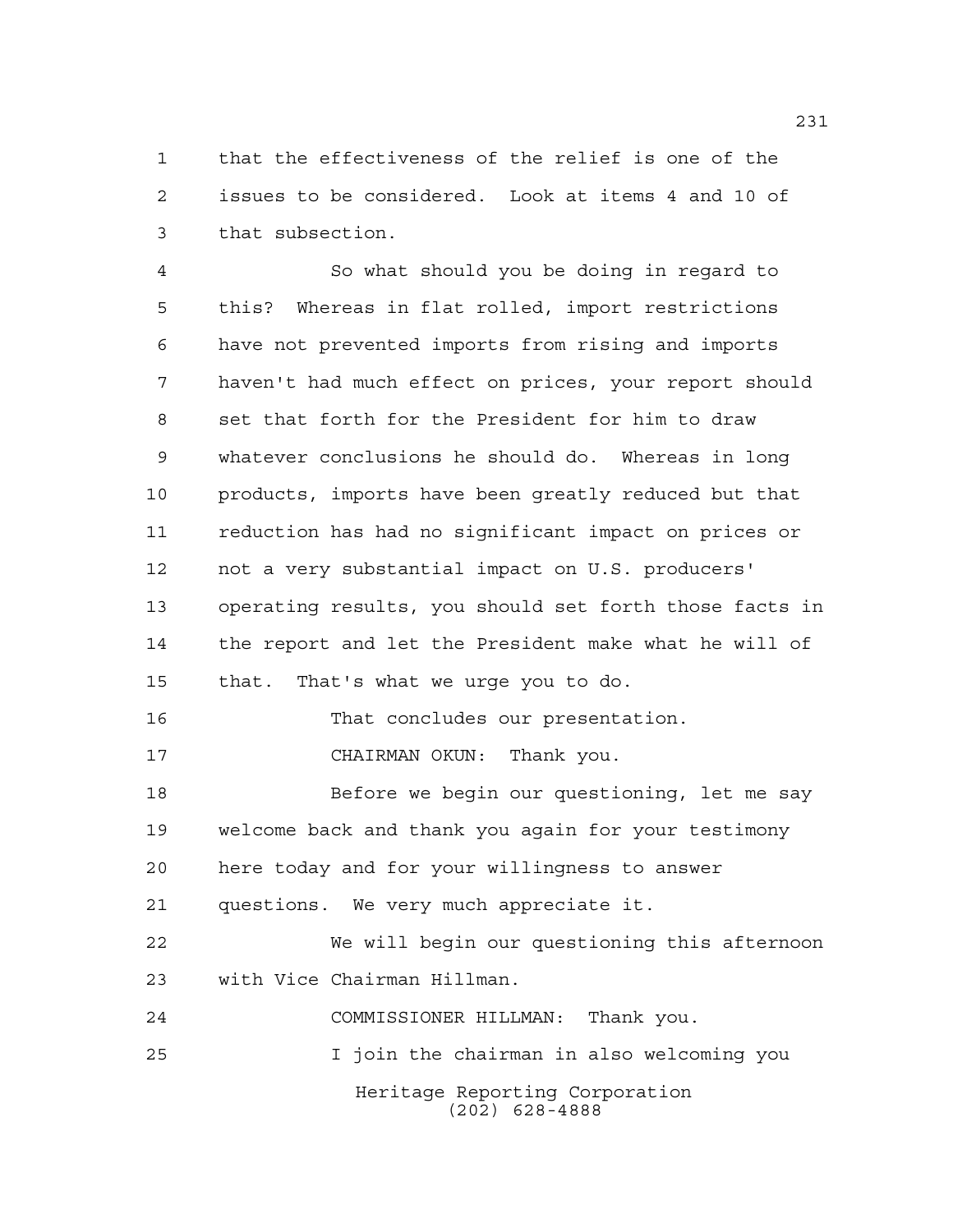back. We appreciate your patience in sticking with us throughout this process.

 Let me start with making sure I draw the right conclusions from your testimony because I'm not quite if I didn't hear something a little bit different in terms of the, if you will, bottom line conclusion from Blum as opposed to Mr. Hoye, and that is the fundamental question of whether -- kind of on a yes or no basis, you would say that the domestic long products industry producing, again, the hot bar, cold finished bar and rebar, as a whole has made a positive adjustment to import competition over the course of this last 18 months. Flat out yes or no. 14 Mr. Blum? MR. BLUM: Let me defer to my client. VICE CHAIRMAN HILLMAN: Mr. Mari, go ahead. MR. MARI: Thank you. Excuse me. Yes. Christian Mari from Eurofer. We have two different things. The first thing is what is in the statute and

 the statute simply requests that you find whether or not the domestic industry has taken steps in the correct direction during the period of relief and we certainly agree that this has taken place.

Heritage Reporting Corporation Then there is a second question that is not, I would say, so directly written in the statute and in

(202) 628-4888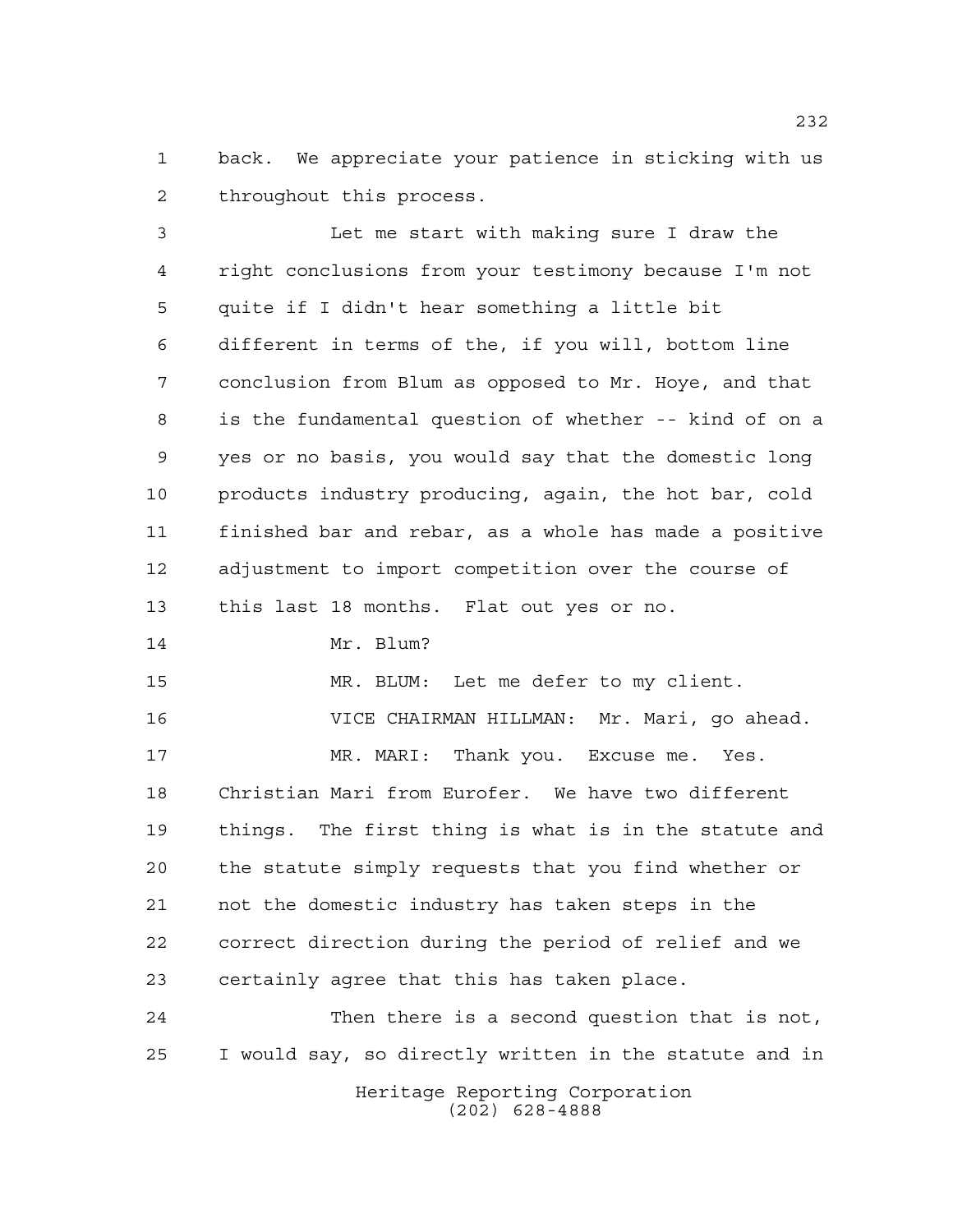Europe we would call this the test of durable viability of the company. For us, this is the kind of adjustment that should take place and should ensure that a company or an industry following such adjustment would be durably viable. And durably viable means capable of confronting international competition, as well as domestic competition, in the long run that is at least over an economic cycle.

 In short, that is the position we have. We do not disagree on the fact that steps in right direction have been taken by the domestic industry, we disagree that those steps are sufficient to give this industry overall long-term viability.

 VICE CHAIRMAN HILLMAN: Mr. Blum? I'll let Mr. Blum answer as well.

 MR. BLUM: Just to add very quickly two points. Mr. Mari's answer I think is given in the context of the point that we tried to develop on Tuesday at some length which is that adjustment has to be -- if you're going to be competitive for the long run, adjustment must be a continuous process. It doesn't come to some end at the end of a relief program, that's a sure recipe for failure. So I think that may help a little bit, if that wasn't crystal clear.

> Heritage Reporting Corporation (202) 628-4888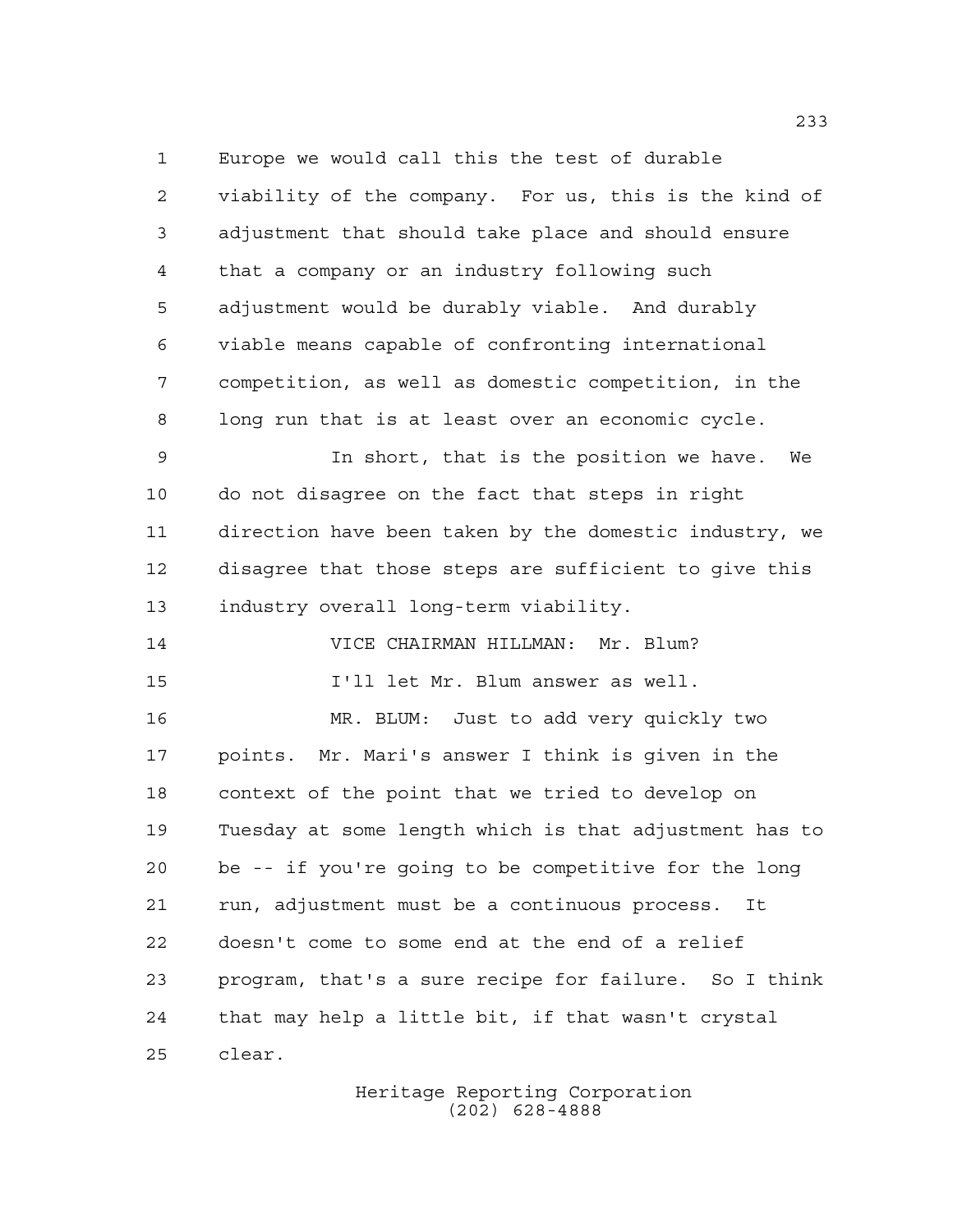And the second point I am hoping to recall. I may have to take a pass and get back to you. I'm sorry.

 VICE CHAIRMAN HILLMAN: Okay. All right. Mr. Hoye?

 MR. HOYE: I would say that some progress has been made, progress has begun, but it's not yet completed, it's not yet finished, but also I think that it's been so consistently easy to blame imports for domestic problems and specifically this over capacity issue which can plague a lot of different countries, not just the United States. But I guess that's pretty much how I would address that.

 MR. CUNNINGHAM: I would just add that it's a little unfair to ask that to a businessman because it's a legal question in a sense and it's also unfair to ask it to a lawyer because it's a businessman's question. But having said all of that, I would say this. I don't think anybody here is criticizing the efforts of those companies or calling them non-productive and I certainly would not do so. However, in telling the President whether

 the companies -- whether the industry as a whole as opposed to individual companies is making a positive adjustment, it seems to me what you need to focus on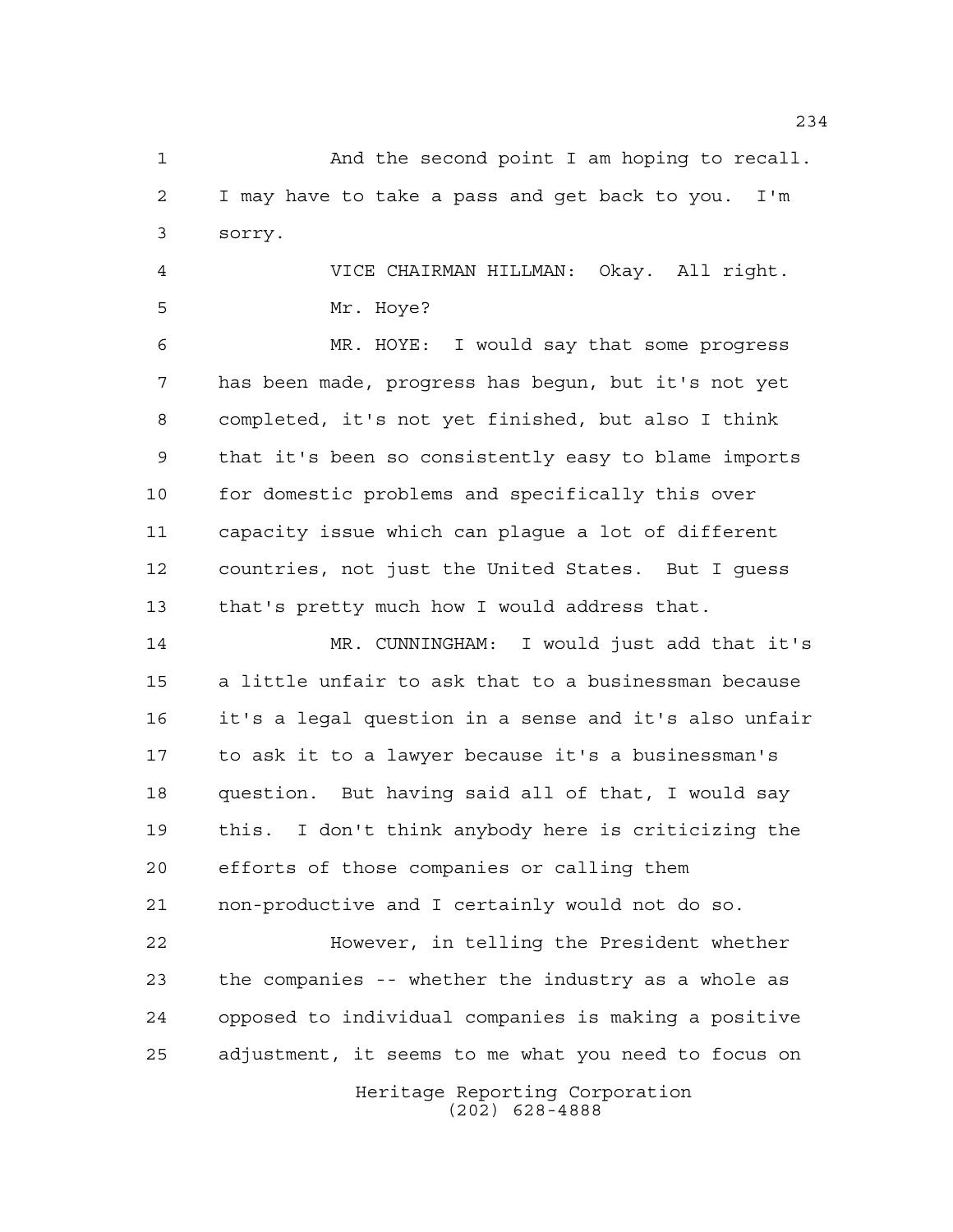is are they on a track which if carried to fruition is going to get them to a competitiveness such that they won't need import relief after that. I mean, that's what this is all about.

 I think the answer to that, unfortunately, has to be no here and the reason that it's no is that as Charlie said, bringing on uneconomic capacity, which is what is in the process of occurring now, negates adjustment efforts. That's the problem here. And the concern that we have about this industry being on the track is not that they're not investing -- the strong companies, the efficient companies are not investing their money right, it is that people are bringing back on stream the uneconomic capacity which as to the industry as a whole, as to the market as a whole, is going to undermine all of the best efforts of the companies that are doing the right thing.

 Most of the companies in this industry didn't really need to do much adjustment, they were pretty competitive. The ones that do need to adjust, some of them have gone out and are coming back and you're going to have the same problems that they've had before, which is the continued excess capacity and excess capacity in significant part of an uneconomic nature which is going to lead to the intensive price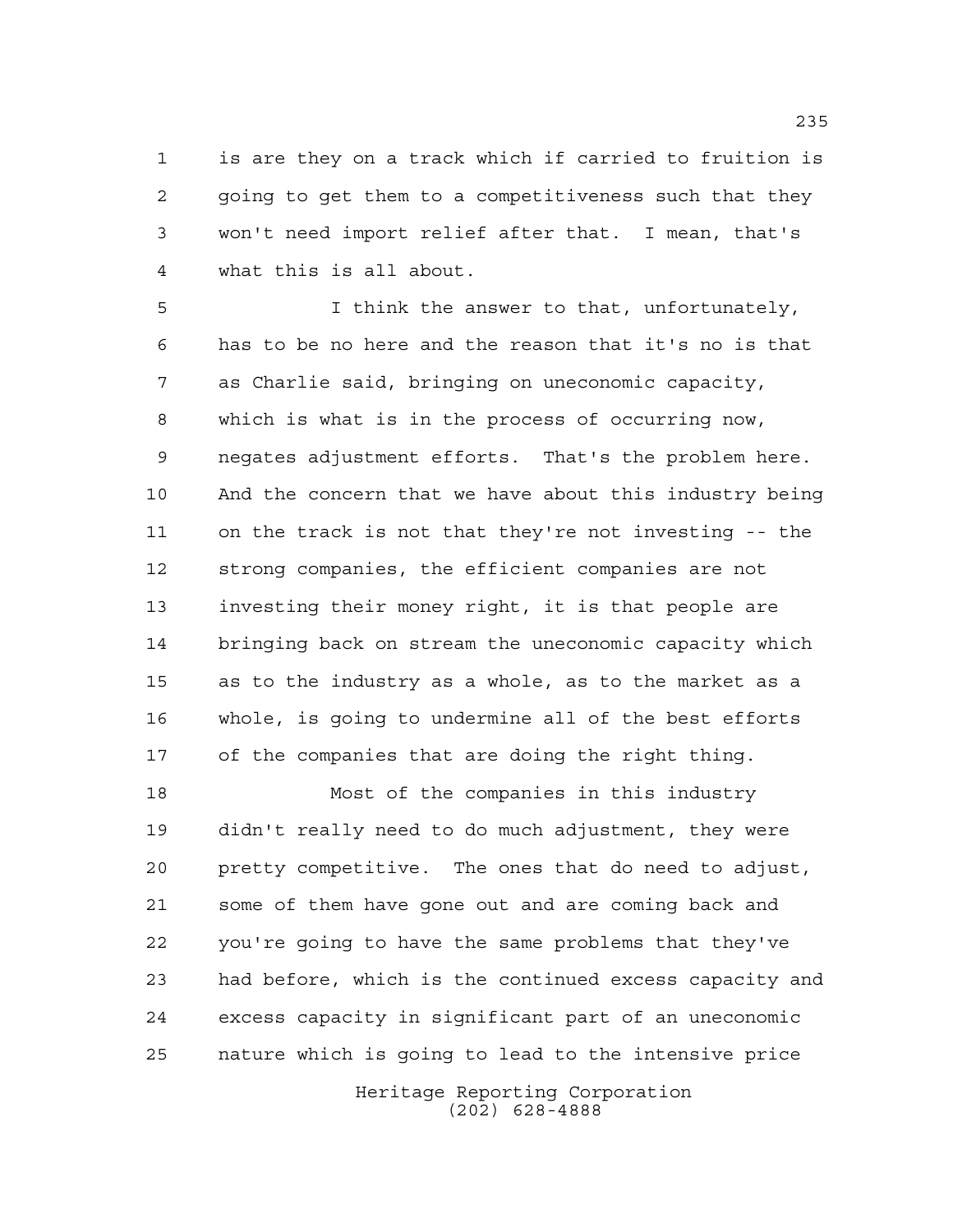competition of go after the sales volume not the profits basis that is going to keep this industry from being competitive. That's our concern here.

 And so I think the relief needs to be thought through, is this the right type of relief, is any type of relief the right type of relief, can a relief be crafted that doesn't encourage bringing back on this uneconomic capacity. Frankly, I think it can, but I'm not the President and, no offense, nor are you, so it's not our job to do that at the moment. VICE CHAIRMAN HILLMAN: All right. Mr. Blum, did you want to add anything? MR. BLUM: Well, you know, in all these years of palling around with Mr. Cunningham, I've learned a little of the law and he's learned to read my mind, so I have nothing to add at this point. Thanks.

 VICE CHAIRMAN HILLMAN: Okay. Now, you obviously heard our questions to the industry this morning. I have been very concerned that we do provide the appropriate context in terms of the economic conditions in the market. I hear your answers to this question in terms of whether the industry has made an adjustment. It is both the issue of the adjustment as well as this general notion of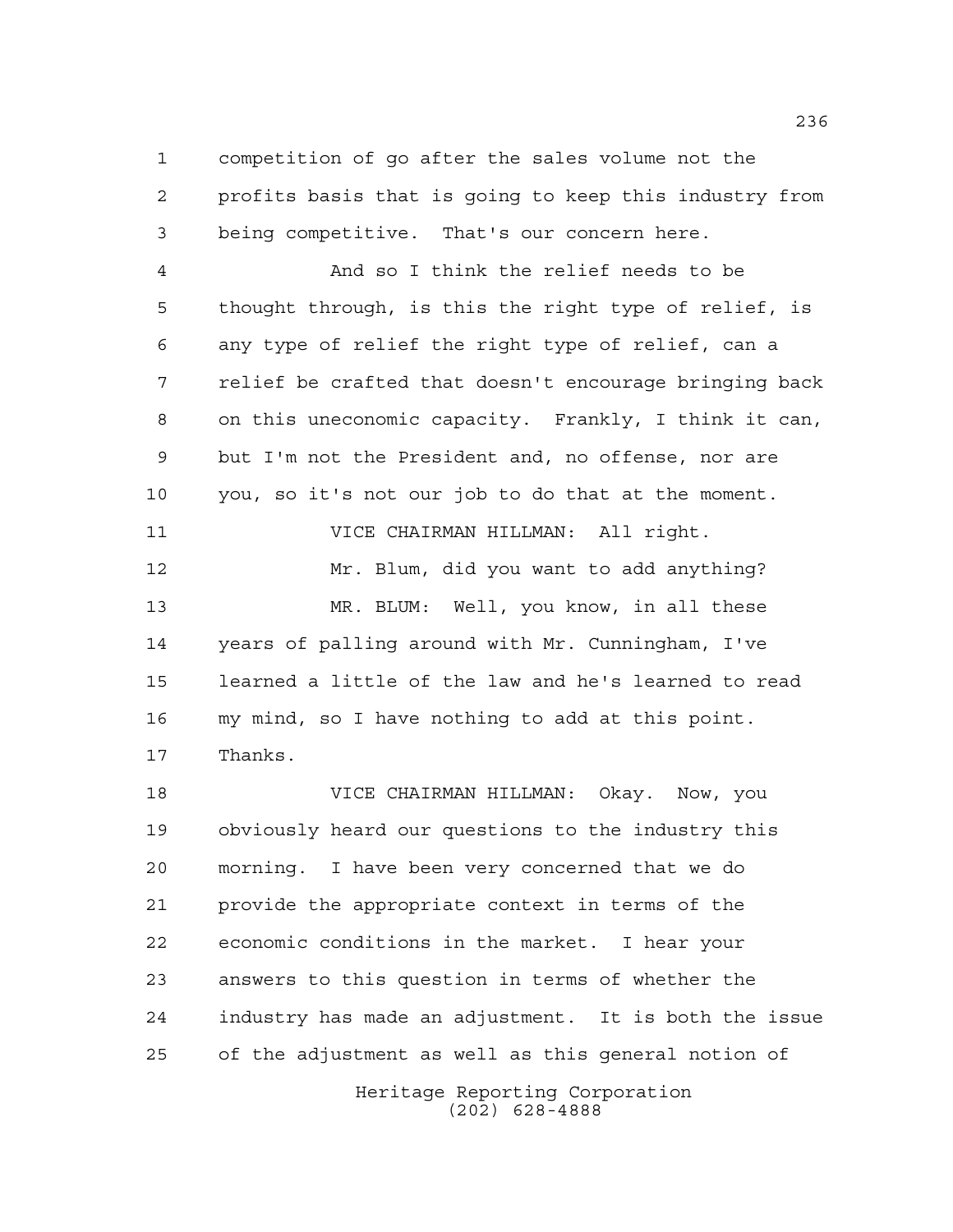here's what they said they were going to do, here's what they've done.

 It's the here's what they've done that I want to make sure we are fair in putting into its appropriate context.

 Both of you have touched on in your testimony some of those issues, but I don't know whether there was anything else you wanted to say in terms of both demand conditions and price conditions, either in the U.S. or more broadly, in Europe or other places, that you think needs to be taken into the context of what were the economic conditions prevailing in the market that would have affected the issue of a company's ability to go ahead with planned adjustment?

 I realize this was to some degree touched on, but I really am trying to get your sense of whether there were certain unexpected economic conditions that have made it harder or arguably more favorable ones that have made it easier to make this adjustment?

 MR. HOYE: I'll try to take a stab at that. I think that if you look at one of the key drivers of demand, it's been the automotive sector, primarily, for special bar quality products. And when you look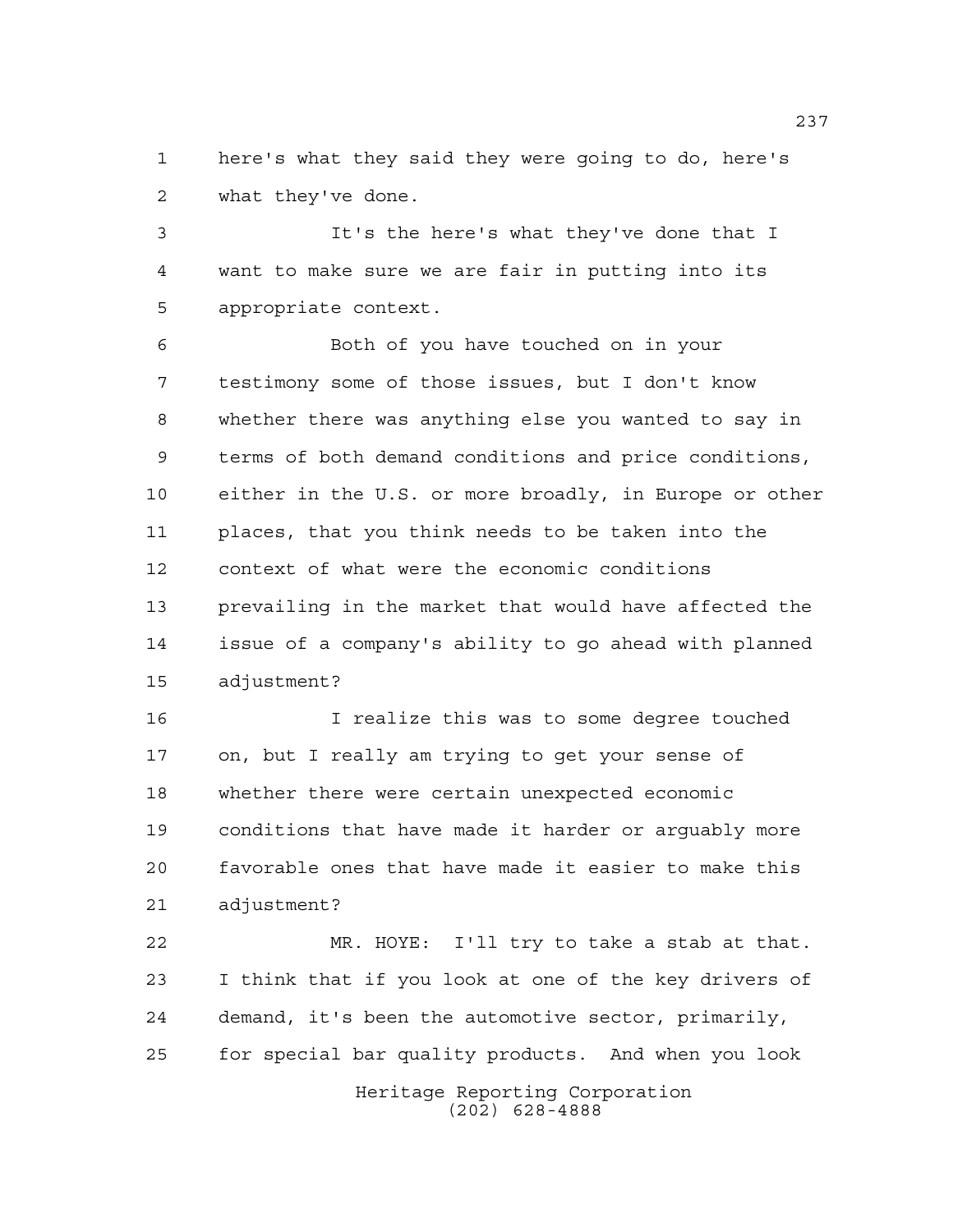at the record production that the United States is seeing in its automotive industry over the past several years, what used to be a benchmark of 15 million units a year has risen to 17 million, almost 18 million units a year, so the bar industry has benefitted from that demand.

 That seems to be slowing down. The automotive industry has mortgaged its future a bit with zero percent financing and with now incentives on top of that to attract sales and one of the things that we see happening in industry right now is that General Motors is going to be negotiating with the United Autoworkers union as of September 14th, is when their contract expires, so there's been a build up of finished inventory, finished cars in the system anticipating a work slowdown or possibly a work stoppage. So we've seen production cuts in automotive build schedules.

Heritage Reporting Corporation (202) 628-4888 We anticipate that to continue through the balance of this year and this is for the industry, this isn't looking at it just as an importer, and as a result demand, even though the economy is expected to improve in the second half, we expect that the bar business will slow down in the second half of this year because if there isn't a strike, they have to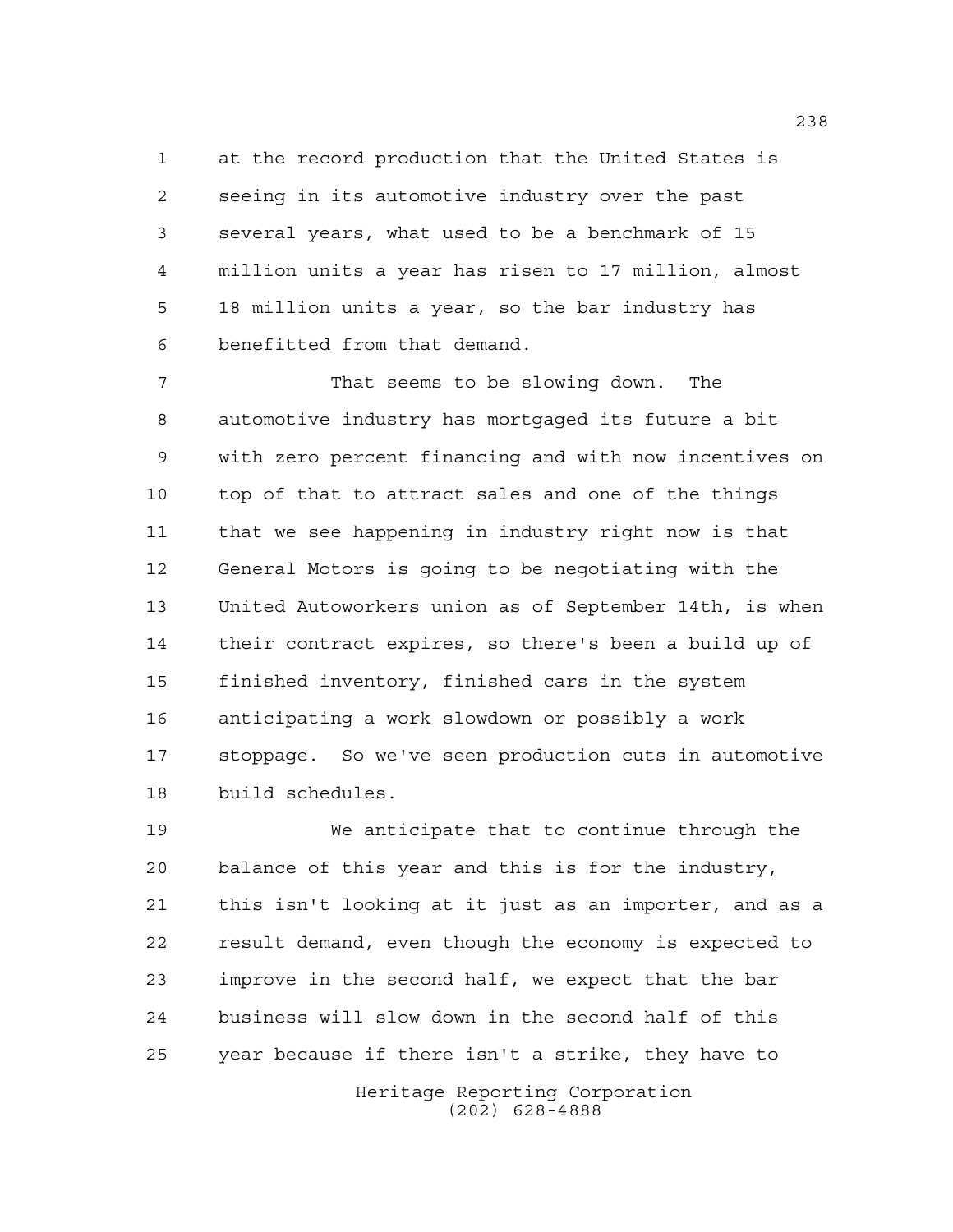absorb that inventory that's in the system, and if there is a strike then they will absorb the inventory in the system. So in a way, the automotive industry finds itself in a very similar situation as the steel industry and the airline industry with regard to their unions and their benefit costs, their legacy costs, their pension costs, their post-retirement healthcare costs, et cetera. So I think it's going to be a difficult time for the steel industry going forward. VICE CHAIRMAN HILLMAN: Mr. Blum? MR. BLUM: I would add -- as I have read that language and I would be happy to be corrected by a bona fide attorney, if you found that an industry had been prevented from doing the things that it knew that it had to do because economic conditions were so poor, I think that language would be clearly operative. At the other end of the spectrum, you have if times were so good, demand was so buoyant that anybody could get money to do anything they wanted to, I think clearly you would be at just the opposite end. At that point, it would be very hard to sort out the effects of anything and I think, as we know from experience, we've seen this many times, when I more or

assumed the steel market was going to expand really

less came in, the aftermath of 1974 when everyone

Heritage Reporting Corporation (202) 628-4888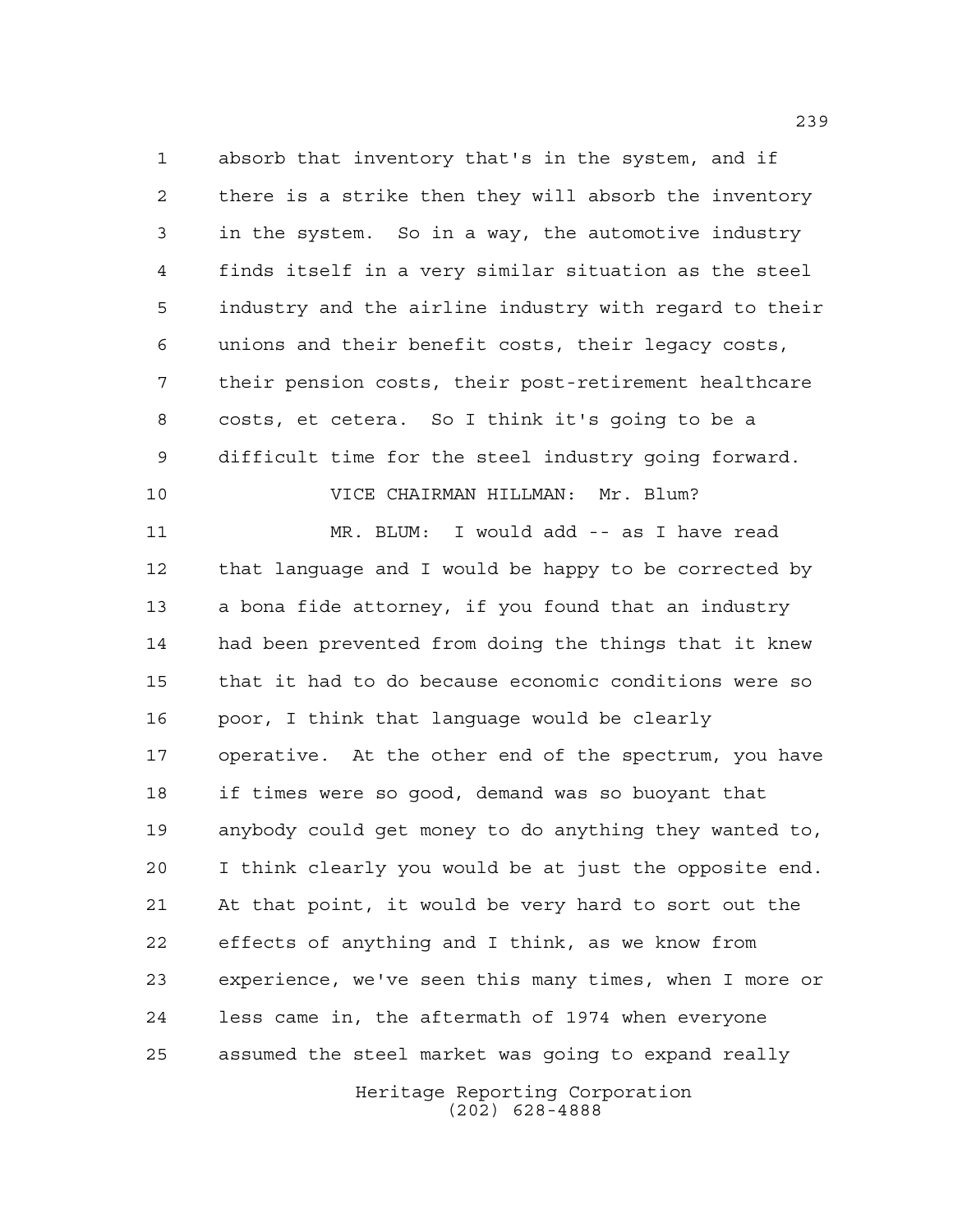exponentially forever and over investment was the rule all around the world, everybody made bad decisions and we paid the price for years and years to come. So thank goodness we've been spared that problem.

 I think where we're at is somewhere in between. Demand is not terribly good, it's not terribly poor either. And that, I think, has helped to rationalize the allocation of capital. People are able, as we saw the numbers today that Nucor used, for example, the numbers on Tuesday were very impressive, there's a lot of money that's been raised, it's been used, we think, for the most part very productively and therefore I don't know that the economic conditions have really been a large hindrance. Had we been in a boom time, you would have a really hard job, I think, to sort out the adequacy of the adjustment efforts. Thank you. VICE CHAIRMAN HILLMAN: I appreciate those

answers.

Thank you.

 CHAIRMAN OKUN: Commissioner Miller? COMMISSIONER MILLER: Thank you, Madam Chairman, and thank you to all of you for being back today. We appreciate it.

> Heritage Reporting Corporation (202) 628-4888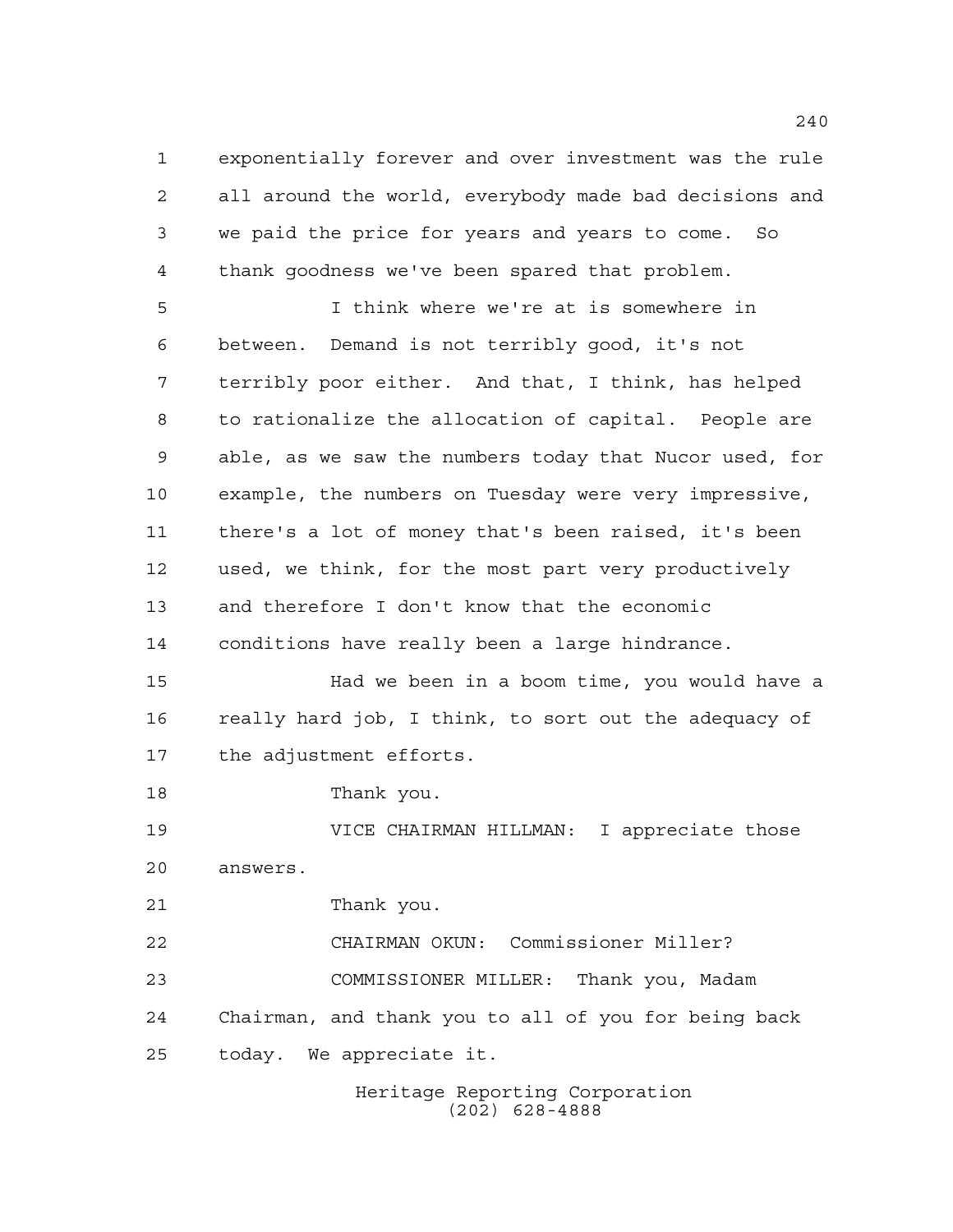Mr. Hoye, you did give us a very succinct sort of descriptio of market dynamics in the flat products area two days and Mr. Cunningham referenced it in his opening statement. I wanted to give you the opportunity to do the same thing with respect to bar. Is that what I just heard in response to Vice Chairman Hillman? You were kind of looking forward a bit more. MR. HOYE: No, I was giving a forward view. COMMISSIONER MILLER: Right. Exactly. Okay.

 MR. HOYE: I think if you go through that same time period, and it's a little bit harder to assess on long products, but effectively you did see prices go up right around the time the 201 order was in place, the remedies were in place, but, again, I think that was driven by demand. Going back to my comment about the fact that we follow the domestic price in the market, we actually led a price increase at that period of time, going back to the first -- probably the second quarter of 2002, and none of the domestic producers followed. So we raised our prices and effectively -- you know, were not as successful in achieving that market price. So it's a bit of a risk. So what happens is that price settled back down and, again, it's driven primarily by what you see in the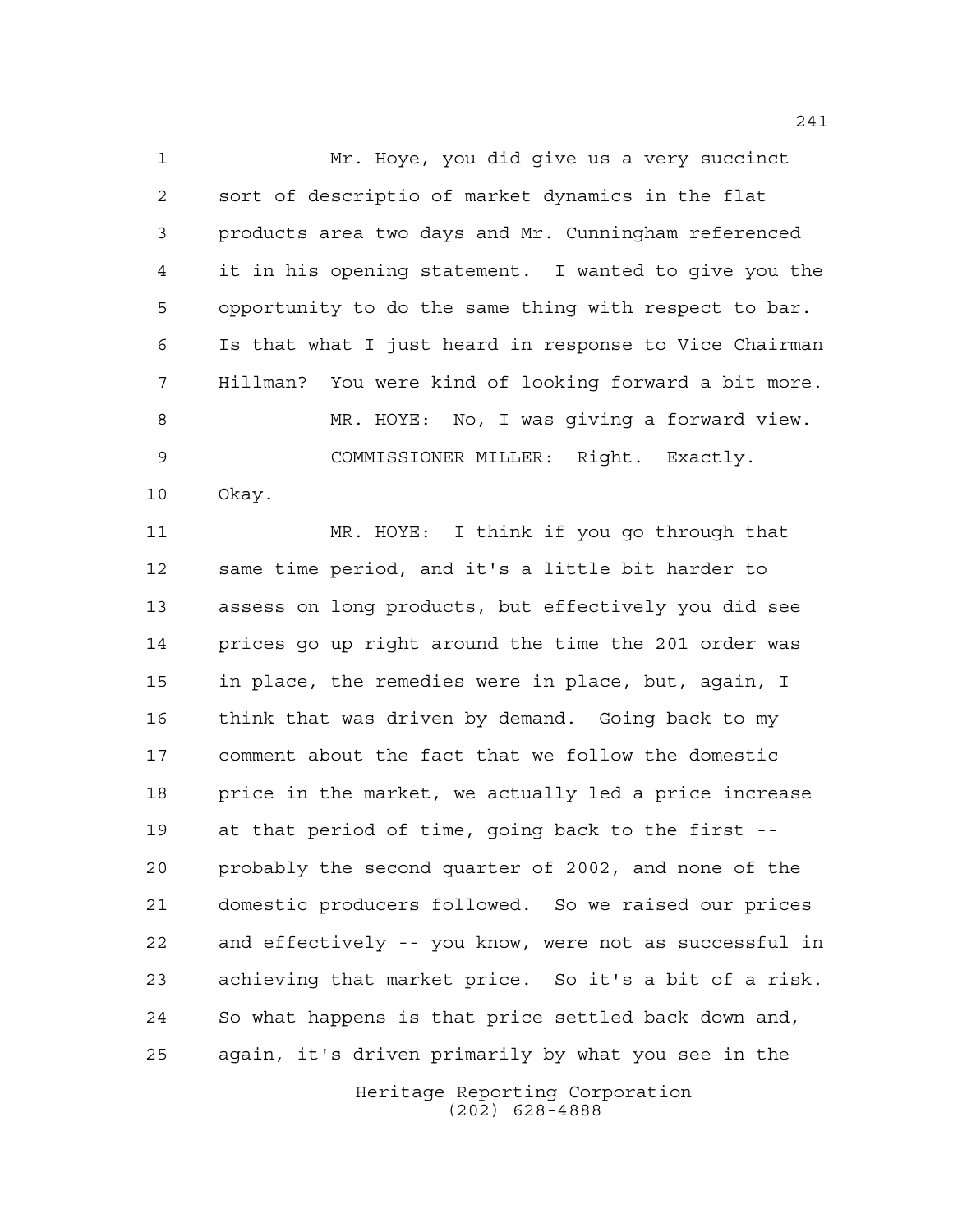automotive sector, because that is the primary driver for price.

 What has ended up happening is that the price has settled back down, there's been a slight increases of maybe 5 percent, maybe a little bit less than that, over that period of time and it's been very stable. The price has been very stable in the market. And they referenced that in the testimony you heard this morning, that it wasn't the over anticipation of short supply that you saw in the flat rolled industry and, as a result, you didn't see -- because bar is probably sold more to the end users than, say, flat rolled which is primarily -- say 45 percent of it goes through distribution, it's more balanced, I think, with production and, as a result, we've seen a consistent stable price in the market which has just now begun to trend downward because of demand.

 MR. CUNNINGHAM: Understand that when Mr. Hoye or I talk, we're talking about hot rolled and cold finished bar. We don't know nothing about rebar, which is governed by the construction industry movements and that sort of thing. So you shouldn't take anything he said as applying to rebar.

Heritage Reporting Corporation (202) 628-4888 COMMISSIONER MILLER: Okay. Okay. MR. HOYE: Yes. WE're at the very top end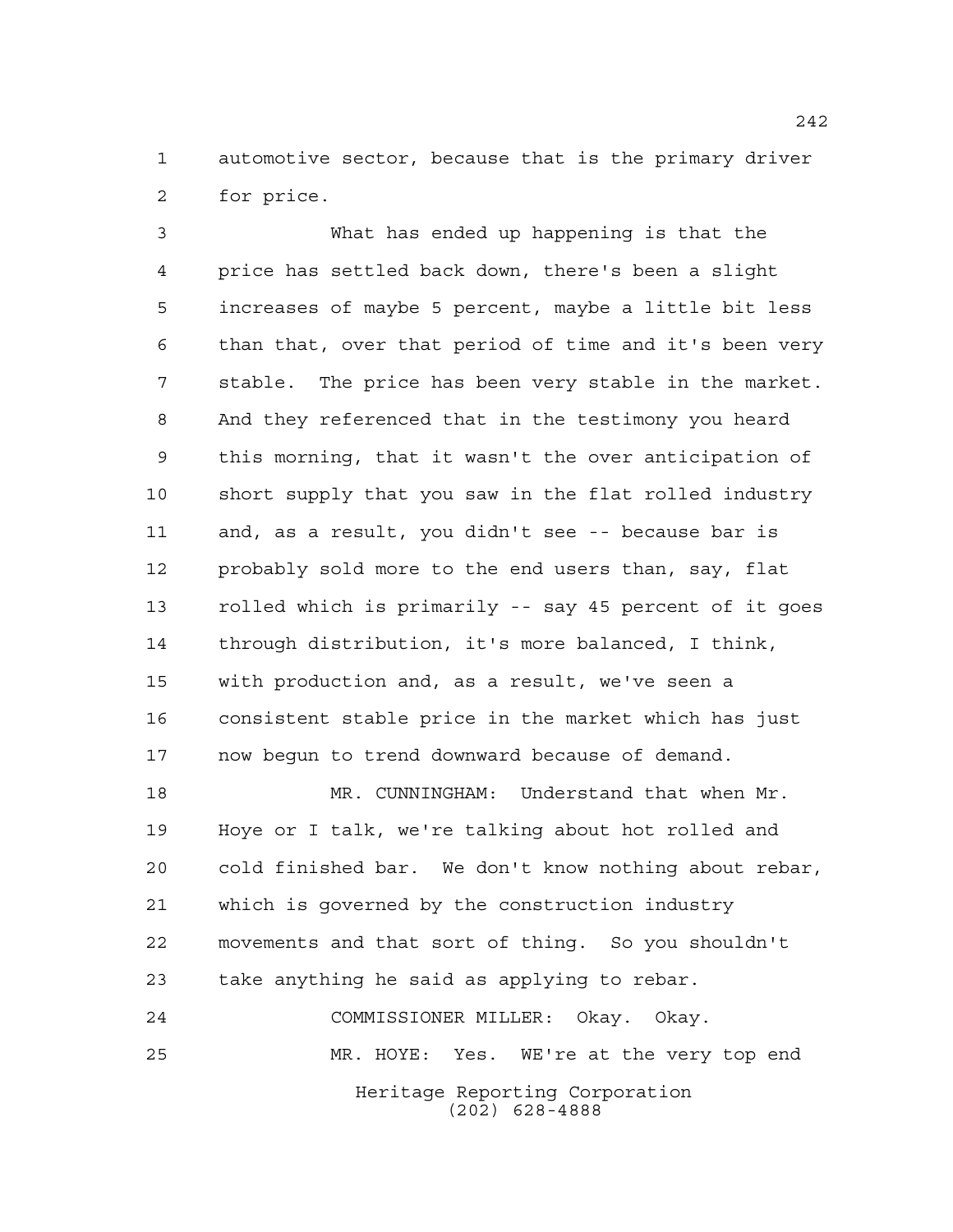of the market.

 COMMISSIONER MILLER: Right. Right. And I know you described yourself as a custom design sort of business.

MR. HOYE: Right.

 COMMISSIONER MILLER: And I know that would affect your view of the market. But just following on that same discussion we had this morning, and what you're saying, what you said about flat, where you are also participating in that market, it sounds like you're not disagreeing with sort of what was happening in terms of the psychology of the market partly driven by LTV and the capacity issues?

 MR. HOYE: Well, you didn't see the withdrawal of capacity in the market that we were in, the sectors that we operate in, so therefore you did not see the spike in price. I think what I referenced and I think the question that the commission asked of the domestic producers, specifically Republic, this morning was in reference to what was their disruptive factor. They were going through a refinancing, a bankruptcy, a temporary closure, they had some production problems. Ispat closed down a bar mill. Those were very disruptive in the market as a result and they were not so disruptive that it altered the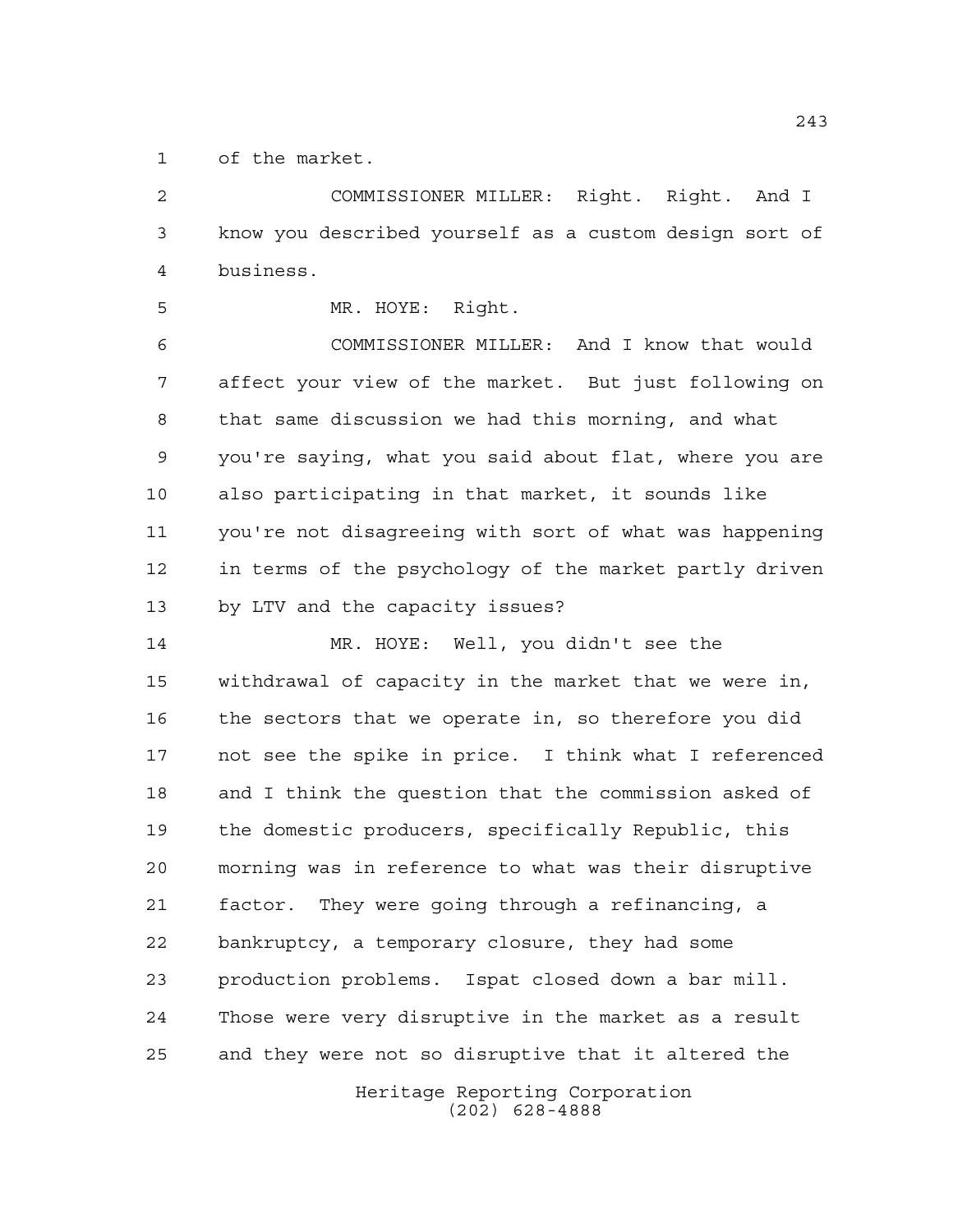price, at a time when imports actually came down. COMMISSIONER MILLER: Okay. Thank you.

 Mr. Blum, you've been shaking your head in agreement to a certain extent. Do you want to add anything?

 MR. BLUM: No, I was shaking my head in agreement because I agree. Thank you.

 COMMISSIONER MILLER: You agree. Okay. All right. Thank you.

 Mr. Blum, I wanted to go back to ask you a little bit about -- in your testimony, and part of what we've been hearing on the domestic side, the theme to a certain extent is bigger is better, consolidation is good for the industry and you had a good bit about that in your testimony, talking about the benefits of it. I guess I wanted to ask you to elaborate a little bit on what it is about steel that sort of promotes this bigger is better. I mean, in some industries, we've started to see the opposite, the smaller companies are more nimble and more able to respond, but you're saying in steel bigger is better, that's the European experience, essentially is what you're telling me.

Heritage Reporting Corporation (202) 628-4888 So tell me a little bit more why. MR. BLUM: Okay. Well, Mr. Mari might wish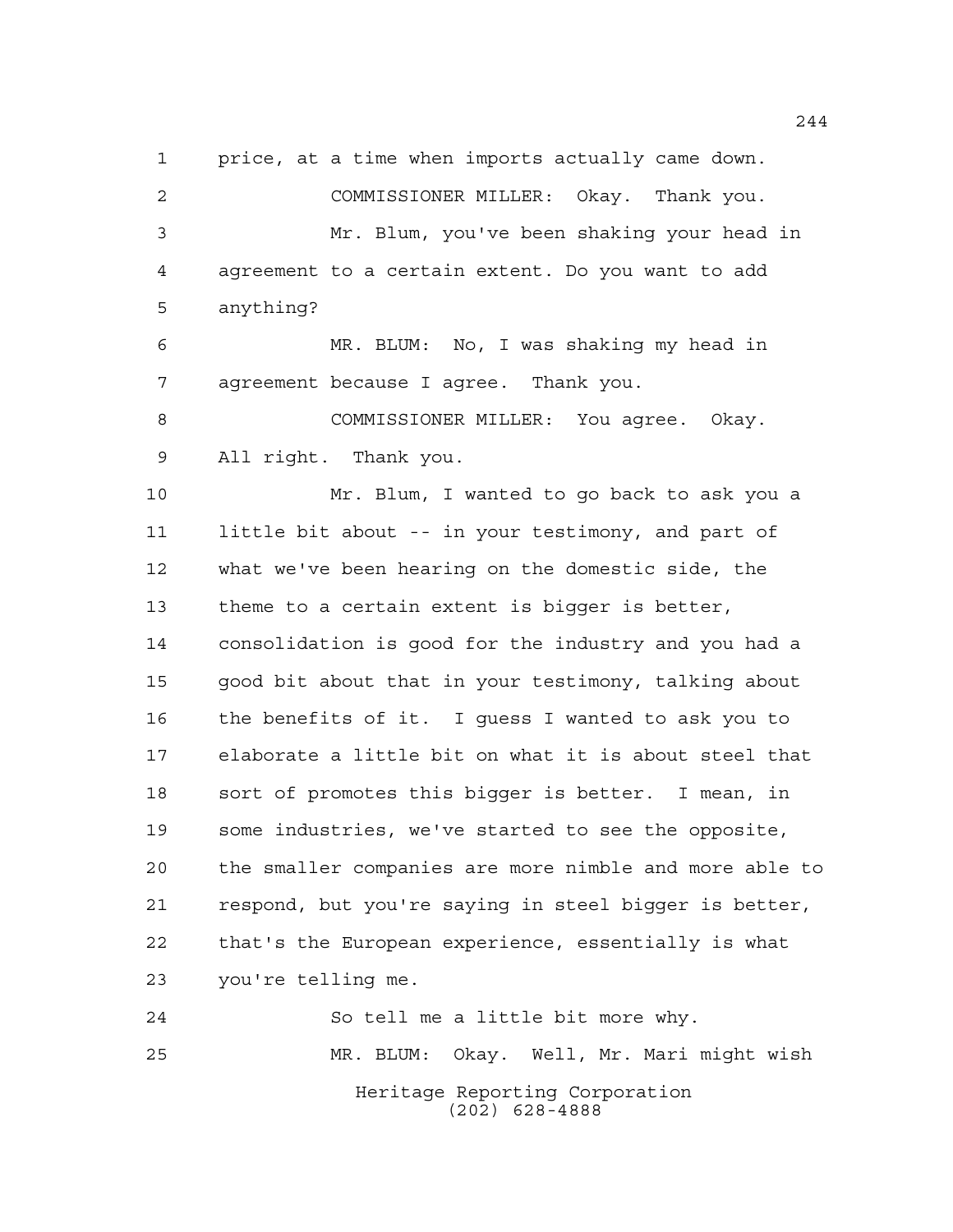to elaborate on this further, but I would say in just a couple of words what is it about steel that makes big better? I would say autos, appliance and iron ore. We are supplied by people much bigger than we. We sell to people, the high end products are sold to people much bigger than we. And for a very long time now, there's been a fundamental mismatch at the bargaining table.

 You might remember on Tuesday I referred to the contract prices for automotive sheet in the United States and how at the time of the U.S. mills' greatest need the auto companies were able to get a price reduction at the end of 2001 for the 2002 contract year. It's a mismatch and that is, I think, the fundamental reason why so many people feel the need to consolidate. I think that's especially applicable to the integrated producers of sheet.

 The way we've addressed it here, and I think I can -- the U.S. mini mill factor is an extraordinary case in the world, I think, because you have so many, so competitive companies, well more than a dozen when you get to wire rod, rebar, hot rolled bar. They are extremely good and they're trying to make the same product and they can compete with each other essentially -- there are some elements of service,

> Heritage Reporting Corporation (202) 628-4888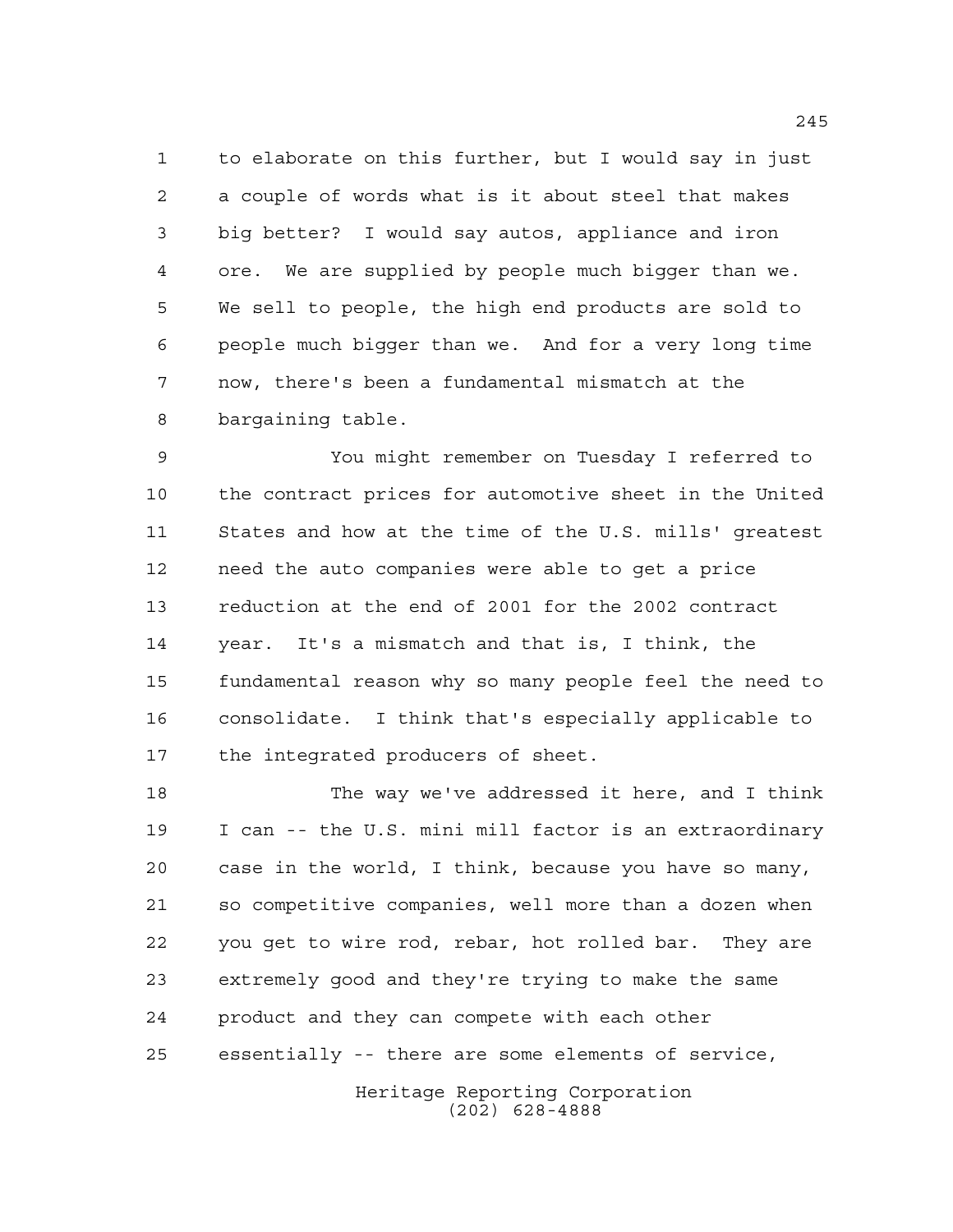obviously, but essentially they do it as a matter of price.

 As a result, when the pie starts to shrink, the competition gets hyper intense and one benefit of consolidation in such an industry is that you can avoid some of the most disastrous forms of price competition, especially when the market is coming down and, in fact, as it rebounds. And I think if you look at the history in Europe, we've suffered the same sort of price declines as the Americans. For example, in 1998, a lag of three to six months later, you see the same trajectory in Europe. The difference was the rebound in Europe was much sharper than it was in the United States. In fact, the rebound in the United States was very flat after 1998. In Europe, it was a matter of just a few months, in part, because of the kind of discipline over production and price that larger companies can exercise.

Heritage Reporting Corporation (202) 628-4888 MR. CUNNINGHAM: Could I add to that? I'm sorry, you go ahead, Christian. COMMISSIONER MILLER: Mr. Mari? MR. MARI: But for this, I think if you take into consideration that we are living in an environment that is every day more and more competitive, I think the problem for a company or for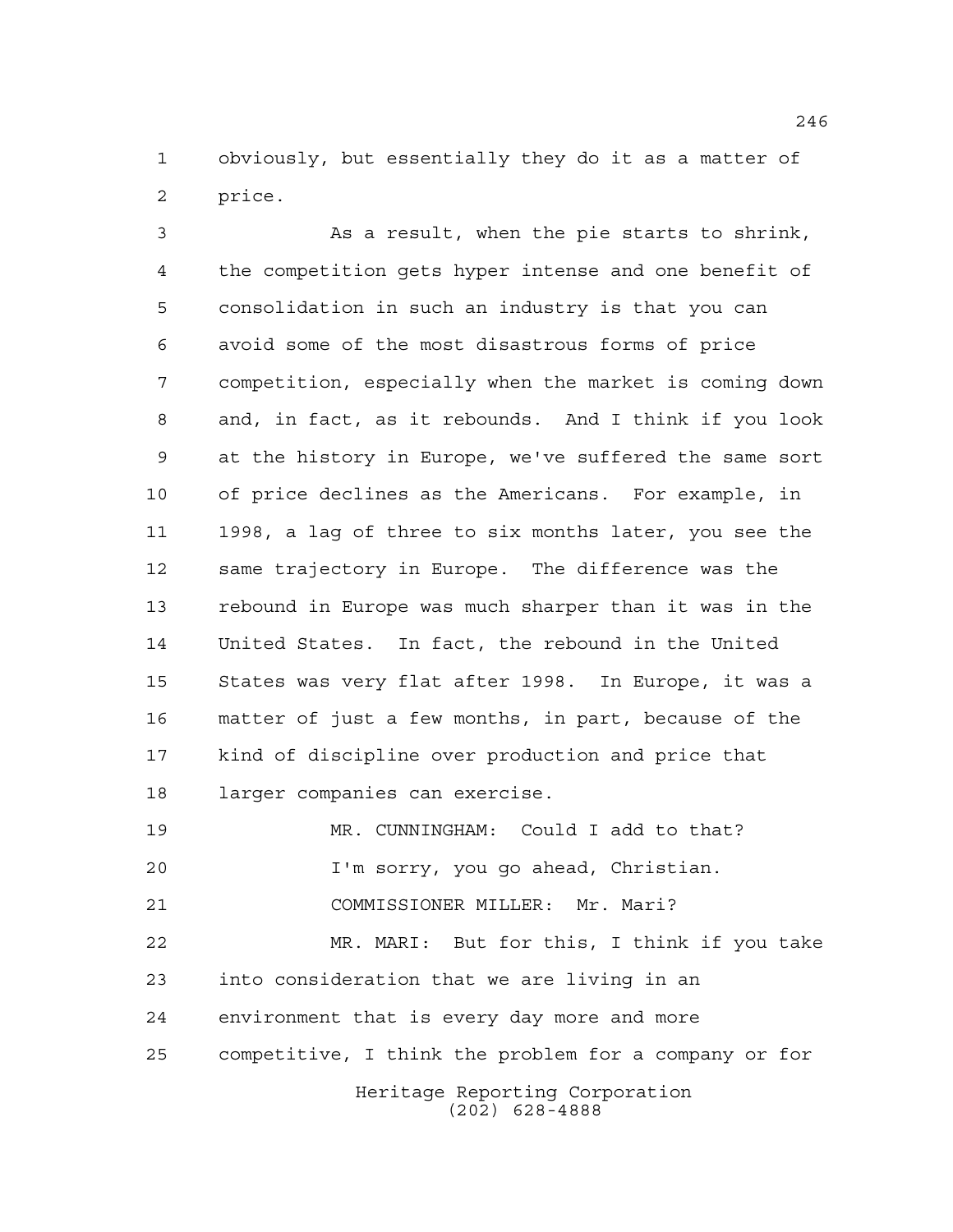an industry as a whole is not to reach competitiveness at a certain moment. The problem for an industry or for a company is to permanently maintain or increase its competitiveness.

## And what does this mean?

 It means, for example, we've mentioned this in the flat rolled testimony concerning Thysson Krupp Stahl. Following the merger between Thysson and Krupp, the merged company closed -- fully closed -- a plant, a town plant, in Dotmund, that represented something like 5 million tons of capacity, with all the finishing capacity behind that in hot rolled coil, cold rolling, galvanizing and so on.

 I would like to submit that some companies here would be extremely happy to use those facilities because they were not uneconomic facilities, they were not too old, they were not bad at all. It was possible to work with them in good conditions.

But what was the issue?

 The issue for our company is permanently to lower the breakeven point and one of the ways you do this is by concentrating production on the best facilities in order to optimize your profitability. The question is that when you merge you create possibilities to concentrate production on the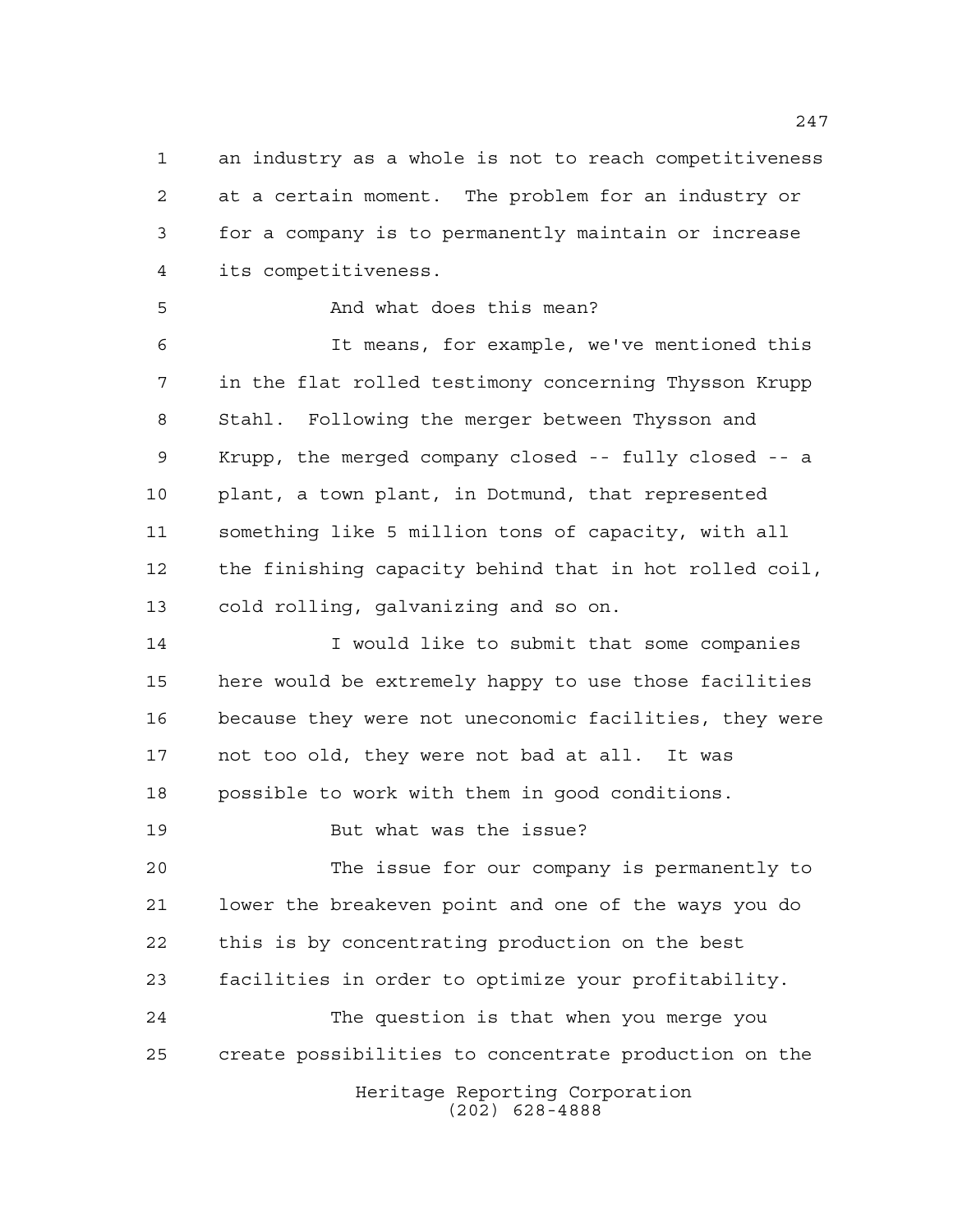best facilities to optimize your results in time, not only one year, and mergers and concentrations provide this possibility, but you have not when you have a lot of many different companies that operate each on some side.

 MR. CUNNINGHAM: Commissioner Miller, one other thing. This is Dick Cunningham. Remember that in both -- this is like tin mill in one sense, that the industry here is up against a set of customers, its dominant customers which are themselves under tremendous price pressure. These are very hard customers to exact price increases from. As a consequence, a fragmented industry, particularly one where there are some small companies, less efficient companies that are really intent on getting the volume and are willing to cut prices to do so, that's an industry where you are at a real bargaining disadvantage with the type of customers you have in the hot rolled and cold finished bar and in tin mill. COMMISSIONER MILLER: Thank you. I appreciate your answers. CHAIRMAN OKUN: Commissioner Koplan? COMMISSIONER KOPLAN: Thank you, Madam Chairman. Nice to see you all again. I think we ought

> Heritage Reporting Corporation (202) 628-4888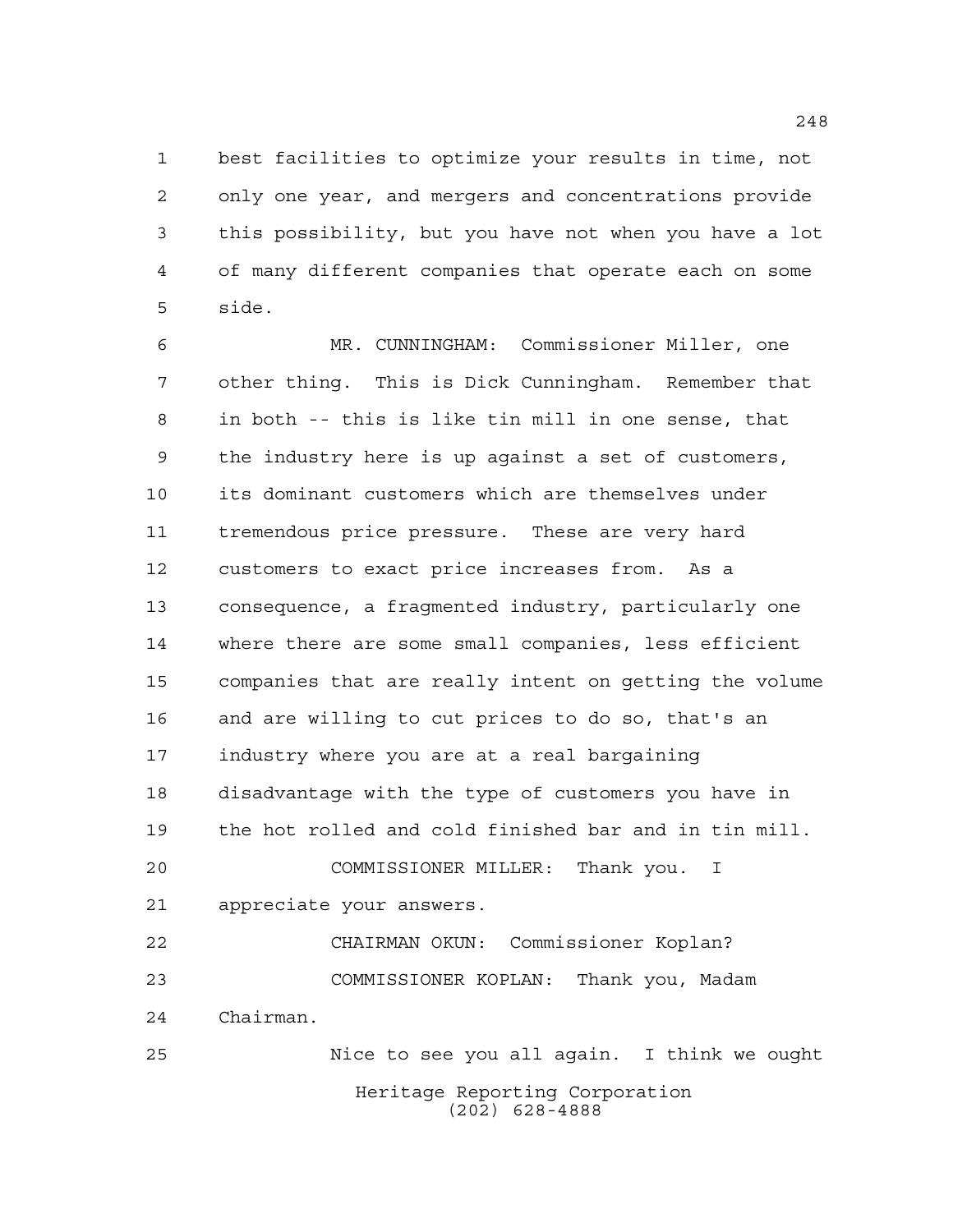to just leave those name plates there permanently. MR. CUNNINGHAM: We have to stop meeting like this, people will talk. COMMISSIONER KOPLAN: I think we can both figure out a way to do that. I'm glad to hear that you do agree that we are not required to give the President advice, but that, as you say, we have the discretion to do so. MR. CUNNINGHAM: That is in fact my view. Yes. COMMISSIONER KOPLAN: Thank you. Now, you sent me back to the statute and -- I'm sorry to do this, but I have to walk through this with you. 14 MR. CUNNINGHAM: Sure. COMMISSIONER KOPLAN: Okay. You have said, all of you, I believe, that the industry has demonstrated that they have taken positive steps since the relief went into effect, but that they also need to be able to demonstrate at this juncture that if they get the balance of the time that the President allotted to them that they can demonstrate that by the end of that period they will have reached a point where they no longer need import relief. I believe you said that in your direct presentation. MR. CUNNINGHAM: That --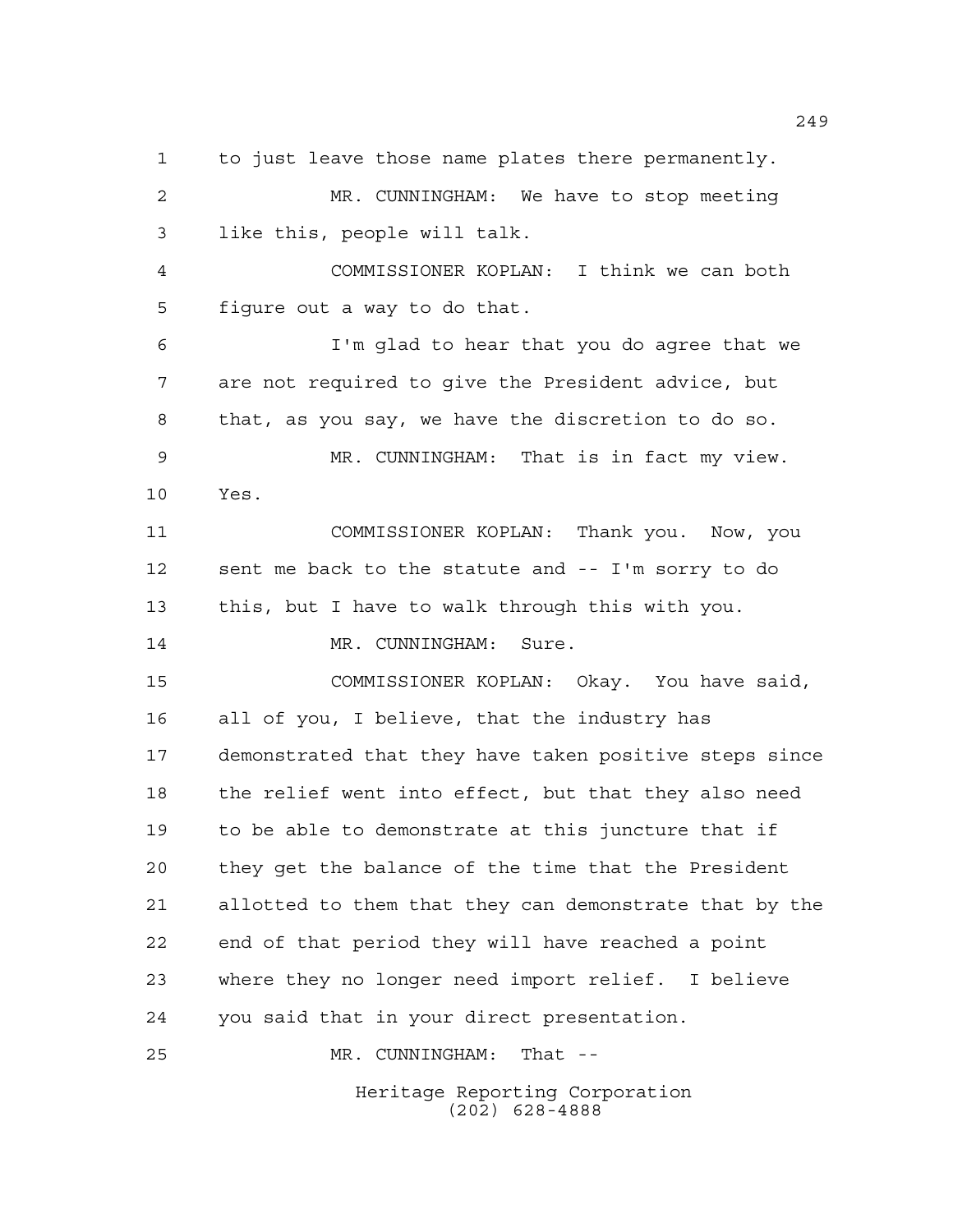Heritage Reporting Corporation COMMISSIONER KOPLAN: Is that a correct paraphrase? MR. CUNNINGHAM: I said that's the concept of the statute. COMMISSIONER KOPLAN: That's the concept. MR. CUNNINGHAM: Yes. And I think when you read the words have they have taken positive steps, I guess I would read into that a positive step must be something along a road that's well designed to get to that point. COMMISSIONER KOPLAN: Okay. That sends me to 203(e). MR. CUNNINGHAM: Okay. Perhaps you could read 203(e) to me, sir. COMMISSIONER KOPLAN: I was hoping you'd ask. Let me see -- I just happen to have it with me. "The President," and I'm looking at (b), "may extend the effective period of any action under this section if he determines (1) the action continues to be necessary to prevent a remedy of a serious injury and (2) that there is evidence that the domestic industry is making a positive adjustment to import competition." Then it goes on to say if those things up here and then he can actually extend the effective

(202) 628-4888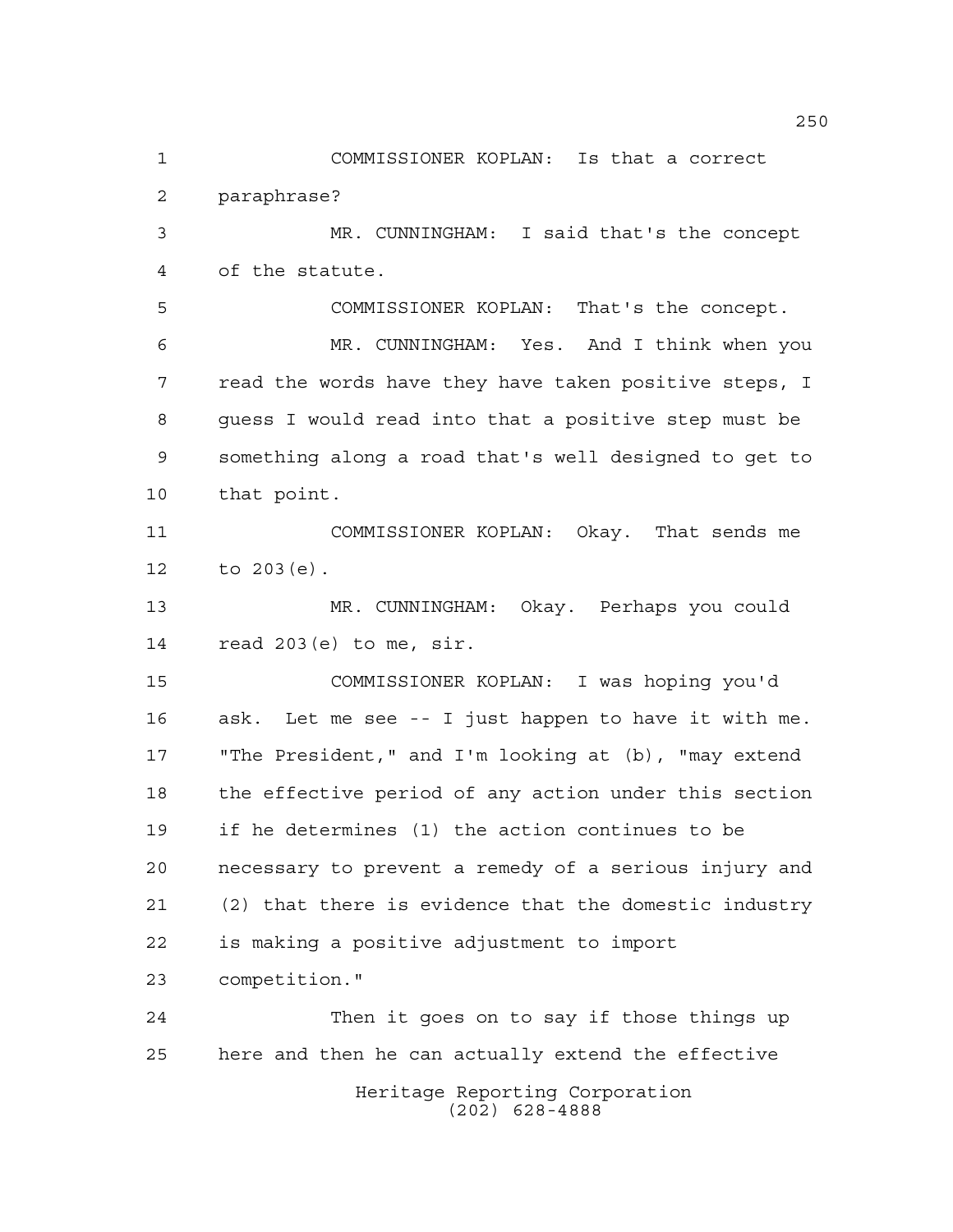period of any action under this section up to an aggregate of not to exceed eight years.

 Now, I'm not saying that that's what's going to happen here, but what I'm saying is it doesn't sound to me in reading (e) as though they have to be at a point where he would look at it and say 18 months into it I don't think that they complete it all in the next 18 months.

 It seems to me that if the positive action is being taken, adjustment is being taken and he feels there's still a need to go further, he's got the authority to take this all the way up to a period of eight years. Nobody has talked about that.

 MR. CUNNINGHAM: I don't dispute that. COMMISSIONER KOPLAN: Okay.

 MR. CUNNINGHAM: I don't dispute that, appalling thought that it is, but what I would say to you, though, is the issue that is before us now is as to this particular industry here, as to the long products industry, is whether the path that they are on now is calculated to get them there -- put aside the time period, put aside the time period for just a moment.

Heritage Reporting Corporation (202) 628-4888 The concern we have is that all the positive efficiency producing steps in the world can be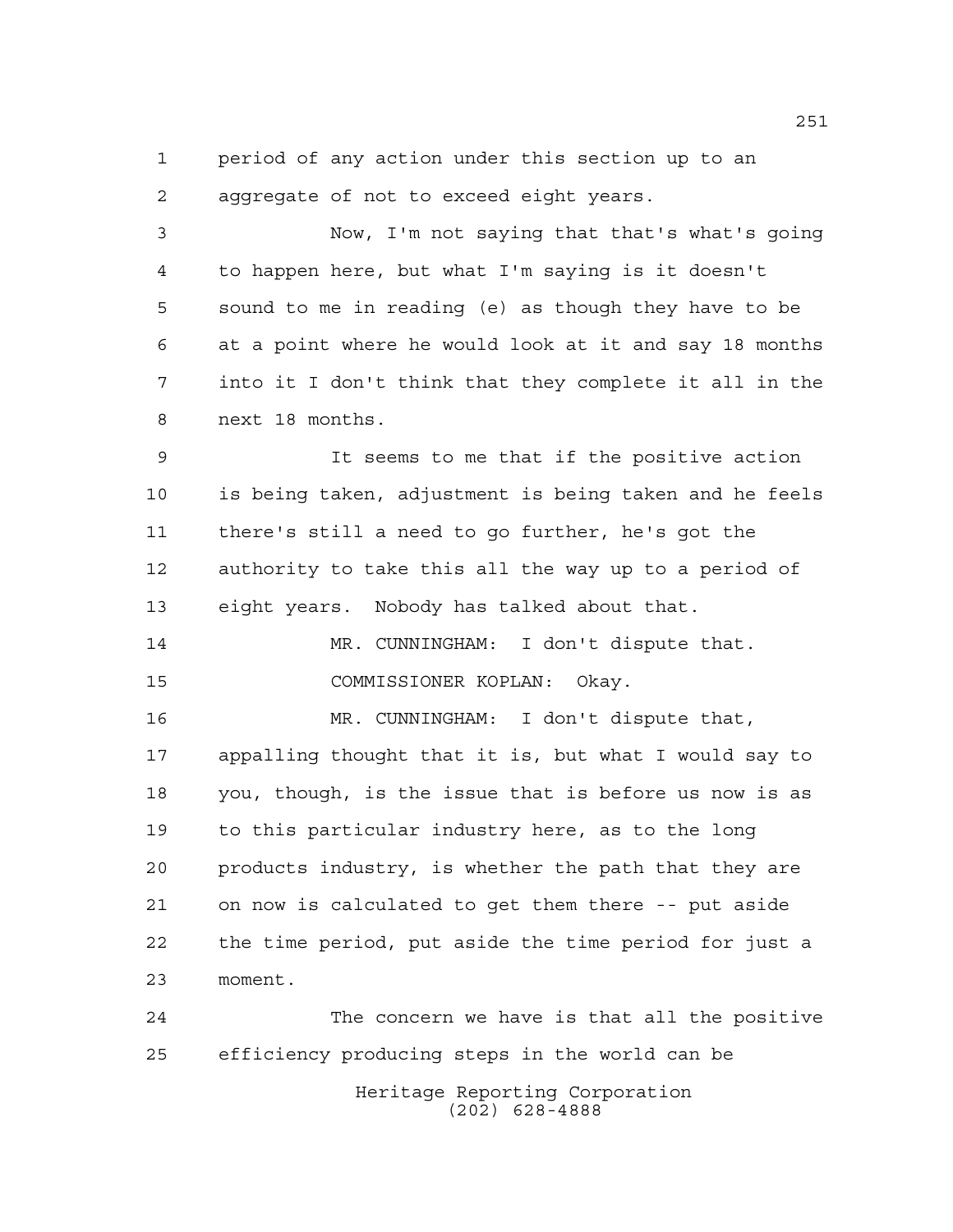undercut by the continuation and, indeed, it looks to me now increase of excessive capacity which includes a substantial component of uneconomic producers. And I guess what we would say is if there is not -- if we're not on a path that looks as if it has a reasonable likelihood of getting rid of that uneconomic capacity and that desperate competition by uneconomic firms, then we can't say the industry is taking positive steps.

 Now, let me just say one more thing on that, if I may, and that is that it strikes me that this does not necessarily have to do so much with termination of the relief as with modification of the relief, but that, as I say, is something that is beyond what we do here. What we do is we lay out the facts to tell the President that are things going in the right direction or are they not and that's what we're trying to give you our best advice on.

 COMMISSIONER KOPLAN: And our task, as I listen to what you said we need to be doing, you heard what I asked the domestic industry to do this morning. In my first question, I asked them to identify exactly what each of them has done since March 20, 2002, whether or not they're on schedule, if not, why not, and what else remains for each of them to do during

> Heritage Reporting Corporation (202) 628-4888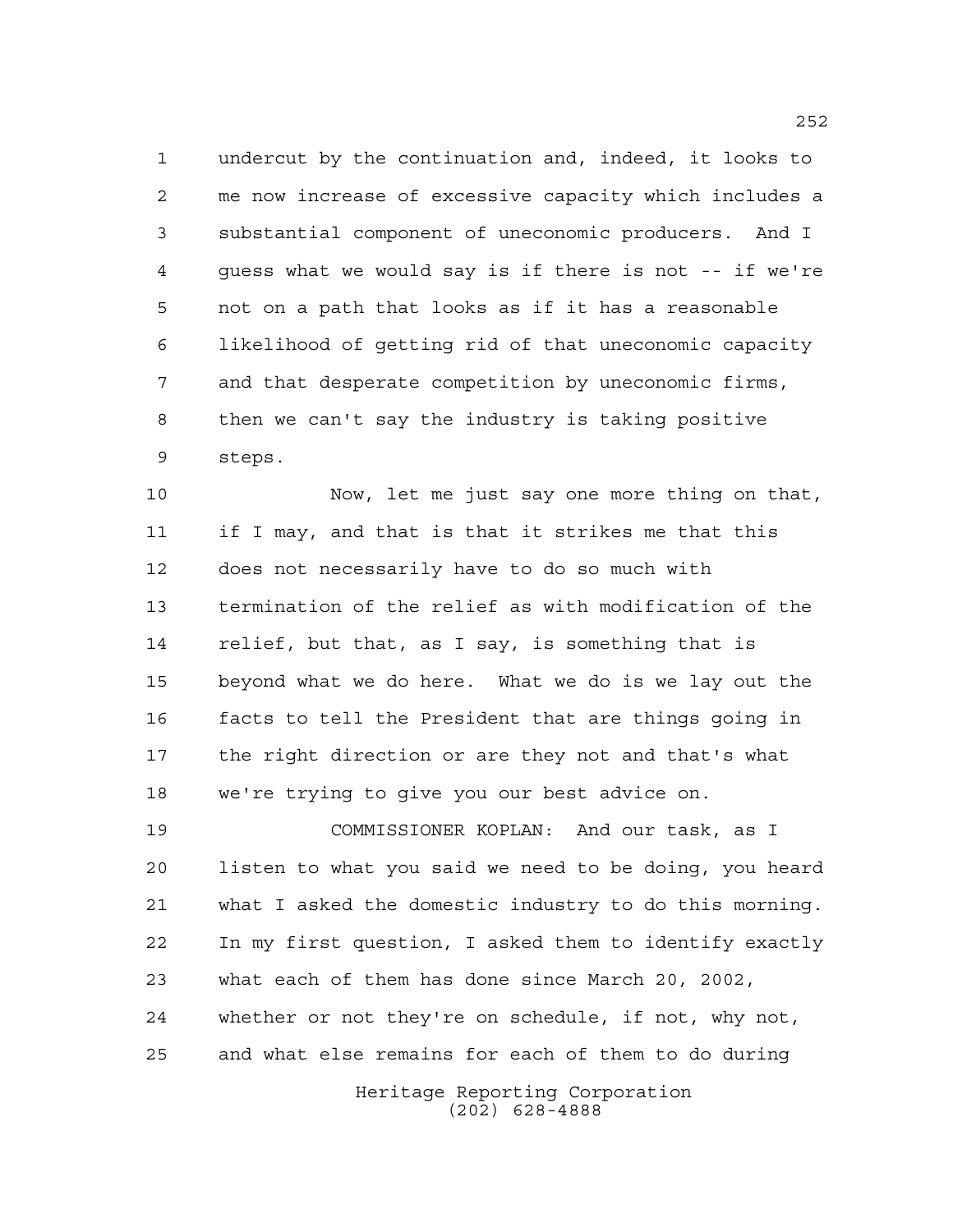the balance of the relief period. That is how I view the task I have.

 MR. CUNNINGHAM: I think that's very constructive and it's a very effective way to proceed. I think you need to keep in mind that this will not only enable you to make a judgment as to each individual company as to whether it is doing everything it can to become efficient and competitive, but because you will have all of the companies there, you will be able to see whether there are some companies that are going to remain in a situation where their state will undercut the best intentioned and best implemented efforts of the other companies and that's what I'd like to see you to try to -- because after all, you do have to make an analysis for the President as to an industry and an industry is not just the sum of the companies' efforts, it's the Gestalt effect of the companies. In other words, you don't just add them all up --

 COMMISSIONER KOPLAN: The effect that those have on the total industry.

 MR. CUNNINGHAM: You see how they interact together as well as looking at them individually and adding them up.

Heritage Reporting Corporation (202) 628-4888 COMMISSIONER KOPLAN: Yes. And that brings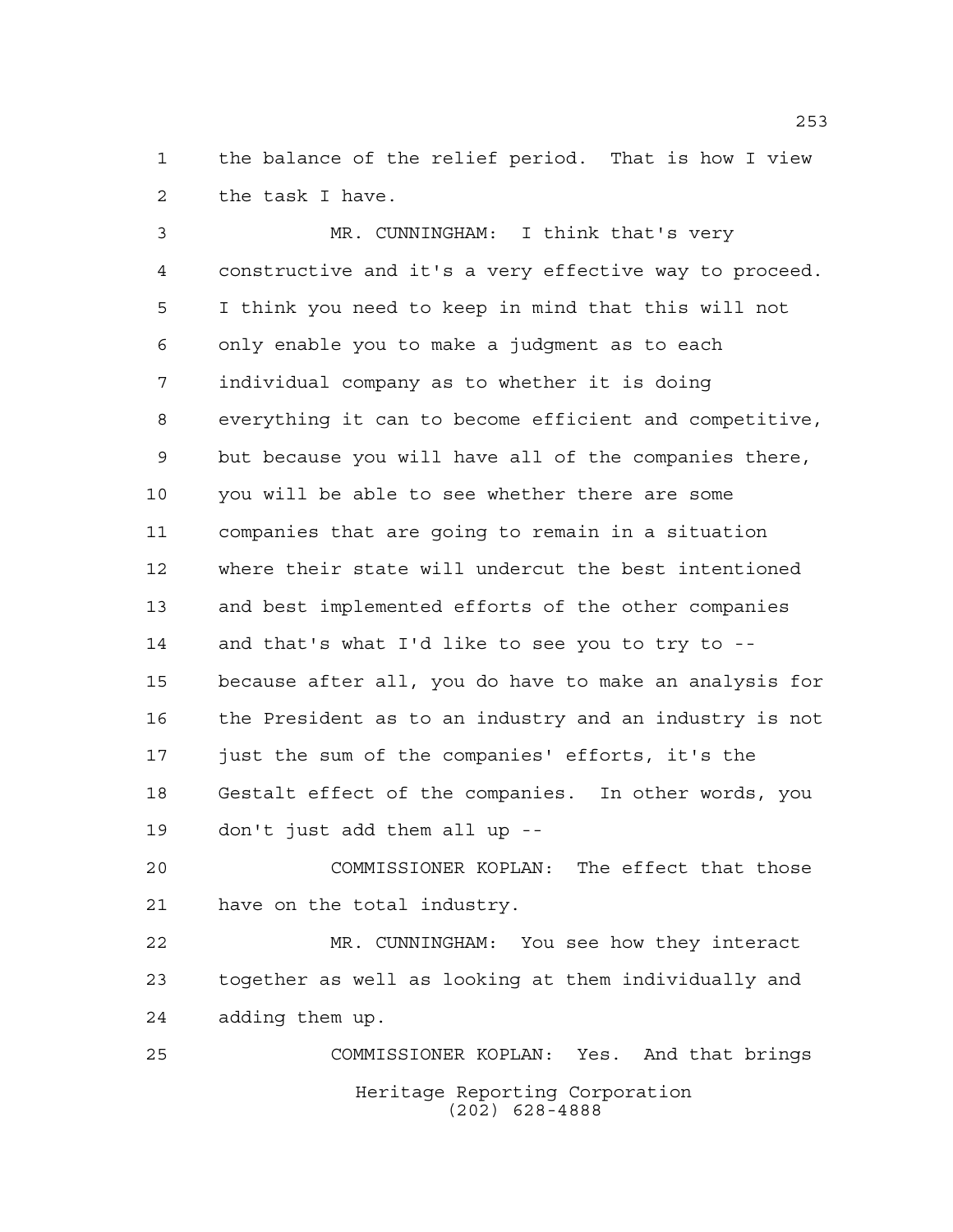me to my next question. Thank you.

 I assume based on our experience up to today you know this one's coming and that's the old appendices question. MR. CUNNINGHAM: Right. COMMISSIONER KOPLAN: But I'll shorten it. Not your task, but the question itself. As a follow-up to the arguments you've made during your direct presentation, I'm going to make the same request as I did of you for flat products the day before yesterday and that is Appendix E of the commission's pre-hearing report sets forth the comments of U.S. producers of long products regarding the significance of the President's Section 203 relief on their operations and the comments are company specific. Those are pages E-17 to E-24. In that appendix, a significant number of domestic producers describe capital investments, these are just examples, modernization plans they intend to implement, R&D investments that have been made or will soon be made, and similarly Appendix F at pages F-17 to F-27 lists the comments of U.S. producers on their efforts to compete more effectively in the U.S. market. On pages E-3 and E-4 of those appendices is the criteria that the commission expected them to apply in putting that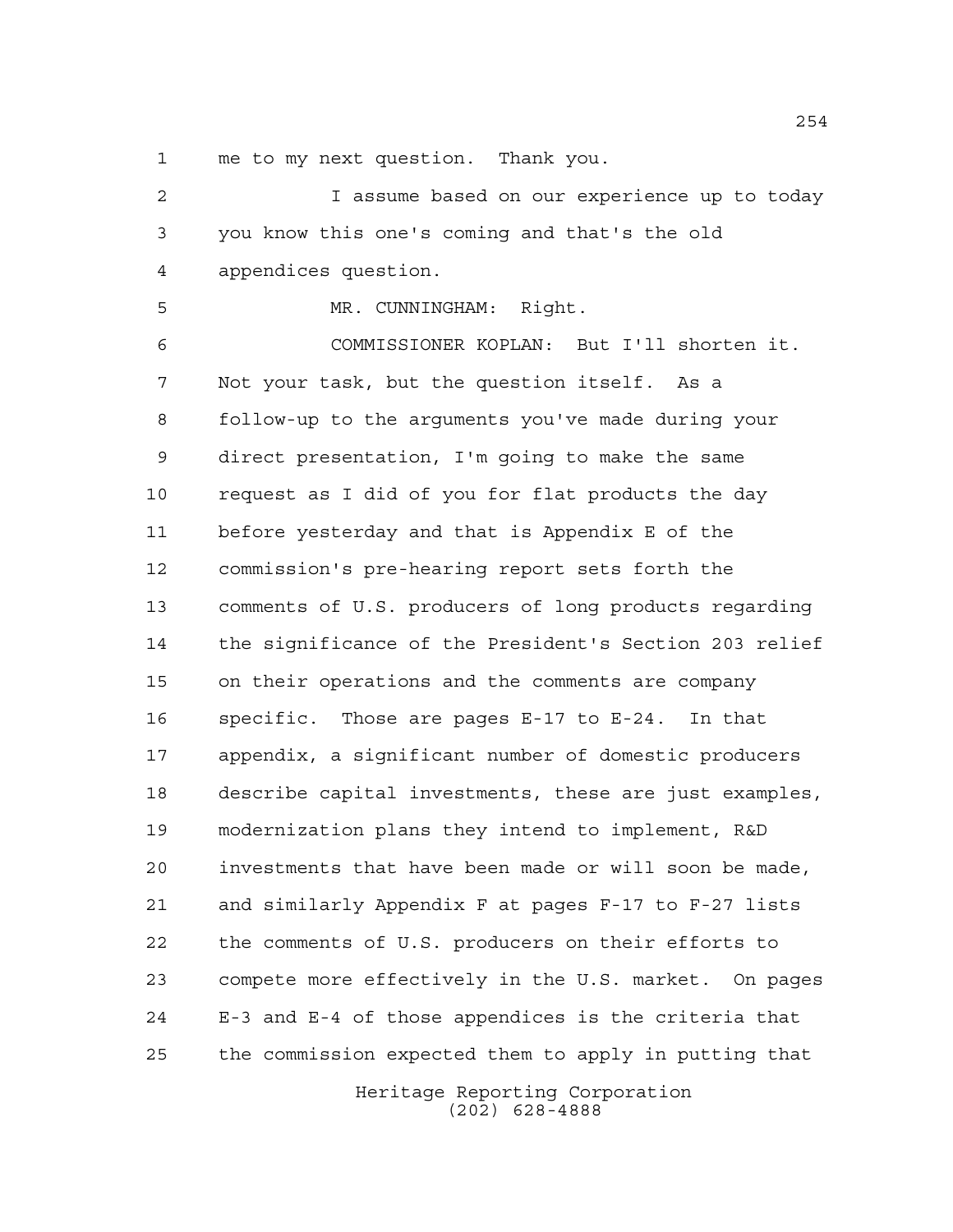information together.

Heritage Reporting Corporation (202) 628-4888 All of the information on those pages contain confidential business information to which counsel has access and I would like you to address and critique that information for me as specifically as you can in your post-hearing submission. MR. CUNNINGHAM: We will do so. I might say that we may supplement that by taking a look also at some of their questionnaire responses and by looking at some of the hearing testimony today. COMMISSIONER KOPLAN: Absolutely. MR. CUNNINGHAM: And I say it today and in the other hearing as well, I say that because more on Tuesday than today I heard some things talked about that I have never heard, I never saw in any of the written stuff, particularly on tin mill, and so we'll want to talk about that, too. COMMISSIONER KOPLAN: And I'm asking for post-hearing because the total record is available to you. MR. CUNNINGHAM: Correct. COMMISSIONER KOPLAN: And I expect that you can refer to anything in the record that you choose to to get to the point that I need. Thank you very much.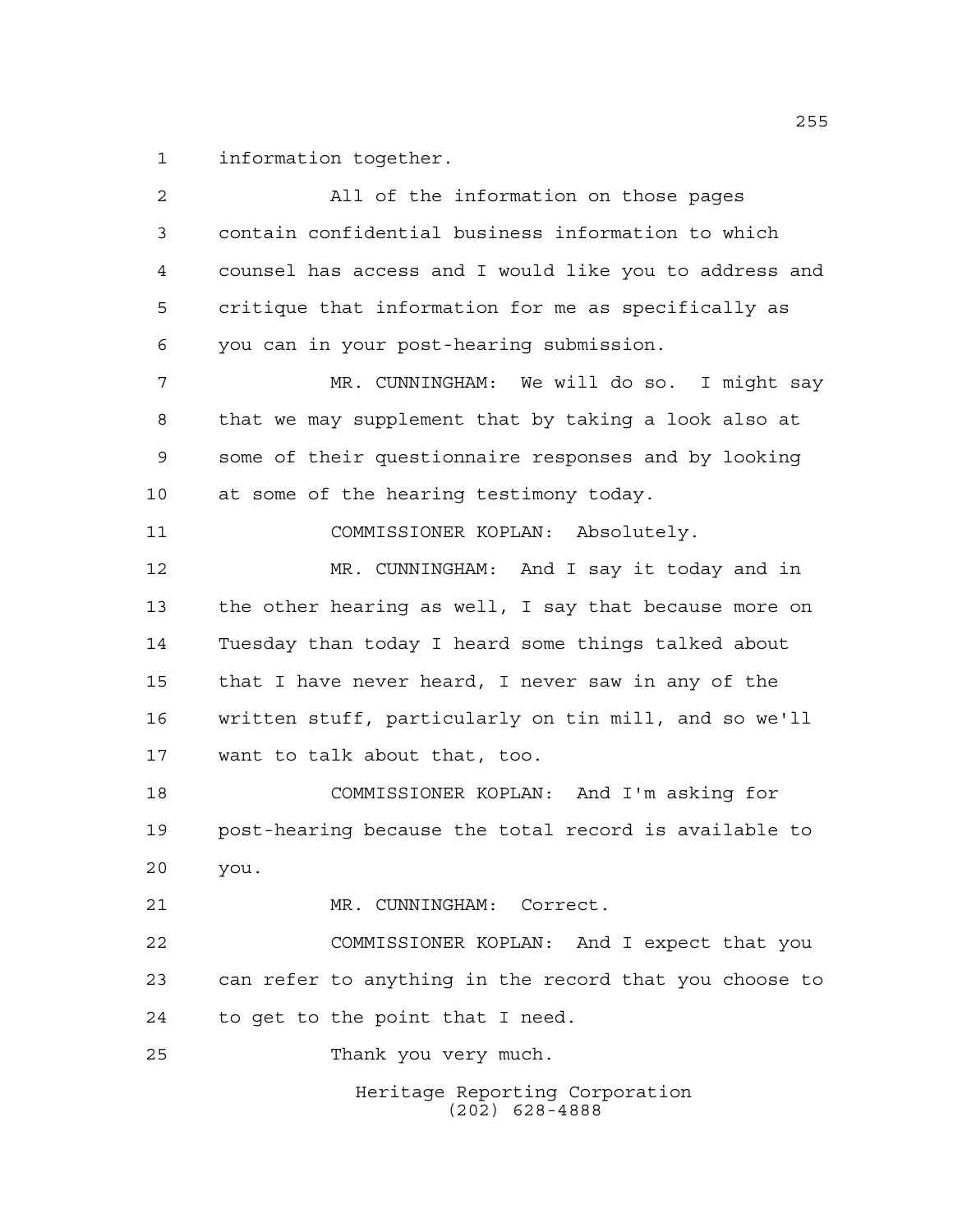CHAIRMAN OKUN: I have to say having spent a lot of quality time with you and having looked at that statute and the legislative history and read the briefs and listened to this, I am not going to ask any other questions about anybody's interpretations.

 No, not that I don't have any questions, but I'm not going to go back to the statute. Again, I do want to say and, of course, not all the counsel are here, but I do think it's been very helpful, the briefs and the dialogue we've had, because I think it really forced the commission to take a very hard look at what our role is and I think that is a good thing, so I think that it was time well spent, but I'm done with it now.

 I am just going to move to a couple more specific to the long products industry, the types of issues that you raised and go back a little bit on this capacity, the need for closures in this industry and not having those as a negative adjustment.

Heritage Reporting Corporation And one thing that I was struck by this morning in listening to Mr. Muhlhan was him saying -- and I think I see it when I'm looking -- and, Mr. Blum, this is your Appendix 1 which talks about consolidation versus recycling, and I was struck by Mr. Muhlhan this morning saying kind of his defense of

(202) 628-4888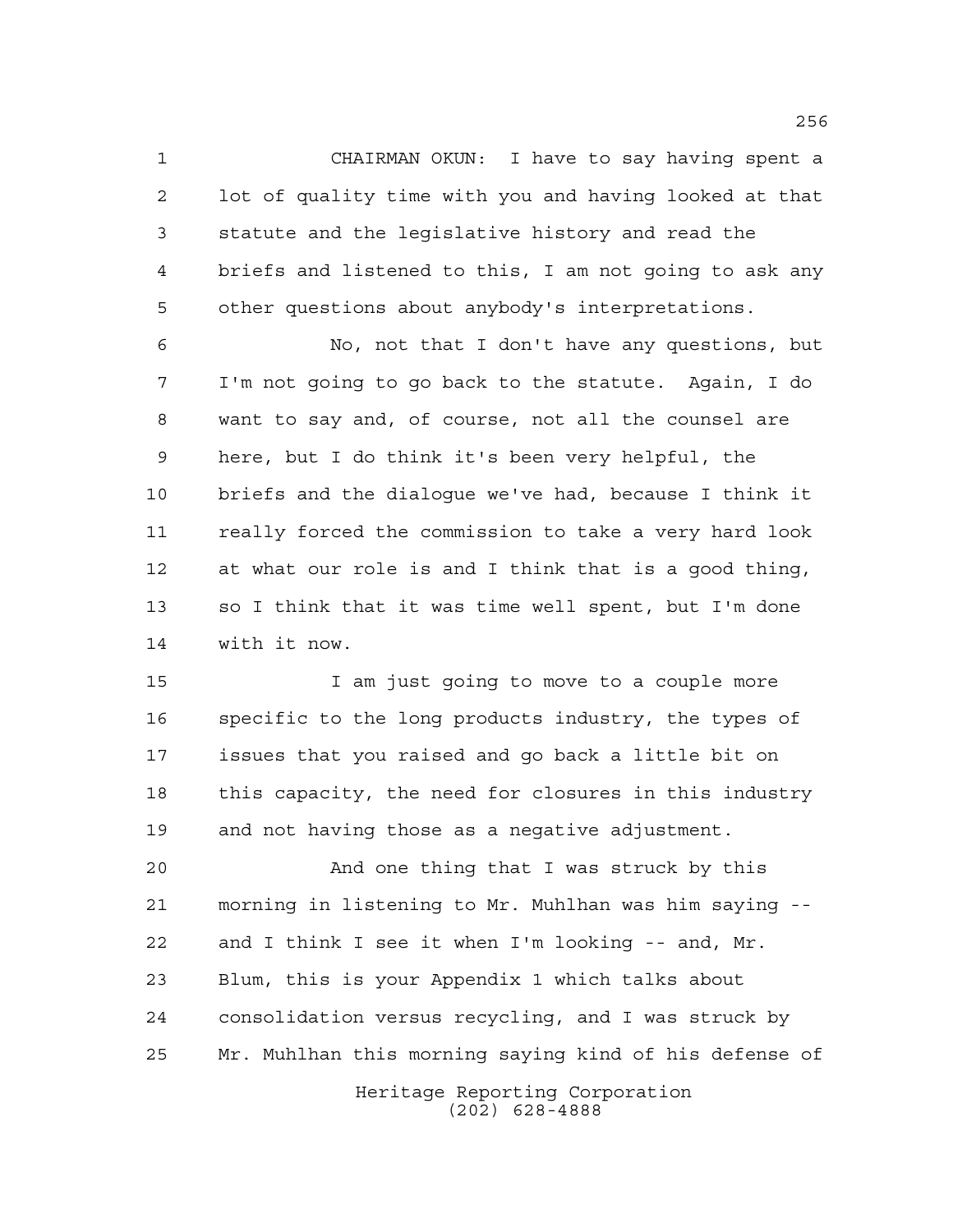what goes on with capacity, saying, you know, look, when a good company like a Nucor or Gerdeau absorbs someone or consolidates in this sense, they can take a bad company and it can end up being better and so, you know, we don't know exactly how that's all going to shake out, or I thought that was what they were saying, they have consolidated, the rationalization flows out of that.

 With the other ones that are listed on the recycle list and kind of the point you were making of look how much cheaper it is to bring this capacity on, I'm just curious just thinking about how this industry works if that's true. I mean, in other words, if Nucor didn't decide that it was worth going after these guys, doesn't that mean that they've made a judgment that they've bought these companies they think they're going to do better with, and I don't know if it's geography, I don't know if it's plants, you all, I think, know this industry better than I do, but I guess that was the question I wanted to pose to you, which is is this the most relevant thing to look at as opposed to look what these companies who have continued to make competitive investments, as you've described it, look at what they've done as opposed to what's on this recycle chart.

> Heritage Reporting Corporation (202) 628-4888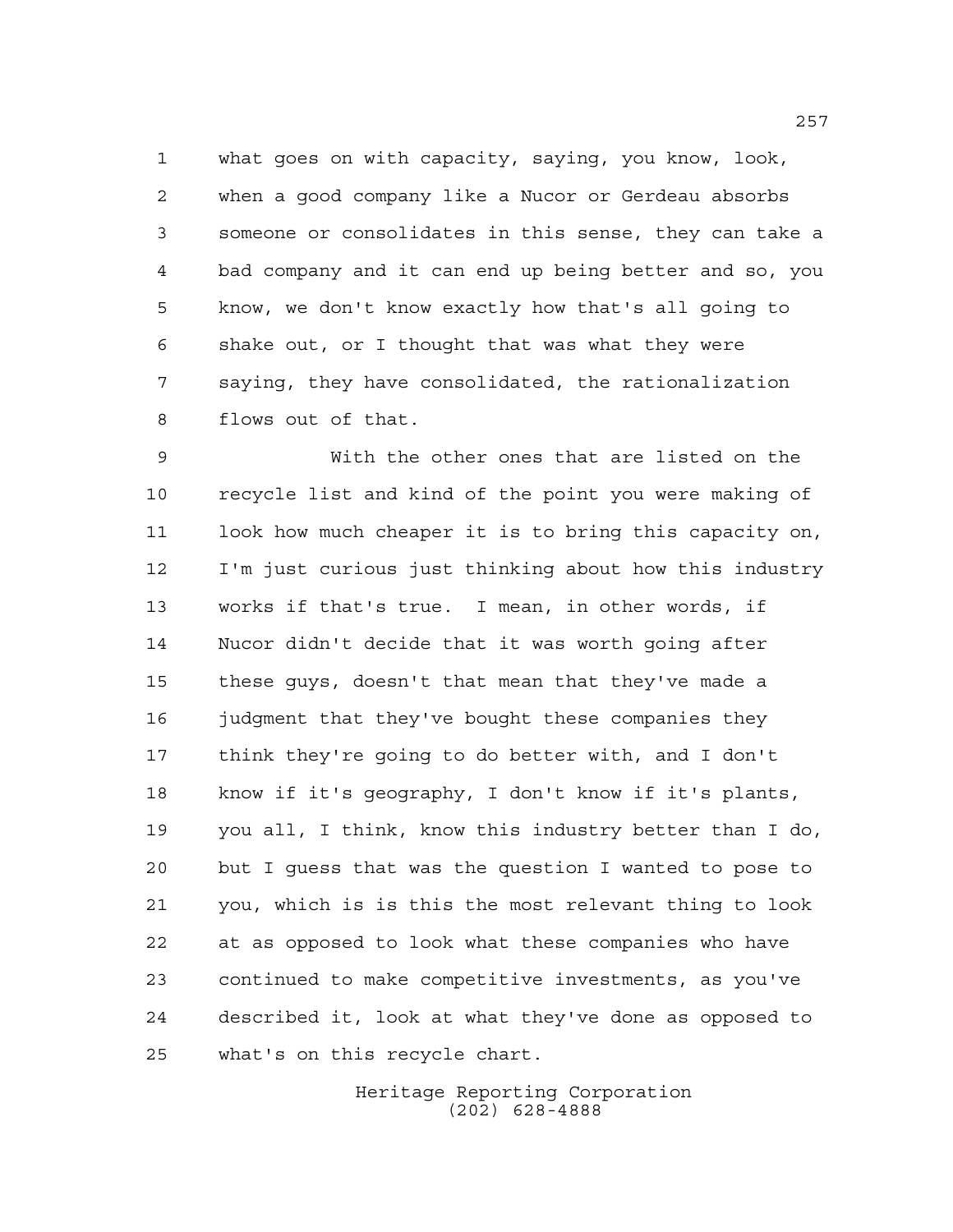I guess I'll go to Mr. Blum first, but, Mr. Hoye, if there's anything, you know this market as well.

And Mr. Mari as well.

 MR. BLUM: Sure. I'm not sure I exactly know the question that you want us to address, but let me take this stab and if it's not right, I'll do it again.

 Obviously, there's a big difference between an asset that lots of established people wish to have. There was some very spirited competition for LTV, even for National, even for Bethlehem with their well known problems. There was a lot of potential that lots of people all around the world, including some of our members, came to take a look at every one of those plants. That's one case.

 At the other end, you have a plant that's failed three times. It has no known advantage, not location, not equipment, nothing. It has no customers, it's been closed down, it has no customer base, it's got nothing at all. The only reason anyone would be interested in it is that you can get it for \$1 million.

Heritage Reporting Corporation (202) 628-4888 Now, could somebody conceivably buy it for \$1 million, put in a few hundred million dollars and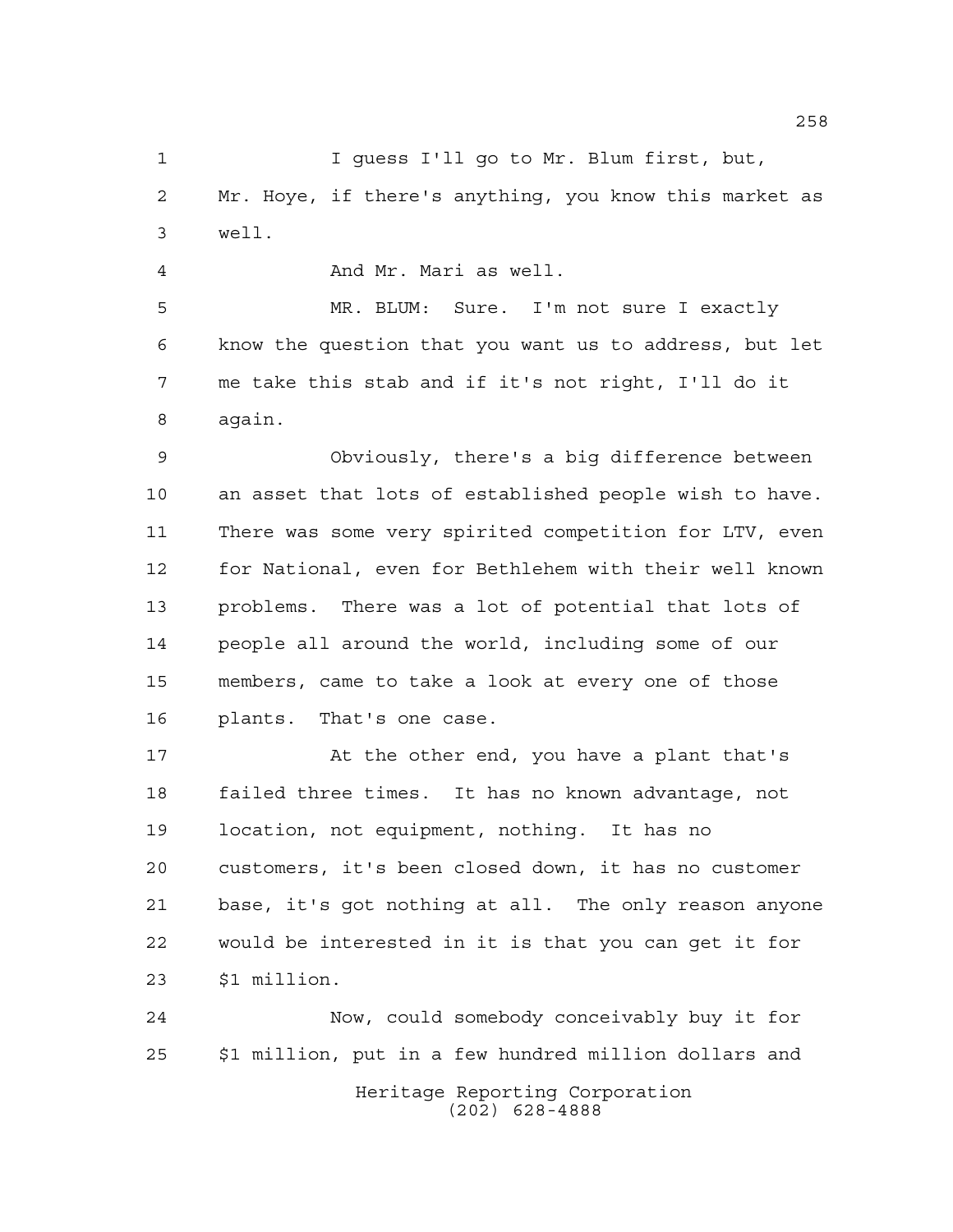have a state-of-the-art facility? Quite possibly. That's quite possible.

 And someone could take a sure shot kind of a prospect and turn it into a failure. There are lots of new investments around the world that don't work, people that actually are no longer in this proceeding but were at the beginning. There was some new investment in the United States, supposedly state-of-the-art and it turned out actually -- those things happen, too. You don't know. That's the whole point of the competition.

 So I don't think you can do anything strictly mathematical with those numbers. Will anyone go into those mills? We don't know. But I would say as a matter of principle it's very clear from our point of view, if somebody wanted to come and put in enough money to make that competitive for the long run and felt they could make a profit doing that, they are certainly welcome to try.

 Our point is fundamentally, and this is really a further answer to Commissioner Koplan's question, is that the problem is the distortion of the signals to the investors. If it's true that, as Mr. DiMicco has testified, Mr. Ross has very eloquently testified and he's got a billion reasons why he may be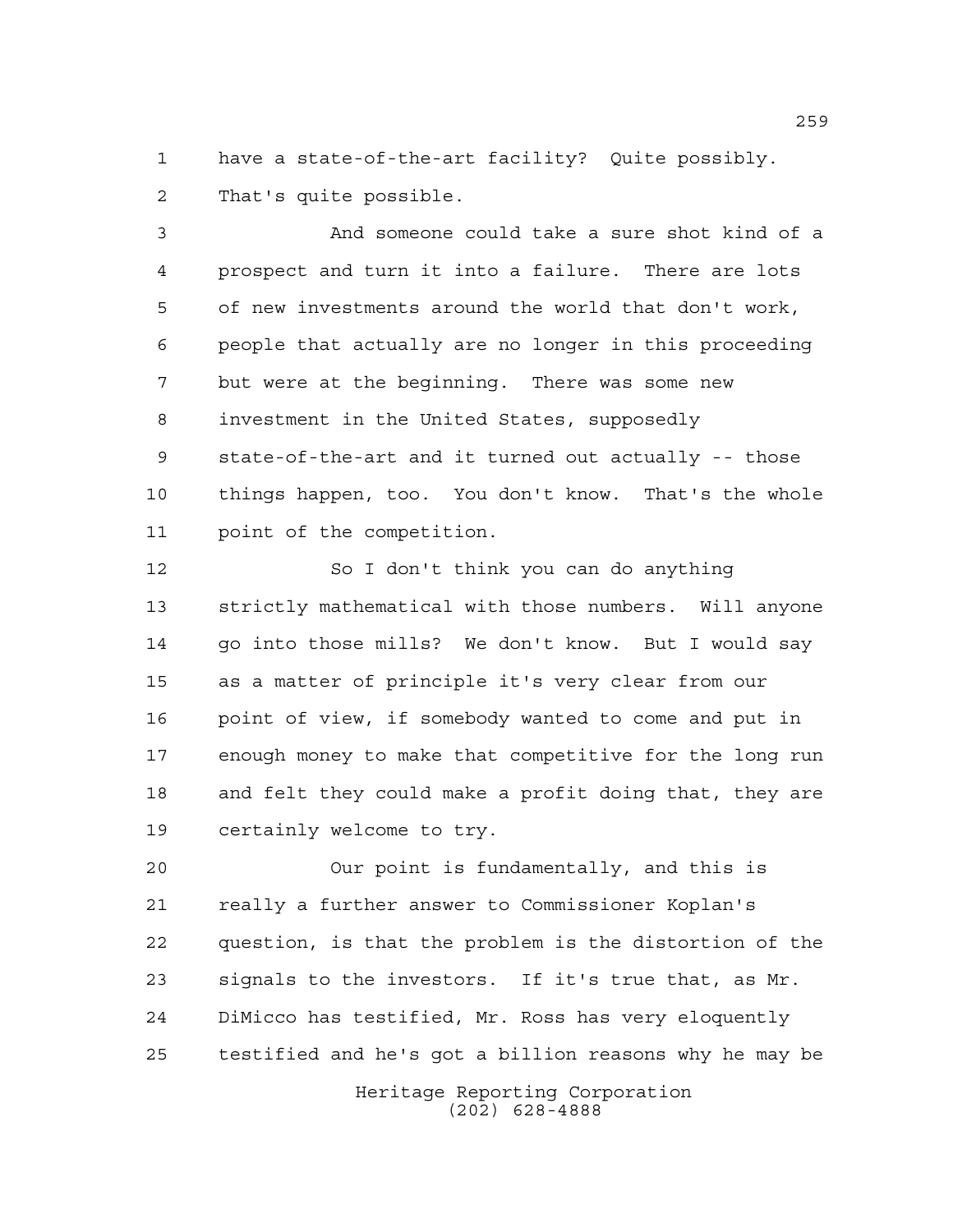right. He was able to raise a lot of money, he said he needed to the 201 to get it. I'm not going to dispute him because he did it, okay? But if that's true, then how much easier it is to raise a million dollars to buy this little mill out there where you've got the backing of the local population and people are desperate to go back to work -- if the 201 helps the big decisions, it certainly helps the little decisions, too, and the problem with the little decisions is they tend to be made strictly on a very short run cost basis and I think that's where you get into trouble.

## Thank you.

 CHAIRMAN OKUN: Mr. Mari or Mr. Hoye? MR. HOYE: The only thing I would add is that the object of business is to make a profit and it's just how you decide to invest your money to achieve that. One way to do it is to invest in U.S. Treasuries at no risk and you can do that for a minimum return. Somebody thinks that by spending a million dollars they can make a profit that exceeds and gives them a return on investment that's worth taking that risk, but in doing so, they also can create a disturbance in the market force that makes it harder for everybody else and boils down to it, it's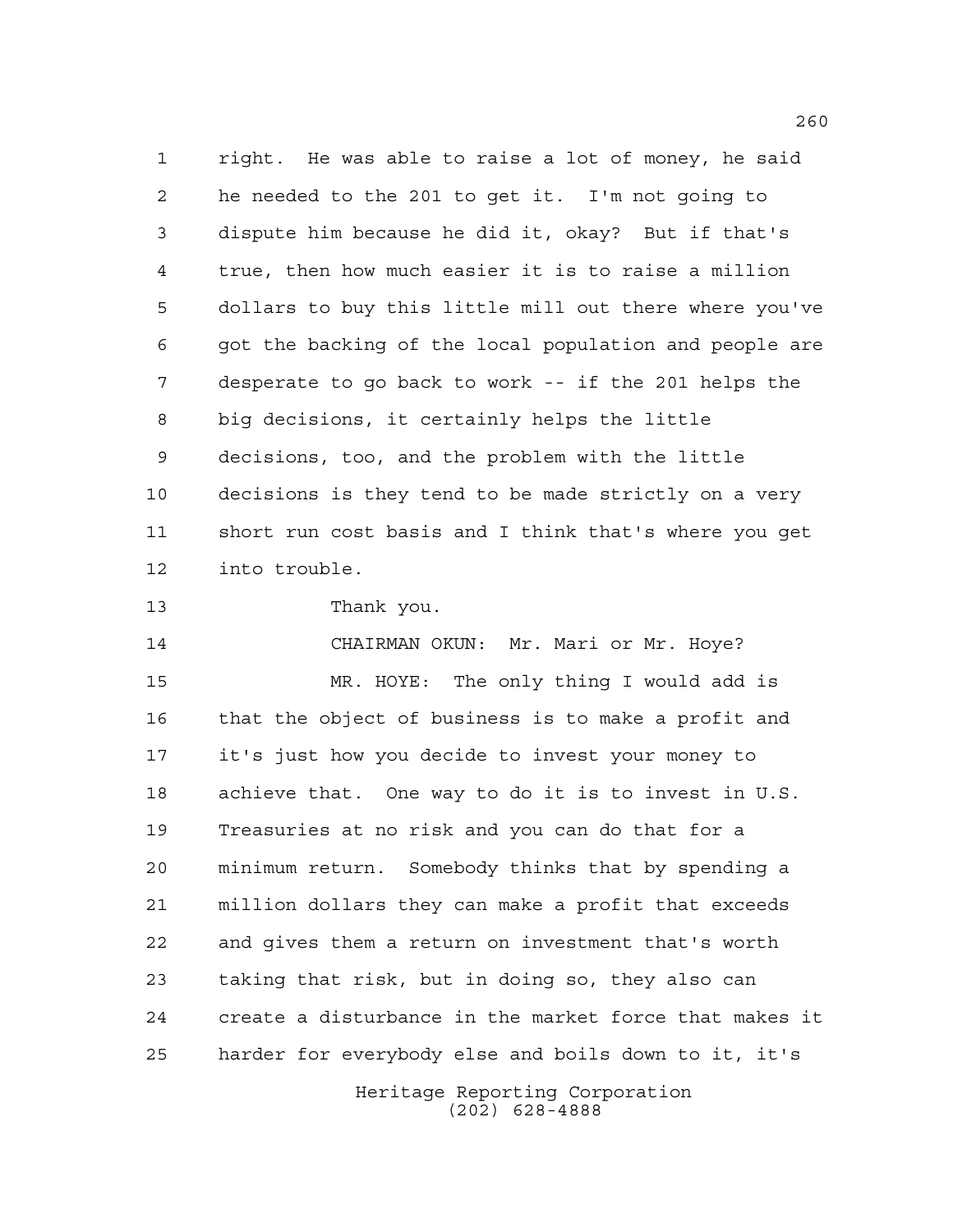the competency of the management of the companies that make them successful and if you look at Nucor, they've got a tremendously competent management and they make the right decisions that fit the strategy for their business and their business has been to buy Northstar Steel in Kingman, Arizona, to take a competitor out of the market; to buy Trico Steel because they've been able to get a very low cost of entry into the market and give them a better return for their expertise. But it doesn't mean that every single asset that's for sale is going to be a good return on investment, nor really should it be allowed to continue, in my opinion.

CHAIRMAN OKUN: Mr. Mari?

 MR. MARI: Yes. I think also if we take an overall industry approach, it's certainly clear that speculative investments of the kind Mr. Hoye was referring to, that is, you make a bet, you invest a small amount of money and you will get over one year, two years, not even three years, a magnificent return and then the company will just fall back into Chapter 11 or 7 because the life of the investment cannot be longer if you don't invest a lot more in it and this is not within the speculative mind.

Heritage Reporting Corporation (202) 628-4888 And the point is not to buy something very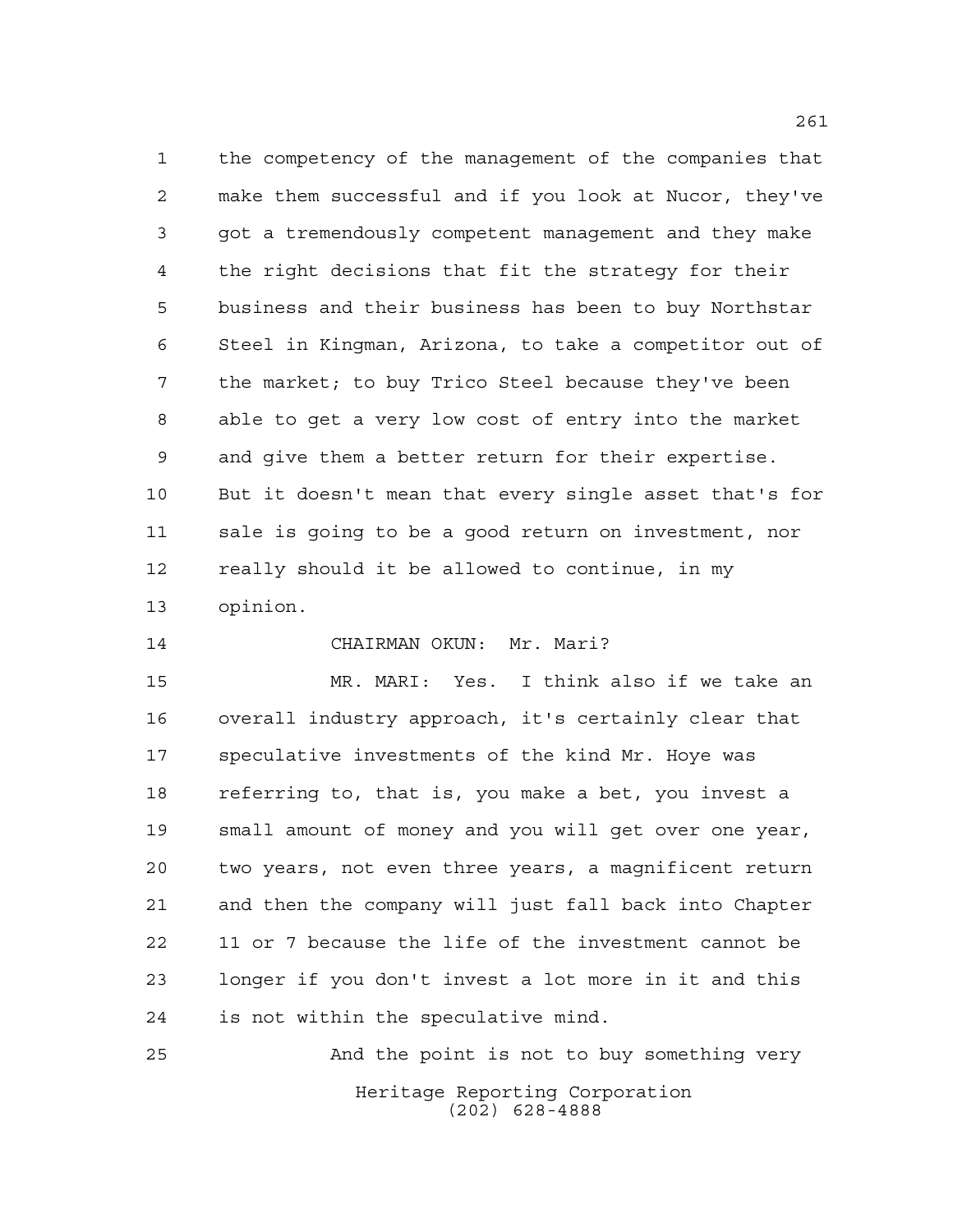cheap and come back to the market with it. The point is if you do this with a speculative intention, this is something that is disastrous for the overall market. And I think that's the point we wanted to make in our testimony today.

 CHAIRMAN OKUN: Okay. I appreciate those comments and I guess this is probably best to counsel. With regard to the capacity I heard what you said about, you know, whether these numbers do not, do or not reflect, you know, whether we have adequate capacity numbers that are representative based on what we heard this morning from the companies that for purposes of post-hearing that you also do as I asked counsel from this morning's panel to take a look at these and give us your analysis of that so that we can take a hard look at the capacity numbers and try our best to understand those.

 And then, Mr. Hoye, this is probably best put to you which is one of the things that I was trying to explore this morning and I'm still not sure I have a very good sense about is, you know, does it matter if it's SBQ, closures and more people going into merchant bar or not in terms of adjusting to competitiveness, if you have any sense of your perspective on that?

> Heritage Reporting Corporation (202) 628-4888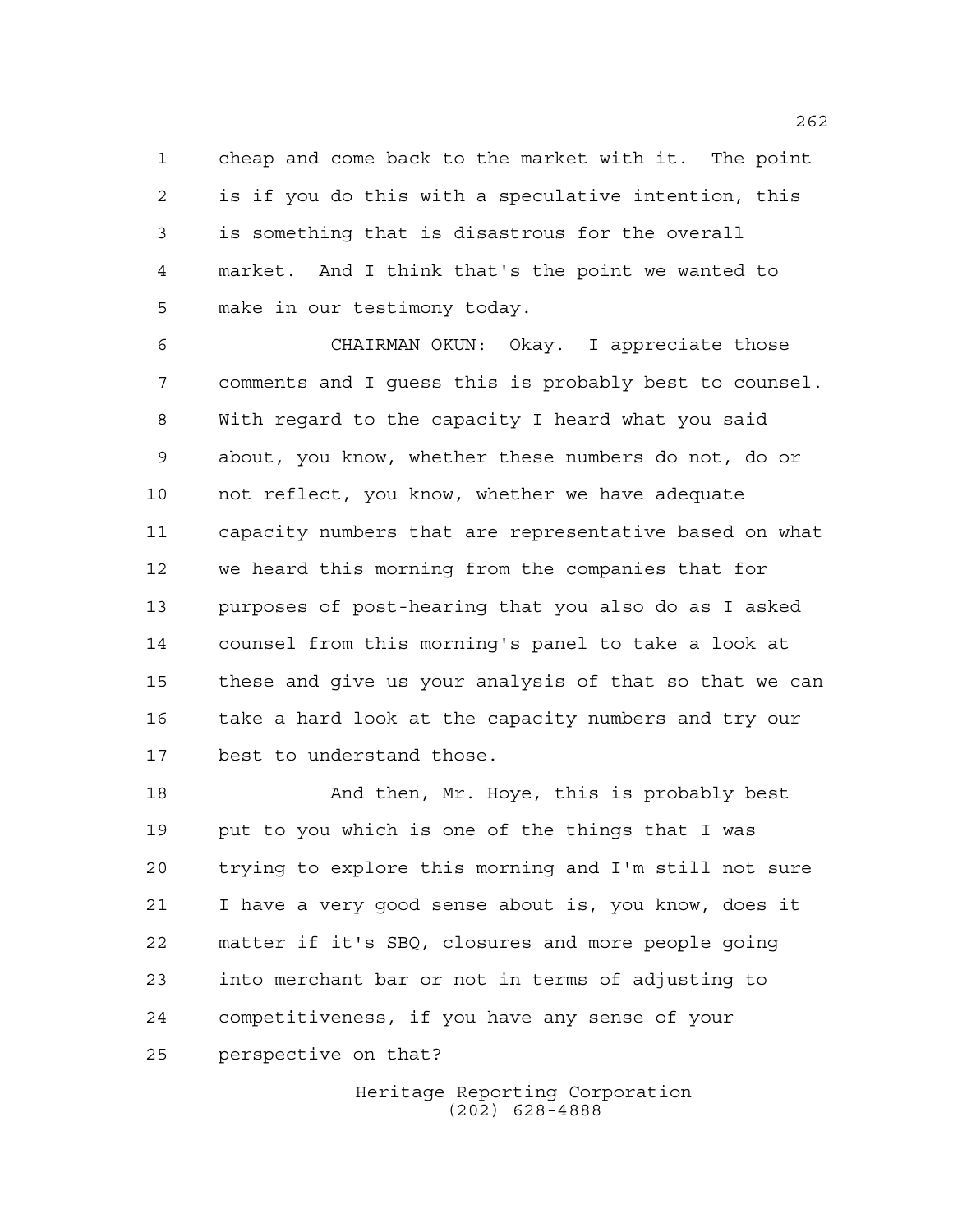MR. HOYE: I think that Joe Alvarado touched on the fact that a lot of these mills have the capability of producing a variety of grades on the same equipment. So if the merchant bar market is strong as a mini-mill you technically are competitive and you can shift more of your product mix of your production into the merchant markets.

8 As the SBQ market picks up you could, you know, shift your production into that.

 So what you've got is a variability of production that allows a tremendous flexibility I think as a producer to go into these different markets. And, you know, typically when the buy American clauses take effect with construction of American highways what you find is rebar becomes a very attractive market. And we've seen, which is typically the lowest end of the market becomes very much attractive for these mini-mills that are pricing a product even higher than what's the middle market in terms of merchant quality because of pure demand.

 So there's a great flexibility of all these producers to be able to play in each one of those markets.

 MR. CUNNINGHAM: And you saw that phenomenon shifting demand, shifting the producers' attention,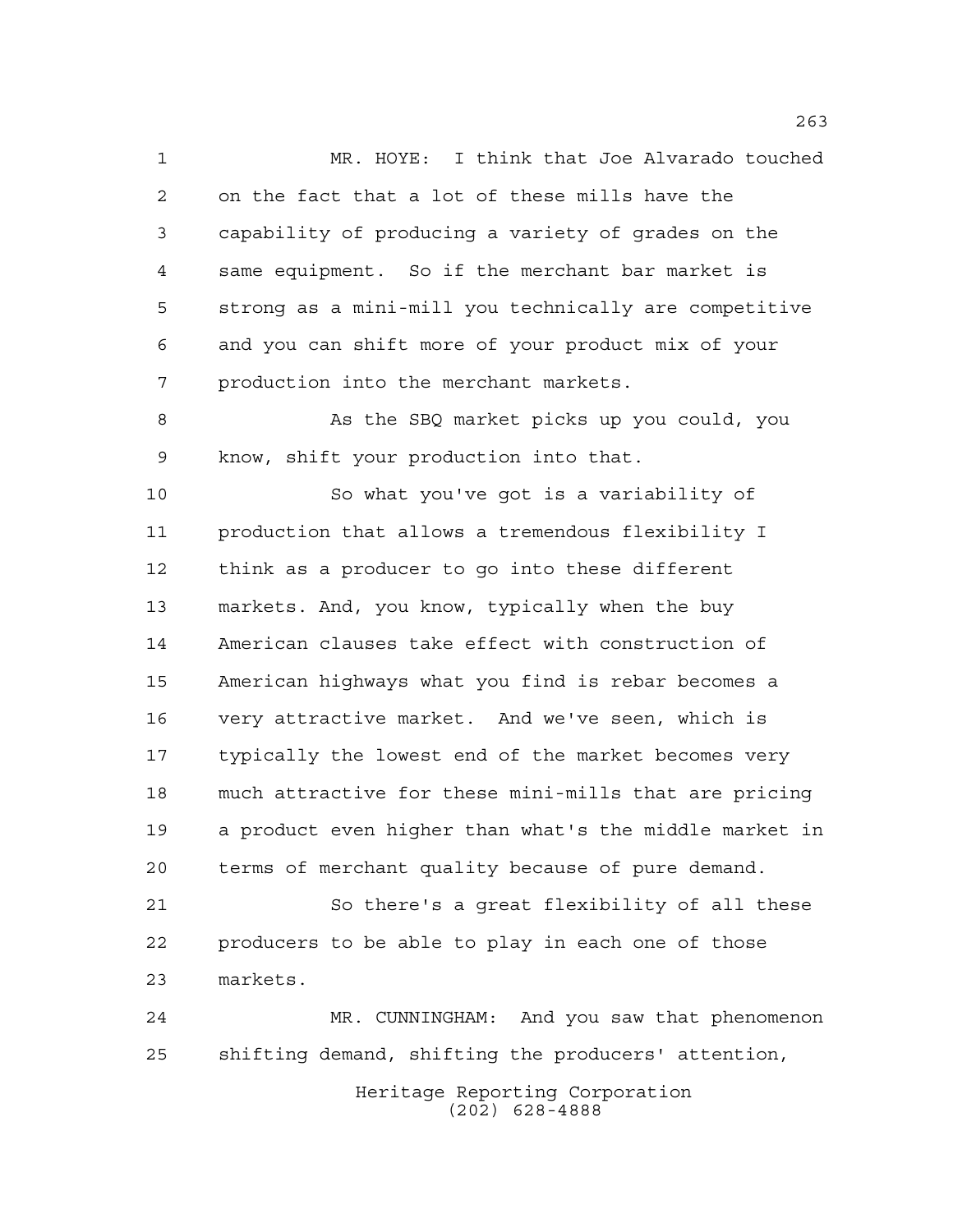method producers attention away from the free

 machining, a narrower limited volume market down toward the lower grade SBQ and maybe even the merchant when the early months of the relief came to pass.

 CHAIRMAN OKUN: Okay, thank you very much for those comments.

Vice Chairman Hillman.

 VICE CHAIRMAN HILLMAN: I have just a couple quick follow-up questions.

 Mr. Blum, if I first step back and try to make sure I'm understanding the overall thrust of your testimony I guess I'm hearing or maybe it's that I'm wanting to understand whether there's an agreement on, what we heard this morning is yes, there are some weak sisters, I think was the term that was used, in this industry but far fewer in the long products sector than in flat or some of the sectors that we're looking at I think was how it was described this morning.

 And I guess I'm taking the gist of your testimony in terms of explaining the whole transition and why electric arc furnace technology and companies tend to be more competitive from a whole series of both cost and capital standpoints. Your sense is that you would agree with that.

Heritage Reporting Corporation (202) 628-4888 And yet the ability of these recycling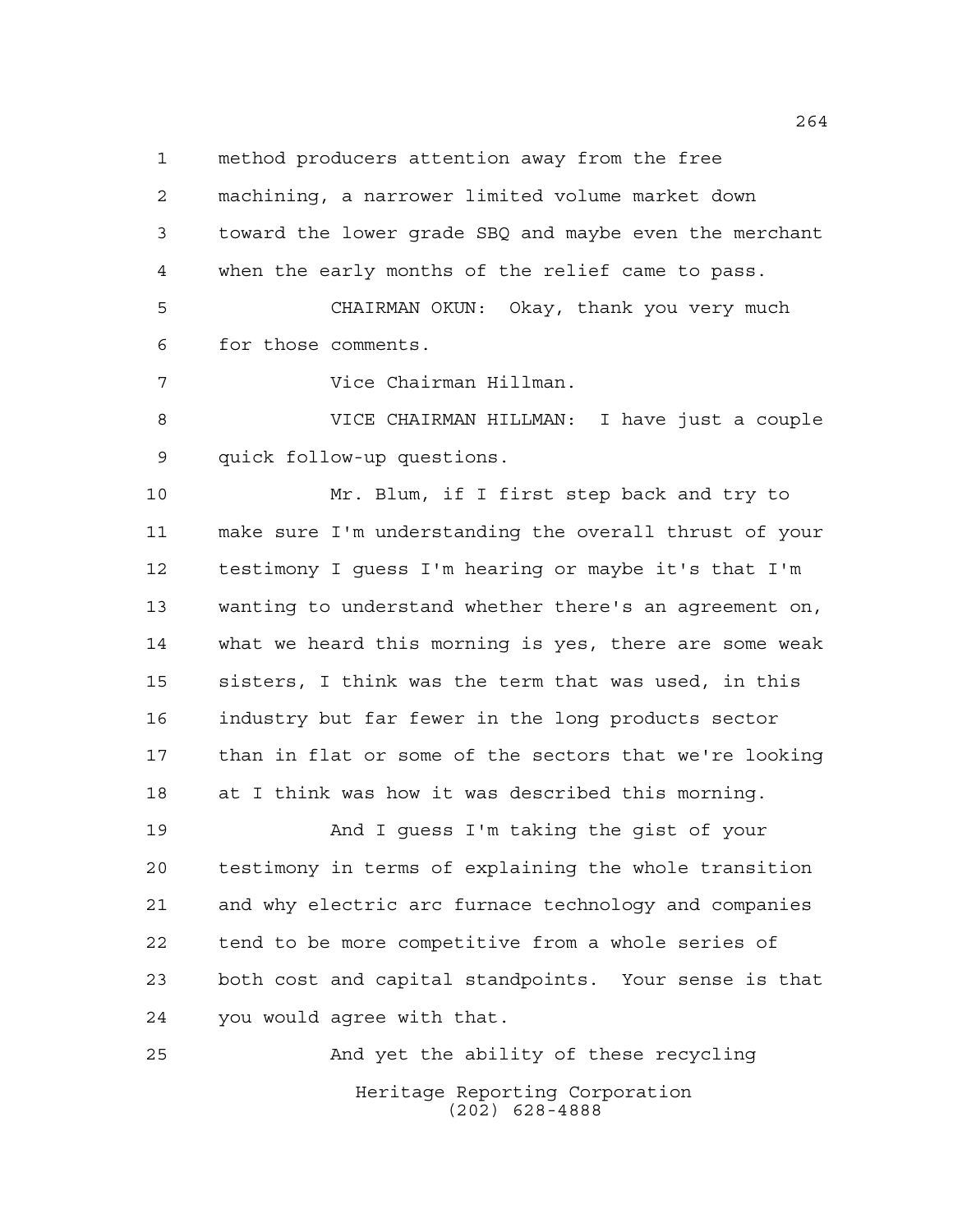companies, if you will, to come back into the market is somewhere more pernicious than the degree of capacity among the weak sisters in the flat or tubular or other sectors. Is that fair?

 MR. BLUM: Well, I don't want to comment on tubular at all because we haven't participated in that, I haven't looked at the numbers, I couldn't do it.

 But thinking about the other three in which we have participated, in one way or another you have the same problem. I think just to think quickly, stainless you have a traditionally strong producer that has made some modest investments and regained profitability. The companies that have always struggled are still struggling. And now you're mixing in a brand new competitor at least for bars and rods, a big one, that's going to make it tougher for them. So there's you've got a closure problem for sure.

 In the flat rolled despite the very I think Mr. Lighthizer called it breathtaking changes in the integrated sector it's clear, I mean big things have changed. There are four or five companies that continue to struggle. And because of their location, their size, their product mix they're having a lot of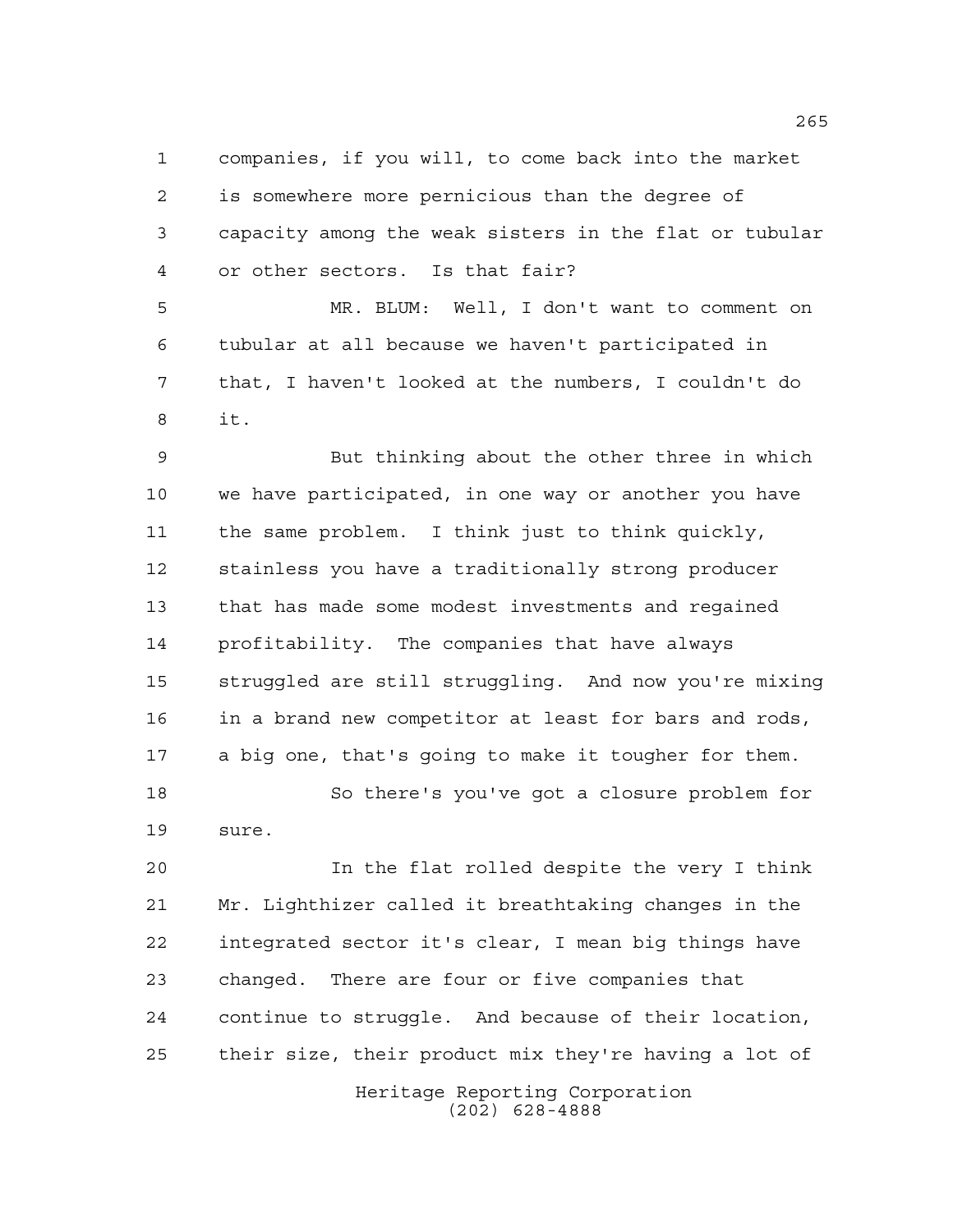difficulty finding an adequate answer. A lot of people, well, as one of the CEOs commented the other day, we took a look around and we found that all the good partners are gone. That's part of it, they've been losing out on the race. Other people have been partnering up and they didn't.

7 So there you also have the problem. And here you have it too. I think the difference in the mini -- there are a number of differences. What we tried to stress today is that because of the size and the capital that's involved and because really they're scrap based so that location, there's so many more options for location, in the mini-mill sector, and they dominate these long products, it's just a lot easier to get in or get back into the game.

Heritage Reporting Corporation So I think that may be one reason why you see, you know, this phenomenon. It's very imminent here. It is maybe not quite so imminent but we've seen it over the last four or five years in the flat rolled sector, for example. Geneva Steel, you know, struggled again and again and again. Gulf States the same thing again and again and again. They may be closed now, they may not be closed. There are still efforts being made right now to try to reopen them. So I think it's a fairly common problem. It

(202) 628-4888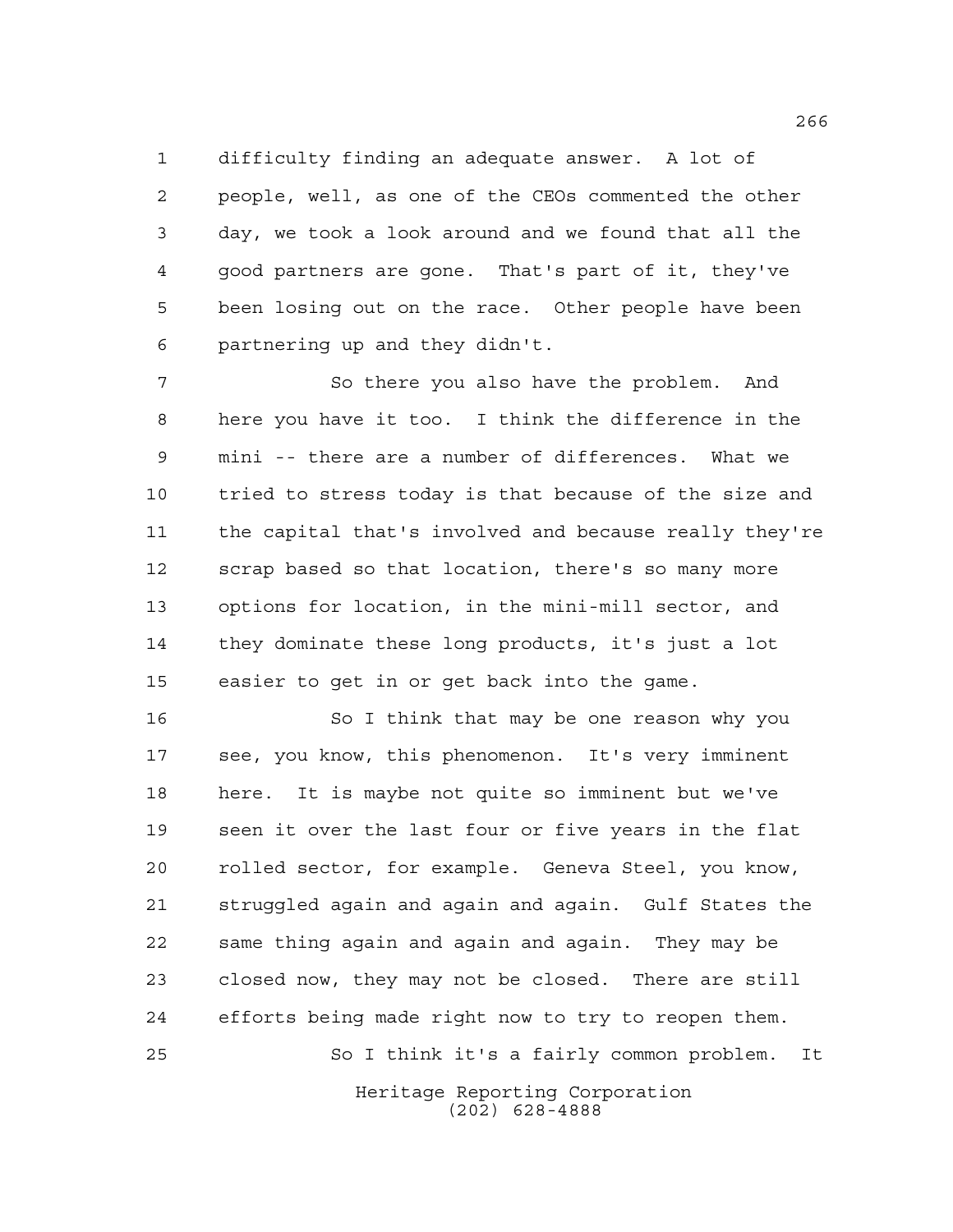may be a little different here because of the really very modest capital requirements to get back in the game. VICE CHAIRMAN HILLMAN: Okay. But let me just make sure I -- MR. CUNNINGHAM: Could I add just a point to supplement that? 8 VICE CHAIRMAN HILLMAN: Sure. MR. HOYE: He has sort of a different take, a little bit different take. I mean just looking at, and I'm doing sort of a back of the envelope calculation in terms of capacity and market size. When you look at the flat rolled markets roughly 60 million tons. And when you look at what was identified as the struggling integrateds it was roughly 14 percent of the market of that 60 million tons with four companies. There was Rouge, Weirton, Wheeling-Pittsburgh and WCI. When you look at the chart on Appendix 1, Joe Alvarado mentioned this morning that the long product market is roughly a 25 million ton market and you could see that those four companies' purchased capacity is roughly 1.3 million tons, so approximately 5 percent roughly of the market. So there is in each market I think inefficient capacities. I mean and

> Heritage Reporting Corporation (202) 628-4888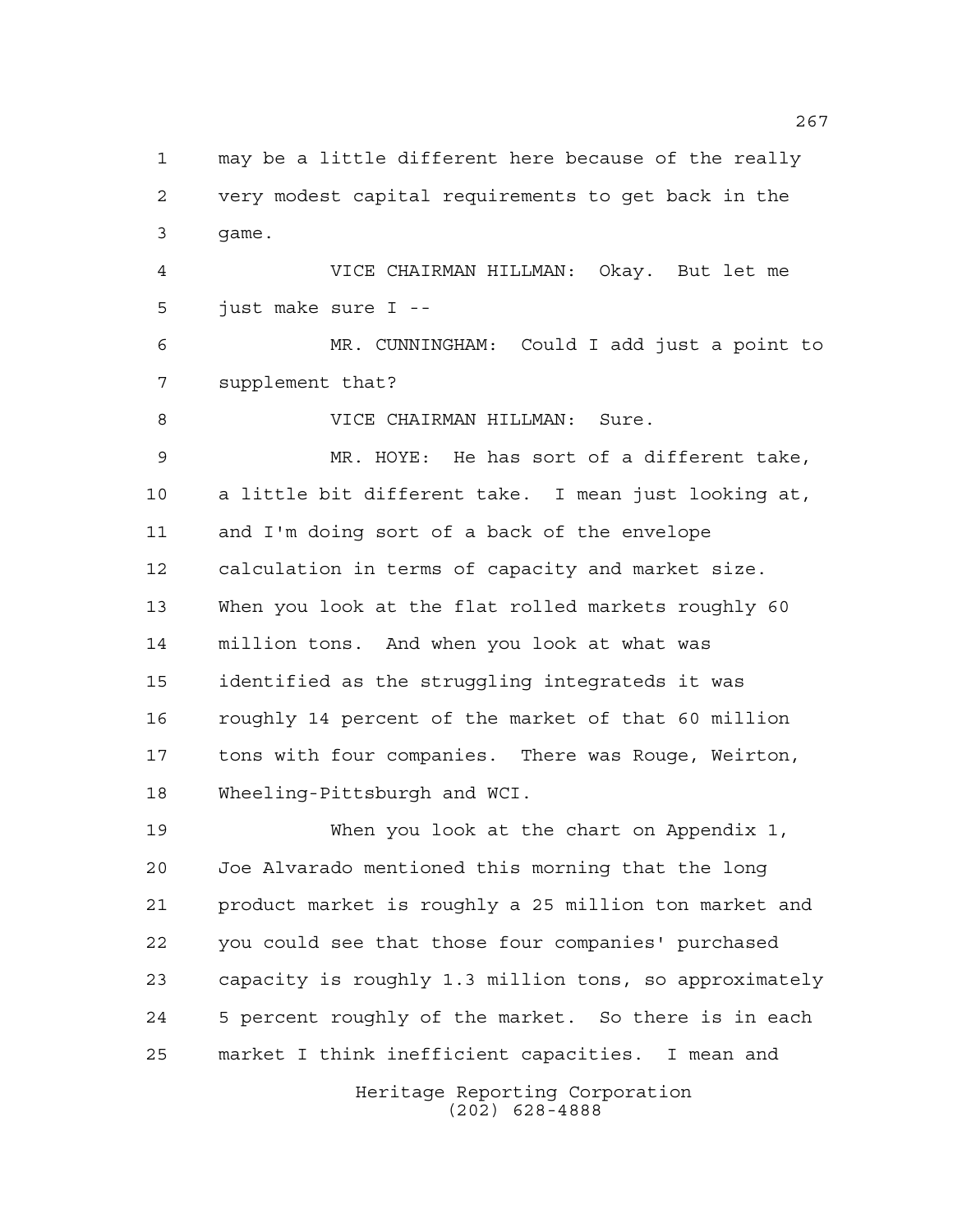that would be true I think of almost any industry.

 But I mean I think it is, you know, there is a low cost of entry especially when you've got recycled assets that can go so cheaply.

 And going back to Commissioner Miller's question about bigger is better, it's a very fragmented market and it's a commodity product. And when you look at what the aluminum industry did when Paul O'Neill worked for Alcoa I mean he spearheaded a consolidation in the aluminum industry that brought back pricing power and sustained profitability.

12 12 It would be wonderful to see that happen in the steel industry so that everybody could have sustained profits. But it's so fragmented that it's virtually impossible to achieve. And that's what the OECD is trying to do. And you heard today that basically all they're looking at is the subsidy side, they're not looking at the capacity side.

 So this problem will not go away. VICE CHAIRMAN HILLMAN: But just if I take your numbers you are agreeing that if you will the percentage of inefficient capacity or the number of weak sisters or whatever we're going to use as a term for this is lesser in the long products than it is in flat?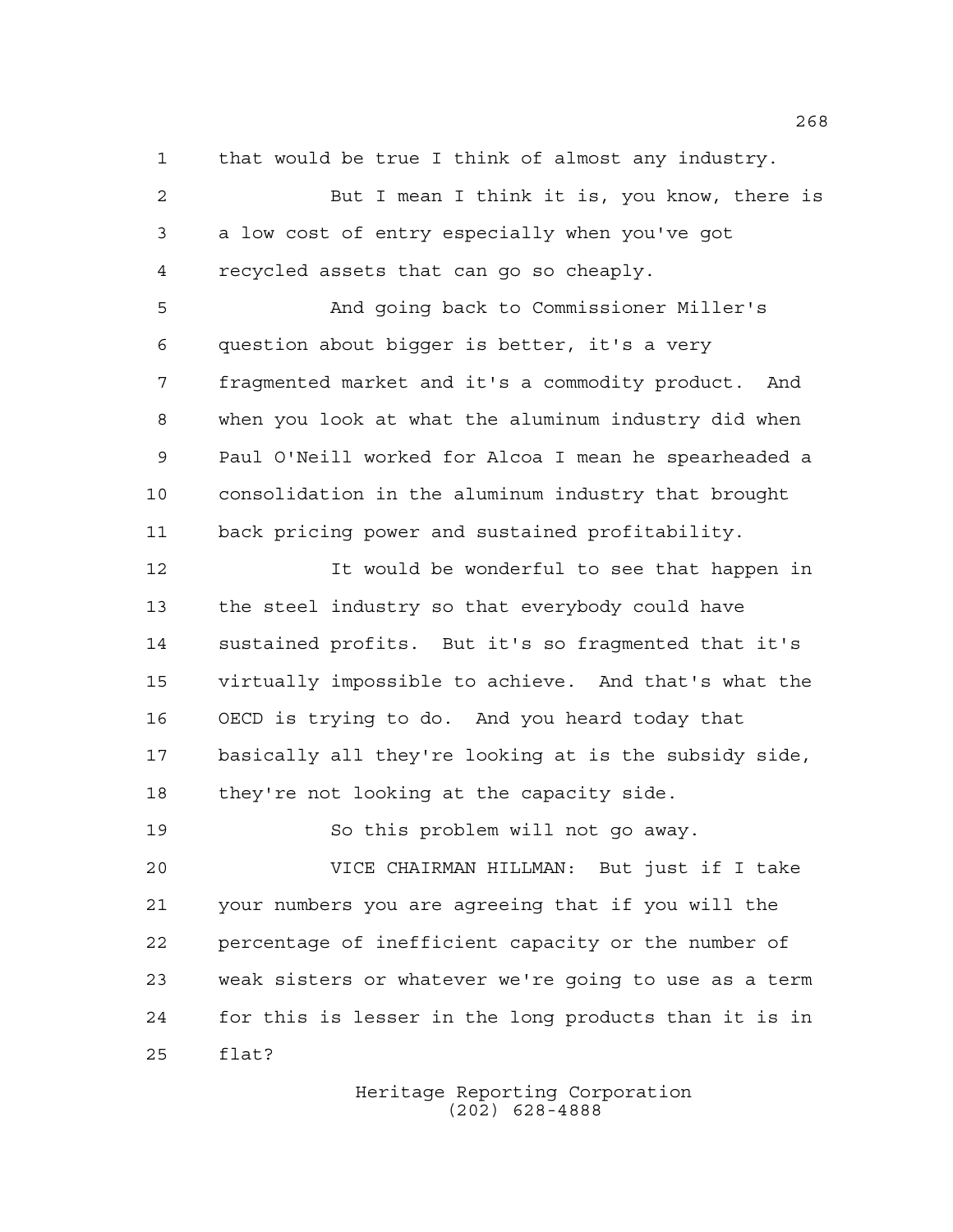MR. HOYE: Right. I mean effectively the flat market is half the total steel market in the United States. So, yes, I mean if 14 percent of 60 million is still, you know, 5 percent of 25 million, it's more significant in the flat market then. MR. CUNNINGHAM: But the ease of going in and out is greater in long products. And the phenomenon of companies that are going to go bankrupt and then get brought back, small companies go bankrupt and get brought back at low costs on a speculative basis is more prevalent here than in the flat rolled market. VICE CHAIRMAN HILLMAN: Okay. Then the second point that I'm just trying to make sure I understand -- Oh, Mr. Mari? MR. MARI: Yes, excuse me to interrupt, Commissioner. I'd just like to add a point to what Dick Cunningham has said. There's also a difference in the long products market with respect to the flat products markets here in the U.S. and that is that there is far more excess production capacity with respect to the dimension of the domestic market in long than in flat. And this makes the question much more difficult to resolve.

> Heritage Reporting Corporation (202) 628-4888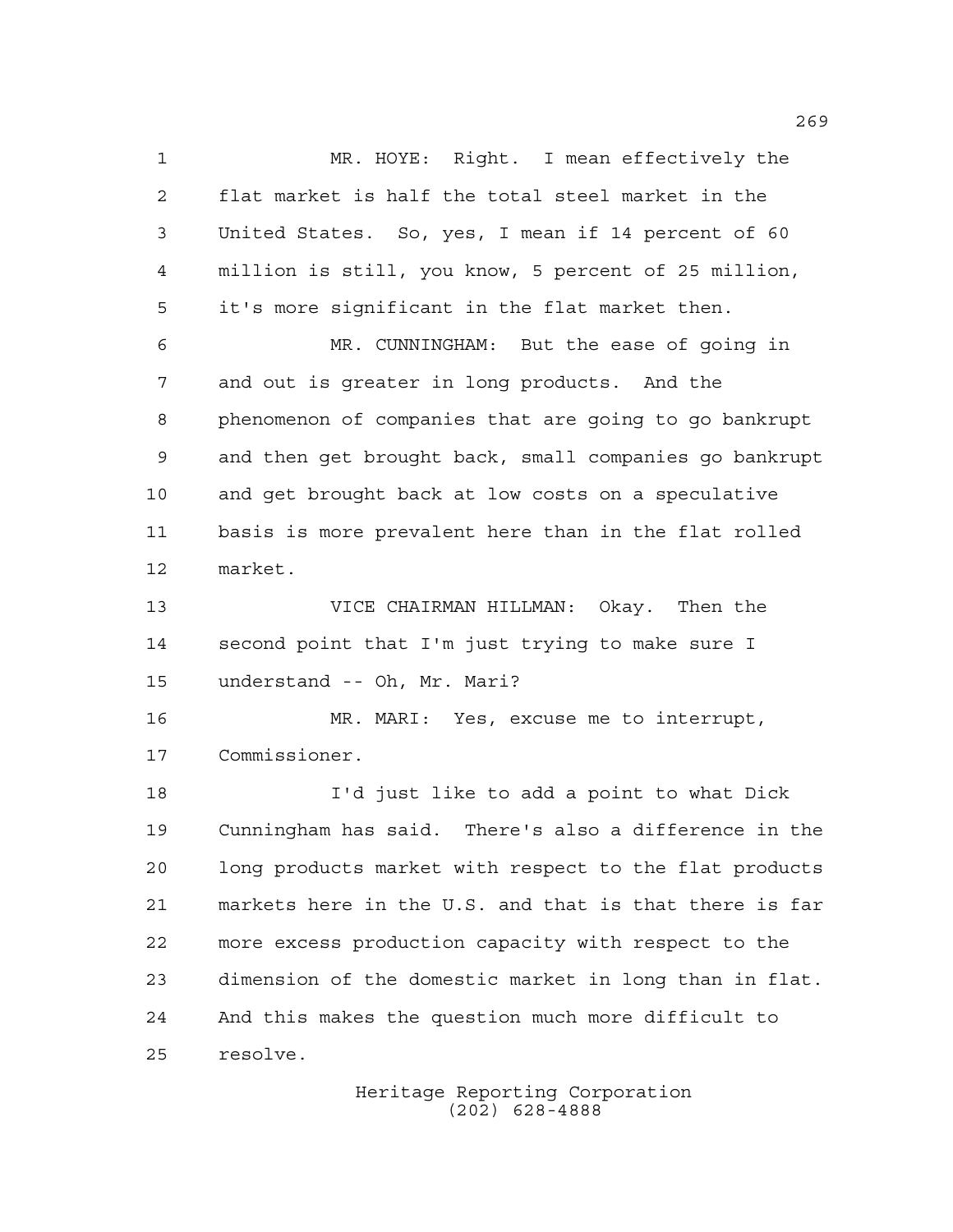VICE CHAIRMAN HILLMAN: Okay. I mean I think your point is getting at the second piece of this which is whether there is something in your view about the long product market that makes this lesser degree of inefficient capacity have somehow a more pernicious effect on prices or competitiveness or the adjustment efforts of the good guys, if you will.

 Pretty much what I was hearing you say is, yes, there has been all this positive adjustment by the highly competitive companies and virtually all of it will be negated by the efforts of the recyclers, as you term them, coming back in the market, which does suggest to me what you're telling me is a much smaller volume of production out of inefficient facilities has a greater effect in this market than we might see in flat.

 And I just want to make sure I'm hearing that right or whether you think that's really not the point that you're making.

 MR. CUNNINGHAM: I think that's right but let me -- this is Dick Cunningham -- but let me add one other thing to it.

 There is also a somewhat different demand side phenomenon here too that makes it more pernicious to have this sort of pricing pressure. It is a

> Heritage Reporting Corporation (202) 628-4888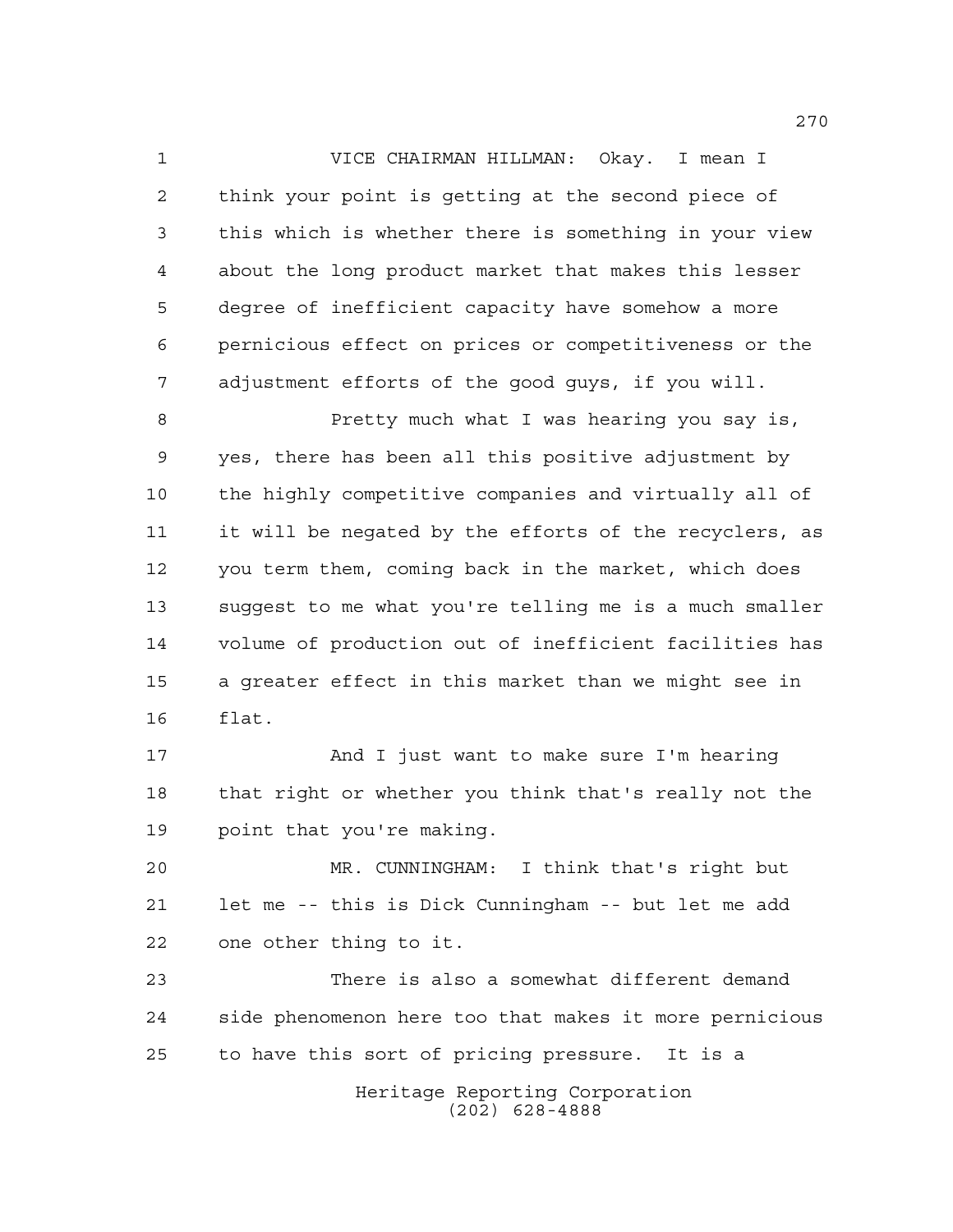function that as you step back from it of weakening the U.S., the producing industry's pricing power. And that's always a function you have to view relative to the power of the buying industry. And remember I can't talk about rebar, I really think rebar is different. And I don't know how it's different but, whatever.

 Anyway, the hot rolled and cold finished you're dealing essentially with the auto industry and you're dealing with a real tough pricing situation. And so a lesser degree of disruption, disruptive forces can be more, and that way for like tin mills, you need to have, you need to gain pricing power on the producing side and this industry is not gaining it. That's essentially the problem.

VICE CHAIRMAN HILLMAN: Mr. Blum?

Heritage Reporting Corporation (202) 628-4888 MR. BLUM: Yeah. I'm still thinking about this more pernicious concept because I honestly never really thought about it that way. I mean what we've been struggling with, and that's why we wrote the first general brief trying to deal with, you know, the adjustment process itself, every industry obviously has its own dynamics. They have their own problems, they're going to have their own solutions. And I think the meaning of the -- naturally you would expect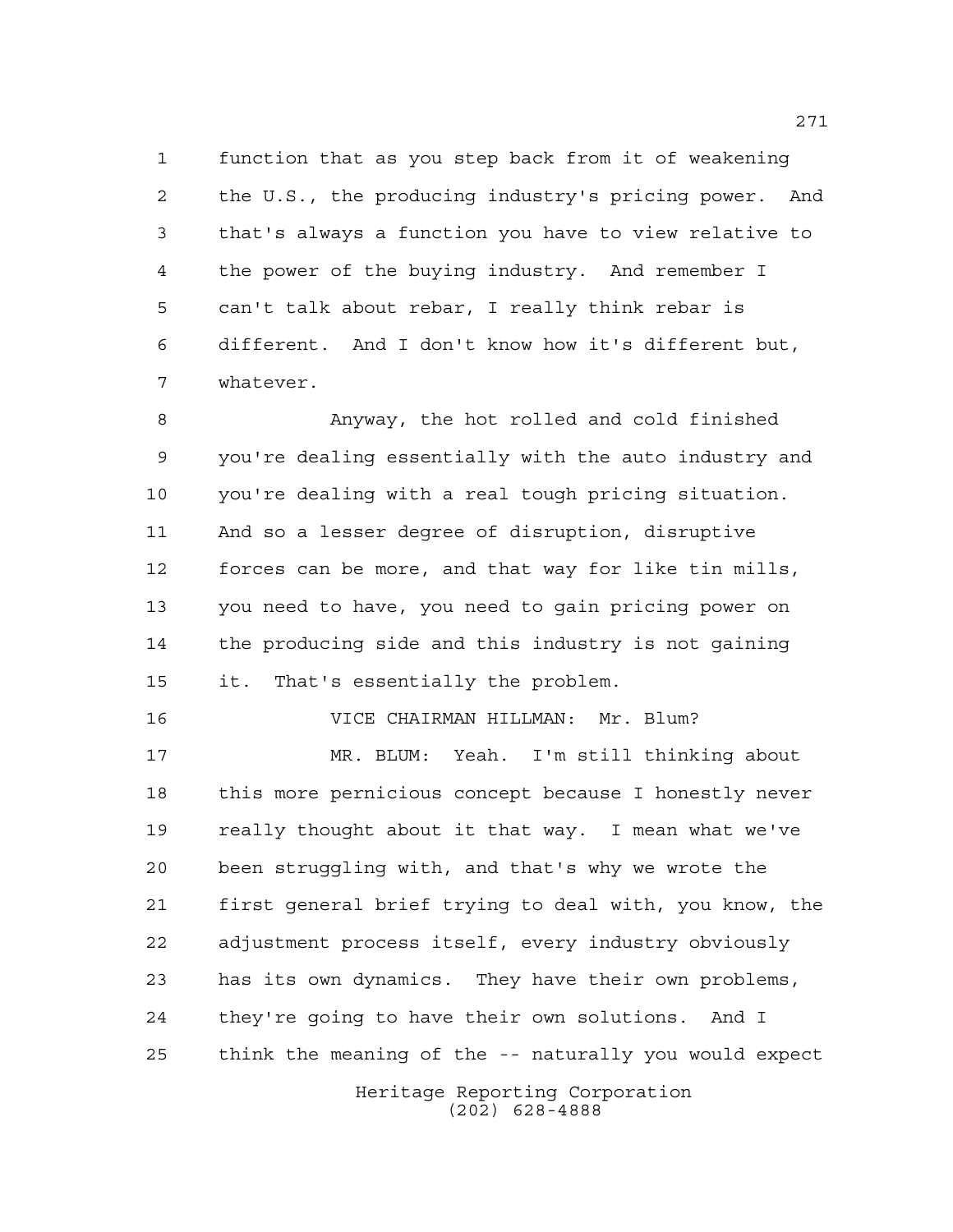I think that the mix of adjustment problems and therefore the mix of adjustment solutions will be different from one to the other.

 One general comment, even though we've tried often to point out that distinguishing or dividing, you know, the industry into mini-mill and integrated camps doesn't make a lot of sense for a lot of purposes anymore, but generally speaking on that basis the mini-mills are much more modern, much more efficient than the others. And yet you heard Mr. DiMicco complain that he couldn't recoup his cost of capital.

 So in the sense that they have more recent investments and, you know, fairly large investments their inability to raise, you know, to return, to get a return on capital is a big issue. And I think our advice is look for the answer in the domestic industry's operating rates. They simply maintain too much capacity.

 Now, they have a choice, this is part of this process here, if they are truly internationally competitive they should be looking at the world as their market not just the United States or North America. You have to make an investment in that. Mr. Hoye knows all about that, that Corus and other non-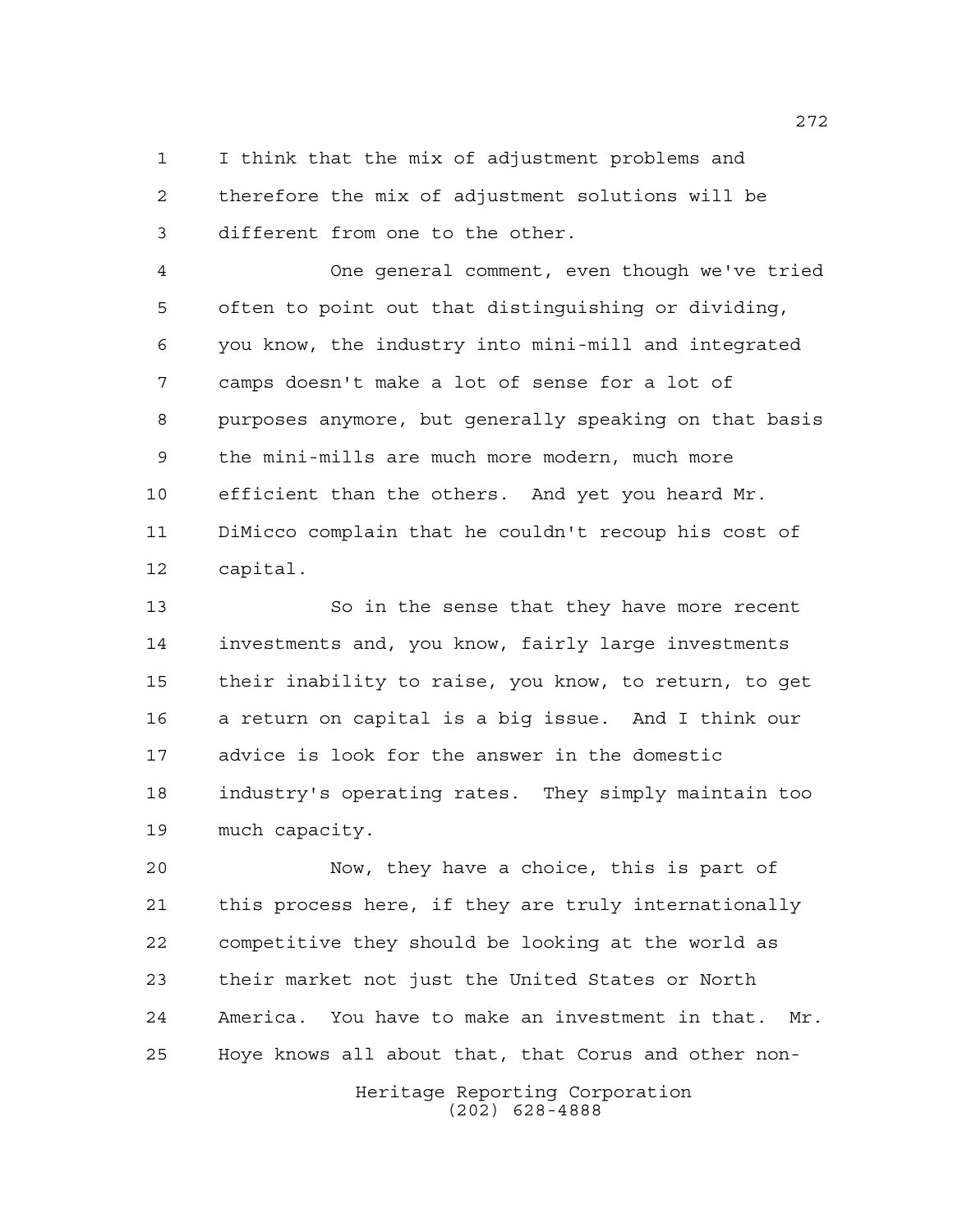American companies have, and a few Americans although not always in steel product but in some downstream products likes like Timken, they distribute product all around the world. You have to invest in that, you have to work at that, you have to develop customer relations.

 Once you do that your ability to ride through the cycle is greatly strengthened. One of the difficulties I think that the domestic industry has right now is when demand is relatively soft they don't have very many options. And if they are competitive, and I believe many of them are and are getting better, I think that's demonstrably try, one of the things they should do and haven't really attempted in many cases is to develop an export function that will allow them greater options when demand here isn't so robust. VICE CHAIRMAN HILLMAN: I appreciate those

answers. Thank you.

CHAIRMAN OKUN: Commissioner Miller.

 COMMISSIONER MILLER: Madam Chairman, you will probably be happy to know since I figure this would be at least my fourth opportunity to question the representatives of Corus and at least my sixth opportunity to question the representatives of EUROFER that I'm not going to.

> Heritage Reporting Corporation (202) 628-4888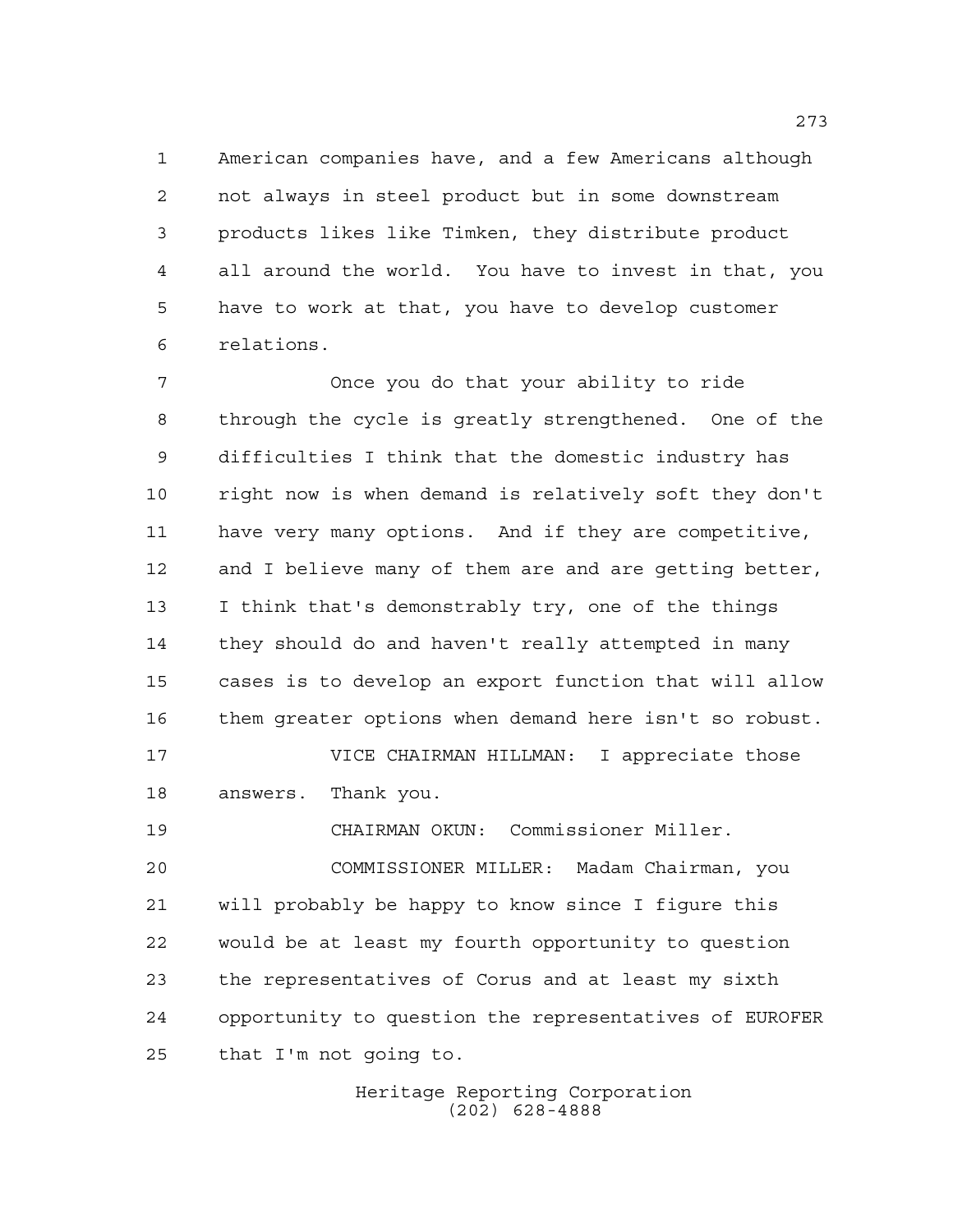Thank you for all of your testimony. It has been very interesting.

 CHAIRMAN OKUN: Commissioner Koplan. COMMISSIONER KOPLAN: Once again she's taken the lead. I don't have any additional questions. I do want to thank you very much for your responses to the questions that I did ask.

 While I have the microphone, just as a housekeeping matter and because I see Mr. Burrough in the room, this morning I asked a question with regard to long products that are excluded from the 201 relief and I referenced that if they are being exported from countries that are covered by the relief they would be subject to already existing duties. And the answer that was given to me was that there are no duties on those products.

17 I'm advised by staff, counsel, that if you refer to the chapter on long products that in Chapter 1 on pages 2 and 3 there is a list of HTS statistical reporting numbers, 55 sets are on that list starting with the 7213 running through 7216 I believe and then picking up with 7227 and 7228. Staff advises me that there are duties on each of those categories, small, but with regard to each of the categories on those two pages duties are in fact still in existence.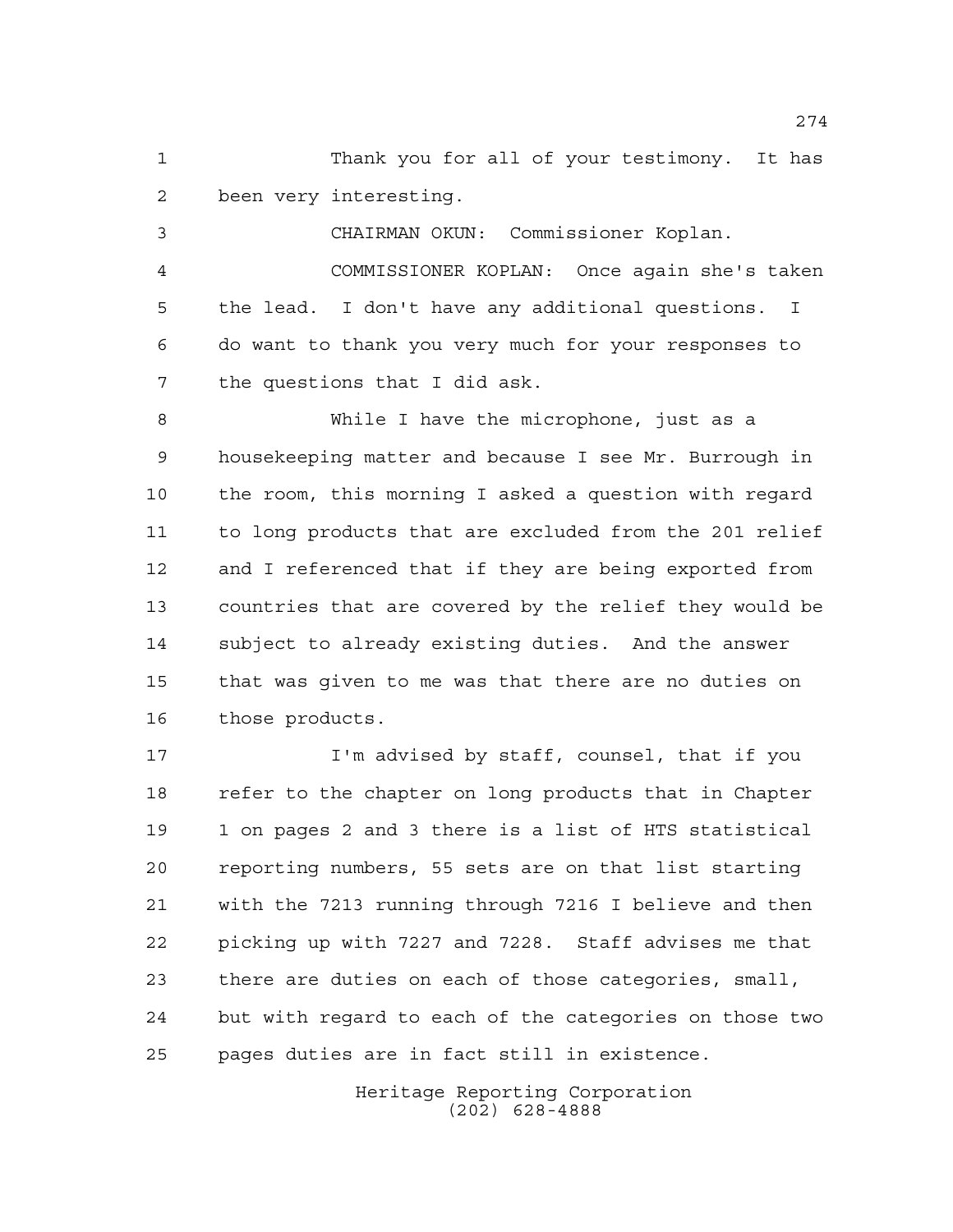Heritage Reporting Corporation So I just wanted to put that on the record. And with that I have nothing further. CHAIRMAN OKUN: I have no further questions. Let me turn to staff to see if staff have questions of this panel? MS. NOREEN: Bonnie Noreen of the Office of Investigations. Staff has no questions. CHAIRMAN OKUN: Do counsel for petitioners have questions? Mr. Verrill, Mr. Price, you're shaking your head no. Well, then we want to again thank you very much for your testimony, for all the answers you've given and for your continued cooperation post-hearing with providing further information. And we will just take a moment here to change to Panel Three. (Pause.) (Panel Three sworn en banc.) CHAIRMAN OKUN: Is this panel ready to proceed? MR. CARR: Yes, we are. CHAIRMAN OKUN: Very well. And let me ask the Secretary whether all the witnesses have been sworn? MS. ABBOTT: Madam Chairman, all witnesses have been sworn.

(202) 628-4888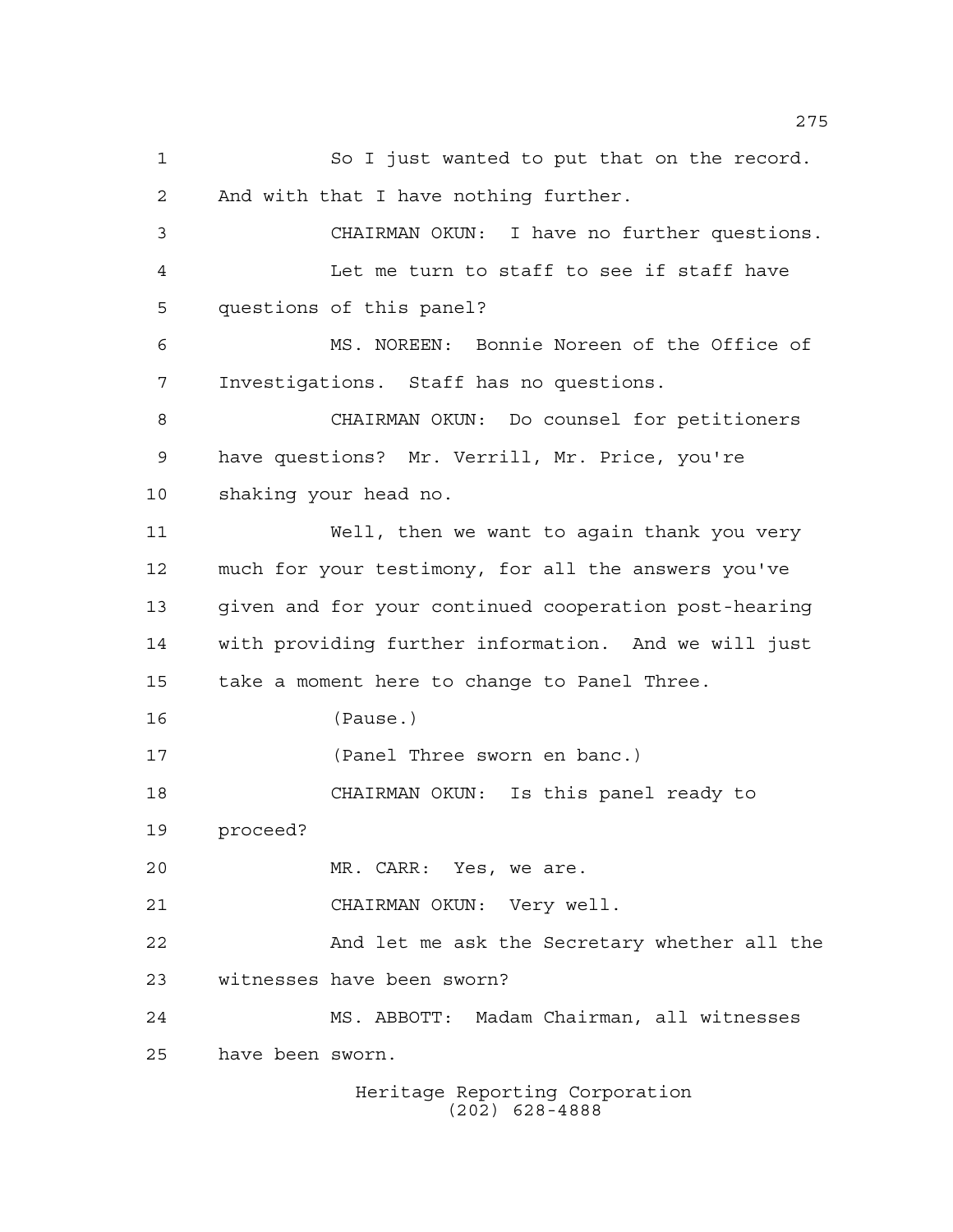CHAIRMAN OKUN: Thank you very much. You may proceed.

MR. GRIMM: Thank you.

 Madam Chairman, Commissioners, my name is Doug Grimm, Vice President and General Manager of Metaldyne's forging operations based in Plymouth, Michigan. We are here today to talk about what the industry has done to the adjust to the important competition.

 Within the automotive SBQ industry the answer is simply: nothing. Because there is no competition. In 2001, pre-Section 201, major automotive SBQ users imported approximately 40,000 tons or 2 percent of the total hot bar imports that year. In light of this we're not here to debate as purchasers as we did in the 332 investigations but there is some spillover effect in the 204, as you are aware.

 Finally, before I begin my presentation I need to clarify a misnomer. If companies like Metaldyne are not being adversely affected by the 201 as alleged earlier this morning then why have we been as vocal as we have? And why are we here today? With that as my introduction let me explain Metaldyne's situation. Next slide, please.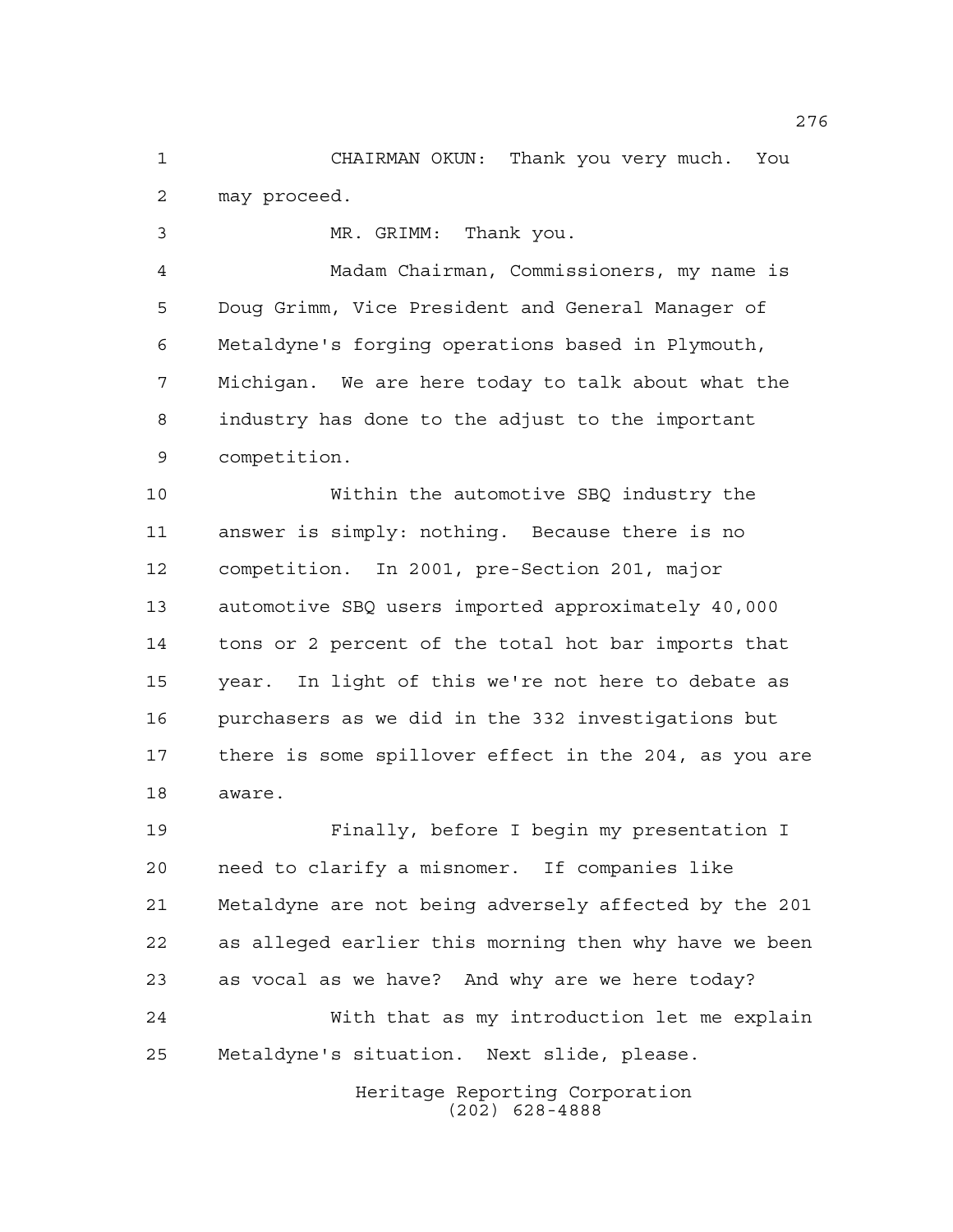Headquartered in Plymouth, Michigan, a suburb of Detroit with annual revenues of \$2.4 billion we have 11,000 employees and over 100 facilities in 13 countries. With this manufacturing footprint we demonstrate every day that we're globally competitive. Next slide, please. We produce what's known as safety-critical components. We make products such as constant velocity joints, disk brake caliper pins, connecting rods for the engine, clutch components, gears and shafts for transmission, engine and chassis applications. We're the non-sexy stuff of the vehicle. Why is there no real import competition? It's because of the barriers to entry. Let me explain. First, the product lifecycle of our customer

 base and what we support such as transmissions and engines, these typically have 10 to 15 year lives. Once you get on a particular engine or transmission that you obviously are in a very good competitive position but it does block out the competition a lot of times.

Heritage Reporting Corporation (202) 628-4888 Why is this? Typically it's because of the engineering validation. And in the automotive sector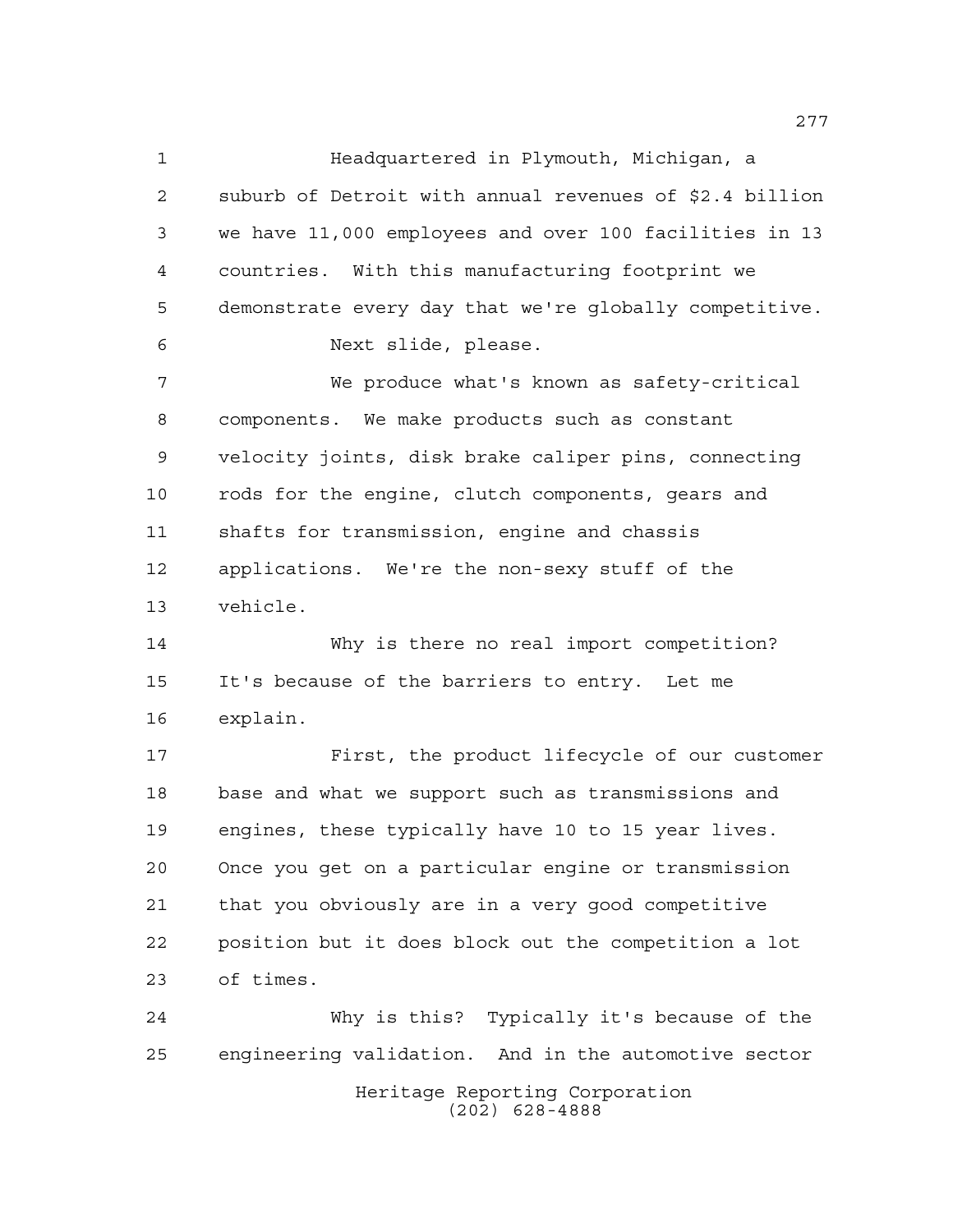you hear of the terms that you may have heard of called PPAP or production part approval process. And when you go through engineering validation, especially with safety critical components it typically can take one to five years to get those components and materials validated for that application.

 The third barrier to entry are quality systems such as QS-9000 which is now becoming an automotive global standard called TS-16949. This is a global standard that supplies must meet in order to supply the auto industry in Europe, North America and Asia.

 In summary, the life of engines and transmissions coupled with stringent engineering and quality requirements separate automotive SBQ from other long products.

Next slide, please.

 Next, when we look at our employees by state we are concentrated in steel producing states. On this graph 73 percent of our employees are located in the same region as the steel mills that the president is protecting. A majority of Metaldyne's employees are union employees, including United Steelworkers.

 As I visit our own manufacturing facilities and discuss steel tariffs I cannot explain why a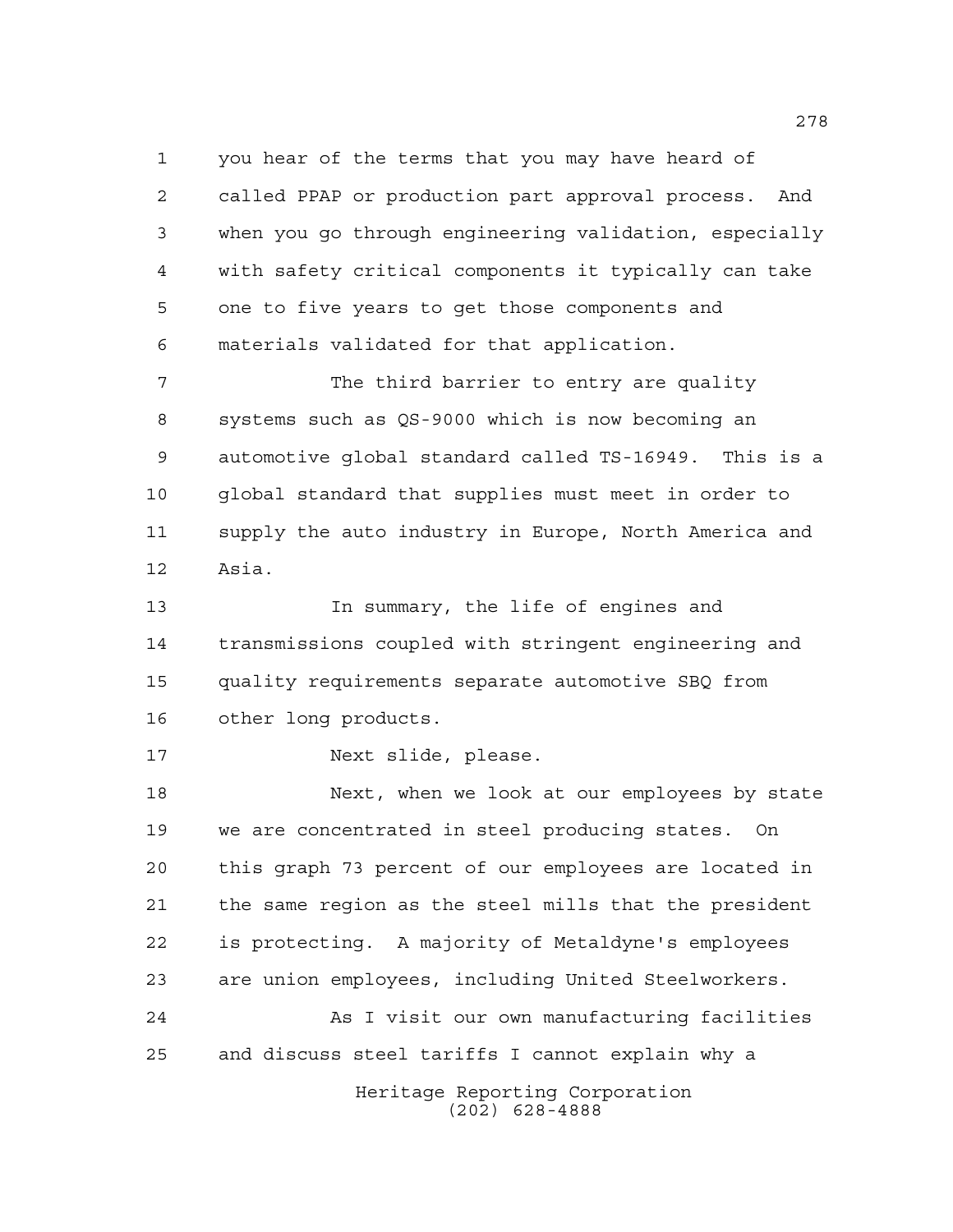United Steelworker job in Minerva, Ohio near Canton are not as important as a job at a steel mill in Lorain, Ohio or even in Canton, Ohio. I cannot explain it, nor should I have to.

 Finally, and let me be clear, I'm not eliminating the Christmas party, as mentioned earlier this morning by one of the people that testified, I am cutting jobs and it's a major input -- and the steel tariffs are a major input to these decisions.

Next slide, please.

 As I mentioned earlier, Metaldyne's global manufacturing footprint and our diverse customer base exemplifies our competitiveness. We supply such companies as Honda, Nissan, BMW, Toyota, Peugeot, Botz. We need a competitive supply base as well but the 201 tariff has created a "squeeze play" on us automotive suppliers like Metaldyne. We are losing business due to SBQ steel price increases. Major customers such as General Motors, Ford, Daimler Chrysler have publicly stated that they are increasing supply out of low cost countries such as China. The 201 has been a catalyst to this action in our product line. We cannot let it continue.

 With regard to Metaldyne's steel usage we purchase 380,000 tons of SBQ steel annually.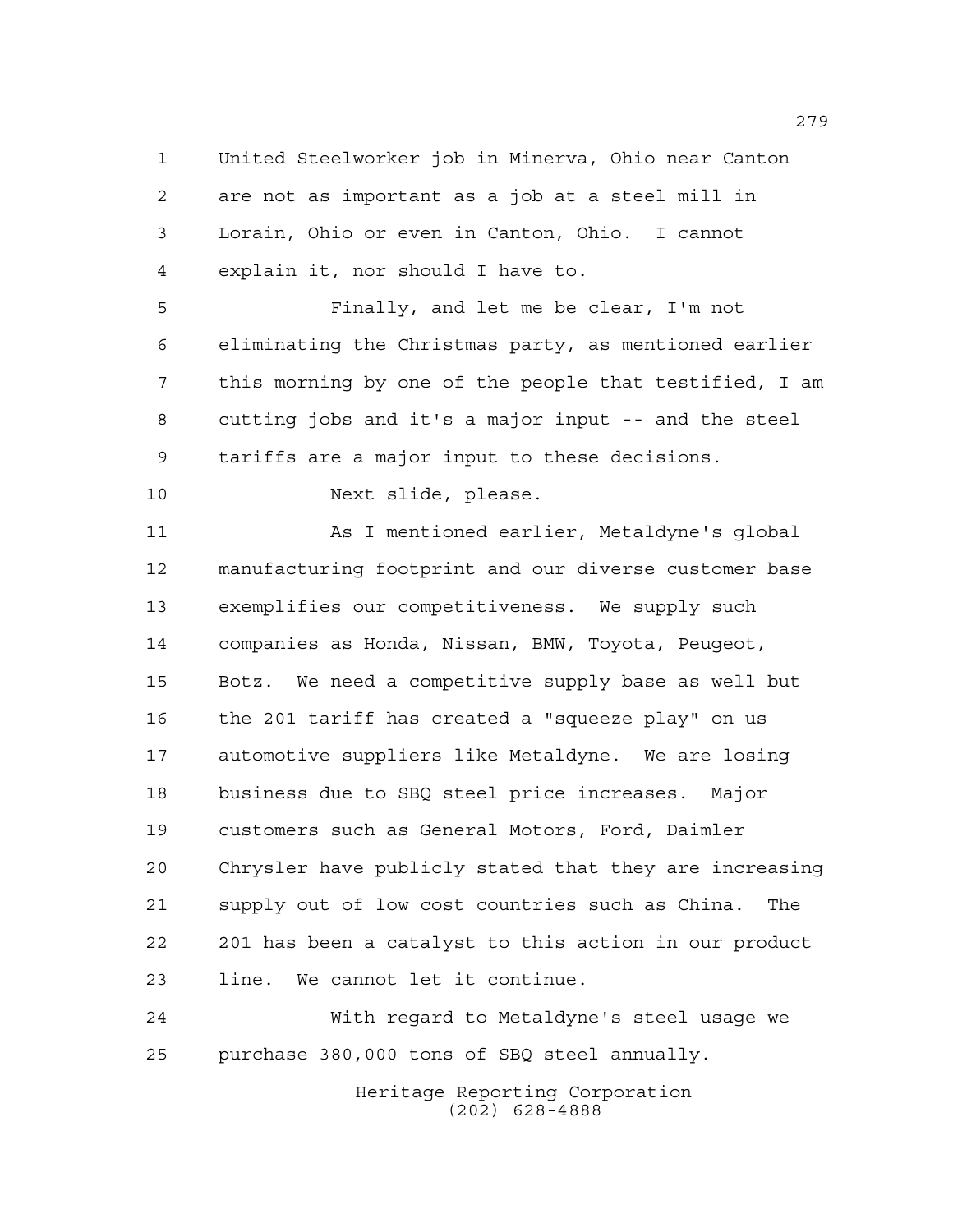Historically we have purchased 98 percent of our steel domestically. Since the 201 ruling, however, we are aggressively pursuing non-USA suppliers. Also since the 201 ruling we are aggressively pursuing component parts versus raw steel.

 As I said previously, the 201 was the catalyst for this action and it continues to pick up steam with automobile suppliers and manufactures, and this means jobs.

 So what is automotive SBQ steel? Special bar quality steel is highly specialized. Our automotive customers specify SBQ for safety-critical components, as I mentioned earlier. Automotive SBQ is not a commodity, it's an engineered product with specific chemistries for a particular manufacturing process. In one particular grade we may have as many as 25 chemistries for a particular grade to support our manufacturing process.

 Finally, there are very few suppliers of automotive SBQ steel in North America. I have listed them here: Timken, Republic Engineered Products, Chartered Steel and Wire, North Star Steel, Mac Steel and Ispat. Interestingly, two of these companies have decided not to join the long products coalition. They know the issues and it's not the imports.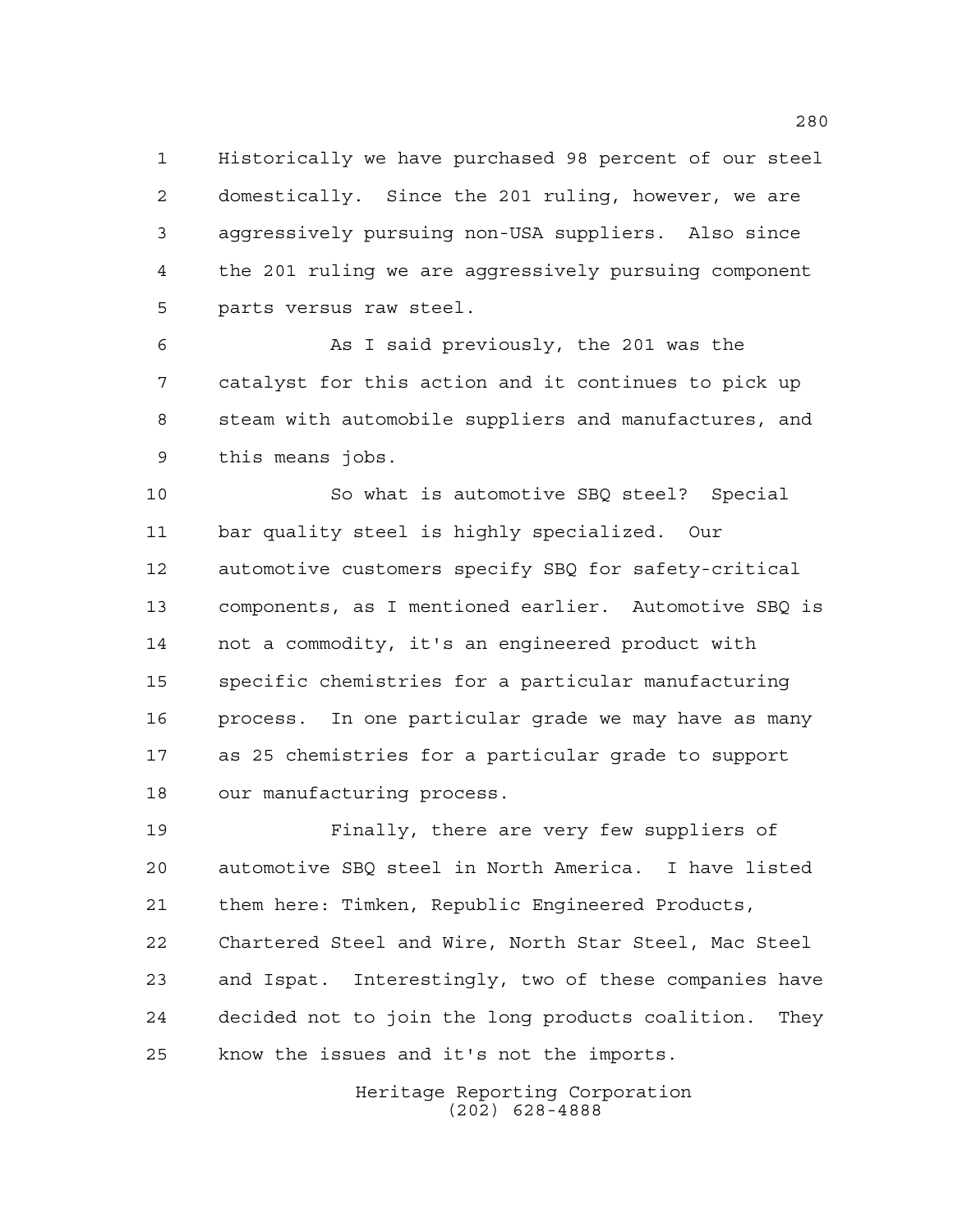Next slide, please.

| $\overline{a}$ | The automotive SBQ users, which you may                |
|----------------|--------------------------------------------------------|
| 3              | already know we had formed a coalition during the      |
| $\overline{4}$ | exclusion process, are Delphi, Metaldyne, American     |
| 5              | Axle, Dana Corporation, ArvinMeritor and Vispion, to   |
| 6              | name a few. These fine companies ship safety-critical  |
| 7              | products to every automotive manufacturer in the       |
| 8              | world. We are and must remain globally competitive.    |
| 9              | The next slide is very interesting. When               |
| 10             | you look at automotive SBQ steel capacity since        |
| 11             | January 2000 it has decreased nearly 30 percent while  |
| 12             | auto production has stayed pretty much in the 16, 17   |
| 13             | million unit range during the same time period         |
| 14             | Going back to January 2000 we've heard the             |
| 15             | Qualitech mill brought up quite a bit today, closed in |
| 16             | March of 2000. Copperweld Steel in January 2001.       |
| 17             | Koppel exited the SBQ bar business in May of 2001.     |
| 18             | Laclede closing in July. Ispat Inland closing their    |
| 19             | 21-inch mill in November of 2001. And Republic         |
| 20             | closing its 12-inch mill in August of 2002.            |
| 21             | As you can see, this all happened prior to             |
| 22             | the 201 impact.                                        |
| 23             | Moving to the next slide. When you look at             |
| 24             | capacity of the five million tons that are left        |
| 25             | essentially versus what's really available this is a   |
|                | Heritage Reporting Corporation<br>$(202)$ 628-4888     |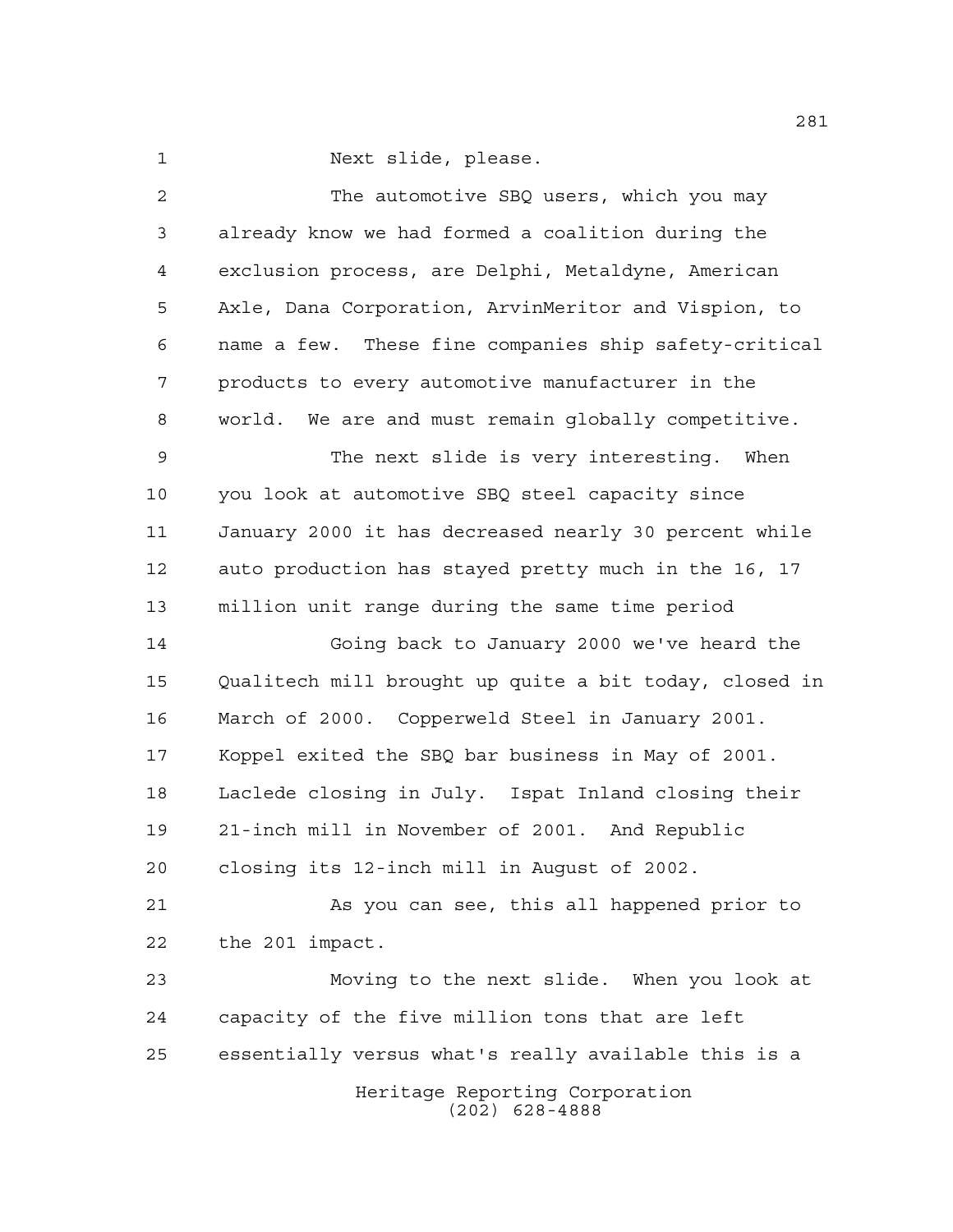key factor. The point on this slide is that we need to be careful when analyzing this data due to business strategies such as Timken's where a majority of their capacity is used for in-house production of bearings and it's not available to the outside marketplace. When you look at this slide from our estimation and market intelligence available capacity could be as low as 2 to 3 million tons.

Next slide, please.

 Let me discuss our steel suppliers many of who were here today. Metaldyne's steel suppliers are very well run, profitable companies. Two of Metaldyne's primary steel suppliers from our information posted record profits last year. These suppliers were also profitable in 2001 before the implementation of the tariffs. The exception was Republic Engineered Products or Republic Technology International at that time which emerged from Chapter 11 reorganization as you know in 2002 following their announcement in March 2001, a full year before the 201 implementation.

 Now, what's interesting is Metaldyne and others helped Republic through the process. We knew they were in trouble. We met with Joe Lipinski and Ted Feelins who was here today on a daily basis,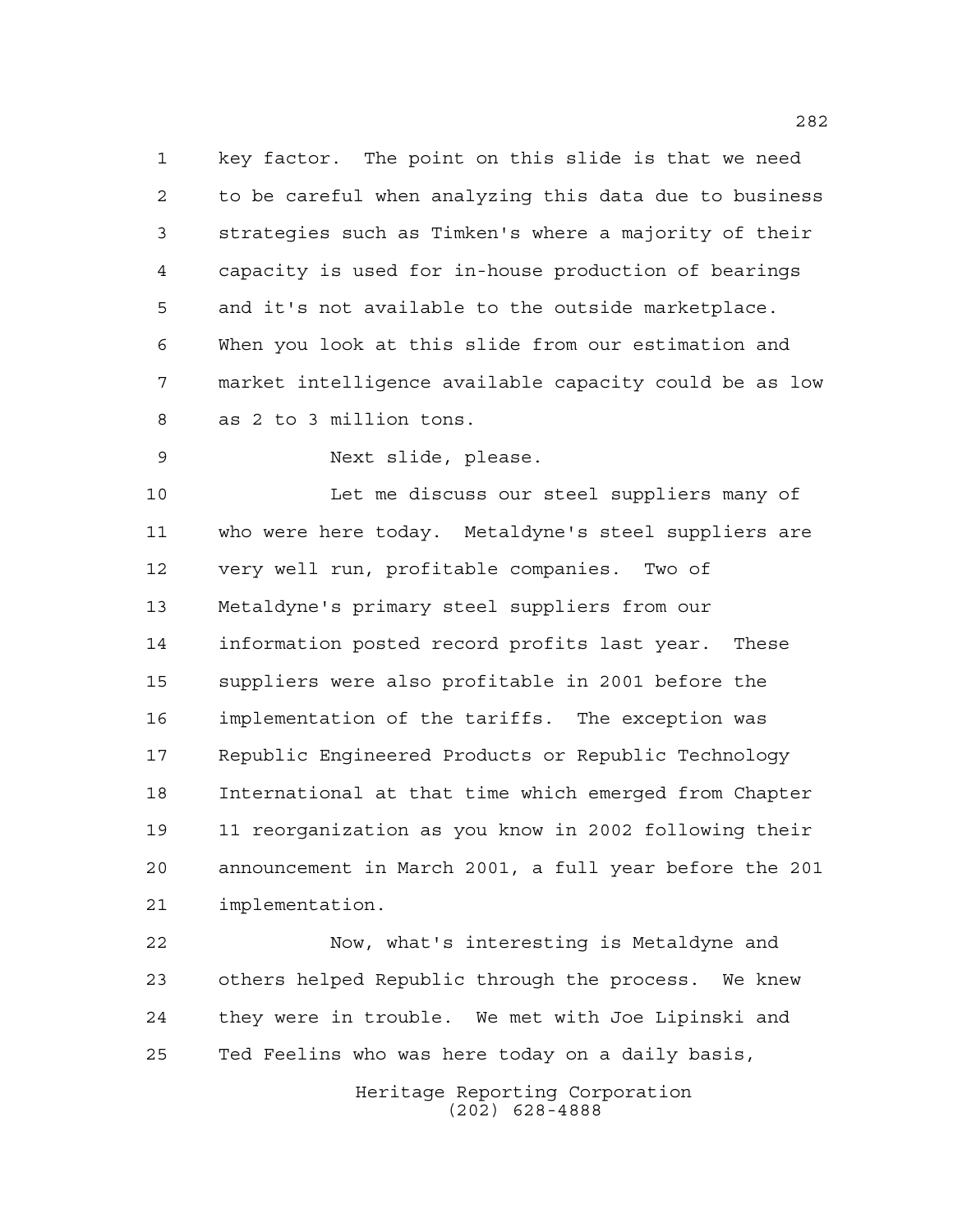weekly basis as necessary. We supported them through the process. We kept the business within, even though they were in financial difficulty and at times putting us in jeopardy with supply with our customers, because we knew the impact of Republic going down was very detrimental to the industry.

 Government protectionism didn't help the situation. The private sector, led by companies such as Metaldyne and the management team at Republic fixed their issue. And I congratulate Joe Lipinski and Ted Feelins on their success.

Next slide, please.

 Our suppliers since the 201 program which this investigation is about this is what they've done from our viewpoint. Metaldyne and others have experienced a 10 percent price increased on aggregate in 2003 which is significant in an industry that will change suppliers over a 5 percent swing in costs.

 We have had up to 50 percent price increases on specific items or jobs as we call them. Also, we have actually seen a significant change in customer service. While prices have gone up my quality and delivery from a performance standpoint, not allocation, from a performance standpoint has deteriorated and is the worst for the past two years.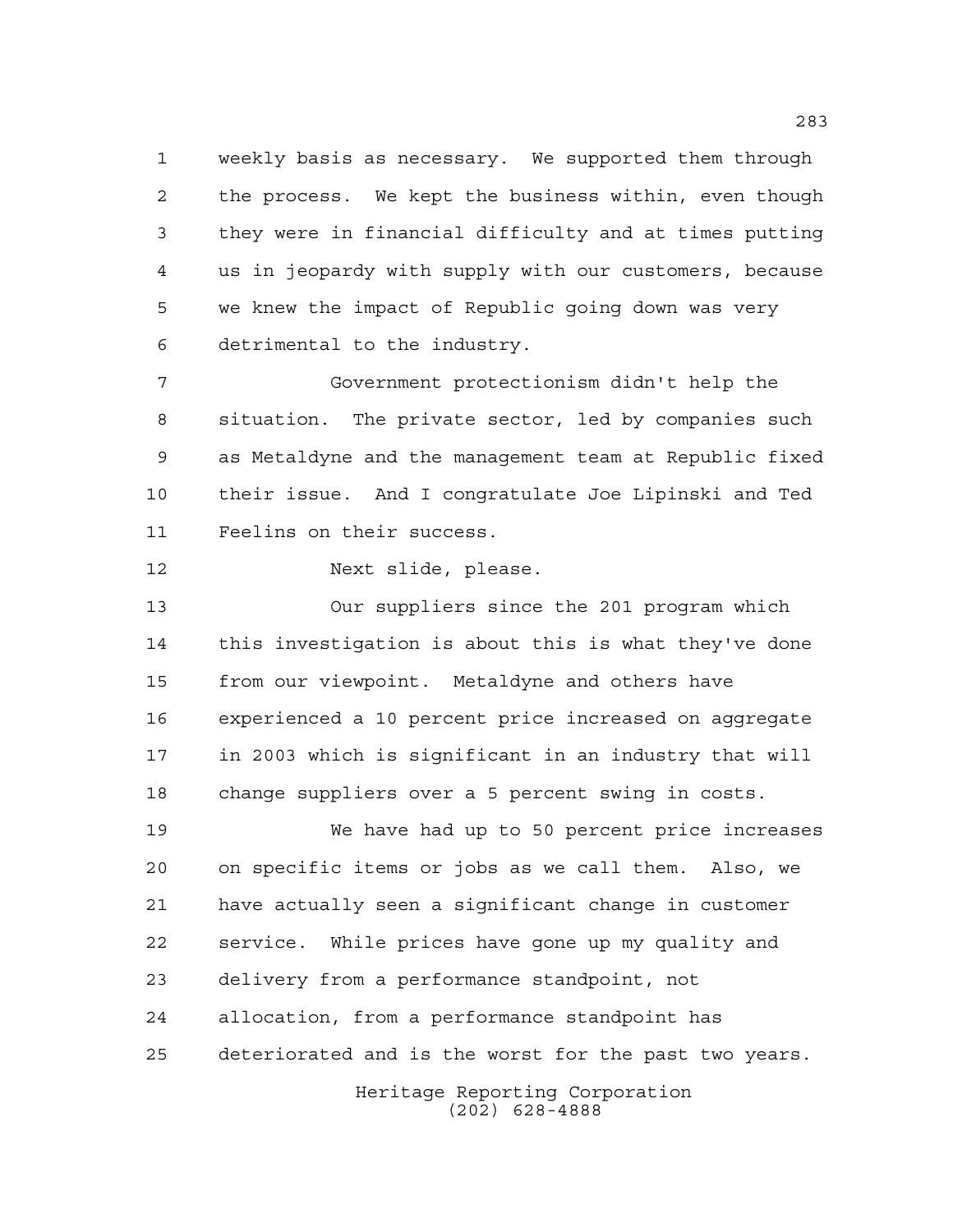Finally, they did form a long products coalition for the six suppliers that we deal with, as you know we're here today. And as I said, I'm not sure what they formed a coalition over because there are no imports that they're trying to stop.

 With regards to 2004 our negotiations are just beginning and the president's decision at the midterm review in September coupled with our offshore sourcing strategy announced after the 201 introduction will drive our 2004 steel prices up or down and further restructuring of our steel using plants at Metaldyne. At this point we anticipate that going up again. And this means U.S. jobs at Metaldyne.

 To summarize, this segment of the industry has already rationalized its capacity before the implementation of the tariff and is successful. Metaldyne and other automotive users are helping with the process as exemplified by the Republic situation. In the end, steel suppliers are reaping the benefits of Section 201 tariffs at our expense.

 Why does this segment of the industry automotive SBQ need protectionism? They don't.

Heritage Reporting Corporation (202) 628-4888 Given the above I respectfully ask the Commission that the Commission's report to the president provide data on automotive SBQ products so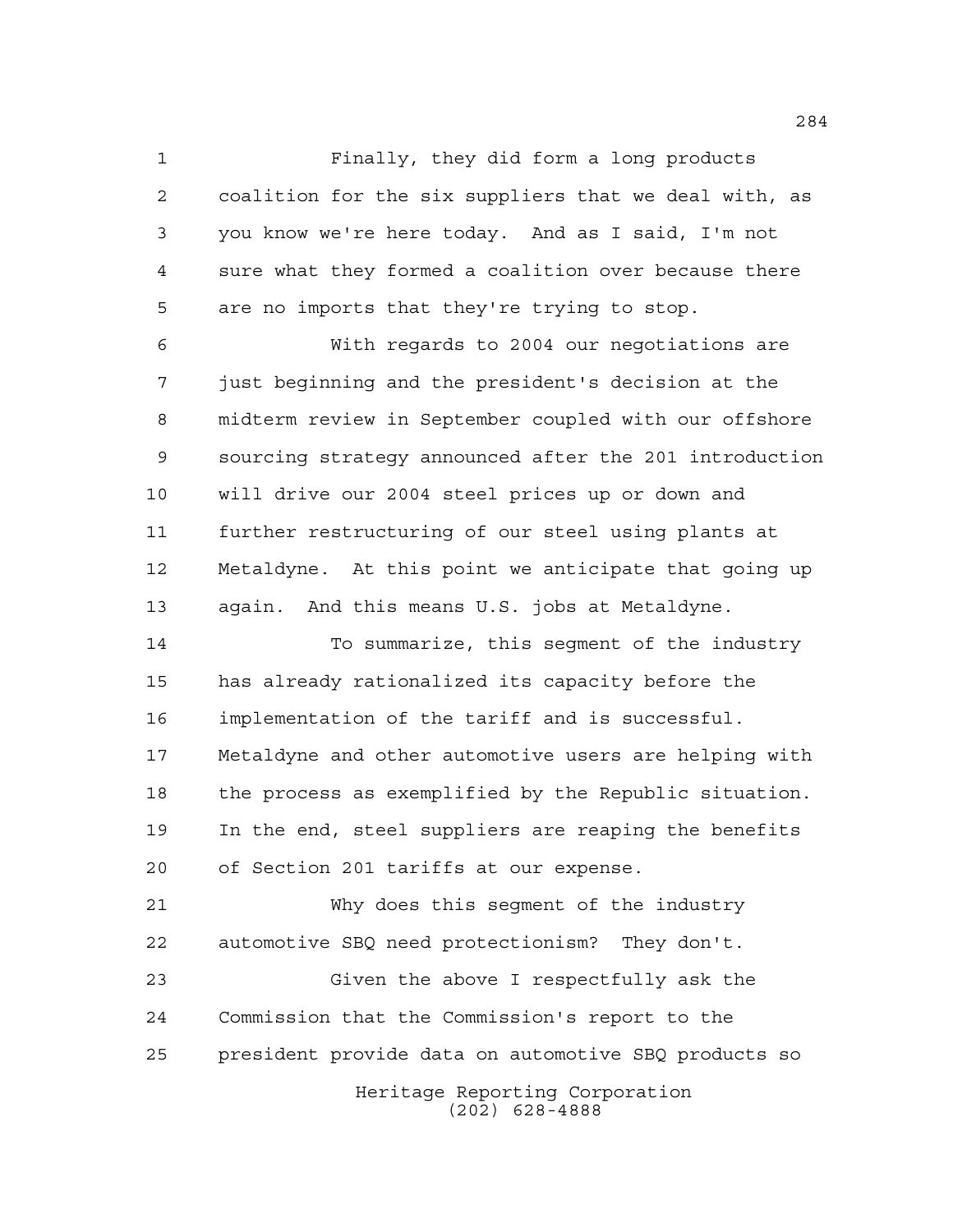Heritage Reporting Corporation that he can knowledgeably terminate the tariffs on automotive SBQ. I thank you for the opportunity to speak with you here today. CHAIRMAN OKUN: Thank you. Is there other testimony or does that complete it? MR. RING: That is the extent of the testimony, Madam Chairman. CHAIRMAN OKUN: Okay. Well thank you then, Mr. Grimm, for that testimony and for being here today and for your willingness to answer questions. We much appreciate it. Commissioner Miller will start our questioning this afternoon. COMMISSIONER MILLER: Thank you, Madam Chairman. And thank you to the panel as well for being here and presenting your testimony. Mr. Grimm, I want to make sure I understand some of what I was hearing from you in terms of price, what you attribute in terms of price effects to the Section 201 remedy. Do you, does Metaldyne, I assume you all purchase mostly under contract. Describe for me if you could just your purchasing form and arrangement. MR. GRIMM: The process?

(202) 628-4888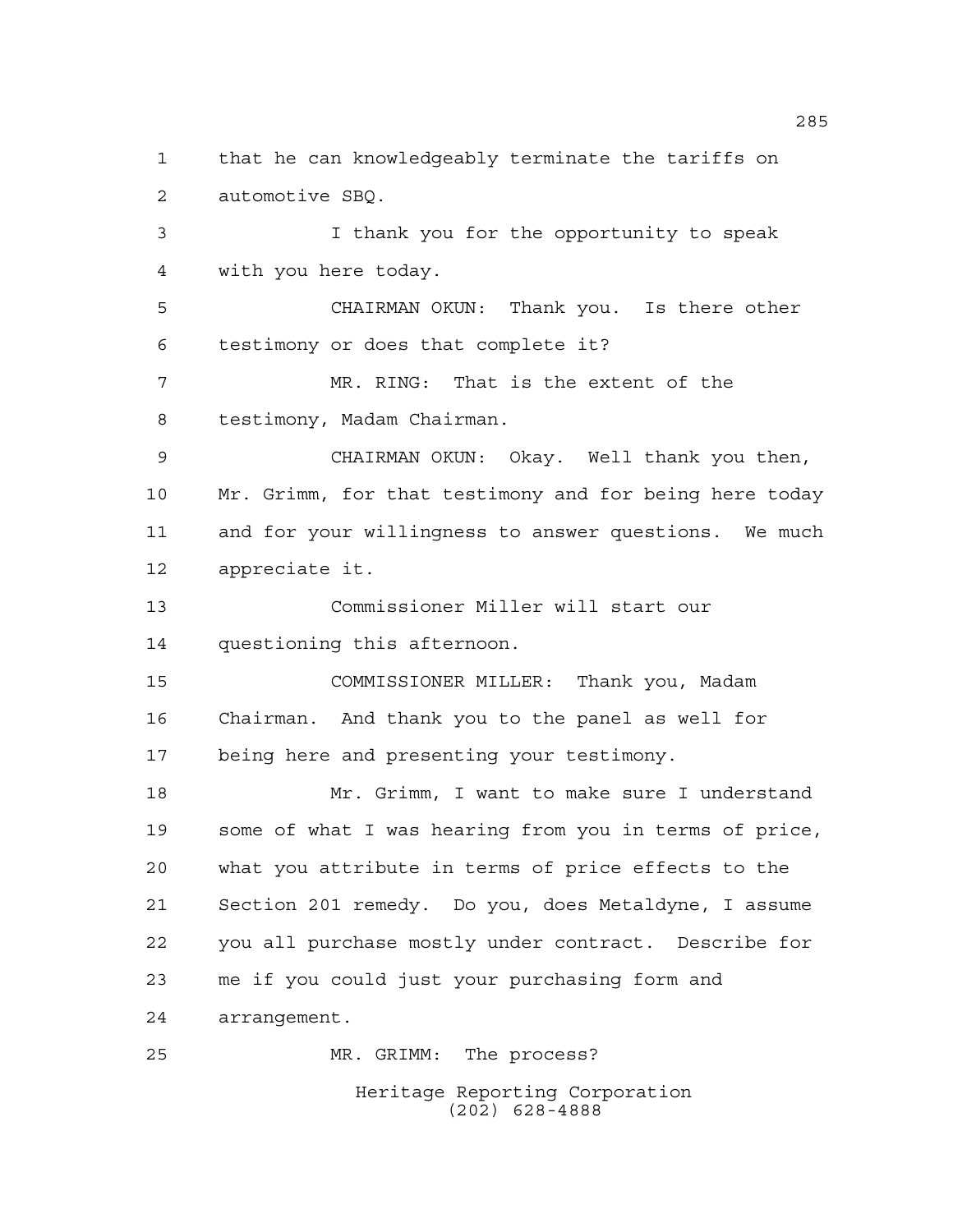COMMISSIONER MILLER: Yes, please.

 MR. GRIMM: Typically it's yearly contracts. And typically it depends, but typically on a calendar year. And it could be one, two, three, four, five years contracts. Typically on automotive you do not do what's known as spot buys.

 COMMISSIONER MILLER: Okay. Okay, so now given that fact how did the price increases that you've described here come about subsequent to the 201 acts. I mean I guess I need to understand the time frame a little bit.

12 MR. GRIMM: Time frame.

 COMMISSIONER MILLER: Were there contract negotiations that led to these price increases?

 MR. GRIMM: Yes. In other words, contract expired. Our price increase hit in January 1 of 2003. People tried to break contracts prior to that but we were able to avoid that. Republic did break a contract because of their Chapter 11 bankruptcy so they did break a long-term contract with us.

 So it was our negotiations for 2003 and beyond where we had contracts expiring at the end of 2002 and then the increase happened following the 201 implementation of March of 2002.

Heritage Reporting Corporation (202) 628-4888 COMMISSIONER MILLER: Okay. And the problem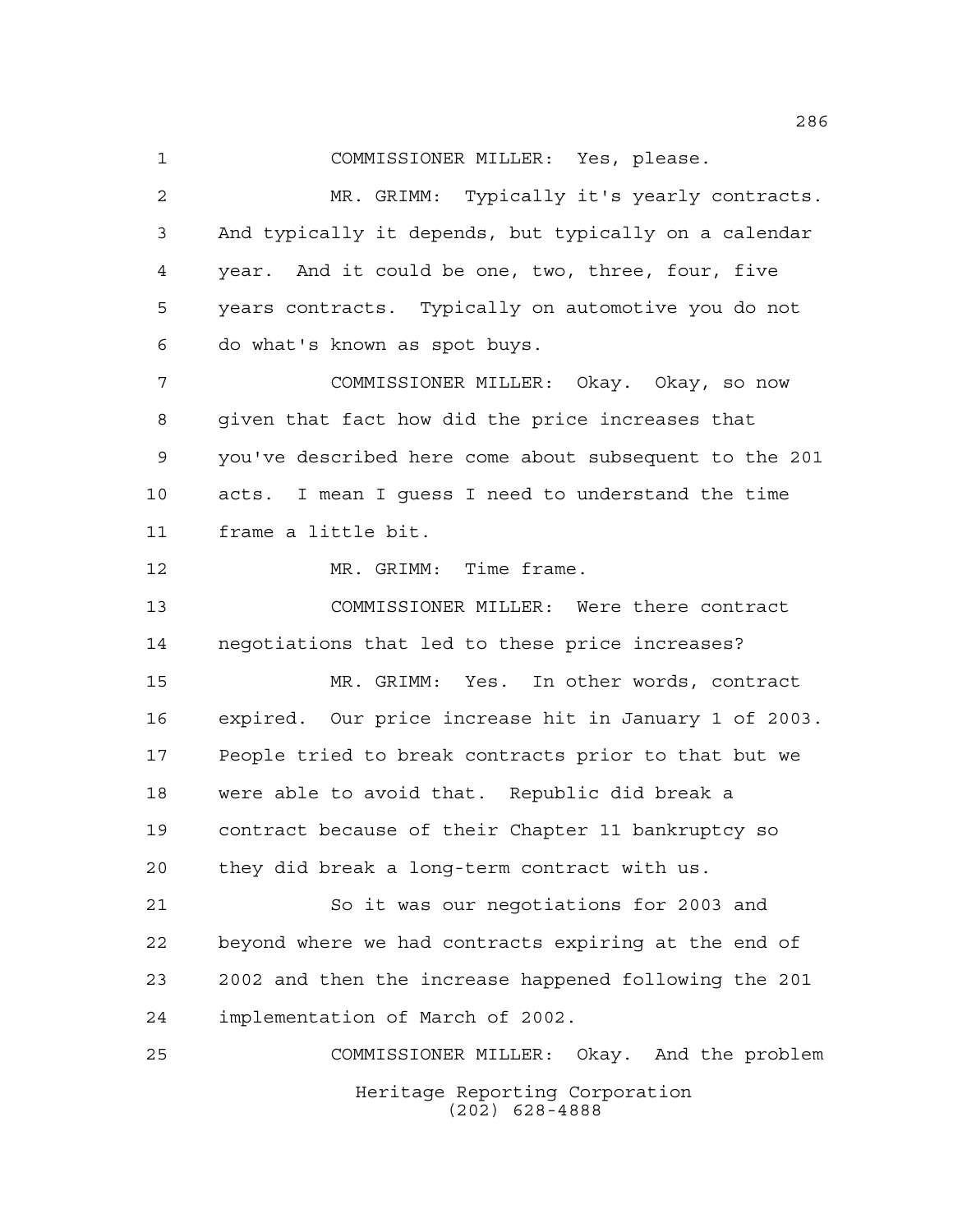Heritage Reporting Corporation (202) 628-4888 that you're describing is mostly with respect to price as opposed to availability issues; is that right? I mean, you know, I see your one chart that seeks to add some sense to the 201 program. And that chart at least speaks to price issues. You in your testimony talk about availability issues as well. I sort of listened to that and I thought I guess you don't agree with the former panel that believed there ought to be more closures in the industry? MR. CARR: Can I answer that question? COMMISSIONER MILLER: Sure. Mr. Carr. Pull the microphone a little closer if you would. MR. CARR: Yes. Let me answer. I read two questions into what you said. COMMISSIONER MILLER: And you're right, there were two questions. MR. CARR: The first one though, the increase hit us effective January of 2003, this year. The tariffs went into place the end of March 20, 2002. COMMISSIONER MILLER: Right. MR. CARR: So our contracts were intact until the end of that year. They were all except one on an annual contract. We had one two year contract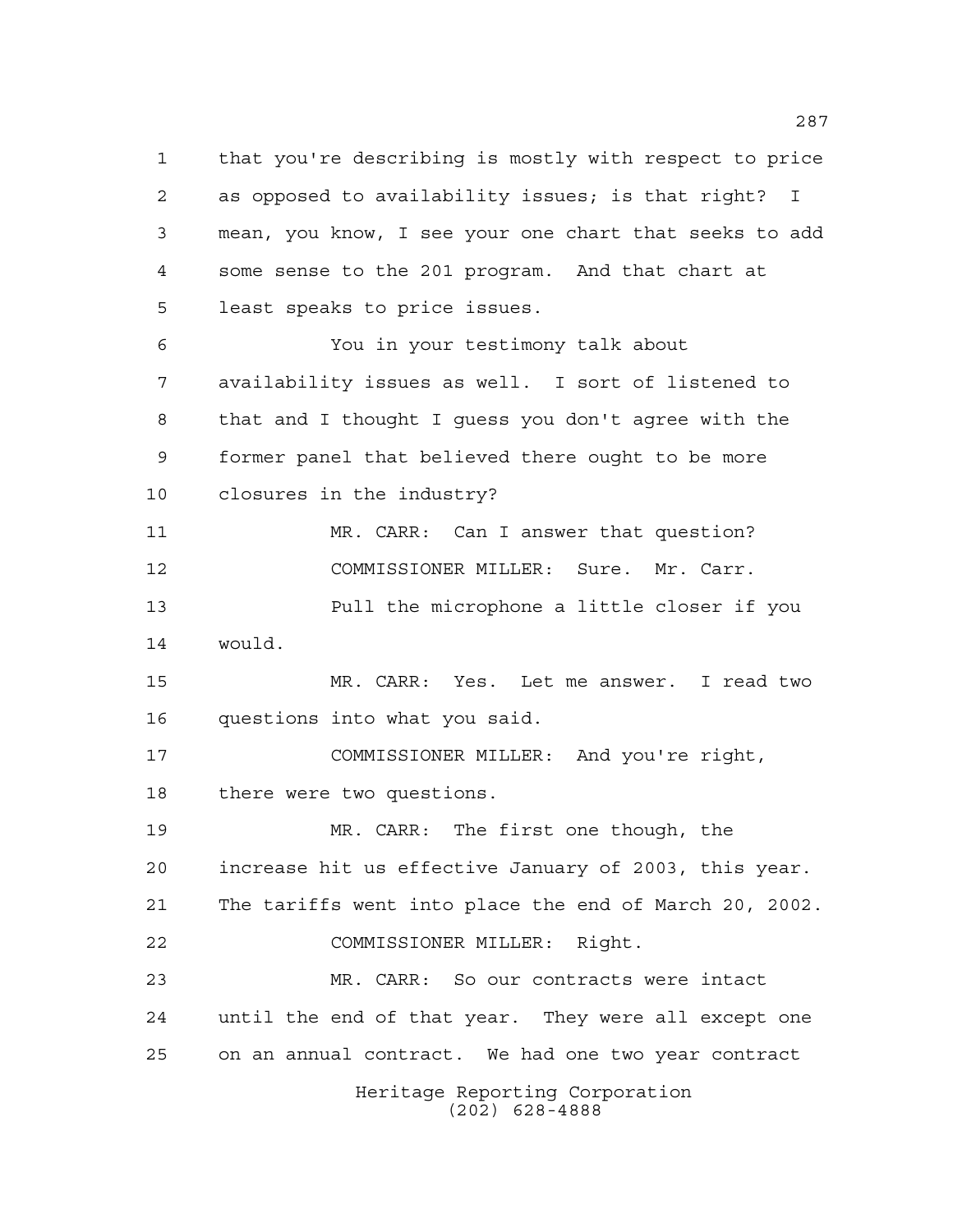Heritage Reporting Corporation (202) 628-4888 that wasn't -- that frankly carried over to 2003. COMMISSIONER MILLER: Okay. MR. CARR: The contract that we had with RTI when they reorganized under REP they elected to void that contract out. And we took a substantial hit when they did that. And that was in November of 2002. And then for the calendar year of 2003 we took another increase from them. Thus some of the 50 percent increases were from that organization. COMMISSIONER MILLER: Okay. MR. CARR: If Ted were still here, you know, he and I and his counterpart there had negotiated those contracts. COMMISSIONER MILLER: Okay. MR. CARR: I think that answered the first question that you had. 17 The second one again was? COMMISSIONER MILLER: About availability. MR. CARR: Availability. One of the things that I would like to point out to the Commissioners here is that there is a distinct differential in subsets of SBQ bar. And that's one where we, and only Mr. Ruth really alluded to that in his testimony when he said automotive SBQ. SBQ, you know they're a very large segment.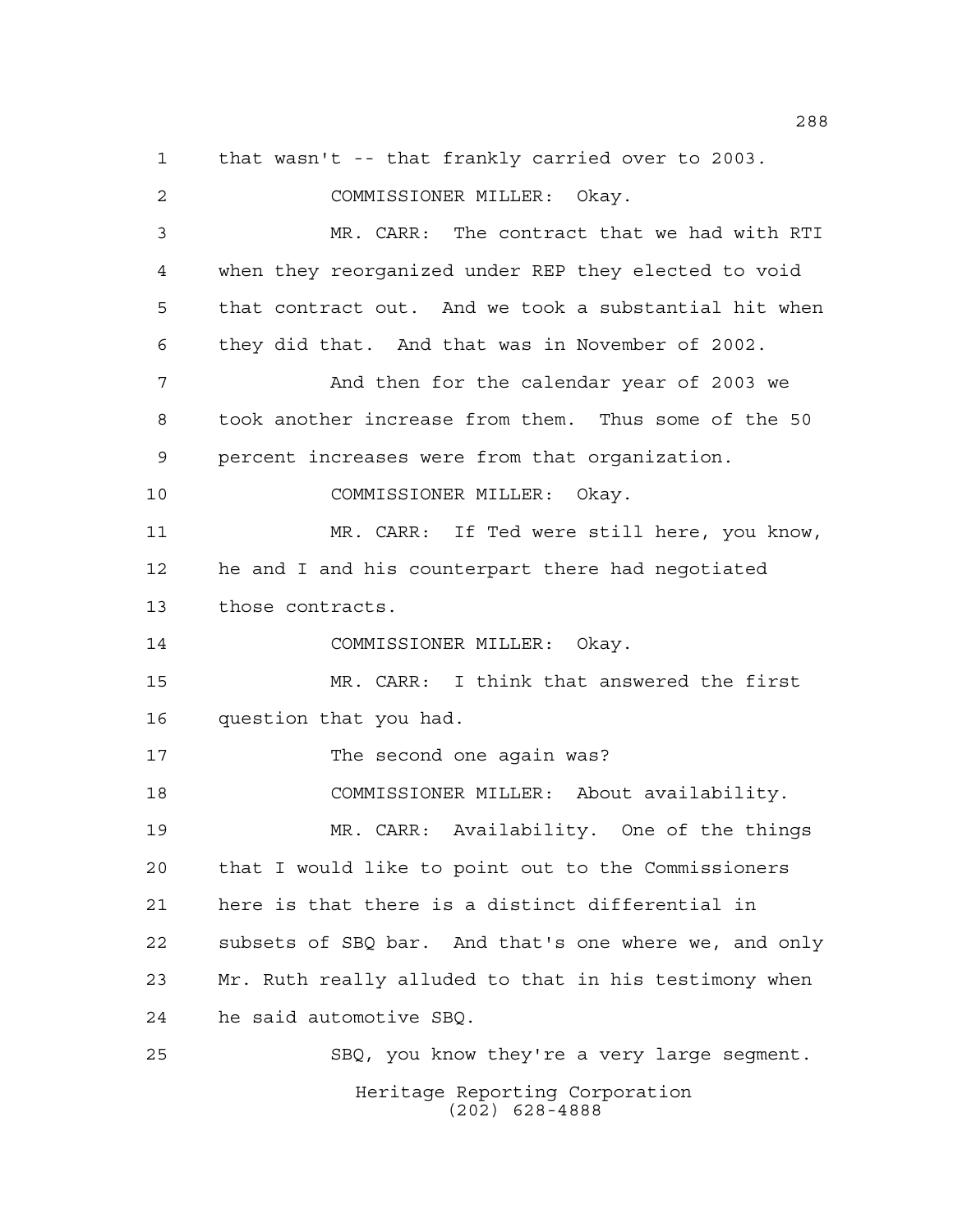As we showed you the capacities, and I think Mr.

 Cunningham testified to that, they do have the ability to go from one product to the other. They can make rod, they can make re-rod on these mills. They can address their tonnages to various markets. The heavy truck markets, the off-highway markets, the warehouse and the cold drawn we heard from. That's your total capacity that is shown on those charts.

 The available capacity for automotive SBQ is substantially less than that and that is because there we go through these PPAP trials and they are engineered steel and we're not allowed to make a change. And when a steel mill takes that they take it for the life of the part. And it's a very costly expense, as much as \$700,000 a part to go through retesting. So it's not something you easily do. And thus the efforts we made with REP. Because when REP was re-formed they closed because they didn't buy all of the assets of RTI.

COMMISSIONER MILLER: Okay.

 MR. CARR: The 12-inch mill in Lorain was not purchased. That sat idle. They opted to use the 13-inch mill in Lackawanna. They opted to close the 18-inch mill in Maslin.

Heritage Reporting Corporation (202) 628-4888 So there area number of assets they didn't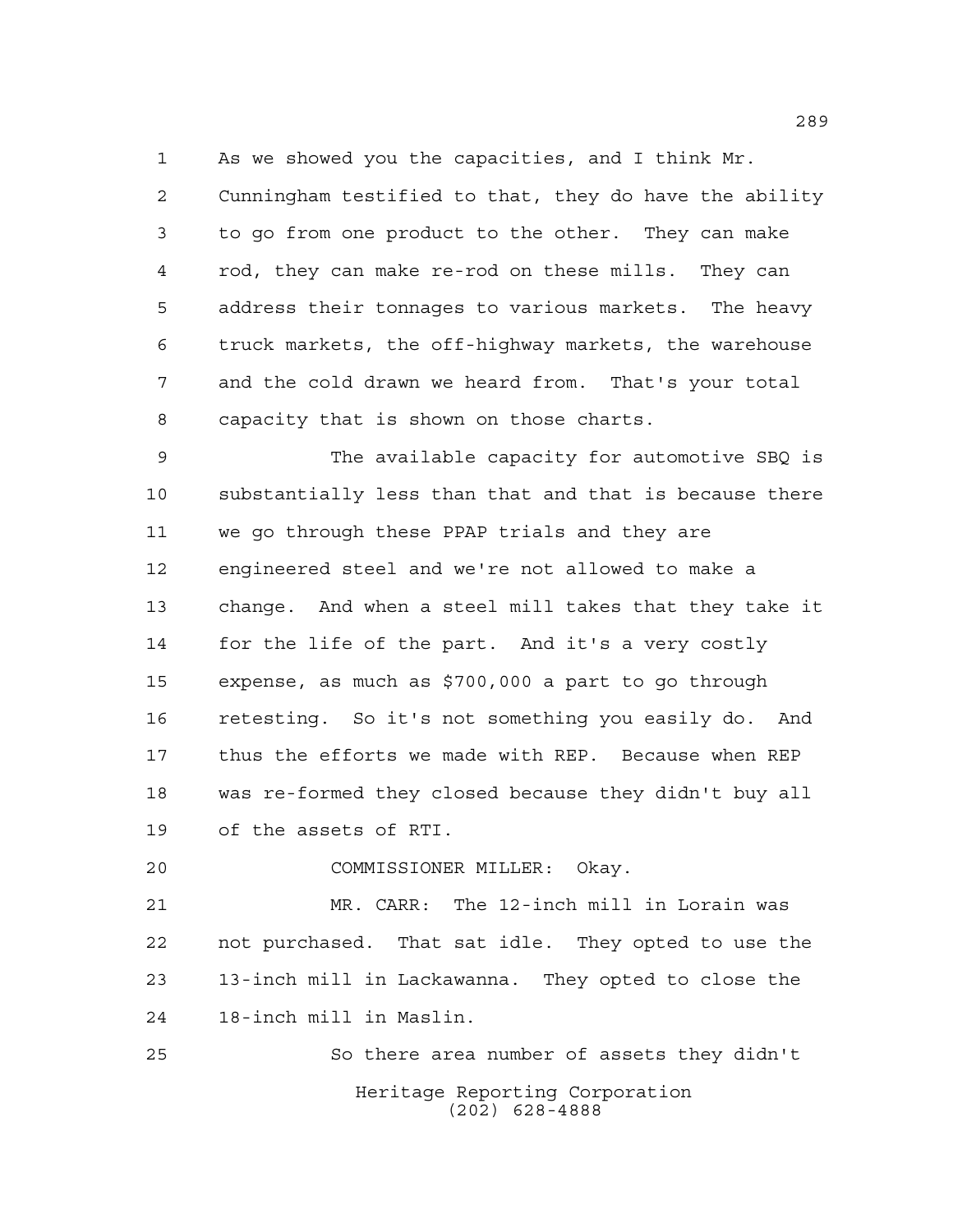buy. And when they came back as REP they were totally different with substantially less, as Ted testified to, capacity, roughly down from 2.5 million to 1.5 million tons.

 So when we look at that marketplace and where it's going, you know, the conversation I had with all three of them in the back, and I've been in this market a long time, I know them all very, very well and they're very, very good people to do business with, but it is misleading and I asked them why do you need a 201 tariff? I had 20 -- I at the anniversary filing sent in 20 requests mainly for offshore customers that we're working with like Zedeff, Gatrad, Jackco. And I asked for those exemptions because there were no qualified sources in the United States for that.

 And to a T the long product coalition had denied my request and the Commission accepted that, when in fact not one of them were qualified and some of them never would have the ability. As I told Mr. Ruth, we built Northstar into a SBQ mill. In 1991 they didn't do any tons. I was with NASCO at that time and gave them their first order. They now do 100,000 tons with us. I think we know their operation pretty well.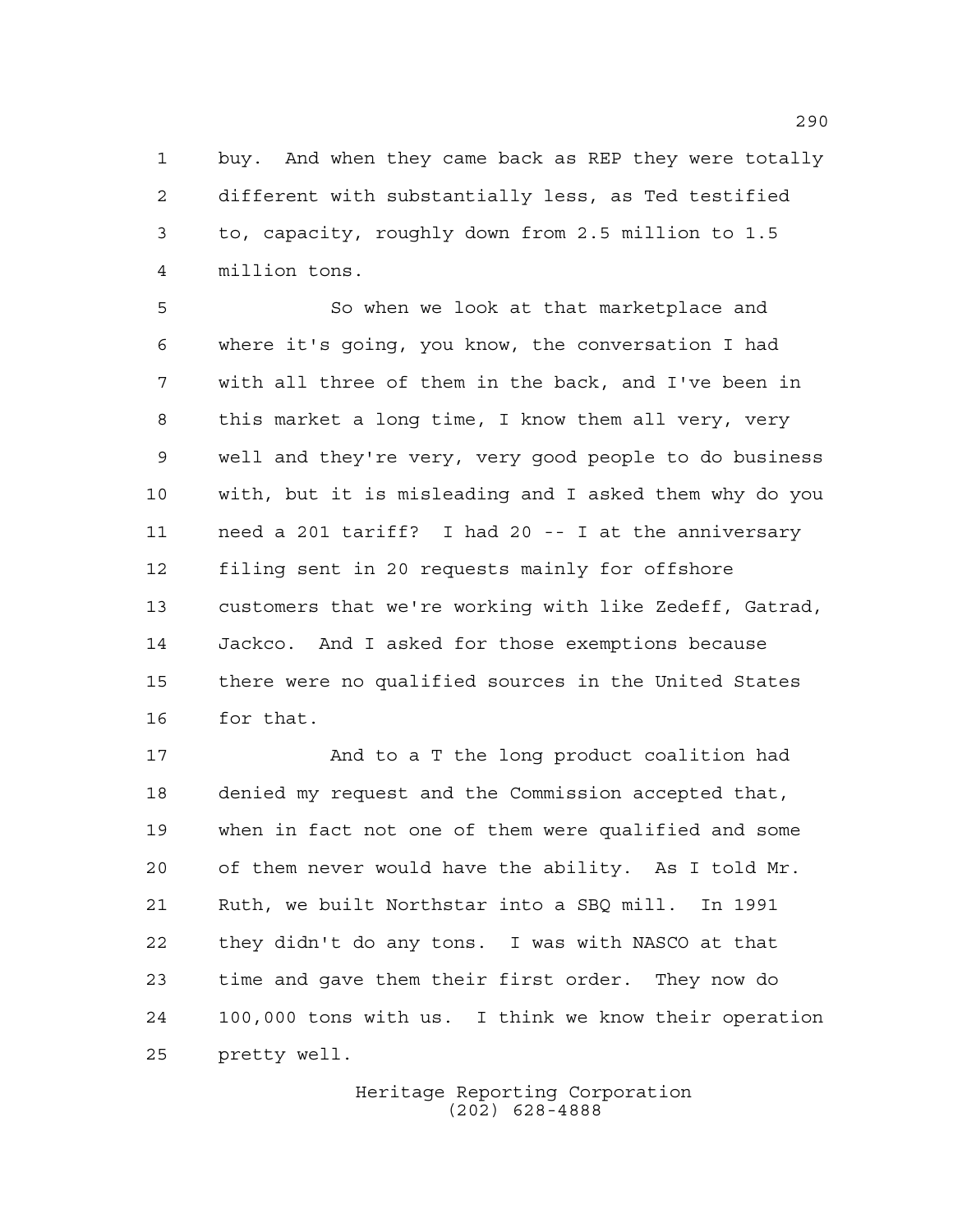And when I look at that operation and they tell me that I can't, you know, they can make a zed upgrade but they don't even have the equipment, you know, in that mill to do it, the Commission's believes that, that upsets me. And I don't think that the 201 really applies to our product line. And I have never seen a clear distinction between automotive SBQ and SBQ. It is a subset of that. And I think it ought to be recognized as that.

 And we would certainly ask the president when he reviews that to exclude that and certainly hope that the Commission would help us do that.

 COMMISSIONER MILLER: Okay, I have to correct the record because the Commission did not consider exemptions, so to the extent that those decisions were made they were made in the administration through a very difficult process, I know, and I'm very glad we didn't have to do it honestly.

Heritage Reporting Corporation (202) 628-4888 But your comment there, maybe I want to make sure I understand, do you consume far beyond SBQ bar or beyond what you're describing as automotive SBQ? MR. CARR: We buy entirely automotive SBQ. COMMISSIONER MILLER: Okay. MR. CARR: That's the sole product that we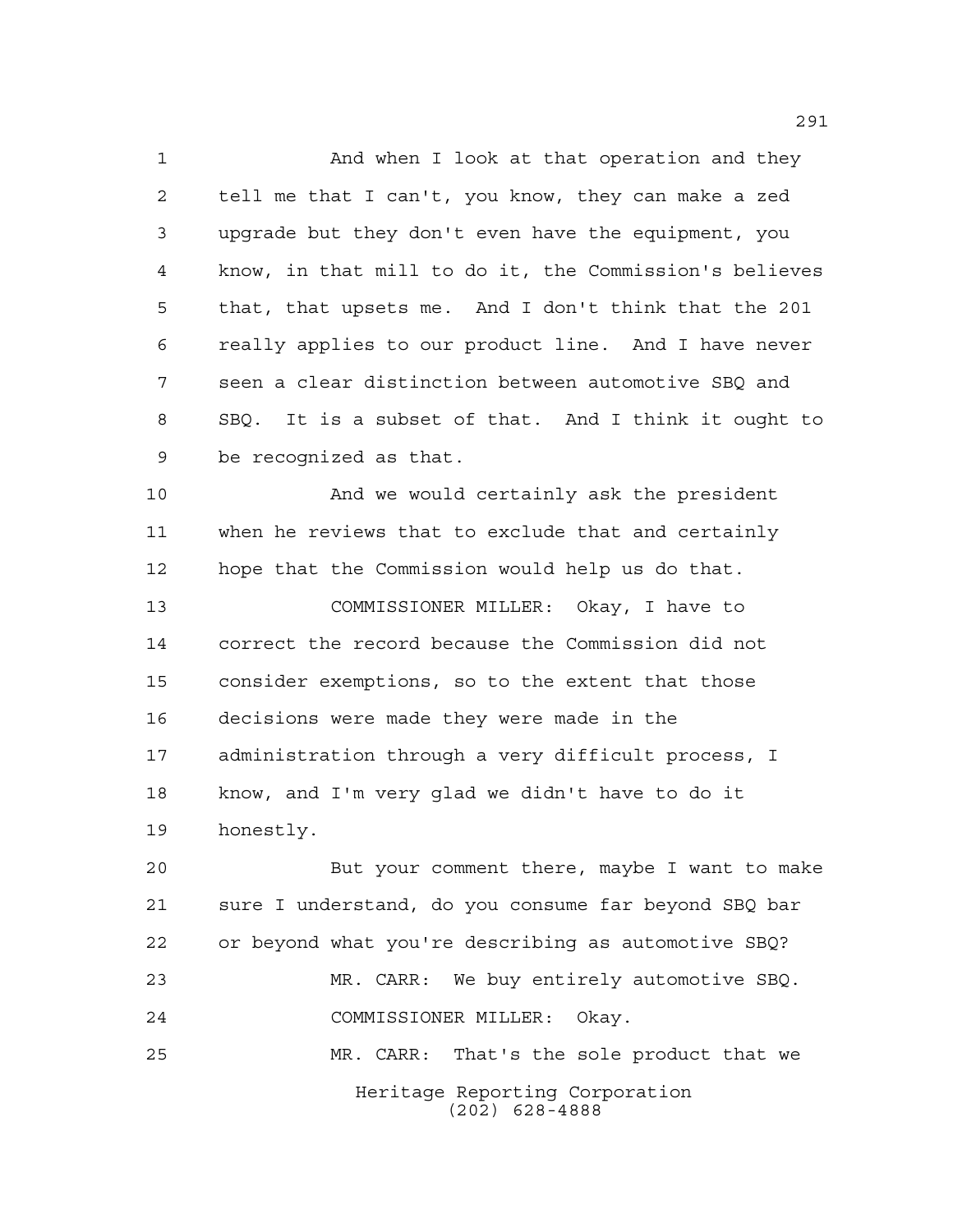buy as a company.

| 2  | COMMISSIONER MILLER: Okay.                            |
|----|-------------------------------------------------------|
| 3  | MR. CARR: And we buy it in two forms. We              |
| 4  | buy it in a cut length form that would be anywhere    |
| 5  | from 20 to 40 feet long. We also buy it in a coiled   |
| 6  | form where it's round coil up to a maximum of an inch |
| 7  | and nine-sixteenths. And that would be in anywhere    |
| 8  | from four to six thousand pound coils.                |
| 9  | COMMISSIONER MILLER: Okay.                            |
| 10 | MR. CARR: One of the other things we do is            |
| 11 | just recently, as Doug reminded me, we spun a company |
| 12 | called Trimass out of the Metaldyne organization. And |
| 13 | we do that's mainly fastener and towing equipment and |
| 14 | they do make some cylinders, large cylinder tanks for |
| 15 | acetylene and propane down in Texas. We do help them  |
| 16 | with that buy. That would not be an automotive SBQ,   |
| 17 | that would be a rod product.                          |
| 18 | COMMISSIONER MILLER: Okay. I have no                  |
| 19 | further questions at this point. I appreciate your    |
| 20 | answers though, they were very helpful.               |
| 21 | CHAIRMAN OKUN: Commissioner Koplan.                   |
| 22 | COMMISSIONER KOPLAN: Thank you, Madam                 |
| 23 | Chairman. And thank you, Mr. Grimm and Mr. Carr, for  |
| 24 | your testimony.                                       |
| 25 | You mentioned Mr. Ruth. Mr. Ruth in talking           |
|    | Heritage Reporting Corporation<br>$(202)$ 628-4888    |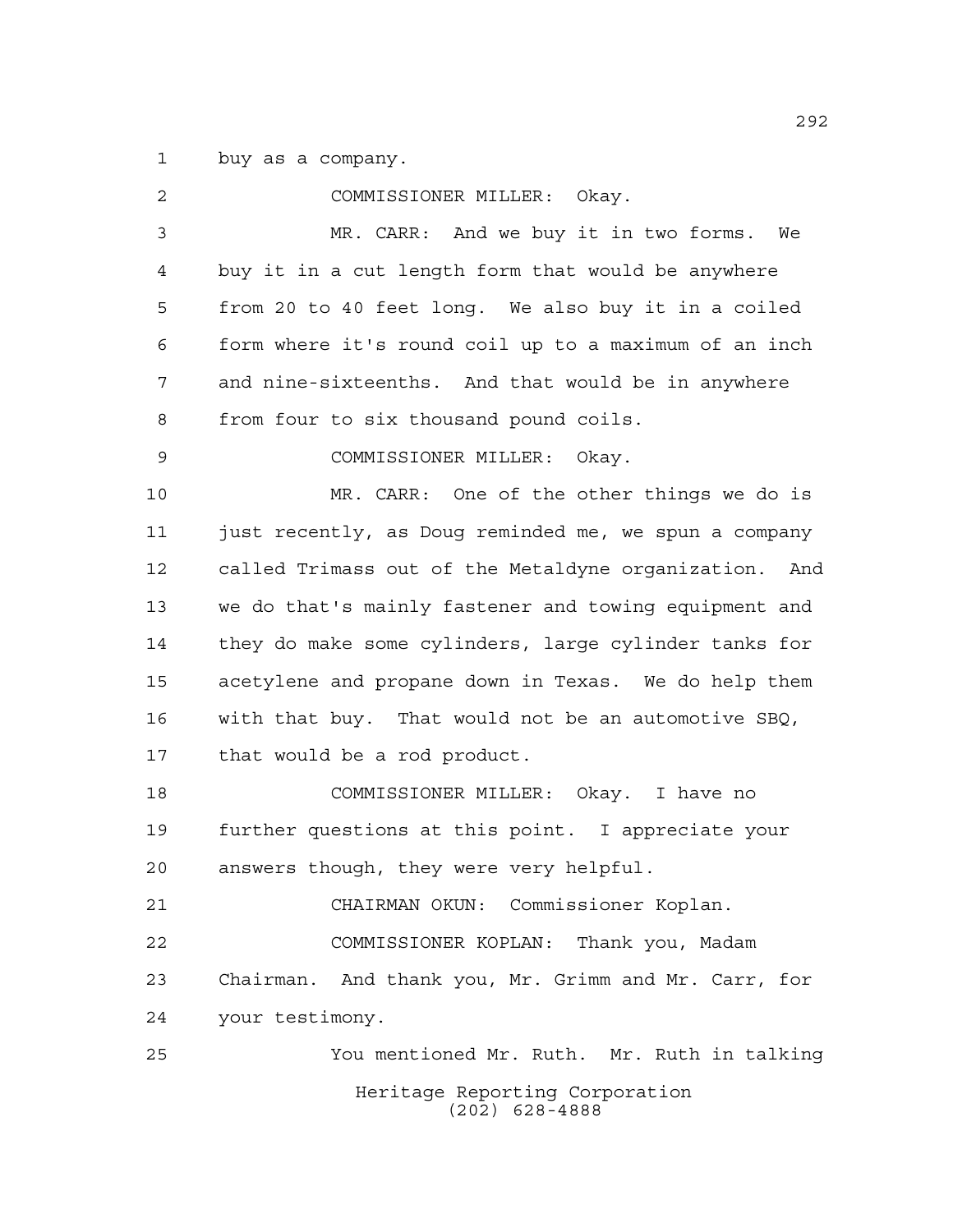about the automotive sector this morning said, and I believe he said complex decisions are involved as to whether to go offshore for long range reasons and are not based on a short-term 201 decision.

Do you want to comment on that?

 MR. CARR: That's -- and I guess I would take exception to that because as Mr. Ruth knows when the price increases were put in place we as a company were not able to pass those along to any of our customer base. That came directly, in effect their financial problems became Metaldyne's financial problems. And our president Mr. Lumiet who has spoken in the past on our behalf commissioned each of his purchasing people to do whatever they could do to try and offset that.

 We dispatched people to probably 12 different countries looking for steel products and many of them exempt. Ossocelic in Turkey came up today in Turkey, OEMK in Russia which is not exempt but is a depressed financial company and we've been able to from them.

 But I went down personally in one of Doug's plants, took a complete subset of the product, the side gear and the pinion, we went down to Customs in Detroit and I asked them where the SIC code steel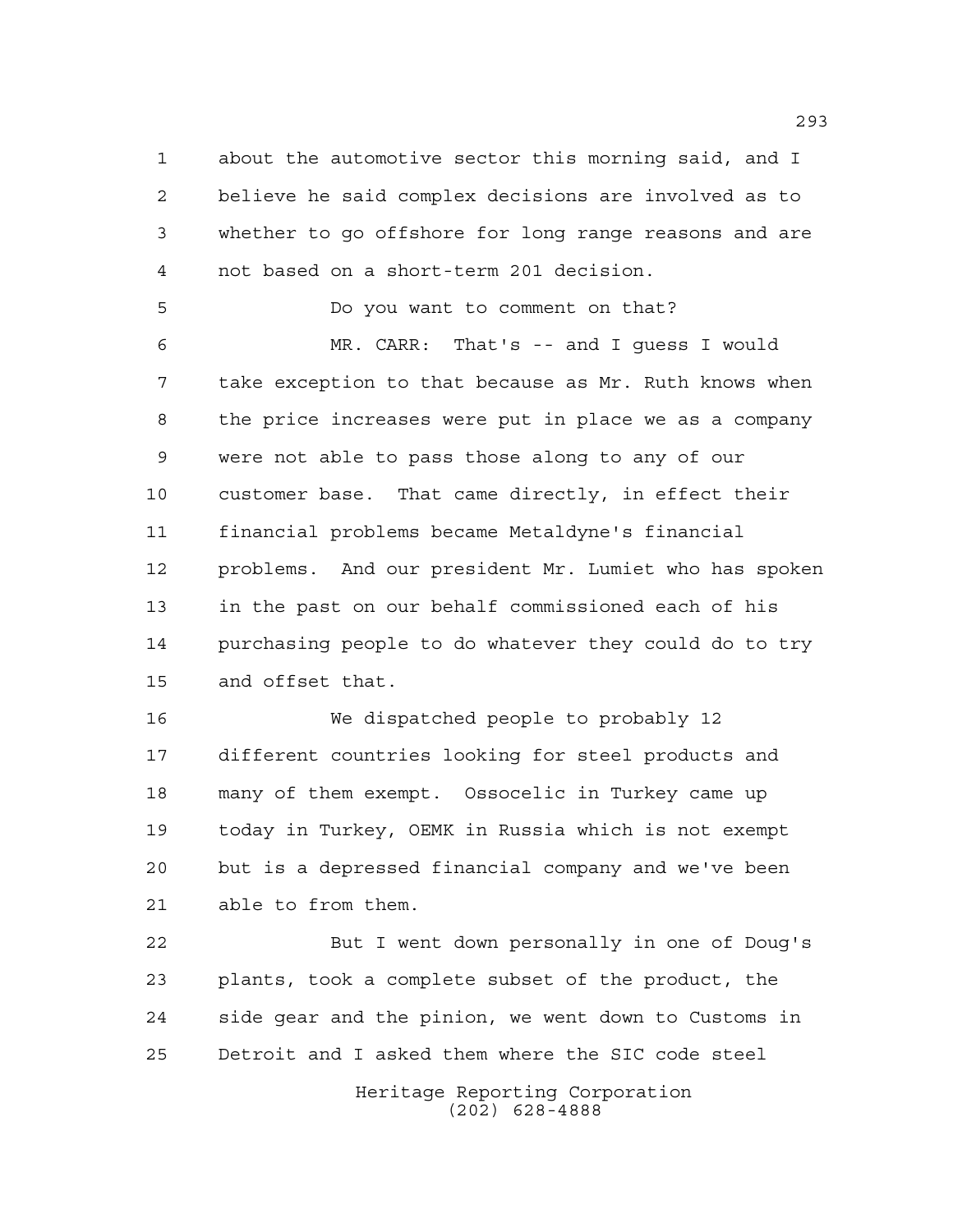changes to forging. And he says every customer that I visited in trying to pass this through was sending groups of people to the Far East, to India to take our products and shop them over there because there were no restrictions on forgings coming into this country.

 The Commission told me or the inspectors told that it wasn't binding but they all felt, and this is a six operation part, that once we put a hole, if you will a doughnut in that steel it became a forging. Anything prior to that it was still steel. Keep in mind, we had nothing, it's always just steel, it's just shaped different.

 We filed in New York for a binding ruling on that and received it as forgings. I bring those parts in from Korea today, I bring them in from Japan, just as our customers bring our finished products in.

17 So when Mr. Ruth says that I quess my position is I wish he could sit with me a little bit and look at the low margins of this auto business when we have to pass that through. We're doing everything we can do to close those operations down, move those to Japan and Korea and probably will have the lowest cost side gears and pinion gears in the United States because we're really shipping our jobs, you know, over to Korea and Japan.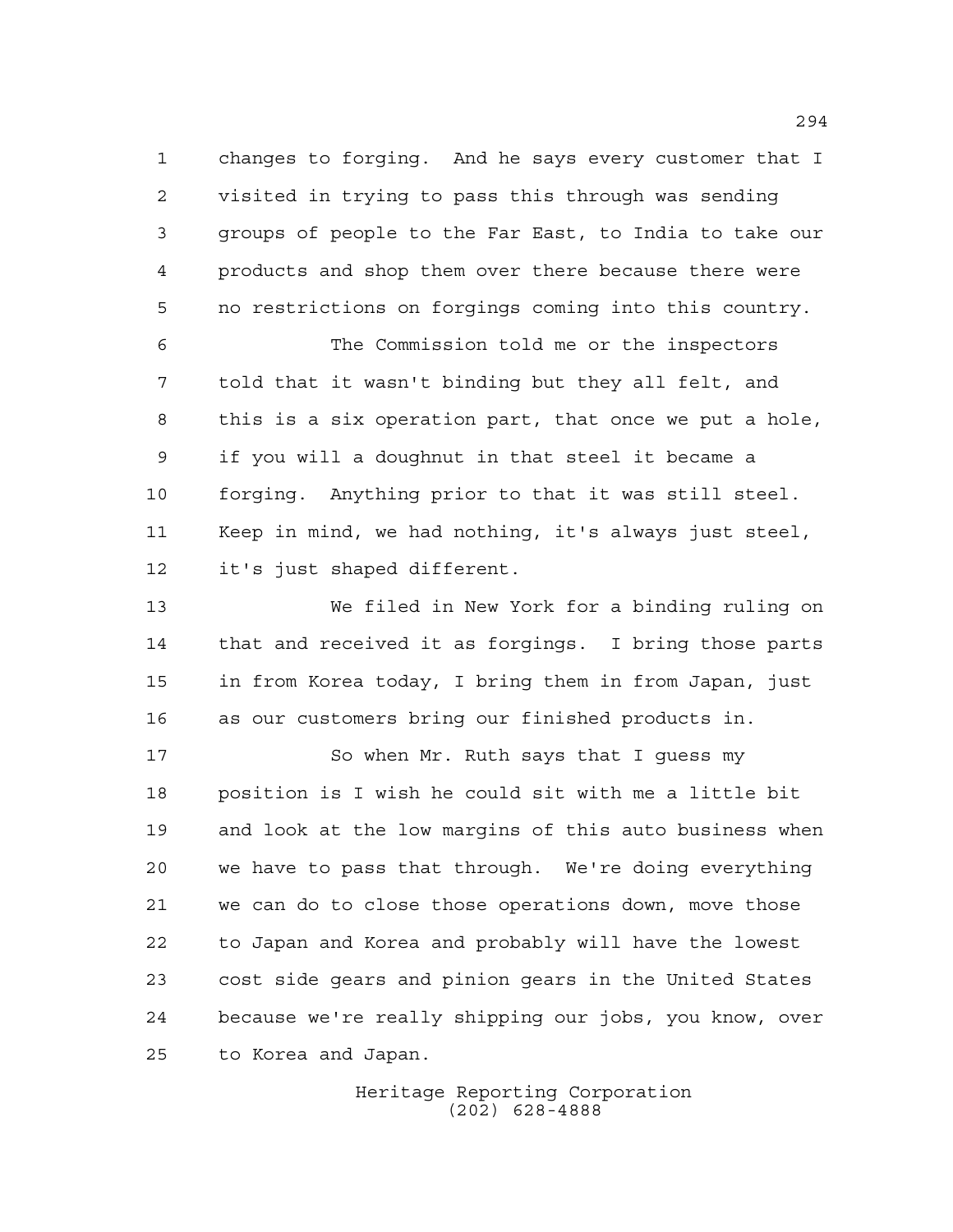COMMISSIONER KOPLAN: Thank you for that response.

 Let me ask you this. You heard Commissioner Miller say we the Commission did not deal with product exclusions in the 201. My understanding is there is another opportunity in November to revisit the issue of product exclusions. Do you all intend to do that? 8 MR. CARR: Absolutely COMMISSIONER KOPLAN: To the administration. MR. CARR: I filed three times. This will be the third time that I filed for a BLF product because there's only one in the United States and that happens to be the REP bloom caster. That's a BLF bloom caster. There are none others in the United States. They happen to have two, ones electric, ones a BLF. One in Canada which is Stelco. This will be the third time I applied because there are certain -- we're a cold former and we need reductions in our steel. And there are times that we need to start our products from something that's got a 12 by 140 square inches or greater. And that is where I got a 50, actually it was a 47.75 percent increase from Republic. I wish Ted was here to hear it. I know he

> Heritage Reporting Corporation (202) 628-4888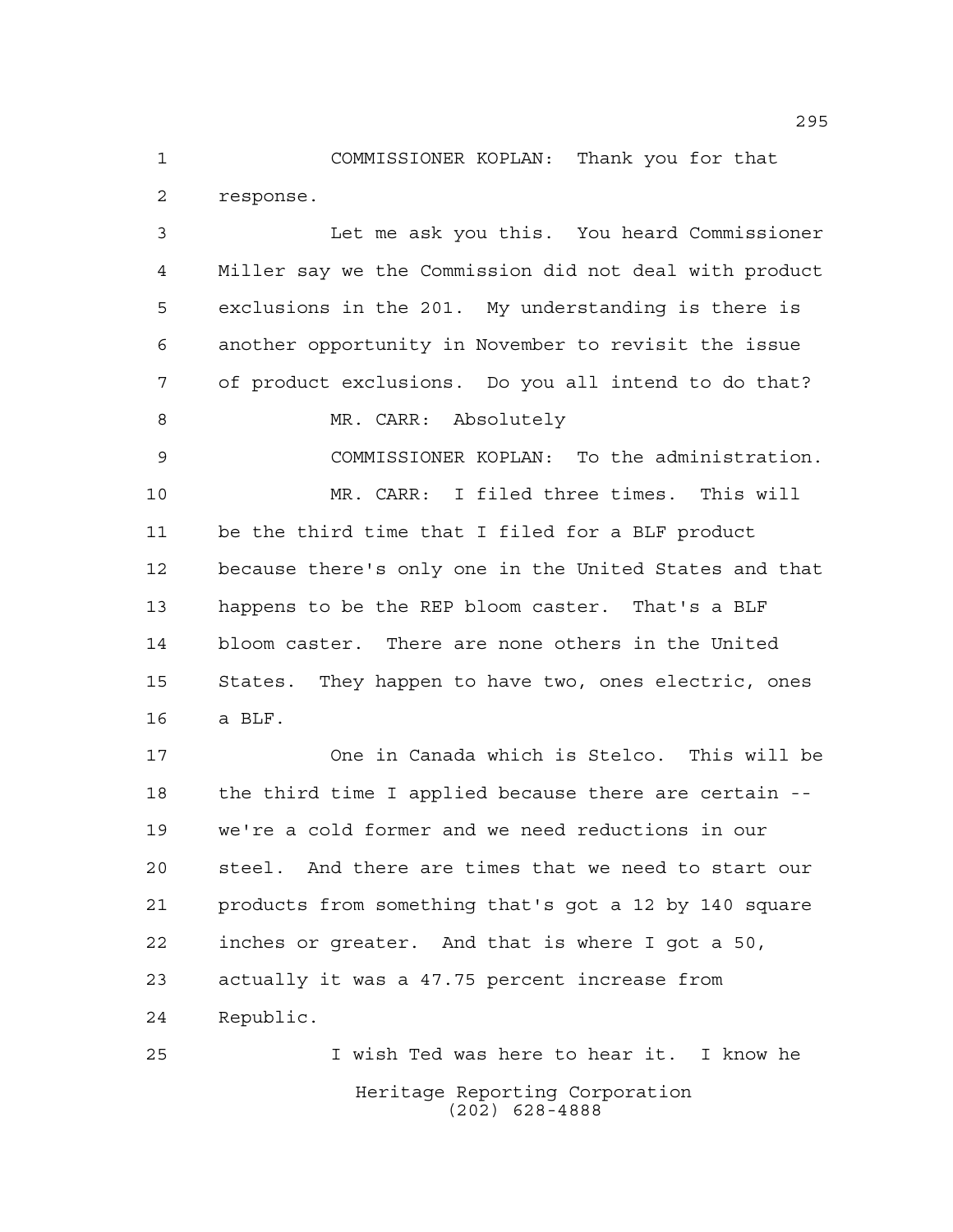left. But I'm sure he'll hear this.

| $\overline{2}$ | You know, that is the price increase that I            |
|----------------|--------------------------------------------------------|
| 3              | received on that product. I have asked for relief on   |
| 4              | that. I can go overseas and buy that. It just so       |
| 5              | happens in this case Stelco can't make the size. They  |
| 6              | have a maximum bar size of 2 7/16 so they can't make   |
| 7              | the bar that I need to buy so I can't use them.        |
| 8              | So I'm forced to go to Republic or else go             |
| 9              | to another country and pay the duties. And in some     |
| 10             | cases we can bring that in under the price that they   |
| 11             | quoted us.                                             |
| 12             | MR. RING: Commissioner, Sandy Ring. Just               |
| 13             | for the record, it would be our position that the      |
| 14             | president certainly at the midterm could terminate or  |
| 15             | modify the tariff with regard to automotive grade SBQ. |
| 16             | Under the same circumstances that the product could be |
| 17             | excluded via at process and administered by the        |
| 18             | Customs Service is in our view no reason why the       |
| 19             | president couldn't change the tariff regime or         |
| 20             | terminate the tariff with regard to automotive grade   |
| 21             | SBQ.                                                   |
| 22             | COMMISSIONER KOPLAN: I appreciate what                 |
| 23             | you're saying. I was simply referring to the           |
| 24             | procedural avenue that's available under the law to    |
| 25             | revisit in November with them. There is a separate     |
|                | Heritage Reporting Corporation<br>$(202)$ 628-4888     |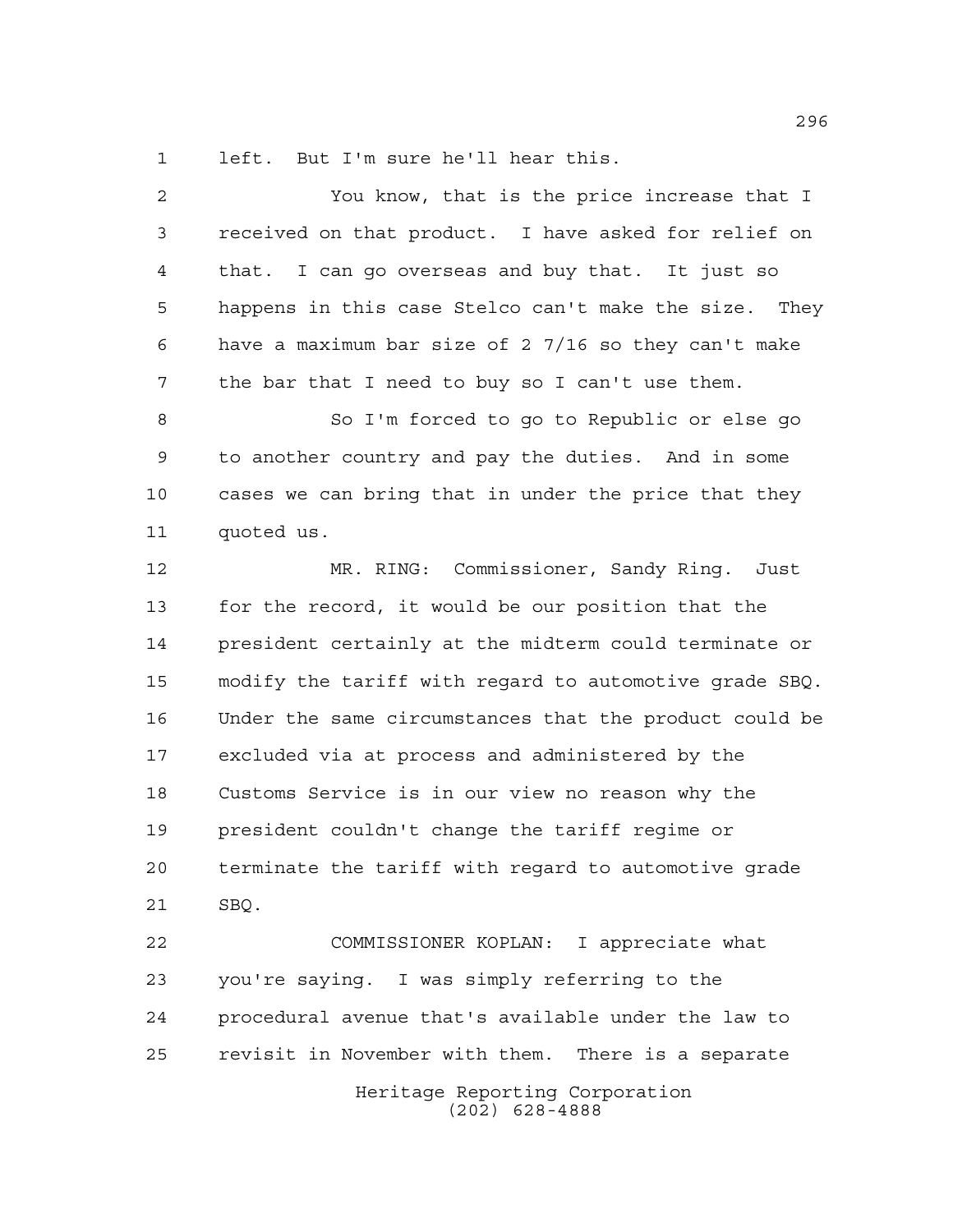avenue.

| $\overline{2}$ | MR. RING: I think Mr. Carr would hope that             |
|----------------|--------------------------------------------------------|
| 3              | he doesn't have to go through that in November.        |
| 4              | MR. GRIMM: I think we, how many exclusions,            |
| 5              | I think we've submitted 25 exclusions and how many got |
| 6              | approved?                                              |
| 7              | MR. CARR: The first time we submitted six              |
| 8              | and got five approved. The second time we submitted    |
| $\mathsf 9$    | 20 and got none approved.                              |
| 10             | MR. RING: But for what volume?                         |
| 11             | MR. GRIMM: And the volume of steel that                |
| 12             | ended up being approved is like 3 percent of what we   |
| 13             | have.                                                  |
| 14             | MR. CARR: It's almost all our zed F                    |
| 15             | chemistry and our CIF chemistry from Japan. These are  |
| 16             | new customers. And what we're attempting to do is buy  |
| 17             | from their approved sources until we can work with our |
| 18             | domestic sources to get them approved. That's really   |
| 19             | how we intended to use these.                          |
| 20             | The one exception to that was the one I                |
| 21             | mentioned, the BLF bloom caster was one where I was    |
| 22             | going to replace actually U.S. We buy nothing          |
| 23             | offshore.                                              |
| 24             | COMMISSIONER KOPLAN: Thank you. I have                 |
| 25             | nothing further.                                       |
|                | Heritage Reporting Corporation<br>$(202)$ 628-4888     |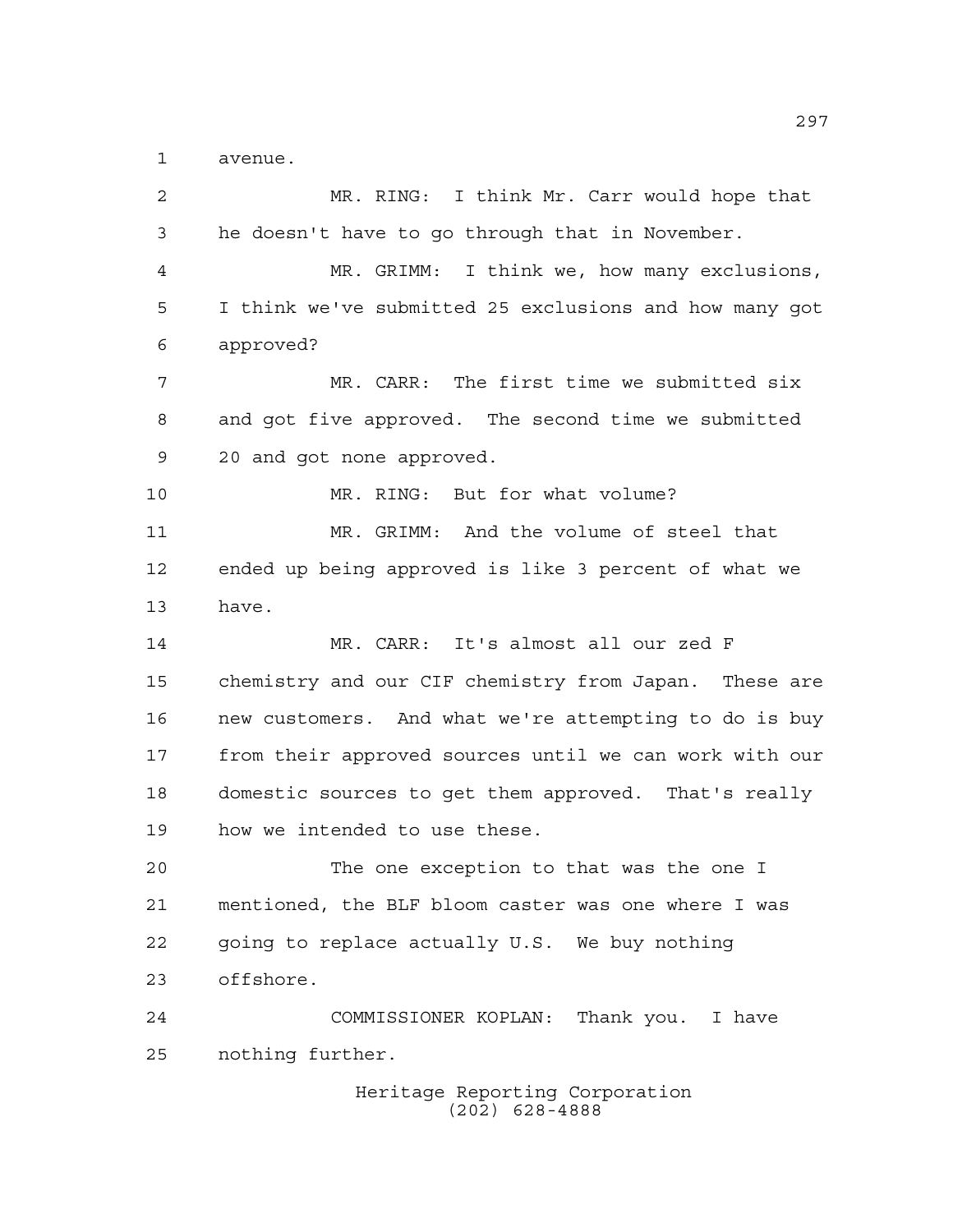CHAIRMAN OKUN: Thank you again for your testimony and for your answers to your questions.

 Just in terms of the economic environment during this period as it relates to the steel industry that we're evaluating at this point, you're looking at a fairly specialized, in other words not the like product that we made the finding on but this auto SBQ. But can you comment on one of the things that we discussed with the other panel was just what demand was doing during this period? And one of the things I think that was cited was that autos have remained fairly strong and the slides that they showed had the rates for auto and light trucks.

 So I wondered if you could comment on, you know, for the industry that you're in whether you could talk a little bit more about what the demand was over the period.

 MR. GRIMM: Well, it was pretty -- over the past four or five years I believe auto production has been between 16 million and 17 million units. And Metaldyne we're on 95 percent of the vehicles in the United States. So, you know, we pretty much go with the ups and downs of the cycle in the automotive industry.

Heritage Reporting Corporation (202) 628-4888 So the demand was fairly steady. And I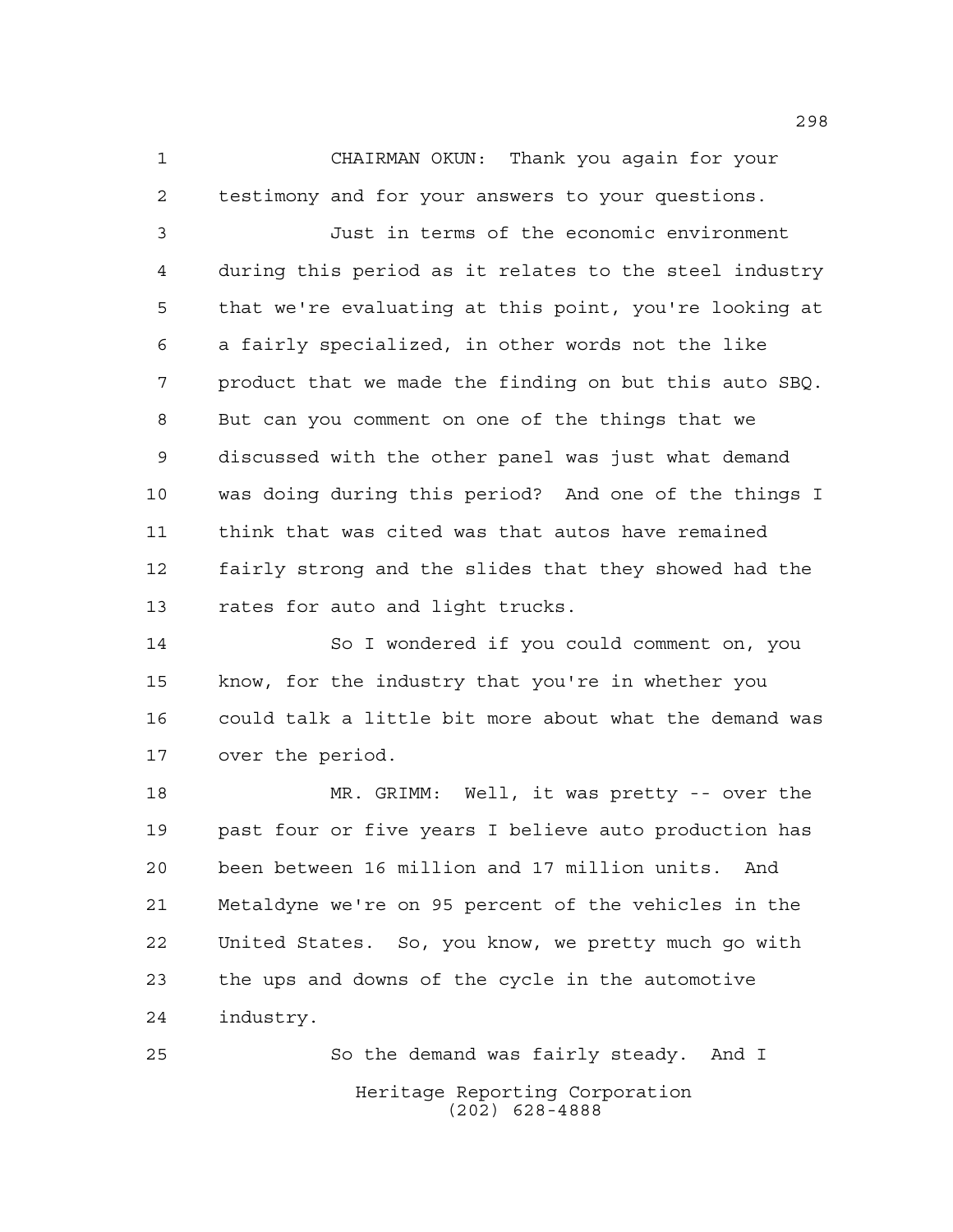think you heard that this morning and this afternoon with Corus. So volume is not too bad. I mean nobody can complain about volume. The only thing you can complain about is if you're in the wrong, with the wrong customer base because GM and Ford and Daimler Chrysler tend to be losing market share while Hyundai, Toyota, Honda tend to be gaining market share, the imports.

 So overall though volume is pretty stable. CHAIRMAN OKUN: Okay. And then just more specifically you talked a little bit about, you know, where you see offshore movement. And I'm just trying to understand again for what we're talking about here over this period has there been movement offshore? MR. GRIMM: On steel? CHAIRMAN OKUN: On steel for the product that -- No. Okay. MR. GRIMM: No, I mean, no, we've been buying domestic steel. We've been trying to go offshore. And we talked about the engineering validation. And Commissioner Koplan mentioned before about Mr. Ruth's statement about future pricing as a tariff for the short term, well, you know when we get

committing to my pricing four or five years out. I

awarded a program today for the 2008 model year I'm

Heritage Reporting Corporation (202) 628-4888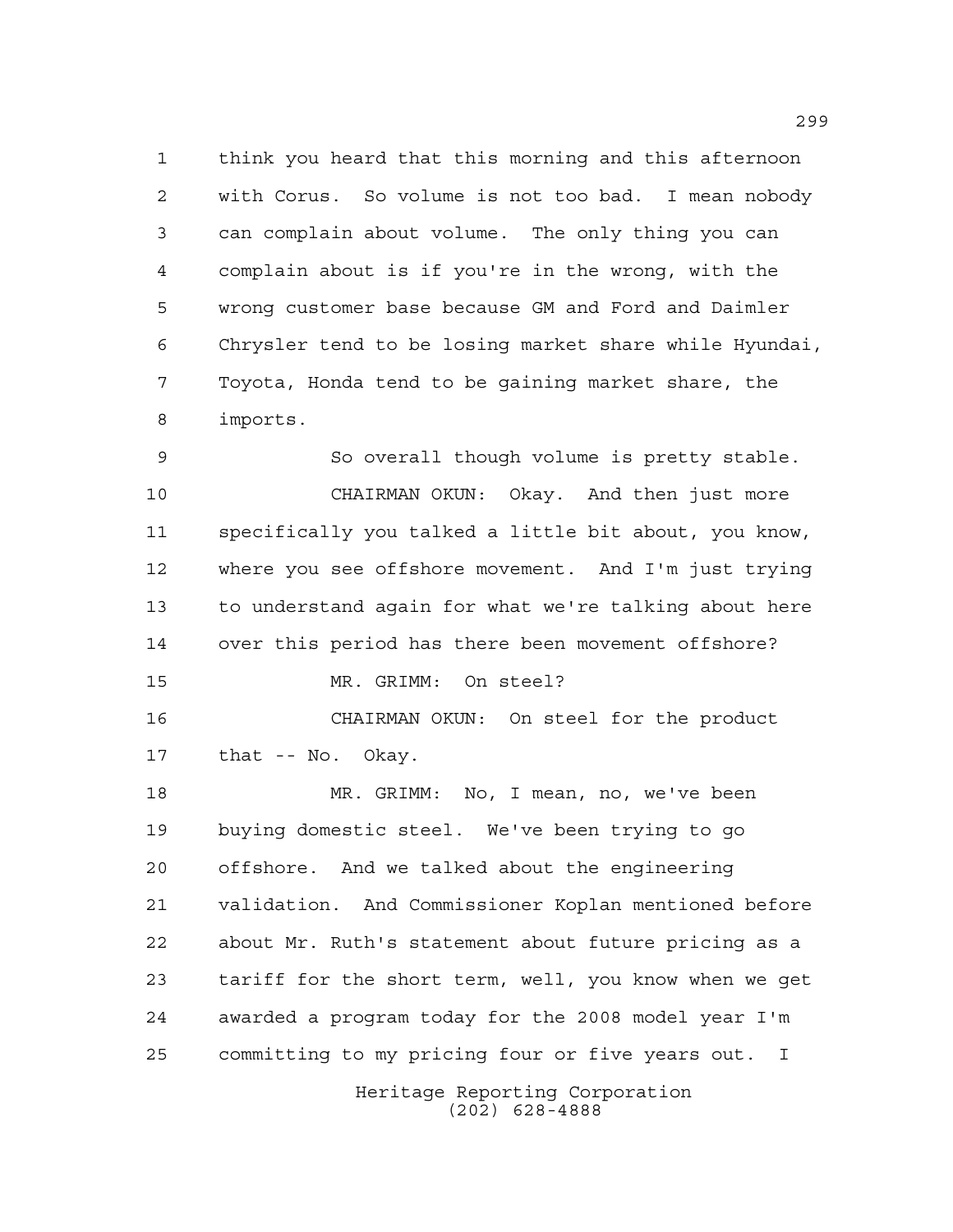need to know what my steel costs are and then I've got to build in some inflation factor or some econometric model that I can feel comfortable that this is what I'm going to be selling for in 2008.

 Okay. So I need to have a real good idea of where my raw material prices are and my component prices are and where I think I'll be buying that steel, for example. So am I going to be getting it from Ossocelic out of Turkey or am I going to be getting it out of Republic. And historically we've been getting it out of the U.S. supply base.

 The problem now is instead of having one, two, three, four, five year contracts in place that I can plan for my new business I don't have those now. The steel suppliers want to do basically yearly contracts because they know they have pricing power. They have government protection to prevent us from going outside the United States and they're saying, here, you have to deal with this because your customers have this engineering validation process, as I mentioned earlier, that prevents those changes. So that's the -- there's a ceiling here that the tariff has provided. And on SBQ bar it was 30

 percent last year, it's 24 percent this year. They've got a ceiling there that they can bump up against on

> Heritage Reporting Corporation (202) 628-4888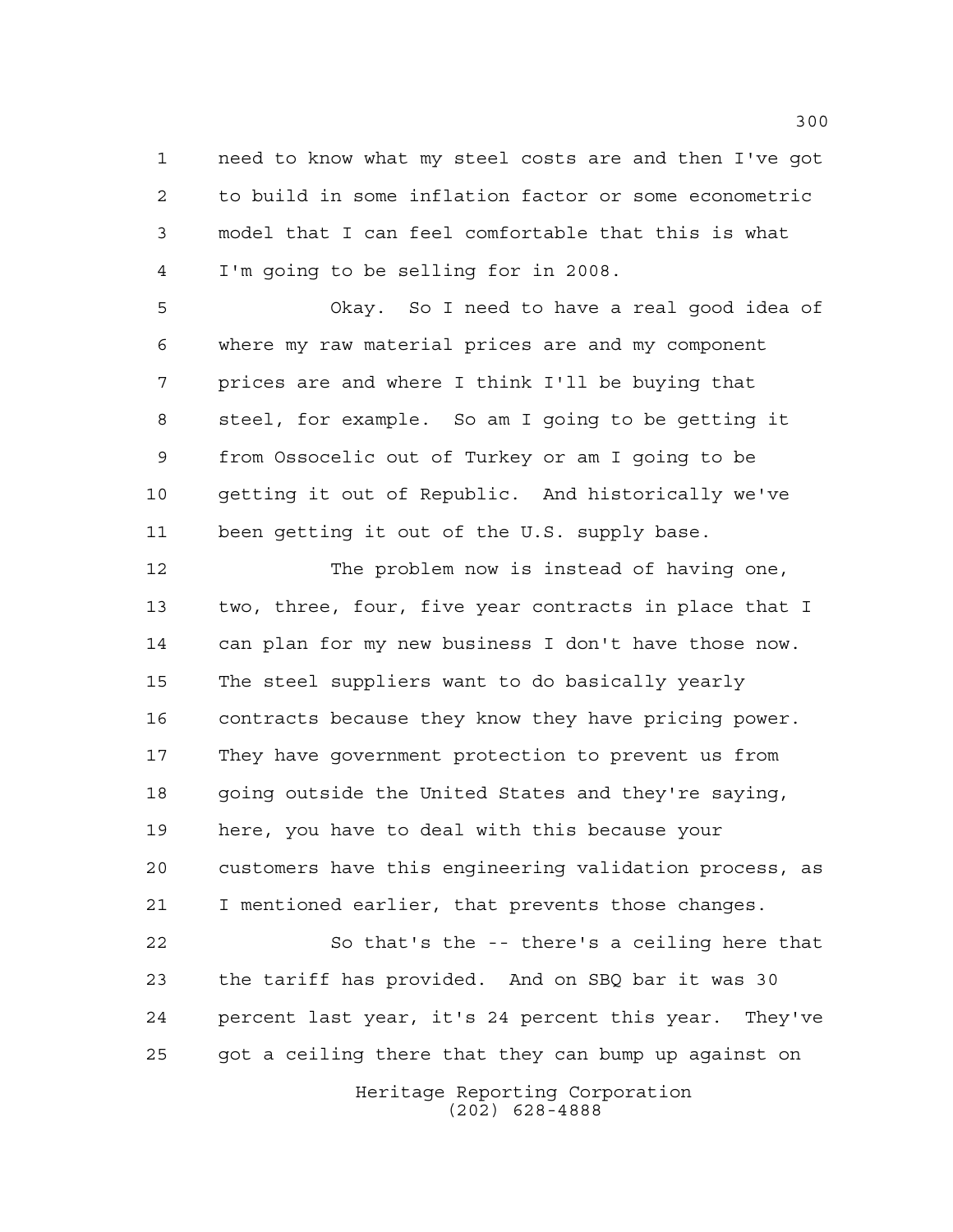pricing. So it provided a safety net for them.

 And they all essentially came in besides Republic with very similar pricing on increases, which is unusual. And they all stopped ship on me on the same day back on January 13, which is unusual, or three of them. So there's a lot of concerns we've had as we went through our previous negotiations.

 CHAIRMAN OKUN: Okay. And then, Mr. Carr, I think you may have answered one of the other questions I had which had to do with Canada and whether you were able to get any of the product, the specific product that you're talking about from Canada. And I think you at least described at least a portion I guess of auto SBQ that's not available from Stelco. But is that, is there other product that is available?

 MR. CARR: Well, we're trying to use them. And we're working with Ispat, Sidbap Dosco that's located in Montreal. Other than that it's either flat rolled which is not one of our product lines or SBQ, our merchant quality bar that really isn't automotive approved. That's the Slater, you know, they were validated I think on cam shafts I think at one time and that was the only part that I'm aware of that they were, never any of our parts.

Heritage Reporting Corporation (202) 628-4888 And I'd just like to make clear one thing,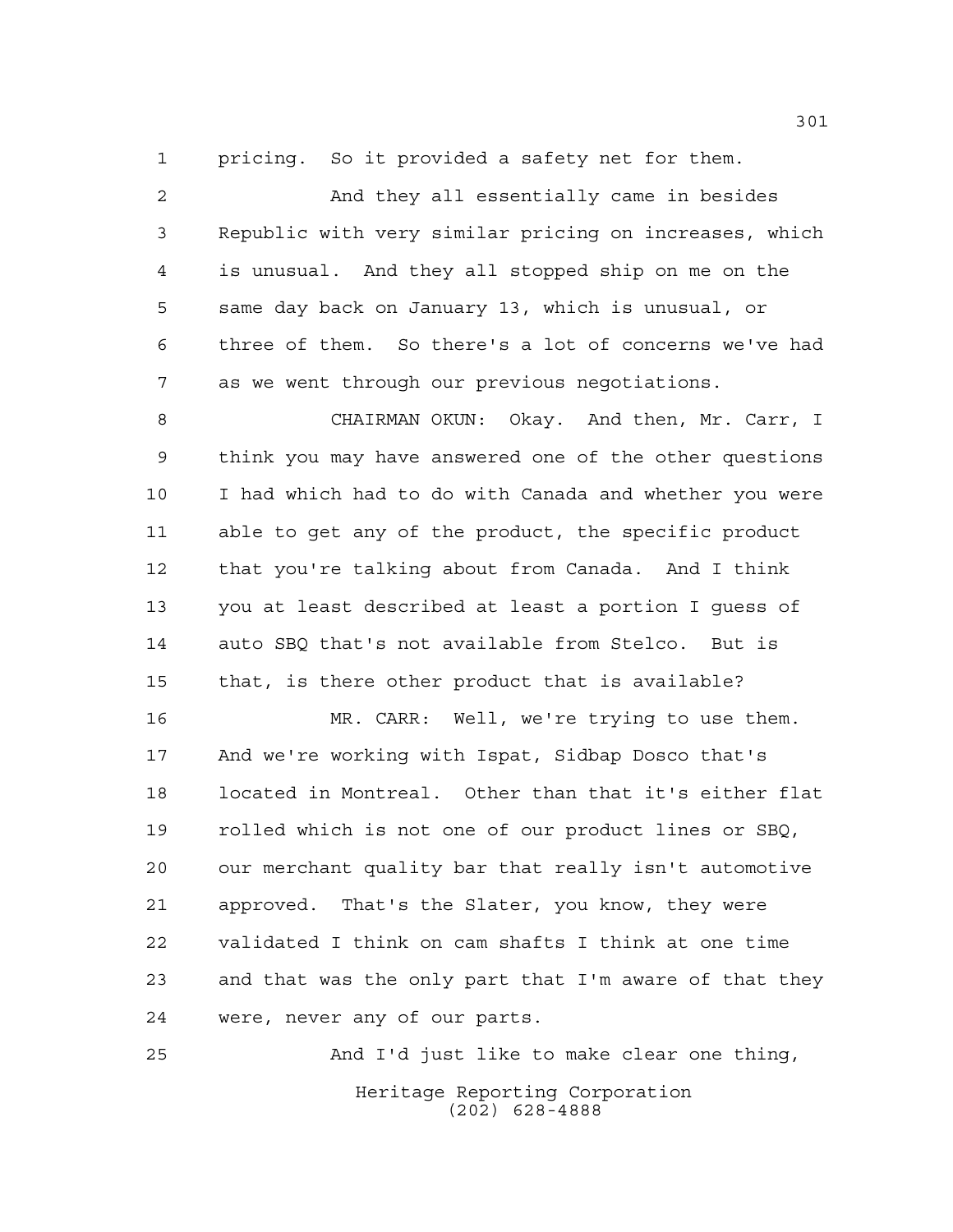our president, Ken Lumiet, who has testified earlier and spoke when he said 40 -- we have bought steel from the companies that I mentioned, Brazil, from Turkey and from Russia in the way of sample steel. Should we get those approved that would be equivalent to roughly 78,000 tons of parts.

 So when we talk about 40 percent of our steel going offshore that's what we, that's what we mean. We would eventually get that to 90,000. But that's a long, lengthy process, as Doug had pointed out. And it would take a much longer time.

 But we have received sample steel from those companies, have them in our plants, are making prototype parts, running them through destruction and bringing them to the automotive with a complete layout and PPAP to try and get those changed.

 CHAIRMAN OKUN: Okay. And then for the suppliers of the automotive SBQ still in North America, and you listed them there, help me out within terms of, you know, again their adjustment during this period. And I heard Mr. Grimm say that they haven't in your mind taken the steps that they would need to. Help me a little more to try to understand, why wouldn't they see you as or this segment I guess as a, you know, someone who has used the domestic skill,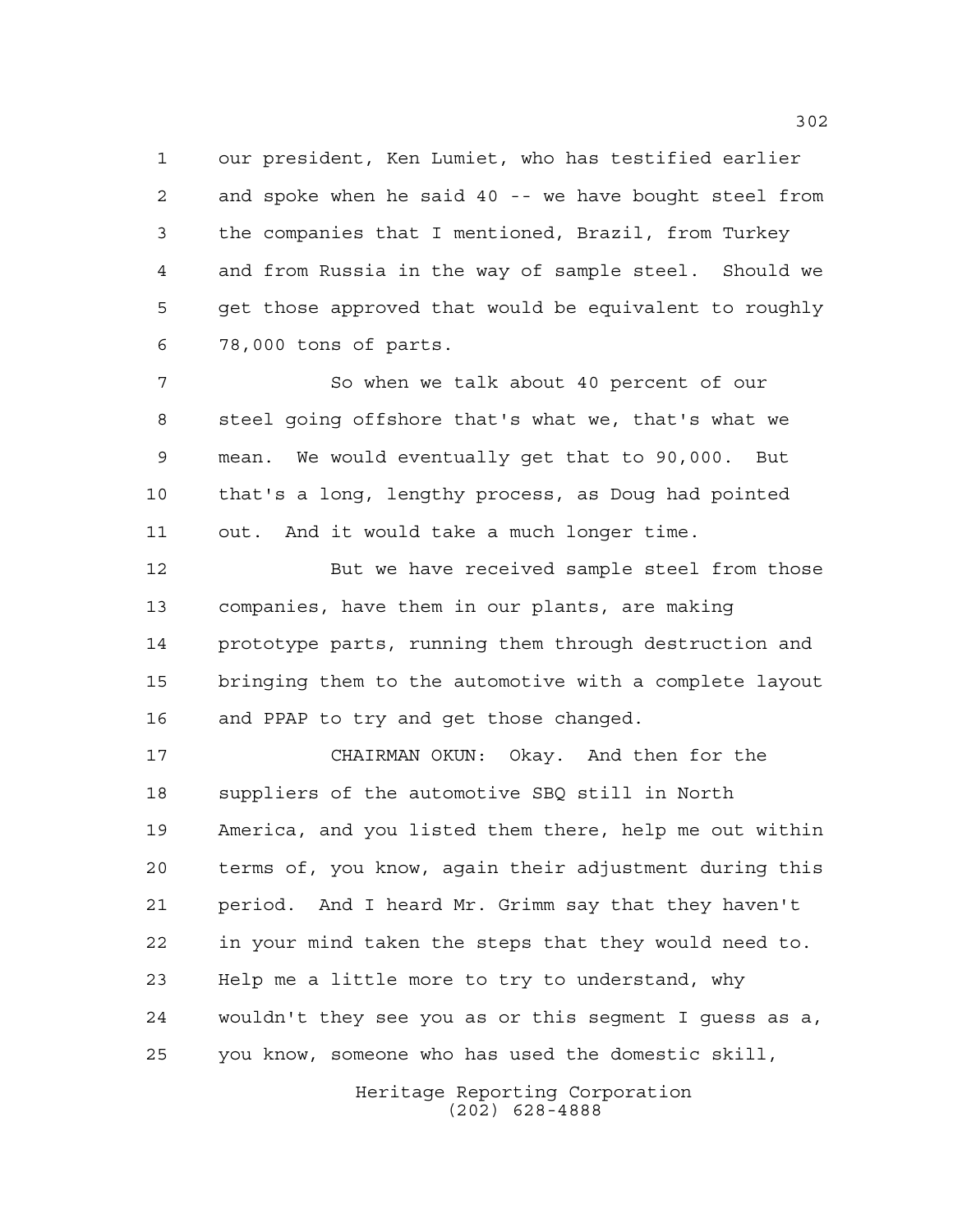you're still there, the automotive companies are still there, I'm trying to understand what the dynamics would be that would make them want to do something else other than supply you or try to keep you as a customer happy?

 MR. GRIMM: Oh, they want to keep us happy. But they, you know, they've -- if you're a shareholder of Quanex which owns Mac Steel and you see banner headlines that read steel tariffs you would sit there and say, okay, I should be getting my dividend because prices should go up. And the pressure from shareholders on these companies is tremendous, as we all know.

 And so they got to go in for price increases. A lot of these presidents down deep knew this was going to be a major issue. Nobody likes to be here today, customers and suppliers, you know, testifying in front of the International Trade Commission. It does not make for good business relations. It's very awkward. And but they have to do it because their shareholders are pushing them because they read there are steel tariffs out there. And steel tariffs should mean higher prices. And higher prices should mean profits. And profits should mean dividends.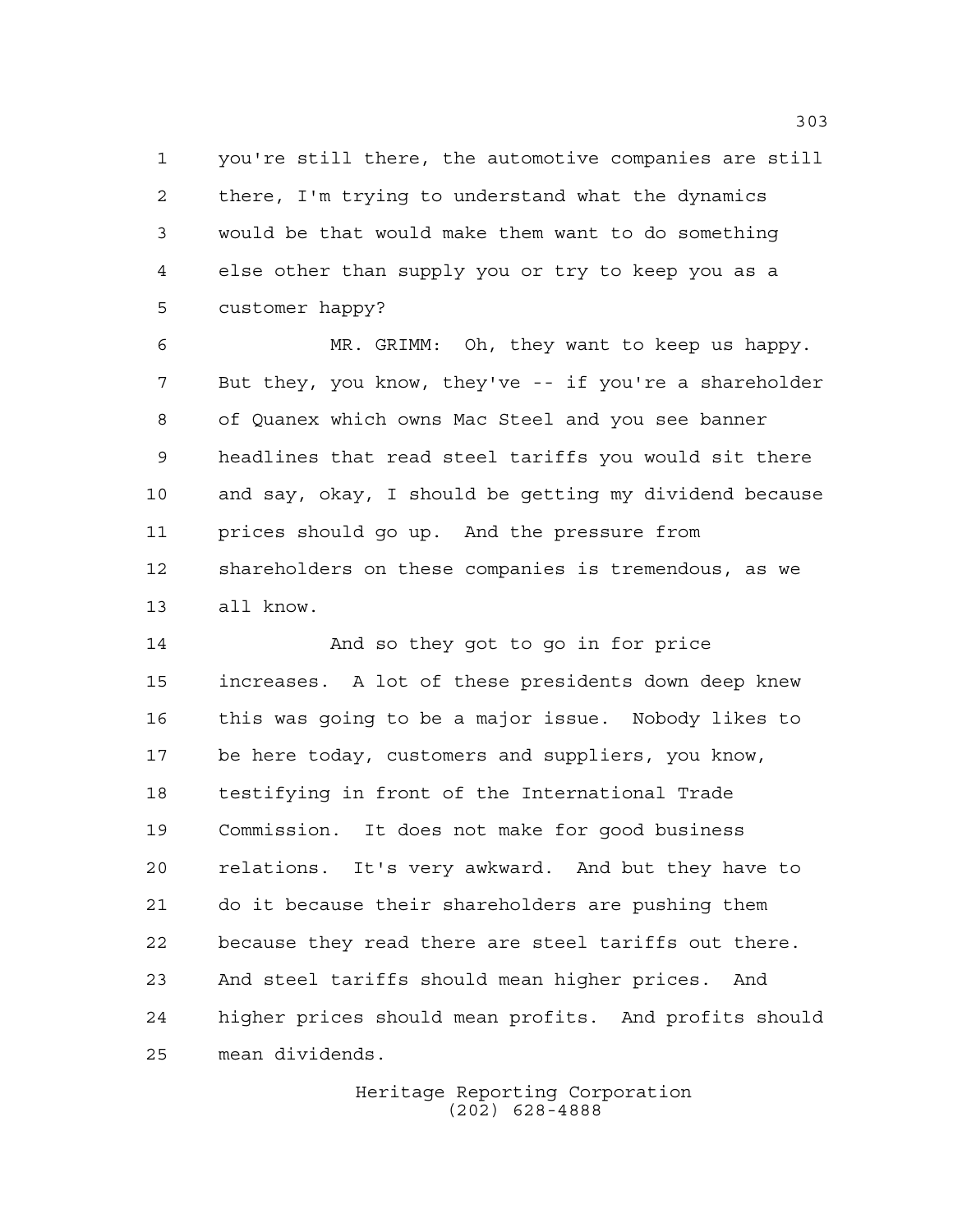So that's the dilemma we're in. And that's what they're doing in a lot of these companies, they're expecting to get the higher prices. And that's why they're doing that. And we're in a squeeze play with our customer base.

 MR. RING: Chairman, if I could, the SPQ sector, the automotive SPQ sector had not done anything to adjust. The point was there really wasn't a lot of imports to adjust to. Those, again, perhaps two percent of hot bar imports we're estimating the automotive grade SPQ. So that's not suggesting they haven't done the right thing. There just wasn't anything to do.

 CHAIRMAN OKUN: I understand what you're saying. I think perhaps the answer in response to Commissioner Miller which is is it availability or price, it's more the price side that you focus on as opposed to these companies aren't necessarily getting out of automotive SPQ, is that --

 MR. GRIMM: Yeah, they're not getting out. I think they would all say it's a business they're going to be in because there is strong demand when you're building 16-17 million vehicles. It's a business they want to be in. It is a price/cost issue. Republic was the problem and that got fixed towards the end of,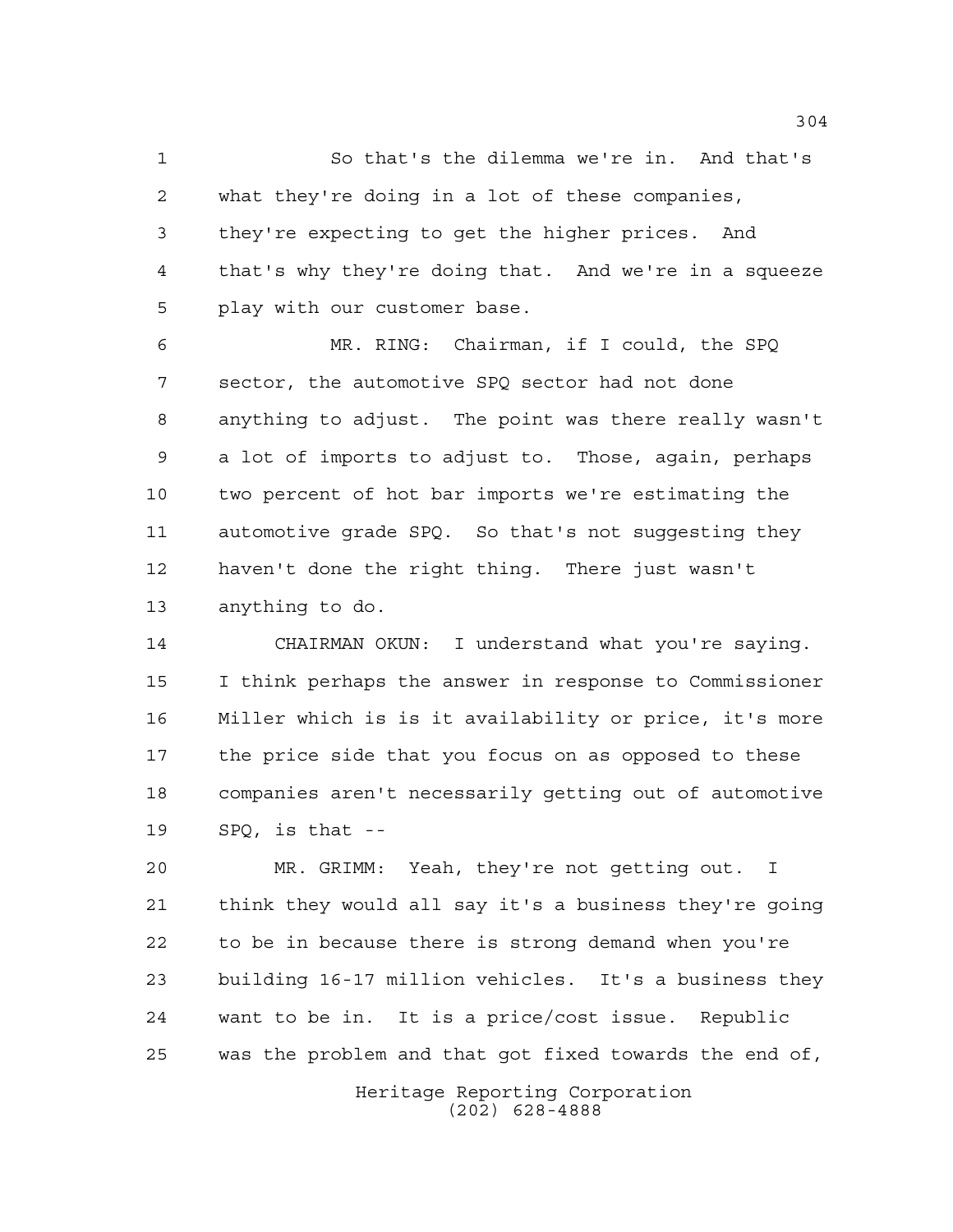prior to the 201.

 MR. GRIMM: Can I add -- CHAIRMAN OKUN: Yes, Mr. -- MR. GRIMM: There's just been a lack of competition by the 201 in that there are several approved automotive suppliers in Europe and Japan that are supplying those industries. GMH in Germany is one that we were fully planning on buying from. That always kept our prices in line here. As soon as the 201 went into effect they then have, presently today, a 24 percent increase, so that wiped out almost all of those companies. The ones we're dealing with today are ones that are either not approved or they're in exempt countries where we're attempting to bring them in. So that's why they want that.

 They have to deal with six people, and if you break that down by the products we save six companies, but Charter Steel only makes a coiled product. When you take a cut length round and two of them we've heard rumors are merging, we'd be dealing with three companies, four companies, for that product. If we can't open up our international shores to keep that in check, we're in dire trouble. Because like I said, in Canada you have two, and Mexico is prohibitive. We have two suppliers there but it costs them \$100 a ton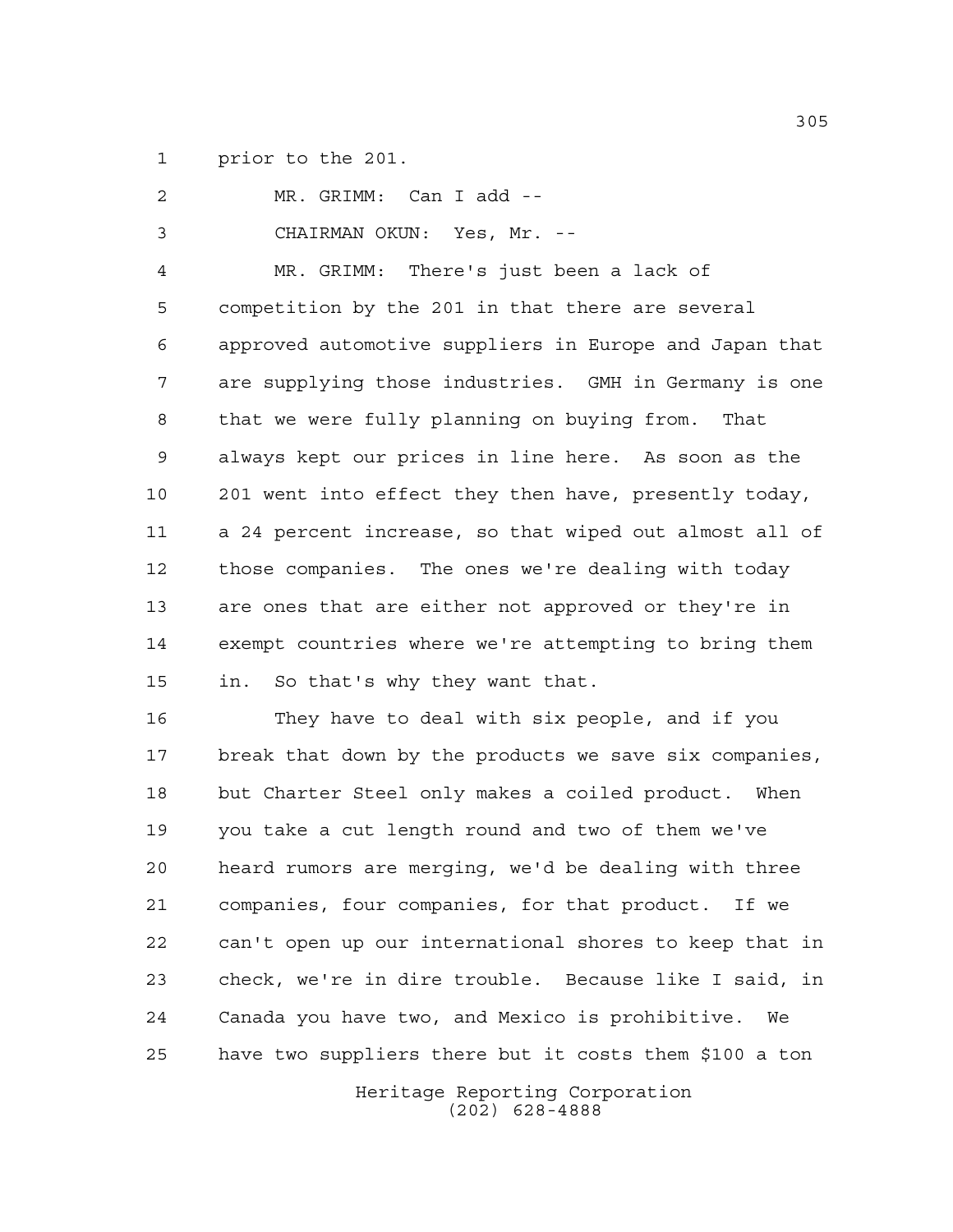to bring steel from Sedenor Outlax in Mexico to Detroit.

 CHAIRMAN OKUN: Thank you very much. I see my red light's come on.

Vice Chairman Hillman?

 VICE CHAIRMAN HILLMAN: Thank you. This comes at the end of a very long day I think for you. I very much appreciate your time and your patience to spend the entire day listening both to the testimony on this side as well as appearing, so many thanks.

 Just a couple of questions. One, just so I make sure I understand it, these contracts that you describe, Mr. Grimm, in response to Commissioner Miller, they're absolutely fixed in terms of both price and quantity? Or are there clauses within them that would allow the prices to be adjusted depending on market conditions?

 MR. GRIMM: No, typically they're fixed on price and there's an estimated quantity built in. In other words, automotive schedules typically don't go from 17 million vehicles in one year down to 14 in another year and back up to 20 million vehicles the following year, so there's been some stability in the automotive marketplace. So typically we're looking for firm pricing and that's a year, two years, three years,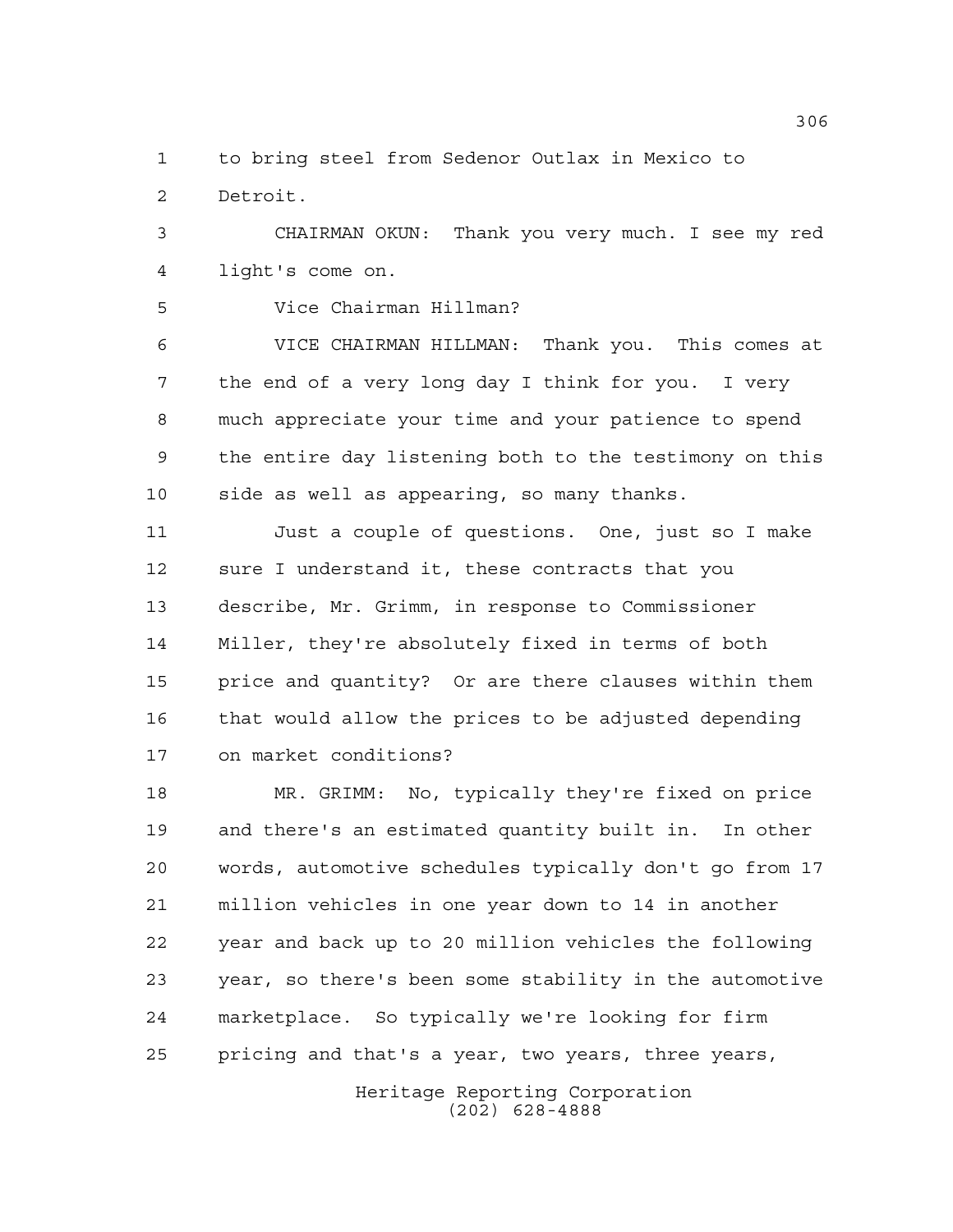four years, and historically, and like what we do with our customers, there's productivity price decreases built into the contracts typically with suppliers to us and to our customers to bring costs down.

 What's happened in the steel, in SPQ, prices now are going up when everybody else is going down. On the vehicle.

 So it is firm pricing for a year or two years or three years, and then it's no firm quantities typically.

 VICE CHAIRMAN HILLMAN: And then when you renegotiate, is there a spot market for SPQ automotive products, or is it pretty much everybody buys it on a contract basis?

 MR. GRIMM: I'd say everybody buys it on a contract basis. American Axel, Dana, there's no spot markets on it.

 VICE CHAIRMAN HILLMAN: Do prices for automotive SPQ move in relation to other SPQ prices? Or is it it's own market?

 MR. CARR: Typically it's a supply and demand -- the product is a commodity. It doesn't go in reverse of what the rest of the market's doing. So if SPQ goes up, you can pretty well chart -- When it goes up one year you're going to go up. How much, it just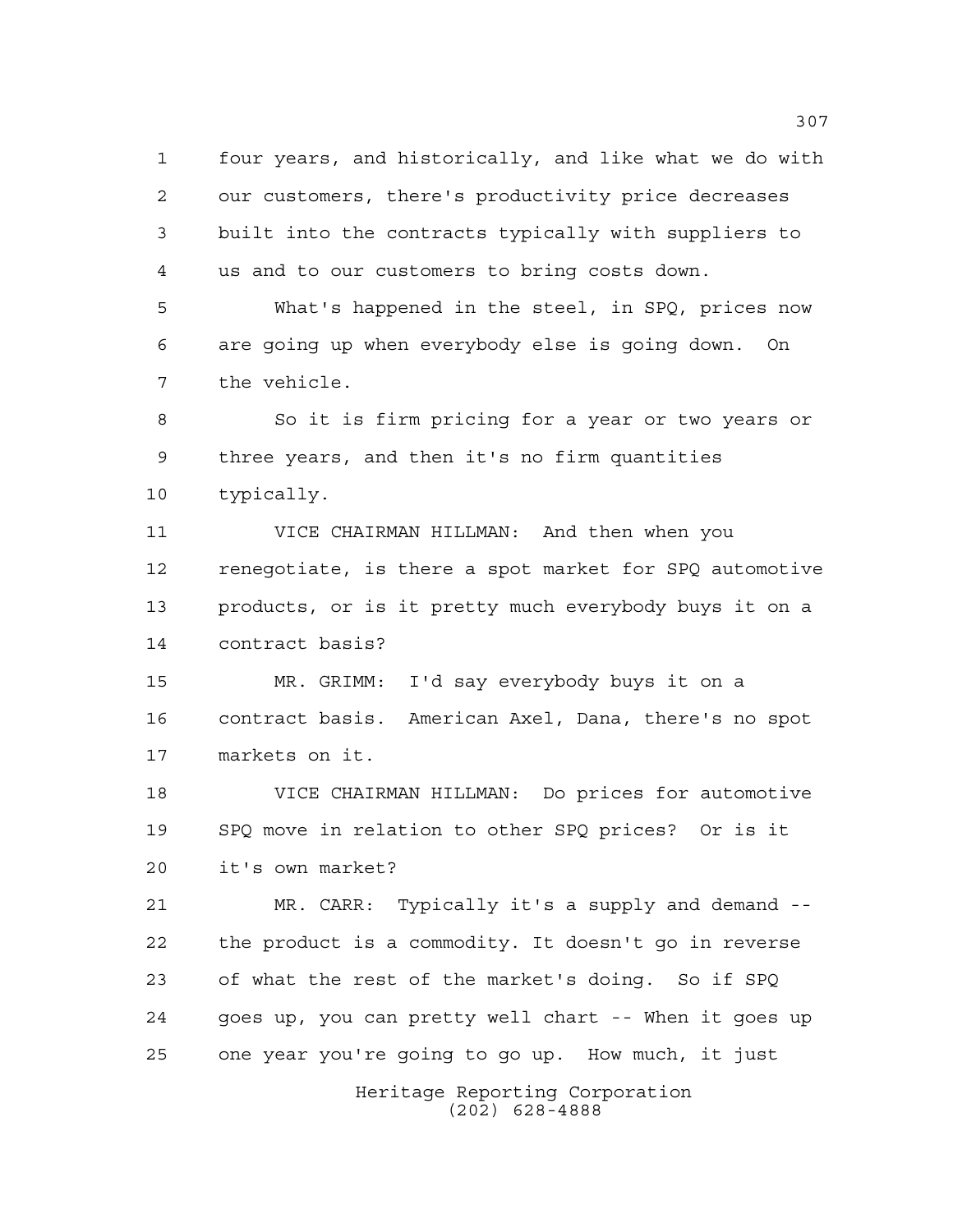depends.

 For instance, flat roll went up in 2003. We didn't go up as much. We, being the automotive SPQ did not go up as much as the flat roll did.

 VICE CHAIRMAN HILLMAN: My last question was the issue of, again the industry, and obvious for us the trick is we have to look at the industry as a whole. In this industry we can look at hot, the hot bar industry separate from the cold finished bar industry separate from rebar. It's not clear to me under the 11 law that we can go much more precisely than that.

 But even if we were to look at these companies that you've listed as the U.S. producers of automotive SPQ. I just want to make sure that if I step back and look at these companies, obviously we have some information on the confidential record in terms of any adjustment steps that each one of them may or may not have taken to become more competitive. But obviously the big one here is Republic -- the big one in terms of significant change.

 I just want to make sure I'm understanding that in your view has Republic become in its new form a more competitive supplier of product to you?

 MR. CARR: My answer to that would be no. My prices are a lot higher. They broke a contract and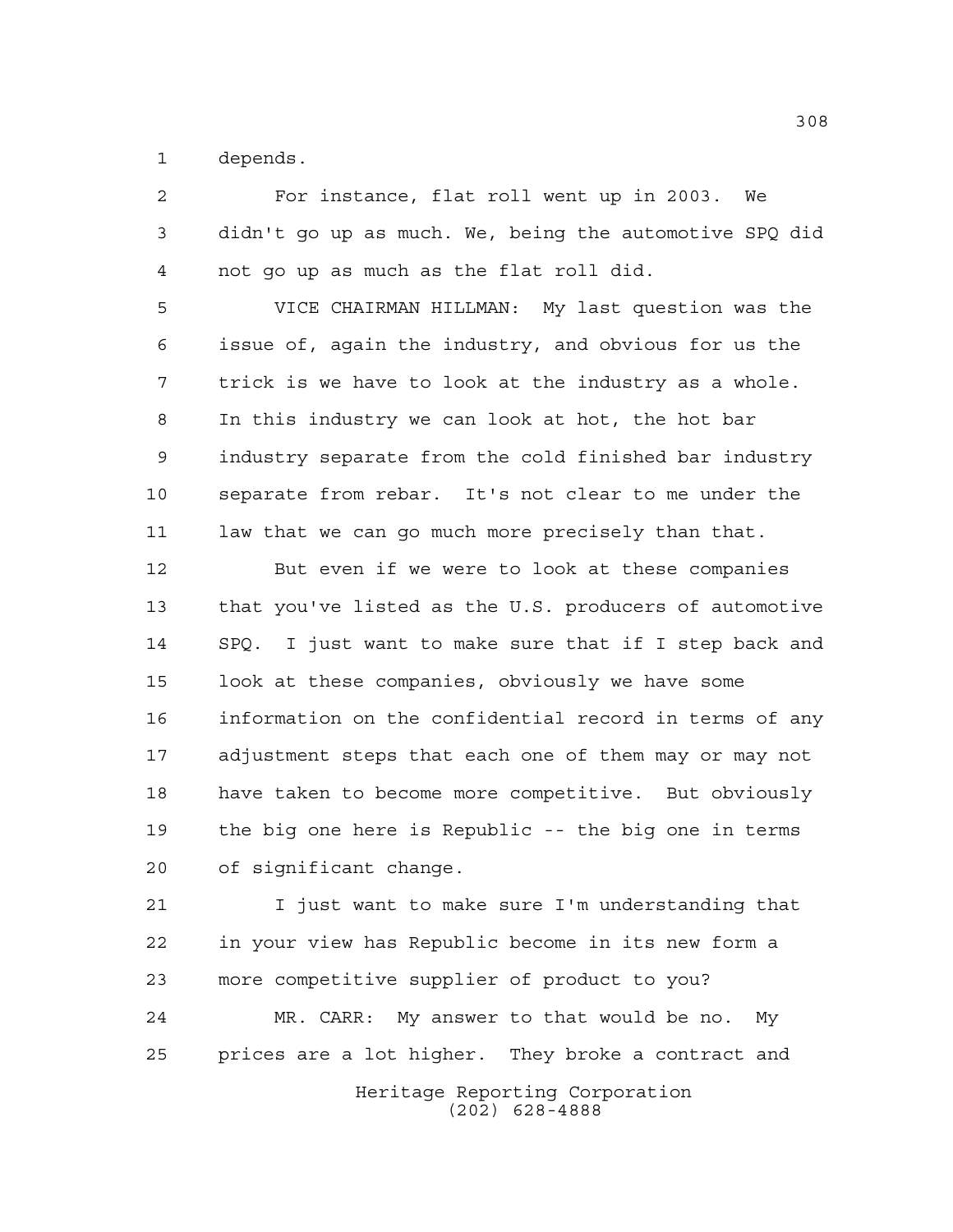then gave us another increase.

 VICE CHAIRMAN HILLMAN: Do you have any sense of whether they are themselves a more efficient producer? Have they done anything that you're aware of in terms of lowering their costs?

 MR. CARR: They've had a labor contract that Ted mentioned that apparently has had some positive effect. They've closed down some facilities, I'm sure that's had a positive effect on them. I would hope they're healthier than they were before. Their two owners had to put in money recently, I think. They're owned by KPS and the Hunt family in Dallas, and those two have put in some money here recently. They published a 10K that wasn't all that attractive which we watch pretty close.

 So how attractive are they and how healthy are they? They're still probably the weakest link of the group when you look at that group of companies.

 VICE CHAIRMAN HILLMAN: Would you say any of them have made any other changes at all to their production of automotive SPQ?

 MR. CARR: That's a good point. Yes, Mac Steel who is not on the Commission is probably the most profitable, owned by Quanex, has made considerable investments through the years. Now they have about a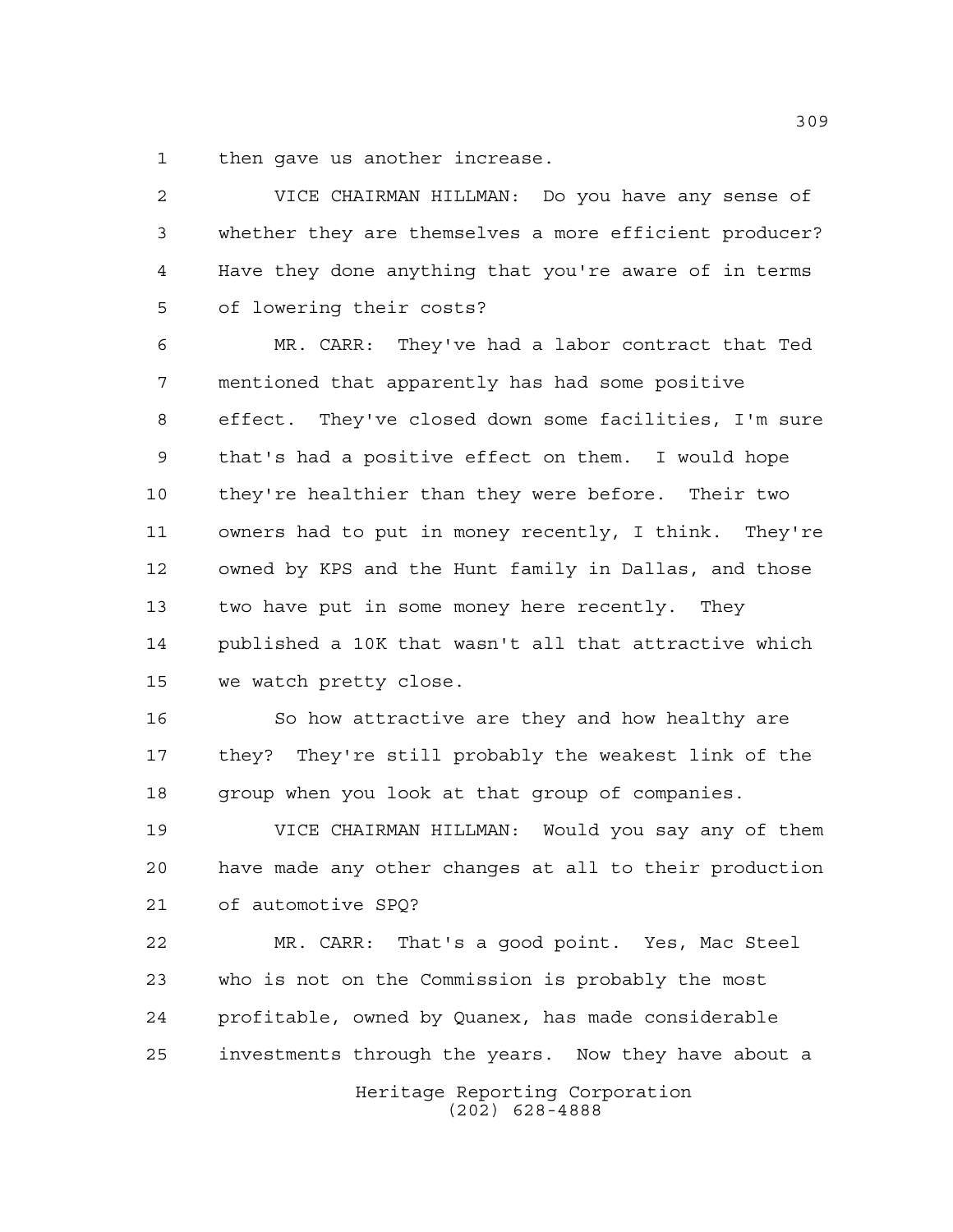770,000 ton capacity.

 Northstar, Monroe Plant, has made a number of investments over the years.

 Tempken Corporation put in a new rolling mill just a few year ago.

 ISPAT on the other hand, was filmed in a movie with several other customers in 1996 asking for a vacuum degasser and they still don't have it. So that's seven years later, and that's considered a minimal investment to a steel mill. You're talking about \$15 million. Yet without a vacuum degasser they can't make any of the steels that I applied for exemption on, yet they took exception to all of them without having the ability to make them.

 MR. RUECKE: To build on that point real quick, most of what Mr. Carr just described are improvements that were made prior to the 201, and when Doug Grimm 18 got up and said what have they done since the 201, and said nothing. The comment that we're making here is this is a healthy industry that had consolidated itself before the 201 and they did not need the safeguard initiative. That's our point.

 VICE CHAIRMAN HILLMAN: I understand. I'm having a little trouble squaring that with everything that has happened with Republic after the 201, but I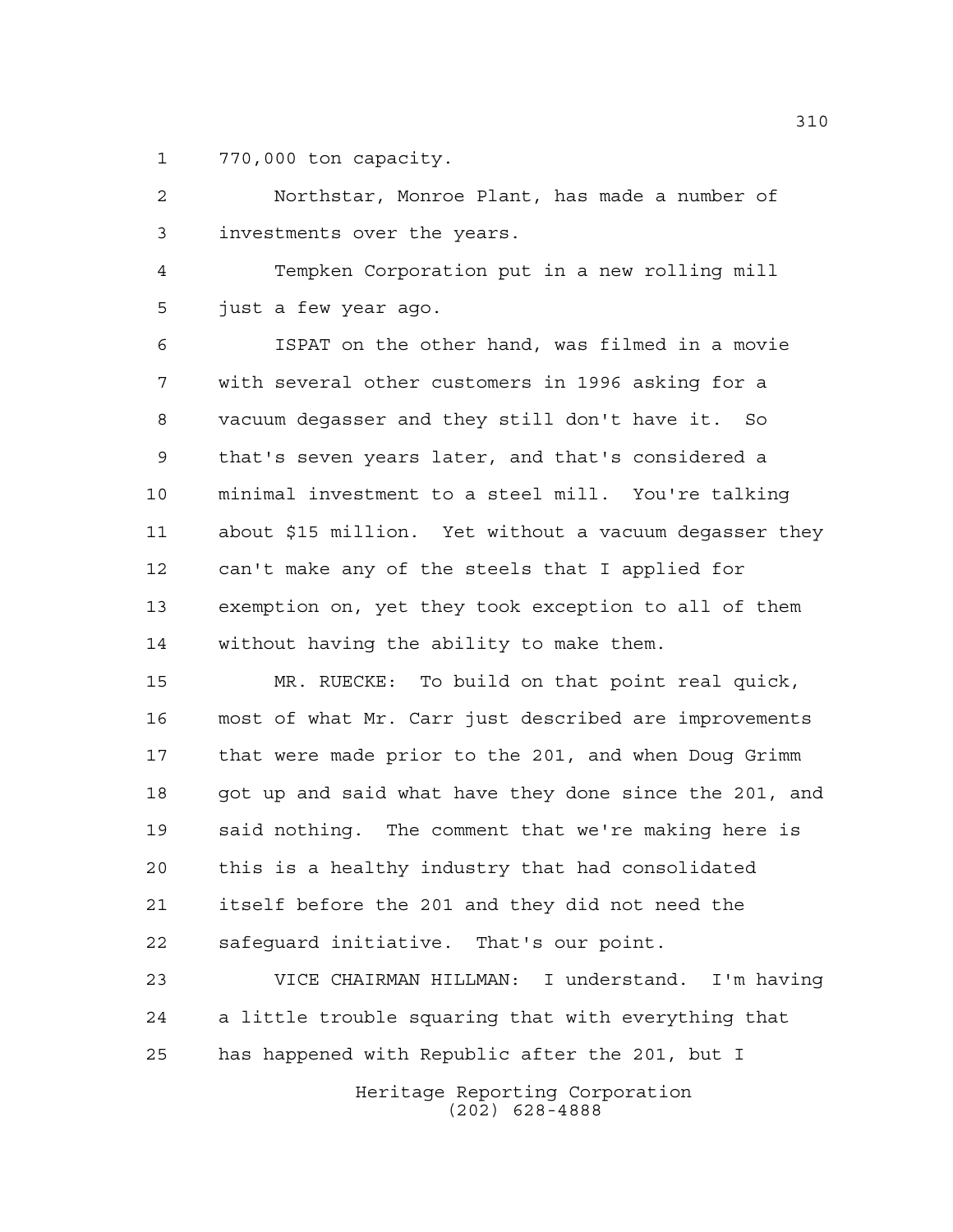understand the point Mr. Carr is making on that.

 Mr. Grimm, did you want to add something on this issue of, again, just looking at these companies from your perspective, whether there's been any changes that would have made them --

 MR. GRIMM: No, Republic laid out their plan to us a year before the 201. The management team there was moving down that path. We supported it. Other customers such as American Axel supported it because us and American Axel were their largest customers. They knew they needed us through that process. So that plan was happening with or without the 201.

 We went through that with them, and the reason it took maybe a little longer is he had to work out his union contract and also work out the pension issue.

 So once again, the 201 was irrelevant to Republic. Timing wise, yes, they came out in August of 2002, out of Chapter 11, but that was after a year and a half, so that plan was laid in place long before 201.

 MR. RING: Madame Vice Chairman, if I could just quickly.

Heritage Reporting Corporation In some sense perhaps there should have been 34 or 35 products that the Commission looked at initially. The 34th being SPQ and the 35th being

(202) 628-4888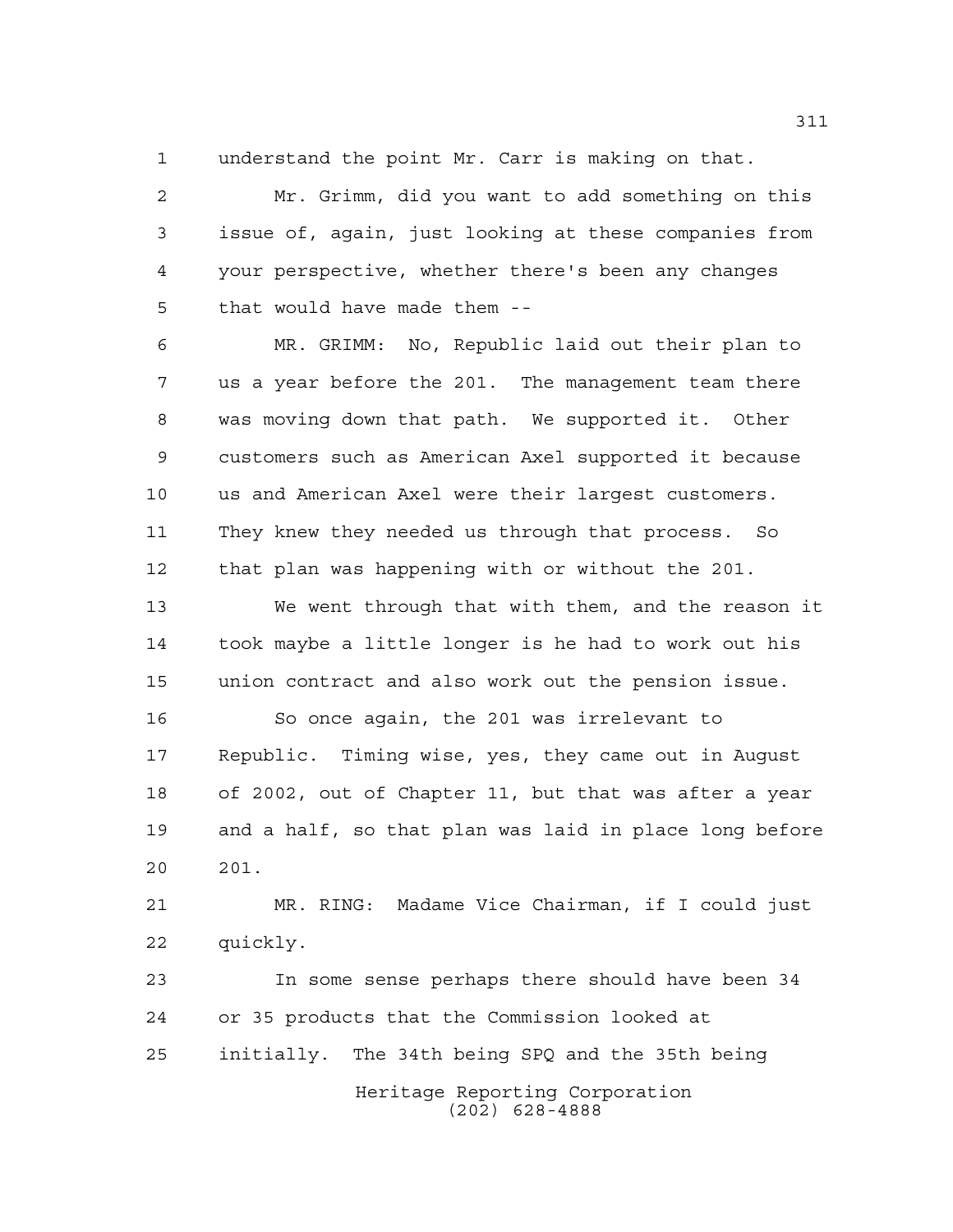automotive grade SPQ which candidly, I think we bear some fault for not --

 VICE CHAIRMAN HILLMAN: Mr. Ring, if you can A, make sure that microphone is on, and pull it a little bit closer.

MR. RING: How's that?

VICE CHAIRMAN HILLMAN: Much better.

 MR. RING: In fact there should have been additional products in the underlying 201 and that -- This is not a niche product. It's not like some other unique flat rolled steels of which there is total production in the U.S. of 30,000 or 40,000 tons a year. There's about three million tons of automotive 14 grade SPQ capacity produced and consumed in the U.S.. It's truly highly engineered, but a commodity product nonetheless. And at this juncture, recognizing that you are, if you will, stuck to some degree with the product groupings that you have, we would nonetheless respectfully request that among producers of which there are five or six, and among consumers of which there are perhaps seven or ten, that it would not take a lot of additional effort to supplement the questionnaires that have been submitted to date to either break out or allocate trends and performance among SPQ and specifically automotive grade SPQ.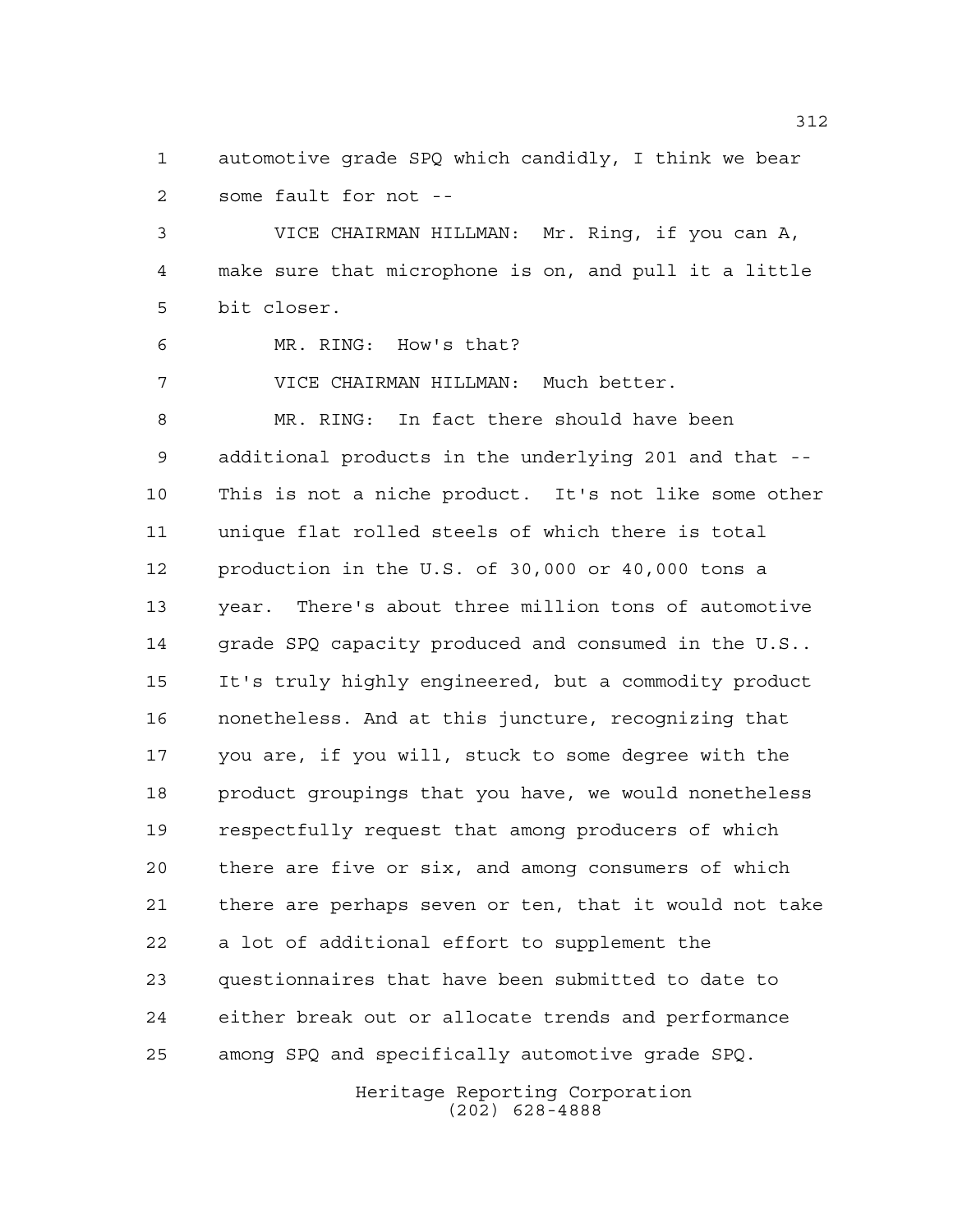We do believe that this is a product, not looking to relitigate something that happened two years ago, but this really is a product that never should have been included in the tariffs initially.

 VICE CHAIRMAN HILLMAN: Well, that last comment does sound like a bit of relitigation, but if I could ask you, as I read the statute our report is to report on the adjustment efforts made by "the" domestic industry producing "the" like products that were determined in the original 201. As I read that, in terms of long products it means that we are producing a report that speaks to three industries -- a hot bar industry, a cold finished bar industry and a rebar industry. As the statute lays it out, that's what we're supposed to do.

 This issue came up a little bit the other day in flat in terms of whether there is any ability even in flat, we defined one industry that makes flat, plate, hot rolled, cold rolled, coated -- all as one industry. But I guess I would ask you the same question in the post-hearing. If you think there is anything in the legislative history or how you would read the statute that would suggest to the Commission that we can at this point start saying well, we're going to divide the industry up differently than it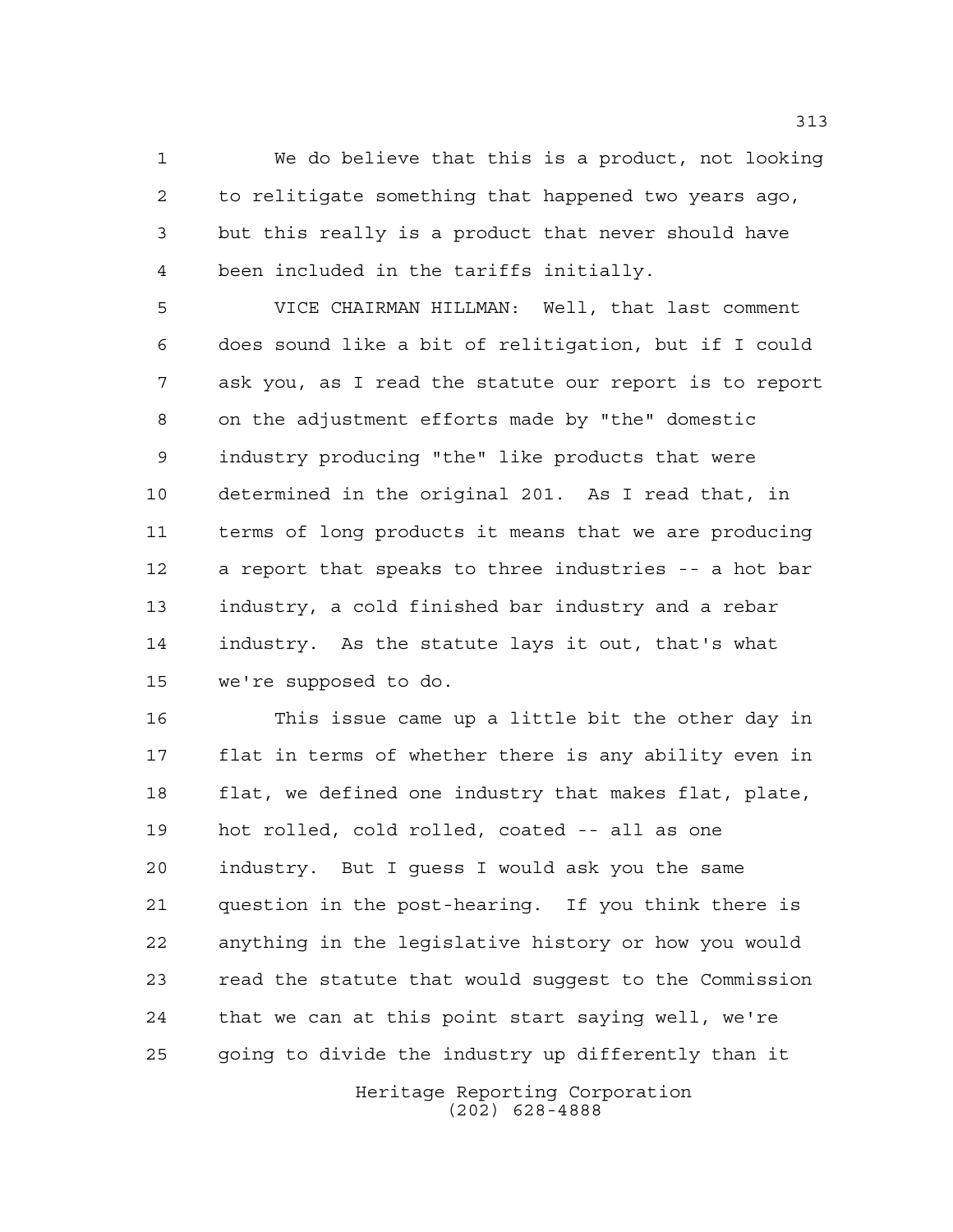was done in our 201 decision, I'd invite you to do that. Because I think the statute itself very clearly defines us as issuing a report on "the" industry producing "the" like product as it came out of our decision and the President's proclamation.

 With that, I think I have no further questions. CHAIRMAN OKUN: Commissioner Miller? COMMISSIONER MILLER: I appreciate all the testimony of the panel. I have no further questions for you. Thank you.

CHAIRMAN OKUN: Commissioner Koplan?

 COMMISSIONER KOPLAN: Just one very brief point. Mr. Ring, in looking at the slides that Metaldyne put up on the board there, on page six the one that's headed The SPQ Story, the third point is SPQ is not a commodity. It's an engineered product. So that sounds a bit different than what you just said.

Heritage Reporting Corporation MR. RING: It's not a commodity-grade product, it's a highly engineered steel. But I guess my point was I think the Commission tends to look at niche products as having a certain limited amount of production and consumption in the marketplace, and here we're talking several million tons. So it is a commodity in that sense in that it's a highly produced and consumed product. It's not a commodity as in a

(202) 628-4888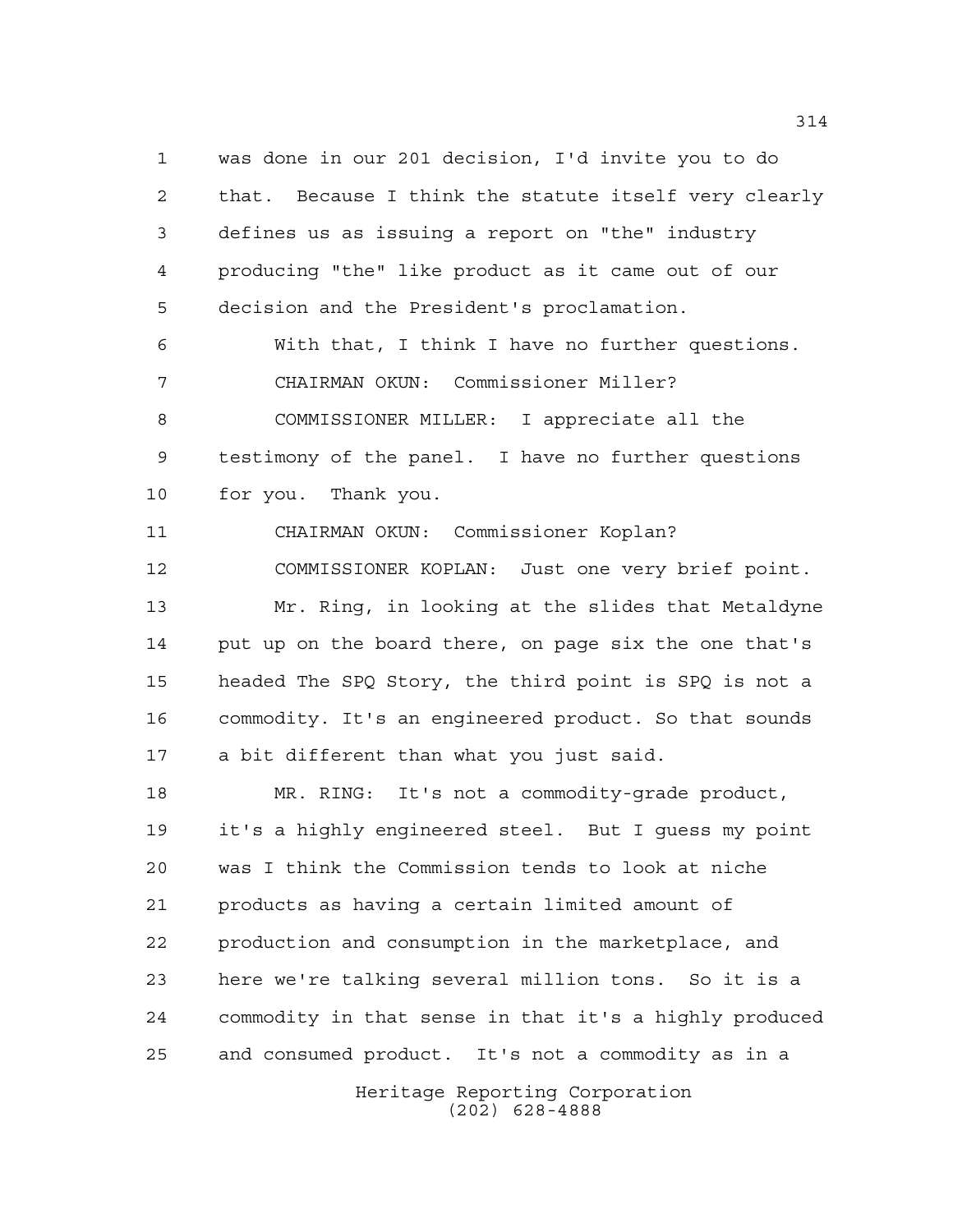certain grade, but it's a commodity in my view in terms of the volume of production and supply and demand.

 COMMISSIONER KOPLAN: Is that what you were saying, Mr. Grimm? I didn't understand it that way when you testified.

 MR. GRIMM: A lot of people define commodity differently. Aluminum is a commodity, I think everybody would agree. Steel and typically flat rolled, people would say that's a commodity. It means highly traded and typically if you're buying from one supplier versus another it's the same process, the same steel, and it can be used in that application accordingly. Wood the same way.

 When you get into an SPQ-type product I can't 16 just switch from one to another. Therefore, to me, it's not a commodity as I buy it. Because I can't just go from Mac Steel to Northstar to Oselchelik today, tomorrow, the next day, given my customers' requirements, given my manufacturing requirements. So to me that's an engineered product.

 I think a lot of people in industry, anything that's steel gets lumped into steel. It's a commodity. So I think it's a little bit of a misnomer. To us, it's not a commodity to our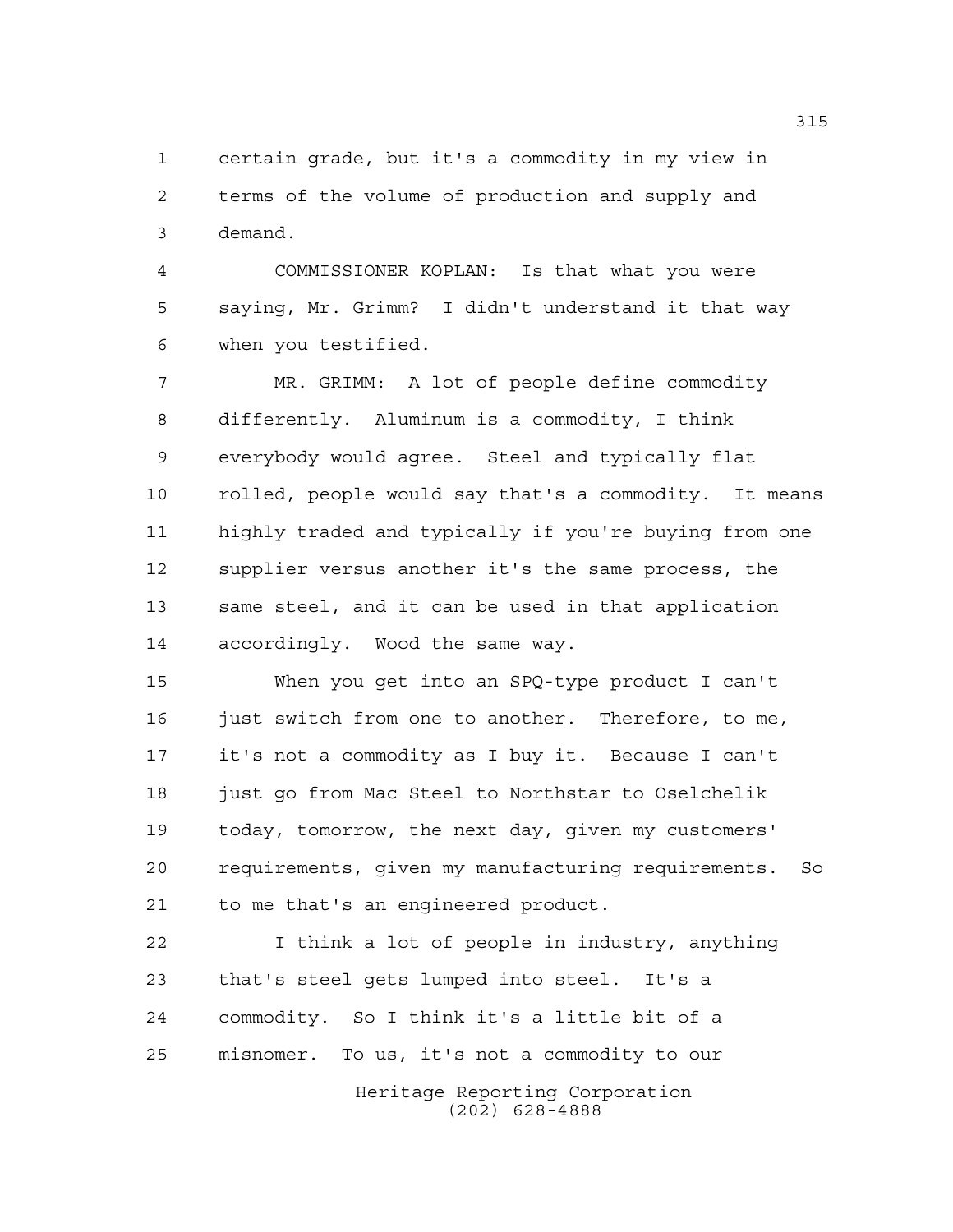Heritage Reporting Corporation (202) 628-4888 customers. It's not a commodity. It's an engineered product. COMMISSIONER KOPLAN: Thank you for clarifying that. MR. GRIMM: Thank you. COMMISSIONER KOPLAN: I have nothing further. CHAIRMAN OKUN: I have no further questions for this panel. My colleagues have no further questions. I'll ask staff if they have questions for this panel. MS. NOREEN: Bonnie Noreen with the Office of Investigations. I'd just like to ask you, you've given six producers -- CHAIRMAN OKUN: Ms. Noreen, if you can speak up a little bit. We can't hear you very well. MS. NOREEN: You've given six producers of the SPQ steel in North America and Charter is one of them. Charter is the only one you don't have over on your other page where you give the capacity. MR. GRIMM: They have, and maybe Bob you can answer this, because they have melting and -- MR. CARR: Charter Steel's the one that we omitted from there. Charter is a company that up until just a couple of years ago it really wasn't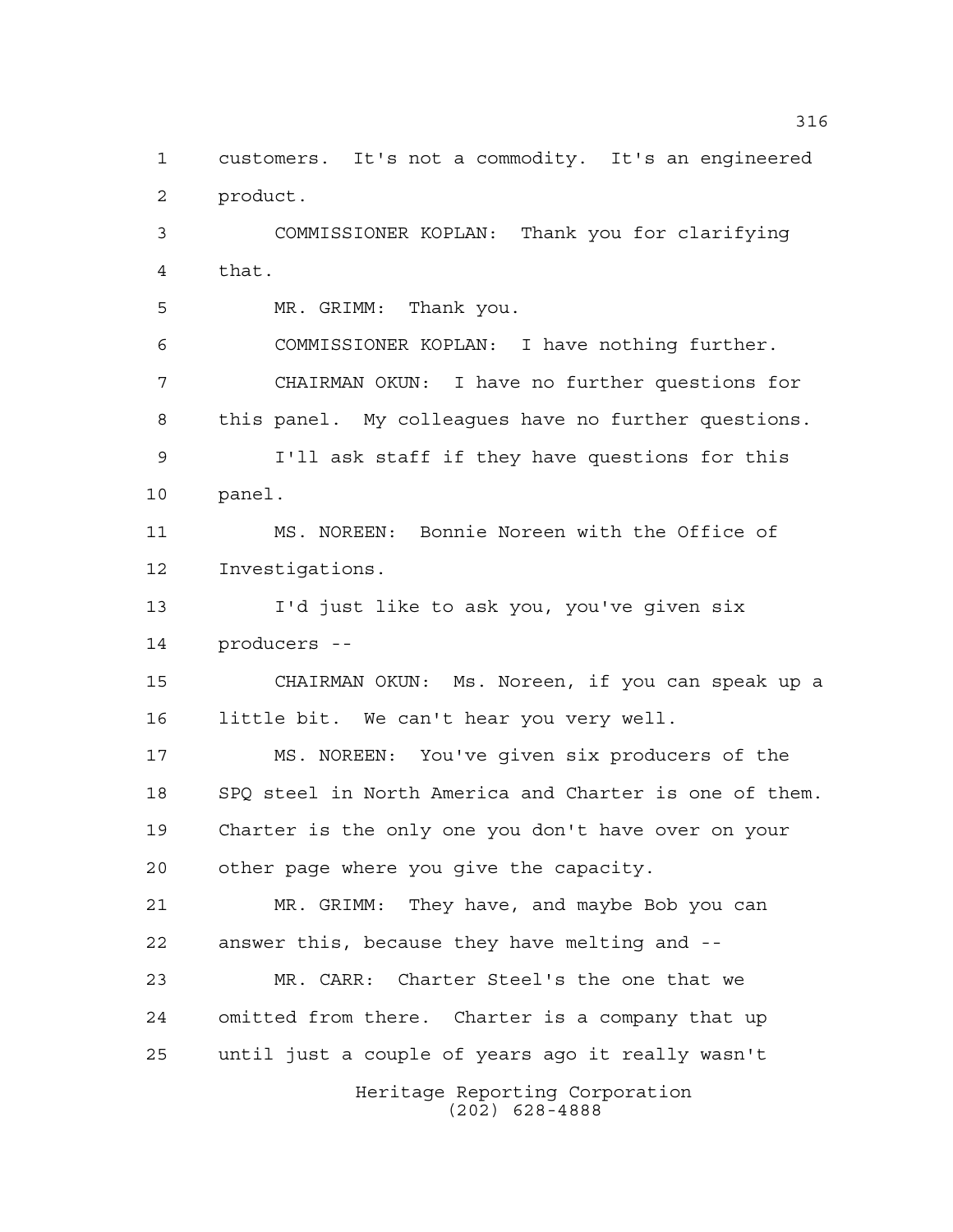included in this group. Charter makes just rounds and coil. They have a melting facility that can make up to 250,000 tons in Sockville, Wisconsin. They recently bought the American Steel and Wire facility which is just a rolling facility in Cleveland, and they can buy billets and reroll them from there. They are buying from Osaminus and even some domestic sources.

 That's why we didn't have them on the chart, but they truly are an SPQ supplier. And that's why we don't have Nucor on here. Nucor's not on here because they are not an automotive-approved company. With all their vast plants and tonnages, I've met with Mr. DiMicco, Doug and I did recently. We're trying to get them there but they're not there today.

16 MS. NOREEN: Thank you.

The staff has no more questions.

 CHAIRMAN OKUN: Do counsel for those in support of -- No. I see both Mr. Price and Mr. Verrill shaking their head no.

 Again, I want to thank very much this panel for being here, for answering our questions, and for the information you've provided and will continue to provide.

Heritage Reporting Corporation (202) 628-4888 Let me go through the time remaining before we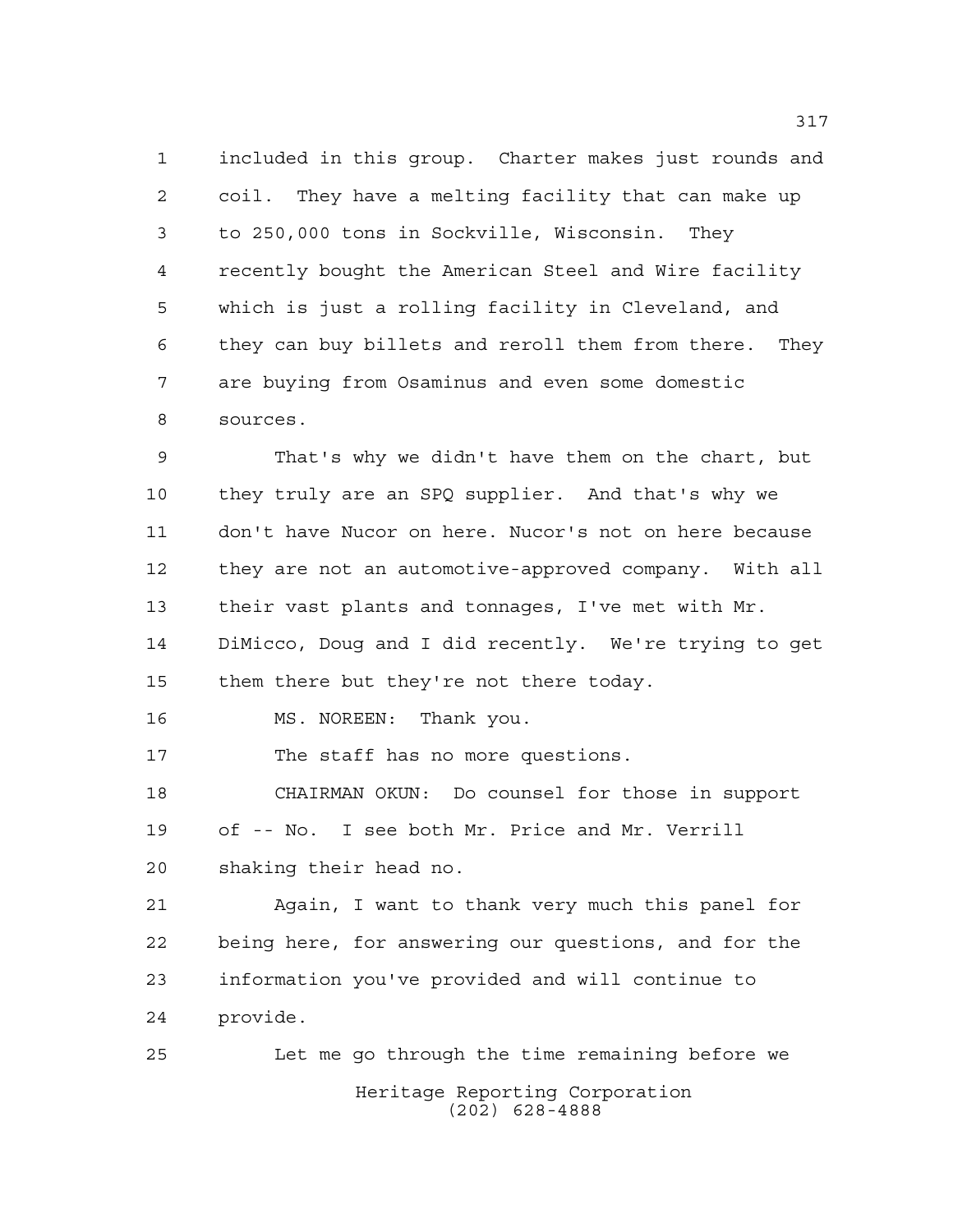turn to closing here.

| $\overline{2}$ | The Domestic Industry has a total of 13 minutes        |
|----------------|--------------------------------------------------------|
| 3              | which includes five for closing; and Respondents have  |
| $\overline{4}$ | a total of 12 minutes which includes five for closing. |
| 5              | We do have Senator Specter here to testify, so this    |
| 6              | panel, we want to thank you again. You can go ahead    |
| 7              | and step away and we'll let Senator Specter testify    |
| 8              | and then we'll turn to the closing statements.         |
| 9              | MS. ABBOTT: The Honorable Arlen Specter, United        |
| 10             | States Senator, State of Pennsylvania.                 |
| 11             | CHAIRMAN OKUN: Good afternoon, Senator.                |
| 12             | Welcome.                                               |
| 13             | SENATOR SPECTER: May it please this                    |
| 14             | distinguished Commission.                              |
| 15             | It's always a pleasure to come back here, like         |
| 16             | practicing law which we have a fair amount of in the   |
| 17             | Senate, but I always come early in the morning. You    |
| 18             | have a better crowd than late in the afternoon.<br>Ι.  |
| 19             | would have been here early this morning, I see you     |
| 20             | have a very long list of witnesses, but the President  |
| 21             | traveled to Philadelphia today, and Senator Santorem   |
| 22             | and I joined him and we are trying to finish up a \$29 |
| 23             | billion appropriation bill on homeland security.<br>I  |
| 24             | just offered an amendment to increase funding by \$250 |
| 25             | million for the high risk areas, and it was a 48 to 48 |
|                | Heritage Reporting Corporation<br>$(202)$ 628-4888     |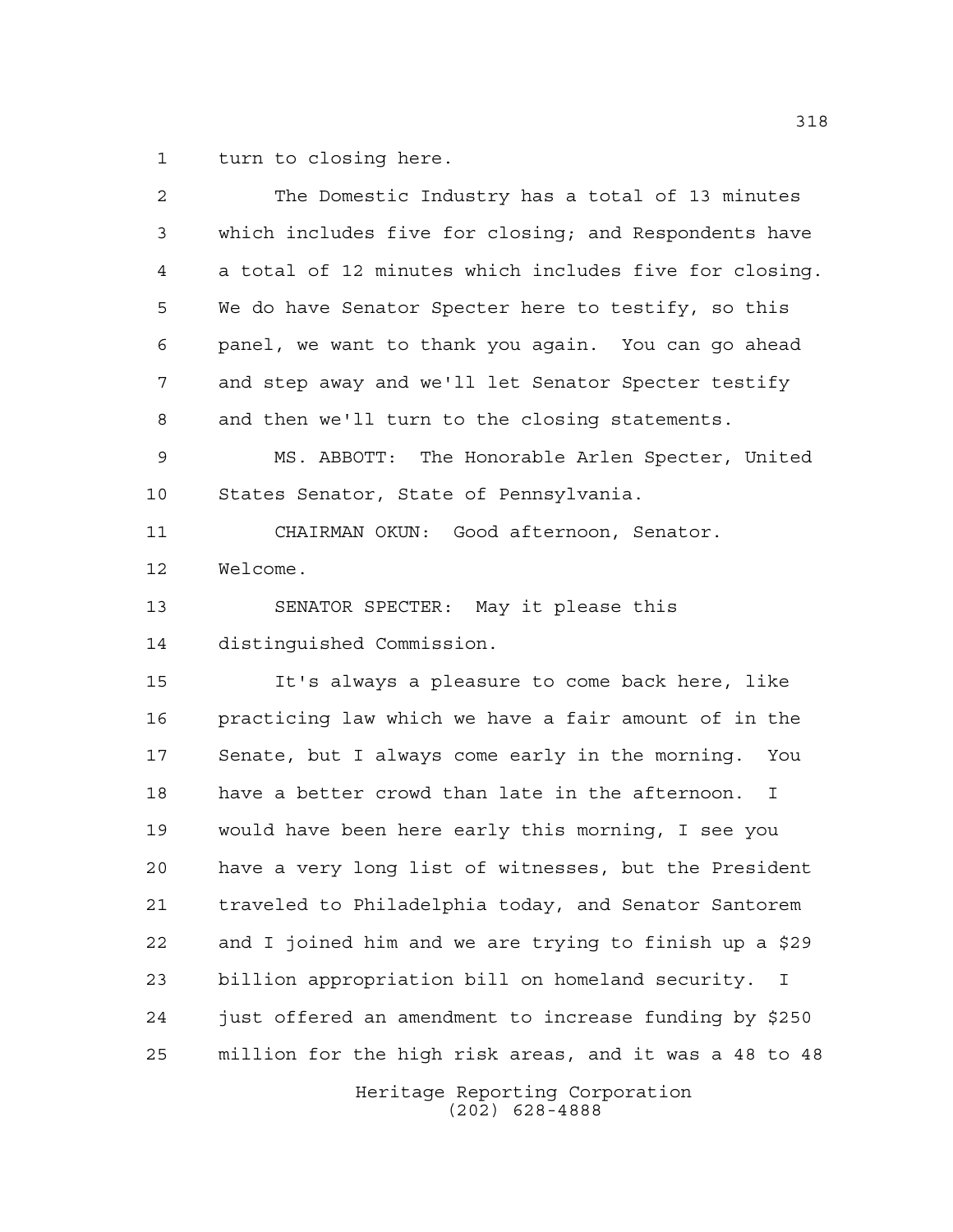tie. I asked Senator Cochran why he didn't move the table, because if he had it would have been 48 to 48 and he would have lost. But he didn't move the table and it was 48 to 48 and I lost.

 So it's a busy day but I see you've had a busy day and I commend you for the very hard work you do. I've taken a look at your witness list, and it's prodigious to listen to all of these people.

 This issue about continuing the tariffs for the full three year period is really of great importance to the country and great importance to my state. This decision was not arrived at lightly. Most members of the Commission had gone for a four year period, and I respect your reevaluation, and the issue on the tariffs generally has been a very very tough matter.

 We first had exposure to the President when he made a trip to western Pennsylvania shortly after he was elected and then Governor Ridge and Senator Santorem and Congresswoman Melissa Hart and I had the President captive for about 40 minutes on car ride. We passed all the steel mills that were shut down. We told him what was happening to the steel industry. That was in the very formative stage of his presidency. He was very very much concerned about the dumping and subsidies which violate U.S. trade laws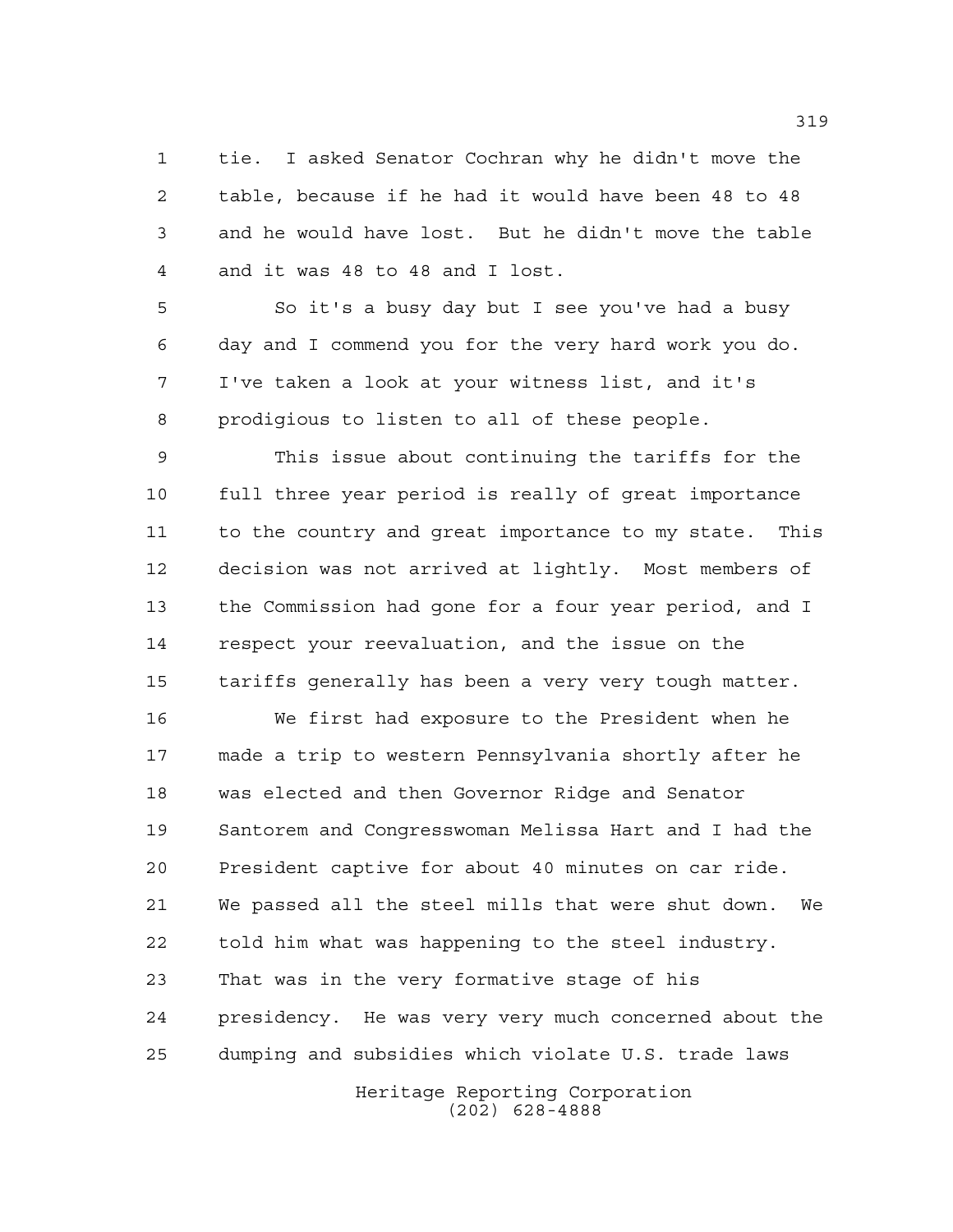and international trade laws. That was the start of the activity from the Department of Commerce, and from Secretary of Commerce Don Evans, and from the work of this very distinguished Commission. So we had the three year period.

 I submit to you that it is very important to stay the course. You have seen the results with the consolidation in the steel industry which would not have been possible had these tariffs not been put into effect. My written statement which has been submitted details the labor contracts which have been reworked. Very very substantial concessions have been made by labor, very very substantial investments, \$3.6 billion.

 US Steel is an example. It projects a savings of \$200 million per year and increased productivity of 20 percent in the first two years. And ISG expects to reduce the number of man hours to produce a ton of steel to less than one. ISG has a new manager. He's testified before the Judiciary Committee on antitrust. A very very impressive guy with a green eye shade. He wasn't wearing his green eye shade when he came in but he has one. He's got very heavily sharpened pencils and lots of concerns.

Heritage Reporting Corporation (202) 628-4888 I was at Luken Steel not too long in Coatesville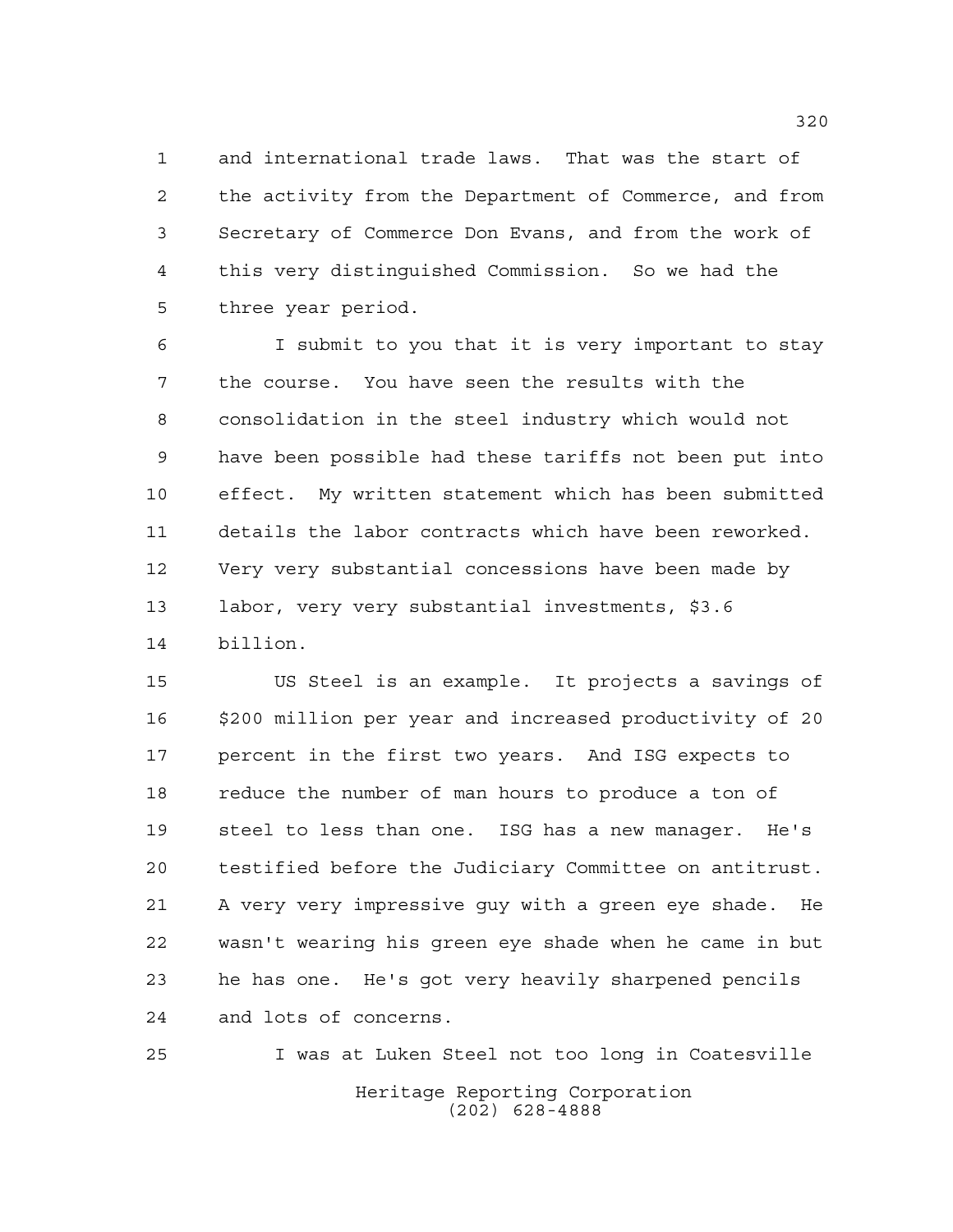and a great concern about what is happening. We've tried to buttress them in a number of ways with tax credits, 65 percent for health benefits from the Pension Guaranty Benefit Corporation, and there are a lot of moving parts to this equation, but a very very important part is the maintenance of the three year period.

 There is a mechanism in place, as you well know, on exclusions. There have been 1,022 exclusions granted through the end of March where people have been able to come forward and make a showing that the tariffs hurt more than they helped so that there is a case of need to have an exclusion. That I think is the safety valve which is present to balance out the economic consequences.

 There's obviously a great deal more that could be said and I think you have probably heard it. We're going to submit for the record a resolution passed by the General Assembly of Pennsylvania unanimously. A lot of real concern about what is happening with the steel industry.

 The national defense issue is highlighted in my statement and I won't repeat a great deal of it here. To note one point, during the Iraq war a Swiss company would not ship crystals necessary for the production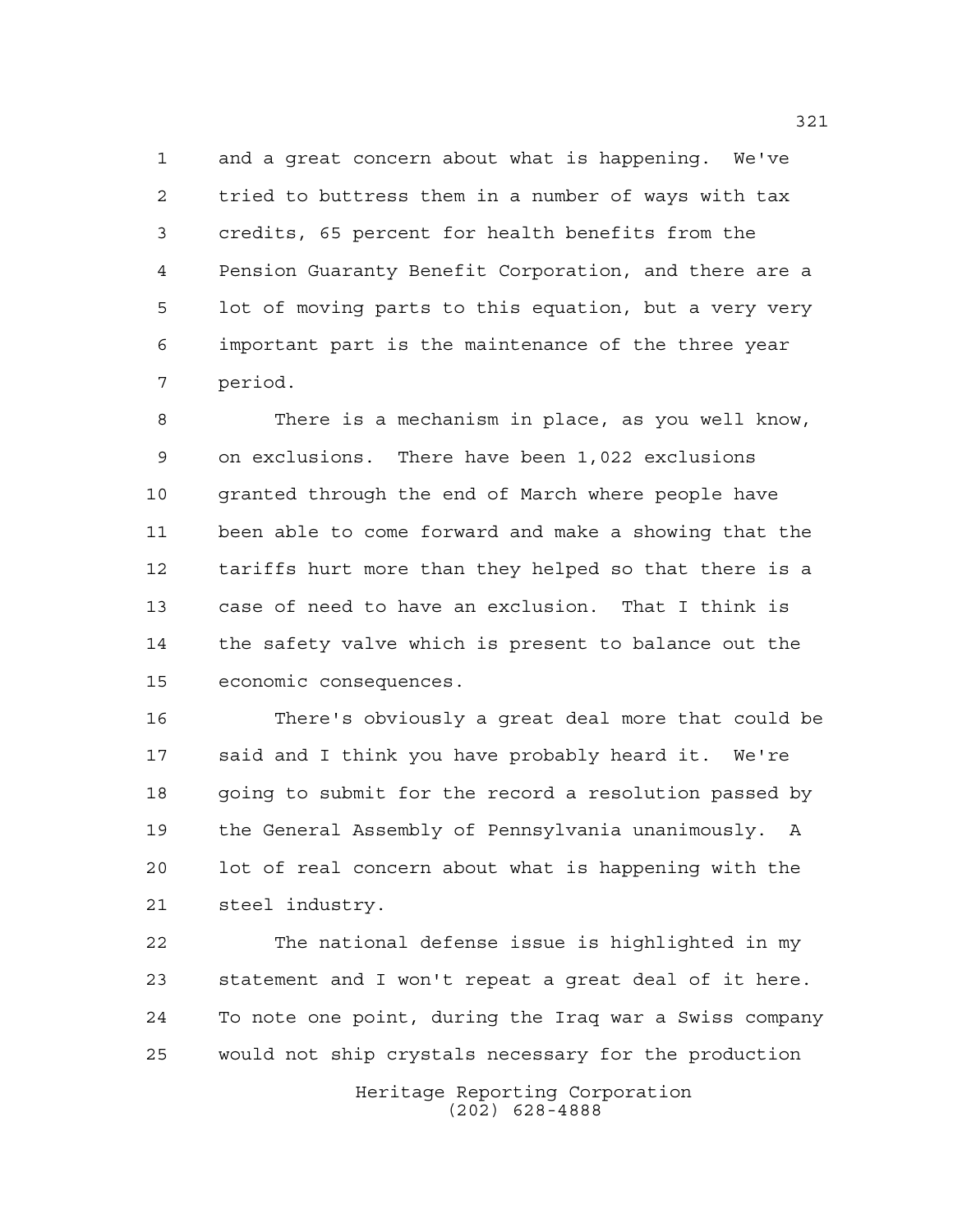of our precision-guided weapons. MicroCrystal of Gretchen, Switzerland refused to supply a contract in accordance with their obligations because the Swiss government wouldn't give approval. Finally after a lot of problems the Swiss government finally relented.

 But that's an indication as to where you stand on the politics of international affairs. If the Swiss government doesn't like what the United States is doing, there's a contract, and they won't fulfill their contract which underscores the need to have a steel industry so you don't have to depend upon unwilling allies when we make a national determination that that's what our interests require and we rely on contracts and they breach.

 I have a letter from the Governor of Pennsylvania. He's in the middle of budget negotiations and could not come, but I can vouch for the Governor because I gave him his first job out of law school. Made him an Assistant DA and I made him Chief of the Homicide Division. Gave him a lot of big cases to try, made him famous. Now he's the Governor and I get blamed by the Republicans and credited by the Democrats so it all washes out.

 I'll make this letter available, but I'll just cite a couple of provisions here.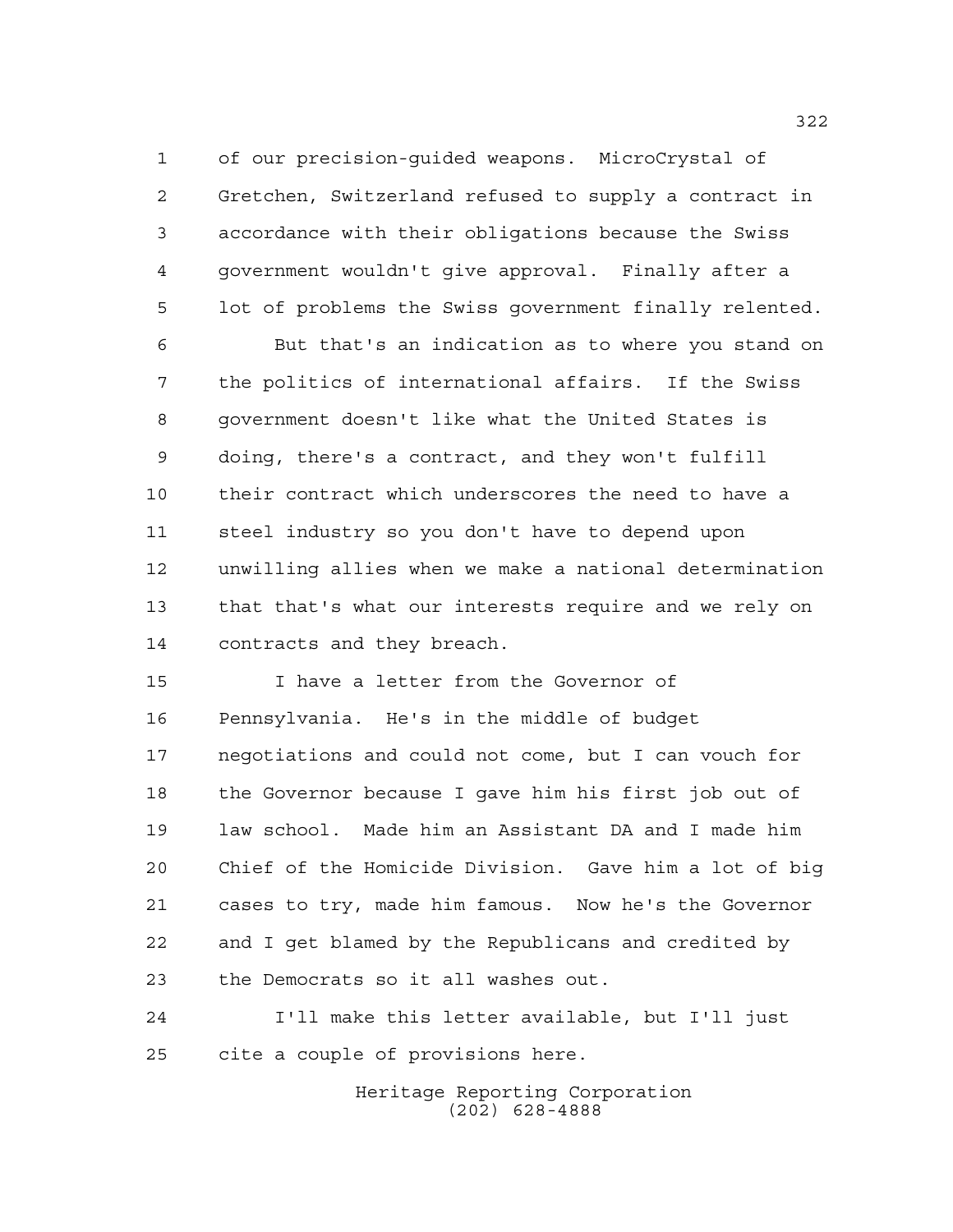When he talks about the stability of our infrastructure, the highways, railroads, shipping and defense and the impact on the foreign products, the stress that it causes us, the negative consequences to local governments as well, and each time a steelworker is laid off it results in reduction of tax revenues. Great problems. And he goes through in some detail the problems which are caused to the Commonwealth of Pennsylvania. So you have gained a letter and lost a witness. Thank you very much. CHAIRMAN OKUN: Thank you, Senator. The letter, the resolution you reference, and your written statement will all be included in our record. I thank you for your appearance here this afternoon. SENATOR SPECTER: Thank you. It's very nice to be here. CHAIRMAN OKUN: Madame Secretary, we can now turn to rebuttal and closing remarks. MS. ABBOTT: Closing remarks for the Domestic Industry will be by Charles O. Verrill, Jr., Wiley, Rein & Fielding. MR. VERRILL: Good afternoon. I am Chuck Verrill from Wiley, Rein & Fielding and I'm here to present

Heritage Reporting Corporation (202) 628-4888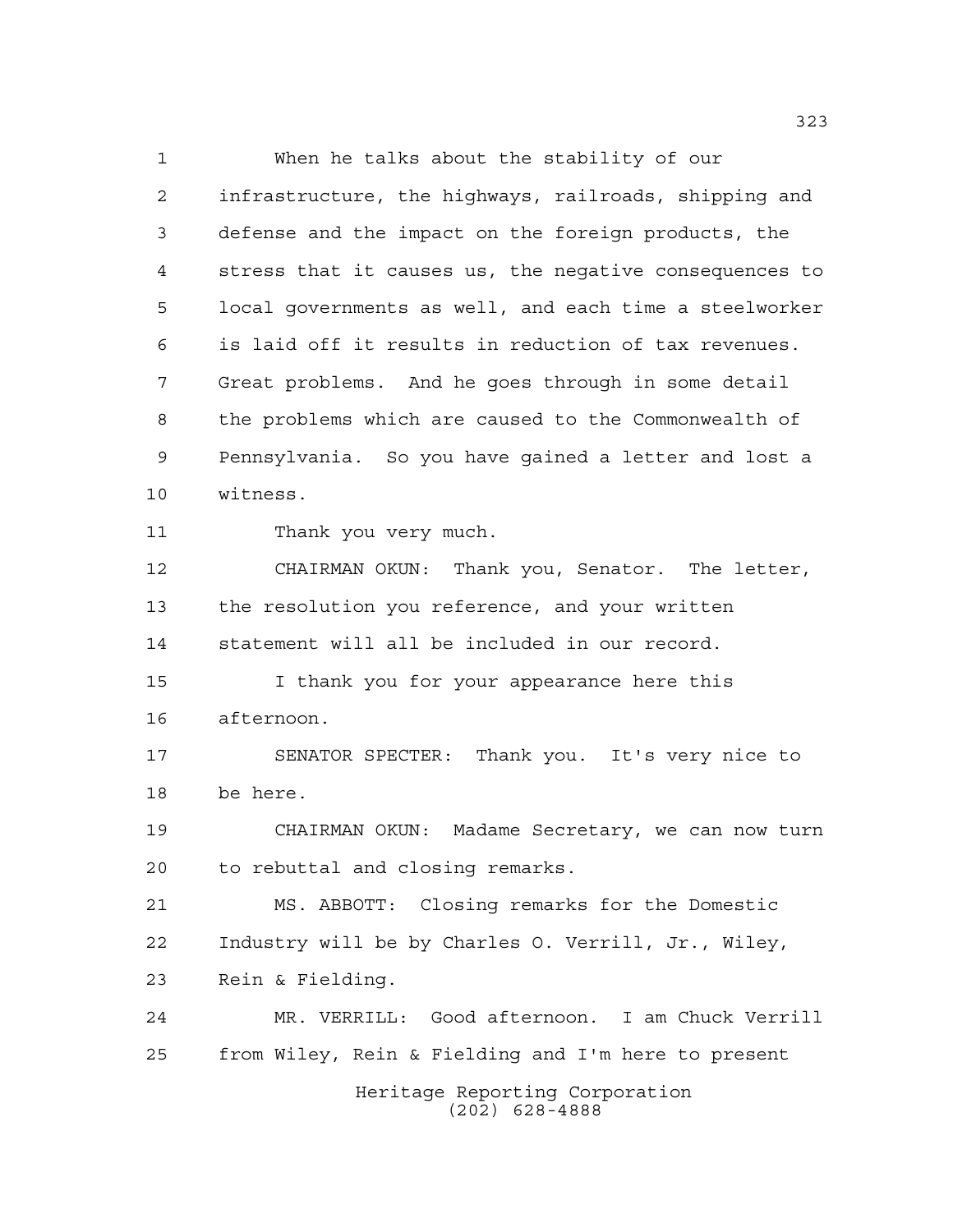the closing remarks for the Domestic Industry. I know you've had a long day so I will not use all 13 minutes.

 What I want to do is to sum up what I think are the more important points that demonstrate why the domestic long products industry has kept its end of the bargain as a result of the adoption of the remedy approximately 18 months ago.

 Tuesday afternoon Commissioner Miller stressed that this proceeding is meant to "make sure that the industry was doing what it said it was going to do, keep their feet to the fire, make sure they're doing their side, have been meeting their side of the bargain." That's in the transcript at page 366.

 I submit to you that the domestic long products industry and its workers have been meeting their side of the bargain to the extent possible given the limitations of the remedy and general economic conditions.

 I say meeting because the industry promised to adjust over three years and we are only halfway to the goal line. So what is the half time score?

 Mr. Hoye, of course, this afternoon told you that the domestic long products industry is making progress, that progress has begun but it is not yet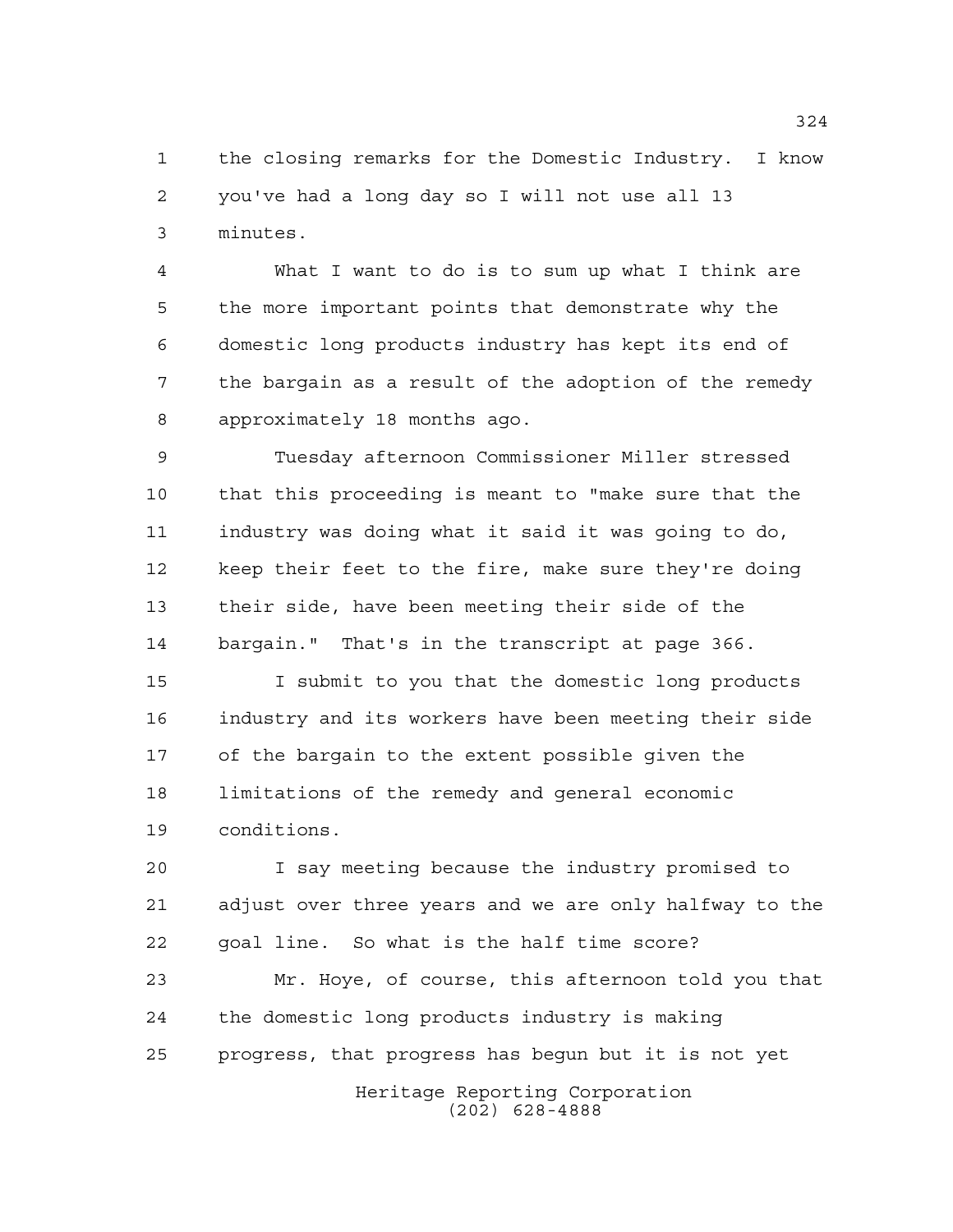completed.

| $\overline{2}$ | One side of that progress is the increased            |
|----------------|-------------------------------------------------------|
| 3              | productivity that the industry has realized. Mr.      |
| 4              | Bloom gave us some very important facts on that       |
| 5              | particular point. He said the industry's efforts are  |
| 6              | "already paying off". He said there was a "strong     |
| 7              | gain in productivity" due to those efforts.           |
| 8              | This is a crucial measure of a positive               |
| 9              | adjustment to import competition and reflects the     |
| 10             | industry's efforts to keep their end of the bargain.  |
| 11             | As Seth Kaplan testified this afternoon, the          |
| 12             | efforts to adjust through the increases in            |
| 13             | productivity during the 18 months that the remedy has |
| 14             | been in effect will be enhanced by additional efforts |
| 15             | during the succeeding 18 months, and that those       |
| 16             | impressive productivity gains will significantly      |
| 17             | enhance the industry's ability to compete with        |
| 18             | imports.                                              |
| 19             | In addition, the record and the testimony today       |
| 20             | abounds with examples of specific company efforts to  |
| 21             | keep up their end of the bargain.                     |

 When the remedy was first imposed Republic Engineered Products was on the verge of going out of business. The remedy, the President's end of the bargain, made it possible to avert closure, to avert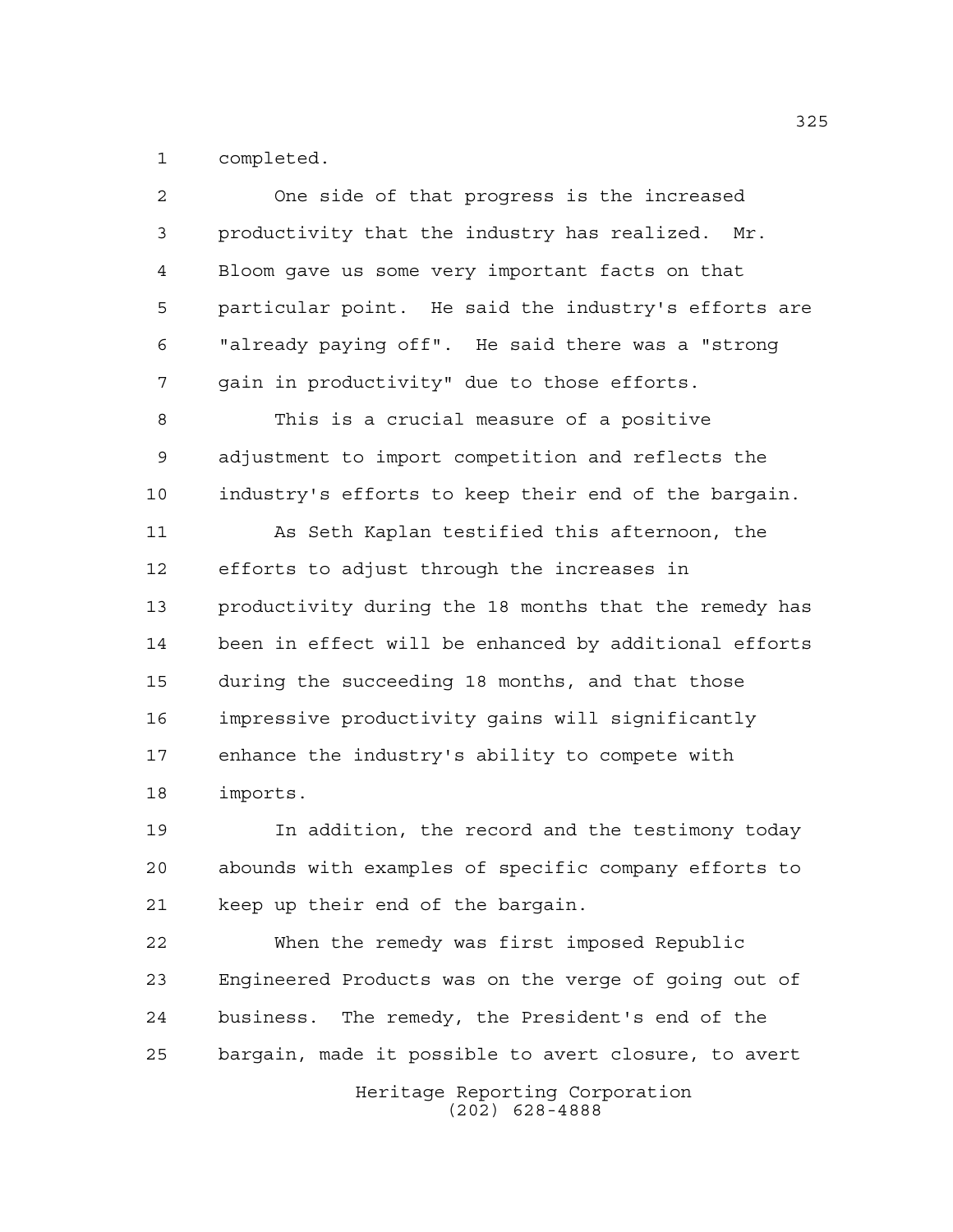the kind of spike in prices that you had when LTV closed on the flat side. The remedy made it possible for Republic to negotiate a trend-setting labor agreement and to obtain the financing necessary to restructure and remain in business.

 There has also been a significant amount of closure of inefficient facilities. When Nucor acquired Birmingham Steel, Nucor decided not to bring back into operation approximately 1.5 million tons of capacity. Republic, as part of its restructuring program, reduced significantly the amount of capacity for the production of special quality bars.

 Now we agree that the industry has not done everything it promised, but the industry never promised to complete the adjustment in 18 months. Plans were made, investments were put in motion, labor negotiations were initiated, all based on the President's offer of three years of relief.

 Indeed it would seem to me totally unrealistic to expect positive adjustment to be completed in just 18 months. You heard from Mr. Usher today how difficult it is to complete all of the work that is necessary to bring together a fusion of two companies like USX and National. It can't be done overnight. It has to be done taking into account the myriad of complexities of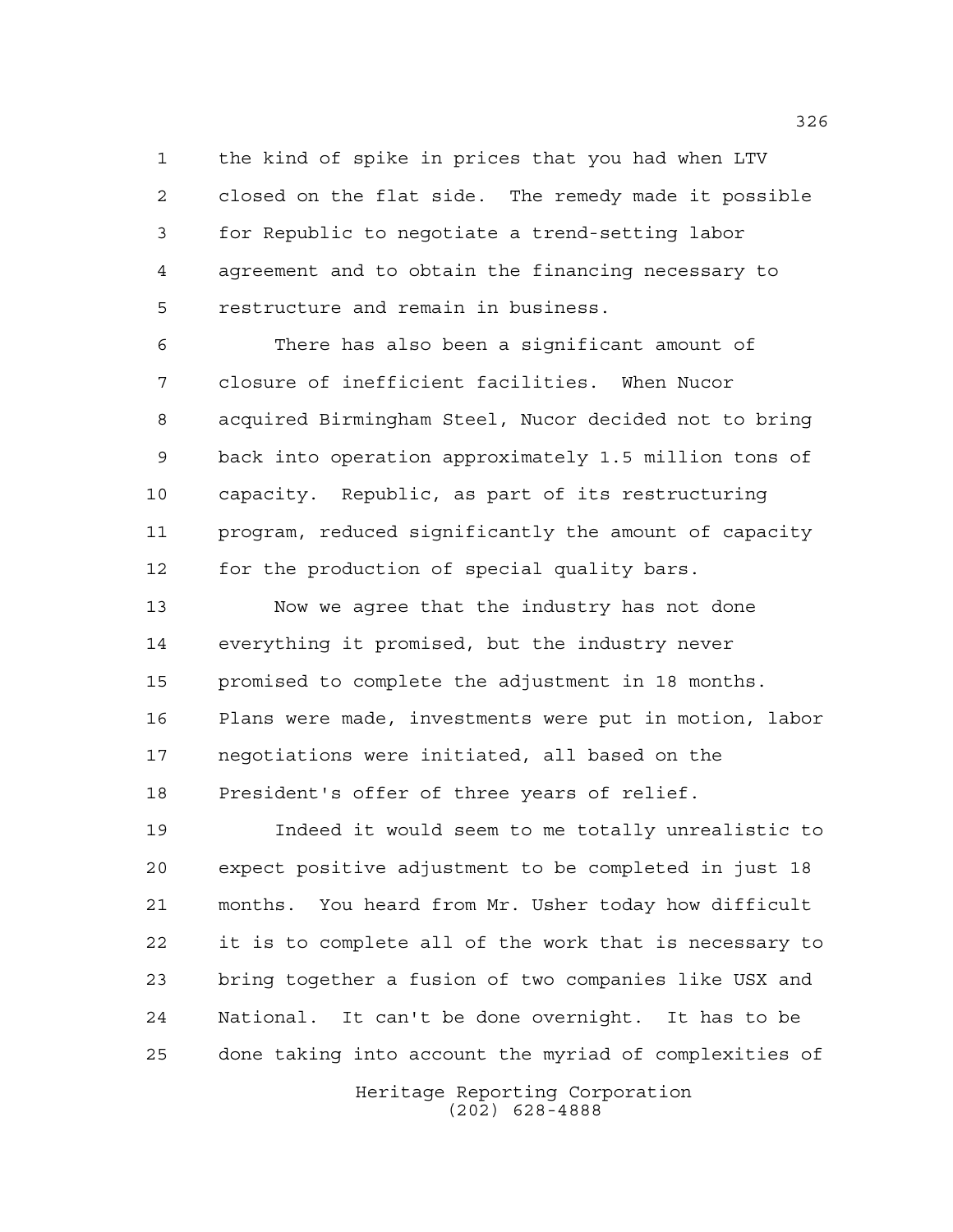merging two companies of that size.

 Also you heard today that some plans have been delayed during the first 18 months due to economic conditions, and in some cases because of the fact that the remedy was not as comprehensive as we would have hoped.

 But this is not a reason to revoke the remedy. It is a compelling reason why the remedy should be continued for another 18 months, taking into account both the need to continue and fulfill the steps that have been taken so far, and also to do those things that have not yet been done.

 This afternoon Mr. Bloom conceded productivity and consolidation gains by the long products industry since the remedy was imposed. He argued, however, that extension of the remedy would be counterproductive because of the possibility that four relatively insignificant mills might be recycled.

 Now these facilities have not been opened. Nobody knows if they will be for sure. They account for only 1.2 million tons. That, however, is the recycling that Mr. Bloom and Mr. Cunningham said would be counterproductive, would make all of these other gains that we've seen in productivity minimized because those four possibilities might occur.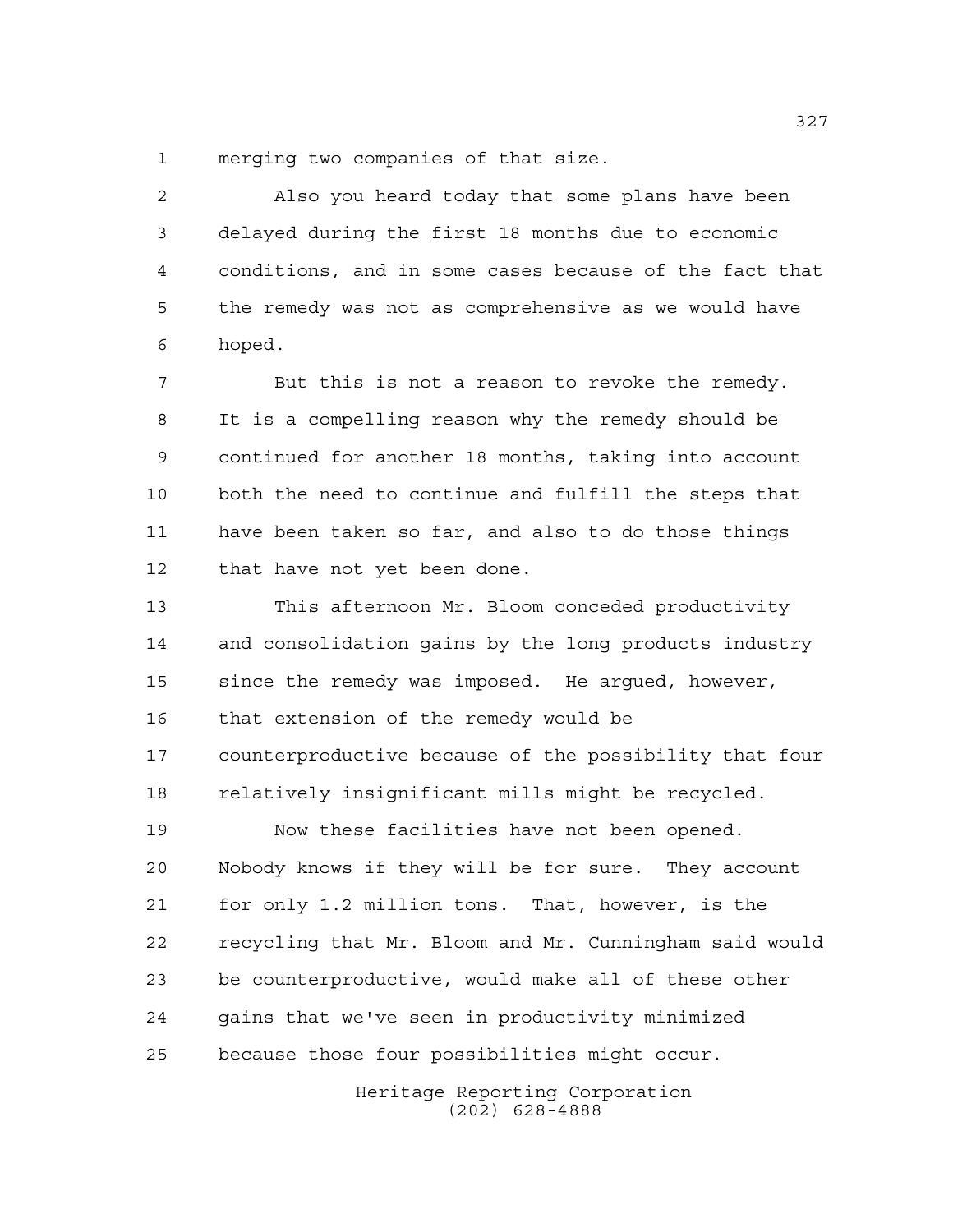Now in the most optimistic scenario the tonnage which these four possibilities Mr. Bloom mentioned in his testimony should they come back would be so small in comparison to the production of the long products industry that they could not possibly undermine the relief or undermine the very significant efforts to increase productivity, to increase the amount of consolidation that has gone on in the industry, and which has, as I think the testimony makes clear, has resulted in very positive steps toward becoming more competitive, towards adjusting the import competition, and toward accomplishing our side of the bargain that was made when the President announced the remedy 18 months ago. So we believe the Commission should evaluate this, should give a report to the President which would enable him to decide to continue the remedy through the full 18 month period.

Thank you very much.

CHAIRMAN OKUN: Thank you.

 MS. ABBOTT: Closing remarks on behalf of the Respondents will be made by Richard O. Cunningham, Steptoe & Johnson.

 MR. CUNNINGHAM: We've spent a lot of time talking about what the task of the Commission is and I'm not going to do that but I want to talk for a

> Heritage Reporting Corporation (202) 628-4888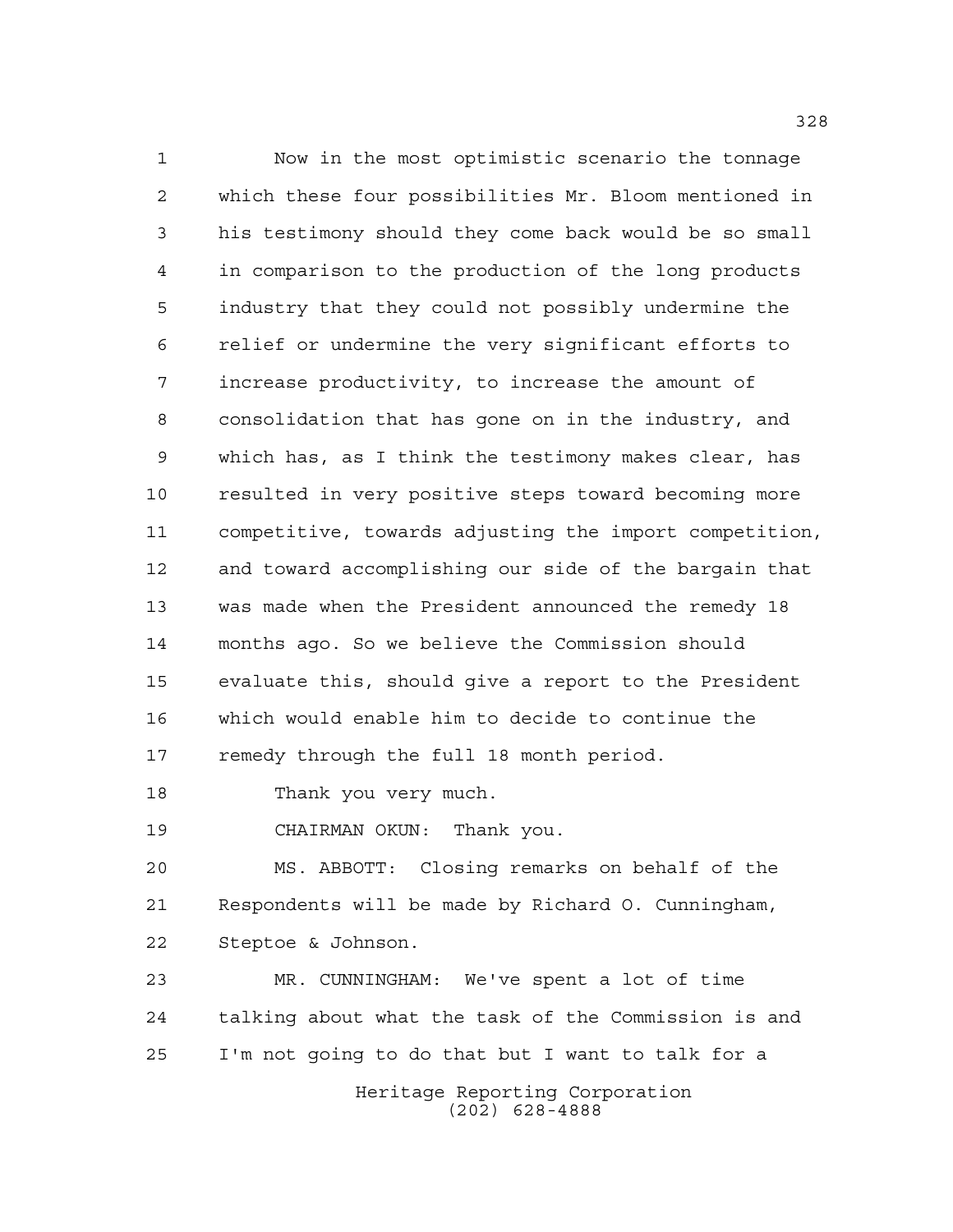moment about what my task is and what Chuck's task is. As I listened to Chuck it sounded like the kind of closing statement you hear in a normal antidumping or 201 initial investigation, the kind of thing that's an advocacy piece that says all right, I want you to give the President a report that's going to get him to do what my side wants him to do.

 That's not why we're here at this point in the game. Rules have changed because of a decision that you and the President reached before. We're now in a game of what's the best way to save, make sure that it adjusts, save the U.S. steel industry.

 For me to present arguments to you that are in effect boy, I want you to take into account the interests of the foreign producers and that sort of thing, that's not what I'm here to do. What we've been trying to do for Eurofare, for Chorus, is to look at the nature of the relief, look at how it's acting, how it's operating, and try to point out to you where we think you should focus in the important job that now remains ahead of all of us which is to make what are going to be I think some difficult decisions, for the President to make some difficult decisions. They're difficult because as we all know he's going to be under some pressure because of the WTO decision,

> Heritage Reporting Corporation (202) 628-4888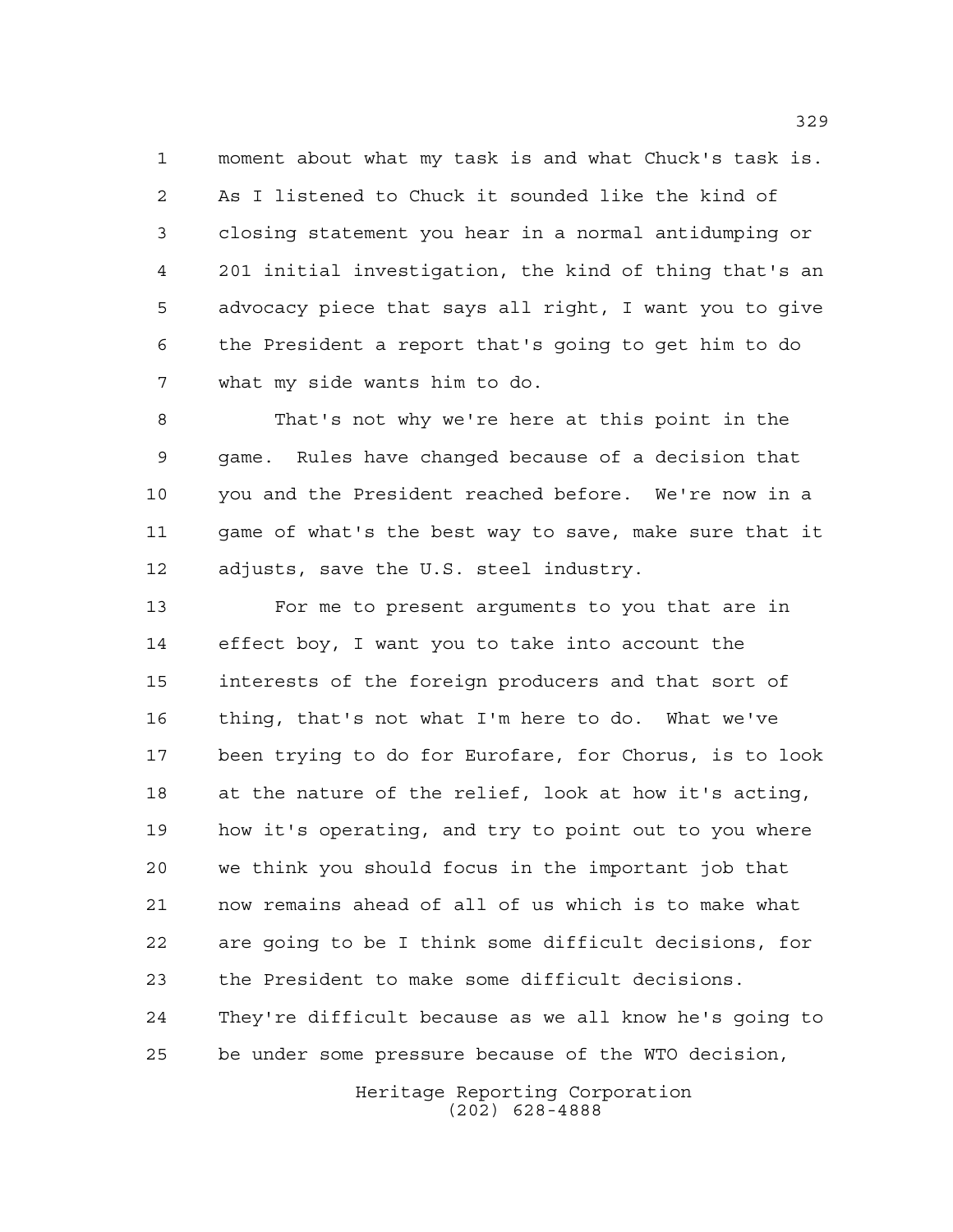there are political pressures. But what he really needs is the facts.

 One of the reasons that I've been so stressing that the Commission should give him the facts necessary to decide how the relief has been and has not been effective -- not that I want you to opine on that, but to give him the underlying facts necessary to deal with it -- is for precisely the reasons that Mr. Verrill says. No one should criticize the great majority of the U.S. producers for what they have been doing. I mean we really have seen historic actions by this industry and I think even more so by its union and its workers and its retirees. I don't want ever to be portrayed as having come here and said those bozos screwed it up, they haven't been acting responsibly. I don't think anybody should say that because it's just not true.

 The issues here are if the President modifies relief, if he extends relief, or if he terminates relief, will that, any of those options, best effectuate what everybody wants to do which is to bring about the successful adjustment of the U.S. industry.

 We're here and we point at portions of this industry and we say, and there are not many like this.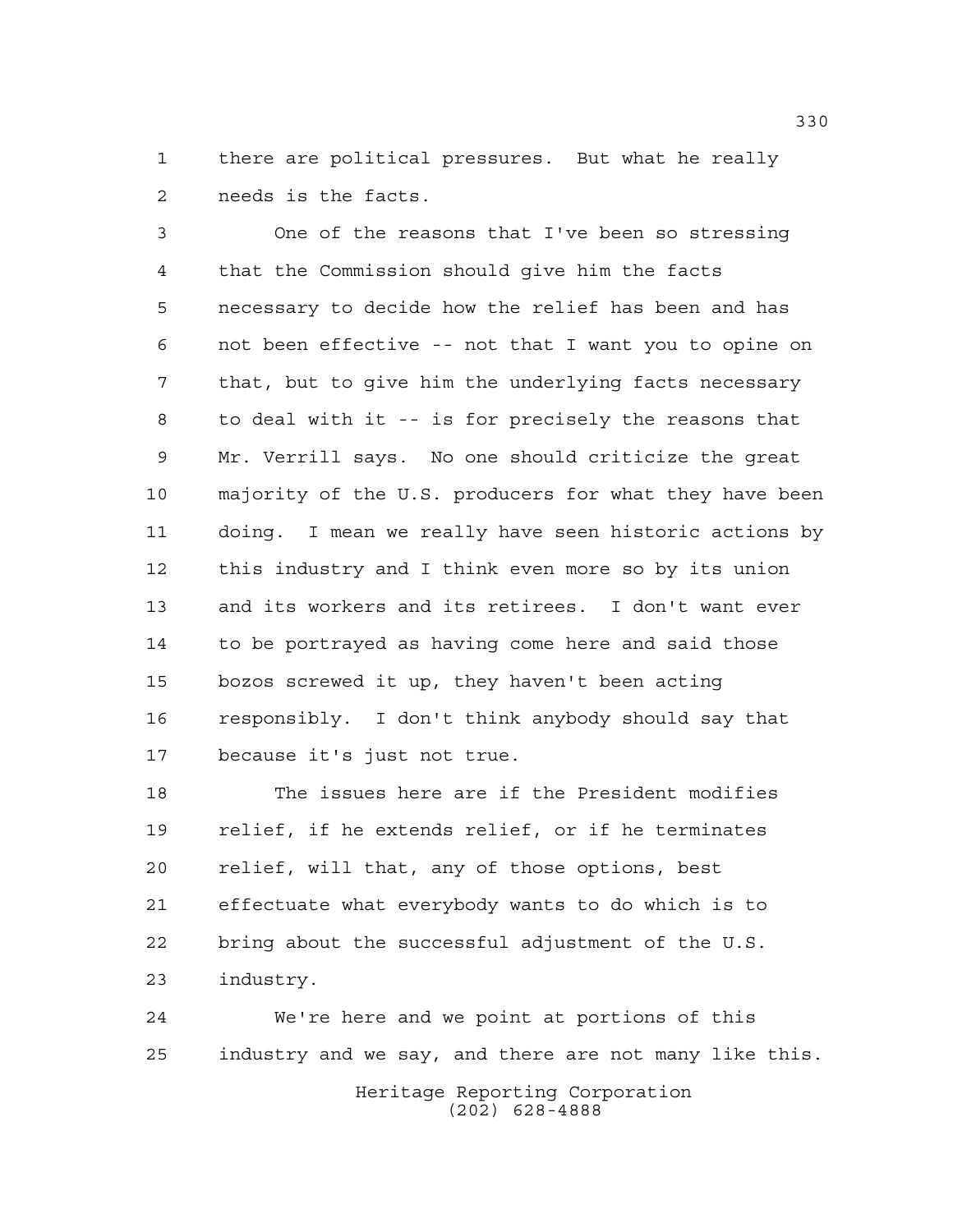Tin mill is the only area where I can even think there's a plausible argument, on the part that I've seen, where we say wait a minute, what you now see is that very clearly the import problems were not really import problems. It was something else because you've done a lot with imports but there's no change, and the industry really isn't doing an awful lot. We say that not to criticize the industry but to say the President needs to know the facts as to how the relief is operating, how it's affecting imports, and how the industry has rationally responded to that.

 When we have a situation as in the flat rolled area where imports have gone up and there hasn't been much effect on prices, the President needs to know that. And in addition to knowing all of the really very good things that the industry has done.

 Why does he need to know that? Because the President not only has to decide whether the industry is adjusting, but he needs to deal with the argument that it's necessary, it's important, it's useful to keep the relief in effect, either modified or unmodified, to facilitate the future action that needs to be done.

Heritage Reporting Corporation (202) 628-4888 He's going to be under pressure to say I'm going to comply with the WTO determination and get rid of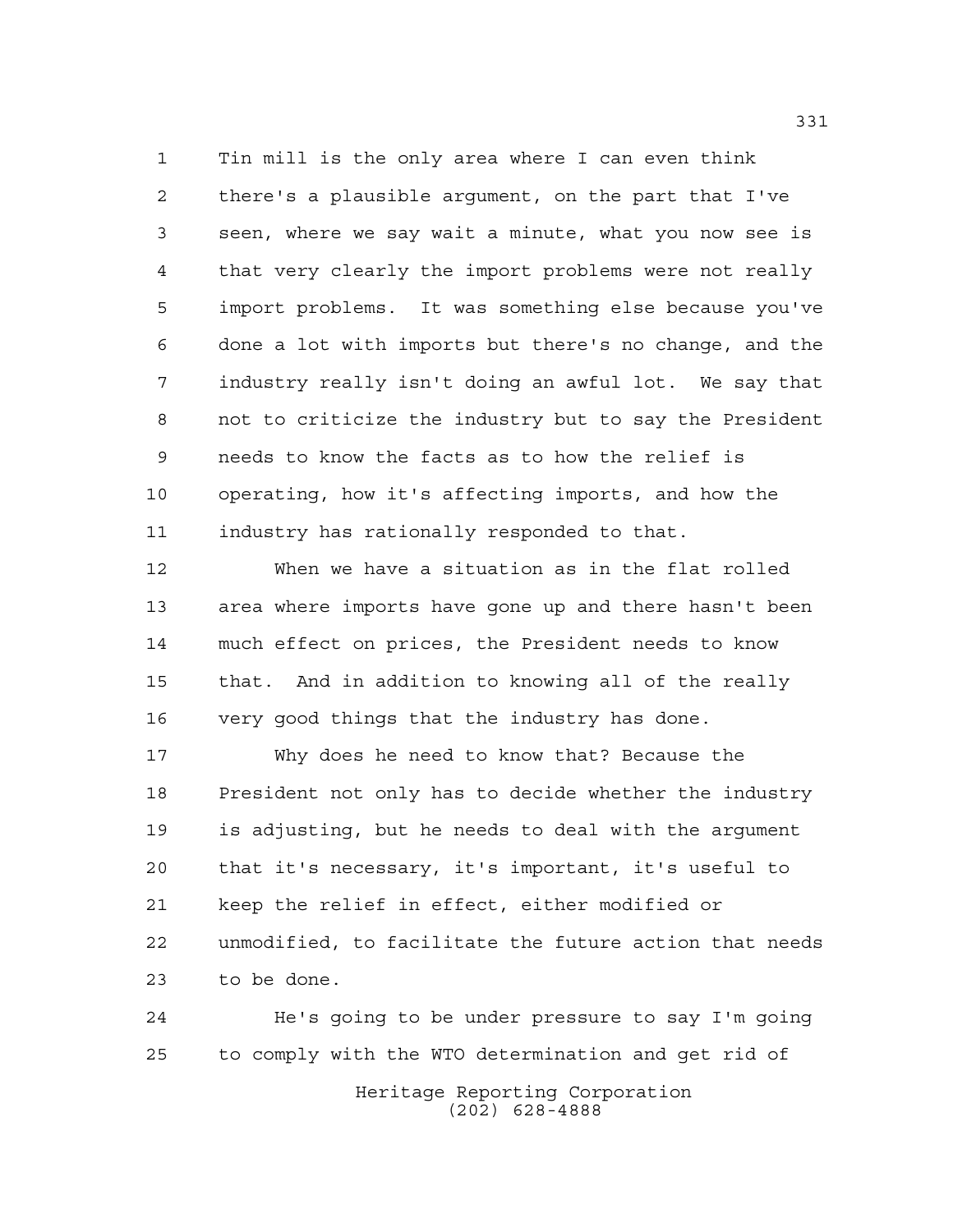the relief. If he determines that the relief is really important to get the final phases of adjustment done, then that's a powerful factor weighing against compliance with the WTO.

 But what do we have in some of these cases? And flat rolled is in part that way. When companies come up and say yes, I've got more to do. I've been doing it. I've been doing what I should do conscientiously, but I've got more that needs to be done. Fine. Okay. But then they say, and I have to have the import relief continuing to do that.

 If the import relief has not reduced the volume of imports or substantially affected prices, is that a very strong argument? The argument they present is ah, but if you remove the relief there will be a flood of new imports.

 I suggest that's a fact that you need to give the President the information to evaluate. I would argue that in areas where the imports are coming particularly from Europe as they are in the bar category, for example, there's much less reason to be concerned about a flood of imports if you terminate the relief than there was a year and a half ago. Why? Largely because the exchange rate has changed so significantly. I'm not asking you to make a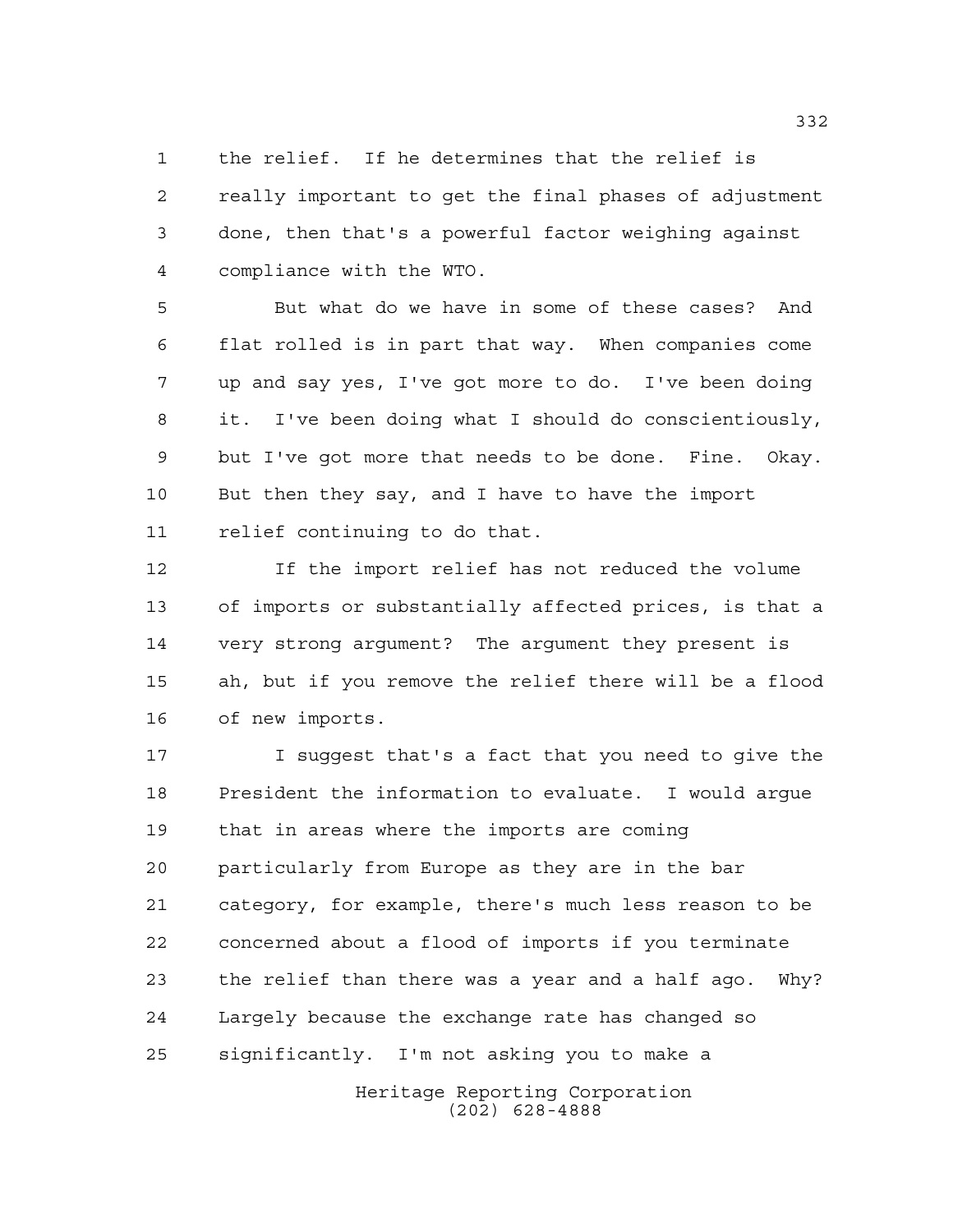conclusion that way. I'm saying that you need to give the President the facts.

 In the bar situation where the subject imports have been dramatically reduced by the relief, and yet you don't have a significant price effect or operating results effect, I suggest that the President needs to understand how the economics of the industry are operating. That's why we've spent so much time talking about the intra-industry competition and the capacity problem in the industry. We may be right about that, we may not be right about that, but the President needs to know the facts.

 Your job is to lay out the facts. What we've tried to do here is to be a heck of a lot less advocacy-oriented than we are in a lot of other contexts. What we've tried to do is put the facts before you.

 I have a lot of confidence in this Commission. You do a really good job with the facts. Sometimes I hate your decisions, but I have real confidence that you're about as good as you get in this town in putting together a factual report that will enable the President of the United States to make an informed decision. I may get mad at his decision, but our job I think now is finished.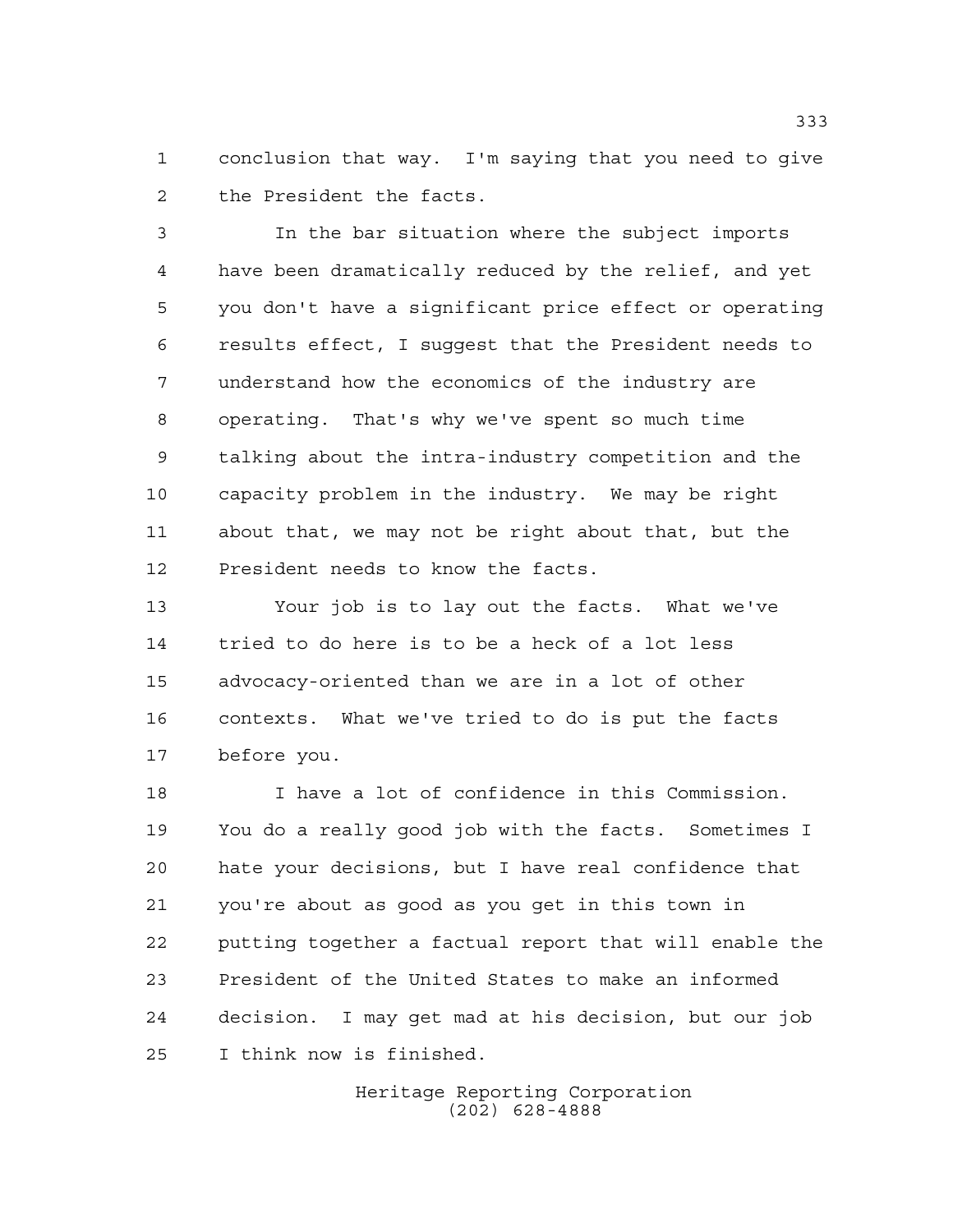I don't want to stand here and be an advocate as to what you do other than to say do it really thoroughly, cover the industry's efforts thoroughly, and you should be quite laudatory of that in most cases. Cover the way in which imports, prices, and market forces have behaved and do that thoroughly. Then let the President do his job. Thank you. CHAIRMAN OKUN: Thank you. Post-hearing briefs, statements responsive to questions and requests of the Commission, corrections to the transcript must be filed by August 1, 2003. With no other business to come before the Commission, these hearings are done. (Whereupon the hearing was concluded at 5:42 p.m.) // // //  $20 /$  $21 /$  $22 / /$  $23 / /$  $24 /$  $25 / /$